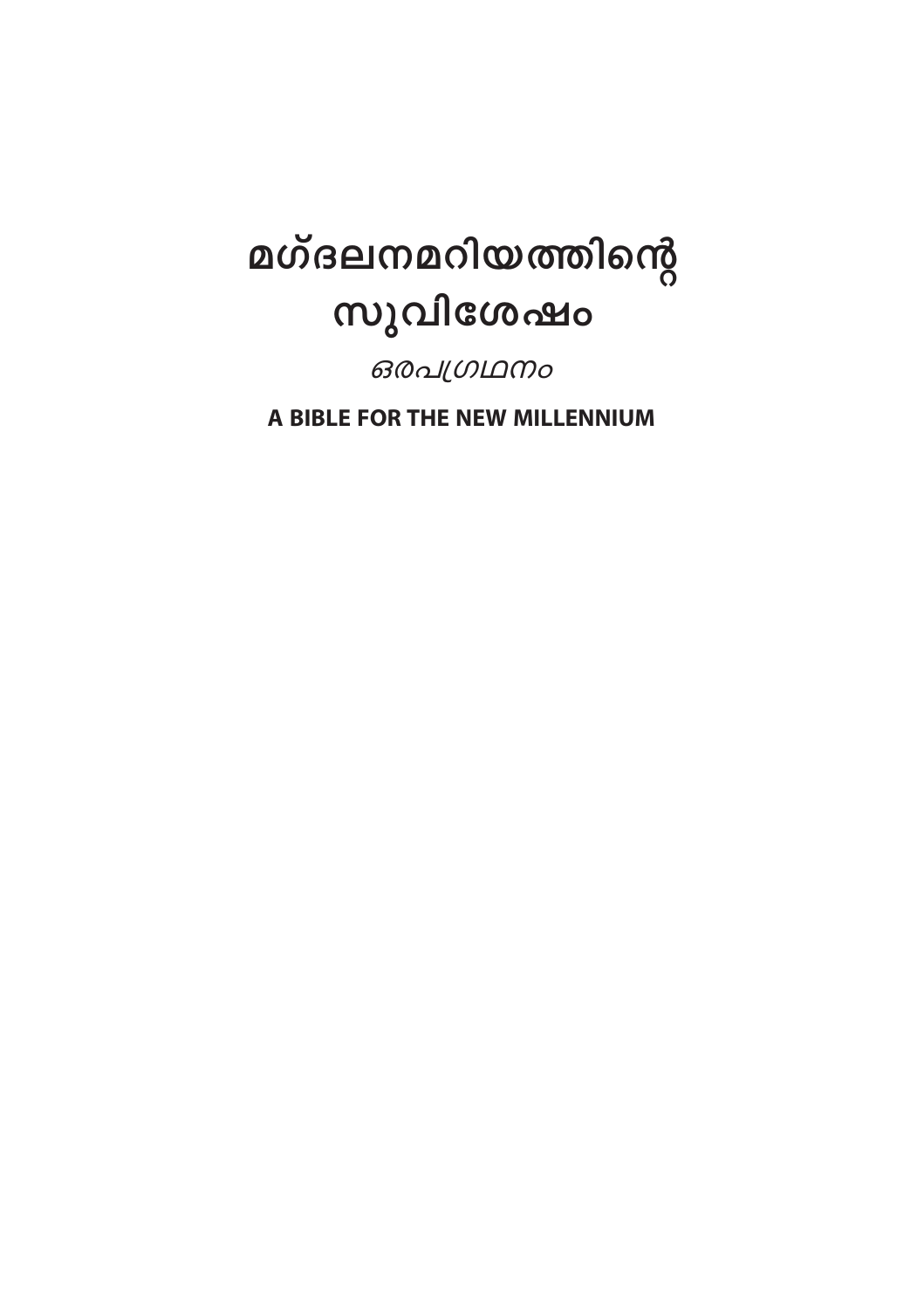# മഗ്ദലനമറിയത്തിന്റെ സുവിശേഷം

*ഒരപഗ്രഥനം* 

A BIBLE FOR THE NEW MILLENNIUM

ആൻഡ്രൂസ് സി.



ഗ്രേസ് പബ്ലിക്കേഷൻസ് ന്യൂയോർക്ക്, യു.എസ്.എ.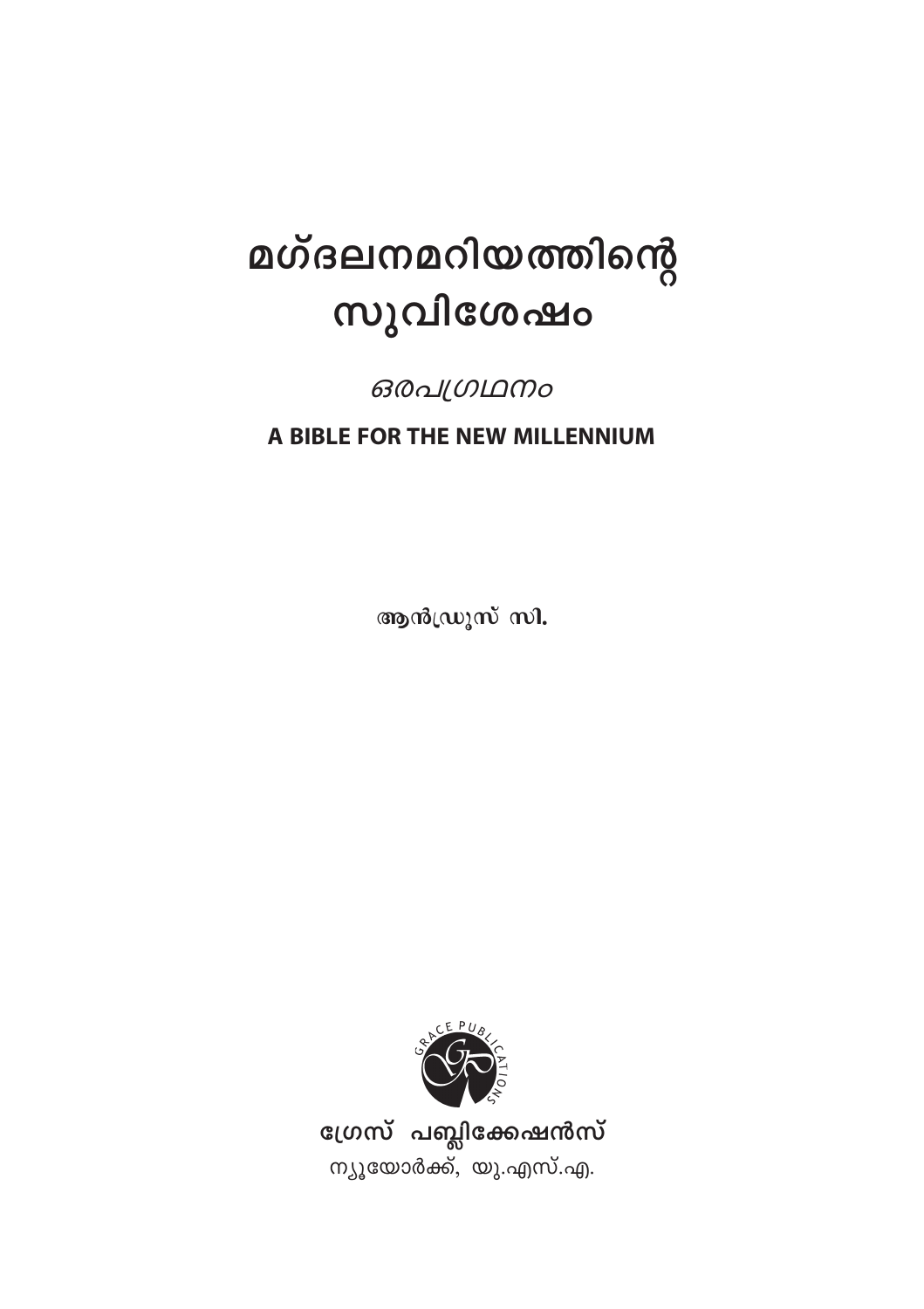Malayalam **Magdalanamariyathinte Suvisesham - Orapagradhanam (Gospel according to Mary Magdalene - an analysis)** by **Andrews C.** Rights Reserved *First Published* July 2008 *Copies* 1000 *Cover & layout* Right Perspective, Kottayam *Printed* Alois Graphics, Kottayam *Publishers* **GRACE PUBLICATIONS** New York, USA Price :Rs.150.00 US \$. 10.00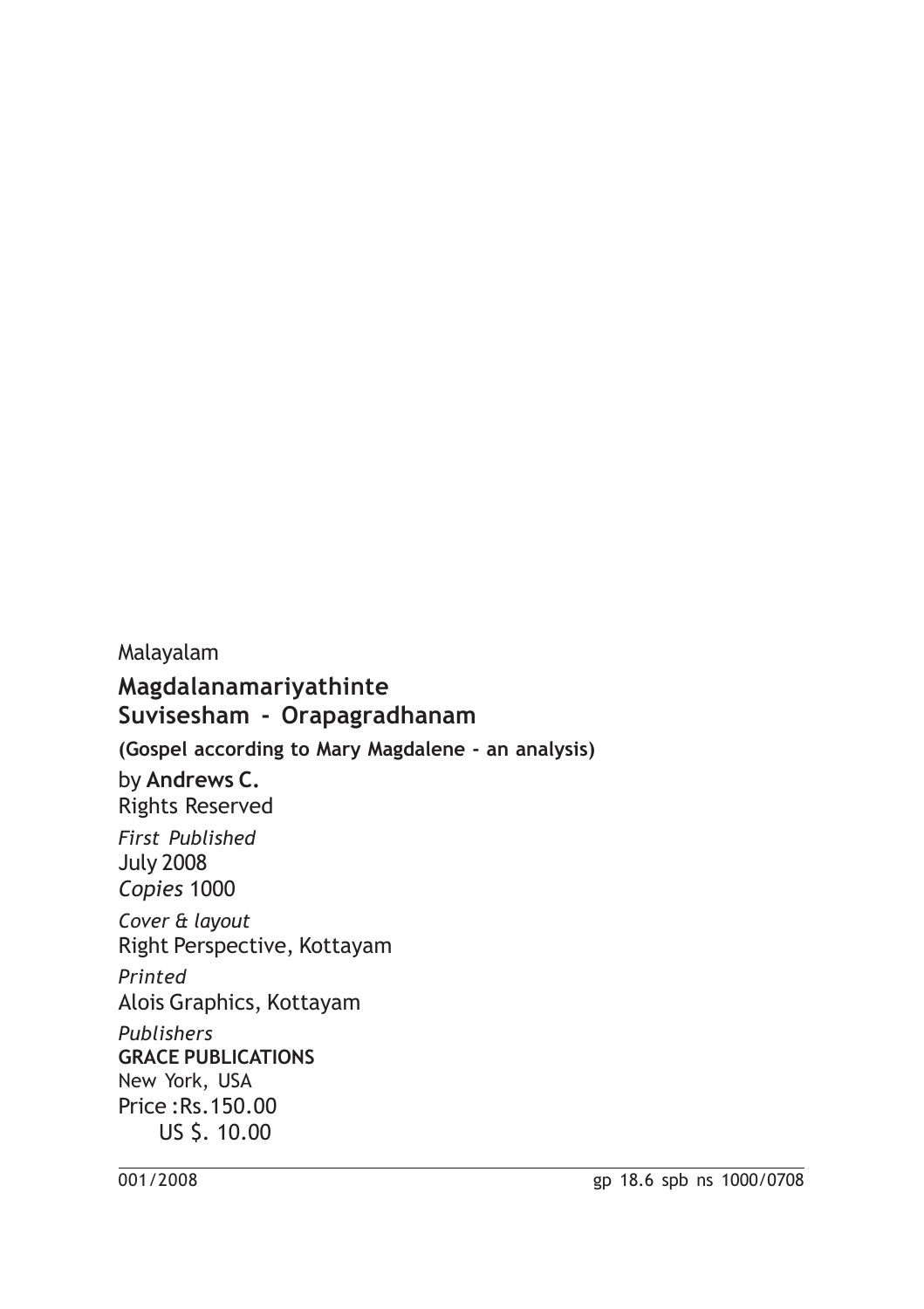സമർപ്പണം<br>എന്റെ അമ്മയുടെ മഹനീയസ്മരണയ്ക്ക് മുൻപിൽ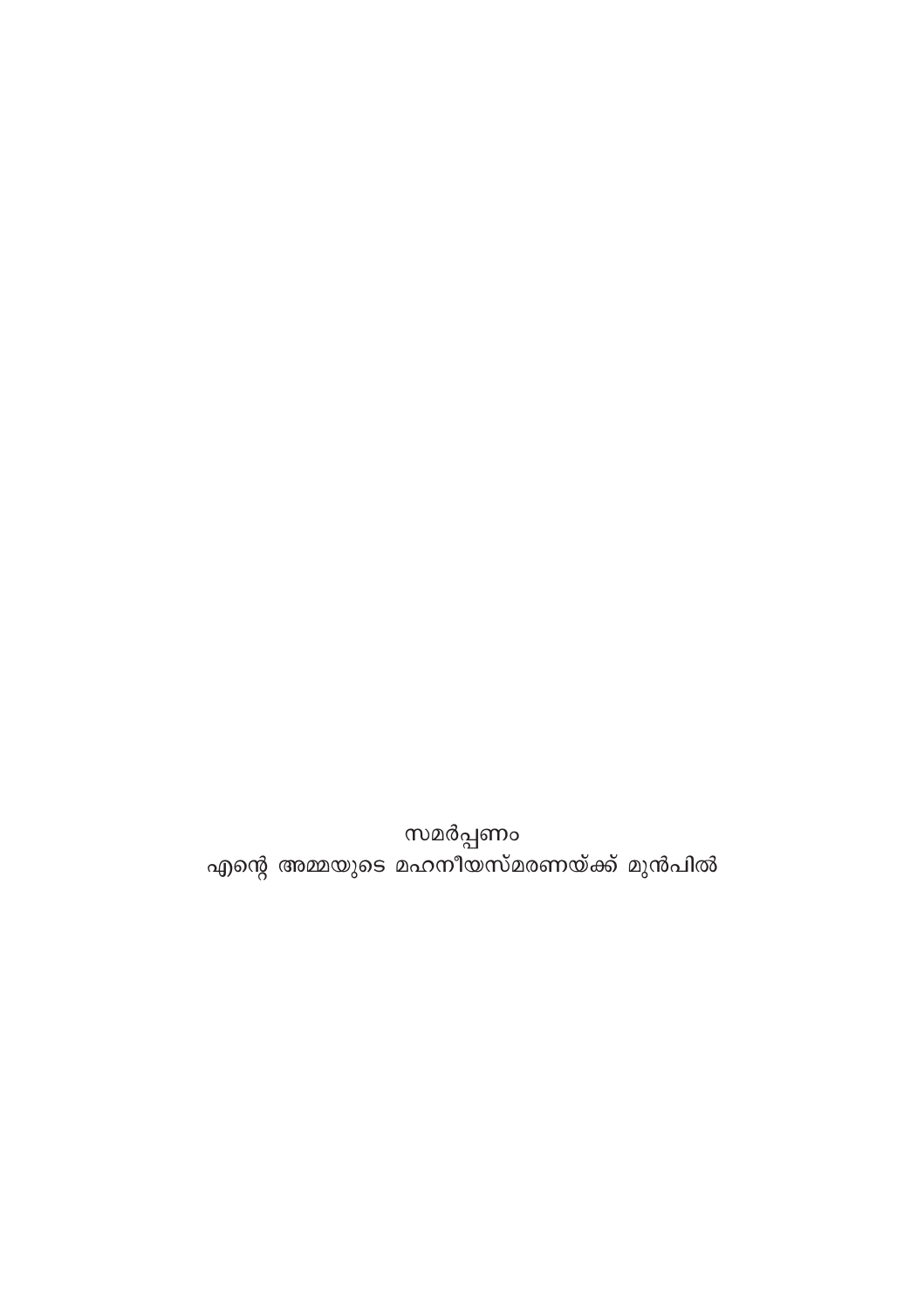# വെളിപാട്

പത്രോസ് എന്ന പാറമേൽ പണിയപ്പെട്ട ക്രിസ്തീയസഭയുടെ നെടുംതൂ ണുകളാണ് മത്തായി, മർക്കോസ്, ലൂക്കോസ്, യോഹന്നാൻ എന്നിവരെഴു തിയ സൂവിശേഷങ്ങൾ; ഇവ കാനോനികസുവിശേഷങ്ങൾ എന്നറിയപ്പെടു ന്നു. എന്നാൽ കഴിഞ്ഞ ഏതാനും നൂറ്റാണ്ടുകളിൽ കണ്ടെടുക്കപ്പെട്ട ഇതര സുവിശേഷങ്ങൾ സ്വതന്ത്രമായി ചിന്തിക്കുന്നവരുടെ ധാരണകളെ വിപ്ലവ കരമായി തന്നെ മാറ്റാൻ പര്യാപ്തമായിരുന്നു. മഗ്ദലനമറിയത്തിന്റെയും തോമായുടെയും സുവിശേഷങ്ങളാണ് ഇവയിൽ പ്രധാനം.

ആദിമനൂറ്റാണ്ടുകളിൽ സഭ പണിതുയർത്തുന്നതിനും അതിനൊരു വൃവ സ്ഥാപിതചട്ടക്കൂടുണ്ടാക്കുന്നതിനും സഹായകരമായ വിധത്തിൽ യേശു വിന്റെ ദർശനങ്ങളെ വളച്ചൊടിച്ചിരുന്നു എന്നത് അവിതർക്കിതമായ വസ്തു തയാണ്. ആരായിരുന്നു യഥാർത്ഥയേശു? എന്തായിരുന്നു യേശുവിന്റെ ദർശ നങ്ങൾ അവയുടെ നിയതരൂപത്തിൽ?

തമസ്കരിക്കപ്പട്ടിരുന്ന സുവിശേഷങ്ങളെയും ക്രിസ്തൃൻ തത്വശാസ്ത്ര ങ്ങളെയും ആസ്പദമാക്കി യേശുദർശനങ്ങളുടെ ഒരു നേർക്കാഴ്ചയ്ക്കുള്ള ശ്രമത്തിന്റെ ഭാഗമായുള്ള ഗ്രന്ഥപരമ്പരയിൽ ആദ്യത്തേതാണിത്: മഗ്ദലന മറിയത്തിന്റെ സുവിശേഷം-ഒരപഗ്രഥനം. ഇരുപത്തിയൊന്നാം നൂറ്റാണ്ടിന്റെ സതൃവേദപുസ്തകമായി കരുതാവുന്ന ഇത് മുൻവിധികളില്ലാതെ വായിക്കു വാൻ അഭ്യർത്ഥിക്കുന്നു.

ആൻഡ്രൂസ് സി.

ന്യൂയോർക്ക്, 20.06.2008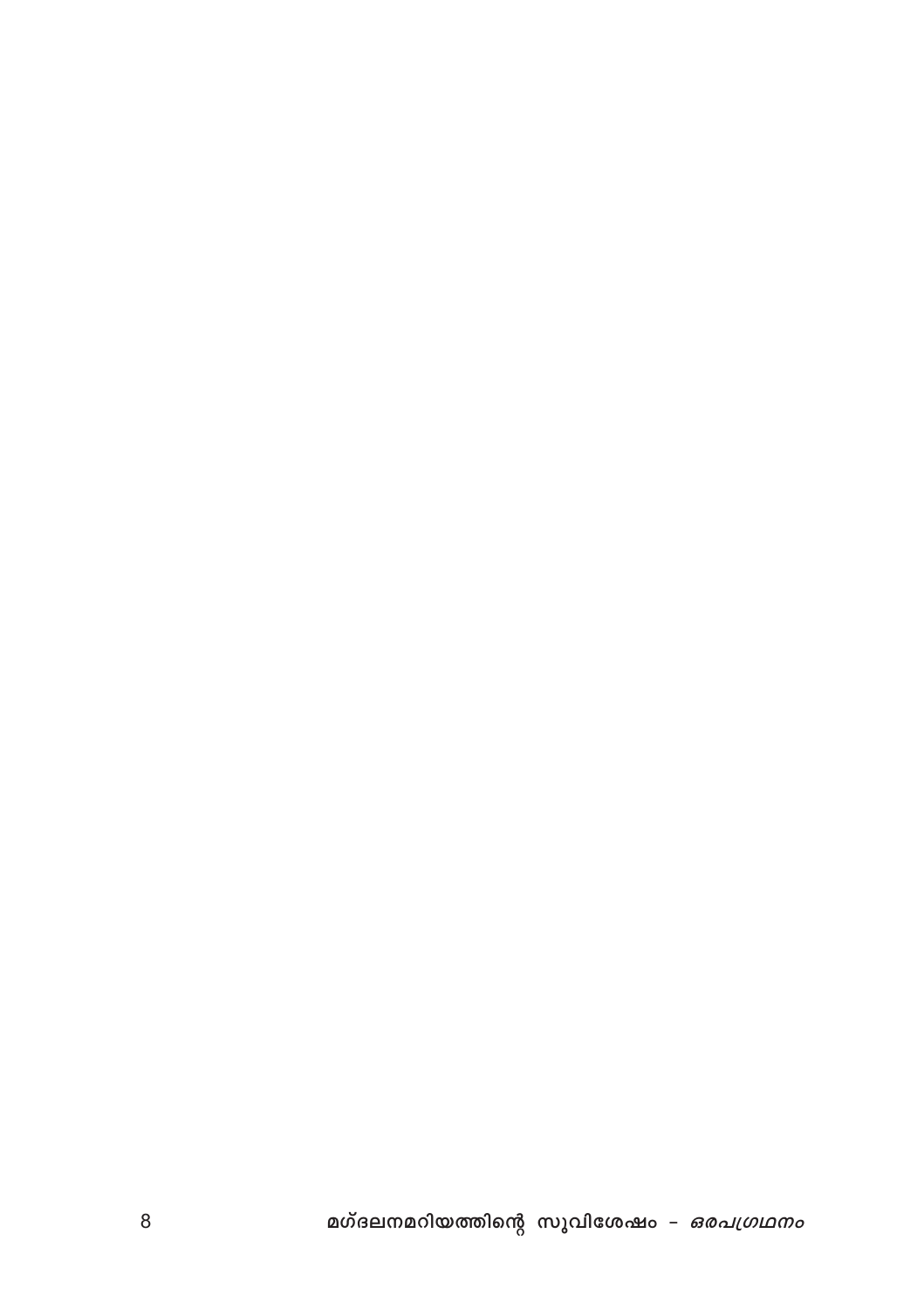## മഗ്ദലനമറിയത്തിന്റെ സുവിശേഷം

(1 മുതൽ 6 വരെയുള്ള പുറങ്ങൾ കണ്ടുകിട്ടിയിട്ടില്ല)

#### പുറം 7

ഭൗതികവസ്തുക്കൾ എന്താണ്? അവ എക്കാലവും നിലനിൽക്കുമോ?

ഗുരു മറുപടി പറഞ്ഞു:

എല്ലാ ജനിച്ചവയും എല്ലാ സൃഷ്ടിക്കപ്പെട്ടവയും പ്രകൃതിയിലെ എല്ലാ മൂലകങ്ങളും പരസ്പരം നെയ്ത് ഇണക്കിയവയും ചേർക്കപ്പെട്ടവയും ആകുന്നു. എല്ലാ കൂട്ടിച്ചേർക്കപ്പെട്ടവയും അഴിക്കപ്പെടും. എല്ലാം അവ യുടെ പ്രാഥമികാവസ്ഥയിലേക്ക് തിരികെപ്പോകും. ഭൗതികവസ്തുക്കൾ (matter) അവയുടെ മൂലമായ ഭൗതികാവസ്ഥയിലേക്ക് തിരികെപ്പോകും.

ചെവിയുള്ളവൻ കേൾക്കട്ടെ!

പത്രോസ് അവനോടുപറഞ്ഞു:

പ്രകൃതിയിലെ മൂലകങ്ങളുടെയും സംഭവങ്ങളുടെയും ഉള്ളിലെ അർത്ഥം (പൊരുള്) തെളിയിക്കുന്നവൻ നീ ആയിരിക്കുന്നതിനാൽ ഞങ്ങളോട് പറ യുക.

```
ലോകത്തിന്റെ(ലെ) പാപം എന്താണ്?
```
ഗുരു മറുപടി പറഞ്ഞു:

പാപം എന്നതില്ല. പാപം നിലനിൽക്കുന്നത് നിന്റെ (മനുഷ്യന്റെ) ഉള്ളിൽ മാത്രമാണ്. നീ ചിന്തിക്കാതെ പ്രവർത്തിക്കുന്ന പ്രവർത്തനങ്ങളിലൂടെ (reflexive responses) പാപത്തെ നിലനിർത്തുന്നു. അത്തരം പ്രവർത്തന രീതി പാപം നിലനിർത്തുന്നു. അതുകൊണ്ടാണ് നന്മ നിങ്ങളുടെ മദ്ധ്യ ത്തിലേക്ക് വന്നിരിക്കുന്നത്. നന്മ നിന്റെ സ്വഭാവരീതിയുടെ മൂലകങ്ങ ളോട് പരിവർത്തിക്കുന്നു. കാരണം നന്മയ്ക്ക് അതിന്റെ മൂലമായ അവ സ്ഥയോട് കൂടിച്ചേരണം.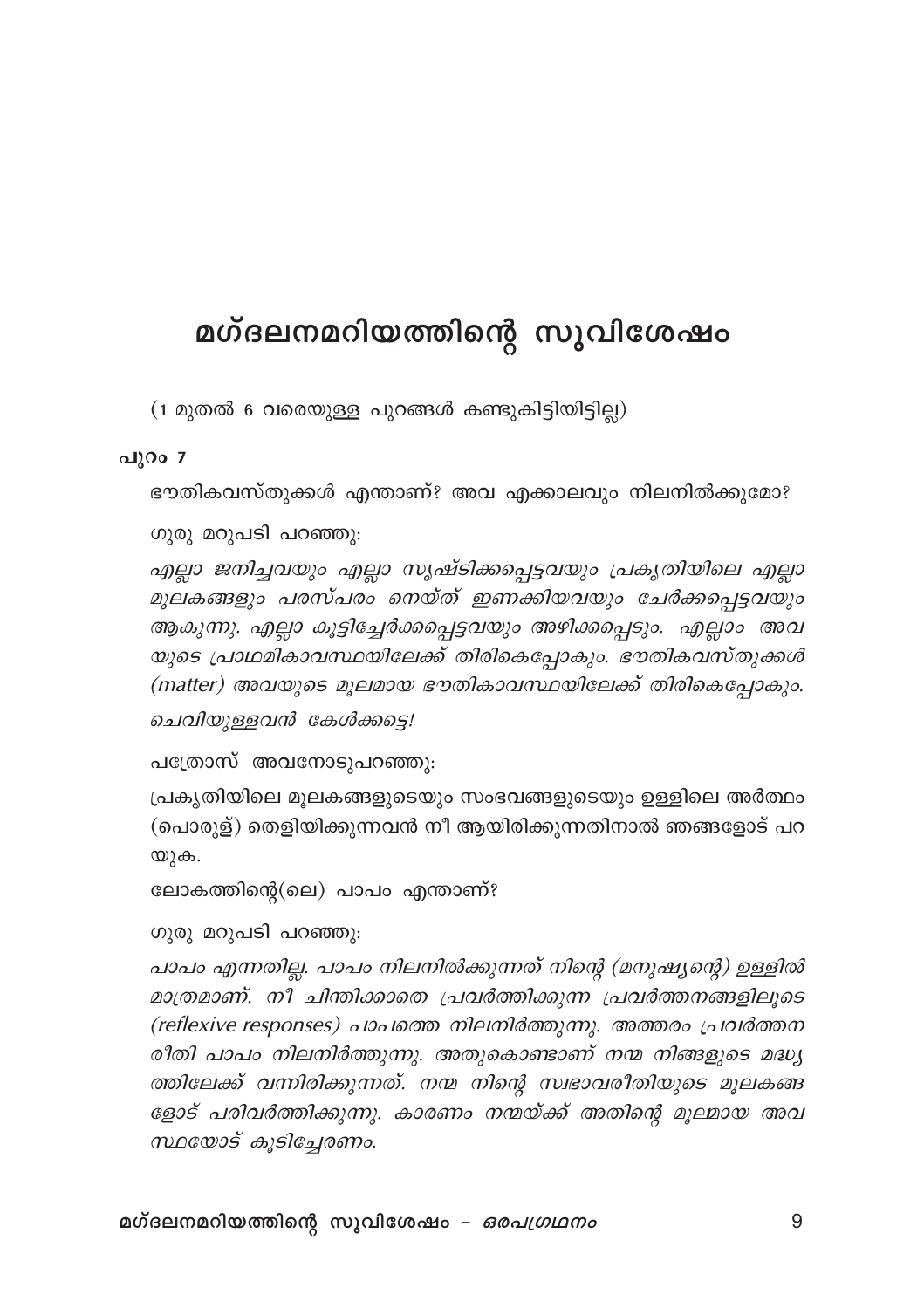അവൻ തുടർന്നുപറഞ്ഞു:

അതുകൊണ്ടാണ് നീ രോഗിയാകുന്നത്, മരിക്കുന്നതും. കാരണം നിന്നെ സുഖപ്പെടുത്താൻ കഴിവുള്ളവൻ നിന്റെ കൂടെയില്ല. ചെവിയുള്ളവൻ കേൾക്കടെ!

#### പുറം 8

ഭൗതികതയോടുള്ള ബന്ധുത യഥാർത്ഥസ്വഭാവത്തോട് വൈരുദ്ധ്യാത്മ കമായ പീഢനം ഉയർത്തുന്നു. അങ്ങനെ ശരീരമാകെ പ്രശ്നം ഉണ്ടാകു ന്നു. അതുകൊണ്ടാണ് ഞാൻ നിങ്ങളോട് പറയുന്നത്, താദാത്മ്യം പ്രാപി ക്കുക. നിന്നെ സൃഷ്ടിച്ച നന്മയിലേക്ക് തിരികെ പോകുക. ആർക്ക് ചെവി ഉണ്ടോ അവൻ കേൾക്കടെ.

അതിനുശേഷം അനുഗ്രഹിക്കപ്പെട്ടവൻ, അവരെ അഭിവാദ്യം ചെയ്തു കൊണ്ടിങ്ങനെ പറഞ്ഞു:

സമാധാനം നിങ്ങളോടുകൂടെ ഉണ്ടായിരിക്കട്ടെ. ഉയർന്ന് നിങ്ങളുടെ ഉള്ളിൽ നിറയട്ടെ. ജാഗരൂകർ ആയിരിക്കുക, ഇതാ ഇവിടെ, അതാ അവിടെ എന്ന് പറഞ്ഞ് ആരും നിങ്ങളെ തെറ്റായ രീതികളിലേക്ക് നയിക്കാൻ അനുവദിക്കാതിരിക്കുക. കാരണം നിങ്ങൾക്കുള്ളിൽ തന്നെയാകുന്നു മനു ഷ്യപുത്രൻ വസിക്കുന്നത്. അവനിലേക്ക് പോകുക. അവനെ അമ്പേഷി ക്കുന്നവർ അവനെ കണ്ടെത്തും. മുന്നോട്ട് നടക്കുക. രാജ്യത്തിന്റെ സുവിശേഷം അറിയിക്കുക.

#### പുറം 9

ഞാൻ സാക്ഷ്യപ്പെടുത്തിയതിൽ ഉപരിയായി ഒരു നിയമവും ഏൽപിക്ക രുത്. നിയമപുസ്തകങ്ങളിൽ (യഹൂദതോറ) തന്നിട്ടുള്ള നിയമങ്ങളിൽ ഉപരിയായി കൂട്ടരുത്. അങ്ങനെ ചെയ്താൽ നിങ്ങൾ അവയാൽ ബന്ധി ക്കപ്പെടും.

ഇവയൊക്കെ പറഞ്ഞതിനുശേഷം അവൻ പോയി. ശിഷ്യന്മാർ ദുഃഖിത രായി. കണ്ണീർ വാർത്ത് ഇങ്ങനെ പറഞ്ഞു:

നമ്മൾ എങ്ങനെ അവിശ്വാസികളുടെ ഇടയിൽപോയി മനുഷ്യപുത്രന്റെ രാജ്യത്തിന്റെ സുവിശേഷം അറിയിക്കും. അവർ അവന്റെ ജീവനെ വെറുതെ വിട്ടില്ല. പിന്നെ അവർ എങ്ങനെ നമ്മുടെ ജീവനെ വെറുതെ വിടും?

അപ്പോൾ മറിയം എഴുന്നേറ്റ് തന്റെ സഹോദരരെ ആലിംഗനം ചെയ്തു കൊണ്ട് സംസാരിച്ചു: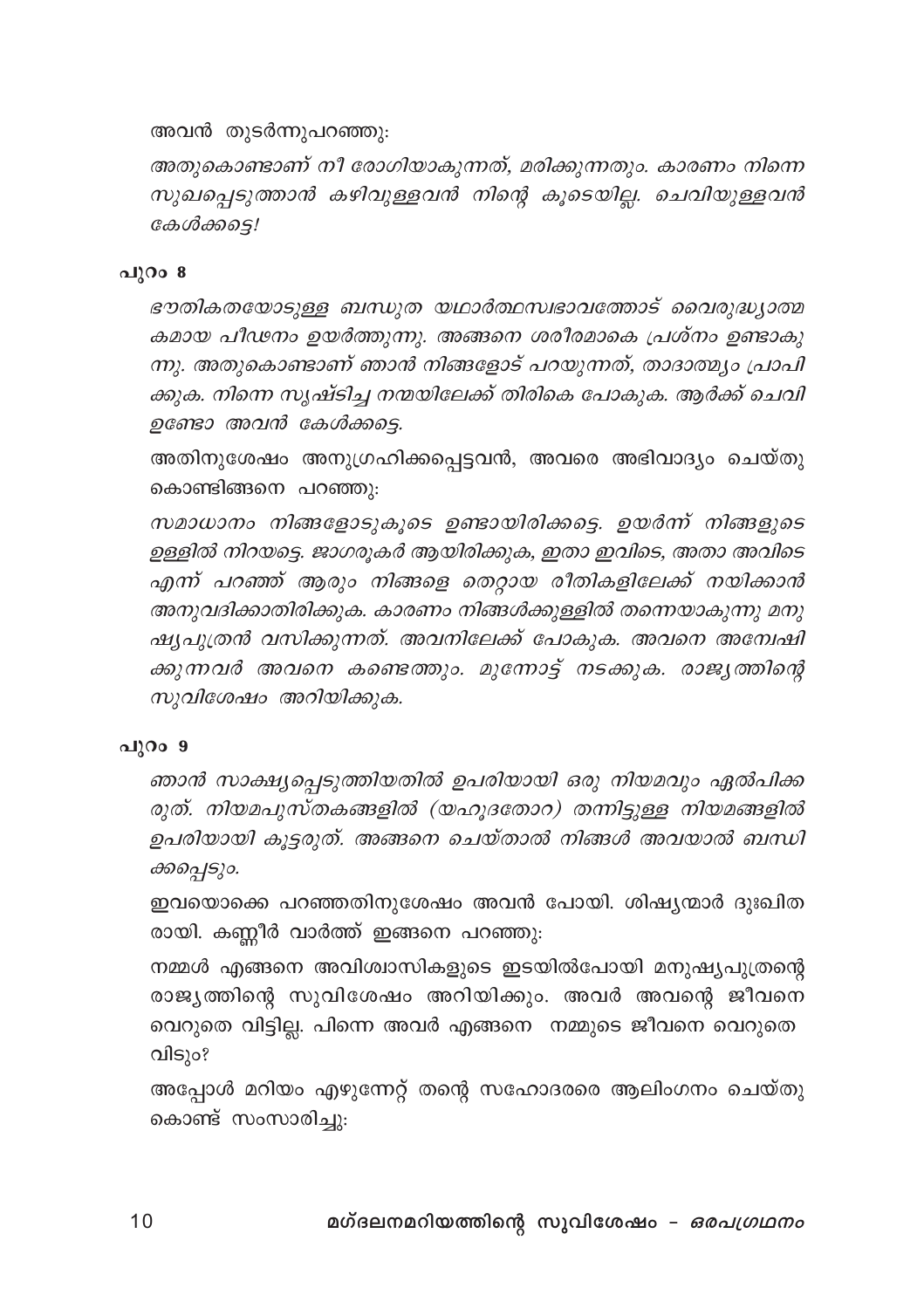നിങ്ങൾ സംശയാലുക്കളും ദുഃഖിതരും ആയിരിക്കരുത്. അവന്റെ കരുണ (മഹത്വം) നമ്മെ രക്ഷിക്കുകയും ആശ്വസിപ്പിക്കുകയും ചെയ്യും. അവന്റെ മഹത്വത്തെ നമുക്ക് പുകഴ്ത്താം. കാരണം അവൻ നമ്മെ ഇതിനുവേണ്ടി തയ്യാറാക്കി. അവൻ നമ്മളെ മനുഷ്യരാക്കി.

മറിയത്തിന്റെ വാക്കുകൾ അവരുടെ ഹൃദയങ്ങളെ നന്മയിലേക്ക് തിരി ച്ചു. അപ്പോൾ അവർ ഗുരുവിന്റെ വാക്കുകൾ ചർച്ച ചെയ്യുവാൻ തുടങ്ങി.

#### പുറം  $10$

പത്രോസ് മറിയത്തോട് പറഞ്ഞു:

സഹോദരി, ഗുരു മറ്റു സ്ത്രീകളിൽനിന്നും വൃതൃസ്തമായി നിന്നെ സ്നേഹിച്ചിരുന്നു.

ഗുരു നിന്നോട് പറഞ്ഞതായി നീ ഓർക്കുന്നവയും ഞങ്ങൾ കേട്ടിട്ടില്ലാ ത്തതുമായ വാക്കുകൾ ഞങ്ങളോട് പറയുക.

മറിയം അവരോടു പറഞ്ഞു:

നിങ്ങളോട് പറയാത്തവാക്കുകൾ ഞാൻ പറയാം. ഞാൻ ഗുരുവിനെ ദർശനം ചെയ്തു.

ഞാൻ അവനോട് പറഞ്ഞു: ഗുരോ ഞാൻ നിന്നെ ഇപ്പോൾ ദർശിക്കുന്നു

ഈ ദർശനത്തിൽ അവൻ പറഞ്ഞു:

എന്നെ ദർശിച്ചപ്പോൾ നീ പതറി പോകാഞ്ഞതിനാൽ നീ അനുഗ്രഹിക്ക പ്പെട്ടിരിക്കുന്നു. കാരണം നിധി എവിടെയാണോ അവിടെയായിരിക്കും മനസ്സും.

അപ്പോൾ ഞാൻ അവനോടു ചോദിച്ചു:

ഗുരോ ഒരുവൻ നിന്നെ ദർശിക്കുമ്പോൾ അവൻ കാണുന്നത് ചേതനയി ലൂടെയോ അതോ ആത്മാവിലൂടെയോ?

ഗുരു മറുപടി പറഞ്ഞു:

ചേതനയിലൂടെയും അല്ല, ആത്മാവിലൂടെയും അല്ല, രണ്ടിനും ഇടയിൽ സ്ഥിതി ചെയ്യുന്ന മനസ്സിലൂടെ ദർശിക്കുന്നു, അത് ...

(ശേഷം ഭാഗം 11 മുതൽ 14 വരെ പുറങ്ങൾ കണ്ടുകിട്ടിയിട്ടില്ല.)

## പുറം 15

മോഹം പറഞ്ഞു: നീ താഴേക്ക് വരുന്നത് ഞാൻ കണ്ടില്ല. എന്നാൽ നീ ഉയരുന്നത് ഞാനിപ്പോൾ കാണുന്നു. നീ എന്റെ സ്ഥതമ ല്ലേ, നീ എന്തിന് എന്നോട് കള്ളം പറഞ്ഞു?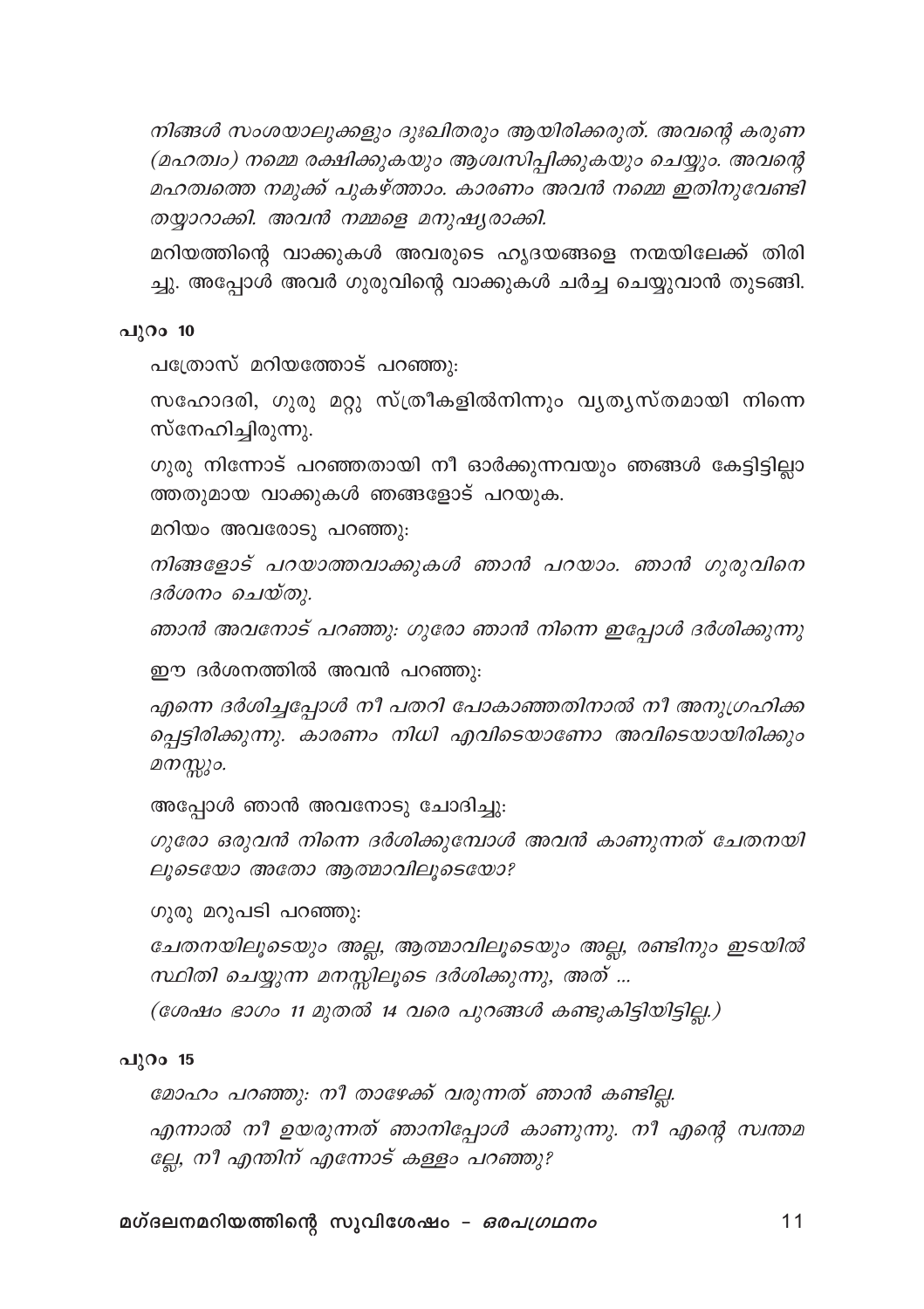ആത്മാവ് പറഞ്ഞു:

ഞാൻ നിന്നെ കണ്ടിരുന്നു. എന്നാൽ നീ എന്നെ കാണുകയോ തിരിച്ചറി യുകയോ ചെയ്തില്ല.

വസ്ത്രം പോലെ നിന്നെ ഞാൻ സേവിച്ചിട്ടും നീ എന്നെ അറിഞ്ഞില്ല.

ഇപ്രകാരം പറഞ്ഞതിനുശേഷം വളരെ സന്തോഷത്തോടെ ആത്മാവ് പോയി.

പിന്നീടത് അജ്ഞത എന്നറിയപ്പെടുന്ന മൂന്നാമത്തെ ശക്തിയിലെത്തി. അജ്ഞത ആത്മാവിനോട് ആരാഞ്ഞു:

നീ എവിടേയ്ക്കു പോകുന്നു? തിന്മയാൽ നീ അടിമപ്പെട്ടിരിക്കുന്നു. നിനക്ക് വേർതിരിവിന്റെ വിവേകം ഇല്ലാതെയായിരിക്കുന്നു. അതിനാൽ നീ വിധി ക്കാൻ പാടില.

ആത്മാവ് മറുപടി പറഞ്ഞു:

ഞാൻ നിന്നെ വിധിച്ചില്ലല്ലോ. പിന്നെ എന്തിന് നീ എന്നെ വിധിക്കുന്നു? എന്നിൽ ആധിപത്യം നടത്തുന്നു? ഞാൻ ഭരിക്കപ്പെടുന്നൂ, എന്നാൽ ഞാൻ ആരെയും ഭരിക്കുന്നില്ല.

എന്നെ ആരും അംഗീകരിച്ചില്ല (മനസ്സിലാക്കിയില്ല), എന്നാൽ ഞാൻ അംഗീകാരം നൽകി (മനസ്സിലാക്കി). ഭൂമിയിലും സ്വർഗത്തിലും. കൂട്ടി ച്ചേർക്കപ്പെട്ടവയെല്ലാം വേർതിരിക്കപ്പെടും

## പുറം16

ഈ മൂന്നാമത്തെ ശക്തിയുടെ മേൽ ആധിപത്യം സ്ഥാപിച്ചതിനുശേഷം സ്ഥാതന്ത്ര്യ തോടെ ആ തമാവ് മേൽപോട്ടുയർന്ന് നാലാമത്തെ ശക്തിയിലെത്തി. ഈ ശക്തിക്ക് ഏഴ് മൂർത്തീകരണങ്ങൾ ഉണ്ടായിരു ന്നു. ഒന്നാമത്തേത് അന്ധകാരം, രണ്ടാമത്തേത് അഭിവാഞ്ച, മൂന്നാ മത്തേത് അജ്ഞത, നാലാമത്തേത് മരണത്തോട് ബന്ധപ്പെട്ട വെപ്രാളം, അഞ്ചാമത്തേത് അടിമത്തം (ശരീരത്തിന്റെ), ആറാമത്തേത് വിഡ്ഢിത്ത പൂർണ്ണമായ വിജ്ഞാനം (ശരീരത്തിന്റെ), ഏഴാമത്തേത് കോപാക്രാന്ത മായ വിജ്ഞാനം.

(മറ്റൊരു വിവർത്തനം):

ഒന്നാമത്തെ രൂപം അന്ധകാരം, രണ്ടാമത്തെ രൂപം ആഗ്രഹം, മൂന്നാ മത്തെ രൂപം അജ്ഞത, നാലാമത്തെ രൂപം മരണത്തെക്കുറിച്ചുള്ള വെപ്രാളം, അഞ്ചാമത്തെ രൂപം മാംസശരീരം, ആറാമത്തെ രൂപം മാംസ ത്തിന്റെ വിഡ്ഢിത്തപൂർണ്ണമായ ജ്ഞാനം, ഏഴാമത്തെ രൂപം കോപാ കുലമായ ജ്ഞാനം (മതഭ്രാന്ത്).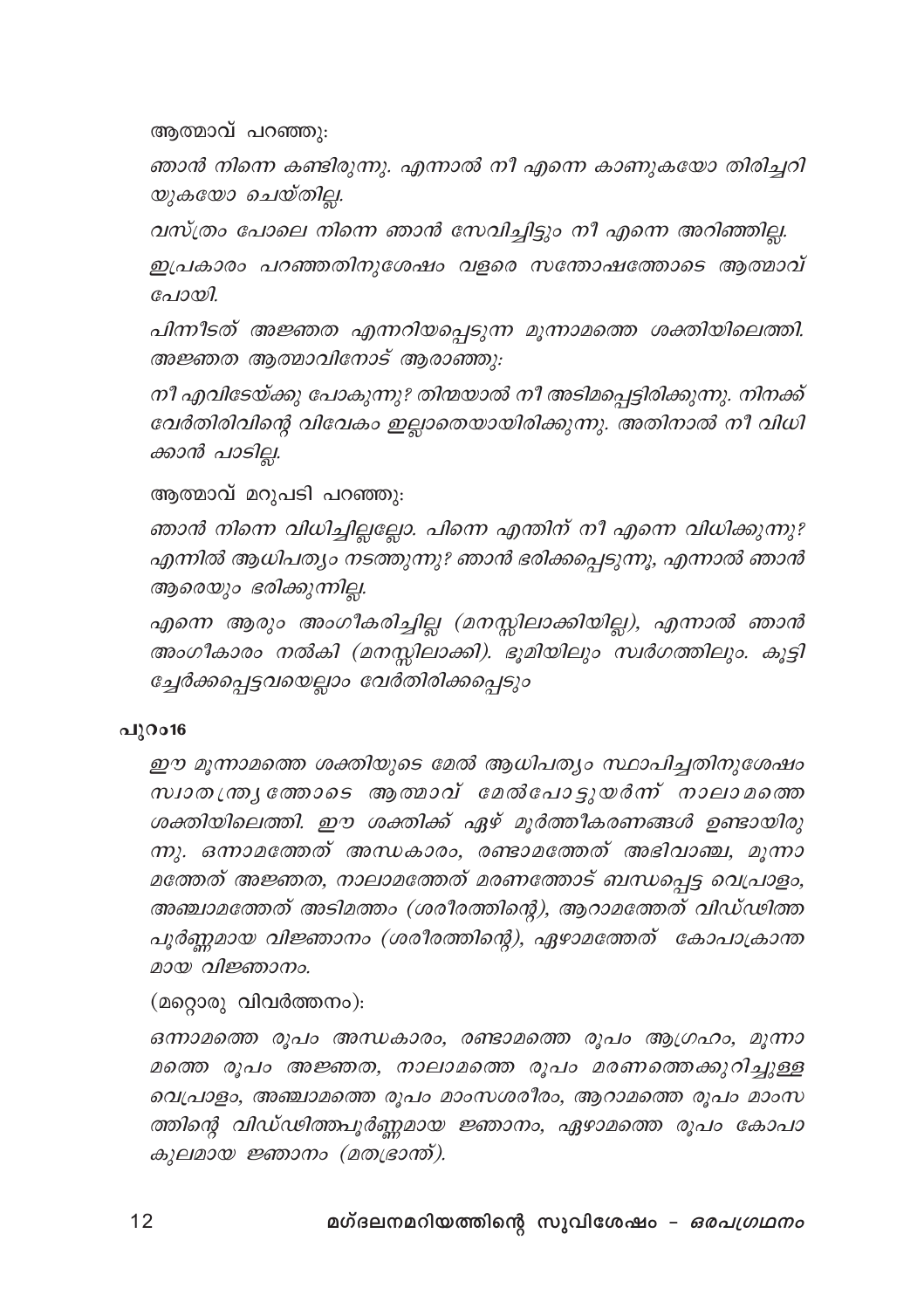ഇവയാണ് കോപത്തിന്റെ ഏഴ് രൂപാവസ്ഥകൾ

അവ ചോദ്യങ്ങൾ കൊണ്ട് ആത്മാവിനെ ഞെരുക്കി:

കൊലപാതകി നീ എവിടെനിന്നു വന്നു? സ്ഥലരാശിയെ കീഴ്പ്പെടുത്തിയ നീ എവിടേയ്ക്കു പോകുന്നു?

ആത്മാവ് മറുപടി പറഞ്ഞു:

എന്നെ ഞെരുക്കിയത് ഛേദിക്കപ്പെട്ടിരിക്കുന്നു. എന്നെ ചുറ്റിവളഞ്ഞവ മറഞ്ഞുപോയി.

എന്റെ അഭിവാഞ്ഛ മങ്ങിപ്പോയി. ഞാൻ എന്റെ അജ്ഞതയിൽ നിന്നും സ്വതന്ത്രമായിരിക്കുന്നു.

## പ് $0$ o 17

മറ്റൊരു ലോകത്തിന്റെ സഹായത്തോടെ ഞാൻ ലോകത്തെ വിട്ടിരിക്കു ന്നു. രൂപഭാവങ്ങൾ മാറ്റപ്പെട്ടിരിക്കുന്നു, മേന്മയേറിയ രൂപഭാവങ്ങളാൽ (designs). അപ്പോൾ മുതൽ ഞാൻ വിശ്രമത്തിലേക്ക് യാത്രയായിരിക്കു ന്നു. അവിടെ സമയം നിതൃതയുടെ സമയത്തിൽ വിശ്രമിക്കുന്നു. ഞാൻ നിശ്ശബ്ദതയിലേക്ക് പോകുന്നു.

ഇത്രയും പറഞ്ഞതിനു ശേഷം മറിയം നിശബ്ദയായി, കാരണം ഗുരു അവളോട് ഇത്രമാത്രമെ സംസാരിച്ചിരുന്നുള്ളു.

അപ്പോൾ അന്ത്രയോസ് അവന്റെ സഹോദരന്മാരോട് സംസാരിക്കുവാൻ തുടങ്ങി:

ഇവൾ നമ്മോട് പറഞ്ഞകാര്യങ്ങളെക്കുറിച്ച് നിങ്ങൾ എന്ത് ചിന്തിക്കു ന്നു? ഗുരു ഇതുപോലെ ഇവളോട് സംസാരിച്ചു എന്ന് ഞാൻ വിശ്വസി ക്കുന്നില്ല.

നമുക്ക് അറിയാവുന്നവയിൽനിന്നും വളരെ വൃതൃസ്തമായ ആശയ ങ്ങളാണിവ.

അപ്പോൾ പത്രോസും അതിനോട് യോജിച്ചു:

നമ്മോട് പറയാതിരുന്ന ഇതുപോലെയുള്ള രഹസ്യങ്ങൾ ഗുരു ഒരു സ്ത്രീയോട് രഹസ്യത്തിൽ പറഞ്ഞിരിക്കാൻ എന്താണ് സാധ്യത?. നമ്മൾ നമ്മുടെ രീതി മാറ്റണമോ? എന്നിട്ട് ഈ സ്ത്രീ പറയുന്നത് കേൾക്കണമോ? നമ്മളെക്കാൾ ഉപരിയായി അവൻ ഇവളെ കരുതിയി രുന്നോ?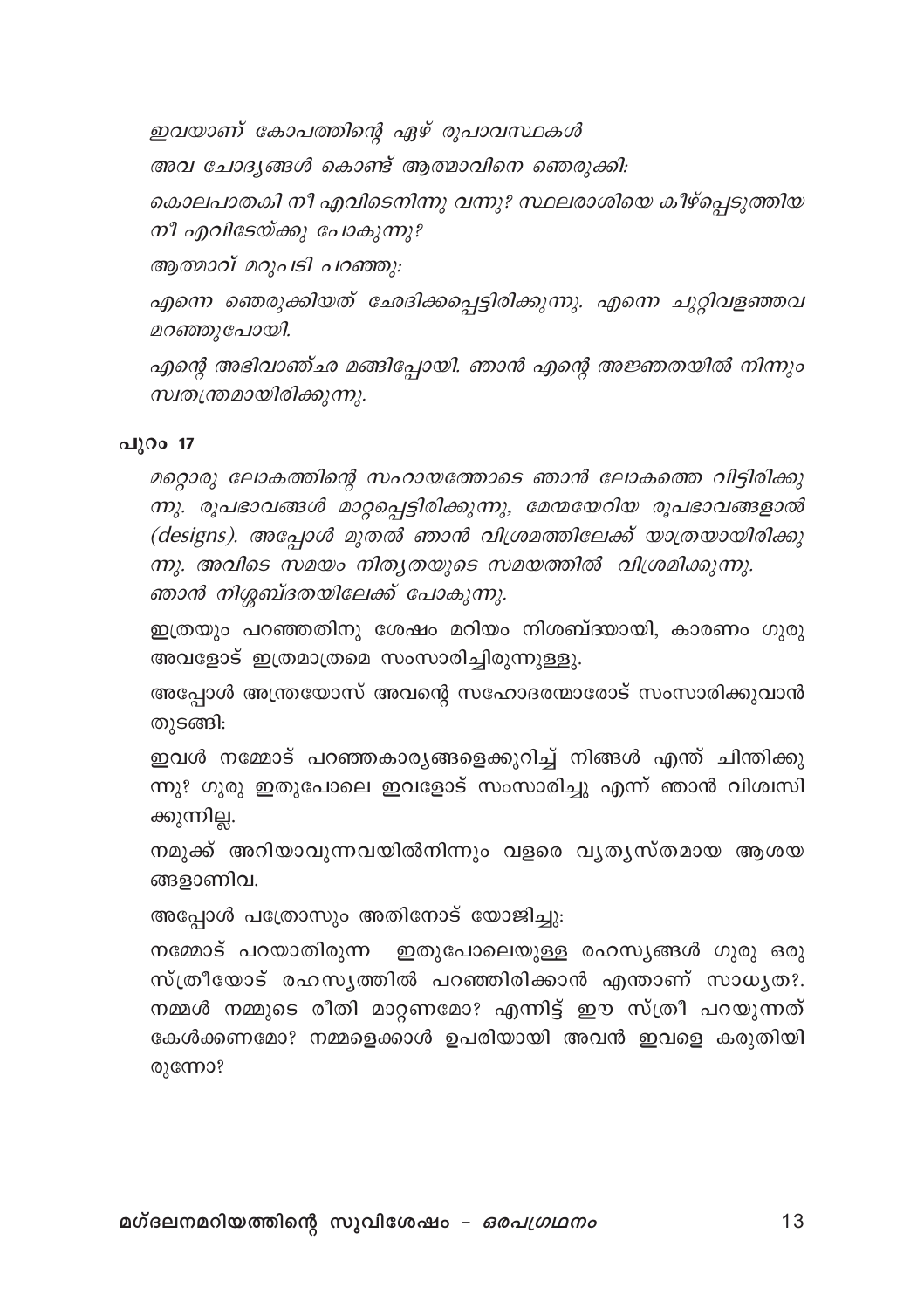#### പുറം 18

അപ്പോൾ മറിയം കരഞ്ഞുകൊണ്ട് പറഞ്ഞു:

എന്റെ സഹോദരാ, പത്രോസേ, നീ എന്തു ചിന്തിക്കുന്നു? ഇത് എന്റെ ഭാവനയാണ് എന്ന് നീ ചിന്തിക്കുന്നുവോ? ഈ ദർശനം ഞാൻ കൃത്രിമ മായി മെനഞ്ഞെടുത്തതോ? അതോ ഞാൻ ഗുരുവിനെക്കുറിച്ച് കള്ളം പറയുന്നതായി നീ ചിന്തിക്കുന്നുവോ?

അപ്പോൾ ലേവി പറഞ്ഞു:

പത്രോസേ, നീ എപ്പോഴും ഒരു ക്ഷിപ്രകോപിയാണ്. ഇപ്പോൾ നീ ഒരു സ്ത്രീയെ അപമാനിക്കുന്നു. നമ്മുടെ എതിരാളികളും (ആശയച്ചേർച്ച യില്ലാത്തവർ) അതുതന്നെയല്ലെ ചെയ്യുന്നത്? എന്നാൽ ഗുരു ഇവൾക്ക് നമ്മെക്കാൾ ശ്രേഷഠത നൽകി എങ്കിൽ ഇവളെ തള്ളിപ്പറയുവാൻ നീ ആര്? തീർച്ചയായും ഗുരു ഇവളെ നല്ലവണ്ണം മനസ്സിലാക്കിയിരുന്നു. നമ്മെ ക്കാൾ ഉപരിയായി അവൻ ഇവളെ സ്നേഹിച്ചിരുന്നു. നമ്മൾ ലജ്ജിക്കേ ണ്ടിയിരിക്കുന്നു. നമുക്ക് പൂർണ്ണമനുഷ്യരാകാം. അവൻ നമ്മോട് കൽപി ച്ചതുപോലെ നമുക്ക് വളരാം. സുവിശേഷം പ്രചരിപ്പിക്കാൻ മുന്നോട്ട് പോകാം. അവൻ നമ്മോട് സാക്ഷ്യപ്പെടുത്തിയതിൽ ഉപരിയായി നിയമ ങ്ങളും ചട്ടങ്ങളും നടപ്പാക്കാൻ ശ്രമിക്കണ്ടതില്ല.

#### പുറം 19

ലേവി ഇപ്രകാരം പറഞ്ഞപ്പോൾ ഗുരുവിന്റെ സുവിശേഷം ഘോഷി ക്കുന്നതിന് അവർ യാത്രയായി.

ഈ തർജ്ജമയിലെ വാകൃങ്ങൾക്ക് ചിലയിടങ്ങളിൽ പരസ്പരബന്ധം ഇല്ലാത്തതുപോലെ തോന്നാം; തർജ്ജമയ്ക്കായി രണ്ട് മൂലങ്ങളെ ആശ്രയിച്ചതുകൊണ്ട് സംഭവിച്ചതാണത്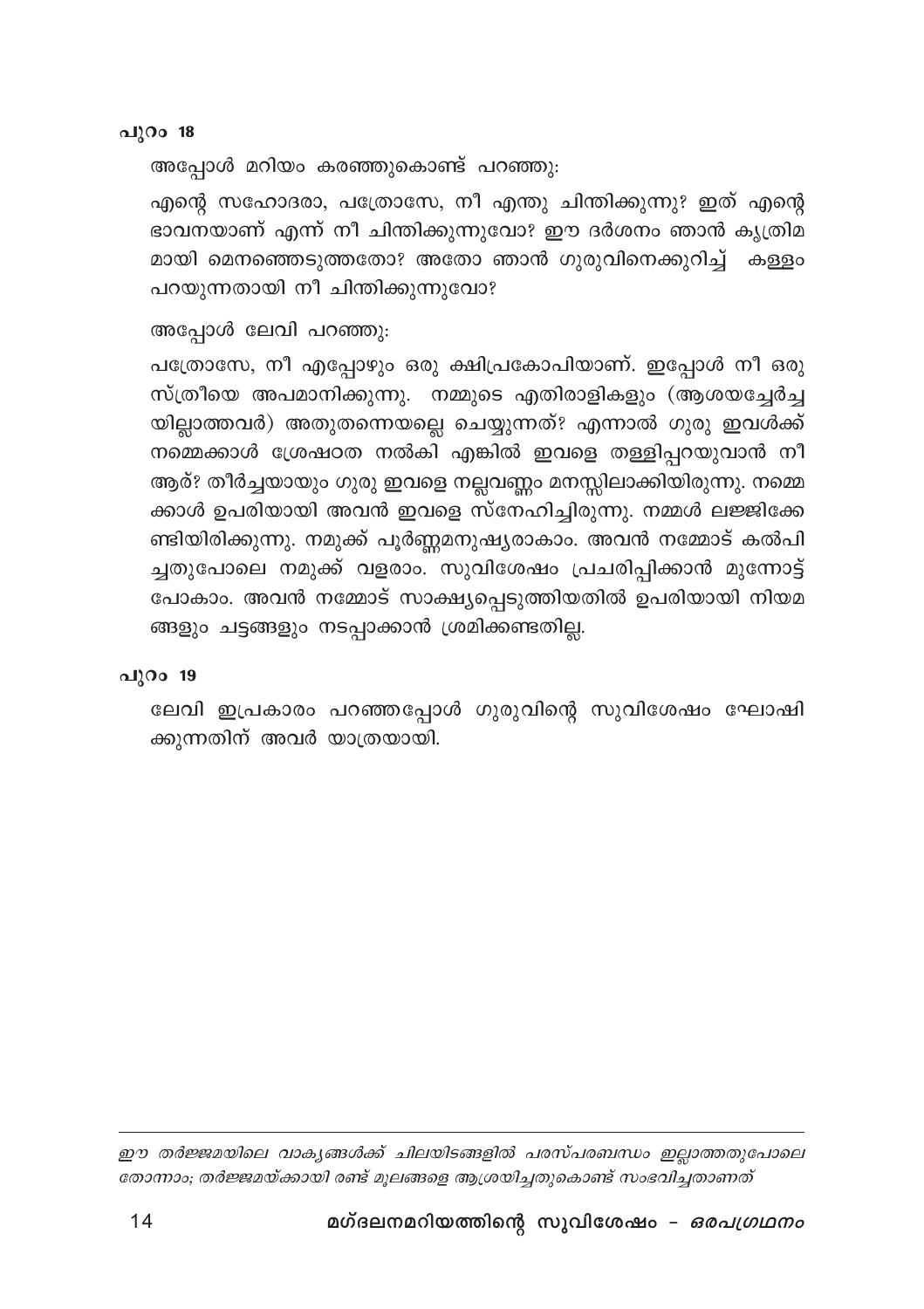മന്ദലനമറിയത്തിന്റെ സുവിശേഷം ആധുനികലോകത്ത് വെളിച്ചം കണ്ടത് 1896-ൽ കെയ്റോയിലാണ്. തോമായുടെ സുവിശേഷം ഈജി പ്തിലെ നാഗ്ഹമാദി മലഞ്ചെരുവിൽ 1945-ൽ കണ്ടെടുത്ത വേദപുസ്തക ചുരുളുകളിൽ പെടുന്നു. പൗരാണിക ക്രിസ്തുമതത്തെ കുറിച്ച് മത്തായി, മർക്കോസ് ലൂക്കോസ്, യോഹന്നാൻ എന്നീ സുവിശേഷങ്ങളിൽനിന്നും വ്യത്യസ്തമായ ഒരു കാഴ്ചപ്പാട് മറിയത്തിന്റെയും തോമായുടെയും സുവി ശേഷങ്ങൾ നൽകുന്നു. പാരമ്പര്യസുവിശേഷങ്ങൾ പരസ്പരവിരുദ്ധങ്ങളായ ആശയങ്ങളും സംഭവങ്ങളും കൂട്ടിച്ചേർത്ത് – പഴംതുണിയിൽ പുതിയ തുണി ക്കഷണങ്ങൾ കൂട്ടിച്ചേർത്തതുപോലെ -"പുതിയനിയമം" എന്ന വിശുദ്ധ കൃത്രിമത്വത്തിലൂടെ യേശു എന്ന യെഹൂദനെ ദൈവമായി ചിത്രീകരിക്കാൻ പണിപ്പെടുമ്പോൾ, മറിയവും തോമായും യേശുവിന്റെ യാഥാർഥചിത്രം നൽകുന്നു. പാരമ്പര്യസുവിശേഷങ്ങളിൽ യേശു പറഞ്ഞതായി ചിത്രീകരി ക്കുന്ന വാക്കുകളിൽ ഏതാണ്ട് 15 – 20 ശതമാനം മാത്രമേ യേശു പറഞ്ഞവ യോ, പറയാൻ സാധ്യതയുള്ളവയോ ആയിട്ടുള്ളൂ. മറ്റുള്ളവ കാലഘട്ട ത്തിന്റെ ആവശ്യത്തിനനുസരിച്ച് മൂലഭാഷയിൽനിന്നും തെറ്റായി തർജ്ജമ ചെയ്ത് കൂട്ടിച്ചേർക്കപ്പെട്ടവയാണ്.

എല്ലാ ആത്മീയചിന്തകളും ദൈവികമാണ് എന്ന് എല്ലാ മതങ്ങളും പഠി പ്പിക്കുന്നു, എന്നാൽ ആത്മീയചിന്ത മനുഷ്യന്റെ ഉള്ളിൽ നിന്നും ഉളവാകുന്നു എന്ന് യേശു മറിയത്തിന്റെയും തോമായുടെയും സുവിശേഷങ്ങളിലൂടെ പറ യുന്നു. "സ്വർഗ്ഗരാജ്യം നിങ്ങളുടെ ഉള്ളിൽ തന്നെ അല്ലോ", എന്ന വചനം ഓർക്കുക. പാരമ്പര്യസുവിശേഷങ്ങളിലും യേശു ഇങ്ങനെ തന്നെ പറയു ന്നു. മതങ്ങളും സുവിശേഷഘോഷകരും ഇതൊക്കെ പലവിധത്തിൽ തർജ്ജമ ചെയ്യുന്നു എന്നുമാത്രം. അറയിൽ കടന്ന് വാതിൽ അടച്ച് രഹ സൃത്തിൽ കാണുന്ന പിതാവിനോട് സംസ്സർഗം ചെയ്യുന്ന പ്രക്രിയയാണ് പ്രാർത്ഥന. മനുഷ്യൻ തന്റെ ആത്മീയപാത ഇങ്ങനെ തേടുമ്പോൾ മത ങ്ങൾക്കും പുരോഹിതർക്കും എന്താണ് പ്രസക്തി? മനുഷ്യൻ സ്വന്തം നില നിൽപിനുവേണ്ടി വേദങ്ങളെ ഉപയോഗിക്കുകയും അവയുടെ പൊരുള് തിരി ക്കുകയും ചെയ്യുന്നു. മോശ തന്ന ന്യായപ്രമാണങ്ങളോട് കൂടുതൽ ചേർക്ക രുത്. കാരണം കൂടുതൽ നിയമങ്ങൾ മനുഷ്യനെ കൂടുതൽ ബന്ധനസ്ഥനാ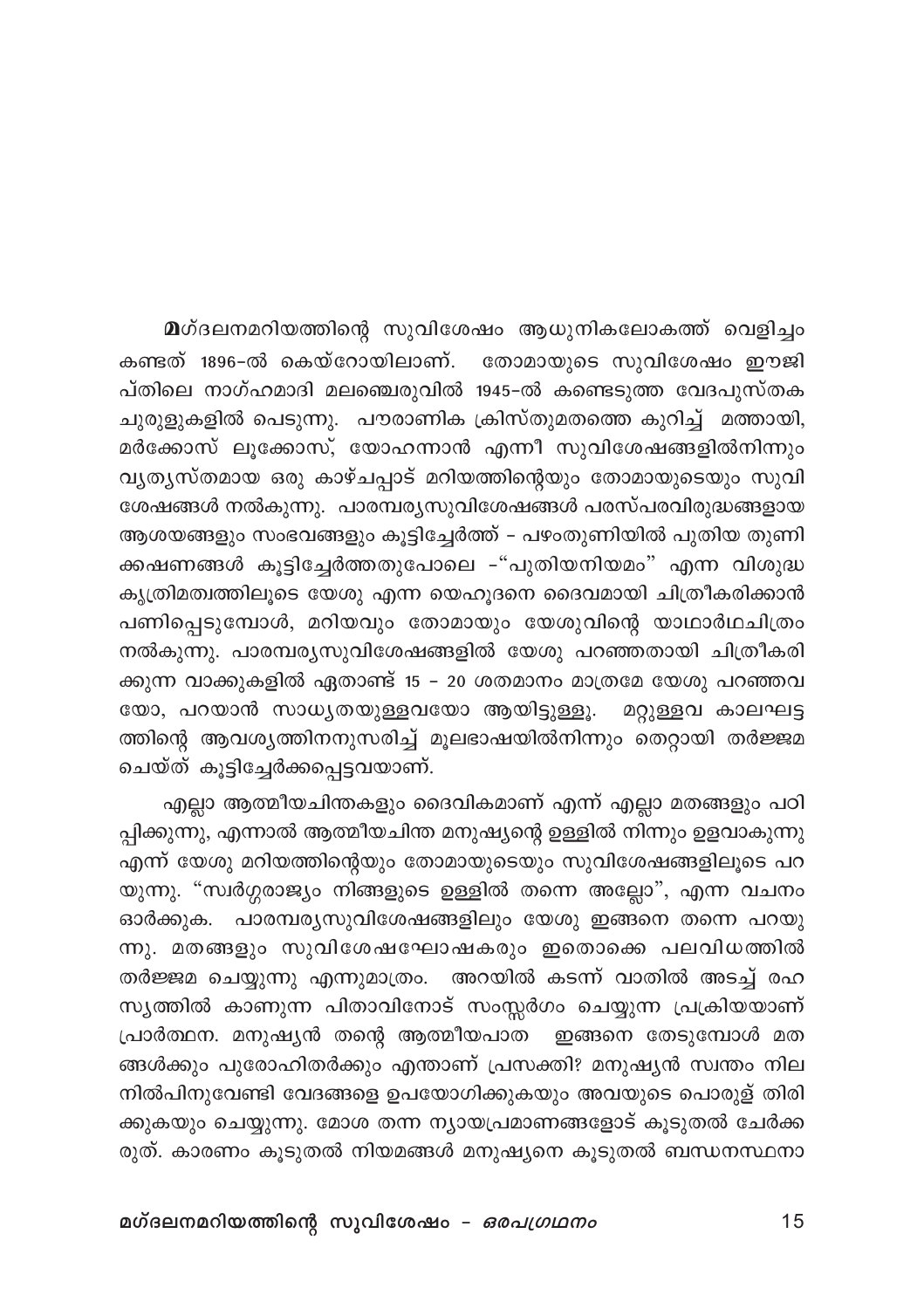ക്കുന്നു. മാത്രമല്ല, നിയമങ്ങളുടെ കുറവല്ല അധാർമ്മികതയുടെ കാരണം. ധാർമ്മികത, നീതി, സ്നേഹം ഇവയെല്ലാം മനുഷ്യന്റെ ഉള്ളിൽ ഉരുവായി വെളിയിലേക്കു പ്രസരിക്കേണ്ടവയാണ്. അല്ലാതെ നിയമം കൊണ്ട് അടി ച്ചേൽപ്പിക്കാവുന്നവയല്ല. പ്രകൃതിയിൽ വിരിയുന്ന പൂവിൽ തേൻ സ്വയം ഉള വാകുന്നു. എന്നാൽ കൃത്രിമമായ പ്ലാസ്റ്റിക് പൂവിൽ തേൻ ഉളവാകുന്നില്ല. അതുപോലെ നിന്നെപ്പോലെതന്നെ നിന്റെ അയല്ക്കാരനെയും സ്നേഹി ക്കുക എന്ന ധാർമ്മികബോധം മതത്തിനോ കോടതിക്കോ മനുഷ്യനിൽ ഉള വാക്കാനാവില്ല. ഉള്ളിൽനിന്നും (self) ഉയരേണ്ടുന്ന വികാരമാണ് അത്. തന്നെ മാത്രം സ്നേഹിക്കുന്ന അവസ്ഥ സ്വാർത്ഥതയുടെ പരമമായ അവസ്ഥയാ ണ്. തന്നെമാത്രം സ്നേഹിക്കുന്ന സ്വാർത്ഥതയുടെ വികാരത്തിനു പകരം വേദനിക്കുന്നവന്റെ വേദന അവനെപ്പോലെ തന്നെ അനുഭവിച്ച് അപരനെ സ്നേഹിക്കുന്നതിന് നിയമങ്ങളുടെ നിബന്ധന വേണ്ട. ആ നിസ്വാർത്ഥ വികാരം ഉള്ളിന്റെ ഉള്ളിൽ നിന്നും ഉരുത്തിരിയേണ്ടതാണ്. അതാണ് യേശു മറിയത്തിന്റെയും തോമായുടെയും സുവിശേഷങ്ങളിലൂടെ പറയുന്നത്. എല്ലാ നിയമത്തേക്കാളും ഉപരിയായ ധാർമ്മികതയാണ് നിന്നെപ്പോലെ തന്നെ നിന്റെ അയൽക്കാരനേയും സ്നേഹിക്കുക എന്നത്.

ജനിക്കുക, ജനിപ്പിക്കക, തിന്നുക, മരിക്കുക – ഇതെല്ലാം എല്ലാ ജീവ ജാലങ്ങളോടും ബന്ധപ്പെട്ടിരിക്കുന്ന സാധാരണ പ്രകൃതിനിയമമാണ്. എന്നാൽ മനുഷ്യൻ അതിലുപരിയായി സ്വയം മനസ്സിലാക്കുന്ന (self realisation) ഒരു ജീവി കൂടിയാണ്. ആ അവസ്ഥ കൈവരിക്കാൻ മനുഷ്യനെ പ്രാപ്തനാക്കുന്നു മറിയത്തിന്റെ സുവിശേഷം. പ്രകൃതിയിൽ സാധാരണ നടക്കുന്ന ജീവിതചക്രത്തിലും ഉപരിയായി സ്വയത്തെ മനപൂർവ്വം മനസ്സി ലാക്കി പ്രവർത്തിക്കുന്ന അവസ്ഥ. പേ പിടിച്ച് ഓടുന്ന പട്ടി ഓടുന്നത് ഭയം കൊണ്ടാണ്. റേബിസിന്റെ അണുക്കൾ തലച്ചോറിൽ വിഭ്രാന്തി സൃഷ്ടി ക്കുന്നു. ഏതെല്ലാമോ ഭീകരരൂപങ്ങൾ തന്നെ ആക്രമിക്കുവാൻ ചുറ്റുംകൂടു ന്നതായി പട്ടിക്കുതോന്നുന്നു. അതിനാൽ അവയെ ആക്രമിക്കുന്നു. എന്നാൽ പേ പിടിച്ചത് തനിക്കാണ് എന്നു ചിന്തിക്കുവാനുള്ള മാനസികാവസ്ഥ പട്ടി ക്കില്ല. അതു തന്നെയാണ് സ്വയം മനസ്സിലാക്കാത്ത മനുഷ്യന്റെയും അവസ്ഥ. ജീവിതപ്രാരാബ്ധങ്ങളിൽ പേ പിടിച്ച് ഓടി നടക്കുന്ന മനുഷ്യാ, നീ ഒരു നിമിഷം നില്ക്കു, നിന്നിലേക്കു നോക്കു. അതാണ് മറിയത്തിന്റെ സുവിശേഷം ഉദ്ബോധിപ്പിക്കുന്നത്. സ്വർഗം ഇവിടെയും അല്ല, അവിടെയും അല്ല. യെരുശലേമിൽ അല്ല, കാശിയിൽ അല്ല, മക്കയിലും മേരുവിലും അല്ല. നിങ്ങൾക്കുള്ളിൽ തന്നെയാണ്. അതാണ് മറിയത്തിന്റെ സുവിശേഷത്തിന്റെ കാതൽ. 4000 വർഷങ്ങൾക്ക് മുൻപ് മുതൽ മനുഷ്യനോടു പറയുന്ന നിയമം. അവതാരകഥകളിലൂടെ, ബുദ്ധനിലൂടെ, നബിയിലൂടെ, യേശുവിലൂടെ, ഉപ നിഷത്തുകളിലൂടെ, ശങ്കരനിലൂടെ, ഓംകാരനാദത്തിലൂടെ മനുഷ്യനോടു പറ യുന്ന നിയമം. എല്ലാ നിയമത്തിലും ഉപരിയായ നിയമം. നിന്നിലേക്കു തന്നെ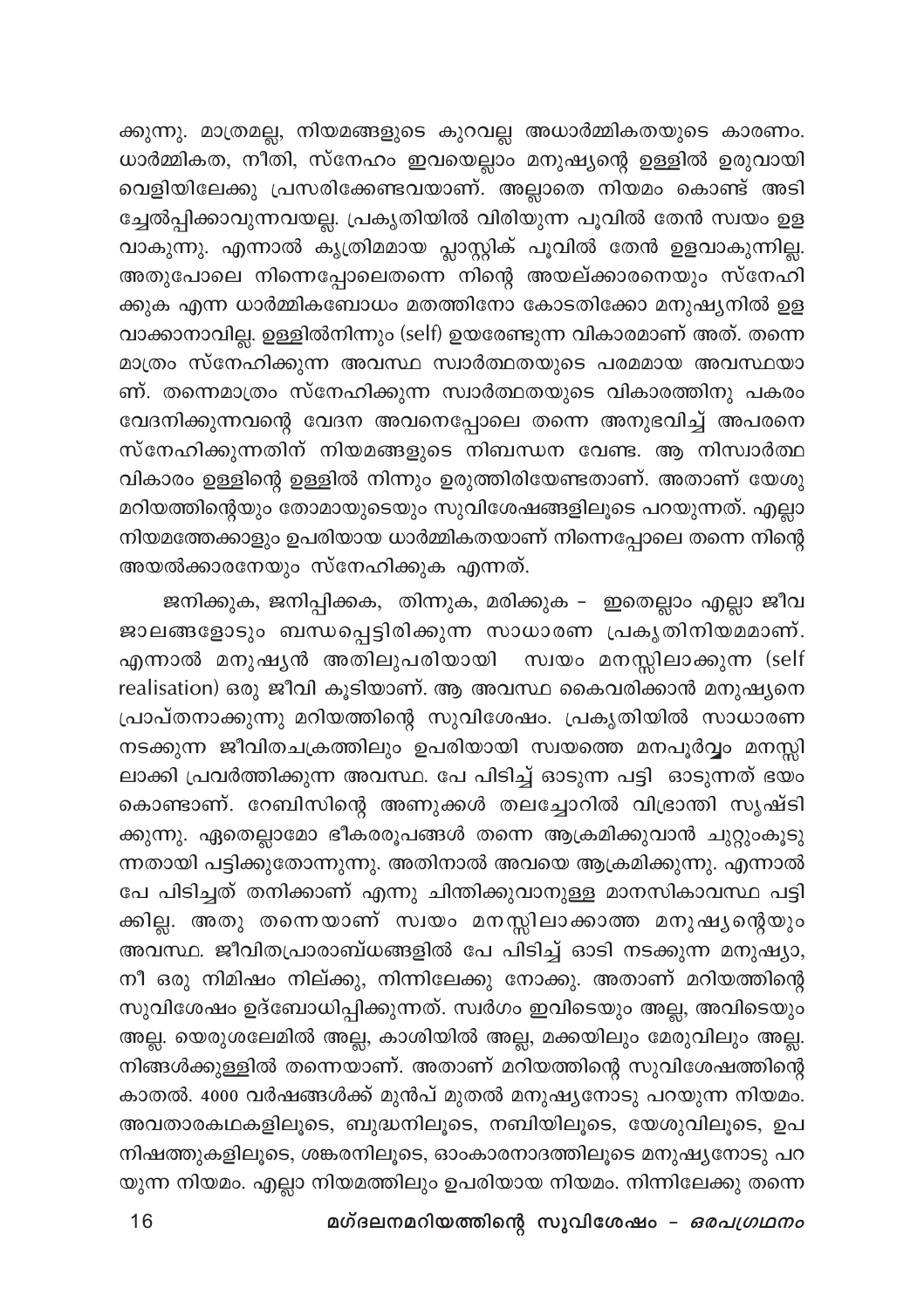നോക്കൂ, അപ്പോൾ നീ പേ പിടിച്ച പട്ടിക്കു പകരം സുഗന്ധം വമിക്കുന്ന കസ്തൂരിമാനായി മാറും. അനേകകാലം ആഹാരവും കിടപ്പാടവും ഇല്ലാതെ .<br>അലഞ്ഞു നടന്നശേഷം സ്വന്തം വീട്ടിലേക്കു തിരികെവരുന്ന സുഖം. തിരികെവരുന്ന മുടിയനായ പുത്രനെ പിതാവ് ആലിംഗനം ചെയ്തു സ്വീക രിക്കുന്ന അവസ്ഥ. അതാണ് മറിയത്തിന്റെ സുവിശേഷം അറിയുമ്പോൾ ലഭിക്കുന്ന സ്വാസ്ഥ്യം.

ഇത്രമാത്രം ഉന്നതമായ ധാർമ്മികചിന്താഗതി സത്യവേദപുസ്തകത്തിൽ മറിയത്തിന്റെ സുവിശേഷം എന്ന പേരിൽ ചേർക്കാത്തതിന്റെ കാരണങ്ങൾ നിരവധി ആകാം. പത്രോസ് പറയുന്നു, ''ഗുരു നമ്മെക്കാൾ ഉപരിയായി ഒരു സ്തീയെ സ്നേഹിച്ചിരുന്നു".പുരുഷമേധാവിത്തം നിലനില്ക്കുന്ന യെഹൂ ദമതത്തിന്റെ സന്തതിയായ ക്രിസ്തുമതത്തിന് അത്തരമൊരവസ്ഥ നീതി കരിക്കാനാവില്ല തന്നെ. മാത്രമല്ല, പാരമ്പര്യസുവിശേഷങ്ങൾ - മത്തായി മർക്കോസ്, ലു്ക്കോസ്, യോഹാന്നാൻ - വൃതൃസ്ഥചിന്താഗതികൾ വെച്ചു പുലർത്തിയിരുന്ന പ്രസ്ഥാനങ്ങളുടെ (different schools) ഉൽപന്നങ്ങളാണ്. മറിയത്തിന്റെ സുവിശേഷത്തിനോ തോമായുടെ സുവിശേഷത്തിനോ അത്തരം മുൻഉദ്ദേശങ്ങൾ ഉണ്ടായിരുന്നതായി തോന്നുന്നില്ല. ക്രിസ്തുമതം പ്രചരിപ്പിക്കുക എന്നതായിരുന്നില്ല മറിച്ച് യേശുവിന്റെ (ഗുരുവിന്റെ) ആശ യങ്ങൾ പ്രചരിപ്പിക്കുക എന്നതായിരുന്നു ഈ പുസ്തകങ്ങൾ രചിച്ചവ രുടെ/ക്രോഡീകരിച്ചവരുടെ ഉദ്ദേശം. കെട്ടുകഥകളും ചരിത്രവും വിശ്വാസവും എല്ലാംകൂടി കൂട്ടികുഴച്ച അവസ്ഥയിലാണ് ഇന്നത്തെ സത്യവേദപുസ്തകം. വിശുദ്ധകൃത്രിമത്വത്തിലൂടെ സ്ഥാപിതമതം നിർമ്മിച്ച ഒരുൽപന്നം.

മറിയത്തിന്റെയും തോമായുടെയും സുവിശേഷം മതത്തിന്റെ ബന്ധ നങ്ങളിൽ പെടാതെ നിൽക്കുന്നു. ഇവയിൽ മനുഷ്യൻ സ്വതന്ത്രനാണ്. സ്വയം അറിയുന്ന മനുഷനെ ദൈവവുമായി സംസ്സർഗം ചെയ്യാൻ കഴിവുള്ളനാക്കു ന്നു. അവൻ ദിവ്യരഹസ്യങ്ങളുടെ ഊരാക്കുടുക്കുകളാൽ ബന്ധിതനല്ല. നിയ മങ്ങളില്ല. അവിടെ മന്ത്രങ്ങളും ജലങ്ങളുമില്ല. കൂദാശകൾ ഇല്ല. മനുഷ്യൻ മനസ്സിലാക്കേണ്ടുന്ന വലിയൊരു രഹസ്യം വളരെ ലളിതമായി നമുക്കു കാ ട്ടിത്തരുന്നു. ഇത്തരം സുവിശേഷത്തിനു മതത്തിൽ എന്തു സ്ഥാനം? സ്വർഗ്ഗ രാജ്യം നിങ്ങൾക്കുള്ളിലല്ലോ (The Kingdom of God is within you). പിന്നെ മതത്തിന്റെ ആവശ്യം എന്ത്?

കാനോനികസുവിശേഷങ്ങൾ എന്നറിയപ്പെടുന്ന സുവിശേഷങ്ങൾ (മത്തായി, മർക്കോസ്, ലൂക്കോസ് , യോഹന്നാൻ) എല്ലാ ക്രിസ്തീയവിഭാഗ ങ്ങളും അംഗീകരിക്കുന്നില്ല. അതു കൊണ്ടാണ് തുടക്കത്തിൽ പാരമ്പര്യസുവി ശേഷങ്ങൾ (Traditional) എന്ന വാക്കുപയോഗിച്ചത്.

C.E.-50-മാണ്ടിനു ശേഷം എഴുതിയതാണ് മർക്കോസിന്റെ സുവിശേഷം. പിന്നീട് C.E.70-നു ശേഷം എഴുതപ്പെട്ട മത്തായിയുടെ സുവിശേഷത്തിൽ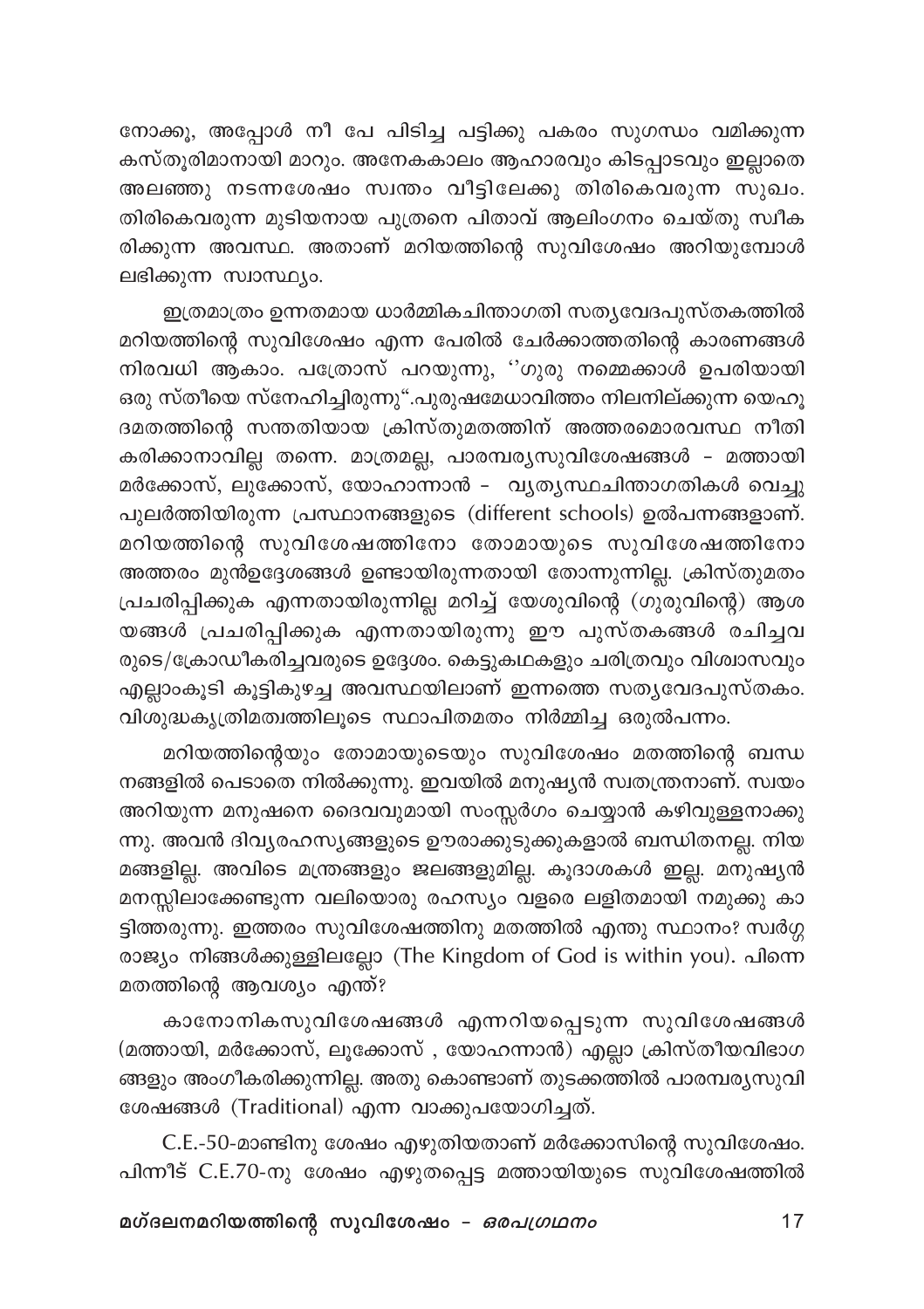മർക്കോസിന്റെ സുവിശേഷത്തിലെ തെറ്റുകൾ തിരുത്തി പുതിയോരു യേശു വിനെ സൃഷ്ടിച്ചു. പിന്നീട് ഉണ്ടായവയാണ് ലൂക്കോസിന്റെയും യോഹന്നാ ന്റെയും സുവിശേഷങ്ങൾ. ഇവയുടെ രചയിതാക്കൾ യേശുവിന്റെ ശിഷ്യ ന്മാർ ആയിരുന്നു എന്ന് ക്രിസ്തീയവിഭാഗങ്ങൾ തെറ്റായി അനുയായികളെ പഠിപ്പിക്കുന്നു. ഇവയെ 'കാനോനികം' ആക്കിയത് C.E.325 ൽ നടന്ന നൈസിയ (നിഖൃ) സുന്നഹദോസിൽ ആണ്. റോമൻ ചക്രവർത്തി ക്രിസ്ത്യാനി ആകുകയും അന്നുവരെ നിലനിന്നിരുന്ന യേശുചിന്താഗതിയെ യും ക്രിസ്തുചിന്താഗതിയെയും കോൺസ്റ്റന്റെയിൻ ക്രിസ്ത്യൻ മതമായി രൂപാന്തരപ്പെടുത്തുകയും ചെയ്തു. ഉദാഹരണമായി മദൃവും മഹിളയും വെടിഞ്ഞ ജീവിതരീതി നയിച്ച യേശു ഒരിക്കലും കാനായിലെ കല്യാണ ത്തിൽ വീഞ്ഞു വാറ്റുകയില്ല. കുസ്തന്തിനോസ് ചക്രവർത്തിയുടെ വീഞ്ഞു കുടിയെ ന്യായീകരിക്കാൻ പിന്നീട് ഉണ്ടാക്കിയ കള്ളക്കഥയാവാം ഇത്. യേശു വിനെ ക്രിസ്തുവായി ചിത്രീകരിക്കാത്ത എല്ലാ ചിന്താഗതികളും എഴുത്തു കളും അടിച്ചമർത്തുകയും ചെയ്തു. കുസ്തന്തിനോസ് ചക്രവർത്തിക്ക് എതിരുനിന്നവരെ സ്ഥാനഭ്രഷ്ടരാക്കുകയും നാടുകടത്തുകയും മാത്രമല്ല .<br>നിഖൃയിലെ കൗൺസിലിൽ അംഗീകരിക്കാത്തവരെ നശിപ്പിക്കുകയും ചെയ്തു. അത്തരം അടിച്ചമർത്തപ്പെട്ട പുസ്തകങ്ങളിൽ പെട്ടവയാണ് തോമായുടെയും മറിയത്തിന്റെയും സുവിശേഷങ്ങൾ. ഇവയെ പൊതുവായി gnostic എന്നു വിളിക്കുന്നു. ആന്തരികതയെ അറിയുക; സ്വയം മനസ്സിലാ ക്കുക എന്ന് അർത്ഥമുള്ള gnosos ഗ്രീക്ക് വാക്കിൽനിന്നും ഉത്ഭവം. മഗ്നല നമറിയത്തിന്റെ സുവിശേഷം വായിച്ചപ്പോൾ മറിയം ജീവനുള്ള മനുഷ്യരൂ പത്തിൽ എന്റെ അടുക്കൽ നിൽക്കുന്നതുപോലെ തോന്നി. എന്നാൽ മത്താ യി, മർക്കോസ്, ലൂക്കോസ്, യോഹന്നാൻ എന്നിവരുടെ പേരിൽ അറിയപ്പെ ടുന്ന സുവിശേഷങ്ങൾ പലതവണ വായിച്ചിട്ടും അങ്ങനെയൊരനുഭവം ഉ ണ്ടായില്ല. കാരണം ഈ നാല് സുവിശേഷങ്ങൾ ഓരോന്നും മറ്റൊന്നിന്റെ തെറ്റുകൾ തിരുത്താൻ വേണ്ടി എഴുതിയവയും പ്രാദേശികചിന്താഗതികൾ അനുസരിച്ച് എഴുതിയവയും ആകുന്നു. വസ്തുതകൾക്കല്ല ഈ സുവിശേ ഷകർ പ്രാധാന്യം കൊടുത്തത്. പിന്നെയോ അവരുടെ ചിന്താഗതിയെ പ്രച രിപ്പിക്കുക എന്നതായിരുന്നു ഉദ്ദേശ്യം. എന്നാൽ മറിയത്തിന്റെ സുവിശേഷം ഒരു ആത്മഗതചിത്രീകരണം പോലെ തോന്നുന്നു. മാത്രമല്ല ഇതായിരിക്കാം യേശുവിന്റെ തത്വശാസ്ത്രവും. മറ്റു സുവിശേഷങ്ങളിലെ അത്ഭുതങ്ങളും പീഢാനുഭവവിവരണങ്ങളും ഒരു സങ്കൽപം അല്ലെങ്കിൽ ഭാവനയുടെ ചിത്രീ കരണം (fiction) മാത്രമാണ്. അല്ലായെങ്കിൽ സാരാംശകഥകൾ (symbolic) മാത്രം. എന്തുകൊണ്ട് മറിയത്തിന്റെ മഹത്തായ ഈ സുവിശേഷം ആദിമ സഭകൾ മറച്ചു വെച്ചു? കാരണം വളരെ വ്യക്തം. പുരുഷമേധാവിത്തം നില നിന്നിരുന്ന ഒരു സമൂഹത്തിൽ സ്ത്രീയായ മറിയത്തെ മറ്റു പുരുഷന്മാരേ ക്കാൾ ശ്രേഷ്ഠയായി അംഗീകരിക്കുവാൻ ആവില്ല എന്നതു തന്നെ. അതു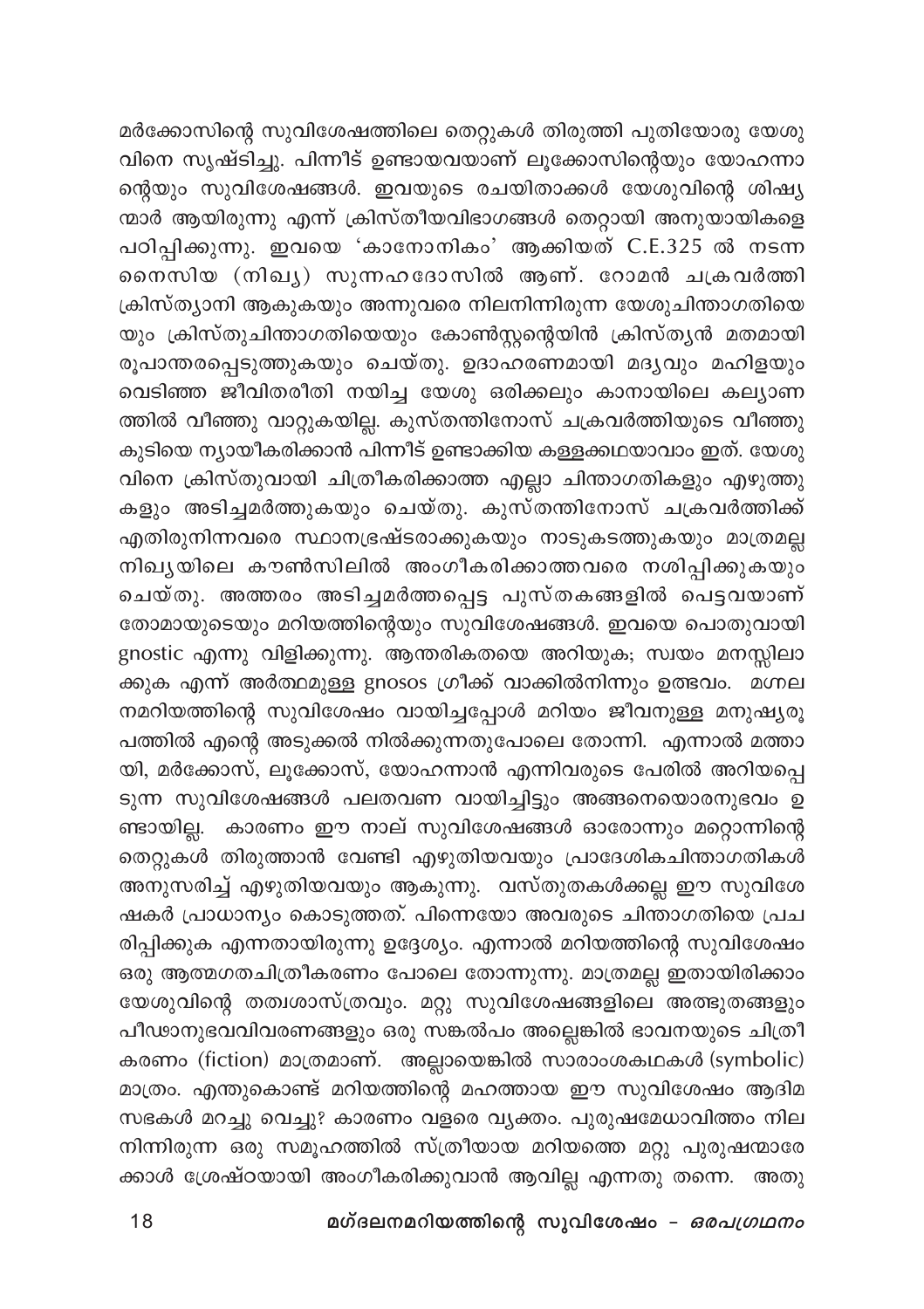കൊണ്ടാണ് പത്രോസ് പറയുന്നത് "ഗുരു ഒരു സ്ത്രീയോട് ഇതേ രീതി യിൽ സംസാരിച്ചു എന്നത് എങ്ങനെ സാദ്ധ്യമാകുന്നു? നമ്മൾ അറിഞ്ഞിട്ടി ല്ലാത്ത രഹസ്യങ്ങൾ ഇവൾക്ക് എങ്ങനെ വെളിവായി? നമ്മൾ നമ്മുടെ ം<br>രീതി മാറ്റി ഈ സ്ത്രീയെ ചെവിക്കൊള്ളണമോ? അവൻ നമ്മേക്കാൾ ഉപ രിയായി ഇവളെ കരുതുന്നുവോ?" അതുകൊണ്ടാണ് മറിയത്തിന്റെ സുവി ശേഷം വെളിച്ചം കാണാതെ വന്നത്. ഈ രണ്ടു സുവിശേഷങ്ങളിലും അത്ഭു തങ്ങളില്ല. മാനുഷികം അല്ലാത്തതൊന്നുമില്ല അതുകൊണ്ടാണ് മറിയത്തിന്റെ സുവിശേഷം തമസ്കരിക്കുകയും മറിയത്തെ ഒരു വേശൃയായി ചിത്രീകരിക്കുകയും ചെയ്തത്.

കോൺസ്റ്റന്റയിൻ ചക്രവർത്തിയും ആദിമസഭാപിതാക്കന്മാരും നിഖ്യ (NICAEA) സുന്നഹദോസിൽ അംഗീകരിക്കാത്തവയെ നശിപ്പിച്ചുവെങ്കിലും എല്ലാം നശിപ്പിക്കപ്പിട്ടില്ല. പലകാലഘട്ടങ്ങളിലായി അവയുടെ ശേഷിപ്പുകൾ പലയിടങ്ങളിൽ നിന്നും ലഭിച്ചു. എങ്കിലും പൂർണ്ണകൃതികൾ ലഭ്യമായിരു ന്നില്ല. എന്നാൽ C.E.1945-ൽ ഈജിപ്റ്റിലെ നാഗ് ഹമാദി (NAG HAMMADI) എന്ന മരുഭൂവിൽ അനേകം ചുരുളുകൾ കണ്ടെത്തി, പ്രധാനമായും ജ്ഞാന വാദത്തിൽ (gnostic) പെട്ടവ. അവയിൽ പ്രധാനപ്പെട്ടതാണ് തോമായുടെ സുവിശേഷം. മറിയത്തിന്റെ സുവിശേഷം 1896 ഈജിപ്റ്റിൽ നിന്നും കണ്ടെ ടുത്തതാണ്. സ്വയം അറിയുക, ആത്മീയവളർച്ചയും മോക്ഷവും (രക്ഷയും) സ്ഥതം വ്യക്തിത്വത്തിന്റെ വളർച്ചയിലൂടെ നേടുക, സ്വയം മനസ്സിലാക്കി നന്നാ വാത്തവൻ മതത്തിന്റെ അംഗമായിരുന്നാലും നന്നാകുന്നില്ല എന്ന ചിന്താഗ തിയാണ് ഇവയുടെ സാരം. ഇതുതന്നെയാണ് ഭാരതീയതത്ഥിന്തയും. അതി നാൽ യേശുവിന്റെ പഠിപ്പിക്കലുകളും ആദിമക്രിസ്തീയസഭാപിതാക്കന്മാ രുടെ തത്വചിന്തയും ഭാരതീയവേദങ്ങളിൽനിന്നും പുരാണങ്ങളിൽ നിന്നും ബുദ്ധമതത്തിൽനിന്നും ഒക്കെ ചോർത്തിയാതാണ് എന്നനുമാനിക്കാം.. അതി നാൽ ഹൈന്ദവരാഷ്ട്രത്തിന്റെ പേരിൽ ഭാരതത്തിലെ ഹൈന്ദവർ ക്രിസ്തു മതക്കാരെ വിദേശീയരായി കാണുമ്പോൾ ഒരു കാര്യം ഓർക്കുക. ഇന്നുകാണുന്ന ക്രിസ്തുമതതത്വം ഹൈന്ദവതത്വചിന്തയുടെ അനുകരണം മാത്രമാണ്. എല്ലാം ഉൾക്കൊള്ളാൻ തക്ക വിശാലമനസ്ഥിതിയുള്ള ഭരതാം ബക്ക് ക്രിസ്തൃൻ ചിന്താധാരയെ മാത്രമല്ല മറ്റു ചിന്താഗതികളെയും അംഗീ കരിക്കാൻ സാധിക്കും.

നാഗ് ഹമാദിയിലെ ഭരണികളിലെ ചുരുളുകൾ ഏകദേശം C.E.250-നോടടുത്ത കാലഘട്ടത്തിൽ ഉളവായതാകാമെന്നാണ് പണ്ഡിതമതം. മറിയത്തിന്റെയും തോമായുടേയും സുവിശേഷങ്ങളും മറ്റു ജ്ഞാനവാദിക ളുടെ കൃതികളും C.E.50-നും 70-നും ഇടയ്ക്ക് എഴുതപ്പെട്ടവയും ആയിരി ക്കാം. അതിനാൽ ഇവ കാനോനികസുവിശേഷങ്ങൾക്ക് മുൻപ് ഉണ്ടായ വയും ആദിമസുവിശേഷത്തിന്റെ സമകാലീനത ഉള്ളവയും ആകുന്നു. നാല്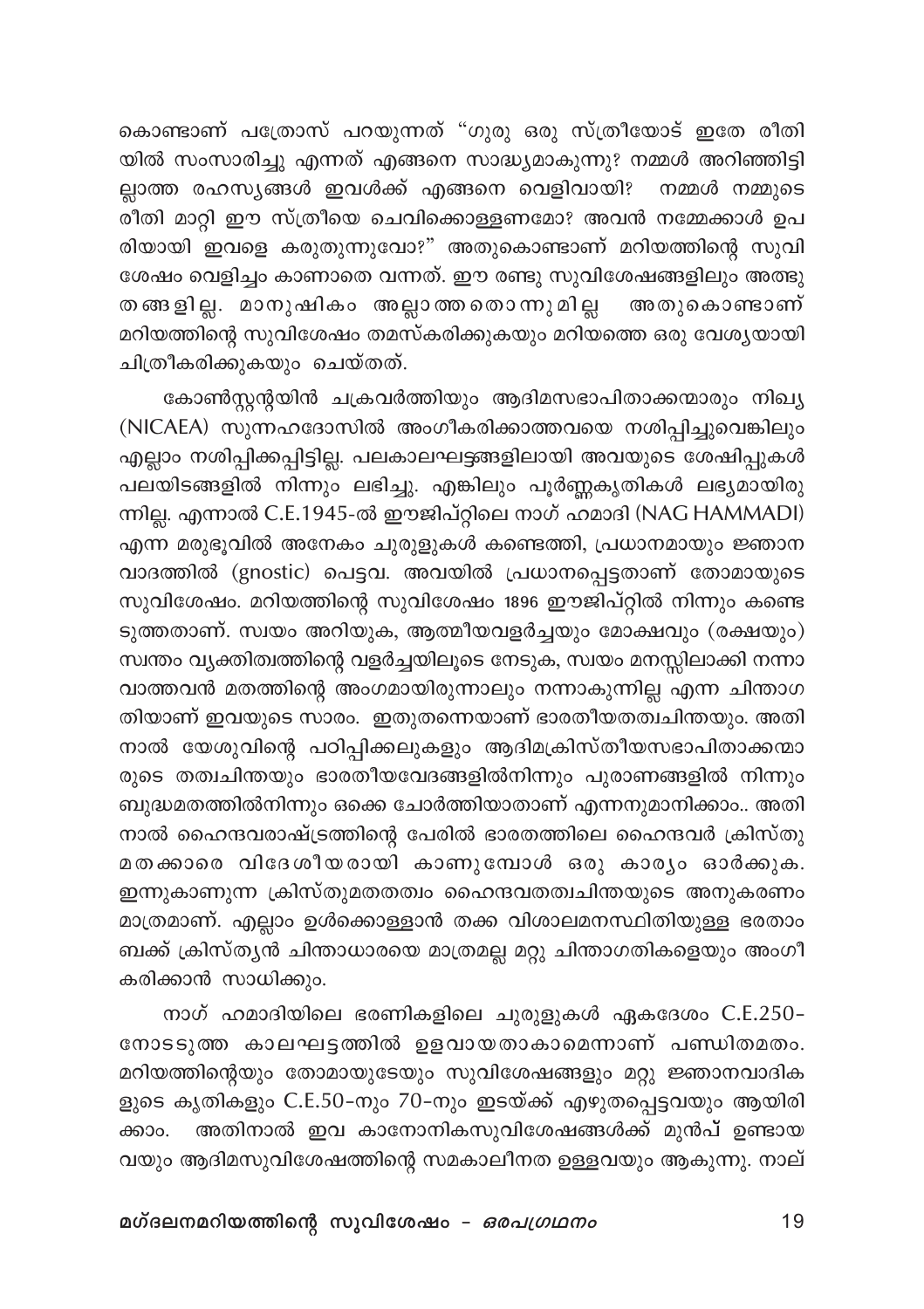കാനോനികസുവിശേഷങ്ങളും എഴുതുന്നതിനു മുമ്പു നിലനിന്നിരുന്ന .<br>ആദ്യസുവിശേഷം (ഉത്ഭവസുവിശേഷം) പുസ്തകരൂപത്തിൽ നിലനിൽക്കു .<br>ന്നില്ല. എങ്കിലും നാല് കാനോനികസുവിശേഷങ്ങളും ഈ ആദിമസുവിശേ ഷത്തിൽ നിന്നും രൂപം പ്രാപിച്ചവയാണ്.

നാലു കാനോനികസുവിശേഷകരുടെയും ചിത്രീകരണങ്ങളെ ആസ്പ ദമാക്കി നൂറ്റാണ്ടുകളിലൂടെ മറിയത്തെ പല രൂപത്തിൽ ചിത്രകാരന്മാരും എഴുത്തുകാരും ചിത്രീകരിച്ചിരിക്കുന്നു. സുവിശേഷങ്ങൾ പല തവണ വായി ച്ചപ്പോൾ അവയിലെ കൃത്രിമത്വം എനിക്ക് കൂടുതൽ, കൂടുതലായി വെളി പ്പെട്ടു കൊണ്ടിരുന്നു. മറിയവും ഭാരതീയപുരാണത്തിലെ വാസവദത്തയും യേശുമതം വാസവദത്തയെയും കടമെടുത്തതല്ലേ? അതുപോലെതന്നെ ബുദ്ധൻ വെള്ളം ചോദിച്ച ചണ്ഡാലസ്ത്രീ അല്ലേ യേശു വെള്ളം ചോദിച്ച ശമരിയക്കാരി സ്ത്രീയും? കംസന്റെയും കൃഷ്ണന്റെയും കഥയല്ലേ യേശു വിന്റെയും ഹേരോദാവിന്റെയും കഥ. അതിനാൽ സുവിശേഷങ്ങളിൽ കാണുന്ന മഗ്ദലനമറിയത്തിന്റെ രൂപം നിങ്ങളുടെ മനസ്സിൽ നിന്നും മാറ്റിവ യ്ക്കുക. ഞാൻ മനസ്സിലാക്കിയത് നിങ്ങളും മനസ്സിലാക്കാൻ ശ്രമിക്കുക. മറിയത്തെക്കുറിച്ചുള്ള എല്ലാ മുൻവിധികളും മനസ്സിൽ നിന്നും മായിച്ചു കളഞ്ഞിട്ട് വായിക്കുക.

നാല് കാനോനികസുവിശേഷങ്ങളിലും മറിയത്തിന്റെ പേര് പലതവണ കാണാം എന്നാൽ പേര് ഉവയോഗിച്ചിട്ടില്ലാത്തിടത്തും അത് മറിയമാണ് എന്ന് ധ്വനിപ്പിക്കുന്നു. ഉദാഹരണം: മഗ്ദലനമറിയവും ബഥനിയിലെ ലാസറിന്റെ സഹോദരി മറിയവും ഒരാളാണ് എന്ന തോന്നൽ; ലൂക്കോസിന്റെ സുവി ശേഷത്തിൽ യേശുവിന്റെ കാലിൽ പരിമളതൈലം പൂശിയ സ്ത്രീ മഗ്ദലനമറിയം ആണ് എന്ന തോന്നൽ. (ലൂക്കോ: 7: 36–50). ഈ ചിന്താഗ തിക്ക് വഴിയൊരുക്കിയത് C.E 591-ൽ പോപ്പ് ഗ്രിഗറി ഒന്ന് ചെയ്ത പ്രസ്താ വനയാണ്. യോഹന്നാൻ (സുവിശേഷത്തിൽ) മറിയം എന്നു വിളിക്കുന്ന വളും ലൂക്കോസ് പാപിണി എന്നു വിളിക്കുന്നവളും ഏഴ് ഭൂതങ്ങളെ പുറ ത്താക്കപ്പെട്ട മറിയവും (മർക്കോസിന്റെ സുവിശേഷം) സ്വന്തം മാംസത്തിൽ പരിമളം പൂശി വിലക്കപ്പെട്ട പ്രവർത്തികൾ ചെയ്തിരുന്നവളും ഒരാളാണ് എന്ന് വളരെ വ്യക്തം. എന്നാൽ പോപ്പിന് തെറ്റു പറ്റില്ല എന്ന് റോമൻ കത്തോ ലിക്കാസഭ വിസ്വസിക്കുന്നു. 1569-വരെ ഭൂമി സൗരയൂഥത്തിന്റെ കേന്ദ്രമാ ണെന്നും സൂര്യനും ചന്ദ്രനും നക്ഷത്രങ്ങളുമെല്ലാം ഭൂമിക്കു ചുറ്റും കറങ്ങുന്നു എന്നും തെറ്റായി വിശ്വസിക്കുകയും പഠിപ്പിക്കുകയും ചെയ്ത റോമാസഭ യുടെ അനേക അബദ്ധവിശ്വാസങ്ങളിൽ ഒന്നാണ് പോപ്പ് ഗ്രിഗറി ഒന്നാമന്റെ പ്രസ്താവനയും. ലൂക്കോസിന്റെ സുവിശേഷത്തിൽ പറയുന്ന പാപിണി എന്ന (barmartolos) ഗ്രീക്ക് വാക്കിന് പല അർത്ഥങ്ങൾ ഉണ്ട്. നിയമലംഘനം നട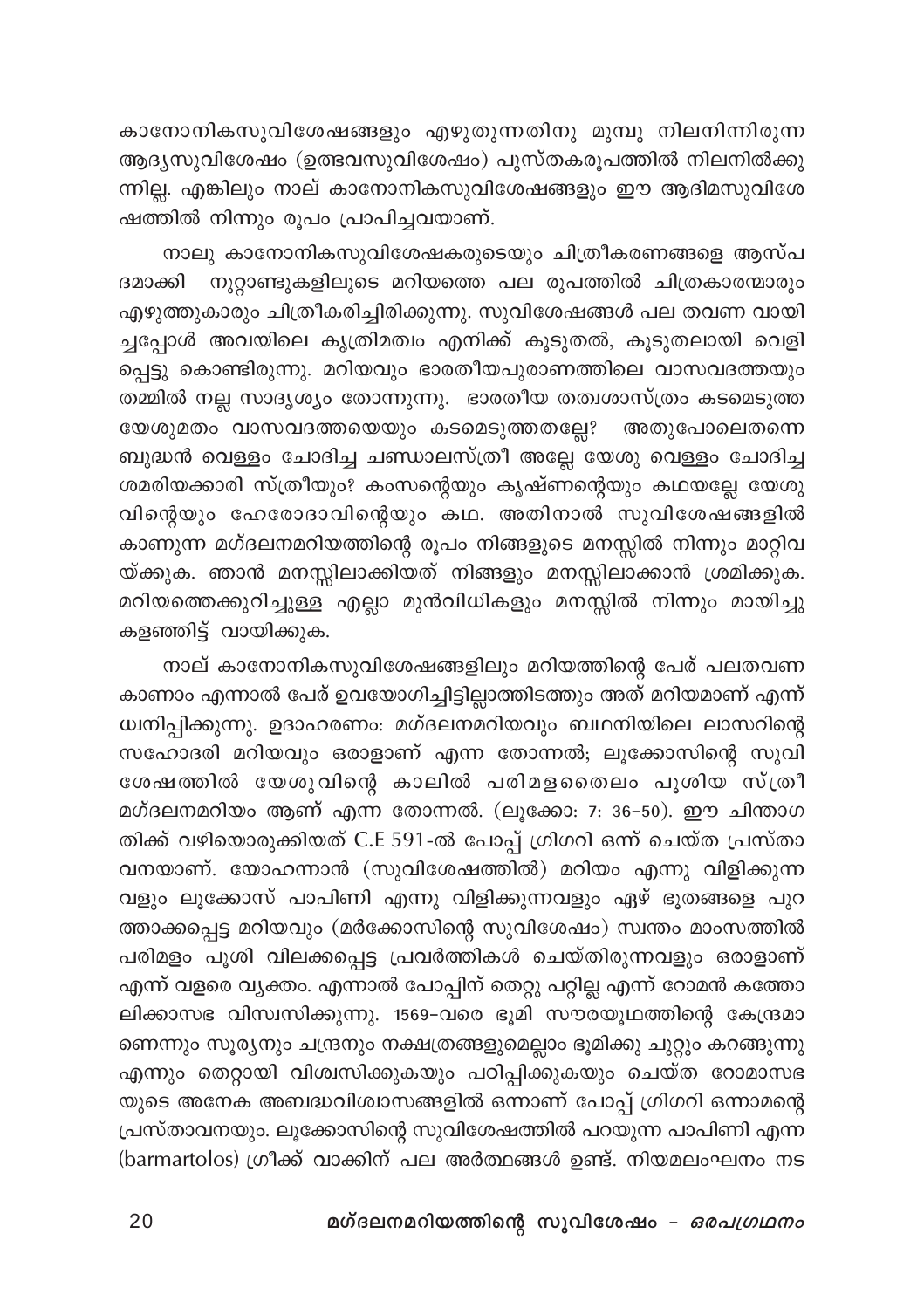ത്തുന്നവൻ, നികുതി കൊടുക്കാതിരിക്കുന്നവൻ എന്നൊക്കെ തർജ്ജമ ചെയ്യാ മെങ്കിലും തെരുവുവേശ്യ എന്ന അർത്ഥം ഇതിനില്ല. അതിനുള്ള ഗ്രീക്ക് വാക്ക് porin എന്നാണ്. അത് ലൂക്കോസ് ഉപയോഗിച്ചിട്ടില്ല. എന്നുമാത്രമല്ല നാല് സുവിശേഷങ്ങളിൽ ഒരിടത്തും മഗ്ദലനമറിയത്തെ വേശ്യ എന്ന് നേരിട്ട് ചിത്രീകരിച്ചിട്ടുമില്ല. അതിനാൽ യേശുവിനോടു ചെയ്ത വലിയ അപരാധ മാണ് പോപ്പ് ഗ്രിഗ്റിയുടെ പ്രസ്താവന എന്നു വേണം മനസ്സിലാക്കേണ്ടത്. മറ്റുള്ളവരെക്കാൾ ഉപരിയായി യേശു കണക്കാക്കിയ മറിയം, യേശുവിന്റെ പഠിപ്പിക്കലിനെ അതിന്റെ ആന്തരികാർത്ഥത്തിൽ മനസ്സിലാക്കിയ മഗ്ദലനമറി യമാണ് യേശുവിന്റെ യഥാർത്ഥ അനുയായി. കൊന്തയും തലമുണ്ടും ഇട്ടല്ല അവൾ യേശുവിനെ സ്വീകരിച്ചത്. മനസ്സു മുഴുവൻ നിറഞ്ഞുനിൽക്കുന്ന ഗുരു. അതാണ് അവളുടെ യേശു. അവളെ ഞാൻ കണ്ടത് ശരീരത്തിൽ പരിമളം പൂശി വേശ്യാവൃത്തി നടത്തിയവളായിട്ടല്ല. യേശുവിന്റെ യഥാർത്ഥസുവിശേഷത്തിന്റെ പരിമളം പരത്തുന്നവളാണ് മഗ്ദലനമറിയം. അവളെ ഞാൻ കണ്ടെത്തിയത് തെരുവിലല്ല, കാനോനികസുവിശേഷങ്ങ ളിൽ തന്നെയാണ് അവളെ കണ്ടെത്തിയത്. ക്രിസ്തുവിന്റെ ജീവിതത്തിലെ \_<br>വളരെ പ്രധാനപ്പെട്ട സംഭവങ്ങൾ പരാമർശിക്കപ്പെടുമ്പോഴും യേശുവിന്റെ അമ്മ മറിയത്തിനൊപ്പം ചേർത്തു കാണുന്ന ഒരേ ഒരു പേര് മഗ്ദലനമറി യത്തിന്റേതാണ്. നാല് കാനോനികസുവിശേഷങ്ങളിലും മഗ്ദല നയമറിയത്തിന്റെ പേര് എടുത്തുപറഞ്ഞിരിക്കുന്നു. എന്നുമാത്രമല്ല, മറ്റു .<br>സ്ത്രീകളുടെ പേര് പറയുന്നിടത്ത് ഒരിക്കലൊഴികെ എല്ലായിടത്തും മറിയത്തിന്റെ പേരാണ് ആദ്യം പറഞ്ഞിരിക്കുന്നത്. (മർക്കോസ് 16:9; .<br>ലൂക്കോസ് 8:2). ഏഴു ഭൂതങ്ങളെ പുറത്താക്കിയ മഗ്ദലനക്കാരത്തി മറിയം എന്ന് പരാമർശിച്ചിട്ടുണ്ട്. "ഏഴുഭൂതങ്ങൾ" ഏഴു ചെകുത്താന്മാർ അല്ല. ഭാര തീയതത്വശാസ്ത്രവും ബുദ്ധമത തത്വശാസ്ത്രവും അറിയാവുന്നവർക്ക് മന .<br>സ്സിലാകും എന്താണ് മനുഷ്യശരീരത്തിൽ ഉൾക്കൊള്ളുന്ന ഭൂതങ്ങൾ എന്ന്. ....<br>ഗ്രിഗറി ഒന്നാമൻ പോപ്പിന്റെ തത്വശാസ്ത്രത്തിലുള്ള അറിവില്ലായ്മയാണ് ആ പ്രസ്താവനയിൽ കാണുന്നത്. യേശുവിന്റെ കുരിശിൻ ചുവ്ട്ടിൽ വെറും മൂന്നുപേരേ ഉണ്ടായിരുന്നുള്ളു – യേശുവിന്റെ രഞ്ച മറിയം, പ്രിയശിഷ്യൻ യോഹന്നാൻ (ഈ ശിഷ്യനെ കുറിച്ചാണ് 'ക്രിസ്തുവിന്റെ വലതുഭാഗത്ത് ഇരിക്കും' എന്ന് വിശ്വസിച്ചിക്കപ്പെട്ടിരുന്നത്. യേശു ഏതുനിമിഷവും സ്വർഗ്ഗ ത്തിലേക്ക് ഉയർത്തപ്പെടും എന്ന് യേശുമതക്കാർ വിശ്വസിച്ചിരുന്നു. അതു കൊണ്ടാകാം യോഹന്നാൻ അവിടെ ചുറ്റിപ്പറ്റി നിന്നരുന്നത്.) മൂന്നാമത് മ ഗ്ദലനമറിയം (യോഹന്നാൻ 19:25). എല്ലാത്തിലും ഉപരിയായി യേശുവിന്റെ ഉയിർപ്പ് ആദ്യം കണ്ട വൃക്തി മഗ്ദലനമറിയമാണ്. (യോഹന്നാൻ 20:11-18; മർക്കോസ് 16:9; മത്തായി 28:19–10). യേശു ഉയർത്തെഴുന്നേറ്റിട്ടില്ലായെങ്കിൽ ക്രിസ്തുമതം ഇല്ല. റോമൻ ഭരണരീതിയിൽ ക്രിസ്തുമതം സ്ഥാപിച്ച പൗലോസ് ( St. Paul )പറയുന്നു, ക്രിസ്തു ഉയർത്തെഴുന്നേറ്റിട്ടില്ല എങ്കിൽ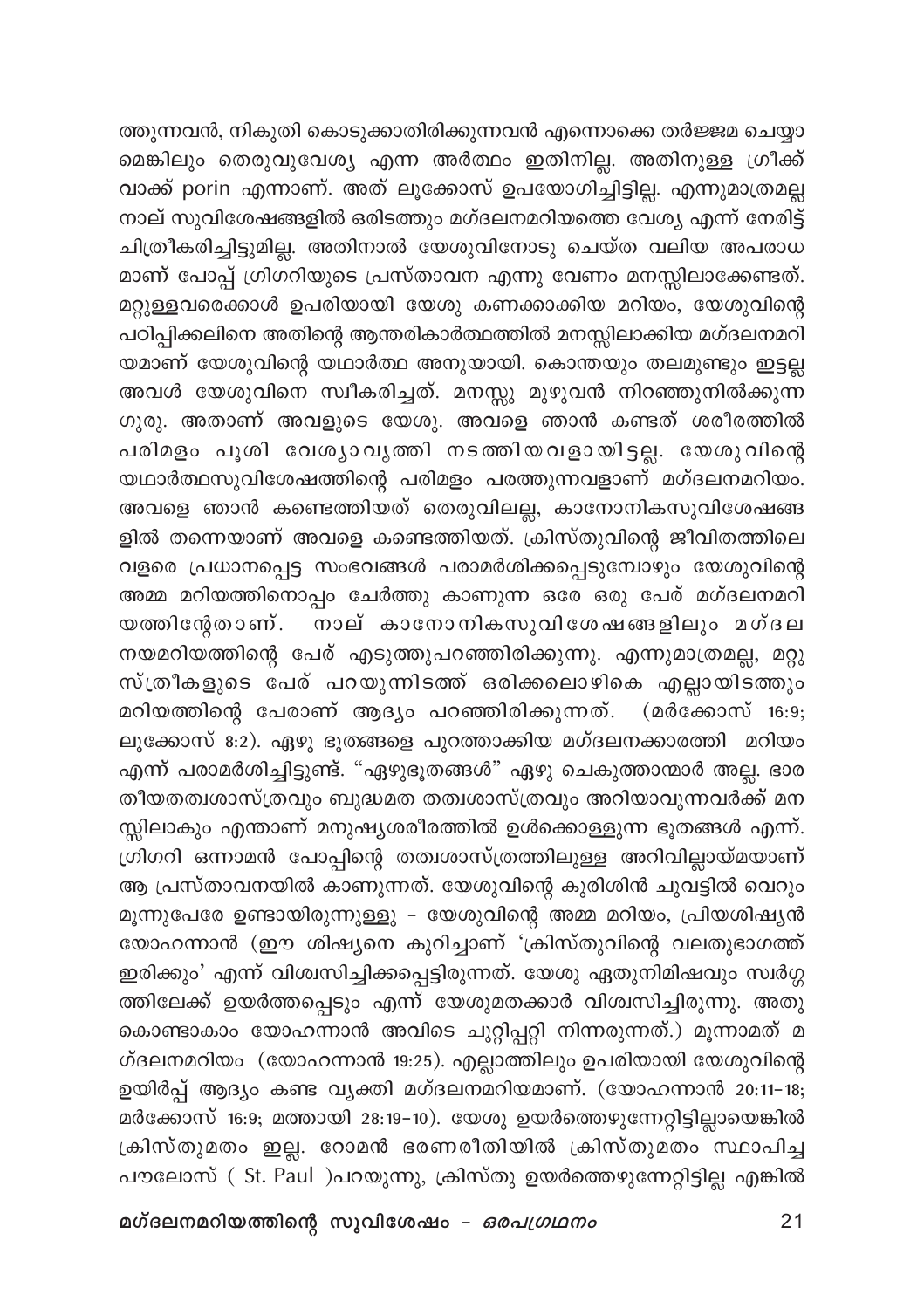എന്റെ വിശ്വാസം വൃർത്ഥം. ആ ക്രിസ്തുമതത്തിന്റെ പരമോന്നതമായ സുവി ശേഷം "അവൻ ഉയർത്തെഴുന്നേറ്റിരിക്കുന്നു" ആ സുവിശേഷം ആദ്യമായി പ്രചരിപ്പിച്ചത് ശിഷ്യന്മാരിൽ തലവനായ പത്രോസ് അല്ല. പിന്നെയോ മഗ്ദ ലനക്കാരത്തി മറിയമാണ്. അതുകൊണ്ടു തന്നെയാണ് മറിയത്തെ "അപ്പോ സ്തോലന്മാരുടെ അപ്പോസ്തോലിക" എന്നു വിശേഷിപ്പിച്ചത്. അതുകൊണ്ടു തന്നെയാണ് മഗ്ദലനക്കാരത്തി മറിയത്തിന്റെ സുവിശേഷം പ്രസക്തമാകു ന്നത്. അതു മനസ്സിലാക്കിയാലേ "യേശുവിന്റെ" സുവിശേഷം എന്താണ് .<br>എന്നു മനസ്സിലാകൂ. കനോനികസുവിശേഷങ്ങളിലെ ക്രിസ്തു അഥവാ യേശു അഥവാ മിശിഹാ കെട്ടുകഥകളും അനുകരണകഥകളും സ്ഥാപിതതാൽപര്യങ്ങളും ഒക്കെ കൂടി മെനഞ്ഞെടുത്ത ഒരു സങ്കൽപ രൂപമാണ്. ആ യേശു നൂറ്റാണ്ടുകളിലൂടെ ക്രിസ്തുമതത്തിന്റെ രക്ഷകനായി .<br>ജീവിക്കുന്നു. മറിയത്തിന്റെ യേശു മനുഷ്യഹൃദയങ്ങളിൽ ജനിക്കുന്നു. അത് അത്ഭുതപൊരുൾ കാട്ടുന്നു, മരിക്കുന്നു. രൂപാന്തരം പ്രാപിച്ച മനുഷ്യനായി ജീവിക്കുന്നു. ആ യേശുവിനെ മറിയത്തിന്റെ സുവിശേഷത്തിലൂടെ വെളി വാക്കുവാൻ ഞാൻ ആഗ്രഹിക്കുന്നു.

കാനോനികസുവിശേഷങ്ങളിൽ വളരെയേറെ പ്രതിപാദിക്കുന്ന സംഭ വങ്ങളാണ് രോഗികളെ സൗഖ്യമാക്കുക, വിശക്കുന്നവർക്ക് അപ്പം കൊടു ക്കുക തുടങ്ങിയവ. യേശുവിന്റെ സുവിശേഷവും ഏതാണ്ട് ഇവിടെ അവ സാനിക്കുന്നു എന്നു പറയാം. ലോകത്തിലെ ക്രിസ്തുമതവിഭാഗങ്ങളും പ്രത്യേകിച്ച് ഭാരതത്തിലെ ക്രിസ്തുമതക്കാരും ഇതേരീതിയിൽ ചിന്തിച്ചാൽ ലോകസമാധാനം താനേ ഉണ്ടാകും. നിഷ്കാമകർമ്മം അഥവാ ഫലം ഇച്ചി ക്കാത്ത സേവനം, ഈ തത്വചിന്ത എല്ലാ മതങ്ങളുടെയും പ്രബോധനങ്ങളിൽ കാണാം. സഹായം കൊടുക്കുന്നു എന്നതിന്റെ പേരിൽ മതപരിവർത്തനം നടത്തുകയും സുവിശേഷം പ്രചരിപ്പിക്കുകയൂം ചെയ്താൽ അത് സുവി ശേഷം അല്ല. മറിച്ച് സ്വാർത്ഥമായ ചൂഷണം ആണ്. മുസ്ലീംരാഷ്ട്രങ്ങളെ ക്രിസ്തീയവൽക്കരീക്കാൻ സമ്പന്നഭരണകൂടങ്ങൾ ശ്രമിച്ചത് ഇതിനൊരു ദാഹരണമാണ്. ക്രിസ്ത്യാനികൾക്ക് ആതുരസേവനം നടത്താം, കൂടെ മത പരിവർത്തനം ആകരുത്. അത് തെറ്റാണ്, ചൂഷണമാണ്, സ്വാർത്ഥതയാ ണ്. മതം ഏതായാലും മനുഷ്യൻ നന്നായാൽ മതി എന്ന സിദ്ധാന്തം ഇവിടെ പ്രസക്തമാണ്. അതിനാൽ മതപരിവർത്തനത്തിനുവേണ്ടി വെമ്പൽ കൊള്ളുന്ന ക്രിസ്തീയനേതാക്കൾ ഓർക്കുക, ലോകത്തിൽ ഹിന്ദുമതം നില നിൽക്കുന്ന പ്രധാനരാജ്യം ഇന്ത്യയാണ്. ഇന്ത്യയുടെ ചരിത്രത്തിൽ ഹിന്ദുമതം എല്ലാമതങ്ങളെയും പ്രോത്സാഹിപ്പിച്ചിരുന്നു. അതിനാൽ ഹിന്ദുമ തത്തിന്റെ മുറത്തിൽ കയറിക്കൊത്താതെ സുവിശേഷം പ്രചരിപ്പിച്ചാൽ .<br>ക്രിസ്തുമതത്തെ ആരും ആക്രമിക്കാൻ വരില്ല, അവിടെയും ഇവിടെയും ഒക്കെയായി ഉണ്ടാകുന്ന ഒറ്റപ്പെട്ട സംഭവങ്ങൾ താനേ അവസാനിക്കുകയും ചെയ്യും. കേരളത്തിലെ പുരാതനപള്ളികൾ ഒന്നും ക്രിസ്ത്യാനികൾ പണി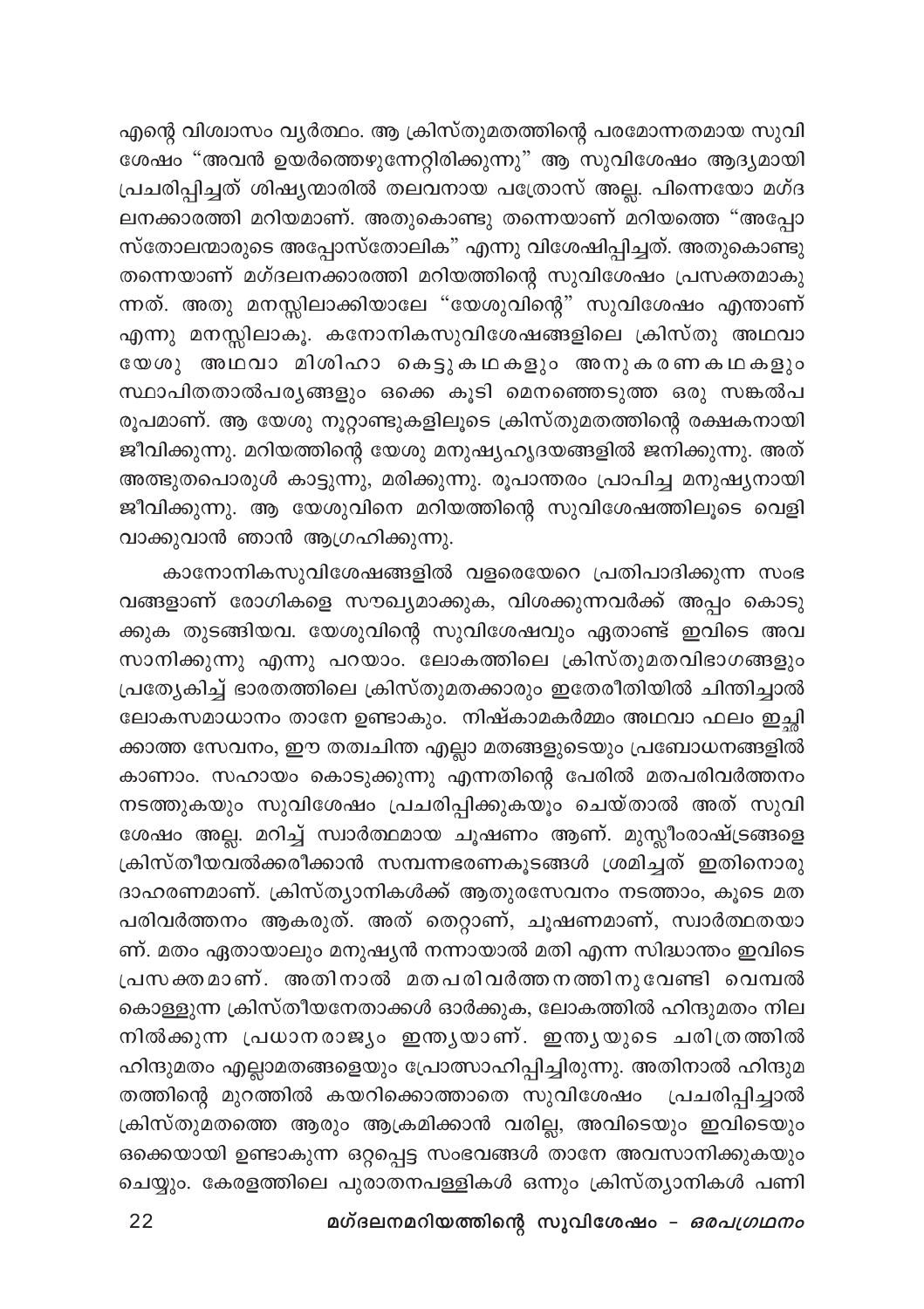തവയല്ല. ഹിന്ദുരാജാക്കന്മാർ പണിതവയാണ്. ഹിന്ദുതത്വശാസ്ത്ര ത്തിൽനിന്നും ഉത്ഭവിച്ച ക്രിസ്തുമതം വിദേശിയല്ല എന്ന് ഹിന്ദു നേതാ .<br>ക്കൾക്കുമറിയാം. മറ്റുമതങ്ങളോടും സംസ്കാരങ്ങളോടും ചിന്താഗതിക ളോടും ഹിന്ദുസംസ്കാരം കാണിച്ചിട്ടുള്ളത്ര സഹിഷ്ണുത ലോകചരിത്ര ത്തിൽ മറ്റാരും കാട്ടിയിട്ടില്ല. അതിനാൽ ഇന്ത്യയിലെ ക്രൈസ്തവനേതാക്ക ളോട് ഒര്ഭ്യർത്ഥന: ആദിവാസിയെയും ഹിന്ദുവിനെയും രക്ഷിക്കുന്നതിനാ യുള്ള മുതലക്കണ്ണീർ ഒഴുക്കൽ നിർത്തുക. മതപരിവർത്തനങ്ങൾ നടത്താ തിരിക്കുക. വിശക്കുന്നവനു ഭക്ഷണം കൊടുക്കുക, രോഗികളെ ശുശ്രൂഷി .<br>കുക, നിന്നെപ്പോലെ നിന്റെ അയൽക്കാരനെ സ്നേഹിക്കുക. അവനെ ക്രിസ്ത്യാനിയാക്കാൻ ശ്രമിക്കാതിരിക്കുക, അവൻ നിന്നെ ഹിന്ദുവാക്കാൻ ശ്രമിക്കുന്നില്ലല്ലോ.

കാനോനികസുവിശേഷങ്ങളിൽ മറ്റാർക്കും ലഭിക്കാത്ത ഒരു പ്രത്യേക ശാന്തി ശുശ്രൂഷയാണ് മഗ്ദലനമറിയത്തിനു ലഭിച്ചത്. ഏഴ് ഭൂതങ്ങളെ അവ ളിൽനിന്നും പുറത്താക്കി. ഭൂതം എന്നാൽ ദുരാത്മാവ്, ചെകുത്താൻ എന്ന തെറ്റിദ്ധാരണയിലൂടെ നോക്കുമ്പോഴാണ് മറിയത്തെ ദുർമാർഗ്ഗിണിയായി കാണുന്നത്. എന്നാൽ ഈ സംഭവത്തിന് അനേക മാനങ്ങളുണ്ട്. ഏഴ് എന്ന .<br>അക്കം വേദപുസ്തകത്തിൽ 300-ൽ പരം പ്രാവശ്യം പ്രതിപാദിക്കപ്പടുന്നുണ്ട്. സുദൃശ്യവാകൃങ്ങളിലെ ഏഴ് തൂണുകൾ (9-ാം അദ്ധ്യായം), യോർദാനിലെ ഏഴ് ശുദ്ധീകരണം (2 രാജാക്കന്മാർ :5), ജെറിക്കോ നഗരം വീഴ്ത്തിയ ഏഴു കാഹളങ്ങൾ (യോശുവ: 6), യോശുവായുടെ മുന്നിലെ ഏഴ് കണ്ണുള്ള കല്ല് -ദേശത്തിന്റെ അകൃത്യം ഇല്ലാതാക്കുന്നത് - (സെഖര്യാവ് 3:9) എന്നിങ്ങനെ ധാരാളം ഉദാഹരണങ്ങൾ ചൂണ്ടിക്കാണിക്കാനുണ്ട്. ഇവയ്ക്കു പുറമെയാണ് സാധാരണ സങ്കൽപങ്ങളിലെ ഏഴ് സ്വർഗ്ഗങ്ങൾ. മനുഷ്യൻ താത്വികമായി ചിന്തിക്കുവാൻ തുടങ്ങിയ കാലഘട്ടം മുതൽ മനസ്സിലാക്കിയതാണ് മനു ഷൃശരീരത്തിലെ ഏഴ് ചക്രങ്ങൾ അഥവാ ഏഴ് ഊര്ജ്ജസ്രോതസ്സുകൾ. ഈ ആശയം പൗരാണിക ഇന്ത്യ, ബാബിലോൺ, അസീറിയ എന്നീ സംസ്കാരങ്ങളിലൂടെ പകർന്ന് ഈജിപ്തിലെത്തി. പിന്നീട്, യെഹൂദന്റെ അടിമത്തകാലത്ത്, യെഹൂദസംസ്ക്കാരവും തത്വചിന്തകളും അവ കടമെടുത്തു. ഇന്നും ശാസ്ത്രീയം എന്നു തോന്നുന്ന രീതിയിലുള്ള രോഗ ശാന്തി നടത്തുന്നവരും ഇവയെ തന്നെ ഉപയോഗിക്കുന്നു. യെഹൂദന്റെ ആന്തരിക ഉദ്ധാരണത്തിന്റെ ഏഴ് തിരിവിളക്കിനെ ബുദ്ധമതചിന്തയിൽ കാണുന്ന ഏഴ് ബുദ്ധാവസ്ഥകളുമായി ബന്ധിപ്പിക്കാവൂന്നതാണ്. ഇതു പോലെ വളരെ മഹനീയമായ അർത്ഥവിശേഷങ്ങൾ ഉള്ള് ഏഴ് എന്ന അക്കത്തെ മറിയത്തിന്റെ കാര്യത്തിൽ വളരെ തെറ്റായി പ്രചരിപ്പിച്ചതിന്റെ ഉത്തരവാദിത്വം ബൈബിൾ ചരിത്രകാരന്മാർക്കും ആദിമക്രിസ്തുമത ത്തിനും ഉള്ളതാണ്.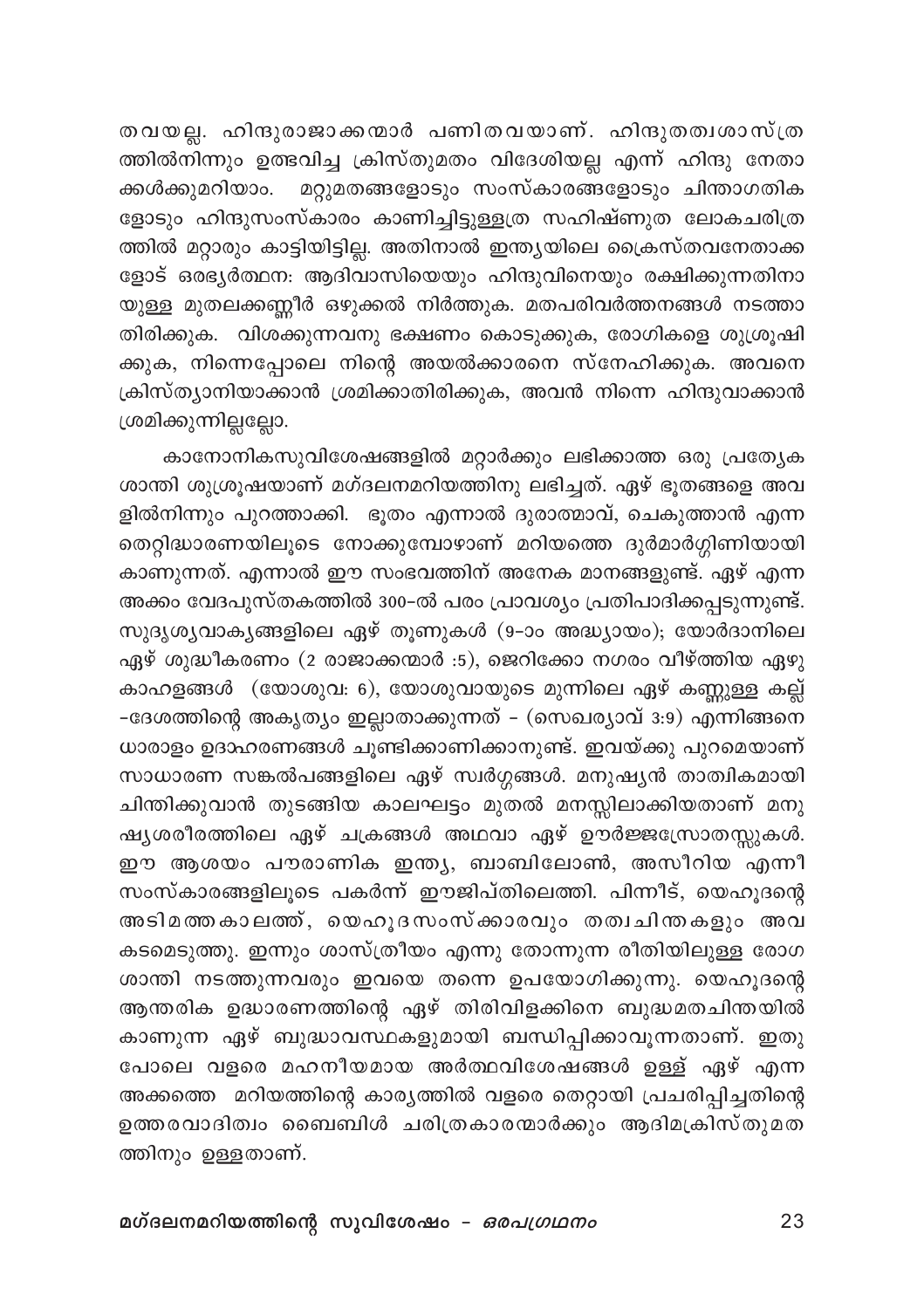ലൈംഗികമായ ദുർമ്മാർഗ്ഗത്തിലൂടെ ജീവിച്ചു നശിച്ച സെയിന്റ് അഗ സ്റ്റിനാണ് ലൈംഗികത തെറ്റാണ് എന്ന് പ്രചരിപ്പിച്ചത്. തന്നെ രോഗിയാക്കിയ ലൈംഗികതയെ അഗസ്റ്റിൻ മോശമായി കണ്ടു. ഇതിനെ കുറിച്ച് പ്രത്യേ കിച്ചു ധാരണയൊന്നും ഇല്ലാതിരുന്ന ക്രിസ്തുമതം അതേറ്റു പാടി, വേദ വാക്യമാക്കി. അതുകൊണ്ടാകാം പോപ്പ് ഗ്രിഗറി ഒന്നാമനും കൂടുതൽ ചിന്തി ക്കാതെ മറിയത്തെയും വേശ്യയായി ചിത്രീകരിച്ചത്. നൂറ്റാണ്ടുകളിലൂടെ കാത്തലിക്കാസഭ പല വിഢ്ഢിത്തങ്ങളും പ്രചരിപ്പിക്കുകയും കാട്ടിക്കൂട്ടു കയും ചെയ്തു. 1969-ൽ കത്തോലിക്ക സഭ കുമ്പസാരിച്ച്, മുൻപ് കാട്ടിക്കൂ ട്ടിയ തെറ്റുകൾ പലതും തിരുത്തി. ആ കൂട്ടത്തിൽ ഗ്രിഗറിയുടെ വിഡ്ഢി ത്തവും. എന്നാൽ സാമൂഹികമായി വലിയ ചലനമൊന്നും അതുളവാക്കിയി ല്ല. മറിയം ഇന്നും മനുഷ്യഹൃദയങ്ങളിൽ വേശ്യയായി നിലനിൽക്കുന്നു. ...<br>നമ്മുടെ മാധ്യമങ്ങളിൽ കൊട്ടിഘോഷിച്ചു പ്രചരിപ്പിക്കുന്ന നുണകൾ വൻവാർത്താപ്രധാന്യം നേടും. എന്നാൽ പിന്നീടൊരിക്കൽ അതു തെറ്റാണെന്നു മനസ്സിലാക്കി തിരുത്തോമ്പോൾ ചെറിയതലക്കെട്ടു മാത്രമായി രിക്കും ഉണ്ടാകുക. അതാകട്ടെ ആരും ശ്രദ്ധിക്കുകയുമില്ല. ആദ്യം പ്രചരിപ്പി ക്കപ്പെട്ട അസത്യത്തിനു തന്നെയാകും ജനഹൃദയങ്ങളിൽ സ്ഥാനം. ഇതു തന്നെയാണ് മഗ്ദലനമറിയത്തിന്റെ കാര്യത്തിലും സംഭവിച്ചത്. മനുഷ്യഹൃ ദയങ്ങളിൽ നിന്നും ആ തെറ്റിദ്ധാരണ മാറ്റി, യഥാർത്ഥമറിയത്തെ അറിയുക.

യേശു മറിയയിൽ നിന്നും ഏഴ് ദുരാത്മാക്കളെ പുറത്താക്കി എന്നു കാനോനികസുവിശേഷങ്ങളിൽ പറയുന്നു. നാല് സുവിശേഷങ്ങളും നാല് കാലഘട്ടങ്ങളിൽ നാല് വൃതൃസ്തൃപ്രദേശങ്ങളിൽ ജീവിച്ചിരുന്ന വൃത്യസ്തൃചിന്താഗതിക്കാരായ ആളുകൾ അവരുടെ വിശ്വാസം പ്രചരിപ്പി ക്കുവാനും മുൻ സുവിശേഷങ്ങളിലെ തെറ്റുകൾ തിരുത്തുവാനും വേണ്ടി സങ്കൽപ്പങ്ങളും കെട്ടുകഥകളും അൽപം സത്യവും ചേർത്തെഴുതിവയാണ് എന്ന വസ്തുത പ്രത്യേകം ഓർക്കുക. ഈ കാര്യം വിശദമായി പിന്നീട് പ്രതിപാദിക്കാം. മറ്റു തത്വശാസ്ത്രങ്ങളിൽ നിന്നും കടമെടുത്ത ആശയങ്ങൾ, അവസരം മനസ്സിലാക്കാതെ ഉപയോഗിച്ചപ്പോൾ ധാരാളം തെറ്റുകളും കടന്നു കൂടി. സുവിശേഷങ്ങൾ എഴുതിയവരും തർജ്ജമ ചെയ്തവരും വചനം പൊരുളുതെളിയിക്കുന്ന വേദപുസ്തകതൊഴിലാളികളും കഥയറിയാതെ ആട്ടം കാണുകയായിരുന്നു. 2000 വർഷങ്ങളായി ഈ അബദ്ധം തുടർന്നു കൊണ്ടുമിരിക്കുകയായിരുന്നു. അതിനാൽ മുൻവിധികൾ ഇല്ലാതെ വായി ച്ചാൽ മറിയത്തിന്റെ സുവിശേഷത്തിന്റെ മഹത്വം മനസ്സിലാക്കാം.

സ്വർഗ്ഗരാജ്യം ഇവിടെയും അല്ല, അവിടെയും അല്ല. പിന്നെയോ നിങ്ങ ളുടെ ഉള്ളിലാകുന്നു എങ്കിൽ ആ സ്വർഗ്ഗരാജ്യത്തെ പ്രാപിക്കുവാൻ പ്രാകൃ തനായ മനുഷ്യന്റെ പ്രാഥമികവികാരങ്ങളെ ഓരോ ഘട്ടങ്ങളിലായി തരണം ചെയ്യണം. മനുഷ്യന്റെ ആത്മാവ് ആത്മീയമായ ഉദ്ധാരണത്തിലേക്ക്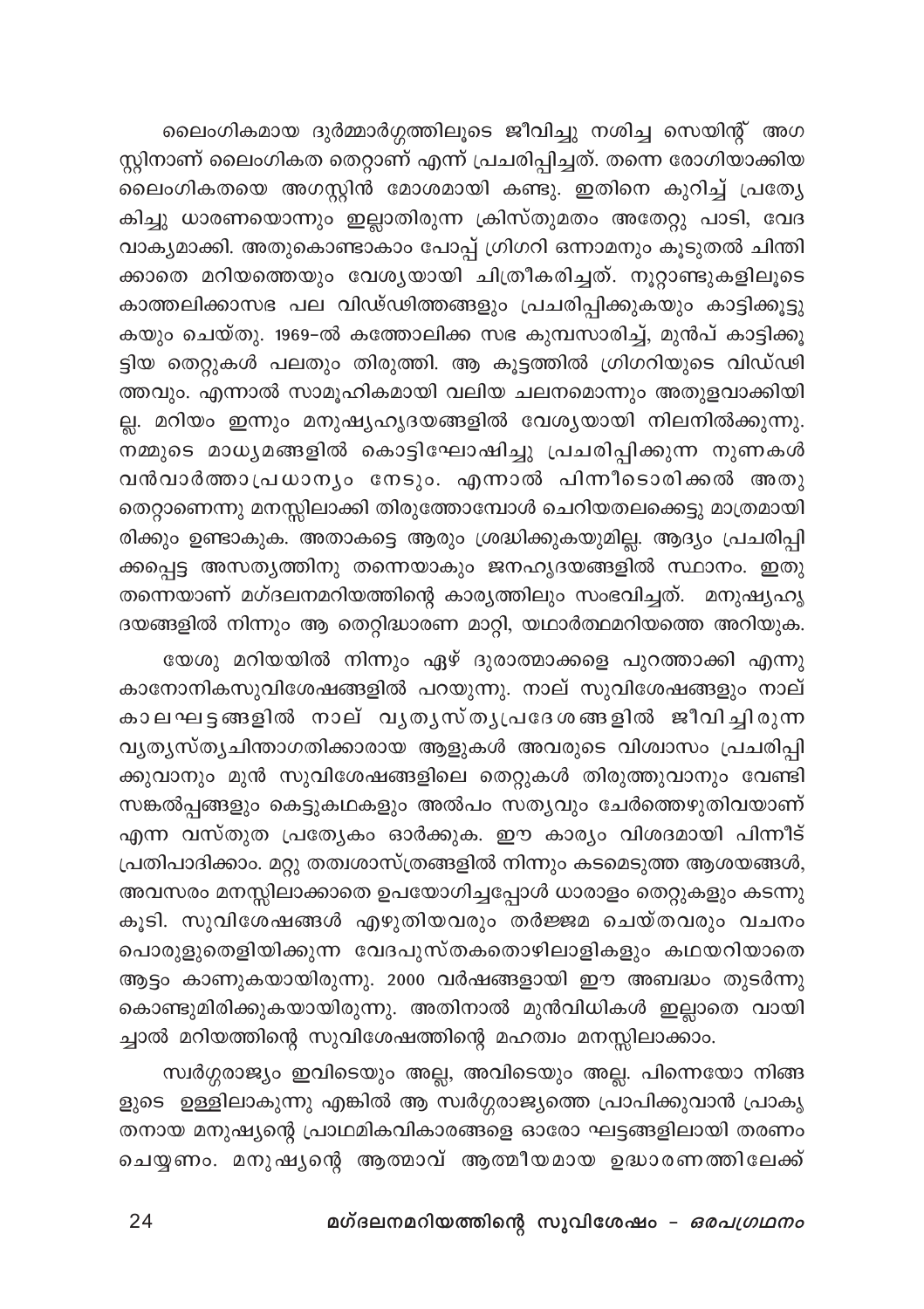പടിപടിയായി ഉയരണം. ഒന്നാം സ്വർഗത്തിൽ നിന്നും 2,3,4,5,6 എന്ന ക്രമ ത്തിൽ ഏഴാം സ്വർഗത്തിലേക്ക് ഉയരുമ്പോൾ അതായത്, ഊർജ്ജത്തിന്റെ .<br>ഏഴ് ചക്രങ്ങളിലൂടെ അഥവാ ഏഴ് ബുദ്ധാവസ്ഥകളിലൂടെ ആത്മാവ് കടന്നു പോകുമ്പോൾ മഹത്വത്തെ മറയ്ക്കുന്ന മൂടൽമഞ്ഞ് ഉരുകിമാറും. അപ്പോൾ നീതിയുടെ സൂര്യനെ കാണാം. അഹന്ത, ആഗ്രഹം, അസൂയ, അരിശം, കാപട്യം, അമിതഭക്ഷണം, മടി എന്നീ ദുർഭൂതങ്ങളെ കീഴടക്കി, ഞാൻ എന്ന ഭാവത്തെ ഇല്ലാതാക്കുന്നു. ഞാൻ നിന്നിൽ (പരബ്രഹ്മത്തിൽ) ലയിക്കു മ്പോൾ ഞാൻ ഇല്ല; ഞാൻ പരബ്രഹ്മത്തിന്റെ ഭാഗമാണ് എന്ന അവസ്ഥ കൈവരുന്നു.

ദുരാഗ്രഹങ്ങളെ മാറ്റി ആത്മീയമായ ഉന്നമനത്തിനു വേണ്ടിയുള്ള വാഞ്ഛ. തലമുറകൾക്കു വേണ്ടി വാരിക്കൂട്ടിസമ്പാദിച്ചു വയ്ക്കാതെ നില നിൽപ്പിനുവേണ്ടി മാത്രം സമ്പാദിക്കുന്ന അവസ്ഥ. അപരനെ അവജ്ഞ യോടെ വീക്ഷിക്കാതെ എല്ലാവരെയും ജീവിക്കാൻ അനുവദിക്കുന്ന അവ സ്ഥ. അസൂയയുടെ സ്ഥാനത്ത് സ്നേഹം, അനുകമ്പ മുതലായ ഗുണങ്ങൾ വളരുന്ന അവസ്ഥ. അജ്ഞതയിൽനിന്നും അറിവിന്റെ മണ്ഡങ്ങളിലേക്കുള്ള യാത്ര. അടിമത്തത്തിൽനിന്നും സ്വാതന്ത്ര്യത്തിലേക്കുള്ള യാത്ര. അഹങ്കാ രത്തിൽനിന്നും എളിമയിലേക്കുള്ള യാത്ര. പ്രാകൃതമായ, അടിസ്ഥാന വികാര, വിചാരങ്ങളിൽനിന്നും ആത്മീയമായ പ്രചോദനത്തിലേക്കുള്ള യാത്ര. അതാണ് മഗ്ദലനമറിയത്തിന്റെ സുവിശേഷത്തിൽ കാണുന്നത്. ലോകത ത്വചിന്തകളും മതങ്ങളും എല്ലാം ഉദ്ബോധിപ്പിക്കുന്ന ധർമ്മപാതയും ഇതുതന്നെയാണ്.

ബുദ്ധചിന്തയിലെ മഹായാന, ഹീനയാന വിഭാഗങ്ങളും ഇതുതന്നെ യാണ് ഉദ്ദേശിക്കുന്നത്. ഫറവോന്റെ അടിമത്തത്തിൽനിന്നും യിസ്രയേലിനെ മോചിപ്പിച്ച് മോശ നയിച്ചതും ഈ പാതയിലൂടെയാണ്. പുരോഹിതവർഗ്ഗ ത്തിന്റെ കുത്തകയായിരുന്ന യെരുശലേം ദേവാലയത്തെ ശുദ്ധീകരിച്ച യേശു ജനമദ്ധ്യത്തിലേക്ക് കൊണ്ടുവന്ന മോചനത്തിന്റെ യാത്രയും ഇതുതന്നെ യേശു പഠിപ്പിച്ച സ്വർഗ്ഗരാജ്യം എന്താണ് എന്നുമനസ്സിലാക്കിയ യാണ്. വൃക്തിയാണ് മഗ്ദലനമറിയം. അതിലുപരി ഒരു സ്ഥാനം യേശുവിന്റെ അനു യായികൾക്കാർക്കും തന്നെ ലഭിച്ചിട്ടില്ല.

ഹിന്ദുമതത്തിലും ബുദ്ധമതത്തിലും വളരെയേറെ പ്രതിപാദിച്ചിരിക്കുന്ന ഒരാശയമാണ് ആയിരം ദളങ്ങളുള്ള താമരയിൽ ഇരിക്കുന്ന അവതാരങ്ങൾ. ഈ അവസ്ഥ മനസ്സിലാക്കണമെങ്കിൽ താമരയുടെ ഓരോ ഇതളുകളെയും മനസ്സിലാക്കുന്നതുപോലെ ഓരോ സൃഷ്ടിയേയും മനസ്സിലാക്കണം. അവി ടെയെല്ലാം നിറഞ്ഞൊഴുകുന്ന ആത്മീയാനുഭൂതി സൃഷ്ടിയിൽ എല്ലാം നിറ ഞ്ഞിരിക്കുന്ന അവസ്ഥ മനസ്സിലാക്കണം. മറിയത്തിന്റെ സുവിശേഷത്തിൽ നിന്നും എനിക്കു മനസ്സിലായതും ഇതു തന്നെയാണ്. ഈ അനുഭൂതി ഉണ്ടാ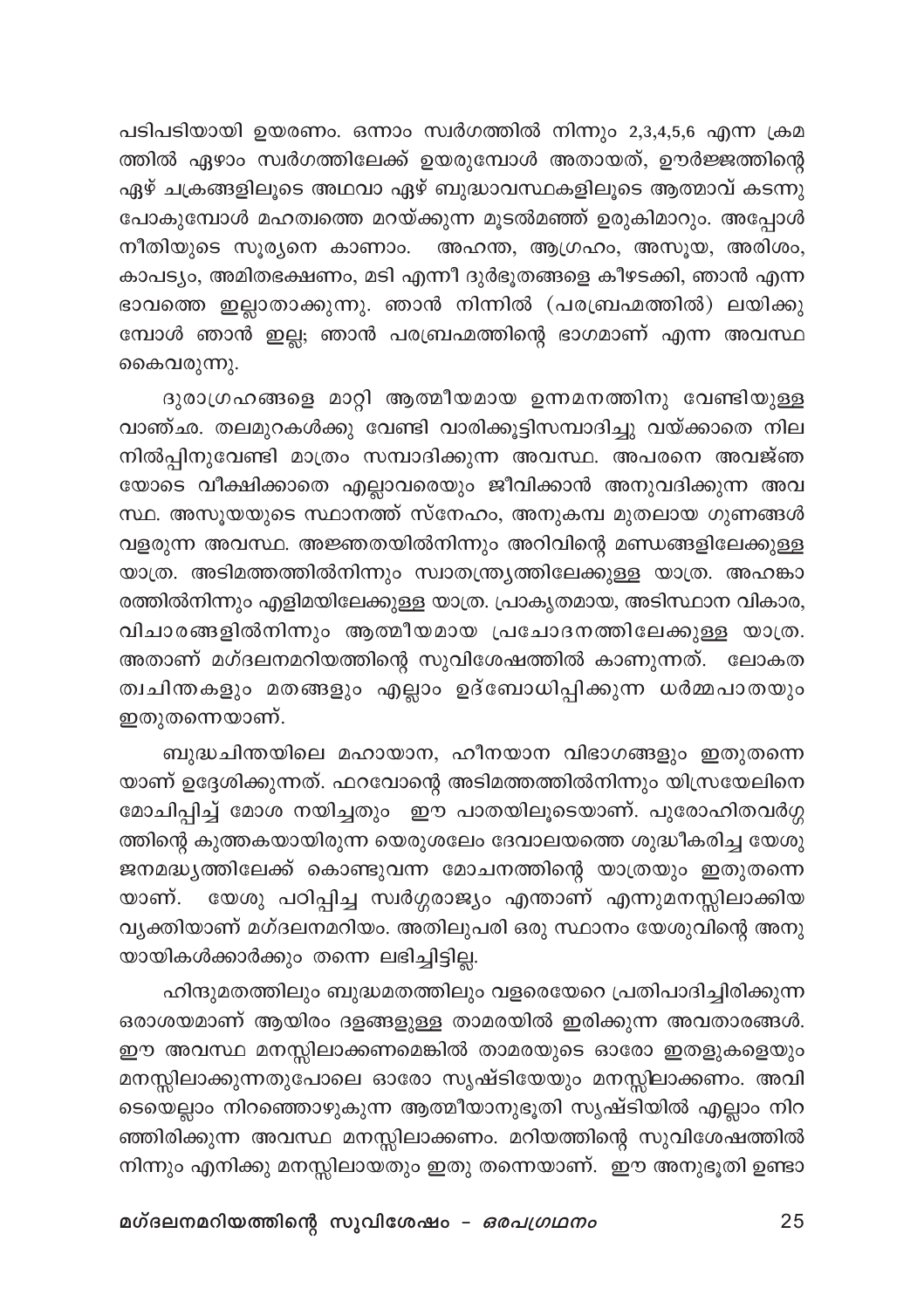കുവാൻ തത്വചിന്തകൾ പഠിക്കണം എന്ന ചിന്താഗതിയും തെറ്റാണ്. തത്വ .<br>ചിന്തകൾ മാർഗ്ഗങ്ങൾ മാത്രമാണ്. ആത്മീയാനുഭൂതിയിലേക്കുള്ള യാത്രയിലെ .<br>അനേകവഴികളിൽ ചിലത് മാത്രം. സൂര്യൻ, ദൈവം, പ്രപഞ്ചം എന്നിങ്ങനെ പല പേരുകളിൽ അറിയപ്പെടുന്ന പൊരുൾ ഒന്നു തന്നെ. സൃഷ്ടിപ്രക്രിയ യ്ക്കു ശേഷം സൃഷ്ടിയും സൃഷ്ടാവും വേർതിരിഞ്ഞിരിക്കുന്നു എന്നു തോന്നുന്നത് തോന്നൽ മാത്രമാണ്. സൃഷ്ടി എന്നും സൃഷ്ടാവിന്റെ ഭാഗ മായിരിക്കുന്നതിനാൽ സൃഷ്ടി സൃഷ്ടാവിൽ നിന്നോ, സൃഷ്ടാവ് സൃഷ്ടിയിൽ നിന്നോ വേർപിരിയുന്നില്ല. എന്നാൽ സൃഷ്ടിക്കൽ എന്ന പ്രക്രിയ പൂർണ്ണമാകുമ്പോൾ സൃഷ്ടിയുടെ പരിണാമം ആരംഭിക്കുന്നു. പരി ണാമം വാഞ്ഛിക്കാത്ത സൃഷ്ടി മൂഢബുദ്ധിയായി തന്നിഷ്ടം, അലസത, സ്വാർത്ഥത എന്നിങ്ങനെയുള്ള പൈശാചികാവസ്ഥകളിൽ തന്നെ നില്ക്കു ന്നു. എന്നാൽ പരിണാമത്തിന് വിധേയനാകുന്ന ഒരു സൃഷ്ടി തന്റെ ഇഷ്ടം അല്ല അവന്റെ ഇഷ്ടം (ദൈവഹിതം) നടപ്പിലാക്കപ്പെടുവാൻ സമ്മതിക്കു ന്നു. സൃഷ്ടാവ് സൃഷ്ടിയിൽനിന്നും ഉദ്ദേശിക്കുന്നതും അതു തന്നെയാണ്. .<br>സൃഷ്ടിക്കപ്പെട്ട അടിസ്ഥാനാവസ്ഥയിൽനിന്നും അടുത്ത അവസ്ഥയിലേക്കു പരിണമിക്കപ്പെടണം. ഇത് ജീവിതകാലം മുഴുവൻ തുടരേണ്ട ഒരു യാത്ര യാണ്. ഓരോ അവസ്ഥ കഴിയുമ്പോഴും അവിടെ വിശ്രമിക്കയോ സ്വർഗ്ഗം കാണുകയോ ചെയ്യാതെ യാത്ര തുടരുന്നു. മനുഷ്യപുത്രനു തല ചായ്ക്കാൻ ഇടമില്ല എന്നു പറഞ്ഞതും അതു തന്നെ. മനുഷ്യപുത്രൻ എന്നും ഒരു യാത്രക്കാരനാണ്. യാത്രക്കാരൻ സഞ്ചരിക്കുന്ന സ്ഥലമൊന്നും അവനു സ്വന്തമാകുന്നില്ല. സ്വന്തമാക്കാൻ ശ്രമിച്ചാൽ സ്വാർത്ഥത, ആഗ്രഹം, .<br>അജ്ഞത എന്നിങ്ങനെയുള്ള ദുർഭൂതങ്ങൾക്ക് അടിമയാകുന്നു. അതിനാൽ യേശുവും ബുദ്ധനും നബിയും പരമഹംസനും ഉപനിഷത്തുകളും വേദ ങ്ങളും ഒരേ മധുരസ്വരത്തിൽ നമ്മോടു പറയുന്നു – മുന്നോട്ടുനടക്കുക; ദുഃഖി തരേ, മുന്നോട്ടു നടക്കുക; പീഢിതരേ, മുന്നോട്ടു നടക്കുക. സുവിശേഷ ത്തിലെ ഗിരിപ്രഭാഷണത്തിൽ, ദുഃഖിച്ചിരിക്കുന്നവർ ഭാഗ്യവാന്മാർ എന്ന .<br>തർജ്ജമ തെറ്റാണ്. ഇതൊരു താത്കാലികാവസ്ഥ മാത്രം. നീ മുന്നോട്ടു പോകുക എന്നു വിശക്കുന്നവനോടു പറയുന്നു. കുചേലന്റെ യാത്ര എല്ലാം തികഞ്ഞ കൃഷ്ണനിലേക്കുള്ള യാത്രയാണ്.

ക്രിസ്തുവും കൃഷ്ണനും ചരിത്രപുരുഷന്മാരല്ല, പരിണാമപൂർത്തിയുടെ മൂർത്തികളാണ്. പായലും പൂപ്പലും കൂണുകളും സൃഷ്ടിക്കപ്പെട്ട ഉടനെ സൃഷ്ടിയുടെ പരിപൂർണ്ണതയായില്ല. അവ അവയുടെ പ്രാഥമികാവസ്ഥ യിൽ നിന്നും തലമുറകളിലൂടെ കാലക്രമേണ പരിണമിക്കപ്പെട്ടു. തവള ജനി ച്ചതും മരിച്ചതും തവളയായിട്ടു തന്നെയായിരിക്കും. (നമ്മുടെ അജ്ഞതയുടെ കണ്ണുകൾ കൊണ്ടു നോക്കുമ്പോൾ) എന്നാൽ ആദൃതവള അതിന്റെ അടുത്തതലമുറയ്ക്കു കൊടുത്തത് കുറേക്കൂടെ ദൂരം ചാടാനുള്ള വാഞ്ഛ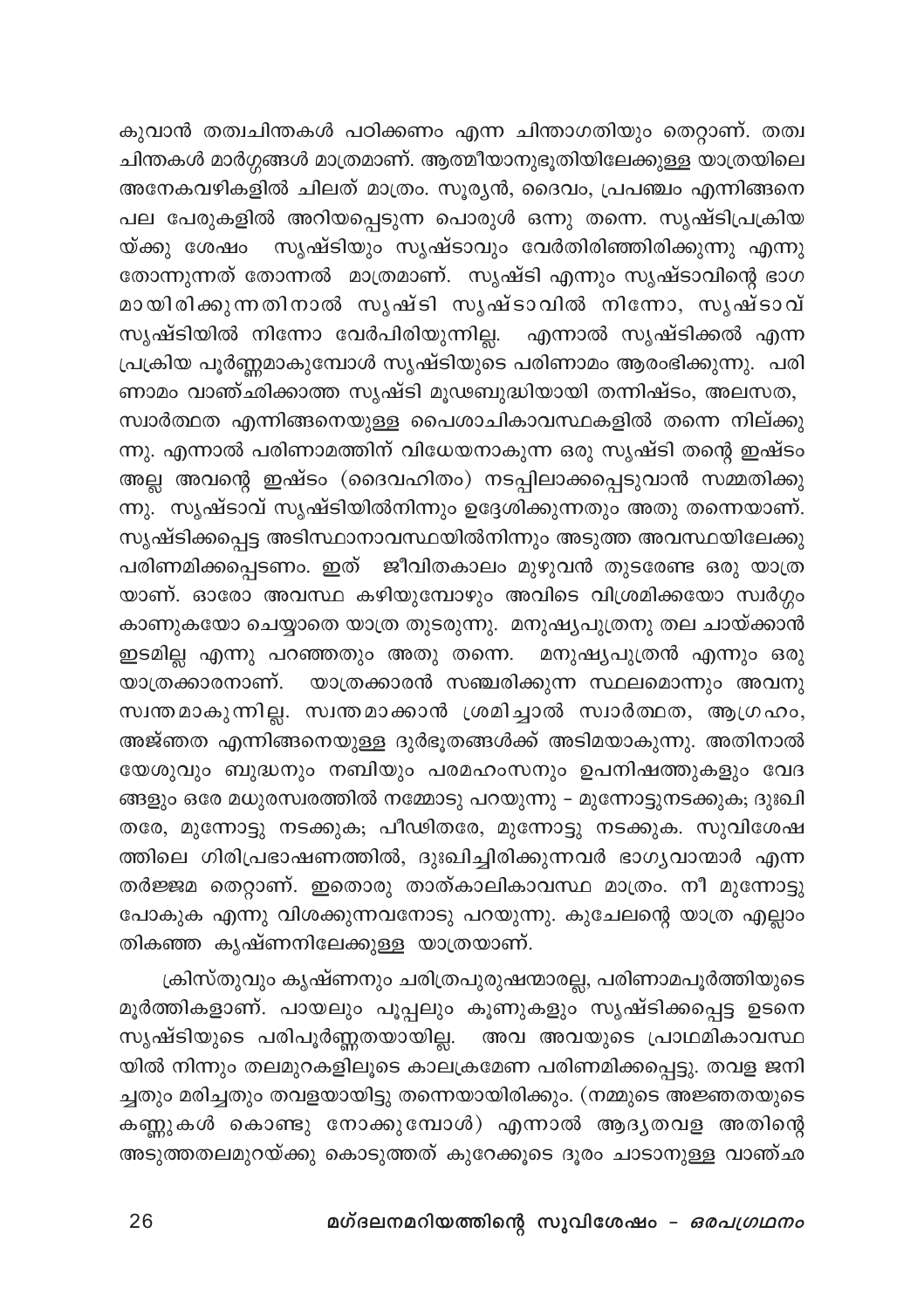ആയിരിക്കണം. അങ്ങനെ കുണ്ടിൽ കിടന്നിരുന്ന തവള തലമുറകളിലൂടെ രൂപാന്തരം പ്രാപിച്ചു. മനുഷ്യൻ സൃഷ്ടിയുടെ പരിപൂർണ്ണതയാണ് എന്നു ചിന്തിക്കുന്നത് അജ്ഞതയും അഹങ്കാരവുമാണ്. ദൈവങ്ങൾ മനുഷ്യരായി അവതരിച്ചു, മനുഷ്യരൂപത്തിൽ ജീവിച്ചു, മരിച്ചു എന്നൊക്കെയുള്ള തോന്ന ലുകളിൽ നിന്നാണ് ആ ചിന്താഗതിയും ഉരുത്തിരിഞ്ഞത്. എല്ലാ സൃഷ്ടിയും ഈശ്വരമയമാണ്. വിശേഷബുദ്ധിയില്ലാത്തവയെന്നു നാം കരുതുന്ന വൃക്ഷ ങ്ങളും മൃഗങ്ങളുമെല്ലാം അവയൂടെ സൃഷ്ടാവിനോട് ആശയവിനിമയം ചെയ്യുന്നു. അതു മനസ്സിലാക്കാനുള്ള കഴിവ് മനുഷൃന് കുറച്ചു മാത്രമെ ലും വാതകങ്ങളിലും ഒക്കയുള്ള ജീവനെ നമുക്കു കാണിച്ചു തരുന്നു. കല്ല് രൂപാന്തരം പ്രാപിക്കാതെ അടിസ്ഥാനാവസ്ഥയിൽ നിൽക്കുന്നു എന്നു തോന്നാമെങ്കിലും അവയും വളരെ മന്ദഗതിയിലാണെങ്കിലും പരിണാമത്തിന് വിധേയമാണ്. അതുതന്നെയായിരിക്കാം സൃഷ്ടാവും അവയിൽനിന്നും ഉദ്ദേ ശിച്ചിരിക്കുന്നത്. പരിണാമം എന്ന യാത്രയ്ക്ക് മടി കാണിച്ചവ മരിക്കുന്നു. മരണം പാപത്തിന്റെ ശമ്പളം എന്നു പറഞ്ഞത് അതാണ്. അല്ലാതെ പാപം എന്ന ഒന്നില്ല. അത് പുരോഹിതവർഗ്ഗം മെനഞ്ഞെടുത്ത ഒരു അബദ്ധധാരണ മാത്രമാണ്. പാപം, പാപത്തിനു മോചനം, പാപം തൂക്കി നോക്കുവാൻ ത്രാസ്, പാപിയെ ദഹിപ്പിക്കുവാൻ ചൂള, വേർതിരിക്കുവാൻ ന്യായവിധി ഇവയെല്ലാം മനുഷ്യന്റെ സങ്കൽപസൃഷ്ടികൾ മാത്രം. പുരോഹിതവർഗ്ഗത്തിന്റെ ജീവി തമാർഗ്ഗവും. ദൈവം തന്റെ മാതൃകാസ്നേഹത്തിൽ സൃഷ്ടിച്ച സൃഷ്ടിയെ തീച്ചൂളയിൽ വെന്തെരിക്കില്ല. മൂലാവസ്ഥയിൽ നിന്നുള്ള പരിണാമം ഒന്നു മാത്രമാണ് എല്ലാ സൃഷ്ടിയിൽനിന്നും സൃഷ്ടാവ് ഉദ്ദേശിക്കുന്നത് . അടുത്തതലമുറയ്ക്ക് നമ്മേക്കാൾ ഉപരിയായ ആത്മീയ ഉന്നമനം എന്ന ഗുണമായിരിക്കണം നാം കൊടുക്കേണ്ടത്. അതുകൊണ്ടാണ് യാത്ര പൂർത്തി യാക്കാതെ വരുമ്പോൾ വീണ്ടും ജനിക്കുന്നത്. ആത്മീയമായി വീണ്ടും വീണ്ടും ജനിക്കുമ്പോൾ ജീവന്റെ പുസ്തകത്തിൽ നിങ്ങളുടെ പേര് ചേർക്കപ്പെടുന്നു. അത് ന്യായവിധി അല്ല, അംഗീകാരമാണ്. വ്രതാനുഷ്ഠാ നിയായി, കാടും മലയും പുഴയും താണ്ടി പമ്പയിൽ കുളിച്ചു പാപം കള ഞ്ഞ്, വീണ്ടും ജനിച്ച്, ജീവിതത്തിലെ ഓരോ ദുരാഗ്രഹങ്ങളുടെയും പടി കളെ ഒന്നൊന്നായി ചവുട്ടി കീഴടക്കി, സർവ്വലോകനന്മക്കായി നിതൃവ്രതം അനുഷ്ഠിക്കുന്ന അയ്യപ്പനെ ദർശിക്കുന്ന അവസ്ഥ. സ്രഷ്ടാവ് നമ്മിൽ നിന്നും ആഗ്രഹിക്കുന്നതും അതുമാത്രമാണ്. സർവ്വലോകനന്മക്കായി നിന്റെ ദുരാഗ്രഹങ്ങളെ പമ്പയിൽ കഴുകി പതിനെട്ടുപടികൾ ചവുട്ടി കീഴടക്കുക. അപ്പോൾ നീ സർവ്വലോകത്തിന്റെയും നന്മയ്ക്കായി ജീവിക്കുന്ന അയ്യപ്പ നായി രൂപാന്തരം പ്രാപിക്കുന്നു. മഗ്ദലനമറിയവും അതുതന്നെയാണ് ചെയ്തത്. തന്റെ ഉള്ളിലെ ദുർഭൂതങ്ങളെ കീഴടക്കിയപ്പോൾ സർവ്വലോകനന്മ യുടെ ദൈവരാജ്യം അവൾക്ക് വെളിവായി.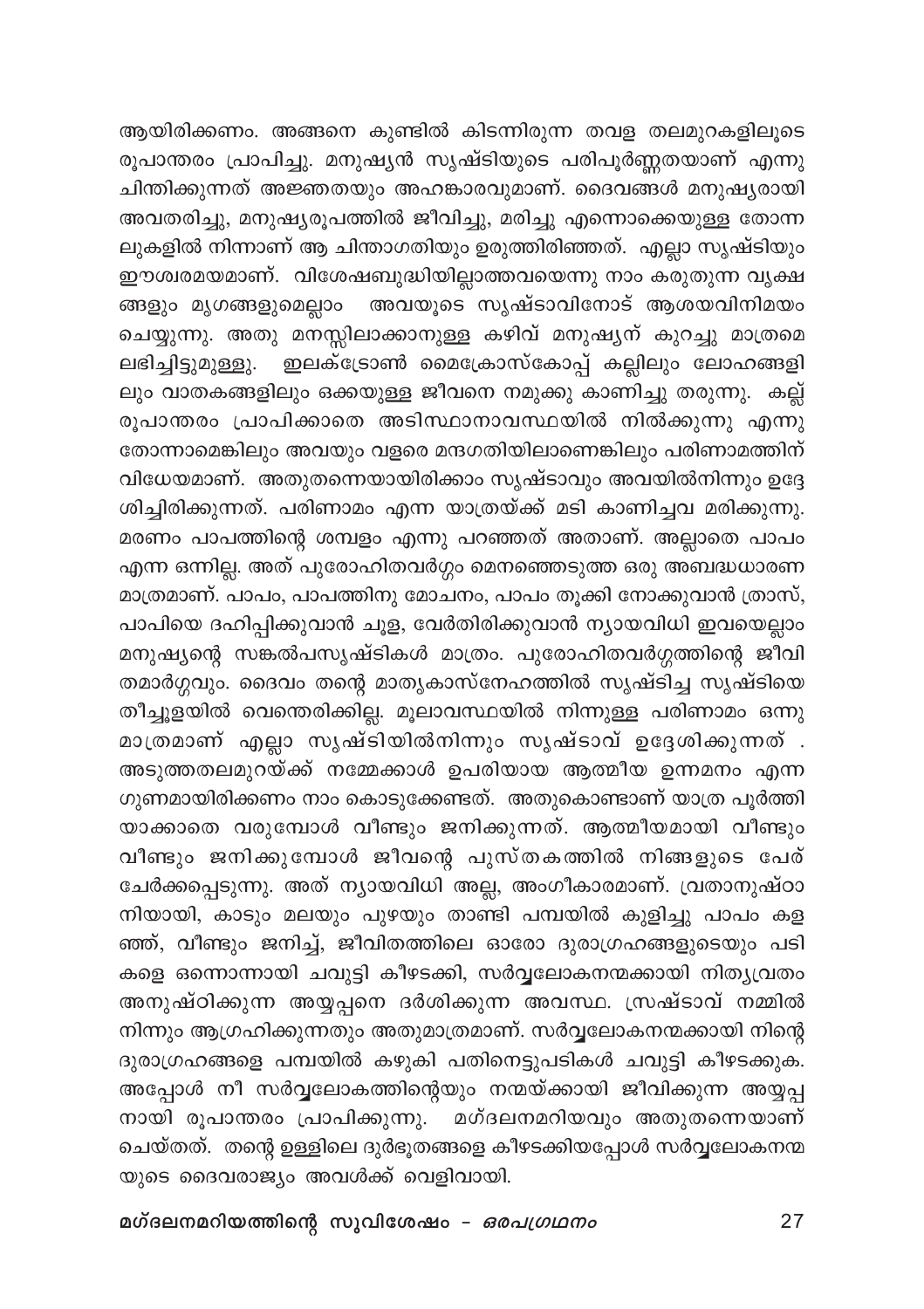യേശുവിന്റെ ശിഷ്യന്മാരെന്ന അഹങ്കാരത്തിലൂടെ നടന്നവർക്ക്, പുരു ഷൻ സ്ത്രീയേക്കാൾ ഉയർന്നവൻ എന്ന അജ്ഞതയിലൂടെ നടന്നവർക്ക് യേശു സുവിശേഷിച്ച ദൈവരാജ്യം മനസ്സിലായില്ല. മാത്രമല്ല, ദൈവം തെര ഞ്ഞെടുത്ത ജനം എന്ന അഹന്തയുടെ മതത്തിൽ ജനിച്ച ശിഷ്യന്മാർ അസൂ യയുടെ തിമിരം ബാധിച്ച കണ്ണുകളിലൂടെ യേശുവിനെ വീക്ഷിച്ചു. അതു കൊണ്ടാണ് യേശുവിന്റെ സുവിശേഷത്തിന്റെ അർത്ഥം അവർക്കു മനസ്സി ലാകാതെ പോയത്. അതിനാലാണ് യോഹന്നാൻ യേശുവിന്റെ കുരിശിനെ ചുറ്റിപ്പറ്റിനിന്നത്. യേശു പെട്ടെന്ന് മഹത്വം പ്രാപിച്ച് രാജാധിരാജാനായി വരു മ്പോൾ യോഹന്നാന് വലത്തു ഭാഗത്ത് ഇരിക്കണം. യോഹന്നാന് യേശു വിന്റെ സ്ഥർഗരാജ്യം എന്താണ് എന്നു മനസ്സിലായില്ല. എന്നാൽ മറിയത്തിന് മനസ്സിലായി. അതിനാൽ അവൾ പറഞ്ഞു, നമുക്ക് യാത്ര തുടരാം. യേശു പറഞ്ഞു തന്ന മാർഗ്ഗത്തിലൂടെയുള്ള യാത്ര. അതുതന്നെയാണ് മറിയത്തിന്റെ സുവിശേഷം. മോക്ഷയാത്രയാണിത്, പരദേശി മോക്ഷയാത്ര. നാം ജനിച്ചനാടും വളർന്നനാടും നമുക്കു സ്വന്തമല്ല. നാമെല്ലാം പരദേശികൾ. നമ്മുടെ യാത്ര താഴ്ചയുടെ യാത്ര (പാപത്തിന്റെ, കുറ്റബോധത്തിന്റെ, അപ കർഷതയുടെ) അല്ല, വിശ്വാസത്തിന്റെ യാത്രയാണ്. സൃഷ്ടാവിന്റെ മാതൃ സ്നേഹത്തിന്റെ യാത്ര. സൃഷ്ടാവാം അമ്മയുടെ ആഗ്രഹവും അതുതന്നെ. എന്നിൽനിന്നും ഉരുവായ പ്രാഥമികാവസ്ഥയിൽനിന്നും പരിണമിക്കുക. ധർമ്മാനുഷ്ഠാനം എന്ന മാർഗ്ഗത്തിലൂടെ പല ബുദ്ധാവസ്ഥകൾ തരണം ചെയ്യുന്നതു പോലെ ഉള്ളിലെ ദുർഭൂതങ്ങളെ ഒന്നൊന്നായി കീഴടക്കിയുള്ള പരിണാമഗതി. മനുഷ്യരെല്ലാം സഹോദരങ്ങൾ എന്നു മനസ്സിലാക്കിയും ദൈവം മനുഷ്യന്റെയെല്ലാം ഉറവിടം അഥവാ അമ്മ എന്നു തിരിച്ച റിഞ്ഞുമുള്ള യാത്ര. അതാണ് നൂറ്റാണ്ടുകളിലൂടെ വേദങ്ങൾ ഘോഷിച്ച സുവിശേഷം.

നാം ജനിച്ചനാട് മാത്രമല്ല നാം നിൽക്കുന്നിടവും പരിശുദ്ധമാണ് എന്നു മോശയോട് ദൈവം പറഞ്ഞു. നാം എവിടെ നിൽക്കുന്നുവോ അവിടമെല്ലാം പരിശുദ്ധമായിരിക്കണം, പരിശുദ്ധമല്ലാത്തിടത്ത് നാം നിൽക്കരുത്. തലചാ യ്ക്കാൻ ഇടമില്ല എന്നു കരുതി ഒരു സ്ഥലവും സ്വന്തമാക്കാൻ ശ്രമിക്കാതെ സ്ഥർഗ്ഗയാത്ര തുടരുമ്പോൾ നാം നടന്ന ഭൂമിയെല്ലാം പരിശുദ്ധമാകുന്നു. നമുക്കു ജന്മം തന്ന മാതൃഭൂമി. നമ്മുടെ അമ്മ. അവൾ എല്ലായിടത്തും പരിശുദ്ധയാണ്. യെരുശലേമും കാശിയും മക്കയും മാത്രമല്ല, നാം എവിടെ യാണോ അവിടമെല്ലാം പരിശുദ്ധമാണ്. ഈ ഭൂമി മുഴുവൻ പരിശുദ്ധമാണ്. ഈ പ്രപഞ്ചം മുഴുവനും പരിശുദ്ധമാണ്. കാരണം പരിശുദ്ധനായ ദൈവം സൃഷ്ടിച്ചവയെല്ലാം പരിശുദ്ധമാണ്. അതിനാൽ മതത്തിന്റെ പേരിലോ, ജാതി യുടെ പേരിലോ, വംശത്തിന്റെ പേരിലോ, ജനിച്ചനാടിന്റെ പേരിലോ ആരെ ങ്കിലും അവർ മറ്റുള്ളവരെക്കാൾ ഉയർന്നവരാണ് എന്നുചിന്തിച്ചാൽ അത് ദൈവദൂഷണമാണ്. അതുപോലെയാണ് മറ്റുള്ളവർ നമ്മെക്കാൾ കുറഞ്ഞ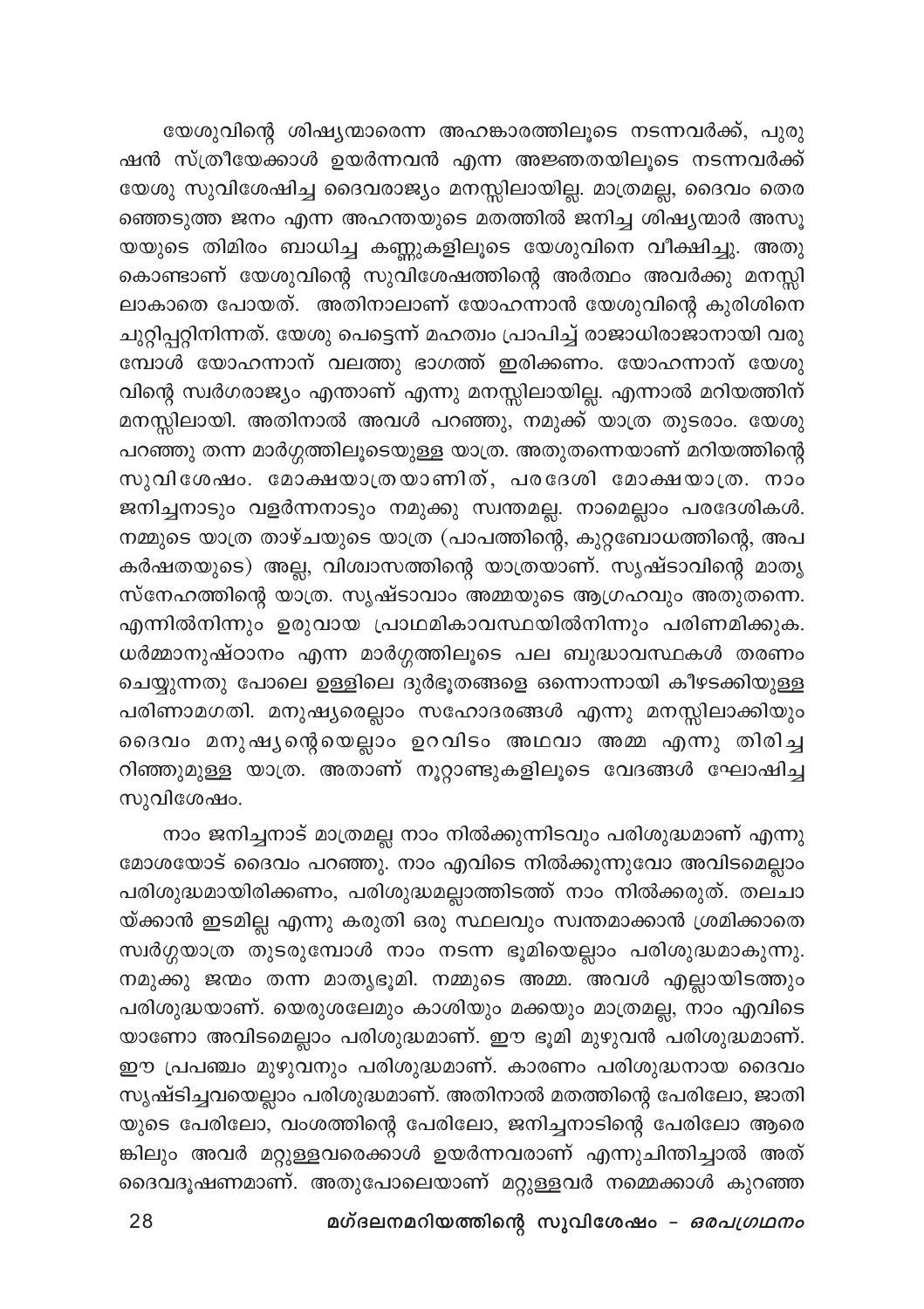വരാണ് എന്ന ചിന്താഗതിയും. പരിശുദ്ധനായ ദൈവം സൃഷ്ടിച്ചവയെല്ലാം പരിശുദ്ധമാണ്. ഈ ഭൂമിയിലെ നിലനിൽപിന്റെ ആവശ്യവും ഉദ്ദേശവും നമുക്കു മനസ്സിലാകാത്തതുകൊണ്ടാണ് നാം മറ്റുള്ളവരോട് വിവേചനം കാണിക്കുന്നത്. നിങ്ങൾ വിധിക്കപ്പെടാതിരിക്കാൻ നിങ്ങൾ വിധിക്കരുത് എന്ന് യേശു പറഞ്ഞത് അതുകൊണ്ടാണ്. ദൈവം സൃഷ്ടിച്ചവയെ വിധിക്കരുത്. അജ്ഞത, അഹങ്കാരം എന്നീ ദുർഭൂതങ്ങൾ നമ്മെ കീഴടക്കുമ്പോൾ നാം മറ്റുള്ളവരെ വിധിക്കുന്നു; കുറവുള്ളവർ, കറുത്തവർ, വെളുത്തവർ എന്നൊക്കെ തോന്നുന്നു. ആ ദുർഭൂതങ്ങളെ കീഴടക്കിയ മറിയം നമ്മെ വി ളിക്കുന്നു: "എഴുന്നേൽക്കുക, നടക്കുക." യേശുവിന്റെ വാക്കുകളിൽ എപ്പോഴും മുഴങ്ങിക്കേൾക്കുന്നതും അതുതന്നെ. തിരിഞ്ഞുനോക്കാതെ നട ക്കുക. കലപ്പയിൽ കൈ വച്ച് മുന്നോട്ടു പോകുക. മാതാവ്, പിതാവ്, കുടും ബം, കളപ്പുരയിൽ കൂട്ടിവെച്ച ധാന്യം ഇവയെല്ലാം വിട്ട് മുന്നോട്ടു നടക്കുക. സൃഷ്ടാവാം അമ്മ മാടിവിളിക്കുന്നു. അമ്മയുടെ സ്നേഹത്തിന്റെ ദിവ്യാനു ഭൂതി ആനന്ദത്തിലേക്ക് നയിക്കുന്നു. പ്രപഞ്ചത്തിലെ ദിവ്യശക്തിയുടെ ഭാഗ മായി നാം മാറുന്നു.

ഭൗതികവസ്തുക്കൾ ദൈവശക്തിയിൽ (മാതൃസ്നേഹം) ഉളവായി പരി ണാമം പ്രാപിച്ച് ജീവചൈതന്യമായി. ഈ ചൈതന്യം പരിണാമത്തിലൂടെ വൃക്ഷവും മൃഗവും മനുഷ്യനുമായി. ഈ ഭൗതികാവസ്ഥയിൽനിന്നും മനു ഷ്യൻ രൂപാന്തരം പ്രാപിച്ച് പൂർണ്ണമായും ആത്മീയ ജീവികളായി മാറണം. .<br>അതാണ് യേശു പറഞ്ഞത്, 'സാത്താനേ നീ എന്നെ വിട്ടുപോകുക'. 'ഭൗതികാവശ്യങ്ങളായ ധനം, കുടുംബം, ഭക്ഷണം, കീർത്തി എന്നിവയെല്ലാം ദുർഭൂതങ്ങൾ, എനിക്കവ ആവശ്യമില്ല.' ഇവിടെ യേശു വീണ്ടും ജനിക്കയാ .<br>ണ്, യോർദാൻ നദിയിലെ സ്നാനത്തിൽ രൂപാന്തരം പ്രാപിച്ച് ആദിമരൂപ മായി. അതാണ് സ്വർഗ്ഗം തുറന്ന് പരിശുദ്ധാത്മാവ് ആവസിച്ചു എന്നു പറയു ന്നത്. ഇവയെയൊന്നും ചരിത്രവസ്തുതകളായി നോക്കാതെ ആത്മീയ ഉണർവിന്റെ പ്രതീകങ്ങളായി തിരിച്ചറിയണം. അതാണ് യേശുവിന്റെ സുവി ശേഷം.

യേശുവിനെ ചരിത്രപുരുഷനായി കാണാൻ ശ്രമിക്കുകയും യേശുവിന്റെ ജനനം, മരണം, ഉയിർപ്പ് ഇവയെയെല്ലാം ചരിത്രവസ്തുതകളായി തെറ്റിദ്ധ രിക്കുകയും ചെയ്യുമ്പോഴാണ് അനേകം ക്രിസ്തുമതവിഭാഗങ്ങൾ ഉണ്ടാകുന്ന ത്. സുവിശേഷങ്ങളുടെ ഉദ്ദേശം അതല്ല. നാലു കാനോനികസുവിശേഷങ്ങളും വൃത്യസ്തകാലഘട്ടങ്ങളിൽ വിഭിന്നപ്രദേശത്ത് അതാതു ജനതയെ ലക്ഷ്യ മാക്കി എഴുതപ്പെട്ടവയാണ്. ഈ സുവിശേഷങ്ങൾ യേശുവിന്റെ ശിഷ്യന്മാർ എഴുതിയതാണെന്നും അവയിൽ പറഞ്ഞിരിക്കുന്നവയെല്ലാം അതുപോലെ സംഭവിച്ചവയാണെന്നും ഒക്കെയുള്ള ധാരണകൾ അബദ്ധങ്ങളാണ്. യേശു വിന്റെ ജീവിതകാലത്ത് സംഭവിച്ചു എന്നുപറയുന്നവയും പറഞ്ഞ വചനങ്ങ ൾ എന്നു പറയുന്നവയും തമ്മിൽ പല വൃത്യാസങ്ങളുമുണ്ട്. ഇത്തരം സങ്കു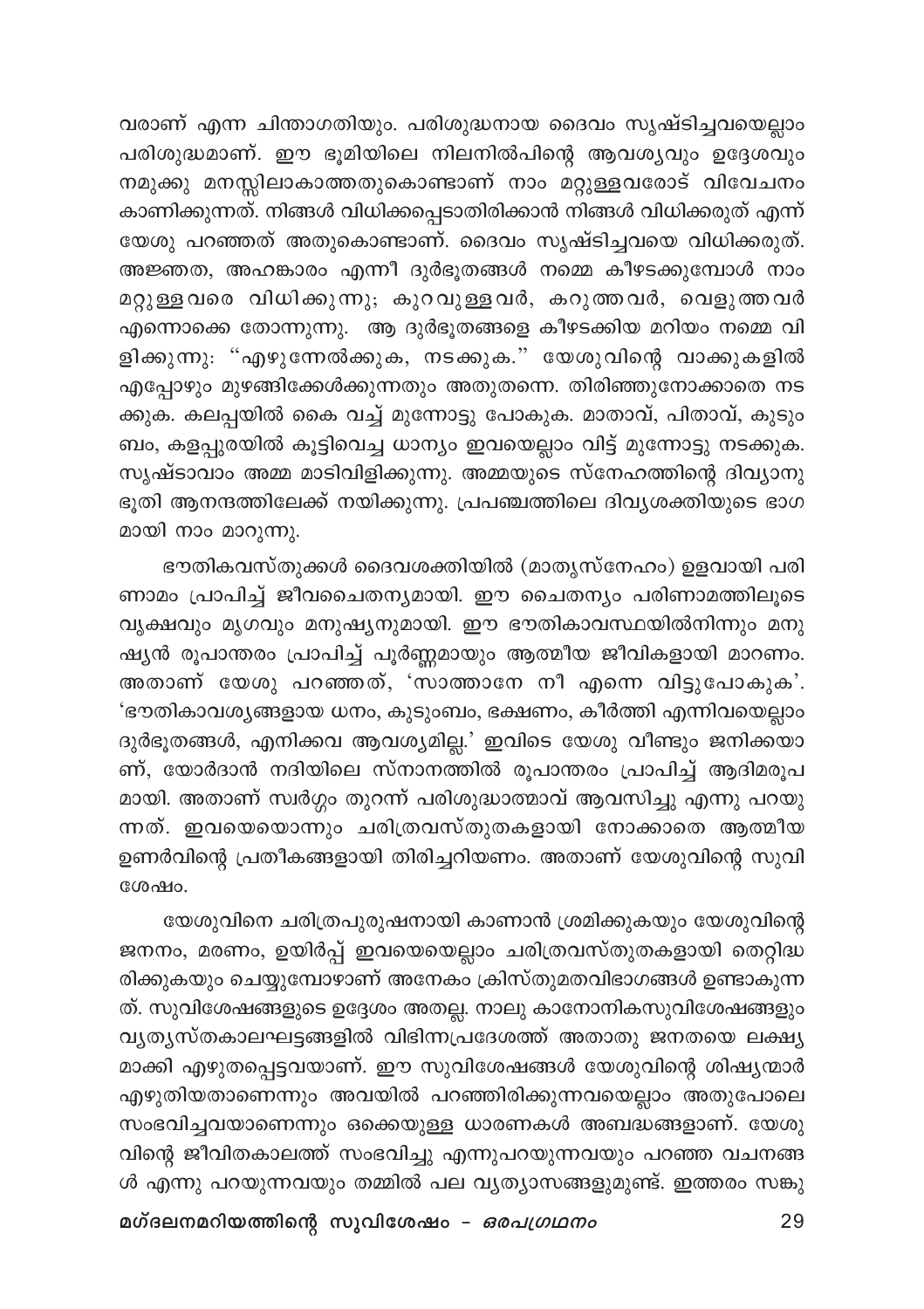ചിത ചിന്തയുടെ ചിലന്തിവലയിൽ കുരുങ്ങിക്കിടക്കുന്ന മനസ്സുകൾ ഒരിക്കലും സത്യം മനസ്സിലാക്കുകയില്ല. യേശു ചരിത്രപുരുഷൻ അല്ല എന്നു തന്നെ സങ്കൽപിക്കുക. എന്നാൽ 'യേശുവിന്റെ സുവിശേഷം', യഥാർത്ഥമാണ്. ക്രിസ്ത്യാനികളുടെ വേദപുസ്തകം ഒരു പുസ്തകമല്ല. ഒരു വ്യക്തിയുടെയോ ഒരു ദൈവത്തിന്റെയോ കഥയല്ല. അനേകം നൂറ്റാണ്ടുകളിലൂടെ പരിപാലി ച്ചുപോന്ന അനേകം ചിന്താഗതികളുടെയും അനേകം ചെറുകഥകളുടെയും അനേകം മനുഷ്യരുടെയും സഞ്ചിതകഥകൾ ആണ്. ആദം, മോശ, യെരു ശലേം ദേവാലയം, യേശു ഇവയെയൊക്കെ ചരിത്രമായി ചിന്തിച്ച് അതിന നുസരിച്ചു പ്രവർത്തിക്കുമ്പോൾ സത്യം നമ്മിൽനിന്നും അകലുന്നു. എന്നാൽ ആദവും ഏദൻതോട്ടവും യാഥാർത്ഥ്യമല്ല. മനുഷ്യനെ ദൈവവുമായി ബന്ധ പ്പെടുത്തുവാൻ, മനുഷ്യൻ രൂപാന്തരം പ്രാപിച്ച വെറും കുരങ്ങനല്ല എന്നു കാണിക്കുവാൻ ഉണ്ടാക്കിയ ഒരു കഥ മാത്രം. മോശയും പുറപ്പാടും 40 വർഷം മരുഭൂമിയിൽ കറങ്ങിയതും ഒരു കഥ മാത്രമാണെന്നും അത് ചിന്തയുടെ, ധനത്തിന്റെ, വിശ്വാസത്തിന്റെ അടിമത്തത്തിൽനിന്നും മനുഷ്യൻ മോചനം പ്രാപിച്ച് സ്വാതന്ത്ര്യത്തിന്റെ കനാനിലേക്കു നടത്തിയ മഹായാനത്തെ സൂചി പ്പിക്കാൻ മെനഞ്ഞെടുത്ത ഒരു ധ്വന്യാത്മകകഥയാണെന്നും മനസ്സിലാ ക്കുമ്പോൾ നാം ബൗദ്ധികമായി മാത്രമല്ല ആത്മീയമായും ഉണരുന്നു. മരു ഭൂമിയിൽ പകൽ മേഘത്തിന്റെ തണലും രാത്രിയിൽ ദീപസ്തംഭത്തിന്റെ പ്രകാശവും നൽകി നയിക്കുന്ന ദൈവത്തിന്റെ ആത്മാവ് നമ്മെ ആനന്ദത്തി ലേക്കു നയിക്കുന്നു.

ശലോമോന്റെ ദേവാലയം യെഹൂദന്റെ സങ്കൽപമാണെന്നും യെഹൂദ പുരോഹിതന്റെ കുത്തക നിലനിർത്തുവാനുള്ള ഒരു സങ്കേതമാണെന്നും മനസ്സിലാക്കിയാൽ ദൈവം പരിശുദ്ധനായി സൃഷ്ടിച്ച മനുഷ്യൻ പാപിയല്ല എന്നും പാപം എന്നൊന്നില്ലെന്നും പുരോഹിതൻ നൽകുന്ന പാപമോചനം ഒരു മൂഢധാരണ മാത്രമാണെന്നും മനസ്സിലാകും. നിൽക്കുന്നസ്ഥലങ്ങൾ എല്ലാം പരിശുദ്ധം എന്നുതോന്നിയാൽ, ദൈവം സൃഷ്ടിച്ച ഭൂമി എല്ലായി ടവും പരിശുദ്ധം എന്നുതോന്നിയാൽ ശലേമേന്റെ ദേവാലയം പരിശുദ്ധമാ യിരുന്നു. എങ്കിൽ തന്നെയും C.E. 72-ൽ ദേവാലയം കല്ലിൻമേൽ കല്ലു ശേഷി ക്കാതെ നിലംപരിശായപ്പോൾ ശുദ്ധതയുടെ ശുദ്ധതയിൽ പുരോഹിതന്മാർ കുടിയിരുത്തിയ ദൈവം മനുഷൃഹൃദയത്തിലേക്ക് ഇറങ്ങിവന്നു. ദൈവമില്ലാത്ത ദേവാലയചുമരിൽ തല ഇടിക്കേണ്ട കാര്യമില്ല. യെരുശലേം യെഹൂദന്റെ സ്വന്തമല്ല എന്നും അതു മാത്രമല്ല പരിശുദ്ധനാട് എന്നും തിരി ച്ചറിഞ്ഞു കഴിയുമ്പോൾ അവിടുത്തെ മുസൽമാനെയും ക്രിസ്ത്യാനിയെയും കൊന്ന് പുതിയ ദേവാലയം പണിയണം എന്ന മോഹം ഇല്ലാതെയാകും. ക്രിസ്ത്യാനിയുടെയും മുസൽമാന്റെയും മാത്രമല്ല അതുപോലെ തന്നെയുള്ള മറ്റു വാദഗതികളും അവസാനിക്കും. യേശു ഒരിക്കൽ പോലും പുരോ ഹിതവേഷം അണിഞ്ഞ് യെരുശലേം ദേവാലയത്തിൽ ബലി അർപ്പിച്ചില്ല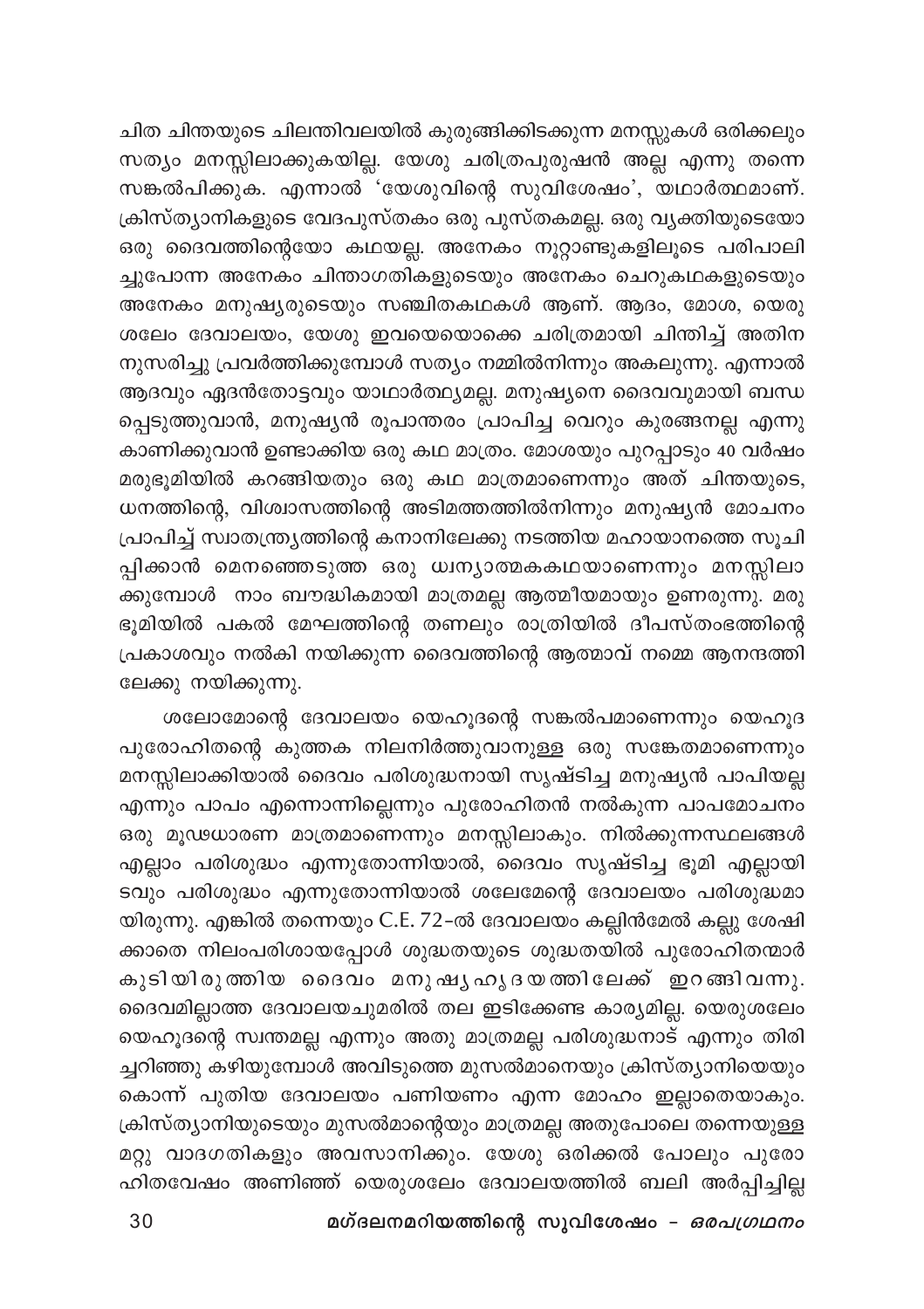(യേശുവിനെ ചരിത്രപുരുഷനായി കണക്കാക്കിയാൽ), പകരം യേശു ദേവാ ലയബലികൾക്ക് എതിരായിരുന്നു. അതിന്റെ പ്രതീകമാണ് അഞ്ചപ്പവും മീനും കൊണ്ട് ആയിരങ്ങളെ തീറ്റി തൃപ്തരാക്കുന്നത്. ഇവിടെ ദേവാലയ ത്തിലെ ബലി ജനമദ്ധ്യത്തിലേക്ക് കൊണ്ടുവരുന്നു. ഉപനിഷത്തിലെയും വേദ ങ്ങളിലെയും മഹനീയമായ ചിന്തകൾ ഒരു വ്യക്തിയിൽ നിന്നും ഉളവായിട്ടു ള്ളവയല്ല. പല കാലഘട്ടങ്ങളിലൂടെ ഉരുത്തിരിഞ്ഞ മനുഷ്യചിന്തയുടെ പരി ണാമത്തിന്റെ ഫലമാണ്. ഗീതയുടെ സന്ദേശം മനസ്സിലാക്കുവാൻ കൃഷ്ണനെ ചരിത്രപുരുഷനാക്കേണ്ട കാര്യമില്ല. കുചേലനും കൃഷ്ണനും യാഥാർത്ഥ്യം ആയിരിക്കേണ്ട ആവശ്യമില്ല. കുചേലന്റെ തത്വശാസ്ത്രം മന സ്സിലാക്കാൻ ഒരിക്കലും ഒന്നും ചോദിക്കാത്ത കുചേലനെ അറിഞ്ഞാൽ മതി. ...<br>അതാണ് ഈശ്വരസാക്ഷാത്കാരം. ഈ സ്വർഗീയമായ അറിവ് നമുക്ക് തരു ന്നത് ചരിത്രപുരുഷന്മാരായ കൃഷ്ണനെയും കുചേലനെയും അല്ല. അവ രുടെ സ്ഥർഗീയമായ അനുഭൂതിയാണ്. ബുദ്ധൻ പറഞ്ഞവയായി നാം അറി യുന്നവയെല്ലാം ബുദ്ധൻ പറഞ്ഞവയല്ല. ബുദ്ധൻ ചരിത്രപുരുഷനെങ്കിലും ബുദ്ധവചനങ്ങൾ എല്ലാം ചരിത്രമല്ല. ഈ രണ്ട് അവസ്ഥയിൽ യേശുവിനെ കാണാൻ സാധിച്ചാൽ രണ്ട് വൃതൃസ്തമായ അനുമാനങ്ങളിൽ നമു ക്കെത്തിച്ചേരാൻ കഴിയും:

- 1) യേശു ചരിത്ര പുരുഷൻ ആണ്; എന്നാൽ യേശു പറഞ്ഞതായി എഴുതി യിരിക്കുന്നവയെല്ലാം യേശു പറഞ്ഞതല്ല.
- 2) യേശു ചരിത്ര പുരുഷൻ അല്ല; എന്നാൽ യേശു പറഞ്ഞതായി പറയു ന്നവ കാലഘട്ടത്തിലൂടെ പലരും എഴുതി കൂട്ടിച്ചേർത്തവയാണ്.

രണ്ടാമത്തെ അനുമാനത്തിന്റെ അടിസ്ഥാനത്തിൽ ചിന്തിക്കാൻ സാധി ച്ചാൽ മഞ്ഞപ്പിത്തം ബാധിച്ച മതഭ്രാന്തന്റെ മഞ്ഞക്കണ്ണാടിക്കു പകരം തുറന്ന മനസ്സും വിവേകപൂർണ്ണമായ കാഴ്ചപ്പാടും ലഭിക്കും.

യേശു പറഞ്ഞവ എന്നു പറയുന്നത് ബുദ്ധന്റെയും യെഹൂദന്റെയും ഉപനിഷത്തകളുടെയുമൊക്കെ പഠിപ്പിക്കലുകളിൽ നിന്ന് കടം എടുത്തിട്ടു ള്ളവയാണ്. അതിന്റെ കൂടെ അപ്പോളോനിയോസ് എന്ന തത്വചിന്തകന്റെ കുറെ ഗ്രീക്ക് കഥകളും കൂടി ചേർത്ത് സുവിശേഷം എന്ന അവിയൽ തയാ റാക്കി. യേശുവിന്റെ സുവിശേഷം എന്നു പറയുന്നത് യേശു എന്ന ചരിത്രപുരു ഷന്റെ സുവിശേഷമല്ല. യേശുവിന്റെ എന്നു പറയപ്പെടുന്ന സുവിശേഷം ഒരു വ്യക്തിയുടെ മാത്രം സംഭാവനയല്ല. പല വ്യക്തികൾ, പല യേശുമാർ ഈ സുവിശേഷങ്ങളുടെ പിതാക്കന്മാർ ആണ്. മറിയത്തിന്റെയും തോമായുടെയും സുവിശേഷങ്ങൾ കാനോനികസുവിശേഷങ്ങളിൽ നിന്നും വളരെ വൃത്യസ്ത മാണ്. അവിടെ അത്ഭുതജനനം ഇല്ല. പീഢാനുഭവമരണമില്ല. ജഢികമായ ഉയിർപ്പില്ല. രോഗശാന്തിയും അത്ഭുതങ്ങളും ഇല്ല. യേശുവിന്റെ പഠിപ്പിക്കൽ മാത്രം. ഈ കാഴ്ചപ്പാടിൽ മറിയത്തിന്റെ സുവിശേഷം വിശകലനം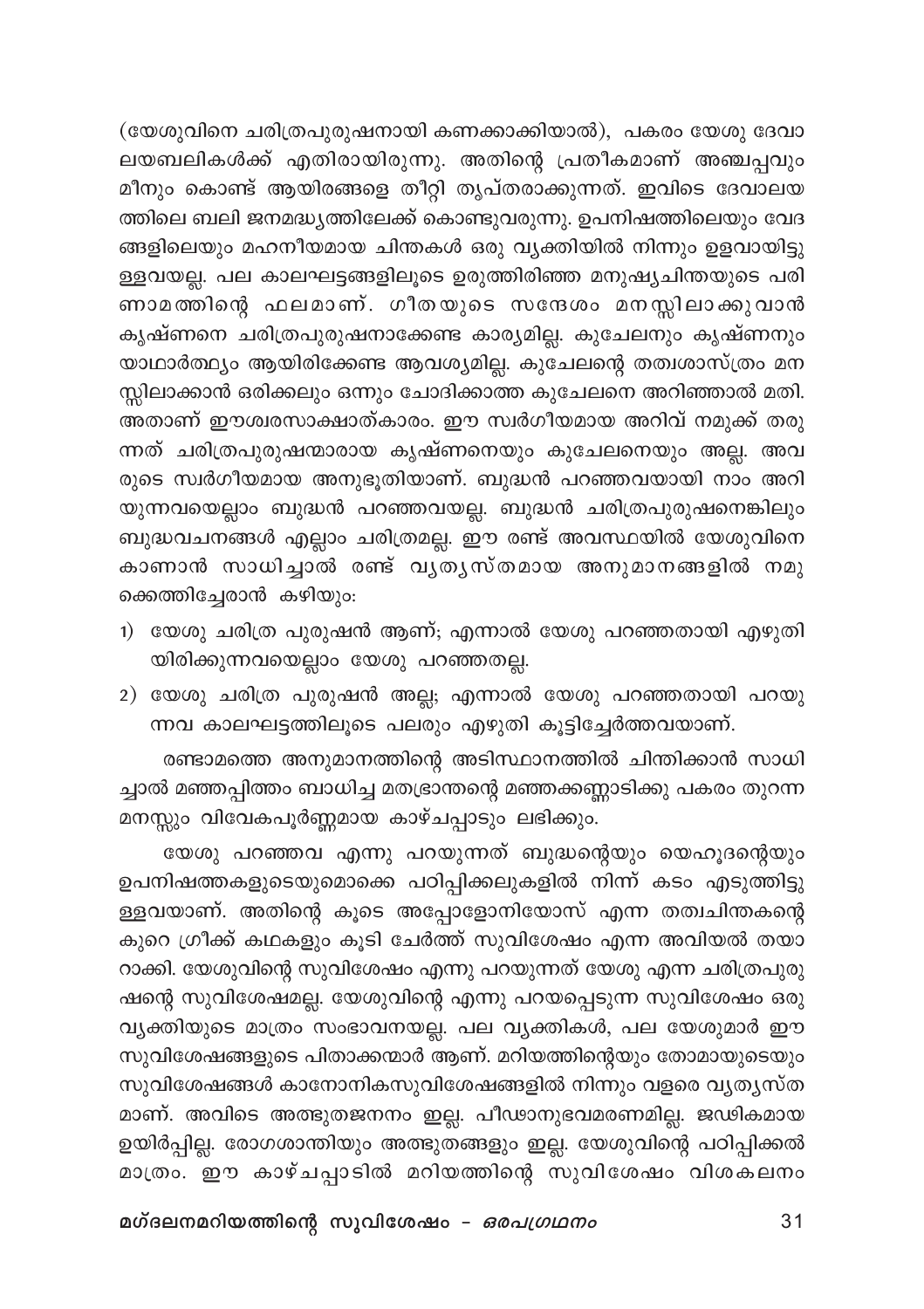ചെയ്താൽ യേശുവിന്റെ സുവിശേഷം മനസ്സിലാകും. അത് പല കാലഘട്ട .<br>ങ്ങളിൽ പ്രവാചകരും ഉപനിഷത്തുകളും ബുദ്ധനും കൃഷ്ണനും യെഹൂ ദന്റെ മതവും ഒക്കെ പറഞ്ഞവ തന്നെ.

ദൈവം സർവ്വശക്തനും സർവ്വവ്യാപിയും ആയിരിക്കെ സ്വർഗത്തിൽ നിന്നും ഇറങ്ങിവരണമോ മനുഷ്യജാതിയെ രക്ഷിക്കാൻ? സർവ്വവ്യാപിയായ ദൈവം ഒരു സ്ഥലത്തു നിന്ന് മറ്റൊരു സ്ഥലത്തേക്ക് നീങ്ങുന്നതെന്തിന്? സൃഷ്ടിയുടെ തുടക്കം മുതലേ ദൈവത്തിന്റെ ആത്മാവ് വെള്ളത്തിന്മേൽ പരിവർത്തിച്ചു. എങ്കിൽ ദൈവത്തിന്റെ ആത്മാവ് എല്ലാ സൃഷ്ടിയിലും വ്യാപ രിക്കുന്നു. ആ സ്ഥിതിയിൽ ദൈവത്തിന് പിന്നീട് സ്വർഗത്തിൽനിന്നും ഇറങ്ങിവരേണ്ട ആവശ്യമില്ല. മറിയയുടെ ഉദരത്തിൽ അസാധാരണമായ വിധ ത്തിൽ കയറിപ്പറ്റേണ്ട ആവശ്യവുമില്ല. മറിയയുടെ പുത്രനായി ദൈവപു ത്രൻ ജനിക്കേണ്ട ആവശ്യവും വരുന്നില്ല. മാത്രമല്ല, ദൈവം ഇല്ലാതിരുന്ന ഒരു ഭൂമി എന്ന അവസ്ഥ നിലനിന്നിരു്ന്നില്ല. സർവ്വവ്യാപിയായ ദൈവം എപ്പോഴും എല്ലായിടത്തും നിലനിൽക്കുന്നു. മാത്രമല്ല, സർവ്വശക്തനായ ദൈവം എവിടെ ആയിരുന്നാലും എന്തും ചെയ്യാൻ സാധിക്കും. എങ്കിൽ പിന്നെ എന്തിന് കന്യകയുടെ ഉദരത്തിൽ ജനിക്കണം? മാലാഖയുടെ അറി യിപ്പും കന്യകയുടെ പ്രസവവും പീഢാനുഭവവും ഉയർത്തെഴുന്നേൽപ്പും എല്ലാം നൂറ്റാണ്ടുകൾക്കു ശേഷം രൂപം കൊണ്ട കെട്ടുകഥകളാണ്. അതു കൊണ്ടാണ് തോമായുടെയും മറിയത്തിന്റെയും സുവിശേഷത്തിൽ ഈ കഥ കൾ ഇല്ലാത്തത്. യേശുവിന്റെ സുവിശേഷം പ്രചരിപ്പിക്കുവാൻ ദിവ്യജനന ത്തിന്റെ ആവശ്യമില്ല. യേശു പറഞ്ഞു എന്നു പറയുന്നവ യേശു പറഞ്ഞവ യല്ല എന്ന് യേശുവിന്റെ യഥാര്ത്ഥസുവിശേഷം വായിക്കുമ്പോൾ നമുക്കു മനസ്സിലാകും. കാനോനികസുവിശേഷങ്ങളിലെ യേശു ക്രിസ്ത്യൻസഭകൾ മെനഞ്ഞെടുത്ത ഒരു ഹീറോ മാത്രമാണ്. യേശു പ്രവചനങ്ങളുടെ പൂർത്തീ കരണമല്ല. കാരണം യെഹൂദന്റെ പുസ്തകങ്ങളിലെ പ്രവചനങ്ങൾ യേശു വിനു മുൻപ് തന്നെ പൂർത്തീകരിക്കപ്പെട്ടവയോ പൂർത്തീകരിക്കപ്പെട്ടിട്ടില്ലാത്ത തെറ്റായ പ്രവചനങ്ങളോ ആയിരുന്നു. മാത്രമല്ല യെഹൂദന്റെ പ്രവചനങ്ങ .<br>ളിലെ മശിഹ അല്ല യേശു. പല മശിഹമാർ പല കാലഘട്ടങ്ങളിൽ ഉണ്ടായി രുന്നു എങ്കിലും ആരും തന്നെ മശിഹയുടെ എല്ലാ ഗുണങ്ങളും പൂർത്തീക രിച്ചിട്ടില്ല. യെഹൂദമശിഹയുടെ ഗുണങ്ങൾ യേശുവിന് ഇല്ലതാനും. അതു .<br>കൊണ്ടാണ് യെഹൂദരിലെ മശിഹ ഗ്രൂപ്പ് ഇന്നും യേശുവിനെ അംഗീകരി ക്കാത്തതും.

യെഹൂദന്റെ മശിഹ ഇന്നും യെഹൂദന്റെ സ്വപ്നമാണ്. മശിഹയുടെ കാലത്ത് യിസ്രയേൽ ദാവീദിന്റെ രാജ്യമായി പുനസ്ഥാപിക്കപ്പെടും. യേരുശലേം ദേവാലയം വീണ്ടും പണിയും. നീണ്ടസ്വപ്നങ്ങളുടെ പരമ്പര യിൽ ഉണ്ടായ ഭാവനാസൃഷ്ടിയാണ് യെഹൂദന്റെ മശിഹ. ഭാവനയുടെ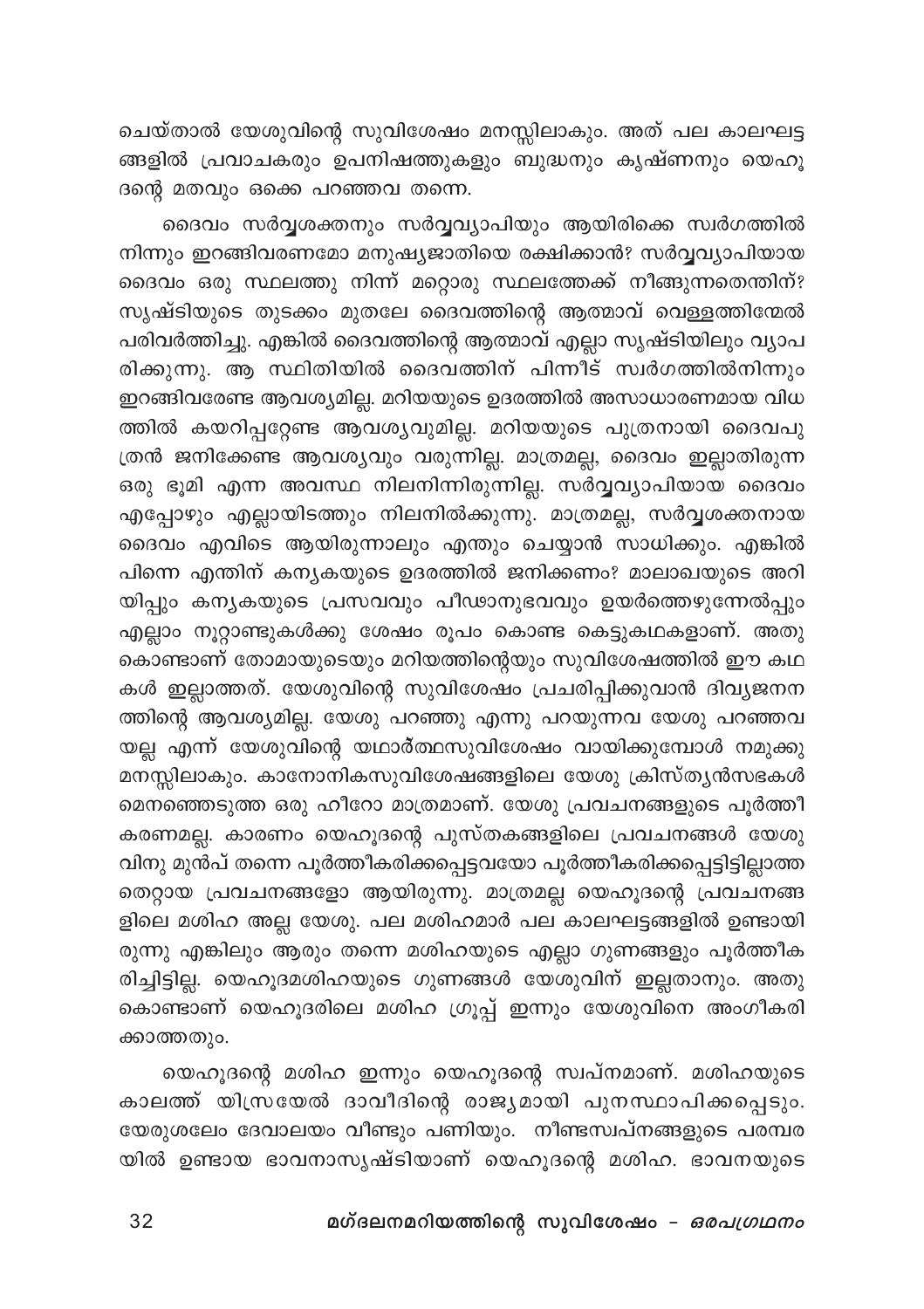സൃഷ്ടിയായ യെഹൂദന്റെ മശിഹയെ യെഹൂദൻ ക്രിസ്ത്യാനിയായപ്പോൾ കൂടെ കൊണ്ടുപോന്നു. ആ ഭാവന പിന്നീടുണ്ടായ കാലഘട്ടങ്ങളിൽ പരി പോഷിപ്പിക്കപ്പെട്ടു. അങ്ങനെ യെഹൂദന്റെ മശിഹ ക്രിസ്ത്യാനിയായി. യേശു .<br>എന്ന ചരിത്രപുരുഷൻ മാനുഷികരീതിയിൽ ജനിച്ചു., മരിച്ചു. ആ യേശു അല്ല സുവിശേഷങ്ങളിലെ യേശു. കാരണം കാനോനികം എന്ന പേരിൽ അറിയപ്പടുന്ന സുവിശേഷങ്ങളിലെ യേശു ഭാവനകളിലൂടെ മശിഹയും ക്രിസ്തുവും ദൈവത്തിന്റെ ഏകപുത്രനും ഒക്കെയായി പുനർജ്ജനിച്ചു. .<br>അതുകൊണ്ടാണ് ഈ ഭാവനകളും അത്ഭുതങ്ങളും ഒന്നും തന്നെ മറിയത്തിന്റെയും തോമയുടെയും സുവിശേഷങ്ങളിൽ കാണാത്തത്.

ക്രിസ്തുമതത്തിലെ അനേകം വിഭാഗങ്ങൾ പോലെ യെഹുദമതത്തിലും പരസ്പരവിരുദ്ധങ്ങളായ ആശയങ്ങൾ പുലർത്തിപ്പോരുന്ന അനേകം വിഭാ ഗങ്ങൾ നിലനിൽക്കുന്നു. യെഹൂദന്റെ വാഗ്ദത്തനാടായ യിസ്രയേൽ, മശി ഹയുടെ രാജ്യം, ദേവാലയപുനരുദ്ധാരണം ഇവയെ ഒക്കെ നിത്യസത്യ ങ്ങളായി വിശ്വസിച്ച് നൂറ്റാണ്ടുകളായി മതഭ്രാന്തിൽ രക്തപ്പുഴകൾ ഒഴുക്കുന്നു യെഹൂദർ. എന്നാൽ വാഗ്ദത്തനാട്, ദൈവം തെരഞ്ഞെടുത്തജനം ഇവ യൊക്കെ ഭാവനാത്മകമായ അടയാളങ്ങൾ മാത്രം. അതുപോലെ സുവി ശേഷകഥകളും ഭാവനാസൃഷ്ടികൾ എന്ന ചിന്താഗതിയിൽ ജീവിക്കാൻ ശ്രമി .<br>ക്കുന്നവന് ആത്മീയ ഉദ്ധാരണം ഉണ്ടാകുന്നു. അതാണ് യേശു പറഞ്ഞ സ്വർഗരാജ്യം. കാനോനികം എന്നറിയപ്പെടുന്ന സുവിശേഷങ്ങൾ ഉൽപ്രേക്ഷാ അലങ്കാരരൂപത്തിൽ എഴുതപ്പെട്ടവയാണ്. C.E. 60-400 കാലഘട്ടത്തിൽ പല രീതിയിലുള്ള അനേകം ലേഖനങ്ങൾ ഉണ്ടായെങ്കിലും മത്തായി, മർക്കോ സ്, ലൂക്കോസ്, യോഹന്നാൻ എന്നിവ മാത്രം തെരഞ്ഞെടുക്കുവാനുള്ള കാര ണവും അതാണ്. യേശുവിന്റെ ഉപമകളും അതുപോലെ ശ്രേഷ്ഠമായ, ഉയർന്ന നിലവാരത്തിലുള്ള ആശയങ്ങൾ സാധാരണ മനുഷ്യനു മനസ്സിലാ ക്കാനായി ചിത്രീകരിക്കപ്പെട്ടവയാണ്. അതുപോലെ തന്നെയാണ് സുവിശേ ഷങ്ങളിലെ ഭാവനകളും. അവ ചരിത്രവസ്തുതകൾ എന്ന രീതിയിൽ ചിന്തി ക്കുകയോ കണക്കാക്കുകയോ പുരാവസ്തുഗവേഷണത്തിലൂടെ യേശു വിന്റെ കല്ലറയും കുരിശും ഒക്കെ അന്വേഷിച്ചു നടക്കുകയോ ചെയ്താൽ മരീചികയുടെ പിന്നാലെയുള്ള ഓട്ടമായി മാറും. പകരം സുവിശേഷങ്ങളിലെ കഥകളെ പ്രതീകങ്ങൾ മാത്രമായി കണ്ടാൽ ദൈവികജനനം നിങ്ങൾക്കും കാണാം. മലിനപ്പെടാത്ത കന്യകാഹൃദയം (മറ്റു ചിന്താഗതികളുടെ പ്രേരണ യാൽ ഉണ്ടാകുന്ന മനോഭാവം ഇല്ലാത്ത അവസ്ഥ) നിങ്ങൾക്കുള്ളിൽ ഉണ്ടാ കുമ്പോൾ ദൈവത്തിന്റെ ആത്മാവ് നിങ്ങളിൽ പരിവർത്തിക്കുന്നു. അവിടെ മനുഷ്യവർഗത്തിന്റെ നന്മ മാത്രം, പ്രപഞ്ചത്തിന്റെ നന്മമാത്രം ആഗ്രഹിക്കുന്ന ദൈവികമായ അവസ്ഥ ജനിക്കുന്നു. അതാണ് മറിയത്തിന്റെയും തോമായു ടെയും സുവിശേഷങ്ങൾ. അതാണ് പല സുവിശേഷങ്ങളിലും ആവർത്തി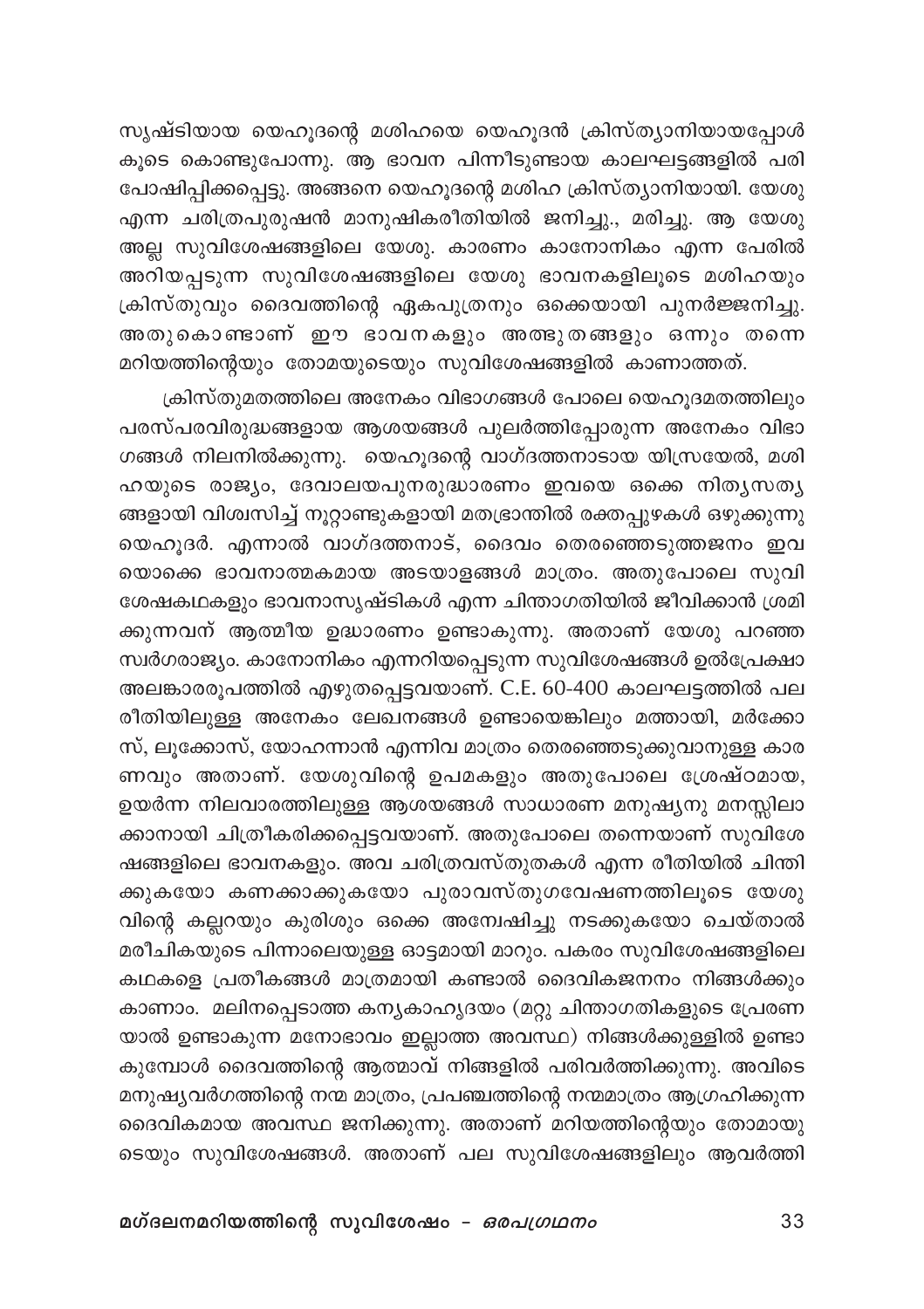ക്കപ്പെടുന്ന 'ചെവി ഉള്ളവൻ കേൾക്കട്ടെ' എന്ന വാക്യം. ചെവി ഉണ്ടെങ്കിൽ കേൾക്കാൻ താത്പര്യമില്ലെങ്കിലും ശബ്ദമുണ്ടായാൽ കേൾക്കും. അതല്ല ഇവിടെ ഉദ്ദേശിക്കുന്നത് ര്ചവിക്കൊള്ളുവാൻ, കേട്ടു മനസ്സിലാക്കുവാൻ താൽപര്യം ഉള്ളവർ ശ്രദ്ധിച്ചു മനസ്സിലാക്കുക എന്ന് അർത്ഥം.

മതങ്ങൾ തരുന്ന ആത്മീയ ചിന്താഗതി കുപ്പിയിൽ നിറച്ച വെള്ളം പോലെയാണ്. എവിടെ നിന്നോ കോരി നിറച്ച വെള്ളം ലേബൽ ഒട്ടിച്ച് നമുക്കു നൽകുന്നു. പല നിലവാരത്തിലുളള വില കൊടുത്ത് നാം വെള്ളം വാങ്ങു ന്നു, കുടിക്കുന്നു. ദാഹിക്കുമ്പോൾ വെള്ളം എവിടെ നിന്നു കോരി എന്നു ശ്രദ്ധിക്കാതെ നാം വാങ്ങി കുടിക്കുന്നു. കാരണം ആത്മീയദാഹം മാത്രമല്ല.

സാമുദായികനിലനിൽപ്, ഭാവിയെക്കുറിച്ചുള്ള ആകാംക്ഷ മുതലായ കാരണങ്ങൾ കൂടി ഉണ്ട്. ഇന്നത്തെ സമൂഹം മതം, രാഷ്ട്രം, കുടുംബം എന്നിങ്ങനെ അനേകം ചിലന്തിവലകളിൽ കുരുങ്ങിക്കിടക്കുന്ന അവസ്ഥ യിലാണ്. ഇവകളിൽ ഒന്നും പെടാതെ സ്വതന്ത്രമായി ജീവിക്കാൻ വളരെ പ്രയാസമുള്ള ഒരു അവസ്ഥയാണ് ഇന്നു നിലനിൽക്കുന്നത്. മരിക്കുമ്പോൾ കുഴിച്ചിടാൻ സ്ഥലം വേണം, വിവാഹം നടത്താൻ പള്ളിയോ അമ്പലമോ വേണം. അങ്ങനെയുളള ആവശ്യങ്ങൾ മൂലം മതവിശ്വാസിയായി ജീവിക്കാൻ മനുഷ്യൻ നിർബന്ധിതനാകുന്നു. എന്നാൽ ഇന്നത്തെ സമൂഹം ആത്മീയ മായി ഉണർന്ന്, ശ്രേഷ്ഠമായ ചിന്താഗതിയിലൂടെ മുന്നോട്ടു പോകുന്ന ഒരു ആത്മീയപരിണാമത്തിന് വിധേയമാകുമ്പോൾ പള്ളിയും പട്ടക്കാരനുമൊക്കെ പുരാതനകോലങ്ങൾ മാത്രമായി മാറും. ഈ സാമുദായിക അടിമത്തത്തിൽ നിന്നും എഴുന്നേറ്റ് മുന്നോട്ടു നടക്കുക (get up and walk forth). അതു ത ന്നെയാണ് മറിയവും തോമായും സുവിശേഷിക്കുന്നതും.

മനുഷ്യൻ ജനിക്കുമ്പോൾ ആഘാതത്തോടും ആകാംക്ഷയോടും (shock and anxiety) കൂടി ജനിക്കുന്നു. അമ്മയുടെ ഉദരത്തിലെ രാജകീയമായ സുഖ ത്തിൽ നിന്നും രാജ്യഭ്രഷ്ടനാക്കപ്പെട്ട അവസ്ഥ ആഘാതം ഉണ്ടാക്കുന്നു. ഇനി എന്റെ ഭാവി എന്ത്? എന്തു ഭക്ഷിക്കും? എവിടെ തല ചായ്ക്കും? ഈ ആകാംക്ഷ ഭാവിയെക്കുറിച്ചുള്ള ഒരു ഭയമായി ചുടല വരെ മനുഷ്യനെ ഭരി ക്കുന്നു.

എല്ലാ ജീവജാലങ്ങളും കാലഘട്ടങ്ങളിലൂടെ ശാരീരകവും ബുദ്ധിപരവും ആത്മീയവുമായ (biological, intellectual and spiritual) പരിണാമത്തി ലൂടെ കടന്നു പോകുന്നു. ആത്മീയപരിണാമത്തിന് മനുഷ്യനെ പ്രേരിപ്പി ക്കുന്ന ഘടകമാണ് ഭാവിയെക്കുറിച്ചുള്ള ഭയം. മരണത്തിനു ശേഷമുള്ള അവസ്ഥയെ കുറിച്ചുള്ള ഉത്കണ്ഠയും മനുഷ്യനെ ഭയപ്പെടുത്തുന്നു. ഇവ യിൽ നിന്നും രക്ഷ നേടുന്നതിന് കണ്ടുപിടിച്ച ഒരു മാർഗ്ഗമാണ് ദൈവവി ശ്വാസം. ഈ ദൈവവിശ്വാസത്തെ ഒരു റിട്ടയർമെന്റ് ഫണ്ട് എന്ന രീതി യിലോ പരിണാമത്തെ ഉത്തേജിപ്പിക്കുന്ന ഒരു ത്വരകമായോ കാണാവുന്ന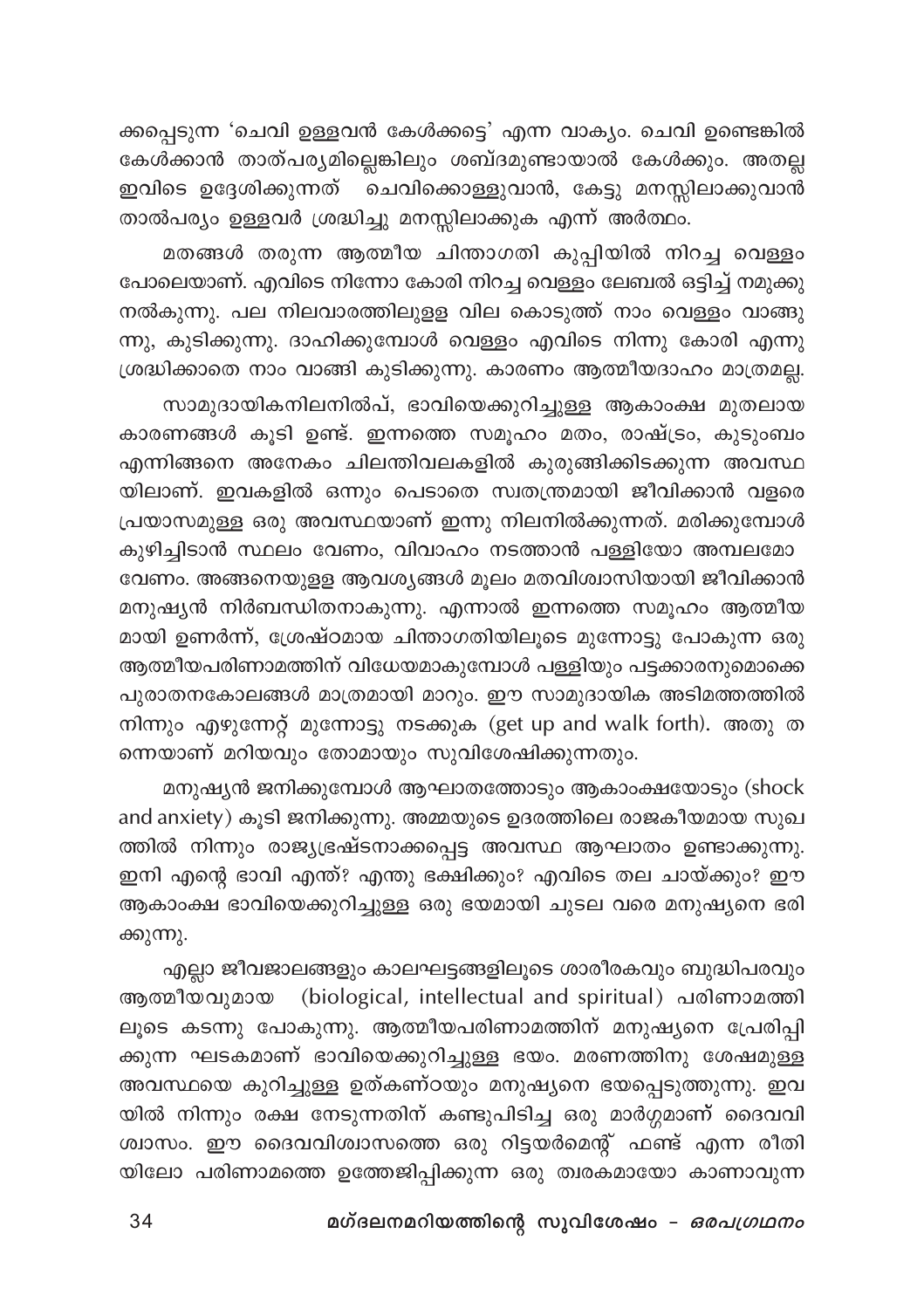താണ്. അങ്ങനെയാകുമ്പോൾ ദൈവരാജ്യത്തേക്കുള്ള പാത അല്ല ഇത്. .<br>വെറും ഇരുകാലിജീവിയായി ജനിച്ച് ബാല്യം, കൗമാരം, യൗവനം, വാർദ്ധകൃം എന്നിങ്ങനെയുള്ള ശാരീരികാവസ്ഥകളിലൂടെ കടന്ന് മരിക്കുന്നതിനല്ല മനുഷ്യനെ സൃഷ്ടിച്ചത്. മനുഷ്യന്റെ സൃഷ്ടാവ് അതി ലൊക്കെ ഉപരിയായ ശ്രേഷ്ഠമായ പുരോഗമനം ആണ് അവനിൽ നിന്നാഗ്ര ഹിക്കുന്നത്.

മതം, സമുദായം, വിഭാഗീയ ചിന്താഗതി ഇവകൾക്ക് ഉപരിയായി മനു ഷ്യൻ ഉയരണം. ഏതെങ്കിലും ഒരു സമുദായത്തിന്റെ അംഗം ആയാലേ മനു ഷ്യന്റെ സാമൂഹികവും വ്യക്തിപരവുമായ ആവശ്യങ്ങൾ നടപ്പാകൂ എന്ന അവസ്ഥ മാറണം. ഗവർമെന്റ് തലത്തിൽ തന്നെ പൊതുശ്മശാനവും വിവാ .<br>ഹവേദികളും സാമൂഹിക കൂട്ടായ്മാസ്ഥലങ്ങളും ഉണ്ടാകണം. അപ്പോൾ സാമൂഹിക, സാമുദായിക അടിമത്തം അനുഭവിക്കുന്ന മനുഷൃന് സ്വതന്ത്രമായി ചിന്തിക്കുവാനുള്ള പ്രേരണ ഉണ്ടാകും. അപ്പോൾ മതത്തിന്റെ ലേബൽ ഒട്ടിച്ച കുപ്പിവെള്ളത്തിനു പകരം നിറഞ്ഞൊഴുകുന്ന പുഴയിലെ വെള്ളം കുടിക്കുവാൻ ഉള്ള പ്രേരണ മനുഷ്യന് ഉണ്ടാകും. മതത്തിന്റെ .<br>ലേബൽ ഒട്ടിച്ച സങ്കുചിതമായ ദൈവവിശ്വാസത്തിനു പകരം നിലയ്ക്കാത്ത പ്രവാഹമുള്ള, സ്വതന്ത്രവും വിസ്തൃതവുമായ ജീവന്റെ ജലം അവന് ലഭ്യ .<br>മാകും. ഇതാണ് ശമരിയക്കാരിക്ക് യേശു നിർദേശിക്കുന്ന ജീവജലം. ആ മനുഷ്യൻ ജാതിമതവർണ്ണങ്ങൾക്ക് ഉപരിയായി ചിന്തിക്കുന്നവനായി മാറും. യെരുശലേമോ, കാശിയോ, മക്കയോ മാത്രമല്ല പുണ്യസ്ഥലങ്ങൾ. ഈ ഭൂമി മുഴുവൻ പുണ്യമാണ്. പ്രപഞ്ചം മുഴുവൻ പുണ്യമാണ്. നാം നിൽക്കുന്നിടം നാം തന്നെ പുണ്യമാക്കണം. പുണ്യമല്ലാത്ത ഭൂമിയിൽ, അവസ്ഥയിൽ നിൽക്കരുത് എന്നിങ്ങനെയുള്ള ചിന്താഗതി പരക്കും. ദൈവരാജ്യം, മോക്ഷം എന്നിവയൊക്കെ ഏതാനും കുറെ മതവിഭാഗങ്ങളുടെ കുത്തകയല്ല എന്ന് മനസ്സിലാകും. മതഭ്രാന്തിന് പകരം സർവ്വലോകനന്മയ്ക്കായി പ്രവർത്തി ക്കുന്ന വികാരവിചാരങ്ങൾ ഉളവാകും. അതാണ് തോമായുടെയും മറിയത്തിന്റെയും സുവിശേഷം.

അതിനാൽ ജാതി, മതം, വർണ്ണം, രാഷ്ട്രം, പുരുഷമേധാവിത്തം, സമു ദായം ഇവയൊക്കെ മനുഷ്യനിൽ അടിച്ചേൽപ്പിക്കുന്ന വിഭാഗീയചിന്താഗതി കളിൽനിന്നും മോചനം പ്രാപിച്ച്, തുറന്ന മനസ്സോടെ കേൾക്കാൻ താൽപ ര്യമുള്ളവർ ശ്രദ്ധിച്ചു കേൾക്കുക, എഴുന്നേറ്റ് മുന്നോട്ടു നടക്കുക. ഇപ്പോൾ നിങ്ങൾ എന്തായിരിക്കുന്നുവോ ആ അവസ്ഥയിൽ നിന്നെഴുന്നേറ്റ് മുന്നോട്ടു നടക്കുക. മരിച്ച അവസ്ഥയിൽ കിടന്ന ബാലികയോട് യേശു പറഞ്ഞു: "ബാലേ എഴുന്നേൽക്കുക…" ബ്രഹ്മാണ്ഡത്തിന്റെ ദിവ്യശക്തി നമ്മോടു പറ യുന്നു, നീ മരിച്ച അവസ്ഥയിൽ നിന്ന് എഴുന്നേറ്റ് മുന്നോട്ടു നടക്കുക. നഷ്ട പ്പെടുവാൻ മരണത്തിന്റെ അവസ്ഥ, വളർച്ച നിലച്ച അവസ്ഥ, അടിമത്ത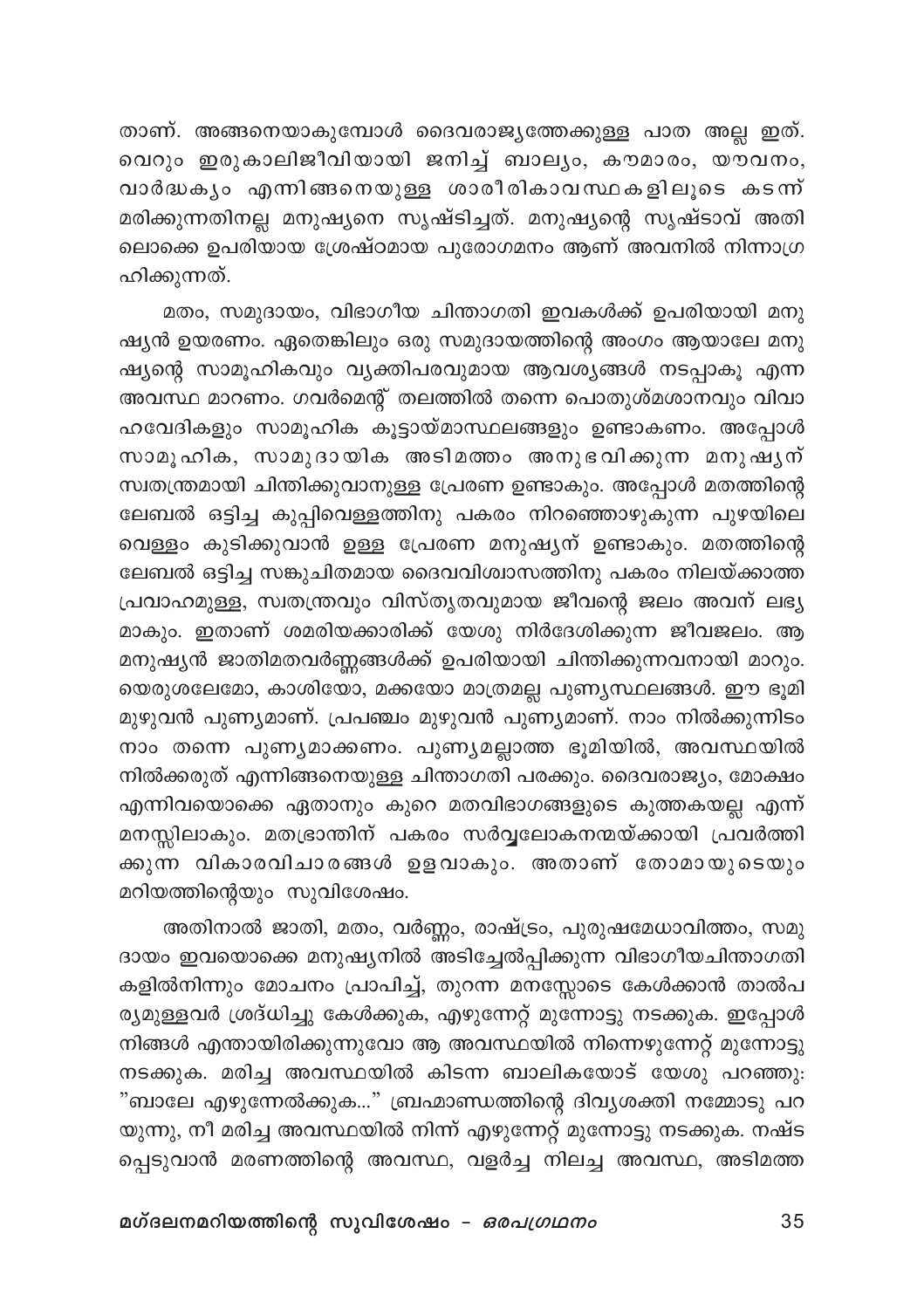ത്തിന്റെ അവസ്ഥ മാത്രം. ലഭിക്കുന്നതോ പുരോഗതിയുടെ, പരിപൂർണ്ണത യുടെ, പരിശുദ്ധതയുടെ പുതിയ രാജ്യം. ക്രിസ്തുമതത്തിന്റെ വീക്ഷണ .<br>ത്തിന്റെ തുടർച്ചയിൽ തന്നെ മറിയത്തെ വിശകലനം ചെയ്യാം. യേശുവിന്റെ ജനനത്തിന്റെയും മരണത്തിന്റെയും എല്ലാം പ്രാഥമികമായ ഉദ്ദേശ്യം മനു ഷ്യവർഗത്തെ പാപവിമോചിതമാക്കുക എന്നതാണ്. എങ്കിൽ യേശുവിന്റെ ജനനം ആദ്യമായി സഫലീകരിക്കുന്ന വ്യക്തിയും മറിയം തന്നെയല്ലേ? യേശു ഏഴ് ഭൂതങ്ങളെ പുറത്താക്കി ശുദ്ധീകരിച്ച മറിയത്തെ വീണ്ടും വേശ്യ യായി ചിത്രീകരിച്ചാൽ യേശുവിന്റെ പാപമോചനം കൊണ്ട് എന്ത് ഫലം? യേശുവിന്റെ മനുഷ്യാവതാരം കൊണ്ട് എന്ത് ഫലം? കാനോനികസുവിശേ ഷങ്ങളിലെ അനേകം അബദ്ധങ്ങളിൽ ഒന്നാണ് തെറ്റിദ്ധരിക്കപ്പെട്ട മറിയ വും. അതിനാൽ സുവിശേഷത്തിലെ മറിയത്തെ വാക്കുകളുടെ വാച്യാർത്ഥ ത്തിൽ തന്നെ എടുക്കുക. യേശു ശുദ്ധീകരിച്ച മറിയം. അവളിൽ നിന്നും ഏഴ് ഭൂതങ്ങൾ പുറത്താക്കപ്പെട്ടു. അതിലുപരി എന്ത് ഭാഗ്യം ലഭിക്കാൻ? സുവിശേഷങ്ങളിൽ വീണ്ടും മറിയത്തെ ചിത്രീകരിക്കുന്ന ഭാഗങ്ങൾ ഉണ്ട്. യേശുവിനെ പരിമളതൈലം പൂശുന്നതിന് മറിയം ഉപയോഗിക്കുന്ന (ഒരു സ്ത്രീ... - മത്തായി - 26:7, മർക്കോസ് - 14:3) സ്വച്ഛജടാമാംസിതൈലം (therapeutic oil) ദേവാലയത്തിലെ അഭിഷേകത്തിൽ ഉപയോഗിക്കുന്ന തൈലങ്ങ ളിൽ ഒന്നാണ്. ദേവാലയത്തിൽ അഭിഷേകം ചെയ്യുന്നത് പുരോഹിതനെയും രാജാവിനെയുമാണ്. യെഹൂദന്റെ മശിഹ ദാവീദിന്റെ വംശത്തിൽപ്പെട്ട രാജാവും ലേവ്യവർഗ്ഗത്തിൽപ്പെട്ട പുരോഹിതനും ആയിരിക്കണം. യൗസേപ്പ് ദാവീദുവംശജൻ ആയതിനാലും യേശുവിന്റെ അമ്മ മറിയം ലേവ്യഗോത്ര ക്കാരി ആയതിനാലും രണ്ടു ഘടകങ്ങളും യേശുവിൽ പൂർത്തീകരിക്കപ്പ<mark>െ</mark> ടുന്നു. എന്നാൽ യേശുവിനെ ഔദ്യോഗികമായി അഭിഷേകം ചെയ്യുന്ന അവ സരമാണ് കുഷ്ഠരോഗിയായ ശീമോന്റെ വീട്ടിലെ വിരുന്ന്. യേശുവിനെ പുരോഹിതനും രാജാവും ആയി അഭിഷേകം ചെയ്യുന്നതോ മഗ്ദലനമറിയം. യേശുവിന്റെ അമ്മയായ മറിയയുടെ സ്ഥാനം എന്താണ്? യേശുവിന്റെ .<br>പിതൃത്വം ഇവിടെ യൗസേപ്പിന്റെ വംശാവലിയിൽ വരുന്നുവെങ്കിലേ ദാവീദുഗോത്രക്കാരൻ ആകുന്നുള്ളു. മത്തായിയുടെ സുവിശേഷത്തിൽ പറ യുന്നതു പോലെ മറിയയുടെ ഉദരത്തിൽ ജനിച്ചത് പരിശുദ്ധാത്മാവിനാലാണ് എങ്കിൽ യേശു എങ്ങിനെ ദാവീദുപുത്രൻ ആകും? യേശുവിന്റെ പൗരോ ഹിത്യം ലേവ്യഗോത്രക്കാരിയായ മറിയയിൽ നിന്നായിരുന്നു എങ്കിൽ പുരു ഷമേധാവിത്തത്തിന് വിധേയമായി നിൽക്കുന്ന യെഹൂദപൗരോഹിത്യം യേശു മാറ്റി എന്നു വാദിക്കേണ്ടി വരും. അപ്പോൾ എന്തുകൊണ്ട് സഭകൾ സ്ത്രീകളെ പുരോഹിതർ ആക്കുന്നില്ലഃ ആദിമസഭയിൽ പുരോഹിതകൾ ഉണ്ടായിരുന്നു. സ്ത്രീയുടെ പൗരോഹിത്വം അംഗീകരിക്കാൻ സാധിക്കുന്നി ല്ല എങ്കിൽ യേശു മശിഹ അല്ലാതെയാകുന്നു. യേശുവിന് പൗരോഹിത്വം ...<br>നല്കിയത് യോഹന്നാൻ ആണെങ്കിൽ അതൊരു തെറ്റിദ്ധാരണയല്ലേ?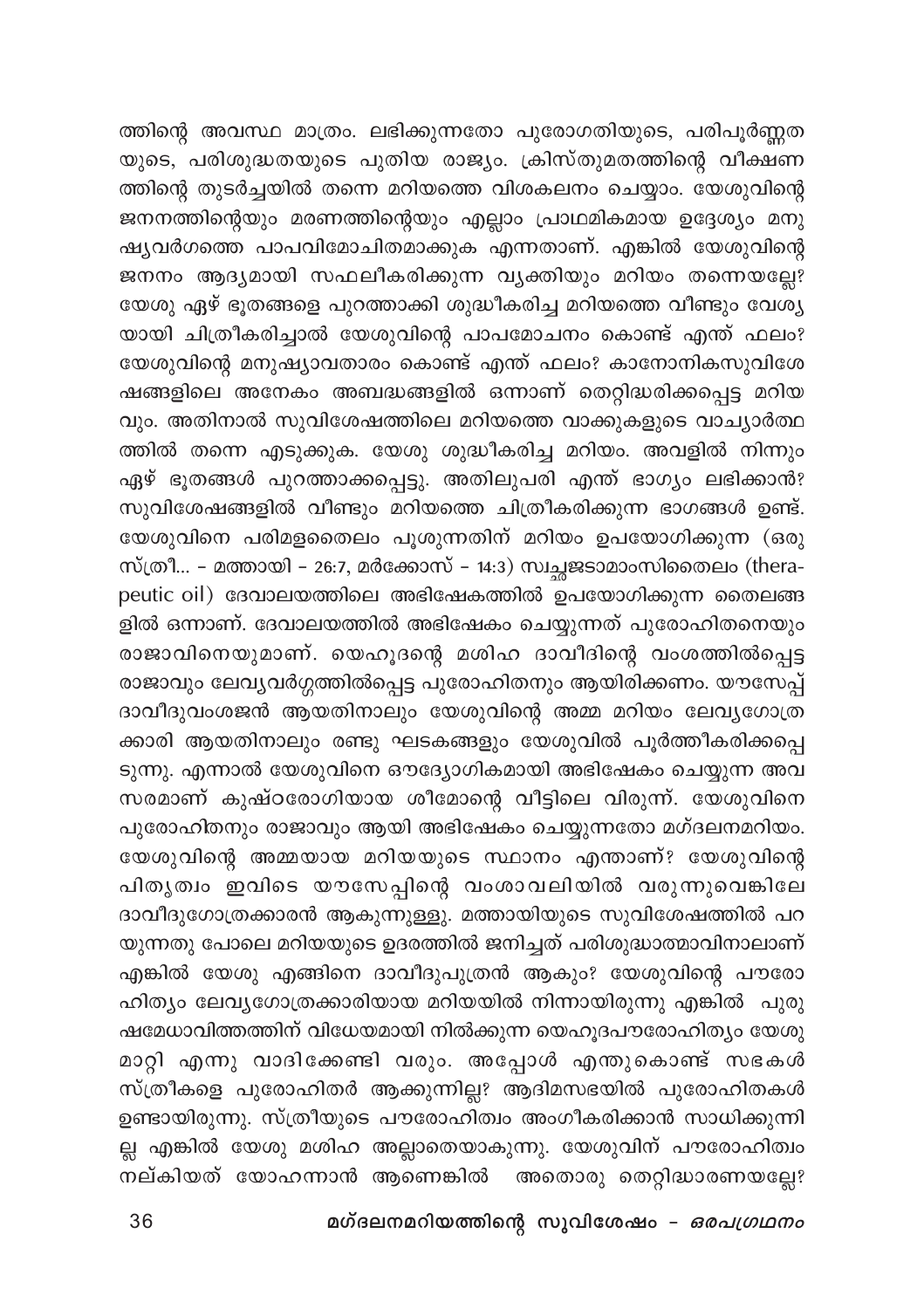യോഹന്നാൻ യേശുവിനെ സ്നാനപ്പെടുത്തിയതായേ സുവിശേഷത്തിൽ പറ യുന്നുള്ളു. സഭ വിണ്ടും സ്ത്രീകളെ പുരോഹിതരാക്കുക മാത്രമല്ല, ...<br>മഹാപുരോഹിതരാക്കുകയും പുരോഹിതർക്ക് വിവാഹം അനുവദിക്കുകയും വിവാഹിതപുരോഹിതരെ മേൽപ്പട്ടക്കാർ ആക്കുകയും വേണം. പള്ളികളിൽ പുരുഷനു തുല്യമായ അവകാശം (പൊതുയോഗത്തിൽ അംഗത്വം, ഭരണ സ്ഥാനങ്ങൾ ഇവയൊക്കെ) സ്ത്രീകൾക്ക് ലഭ്യമാക്കേണ്ടുന്ന കാലം പണ്ടേ അതിക്രമിച്ചിരിക്കുന്നു. യേശുവിന്റെ കൂടെ നടന്നവർ ഭൂരിഭാഗവും സ്ത്രീകൾ ആയിരുന്നു. യേശുവിന്റെ മരണത്തിൽ കൂടെനിന്നതും രണ്ടു സ്ത്രീകൾ ആണ്. (യേശു കുരിശിൽ വെച്ചുതന്നെ മശിഹ ആയിവരും എന്ന് യോഹ ന്നാൻ വിശ്വസിച്ചിരുന്നു. അപ്പോൾ യേശുവിന്റെ കൂടെ ഇരിക്കുവാനുള്ള അവ സരം കാത്താണ് യോഹന്നാൻ കുരിശിന്റെ അടുത്തുതന്നെ ചുറ്റിപ്പറ്റി നിന്ന ത്.) അതുപോലെ യേശു മരിച്ചതിനുശേഷം പുരുഷശിഷ്യന്മാർ യേശുവി ലുള്ള വിശ്വാസം നശിച്ച അവസ്ഥയിൽ ആയിരുന്നു. എന്നാൽ യേശുവിൽ വിശ്വാസം നശിക്കാതെ യേശുവിന്റെ കല്ലറയിൽ പോകുന്നതും യേശു ഉയിർത്തെഴുന്നേറ്റു എന്ന സുവിശേഷം ആദ്യമായി പ്രഖ്യാപിച്ചതും മഗ്ദ ലന എന്നറിയപ്പെടുന്ന മറിയമാണ്. അതിനാലാണ് പിന്നീട് കത്തോ ലിക്കാസഭ മുൻതെറ്റു തിരുത്തുകയും മറിയത്തെ അപ്പോസ്തോലരുടെ അപ്പോസ്തോലിക എന്ന് നാമകരണം ചെയ്യുകയും ചെയ്തത്.

ഈ അപ്പോസ്തോലിക മറിയത്തിന് അതിമഹത്തായ ഒരു സ്ഥാനം കുടി ഉണ്ട്. ബഥനിയിലെ ലാസറിന്റെ സഹോദരി മറിയവും മഗ്ദലനമറിയവും ഒരാൾ തന്നെയാണ് എന്ന് വിശിസിക്കപ്പെടുന്നു. ഈ മറിയത്തിന്റെ ഗാഢ മായ വിശ്വാസമാണ് സഹോദരൻ ലാസറിനെ മരിച്ച അവസ്ഥയിൽനിന്നും തിരികെ കൊണ്ടു വരുന്നത്. അതേ വിശ്വാസമാണ് മറിയയിൽ വീണ്ടും കാണു ന്നത്. യേശുവിന്റെ കല്ലറയിൽ പോകുന്നത് സുഗന്ധദ്രവ്യം പൂശുവാൻ ആണെന്നാണ് സുവിശേഷങ്ങൾ പറയുന്നത്. യെഹൂദന്റെ ശുദ്ധീകരണ സമ്പ്ര ദായപ്രകാരം മരിച്ച ശരീരം അശുദ്ധമാണ്. അതിനാൽ മറിയം പോയത് യേശു

വിന്റെ ജഡത്തിൽ തൈലം പൂശുവാനല്ല, സഹോദരൻ ലാസർ ഉയർത്തതു പോലെ യേശുവും ഉയർക്കും എന്ന വിശ്വാസത്തോടെ യേശുവിന്റെ മുറിവു കൾ ഉണങ്ങുവാനുള്ള മരുന്നുകളുടെ തൈലവുമായിട്ടാണ്. യേശു ഉയർക്കും, യേശു മരിച്ചിട്ടില്ല എന്നു പൂർണ്ണമായി വിശ്വസിച്ച ഒരേ ഒരു വ്യക്തി മറിയമാ ണ്. അതുകൊണ്ടാണ് മറ്റാർക്കും ലഭിക്കാത്ത പരമോന്നതബഹുമതി മറിയത്തിന് ലഭിച്ചത്. യേശുവിനെ രാജാവും പുരോഹിതനും ആയ മശിഹ യായി അഭിഷേകം ചെയ്യുവാനുള്ള മഹത്വവും അവസരവും മറിയത്തിന് ലഭിച്ചു. യേശുവിന്റെ ജീവിതം മുഴുവനും പ്രവചനങ്ങളുടെ പൂർത്തീക രണമാണെന്നു സുവിശേഷങ്ങൾ വാദിക്കുന്നു. എങ്കിൽ ഇതാ ഒരു പ്രവ ചനപൂർത്തീകരണം. (നീയോ... മിഖാ – 4:8.) ഇതിലുപരി എന്ത് സ്ഥാനം?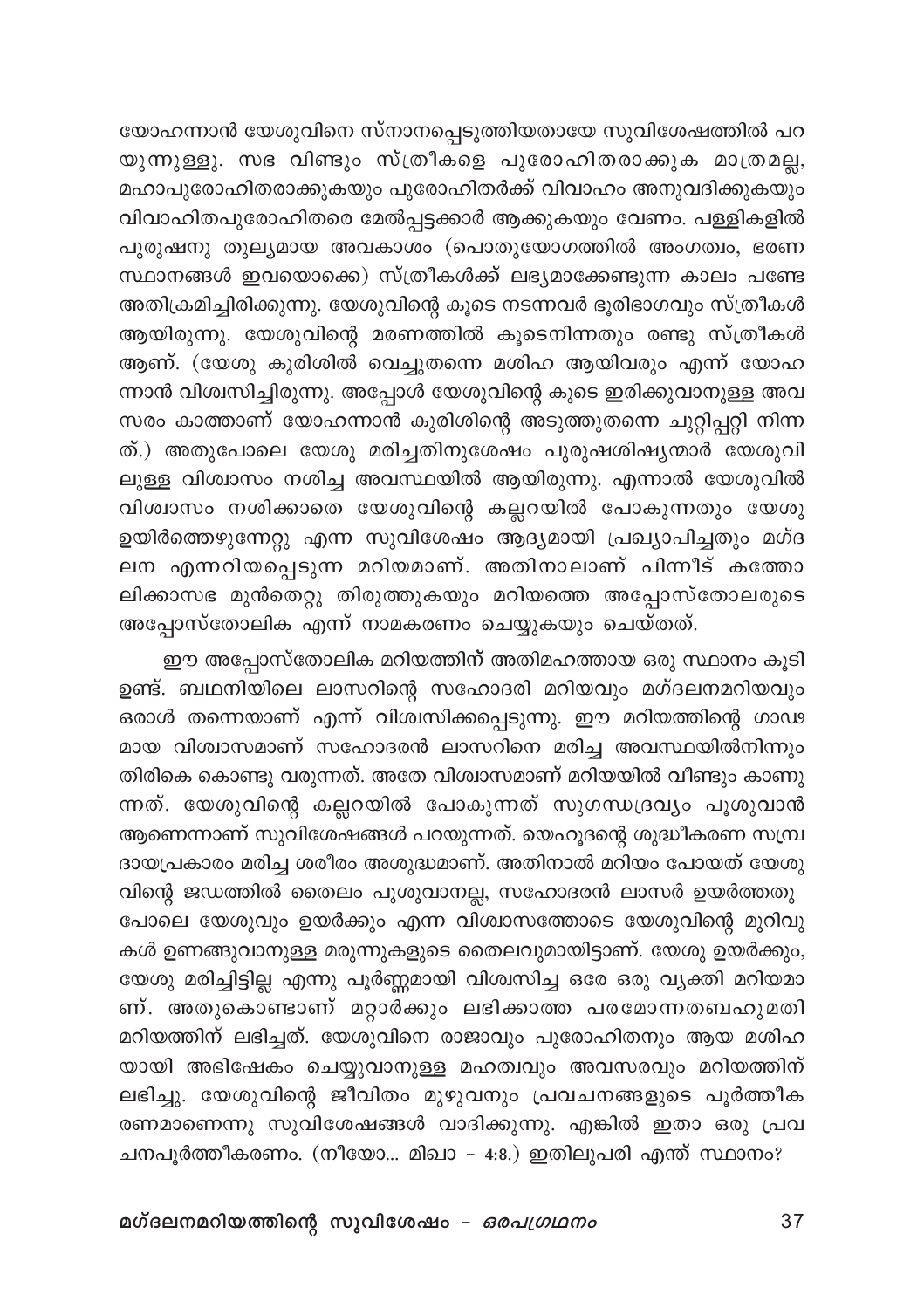മഗ്ദലന എന്ന പേരുണ്ടായത് മഗ്ദല എന്ന പട്ടണത്തിൽ ഉള്ളവൾ എന്നതിൽ നിന്നല്ല. ഹീബ്രൂവിൽ മഗ്ദല എന്ന വാക്കിന്റെ അർത്ഥം ഉയർന്ന സ്ഥലം, ഗോപുരം എന്നൊക്കെയാണ്. താഴ്വരയിൽ മേയുന്ന ആടുകളെ മുഴുവൻ കാണത്തക്ക രീതിയിൽ ആട്ടിടയർ നിൽക്കുന്ന ഉയർന്ന സ്ഥലം, മറ്റുള്ളവയിൽനിന്നും ഉയർന്നത്, രാജഭവനം പണിതിരിക്കുന്ന ഉയർന്നസ്ഥലം എന്നിങ്ങനെയുള്ള അർത്ഥങ്ങളും ഇവിടെ പ്രസക്തമാണ്. ഇവയെല്ലാം മറിയത്തിന് യേജിച്ച പേരുകൾ തന്നെ.

അതിനാൽ നമ്മെക്കാൾ ഉയർന്ന അവസ്ഥയിലുള്ള മറിയത്തിന്റെ വാക്കു കൾ ശ്രദ്ധിച്ചു മനസ്സിലാക്കുക. യേശുവിന്റെ ശിഷ്യന്മാർക്ക് മറിയത്തിന്റെ വാക്കുകളെ അംഗീകരിക്കാൻ ബുദ്ധിമുട്ടുണ്ടായിരുന്നു. അതിനാൽ മറിയം സംസാരിച്ചു കഴിഞ്ഞപ്പോൾ അന്ത്രയോസ് പറഞ്ഞു: "ഇവൾ പറയുന്ന ഈ കാര്യങ്ങളെക്കുറിച്ച് നിങ്ങൾക്ക് എന്ത് തോന്നുന്നു? ഗുരു പറഞ്ഞ ആശയ .<br>ങ്ങളിൽ നിന്നും തീർത്തും വൃത്യസ്തങ്ങളാണ് ഇവ. അതിനാൽ ഞാൻ വിശ്വസിക്കുന്നില്ല." പത്രോസും അന്ത്രയോസിന്റെ അഭിപ്രായത്തോടു യോജി ച്ചു: "ഒരു സ്ത്രീയോട് ഗുരു ഇതേ രീതിയിൽ ്സംസാരിക്കാൻ സാദ്ധൃത യുണ്ടോ? ഈ രഹസ്യങ്ങൾ നമുക്ക് തീർത്തും അജ്ഞാതമല്ലെ? നമ്മുടെ രീതി മാറ്റി ഈ സ്ത്രീ പറയുന്നത് കേൾക്കണമോ? ഗുരു നമ്മേക്കാൾ ഉപരി .<br>യായി ഒരു സ്ത്രീയെ തെരഞ്ഞെടുത്തോ?" പത്രോസും പൗലോസും കൂടി തുടങ്ങിയ ക്രിസ്തീയസഭകൾക്ക് അന്നും ഇന്നും പറ്റിയ അബദ്ധവും അതു തന്നെ. അജ്ഞതയിൽ നിന്നും ഉളവായ പുരുഷമേധാവിത്തം, സ്ത്രീ പറ യുന്നത് കേൾക്കാനുള്ള ബുദ്ധിമുട്ട്, പുരുഷനേക്കാൾ ഉപരിയായി യേശു സ്ത്രീയോട് രഹസ്യം പങ്കിട്ടു എന്ന് അംഗീകരിക്കാനുള്ള കഴിവുകേട്.

ബുദ്ധിശൂന്യമായ പുരുഷമേധാവിത്തത്തിന്റെ ശക്തികൊണ്ടാണ് ഈ സുവിശേഷം വെളിച്ചം കാണാതെ നൂറ്റാണ്ടുകൾ മൺഭരണിയിൽ മറഞ്ഞി രുന്നത്. മൂടപ്പെട്ടിരുന്ന സത്യം തണ്ടിൻമേലെ ദീപം പോലെ മഗ്ദല എന്ന ഉയർന്ന ഗോപുരത്തിൽ നിന്നും അജ്ഞതയുടെ താഴ്വാരങ്ങളിലേക്ക് പര ക്കുന്നു. ഉയർന്നസ്ഥലത്ത് നിന്ന് ഇടയൻ തന്റെ ആടുകളെ വീക്ഷിക്കു ന്നതു പോലെ മറിയത്തിന്റെ സുവിശേഷം നമ്മെ വീക്ഷിക്കുന്നു. മറിയവും യേശുവും ഈജിപ്തിലെ Therapute എന്ന ഗ്രൂപ്പുകാരുടെ പരിശീലനം ലഭി ച്ചവർ ആയിരുന്നിരിക്കാം. തെരാപുട്ടേ എന്ന വാക്കിന് ശമനം നൽകുന്നത്, .<br>സുഖം നൽകുന്നത് എന്നൊക്കെ അർത്ഥം കൽപിക്കാം. ഈജിപ്തിൽ നില വിലുണ്ടായിരുന്ന അനേകം ശമനഗ്രൂപ്പുകളിൽ ഏതെങ്കിലും ഒന്നിൽ മറിയവും യേശുവും പരിശീലനം നേടിയിരുന്നതിനാലായിരിക്കാം രണ്ടു പേർക്കും വളരെ ഗാഢമായ ബന്ധം ഉണ്ടായതും മറ്റുള്ളവർക്ക് അത് മന സ്സിലാക്കാൻ സാധിക്കാതെ പോയതും. ജിവിച്ചിരിക്കുമ്പോൾ തന്നെ മര …<br>ണാനന്തരലോകത്തിലേക്ക് യാത്രചെയ്യുവാനും തിരികെ വരുവാനുമുള്ള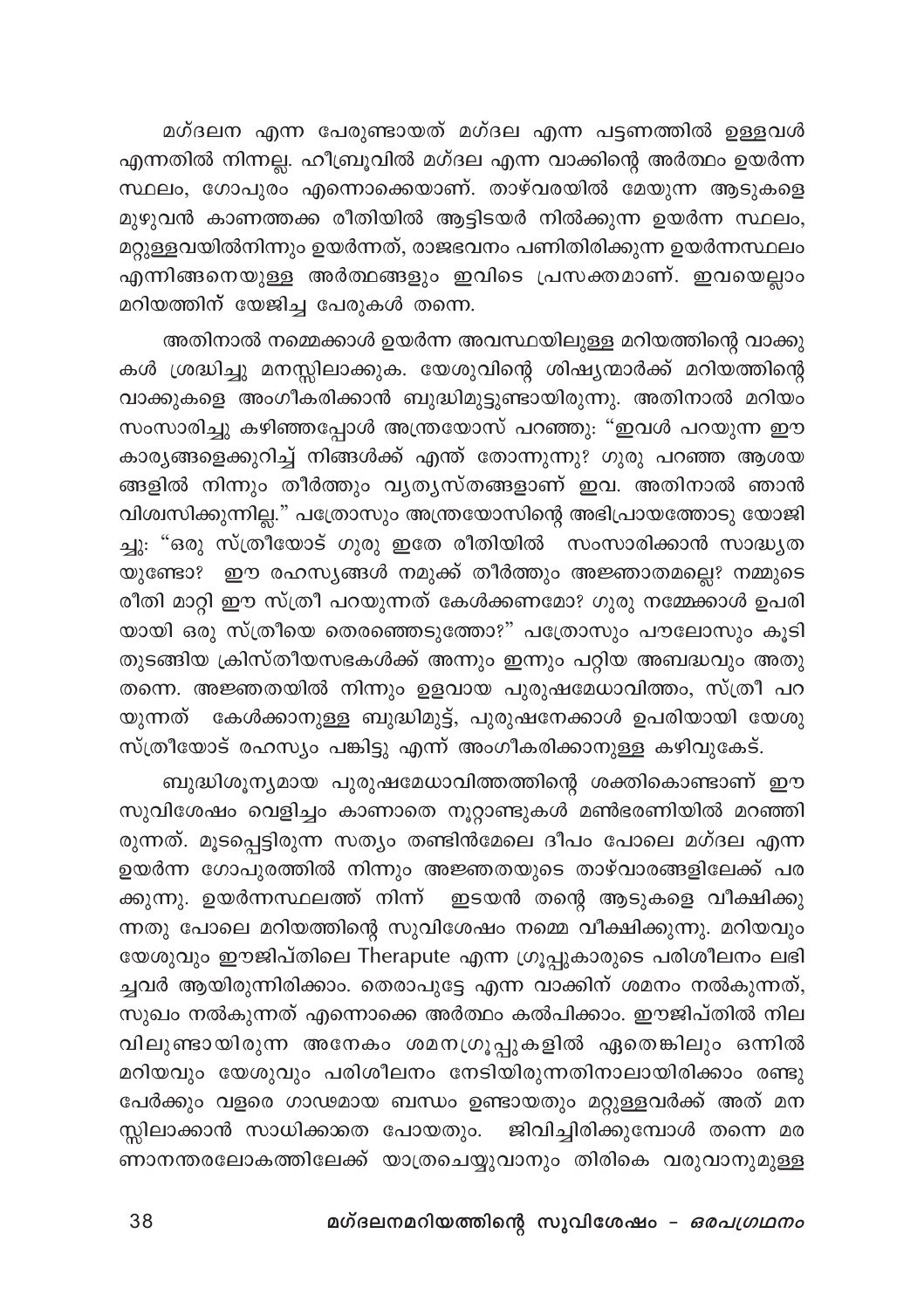തന്ത്രം ഈജിപ്തിലെ ഗൂഢസങ്കേതങ്ങളിൽ പരിശീലിച്ചിപ്പിച്ചിരുന്നു. വളരെ താഴ്ചയിലുള്ള നീണ്ട ഗുഹകളിൽ ഈജിപ്ഷ്യൻ പുരോഹിതർ (ആണും .<br>പെണ്ണും) ഇരുളടഞ്ഞ ഏകാന്തതയിൽ അധോലോകത്തിലേക്ക് യാത്രചെയ്യുന്ന രീതി പരിശീലിച്ചിരുന്നു. അതാണ് യേശു പാതാളത്തിൽ പോയി പാതാളസ്ഥരെ വിടുവിച്ചു എന്നു പറയുന്നതിന്റെ അർത്ഥം (പു സ്തകം അഞ്ച് കാണുക). ഈ ഗൂഢമായ അറിവ് മറിയത്തിന് ഉണ്ടായിരു ന്നതു കൊണ്ടാണ് സഹോദരനായ ലാസറിനെ തിരികെ കൊണ്ടുവരാൻ സാധിക്കും എന്നു മറിയം വിശ്വസിച്ചതും യേശുവിനെ കാത്തിരുന്നതും. ക്രിസ്തുമതവിശ്വാസപ്രകാരം തന്റെ രണ്ടാമത്തെ വരവിൽ മാത്രമെ യേശു മരിച്ചവരെ ഉയിർപ്പിക്കുകയുള്ളു. മറിയത്തിന്റെ ജീവിതത്തിൽ അത് എന്നേ പൂർത്തീകരിച്ചു. ക്രിസ്ത്യാനികളുടെ വിശ്വാസത്തിന്റെ പൂർത്തീകരണമല്ലേ മറിയം? ഇന്ത്യയിൽ ആരാധിക്കുന്ന ദേവീശക്തിയുടെ മൂർത്തികരണം അല്ലേ മറിയം? സർവ്വം സഹ ഭൂമീദേവിയോ? സർവ്വജ്ഞാനി സരസ്ഥതിയോ? യേശു മരിച്ചാലും ജീവിക്കും എന്ന വിശ്വാസത്തിലാണ് മറിയം സുഖശമന (therapeutic) തൈലവുമായി കല്ലറയിൽ പോകുന്നത്. അവന്റെ മുറിവുകളെ ഉണ .<br>ക്കുവാനുള്ള ശമനതൈലവുമായി, പുനർജീവിതം നൽകുന്ന തൈലവുമായി മറിയം കല്ലറയിൽ പോകുന്നു. ഈ ശക്തിയുടെ ഉറവിടമായ മറിയം ദിവ്യശ ക്തികളുടെ സ്രോതസ്സുകൾ തുറന്ന് നമുക്കൊരു സുവിശേഷം നൽകിയിരി ക്കുന്നു.

യേശുവും മറിയവും ഈജിപ്തിലെ mystic group (therapeutic group) -ൽ പരിശീലിക്കുകയോ യേശു മറിയത്തെ പരിശീലിപ്പിക്കുകയോ ചെയ്തിരി ക്കണം. അതുകൊണ്ടാണ് കുരിശിൽ തറയ്ക്കപ്പെട്ട യേശു മരിക്കാതെ പുനർജീവിക്കും എന്ന വിശ്വാസത്തോടെ മറിയം ശമനതൈലവുമായി കല്ലറ യിൽ വരുന്നത്. യേശുവിനെ സംബന്ധിച്ചിടത്തോളം മരിക്കുന്നതും അധോ ലോകത്തിൽ പോകുന്നതും തിരികെ വരുന്നതും പുതുമയായിരുന്നില്ല. അതാണ് താൻ മരിച്ചാലും ജീവിക്കും എന്ന് യേശു പലപ്പോഴും പറഞ്ഞിരു ന്നത്. യേശു പലതവണ പരിശീലിച്ച ഒരു രഹസ്യതന്ത്രം ആയിരുന്നു Egyptian mystic practice. യേശു മരിച്ചില്ല എങ്കിൽ ഉയർത്തിട്ടില്ല. യേശു മരിച്ചു .<br>എങ്കിൽ ദൈവപുത്രനുമല്ല. കുരിശിൽ തറയ്ക്കപ്പെട്ടു എങ്കിലും മരി ക്കാത്തയേശു രൂപാന്തരം പ്രാപിച്ച അവസ്ഥയിൽ, അധോലോകത്തിൽ നിന്നും തിരികെവരുന്ന അവസ്ഥയിലാണ് മറിയം കാണുന്നത്. അതുകൊണ്ടാണ് മറിയത്തോട് ഇപ്പോൾ എന്റെ അടുത്ത് ചുറ്റിപ്പറ്റി നിൽക്കേണ്ട എന്നു പറയു ന്നത്. അല്ലാതെ ക്രിസ്തുമതക്കാർ പഠിപ്പിക്കുന്നതുപോലെ മറിയം അശുദ്ധ യായതു കൊണ്ടല്ല. യേശു ശുദ്ധീകരിച്ച മറിയം, യേശുവിനെ ശുദ്ധീകരണ തൈലം കൊണ്ട് അഭിഷേകം ചെയ്ത മറിയം അശുദ്ധയെങ്കിൽ യേശുവിന്റെ ശുദ്ധീകരണം കൊണ്ട് എന്ത് ഫലം? ഈജിപ്ഷ്യൻ ഗൂഢജ്ഞാനപ്രകാരം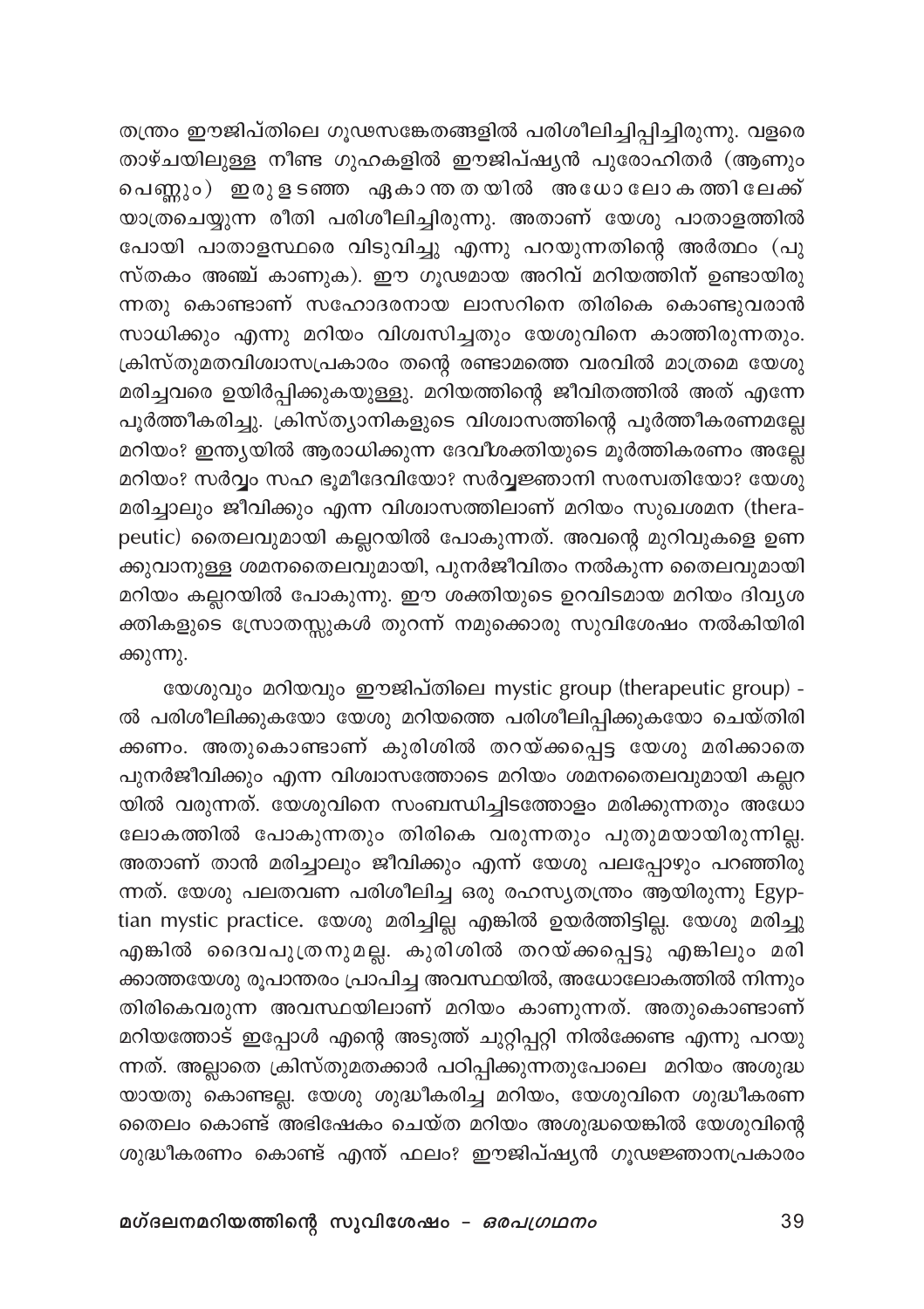അനുമാനിച്ചാൽ ഉയർത്തയേശു യഹൂദിയായിലെ കോളിളക്കത്തിൽ നിന്നും സ്വസ്ഥതയുള്ള സ്ഥലത്തേക്ക് പോയിക്കാണണം. ഒപ്പം യേശുവിന്റെ സന്ത തസഹചാരിയായ മറിയവും. അതുകൊണ്ടാകാം പെന്തക്കോസ്തിൽ മറിയത്തെ നാം കാണാത്തത്. യേശുവിന്റെ മരണശേഷം നിരാശരായി സ്ഥതം തൊഴിലുകളിലേക്ക് തിരികെപ്പോയ ശിഷ്യരെ യേശുവിന്റെ സുവിശേഷക രായി തിരികെ കൊണ്ടുവന്നതും മറിയമാണ്. യേശുവിന് സ്ഥതം ശിഷ്യരെ വിശ്വസിപ്പിക്കാൻ സാധിച്ചില്ല, എന്നാൽ മറിയത്തിന് അത് സാധിച്ചു. മറിയവും ഉയർത്തയേശുവും എവിടെപ്പോയി? (പുസ്തകം അഞ്ച് കാണുക).

തോമയുടെ കൂടെ കിഴക്കൻ നാടുകളിലേക്ക്, വിശിഷ്യ ഇന്ത്യയിലേക്ക് പോയോ?

യേശു യഥാർത്ഥത്തിൽ കുരിശിൽ മരിച്ചോ?

എന്തുകൊണ്ട് മുഴംകാലുകൾ ഒടിക്കാതെ വളരെ വേഗം യേശുവിനെ കുരിശിൽ നിന്നും ഇറക്കി?

യേശുവിന് കുടിക്കാൻ കൊടുത്തത് മരവിപ്പിക്കുന്നതിനുള്ള മരുന്നായി രുന്നോ?

ഉയർത്തയേശു താൻ പരിശീലിച്ച ഈജിപ്തിലേക്ക് തിരികെ പോയോ? കുടെ മറിയവും ഉണ്ടായിരുന്നോ?

അതോ ഐതിഹ്യങ്ങളിൽ പറയുന്നതു പോലെ മറിയവുമായി തെക്കൻ ഫ്രാൻസിലെ നീണ്ടഗുഹകളിൽ താമസമാക്കിയോ?

യേശുവും മറിയവും തമ്മിലുള്ള ബന്ധം Egyptian mysticism ആയി രുന്നോ?

എന്തുകൊണ്ട് മറ്റു സുവിശേഷകരുടെ കൂടെ മറിയത്തെ പിന്നീട് കാണു ന്നില്ല?

പുരുഷമേധാവിത്തം മറച്ചു വെച്ചതാണോ മറിയത്തിന്റെ പിന്നീടുള്ള പ്രവർത്തികളും ജീവിതവും?.

സഭ പറയുന്ന ക്രിസ്തുവിന്റെ മണവാട്ടി എന്ന സങ്കൽപത്തിന്റെ മൂർത്തീ കരണമോ മറിയം?

യേശുവും മറിയവും തമ്മിലുണ്ടായിരുന്ന ബന്ധം രതിയിൽ അടിസ്ഥാ നപ്പെടുത്തിയതായിരുന്നു എന്നതിന് പ്രത്യേക തെളിവുകൾ ഒന്നുമില്ല. അതിന് താത്വികതെളിവുകൾ മാത്രമെയുള്ളു. യെഹൂദ സിന്നഗോഗിൽ പഠിപ്പി ക്കണമെങ്കിൽ റാബി എന്ന നാമത്തിൽ അഭിസംബോധന ചെയ്യപ്പെടണം. വിവാഹിതർക്കു മാത്രമുള്ള അവകാശമാണത്. യേശു പൂർണ്ണമനുഷ്യൻ എന്ന് ക്രിസ്തുമതം പഠിപ്പിക്കുന്നു. അപ്പോൾ യേശു വിവാഹിതനായിരുന്നി രിക്കണം. അവിവാഹിതൻ പൂർണ്ണനല്ല. സ്വർഗ്ഗരാജ്യത്തിനുവേണ്ടി സ്വയം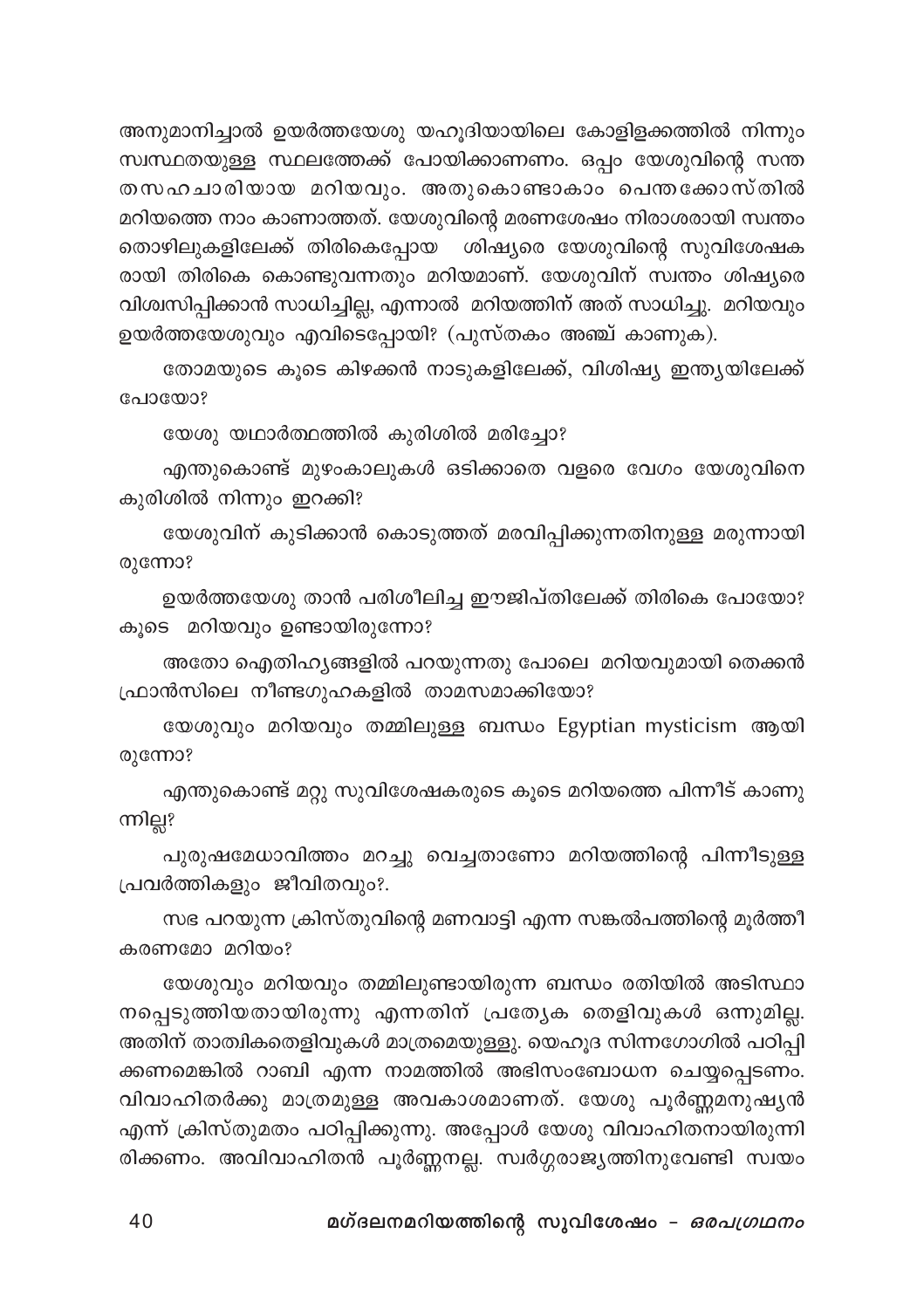ആർക്കുന്നവർ എന്നാണ് ഷണ്ഢന്മാരെ യേശു വിളിക്കുന്നത്. ലൈംഗിക മായി എന്തോ കുറവുള്ളവരാണല്ലോ ഷണ്ഢന്മാർ. യേശു അവിവാഹിതൻ .<br>ആയിരുന്നു എങ്കിൽ ഷണ്ഢൻ ആ്യിരുന്നു. അതല്ല പൂർണ്ണമനുഷ്യൻ ആയി രുന്നു എങ്കിൽ വിവാഹിതൻ ആയിരുന്നിരിക്കണം. എന്നാൽ യേശുവിന്റെ ഭാരൃയായിരുന്നു മഗ്ദലനമറിയം എന്നതിന് സാഹചരൃത്തെളിവുകൾ മാത്രമെയുള്ളു. മറിയം മാത്രമായിരുന്നില്ല യേശുവിനെ സന്തതം അനുഗ .<br>മിച്ച സ്ത്രീ. യേശുവിന്റെ കൂടെ മറ്റു പല സ്ത്രീകളും ഉണ്ടായിരുന്നു. എന്നാൽ യേശു ബഹുഭാര്യാത്വം ഉള്ളവനായിരുന്നു എന്നതിനും തെളിവു കളില്ല.

യേശു പൂർണ്ണമനുഷ്യനും പൂർണ്ണദൈവവും ആയിരുന്നു എന്നു ക്രിസ്തു മതം വാദിക്കുന്നു. എല്ലാ ഇന്ദ്രിയങ്ങളും ഉപയോഗിക്കുന്ന ഒരുവൻ മാത്രമെ പൂർണ്ണത പ്രാപിക്കുന്നുള്ളു. ആ അടിസ്ഥാനത്തിൽ നോക്കുമ്പോൾ യേശു വിനും മാനുഷികമായ ലൈംഗികബന്ധങ്ങൾ ഉണ്ടായിരുന്നിരിക്കണം. ആരാ യിരുന്നിരിക്കാം യേശുവിന്റെ ലൈംഗികപങ്കാളി? പുരുഷന്മാരെക്കാൾ കൂടു തലായിരുന്നു യേശുവിന്റെ<sup>്</sup>ശിഷ്യകൾ. യേശു സിന്നഗോഗിൽ പഠിപ്പിച്ചു എങ്കിൽ യെഹുദ സമ്പ്രദായപ്രകാരം വിവാഹിതൻ ആയിരുന്നിരിക്കണം. യേശു ജനിച്ചതും ജീവിച്ചതും മരിച്ചതും യെഹൂദനായിട്ടായിരുന്നു എന്ന .<br>കാര്യം ഓർക്കുക. യെഹൂദന്റെ അടിസ്ഥാനജീവിതമാണ് ഗൃഹസ്ഥാശ്രമം. നൂറ്റാണ്ടുകൾക്കു ശേഷമാണ് യേശുവിനെ ക്രിസ്ത്യാനിയാക്കിയത്. യേശു ം.<br>ഒരിക്കലും ഒരു മതവും സ്ഥാപിച്ചില്ല. പത്രോസും പൗലോസും യേശുവിന്റെ സഹോദരൻ ജെയിസും തെത്തുല്യനും ഐസേബിയോസും ആത്താനാ സിയോസും നിഖ്യ, കുസ്തന്തിനോസ് തുടങ്ങിയ സുന്നഹദോസുകളും ഒക്കെ കൂടിയാണ് ക്രിസ്തുമതം പടുത്തയർത്തിയത്.

എന്നാൽ മഗ്ദലനമറിയത്തിന്റെ സുവിശേഷം പഠിക്കുമ്പോൾ മനസ്സി ലാകുന്ന ഒരു വസ്തുതയുണ്ട്. ഗുരുവും മറിയവും തമ്മിലുള്ള ബന്ധം സാധാ രണ മാനുഷികലൈംഗികബന്ധം ആയിരുന്നില്ല. മറിയത്തിന്റെ സുവിശേ ഷത്തിന്റെ കാതൽ തന്നെ മനുഷ്യൻ സൽഗുണസമ്പൂർണ്ണൻ ആയി പരി വർത്തനം ചെയ്യപ്പെടണം എന്നതാണ്. പുരുഷൻ, സ്ത്രീ എന്നിങ്ങനെയുള്ള ലൈംഗികവീക്ഷണത്തിന് ഉപരിയായി സ്ത്രീയെയും പുരുഷനെയും പൂർണ്ണ തയിൽ വീക്ഷിക്കുന്ന അവസ്ഥ. അവിടെ സ്ത്രീയും പുരുഷനും ഇല്ല. .<br>പൂർണ്ണമനുഷൃൻ മാത്രം. അതാണ് ദൈവത്തിന്റെ സാദൃശൃത്തിൽ സൃഷ്ടിക്കപ്പെട്ട മനുഷ്യൻ. ആ ദൈവം പുരുഷനല്ല. ലിംഗവിവേചനം ഉണ്ടെ ങ്കിൽ തന്നെ ദൈവം സ്ത്രീ ആയിരിക്കും. കാരണം ഉത്ഭവം എപ്പോഴും അമ്മയിൽ നിന്നാണ്. എന്തിൽ നിന്ന് ഉത്ഭവിച്ചാലും അത് അമ്മയാകുന്നു. യേശു പിതാവാം ദൈവത്തിൽനിന്ന് പുറപ്പെട്ടു എങ്കിൽ പിതാവാം ദൈവം സ്ത്രീ ആയിരിക്കണം. അതല്ല പിതാവാം ദൈവവും പുത്രനായ യേശുവും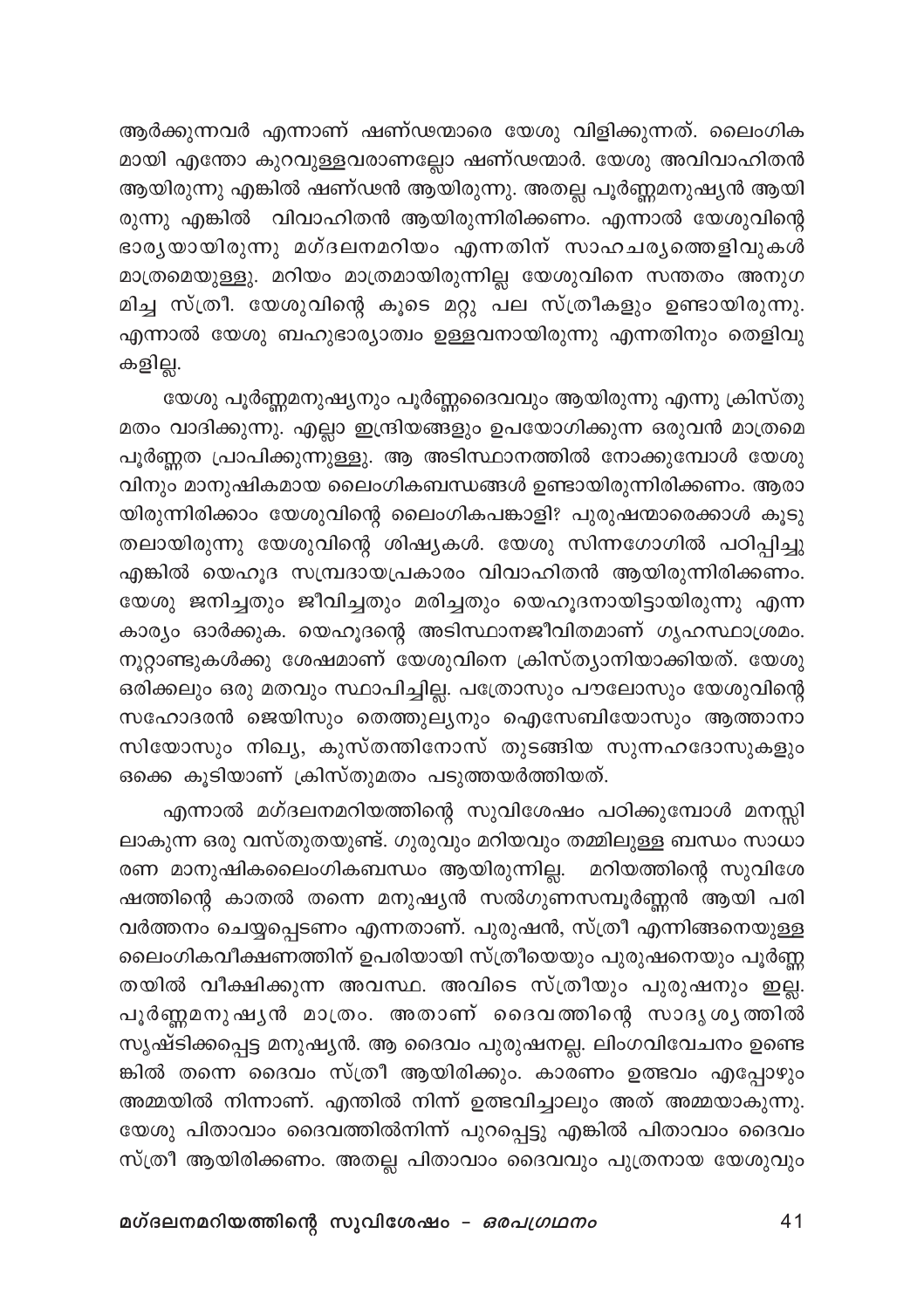വിവേചനത്തിന് അതീതർ എങ്കിൽ അതായത് സ്ത്രീയുമല്ല, പുരുഷനുമല്ല എങ്കിൽ യേശു പുരുഷൻ ആയിരുന്നില്ല. യേശു പുരുഷൻ ആയിരുന്നില്ല എങ്കിൽ യേശു പൂർണ്ണമനുഷ്യൻ ആയിരുന്നു എന്നുള്ള ക്രിസ്തുമതത്തിന്റെ വാദവും തെറ്റാണ്. ഇതു തെളിയിക്കേണ്ടത് എന്റെ കടമയല്ല. ഇത്തരം ചിന്താ ഗതികളെ പ്രചരിപ്പിക്കുകയും അതു കൊണ്ട് ഉപജീവനം കഴിക്കുകയും ചെയ്യുന്നവരുടെ കടമയാണ്. അതല്ല എങ്കിൽ എളുപ്പവഴി തെറ്റു തിരുത്തുക എന്നതാണ്. പുരുഷമേധാവിത്തത്തിന്റെ അംശവടിയും സിംഹാസനവും കൊടുക്കുക. ദൈവങ്ങൾ എല്ലാം പുരുഷന്മാർ അല്ല എന്ന് അംഗീകരിക്കു ക. പിതാവും പുത്രനും റൂഹായും എല്ലാം പുരുഷൻ ആയാൽ സൃഷ്ടി ഉള വാകുന്നില്ല. പിതാവിൽ നിന്നാണ് എല്ലാം പുറപ്പെടുന്നതെങ്കിൽ പിതാവ് .<br>സ്ത്രീയാണ്, അമ്മയാണ്. സ്വർഗസ്ഥനായ പിതാവേ, ഞങ്ങളുടെ അമ്മ എവിടെ എന്ന് ഈ തലമുറ ചോദിക്കുന്നു. തെറ്റു തിരുത്തുവാൻ ഇനിയും സമയമുണ്ട്. എന്നാൽ തെറ്റുകളെ അംഗീകരിക്കുമ്പോൾ ക്രിസ്തുമതത്തിന്റെ വേദശാസ്ത്രം മുഴുവൻ തിരുത്തി എഴുതണം. പഴംതുണിയിൽ പുതിയതുണി .<br>കണ്ടം തയിച്ചു പിടിപ്പിക്കണോ? C.E. 70-400 കാലഘട്ടത്തിൽ എഴുതിയ വേദപുസ്തകം കാലഹരണപ്പെട്ടില്ലേ? ഈ പഴയനിയമങ്ങളും ആചാരങ്ങളും പഴയകാലഘട്ടത്തിനു വേണ്ടിയുള്ളതായിരുന്നു. അന്നത്തെ വിശ്വാസമനു സരിച്ച് ഭൂമിയായിരുന്നു പ്രപഞ്ചത്തിന്റെ കേന്ദ്രം. സൂര്യനും നക്ഷത്രങ്ങളും ഭൂമിയെ ചുറ്റുന്നു. മനുഷ്യൻ ദൈവത്തിന്റെ പ്രത്യേകസൃഷ്ടിയാണ്. ദൈവം സ്വന്തം കൈകൊണ്ട് മണ്ണു കുഴച്ചുണ്ടാക്കിയ മനുഷ്യൻ, ആദം. എന്നാൽ ആദവും ഏദൻതോട്ടവും എല്ലാം സാങ്കൽപികകഥകൾ ആണെന്ന് എല്ലാ വേദാശാസ്ത്രനിപുണരും സമ്മതിക്കുന്നു. അപ്പോൾ ആദത്തിന്റെ പാപവും കെട്ടുകഥയണ് എന്നു വരുന്നു. അങ്ങനെ ഒരു പാപം ഉണ്ടായിട്ടില്ലാത്ത സ്ഥിതിക്ക് ആദ്യപാപം പോക്കാൻ യേശു ജനിച്ചതും വെറുതെയല്ലെ? അതും കെട്ടകഥയല്ലെ? മതവും അതിന്റെ ദൈവശാസ്ത്രവും വഴിമാറി പോകുകയോ പുരാവസ്തുശാലകളിൽ സൂക്ഷിക്കുകയോ ചെയ്യേണ്ട കാലം അതിക്രമി ച്ചില്ലേ? എത്ര നാൾ മനുഷ്യനെ കള്ളം പറഞ്ഞ് കബളിപ്പിക്കണം?

തെറ്റ് ചെയ്യുക എന്നത് പ്രാകൃതമാണെങ്കിലും തെറ്റിനു മാപ്പ് ചോദി ക്കുക എന്നത് പ്രാകൃതമല്ല. എന്നാൽ തെറ്റ് ചെയ്യാതെ സൂക്ഷിക്കുക എന്നത് മഹനീയമത്രെ. എങ്കിലും തെറ്റ് മനസ്സിലാകുമ്പോൾ തന്നെ അത് തിരുത്ത ണം. അതു കൊണ്ടാണ് പുതിയ ഒരു വേദപുസ്തകം ആവശ്യമായി വരു ന്നത്.

ഇവിടെയാണ് മറിയത്തിന്റെ സുവിശേഷത്തിന്റെ പ്രസക്തി. മതവും മത ചിന്തയും പുരുഷന്റെ മാത്രം കുത്തകയല്ല. ചുവന്നകുപ്പായവും കഴുത്തിലെ കുരിശും സ്വർഗരാജ്യത്തേക്കുള്ള വിസയും അല്ല. സ്വർഗരാജ്യം ലഭി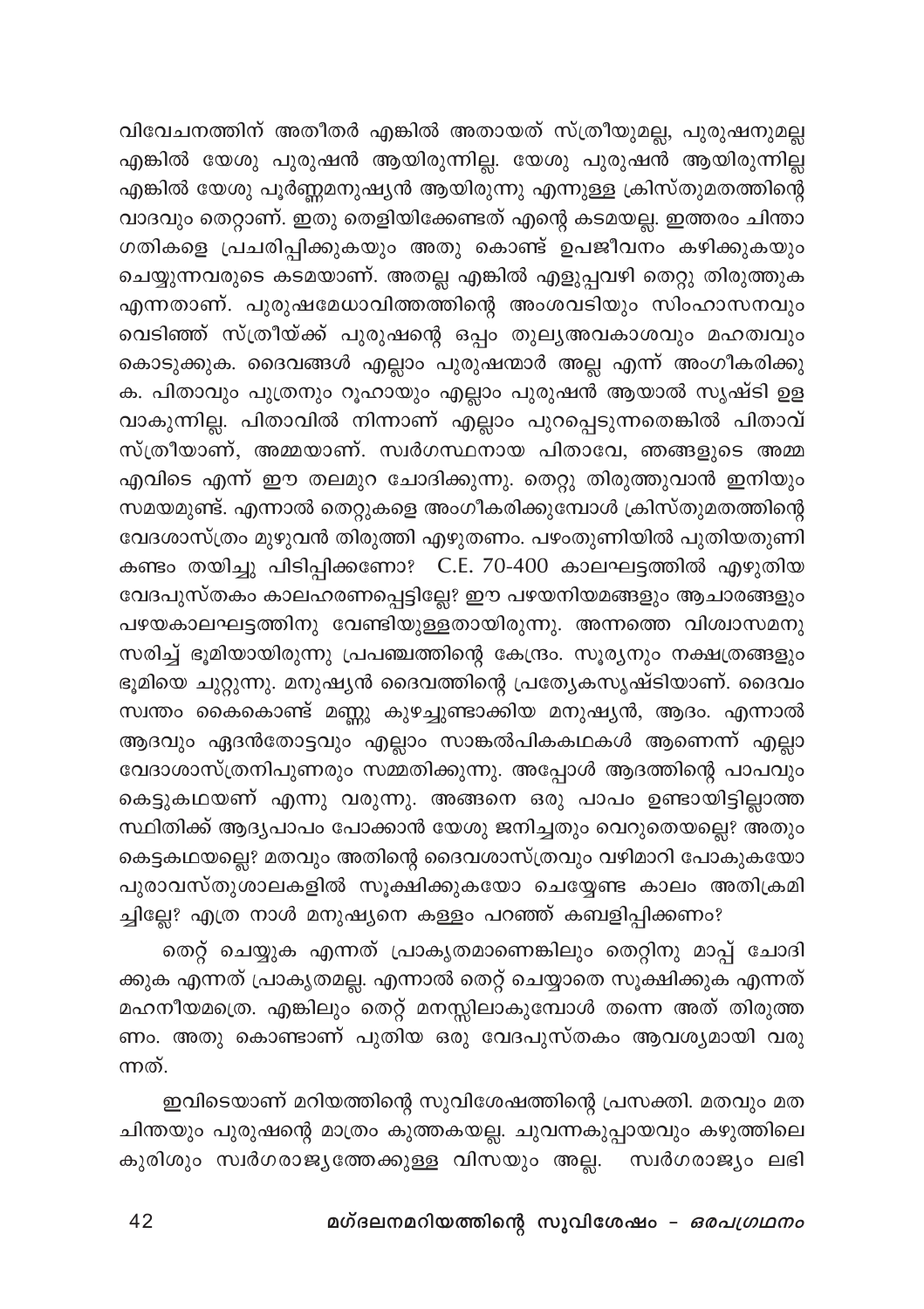ക്കണമെങ്കിൽ ജന്മാനായുള്ള പ്രാകൃതാവസ്ഥയിൽ നിന്നും പരിണമിച്ച് സമ്പൂർണ്ണമനുഷ്യനായി തീരണം. സൽഗുണനായ മനുഷ്യൻ മതം, വർണ്ണം, ജാതി, ലിംഗം മുതലായ സ്വാർത്ഥ അവകാശവാദങ്ങൾക്ക് അതീതനാണ്. ആ മനുഷ്യൻ നന്മതിന്മകൾക്ക് അതീതനാണ്. സാർവ്വലോകമനുഷ്യന്റെ നന്മ മാത്രമല്ല അവന്റെ ലക്ഷ്യം. സർവ്വചരാചരങ്ങളുടെയും നന്മ. പൂവിന്റെയും പുഴുവിന്റെയും സർവ്വവൃക്ഷലതാദികളുടെയും സർവ്വപക്ഷിമൃഗാദികളു ടെയും നന്മ. അതാണ് ഏദൻതോട്ടം, പറുദീസ. യേശുവും ബുദ്ധനും ഉപനി ഷത്തുക്കളും നമ്മെ നയിക്കുന്ന സ്വർഗരാജ്യം. ആ മനുഷ്യൻ ജീവിക്കുന്നത് .<br>ലോകനന്മയ്ക്കു വേണ്ടിയാണ്. അങ്ങനെയുള്ള മനുഷ്യനിൽ നിന്നും സ്വാർത്ഥത, ദുരാഗ്രഹം, പക, അസൂയ, അക്രമം, മതവിദ്വേഷം മുതലായ ഭൂതങ്ങൾ പുറത്താക്കപ്പെടുന്നു. ഒരു പ്രത്യേകസ്ഥലം മാത്രമല്ല അവനു പുണ്യസ്ഥലം. ലോകം മുഴുവൻ പുണ്യഭൂമിയാണ്. ആ ലോകത്തിന്റെ ഒരു ഭാഗത്തും അവൻ രക്തം ചൊരിയുകയില്ല. വിഷവസ്തുക്കൾ കൊണ്ട് മലീ മസമാക്കുകയില്ല. ആ മനുഷൃൻ ആറ്റംബോംബുകൾ സൃഷ്ടിക്കില്ല. സ്നേഹം മാത്രം സൃഷ്ടിക്കുന്നു. ആ മനുഷ്യൻ നിൽക്കുന്നിടം മാത്രമല്ല സർവ്വഭൂമിയും അവന്റെ സ്വന്തമാണ്. ആ ഭൂമിയിൽനിന്നാണ് ആ മനുഷ്യൻ ജനിച്ചത്. ആ ഭൂമി അവന്റെ അമ്മയാണ്. ആ അമ്മയെ സ്നേഹിക്കുകയും ബഹുമാനിക്കുകയും സേവിക്കുകയും ചെയ്യുമ്പോൾ് ഏദൻതോട്ടം സൃഷ്ടി ക്കപ്പെടുന്നു. എല്ലാ ചരാചരങ്ങളും സമാധാനമായി ഒരുമിച്ചു കഴിയുന്ന അവ സ്ഥ. അതാണ് ഏദൻതോട്ടം.

മണ്ണിൽനിന്നും ജനിച്ച മനുഷ്യാ, നീ മണ്ണിലേക്കു തന്നെ തിരികെ പോകേ ണ്ടവൻ ആണ്. നിന്റെ ജോലി നന്മയും തിന്മയും തിരിച്ചറിയുക മാത്രമല്ല. അതിലുപരിയായി സാർവ്വലോകനന്മക്കായി ജീവിക്കുക എന്നതു കൂടിയാണ്.

ഏദൻതോട്ടത്തെ ഒരു പ്രതീകമായി കണക്കാക്കുന്നതിനു പകരം C.E. 200-400 കാലഘട്ടത്തിലെ മതചിന്തകന്മാർ അതിനെ ചരിത്രമായി തെറ്റിദ്ധ രിച്ചു. അപ്പോൾ സാത്താൻ പാമ്പിന്റെ രൂപത്തിൽ വന്നു. സാത്താനെ ആര് സൃഷ്ടിച്ചു എന്ന ചോദ്യം വന്നു. അതിന്റെ പേരിൽ വേദതർക്കങ്ങൾ ഉണ്ടാ യി. തെറ്റ് മുഴുവൻ ആദത്തെക്കൊണ്ട് സ്ത്രീയുടെ മേൽ അടിച്ചേൽപിച്ചു. അങ്ങനെ സ്ത്രീ മനുഷ്യരാശിയുടെ അമ്മ എന്ന മഹനീയ പദവിയിൽനിന്നും മനുഷ്യവർഗത്തിന്റെ മുഴുവൻ നാശത്തിന് കാരണക്കാരി എന്ന തലത്തി ലേക്ക് അധപതിച്ചു. പുരുഷമേധാവിത്വത്തിൽ വിശ്വസിച്ച വേദപുസ്തക എഴു ത്തുകാർ അതേറ്റുപാടി. അങ്ങനെ അബദ്ധവേദശാസ്ത്രത്തിന്റെ പരമ്പര ഉളവായി.

ദൈവത്തിന്റെ ഗുണഗണങ്ങളിൽ ഒന്നാണ് മനസ്സിലാക്കാൻ കഴിയാത്ത വൻ (incomprehensible) എന്നത്. മനുഷ്യന്റെ ജ്ഞാനത്തിനും അതീതനായ വൻ. പക്ഷെ വേദശാസ്ത്രജ്ഞന്മാർ ഒരു കാര്യം കണ്ടെത്തി. ദൈവം പുരുഷ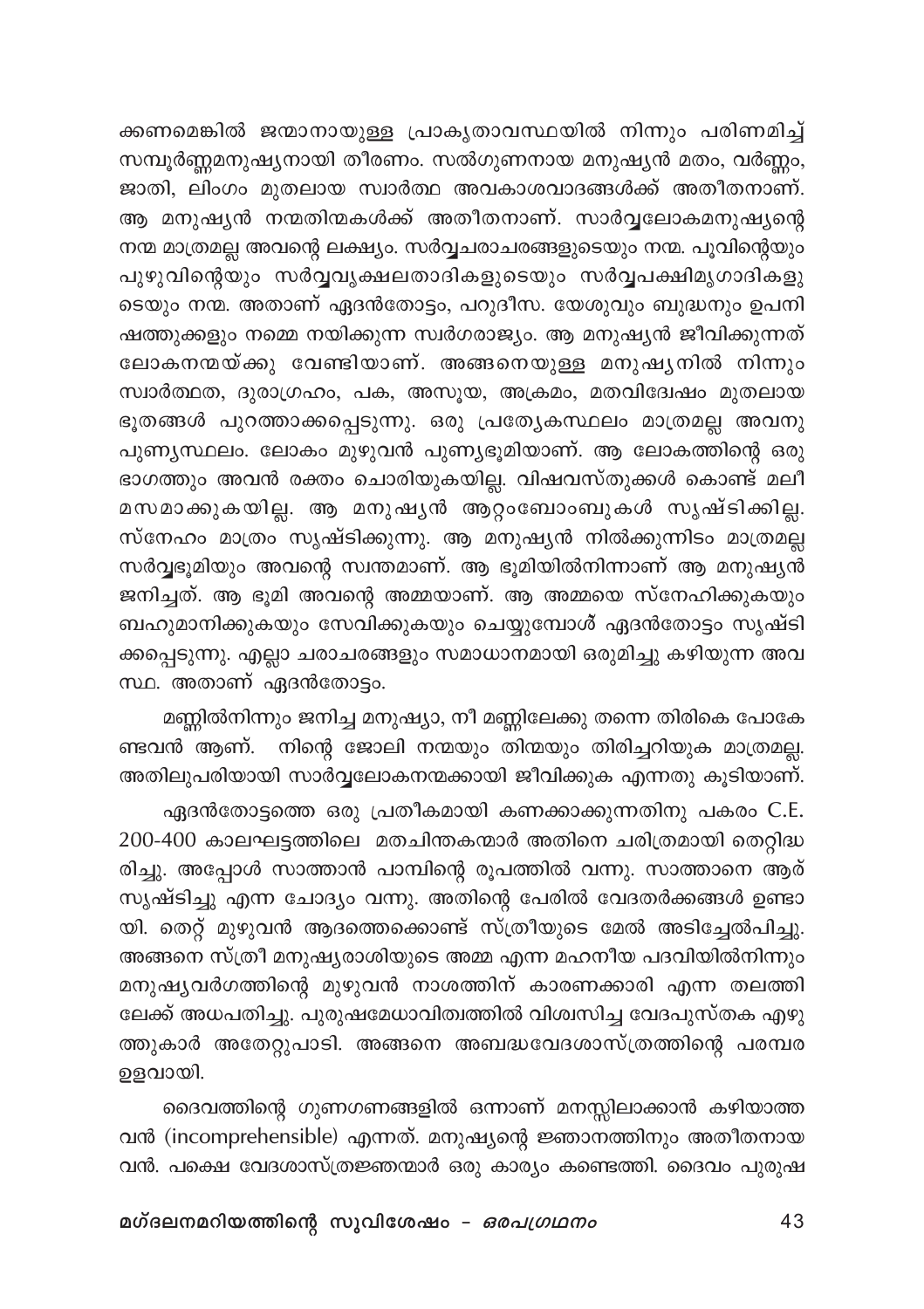നാണ്. ഈജിപ്തുകാരുടെ ഏകദൈവവിശ്വാസം യെഹൂദൻ കടമെടുത്തു. ഞാൻ ഒഴികെ അന്യദൈവങ്ങൾ പാടില്ല എന്ന കൽപന കൊടുത്ത യാഹിനെ യെഹൂ ദൻ സൃഷ്ടിച്ചു. ഈ യാഹിനെ, സൈന്യങ്ങളുടെ ദൈവമായ യഹോവയെ, ക്രിസ്തുമതം മാമോദീസ മുക്കിയപ്പോൾ യേശുക്രിസ്തു യേശുവാം മശിഹ യെന്ന പുത്രനാം ദൈവം ആയി. കൂടാതെ പിതാവിനെയും റൂഹായേയും സൃഷ്ടി ച്ചു. ഈ തത്വം ഹൈന്ദവതത്വത്തിലെ ത്രിമൂർത്തി സങ്കൽപത്തിൽ നിന്ന് വളരെ ശോചനീയമായ രീതിയിൽ പകർത്തിയതാണ് എന്ന വസ്തുത പാല സ്തീൻകാർക്കോ യൂറോപ്യൻ ക്രിസ്ത്യാനികൾക്കോ അറിയില്ല.

മനുഷ്യന് മനസ്സിലാക്കാൻ കഴിയാത്ത ദൈവം തൃത്വം ആണ്, പിതാവും പുത്രനും പരിശുദ്ധറൂഹായും ആണ് എന്ന് എങ്ങനെ മനസ്സിലായി? മനു ഷ്യന്റെ തലച്ചോറിന്റെ ബൗദ്ധികപരിണാമത്തിന്റെ ഫലമാണ് തത്വശാ സ്ത്രവും വേദശാസ്ത്രവുമൊക്കെ. ആദ്യം പ്രപഞ്ചശക്തികളെയും പ്രകൃ തിശക്തികളെയും ആരാധിച്ച മനുഷ്യന്റെ വിശ്വാസം ബഹുദൈവങ്ങളി ലേക്കും പ്രപഞ്ചത്തിലെ അദൃശൃശക്തിയായ ദൈവത്തിലേക്കും ആത്മാവായ ദൈവത്തിലേക്കും ഒക്കെ പരിണമിച്ചു. പരിണാമം അവസാനി ച്ചിട്ടില്ല. ഇനിയും തുടരും. ഇനിയും അനേകം ആകാശഗംഗകളും നെബൂലകളും കണ്ടുപിടിക്കപ്പെടും. പ്രപഞ്ചത്തിന്റെ അപാരതയും അഗാധ തയും അവർണനീയത്വവും മനസ്സിലാക്കുന്ന മനുഷ്യന്റെ തലച്ചോറ് വീണ്ടും പരിണമിക്കും. നാം പുതിയ ആകാശവും പുതിയ ഭൂമിയും കാണും. എന്നാൽ മനുഷ്യവർഗത്തിന്റെ മാത്രമല്ല സർവ്വചരാചരങ്ങളുടെയും നിലനിൽപ്പ് മനു ഷ്യൻ അവന്റെ പ്രവർത്തികളിലൂടെ നിയന്ത്രിക്കുന്നു.

മനുഷ്യൻ ഉണരണം. മരണാവസ്ഥയിൽനിന്നും അവൻ ഉയർത്തെഴു .<br>നേൽക്കണം. സർവ്വലോക രക്ഷകനായി മനുഷ്യൻ തന്റെ തീർത്ഥയാത്ര, മോക്ഷയാത്ര തുടരണം. അതാണ് ബുദ്ധമതത്തിലെ മഹായാനം ഉദ്ദേശി ക്കുന്നത്. ഒരു മനുഷ്യൻ മാത്രം നന്നായാൽ പോര. മനുഷ്യരാശി മുഴുവൻ നന്നാവണം. നന്മതിന്മകളുടെ അറിവിന് അതീതമായി വളരണം. ആദമി ന്റെയും ഹൗവ്വയുടെയും തെറ്റുകുറ്റങ്ങൾ എന്ന അർത്ഥത്തിലല്ല ഇത്. തീർത്ഥ യാത്രയിൽ വന്ന വ്യതിയാനം അറിയണം. നന്മതിന്മകളുടെ അറിവിന്റെ ഫലം അവർ തിന്നു എന്നു പറയുമ്പോൾ വളരെ ഉയർന്ന ചിന്താഗതിയെയല്ല സൂചി പ്പിക്കുന്നത്. ചുടുചോറ് വാരിയാൽ കൈ പൊള്ളുമെന്ന് കുരങ്ങന് അറിയില്ല. \_\_<br>മൃഗങ്ങളെ പലവിദൃകൾ അഭ്യസിപ്പിക്കാം. വലിയ ആനയെക്കൊണ്ട് തടി വലിപ്പിക്കുന്നതും ആ വിദൃയാണ്. നന്മതിന്മയെക്കുറിച്ചുള്ള അറിവ്. ഉൽപത്തി പുസ്തകം എഴുതിയ പൗരാണിക തത്വചിന്തകൻ ഉദ്ദേശിക്കു ന്നതും അതുതന്നെ. നന്മതിന്മയെക്കുറിച്ചുള്ള അറിവിൽ ഉപരിയായി മനു ഷ്യൻ വളരണം. അപ്പോൾ നന്മമാത്രം പ്രവർത്തിക്കുന്ന, ആത്മീയമായി പരി ണമിക്കുന്ന ജീവിയായി മാറി, തിന്മ അറിയാത്ത പൂർണ്ണമനുഷ്യൻ ആക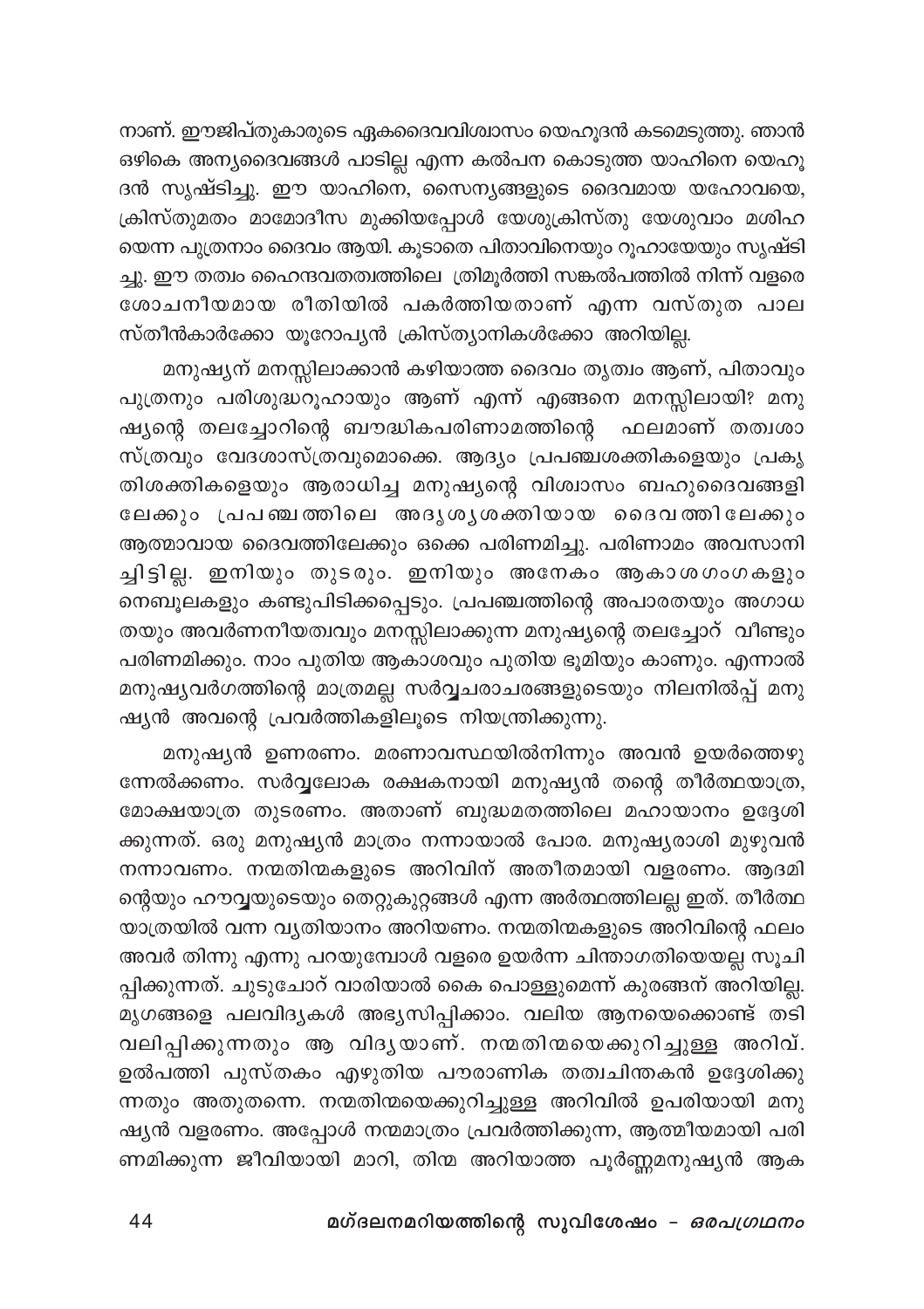ണം. നിങ്ങൾ ശിശുക്കളെപ്പോലെ (child like) തിന്മ അറിയാത്തവൻ (innocent) ആകുവിൻ. അതുതന്നെയാണ് മറിയത്തിന്റെ സുവിശേഷം.

ലോകത്തിൽ മുഴുവൻ നന്മ നിറയുമ്പോൾ തിന്മകൾക്ക് സ്ഥാനമില്ല. തിന്മ ഇല്ലാതെയാകുന്നു. നന്മ മാത്രം അറിയുകയും പ്രവർത്തിക്കുകയും ചെയ്യുന്ന ഉയർന്നനിലവാരത്തിൽ തിന്മയെ അറിഞ്ഞിട്ടു കാര്യമില്ല. നന്മതിന്മ കളുടെ ഫലം തിന്നേണ്ട ആവശ്യമില്ല. അതാണ് യേശുവിന്റെ ദൈവരാജ്യം. യേശു പറഞ്ഞു, എന്റെ രാജ്യം ഐഹികമല്ല. ദൈവരാജ്യം എന്റെ ഉള്ളിലും നിങ്ങളുടെ ഉള്ളിലും സർവ്വലോകത്തിലും നിറഞ്ഞുനിൽക്കുന്നു. അത് സ്വയം മനസ്സിലാക്കുക. അതിൽ ജീവിക്കുക. അതാണ് മനുഷ്യന്റെ സൃഷ്ടിയുടെ ഉദ്ദേശവും. അസതൃത്തിൽനിന്നും സതൃത്തിലേക്കും തിന്മയിൽനിന്നും നന്മ യിലേക്കും അജ്ഞതയുടെ അന്ധകാരത്തിൽനിന്നും ജഞാനത്തിന്റെ വെളി ച്ചത്തിലേക്കും നടത്തുന്ന തീർത്ഥയാത്ര. ആ സ്വർഗരാജ്യം മരണത്തിനു ശേഷമുള്ള അവസ്ഥയല്ല. ഈ ഭൂമിയിലെ ജീവിതത്തിൽ നിങ്ങൾക്ക് സ്വർഗ രാജ്യം മനസ്സിലാക്കാൻ സാധിക്കുന്നില്ല എങ്കിൽ ഒരിക്കലും നിങ്ങൾക്ക് സ്വർഗ രാജ്യം ലഭിക്കില്ല. സ്വർഗരാജ്യം നിങ്ങൾക്കുള്ളിലുണ്ട്. അതിനെ മനസ്സിലാ .<br>ക്കിയാൽ കടുകുമണി വളർന്ന് നൂറ് മടങ്ങ് വലിപ്പമുള്ള ചെടിയായി മാറുന്ന തു പോലെ സ്വർഗരാജ്യം നിങ്ങൾക്കുള്ളിൽ വളരും. അത് വളർന്ന് നിങ്ങൾക്കു ള്ളിൽ നിറയുമ്പോൾ നിങ്ങൾ സ്വർഗത്തിലാകുന്നു. നിങ്ങൾ ക്കുള്ളിലെ സ്വർഗ രാജ്യം നിങ്ങളിൽനിന്നും വെളിയിലേക്ക് വളർന്നു പന്തലിക്കുന്നു. മറ്റുള്ളവ രിലേക്ക് പടരുന്നു. ആ പ്രക്രിയയിൽ മറ്റുള്ളവരിലെ സ്ഥർഗരാജ്യത്തെ അംഗീ കരിക്കുമ്പോൾ രക്തപ്പുഴയുടെ സ്ഥാനത്ത് സ്നേഹത്തിന്റെ പുഴകൾ ഒഴു കുന്നു. അതാണ് സ്നേഹത്തിൽ നിറയുന്ന അഖിലസാഗരം. ആ സ്നേഹ ത്തിൽ നിർവൃതി കൊള്ളുന്നതാണ് നിർവാണം. അതു തന്നെയാണ് ബുദ്ധനും പറഞ്ഞത്.

ചെറിയ കടുകുമണി പോലെ മനുഷ്യമനസ്സിൽ കുടികൊള്ളുന്ന ദിവ്യ ശക്തി, ഓംകാരം വളർന്ന് വ്യക്തിയിൽ നിന്ന് വ്യക്തിയിലേക്കും സമൂഹ ത്തിലേക്കും ലോകത്തിലേക്കും വ്യാപിക്കുമ്പോൾ നാം പ്രപഞ്ചഹേതുവും നിലനിൽപും പരിപാലകനും ആയ ഓംകാരത്തിൽ (cosmic power) ലയി ക്കുന്നു. പിന്നെ ഞാൻ എന്ന ഭാവം ഇല്ലാതെയാകുന്നു. ഞാൻ ദൈവം ആകുന്നു. ഞാനും നീയും ദൈവമാകുന്നു. നാം പ്രപഞ്ചദൈവത്തിൽ ഒന്നാ കുന്നു. എന്നിലെ ഞാൻ മരിക്കുന്നു. അവിടെ ദൈവം ജനിക്കുന്നു. അതാണ് പൗലോസ് പറഞ്ഞത്, ഒരുവൻ ക്രിസ്തുവിൽ ആയാൽ പിന്നീട് ജീവിക്കു ന്നത് അവൻ അല്ല, ക്രിസ്തു അത്രേ എന്ന്. ഇന്ത്യൻ തത്വശാസ്ത്രം പൗലോസിനു മാത്രമല്ല യഹൂദ്യ, ഈജിപ്ത്, സിറിയ എന്നീ പ്രദേശങ്ങ ളിലെല്ലാം സുപരിചിതമായിരുന്നു. നൂറ്റാണ്ടുകൾക്കുമുമ്പ് ഇന്ത്യയും മദ്ധ്യ ധരണ്യാഴി, മെഡിറ്ററേനിയൻ സ്ഥലങ്ങളും തമ്മിൽ വാണിജ്യത്തിൽ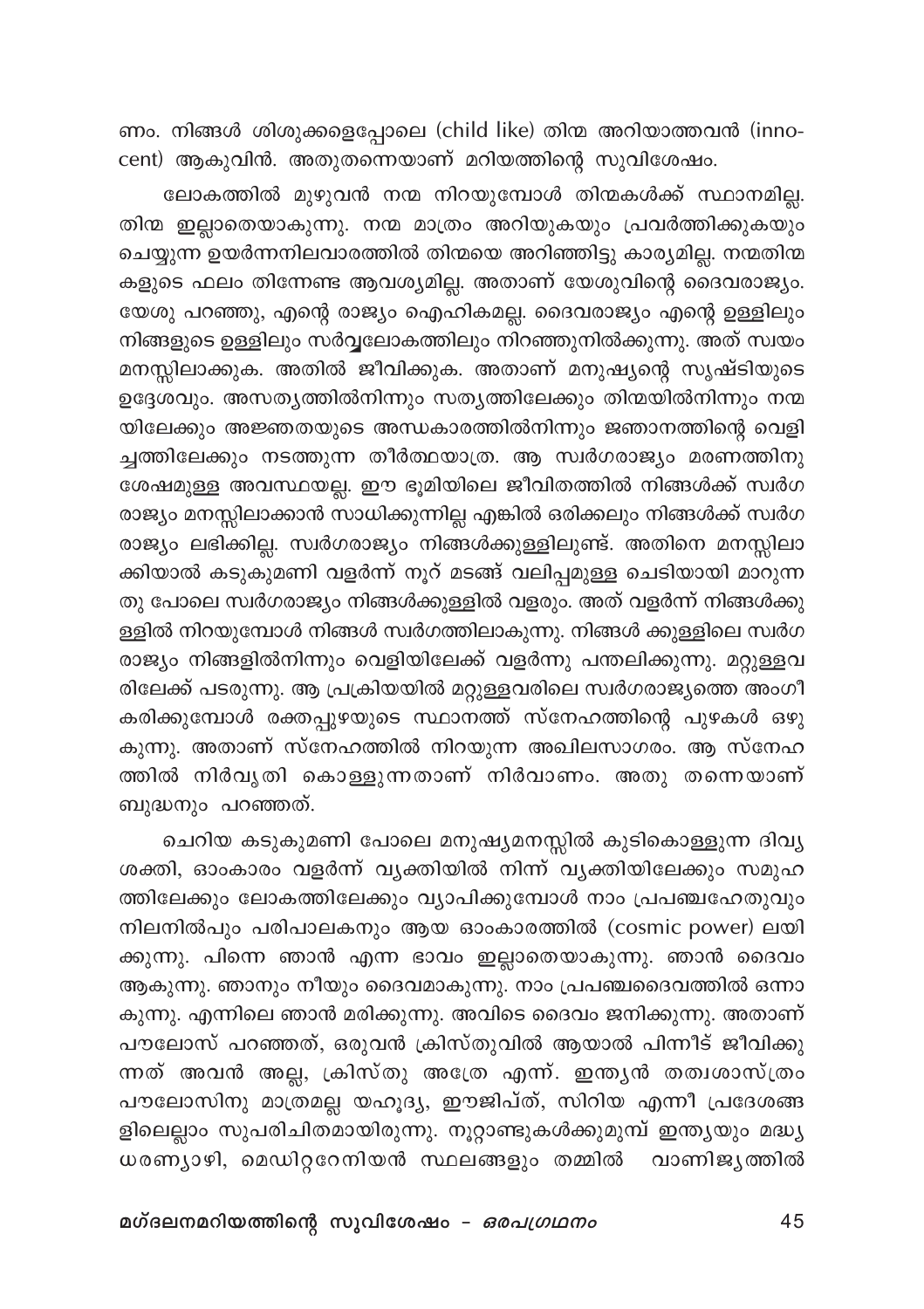ഏർപ്പെട്ടിരുന്നു. യേശുവിന്റെ പഠിപ്പിക്കലുകളിൽ അനേകം ബുദ്ധതത്വങ്ങൾ കാണുന്നതിന്റെ കാരണം അതാണ്. ഈജിപ്ഷൃൻ തത്വശാസ്ത്രവും .<br>ഗ്രീക്ക് തത്വശാസ്ത്രവും ഇന്ത്യൻ തത്വശാസ്ത്രവും തമ്മിൽ അടുത്ത ബന്ധമുണ്ട്. യേശുവിന്റെ ജീവിതത്തിലെ അജ്ഞാതകാലത്ത് (12-27 വയ സ്സിൽ) ഇന്ത്യയിൽ വന്ന് തത്വശാസ്ത്രം പഠിച്ചു എന്നു പറയുന്നതും അതു ം.<br>കൊണ്ടാണ്. യേശു ഇന്ത്യയിൽ വന്ന് തത്വശാസ്ത്രം പഠിച്ചിരുന്നു എങ്കിൽ തിരികെ പോകുമായിരുന്നില്ല. കാരണം അത്ര മഹനീയം ആണ് ഇന്ത്യൻ തത്വശാസ്ത്രം. അലക്സാണ്ടർ ചക്രവർത്തി ഇന്ത്യയെ ആക്രമിച്ചു. കാര്യ മായ എതിർപ്പുകളൊന്നും ഉണ്ടായില്ല. എങ്കിലും ചക്രവർത്തി യുദ്ധം നിർത്തി തിരികെ പോയി. കാരണം ചക്രവർത്തിയ്ക്കു കീഴടക്കാൻ ഒന്നു മില്ലായിരുന്നു ഇവിടെ. ഒന്നും ആരുടെയും സ്വന്തമല്ല എന്നദ്ദേഹത്തിനു മനസ്സിലായി. ആരും അവകാശം ഉന്നയിക്കുന്നുമില്ല. ഇവിടെയെല്ലാവരും തീർത്ഥാടകർ മാത്രം. അദ്ദേഹം തിരികെപ്പോയി. ഇന്ത്യയിലെ സന്യാസി മാരുമായി സംസാരിച്ചപ്പോൾ അദ്ദേഹത്തിന്റെ പടയാളികൾക്കു യുദ്ധം ചെയ്യാൻ വിരക്തി തോന്നി. അലക്സാണ്ടറുടെ കാലത്തിനു മുൻപുതന്നെ ഇന്ത്യൻ തത്വശാസ്ത്രം മെഡിറ്ററേനിയൻ പ്രദേശവുമായി സമ്പർക്കം പുലർത്തിയിരുന്നു. യേശു ഈജിപ്തിൽ താമസിച്ചിരുന്ന കാലഘട്ടത്തി ലാകാം ഇന്തൃൻ തത്വചിന്ത പഠിച്ചത്. അതാണ് തിരികെ വന്ന് സ്വന്തം ജനമായ യെഹൂദരെ പഠിപ്പിക്കാൻ ശ്രമിച്ചത്. അതുപോലെ ഇന്ത്യൻ തത്വ ചിന്ത അറിയാവുന്നതു കൊണ്ടാണ് പൗലോസും തത്വമസിക്കു പകരം ക്രിസ്തുവിനെ ഉപയോഗിച്ചു സംസാരിച്ചത്.

മറിയത്തിന്റെ സുവിശേഷവും അതു തന്നെ പറയുന്നു. സ്വാർത്ഥത, അസൂയ, പക, ദ്രവ്യാഗ്രഹം, അമിതഭക്ഷണം, അഹന്ത എന്നിങ്ങനെയുള്ള പ്രാകൃതഭൂതങ്ങളോടു കൂടി ജനിച്ച മനുഷ്യൻ റൂസോയുടെ സംസ്കാര ശൂന്യനും പുരോഗതിയില്ലാത്തതും കാടനുമായ മനുഷ്യനാണ്. മനു .<br>ഷ്യനെ സൃഷ്ടിച്ചപ്പോഴുണ്ടായിരുന്ന പ്രാഥമികാവസ്ഥകളെ കീഴടക്കി സൽഗുണ സമ്പൂർണ്ണനാകുുക. അപ്പോൾ നിങ്ങൾ ദൈവരാജ്യത്തിൽ പ്രവേശിക്കുന്നു.

കാനോനികസുവിശേഷങ്ങളിലെ കഥകളിൽ ഒന്നാണ് അരിമതൃ ജോസഫ് സ്ഥതം തോട്ടത്തിൽ തനിക്കു വേണ്ടിയുണ്ടാക്കിയ കല്ലറ യേശു വിനു വേണ്ടി കൊടുക്കുന്നത്. ഇവിടെ ചരിത്രമല്ല ഞാനുദ്ദേശിക്കുന്നത്. നാം നമുക്കു വേണ്ടി സ്ഥതം തോട്ടത്തിൽ മരണശേഷം നിത്യവിശ്രമത്തിന് കല്ലറ ഒരുക്കുന്നു. കല്ലറയിൽ യേശുവിനെ പ്രവേശിപ്പിക്കുക. ലോകനന്മയെ പ്രവേ ശിപ്പിക്കുക. അപ്പോൾ നമ്മുടെ സ്വാർത്ഥതയുടെ കല്ലറയിൽനിന്ന് യേശു ഉയർത്തെഴുന്നേൽക്കും. അതാണ് ഇവിടുത്തെ സുവിശേഷം, അതാണ് മറിയത്തിന്റെ സുവിശേഷം.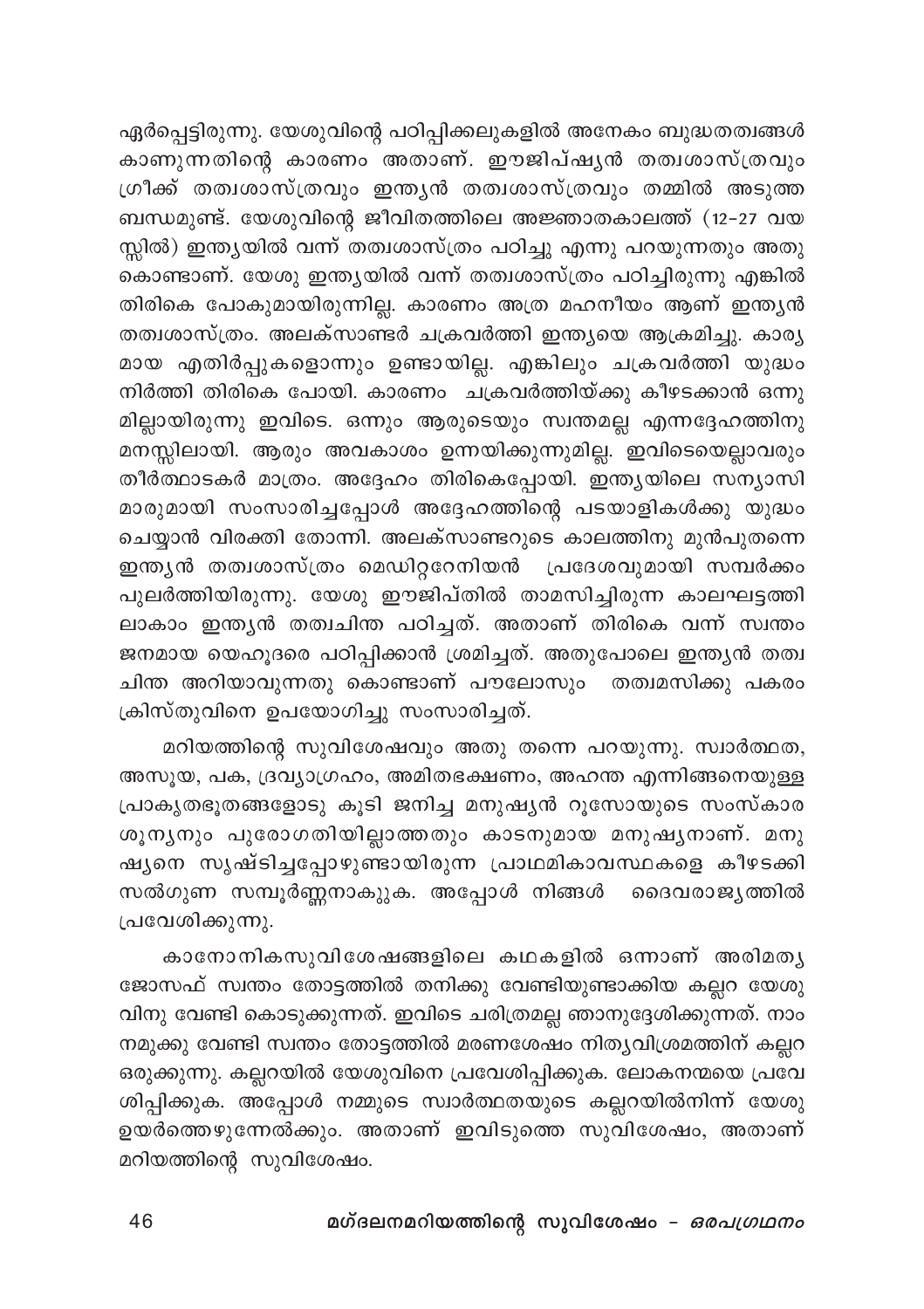യെഹൂദൻ പറയുന്നതു പോലെ അവൻ മാത്രമല്ല ദൈവം തെരഞ്ഞെ ടുത്ത ജനം. ദൈവം നമ്മെയെല്ലാം തെരഞ്ഞെടുത്തതു കൊണ്ടാണ് നാം എല്ലാം ഇവിടെ നിലനിൽക്കുന്നത്. യെഹൂദമതത്തിന്റെ തുടർച്ചയായ ക്രിസ്തു മതവും ഇസ്ലാംമതവും അതുതന്നെ വിശ്വസിക്കുന്നു. ഈ അബദ്ധവിശ്വാസം നിമിത്തം മറ്റാരും നിരാശരാകരുത്. സ്വർഗരാജ്യവും ദൈവവും ഏതെങ്കിലും പ്രത്യേകമതത്തിന്റെ ജന്മാവകാശമോ കുത്തകയോ അല്ല. ഓരോ മതത്തി ന്റെയും നോതാക്കന്മാർക്കുള്ള ജീവിതമാർഗം മാത്രമാണ്. എല്ലാ മതങ്ങളു ടെയും ധാർമ്മികലക്ഷ്യം ഒന്നാണ്. എന്നാൽ മതങ്ങൾ തമ്മിൽ വൃത്യാസ മുണ്ട് എന്നുള്ള കള്ളം പ്രചരിപ്പിച്ചാൽ മാത്രമേ ഒരോ മതത്തിനും നില നിൽപ്പുള്ളു.

സ്വർഗരാജ്യം ഭൂമി മുഴുവനും പരന്ന് നിറഞ്ഞു നില്ക്കുന്നു. എല്ലാ ചരാ ചരങ്ങളും അതിന് അവകാശികളാണ്. സ്വർഗരാജ്യം വാഗ്ദാനം ചെയ്ത് ഏതെങ്കിലും വിഭാഗം മറ്റുള്ളവരെ മതപരിവർത്തനം ചെയ്യുന്നത് ദൈവിക മല്ല, ക്രിസ്തീയവുമല്ല. യേശു ഒരിക്കലും ക്രിസ്തുമതം സ്ഥാപിച്ചില്ല. ഒരി ക്കലും ക്രിസ്ത്യാനി ആയിരുന്നില്ല. മതം ഏതായാലും മനുഷ്യൻ നന്നാ .<br>കണം എന്ന മഹനീയതത്വം ഓർക്കുക.

മതങ്ങൾ ആശുപത്രികളും വിദ്യാലയങ്ങളും പണിതുയർത്തുന്നത് മഹ നീയമാണ്, ദൈവികമാണ്. രോഗികളെ ശുശ്രൂഷിക്കുന്നതും വിശക്കുന്നവന് അപ്പം കൊടുക്കുന്നതും അതുപോലെ മഹനീയമാണ്. എന്നാൽ അത് മതം പ്രചരിപ്പിക്കാനുള്ള മാധ്യമമായി ഉപയോഗിക്കുമ്പോൾ ആ മതത്തിന്റെ കാസാ യിൽ പുളിവീഞ്ഞു പകരുകയല്ലെഃ ഇന്ന് കേരളത്തിലെ ജനങ്ങൾ ആത്മീയ മായി ഉണർന്നാൽ കേരളത്തിലെ പട്ടിണി ഇല്ലാതെയാക്കാം. ഒരു കേരളീ യൻ പോലും ആഹാരമില്ലാതെ ഉറങ്ങാൻ പോകരുത് എന്ന് മതങ്ങളും സമു ദായങ്ങളും രാഷ്ട്രീയപാർട്ടികളും കേരളനിയമസഭയും പ്രതിജ്ഞയെടുക്ക ണം. ഓരോ കേരളീയനും അവന്റെ അയൽക്കാരിൽ ഒരു ദരിദ്രനു ഭക്ഷണം കൊടുത്താൽ, ഓരോ ഇടവകയും ആ പ്രദേശത്തെ ദരിദ്രരെ പരിരക്ഷിച്ചാൽ, ഓരോ ക്ഷേത്രവും പള്ളിയും അവയുടെ ചുറ്റുപാടുമുള്ള ദരിദ്രരെ പരിര ക്ഷിച്ചാൽ, വലിയ ശമ്പളം വാങ്ങുന്ന ഓരോ ഉദ്യോഗസ്ഥനും അവന്റെ പ്രദേ ശത്തെ ദരിദ്രനെ പരിരക്ഷിച്ചാൽ, ഓരോ വിദേശമലയാളിയും അവന്റെ മാതൃദേശത്തെ ദരിദ്രരെ പരിരക്ഷിച്ചാൽ, ഇല്ലാത്തവന്റെ ആവശ്യം പരിഹ രിക്കാൻ ശ്രമിച്ചാൽ കേരളത്തിൽ ദരിദ്രർ കാണില്ല. ദാരിദ്ര്യം ഉന്മൂലനം ചെയ്യുക. അപ്പോൾ കേരളം ക്ഷേമരാജ്യം, ദൈവരാജ്യമായി മാറുന്നു. പല വിധ കുറ്റകൃത്യങ്ങളുടെയും മൂലകാരണം ദാരിദ്ര്യമാണ്. ഉള്ളവനും ഇല്ലാ ത്തവനും തമ്മിലുള്ള വിടവ് എന്നും കാണും. എങ്കിലും അതിന്റെ ആഴം കുറയ്ക്കുവാൻ നമുക്കു കഴിയും. ദിവസം ഏഴുവട്ടം പ്രാർത്ഥിക്കുന്നതിനേ ക്കാൾ മഹനീയമാണ് മനസ്സിൽ ഗുണങ്ങൾ വളർത്തി ദരിദ്രരെ പരിരക്ഷി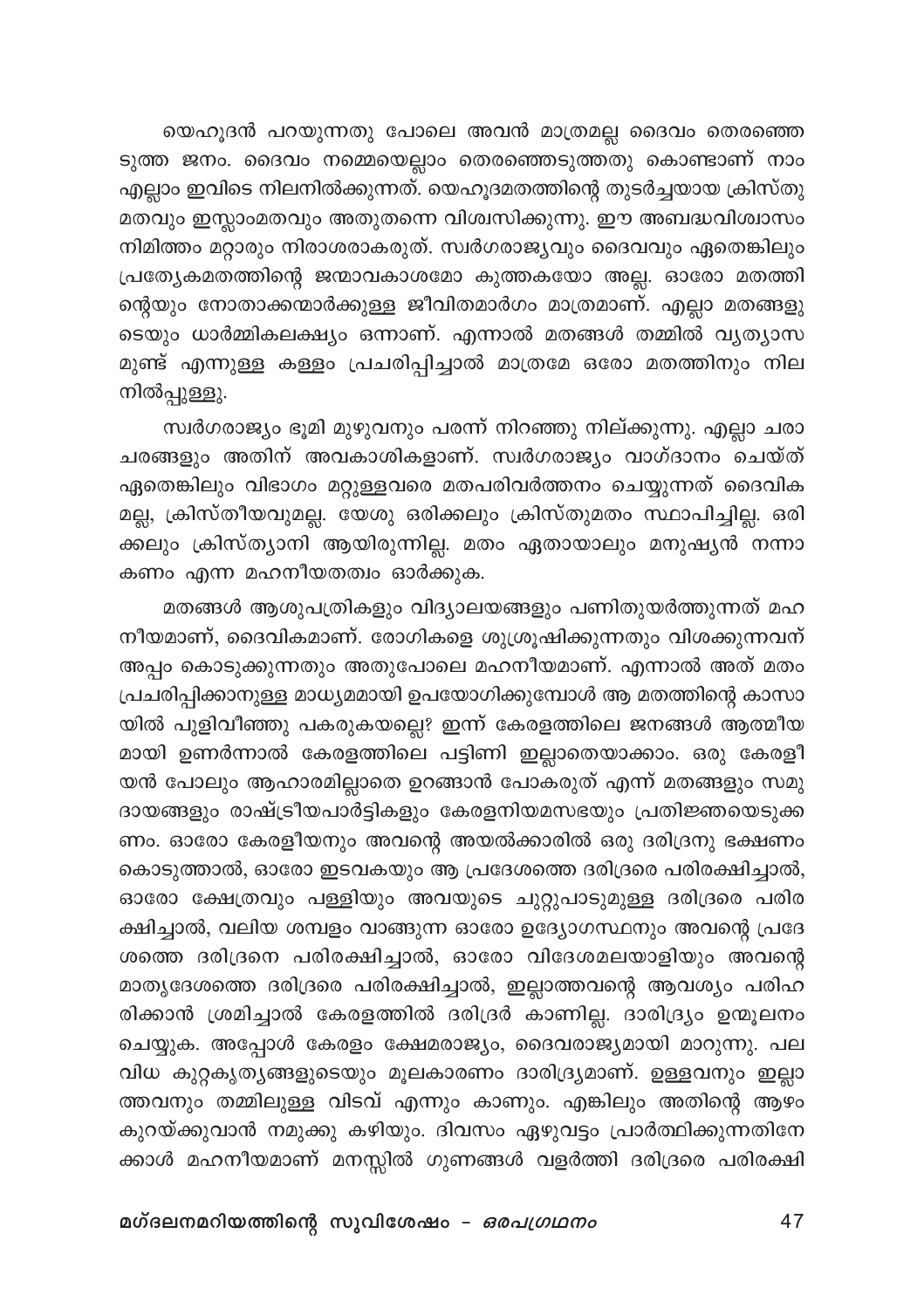ക്കുന്നത്. കേരളം ഈ ലക്ഷ്യവുമായി മറ്റുള്ളവർക്ക് മാതൃകയായി ഭവിക്ക ട്ടെ. തമിഴ്നാടും ആന്ധ്രയും എന്നു വേണ്ട, ഇന്ത്യ മുഴുവനും നമ്മെ മാതൃ കയാക്കട്ടെ. ഇന്ത്യയെ ലോകം മുഴുവനും മാതൃകയാക്കട്ടെ. ലോകത്തിനു മുഴുവൻ മാതൃകയായി തത്വശാസ്ത്രം വിതരണം ചെയ്യുവാൻ ഇന്ത്യയ്ക്കു സാധിക്കും. ലോകദാരിദ്ര്യനിർമ്മാർജനത്തിനു കാഹളമൂതുവാൻ ഇന്ത്യക്കു കഴിയും. (മഗ്ദലനമറിയത്തിന്റെ സുവിശേഷം മലയാളീകരിക്കുവാൻ എന്നെ പ്രേരിപ്പിച്ചതും ഈ വികാരമാണ്).

മതം, ജാതി, സമുദായം, പാർട്ടി എന്നീ ഇടുങ്ങിയ ചിന്തകളിൽനിന്നും ലോകവിശാലതയിലേക്ക് നമുക്ക് തീർത്ഥയാത്ര ആരഭിക്കാം. ദുഃഖിതരെയും പീഢിതരെയും നമുക്ക് ആശ്വസിപ്പിക്കാം. അപ്പോൾ മനസ്സിലെ ദുർഭൂതങ്ങൾ പുറത്താകുന്നു. സൽഗുണസമ്പൂര്ണതയിലേക്ക് നമ്മൾ പരിണമിക്കുന്നു. നാം നിൽക്കുന്ന ഭൂമി പുണ്യഭൂമിയായി മാറുന്നു. പുണ്യഭൂമിയിൽ രകതം ഒഴുകില്ല. .<br>നമ്മിലെ ഓംകാരശക്തി പ്രപഞ്ചത്തിന്റെ ഓംകാരത്തിൽ ലയിക്കട്ടെ.

അയ്യപ്പഭക്തനെ നോക്കുക. വ്രതം അനുഷ്ഠിക്കുന്ന ദിവസങ്ങളിൽ അവൻ എത്ര നല്ലവൻ. കറുത്ത വസ്ത്രവും തുളസിമാലയുമിട്ട് ലാളിതൃവും എളിമയും ദൈവികചിന്തയുമായി തീർത്ഥാടനം ചെയ്യുന്നവൻ. അയ്യപ്പഭ ക്തനെ എനിക്ക് ബഹുമാനമാണ്. അവൻ പന്ത്രണ്ട് മാസവും അയ്യപ്പഭക്തൻ ആയിരുന്നെങ്കിൽ എന്ന് ഞാൻ ആഗ്രഹിക്കാറുണ്ട്. (പരിശുദ്ധതയിൽ നിന്നും അവധിയില്ല. പരിശുദ്ധൻ എല്ലായ്പോഴും പരിശുദ്ധൻ ആയിരിക്കണം.) നോമ്പ് നോക്കുന്നവൻ സദാനേരവും സ്ഥർഗത്തിലാകുന്നു. അവൻ നന്മയുടെ ഗുണങ്ങളിൽ നിറഞ്ഞുനിൽക്കുന്നു. അയ്യപ്പൻ ലോകനന്മയ്ക്കായി കൊടും കാട്ടിൽ തപസ്സു ചെയ്യുമ്പോൾ ലക്ഷങ്ങൾ നന്മനിറഞ്ഞ അയ്യപ്പഭക്തന്മാരായി മാറുന്നു. ആ നന്മ നമ്മിലെല്ലാം നിറയട്ടെ. കേരളം മുഴുവൻ നിറയട്ടെ, ഭാരതം മുഴുവൻ നിറയട്ടെ, ലോകം മുഴുവൻ നിറയട്ടെ. അതാണ് മറിയത്തിന്റെ സുവിശേഷം.

ഭൗതികവസ്തുക്കൾ (matter) എന്താണ്? അവ എല്ലാക്കാലവും നില നിൽക്കുമോ? മനുഷ്യന് ചിന്താശക്തി ഉണ്ടായപ്പോൾ തന്നെ തുടങ്ങിയ സന്ദേ ഹങ്ങളാണ് ഇവ. ഇന്നും എന്നും ചോദിക്കുന്ന ചോദ്യം. ഉത്തരം ലഭിച്ചിട്ടുമി ല്ല. ആദിമതത്വചിന്തകരും മതചിന്തകരും ഭൗതികവാദികളും ശാസ്ത്രജ്ഞരും സാധാരണമനുഷ്യരും എല്ലാം ഒരുപോലെ ചോദിക്കുന്ന ചോദ്യം. ഇതിന്റെ ഉത്തരം ഗുരു പറഞ്ഞിട്ടുണ്ട്. എല്ലാ ജനിച്ചവയും സൃഷ്ടിക്കപ്പെട്ടവയാണ്. പ്രകൃതിയിലെ എല്ലാ മൂലകങ്ങളും പരസ്പരം കൂട്ടി ഇണക്കപ്പെട്ടതും യോജി ക്കപ്പെട്ടതും ആകുന്നു. എല്ലാ കൂട്ടിച്ചേർക്കപ്പെട്ടവയും വേർതിരിക്കപ്പെടും. എല്ലാം അവയുടെ പ്രാഥമികാവസ്ഥകളിലേയ്ക്ക് മടങ്ങിപ്പോകും. ഭൗതികവസ്തുക്കൾ എല്ലാം അതിന്റെ മൂലാവസ്ഥകളിലേക്ക് മടങ്ങിപ്പോ കും. കേട്ട് മനസ്സിലാക്കാൻ താൽപര്യമുള്ളവൻ മനസ്സിലാക്കട്ടെ.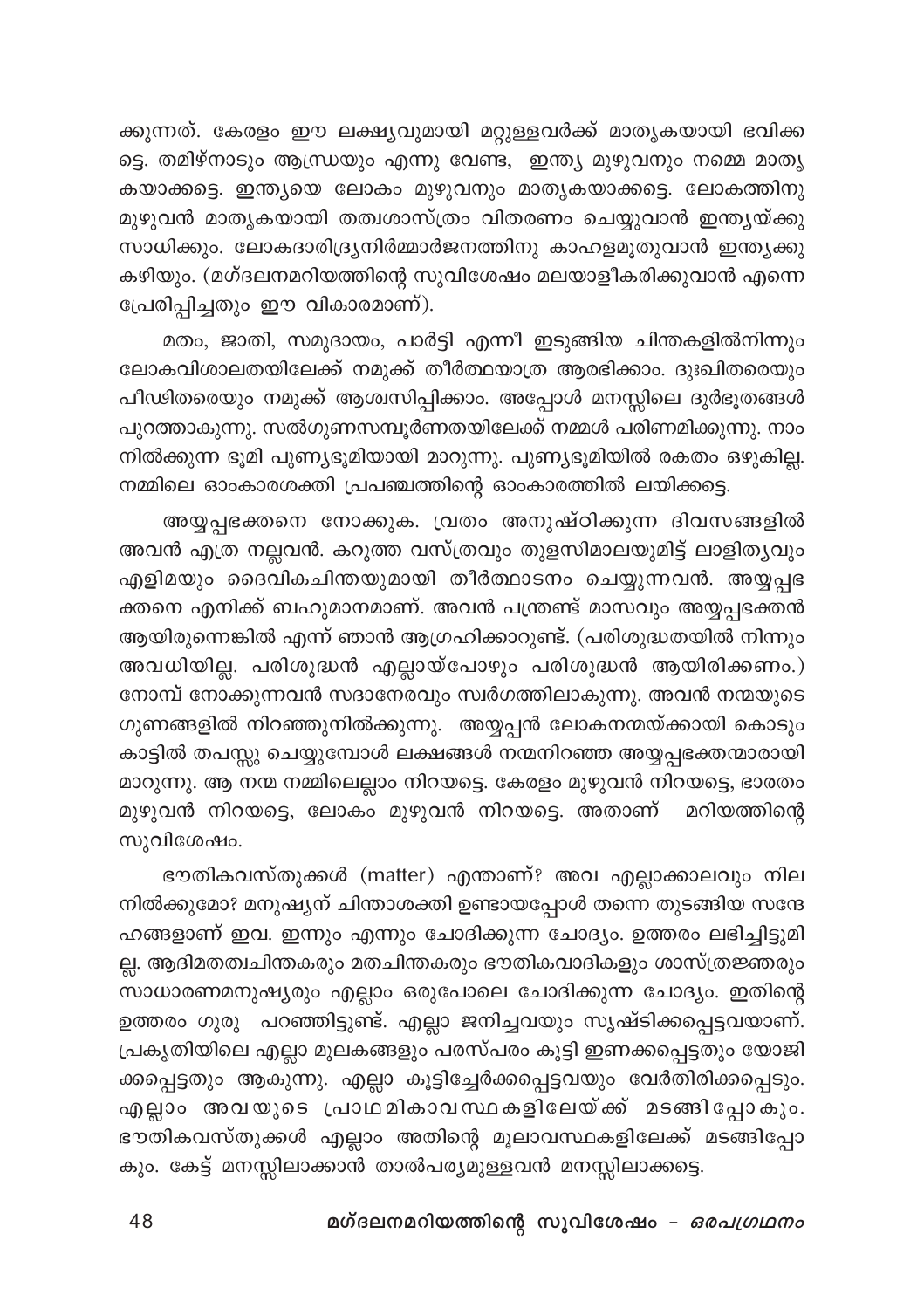തുടക്കം മുതൽക്കുതന്നെ മറിയത്തിന്റെ സുവിശേഷം സാധാരണയി ലും ഉപരിയായ ചിന്തകളെ പ്രോത്സാഹിപ്പിക്കുന്നു. നാം ആര്? എന്ത്? എവി ടെ നിന്നു വന്നുഃ എവിടേക്കു പോകുന്നുഃ ജീവിതത്തിന് കാരൃമായ അർത്ഥമുണ്ടോ? അതോ ജനനമരണപ്രക്രിയകളിലൂടെ കടന്നുപോകുന്ന വെറും അവസ്ഥയോ നമ്മുടേത്? ഈ ചോദങ്ങൾക്ക് വ്യക്തമായ ഉത്തര ങ്ങൾ ലഭിച്ചാൽ മനുഷ്യന് ധാർമ്മികതയുടെ ആവശ്യമുണ്ടോ എന്ന പ്രശ്ന ത്തിനും ഉത്തരം ലഭിക്കുന്നു. മറിയത്തിന്റെ സുവിശേഷം അറിവിന്റെ സുവി ശേഷമാണ്, വേദശാസ്ത്രങ്ങളിൽ കുരുങ്ങിക്കിടക്കുന്ന കെട്ടുകഥകളുടെ സമാ ഹാരമല്ല. ഇവിടെ ചോദ്യകർത്താവ് ദൈവികജ്ഞാനത്തെ തേടുന്നു. ചോദി ക്കുന്നതോ ഗുരുവിനോട്. ദൈവപുത്രനോടല്ല (യോഹന്നാൻ 20:17). "എന്റെ പിതാവും നിങ്ങളുടെ പിതാവും എന്റെ ദൈവവും നിങ്ങളുടെ ദൈവവും", ഇത് മറിയത്തോട് യേശു പറഞ്ഞ വാക്കുകളാണ്. ഇവിടെ യേശുവിനും നമുക്കും ഒരേ സ്ഥാനമാണ്. അതാണ് നമ്മുടെ ഉത്ഭവം. അതിലേക്ക് നാം തിരികെപ്പോകുന്നു. അതു പോലെ ഭൂമിയിലെ ഭൗതികവസ്തുക്കളുടെ സംയോജനമാണ് മനുഷ്യൻ. മനുഷ്യൻ ഭൂമിയിലേക്ക് മടങ്ങുന്നു. മനുഷ്യനെ സൃഷ്ടിച്ച മൂലഘടകങ്ങളിലേക്ക് മനുഷ്യൻ തിരികെപ്പോകുന്നു. 2000 വർഷ ങ്ങൾക്കു മുമ്പ് കണ്ടുകിട്ടിയ സത്യം ഇന്ന് ശാസ്ത്രീയാപഗ്രഥനങ്ങളിലൂടെ തെളിയിക്കപ്പെട്ടിരിക്കുന്നു. അന്ന് മനുഷ്യന് ശാസ്ത്രം അറിയില്ലായിരുന്നു. മനുഷ്യൻ പലതും മനസ്സിലാക്കിയത് അതീന്ദ്രിയജ്ഞാനത്തിലൂടെയാണ്. ഗുരു എന്നതിനു പകരം രക്ഷകൻ എന്ന തർജ്ജമ പലരും ഉപയോഗിക്കു .<br>ന്നു. അതും ശരി തന്നെ. അജ്ഞതയിൽ നിന്നും രക്ഷിക്കുന്ന രക്ഷകൻ. നാം മറന്നുപോയപാതയിൽ കൂടി, തെറ്റിപ്പോയപാതയിൽ കൂടി വീണ്ടും നമ്മെ നയിക്കുന്ന രക്ഷകൻ. തൊണ്ണൂറ്റിയൊൻപതിനെയും വിട്ടിട്ട് കാണാതെപോയ ഒരാടിനെ തേടുന്ന സ്നേഹമാണ് ഇതിനുള്ള പ്രചോദനം.

മറിയത്തിന്റെ സുവിശേഷം നിങ്ങളുടെ മുന്നിൽ അവതരിപ്പിച്ചതിന്റെ .<br>ഉദ്ദേശം ഇതുതന്നെ. കാനോനികസുവിശേഷങ്ങളിലെ കെട്ടുകഥകളിൽ നിന്നും നിങ്ങൾ മോചനം നേടണം. അതല്ല ചരിത്രത്തിലെ യേശു. ചരിത്ര ത്തിലെ യേശു പറയുന്നത് ബുദ്ധചിന്തയാണ്. ഉപനിഷത്തിലെ തത്വചിന്ത യാണ്. എന്റെ പിതാവും നിങ്ങളുടെ പിതാവും എന്റെ ദൈവവും നിങ്ങളുടെ ദൈവവും. അതാണ് യേശുവിന്റെ സുവിശേഷം. പുത്രനാം ദൈവമായ .<br>ക്രിസ്തു എന്നുള്ളത് മൂന്നാം നൂറ്റാണ്ടിൽ മെനഞ്ഞെടുത്ത കഥയാണ്. അതല്ല യേശു.

അജ്ഞതയിൽനിന്നും നമ്മെ രക്ഷിക്കാൻ രക്ഷകൻ ശ്രമിക്കുന്നു. ഈ ലോകം ഉളവായതാണ്. ഇത് നിത്യമല്ല. ഈ കാണുന്ന ആകാശവും ഭൂമിയും ഒരിക്കൽ ഒഴിഞ്ഞുപോകും. ഈ ലോകം പ്രപഞ്ചസൃഷ്ടാവിന്റെ മുൻപിൽ, കോസ്മിക് ശക്തിയുടെ മുൻപിൽ കടന്നുപോകുന്ന ഒരു അവസ്ഥമാത്രമാ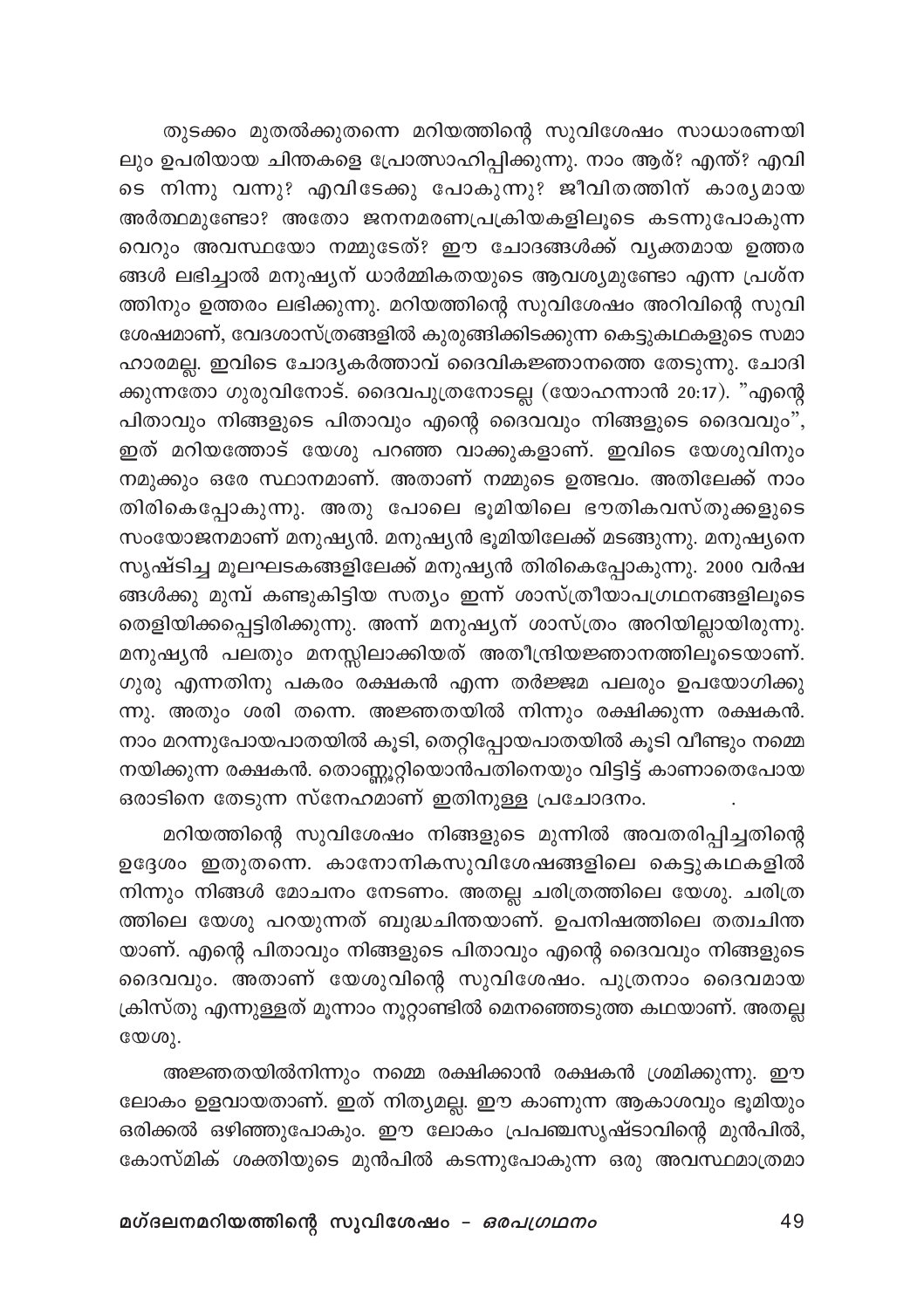ണ്. രാത്രിയും പകലും സമയവും എല്ലാം ഭൂമിയിലെ ആപേക്ഷിക (relative) .<br>അവസ്ഥകൾ മാത്രമാണ്. പ്രപഞ്ചത്തിൽ ഇന്നലെ, ഇന്ന്, നാളെ എന്നിവ യൊന്നുമില്ല. എല്ലാം വർത്തമാനകാലമാണ്. മനുഷ്യൻ ഭൂമിയെ ആധാര മാക്കി ചിന്തിക്കുമ്പോൾ ഉളവാകുന്ന തോന്നലുകളാണ് സമയവും കാലവും. പ്രപഞ്ചത്തിൽ സമയമില്ല. അതിനാൽ ഭൂമിയിൽ നിന്നു കാണുന്നരീതിയിൽ ഉത്ഭവിച്ചവയാണ് മതചിന്തകളും തത്വചിന്തകളും. സത്യം വെളിവാകുമ്പോൾ നിരാശയുണ്ടാകും. നിരാശ വേദനയിലേക്കു നയിക്കുന്നു. ബന്ധങ്ങൾ ആവ ശ്യത്തെ ഉളവാക്കുന്നു എന്ന് ബുദ്ധൻ പറഞ്ഞു. മതി വരാത്ത ആഗ്രഹം നിരാശയിലേക്ക് നയിക്കുന്നു. അതിനാൽ തോന്നലുകളിൽനിന്ന് രക്ഷപ്പെടു ക. ലോകവസ്തുക്കൾ ശാശ്വതമല്ല. അവ നീങ്ങിപ്പോകും. മരണശേഷമുള്ള സ്ഥർഗം മോഹിച്ച് ഭൂമിയിലെ ജീവിതം പാഴാക്കിയാൽ സ്ഥർഗരാജ്യം ലഭി ക്കില്ല. മരണശേഷം സ്വർഗത്തിലേക്ക് പ്രത്യേകപാതയില്ല. നാം ഇപ്പോൾ ചരിക്കുന്ന പാത തന്നെയാണ് സ്വർഗത്തിലേക്കുള്ളതും. അതിനാൽ സ്വർഗ രാജ്യം ഇവിടെ തന്നെ കണ്ടെത്തുക. നീ നിൽക്കുന്ന സ്ഥലം സ്വർഗമാക്കു ക. എന്റെ മതം എന്നെ സ്വർഗത്തിലേക്ക് നയിക്കും എന്ന ചിന്താഗതിയിൽ നിന്നും മോചനം നേടുവാൻ രക്ഷകൻ ആഹ്വാനം ചെയ്യുന്നു. ഭൂമിയിലെ ക്ഷണികമായ, നശിച്ചു പോകുന്ന വസ്തക്കളുമായി സ്വന്തം എന്ന ബന്ധം ഉണ്ടാക്കിയാൽ അവ മാറിപ്പോകുമ്പോൾ നാം നിരാശരാകുന്നു. നിരാശ നര കത്തിലേക്ക് നയിക്കുന്നു. നാം സ്നേഹിക്കുന്ന എല്ലാ വസ്തുവിനോടും നമുക്ക് ബന്ധം ഉണ്ടാകണമെന്നില്ല. ലോകവുമായി ബന്ധിക്കപ്പെടാതെ നമുക്ക് ലോകത്തെ സ്നേഹിക്കാൻ കഴിയും. സ്വന്തമായതിനെ സ്നേഹി ക്കുന്ന അവസ്ഥ സ്വാർത്ഥതയാണ്. അത് ഉയർന്ന ചിന്താരീതിയുമല്ല. നിരാശ അസുഖത്തിലേക്ക് നയിക്കുന്നു. എന്നാൽ സ്വന്തമാക്കണം എന്ന ആഗ്രഹ മില്ലാത്ത സ്നേഹം (detached love) നിരാശയിലേക്ക് നയിക്കുന്നില്ല. ഈ സ്നേഹം എല്ലാ വസ്തുക്കളെയും അതിന്റെ പൂർണ്ണതയിൽ സ്നേഹിക്കാൻ നമ്മെ സഹായിക്കുന്നു. മാത്രമല്ല അവയെ പൂർണ്ണമായി അംഗീകരിക്കുവാനും സാധിക്കും. ഇത് വളരെ വിസ്തൃതമായ ഒരു ആശയമാണ്. അപ്പോൾ ശത്രു വിനെ സ്നേഹിക്കാൻ സാധിക്കും. സ്വന്തം അയൽക്കാരനെ സ്നേഹിക്കാൻ സാധിക്കും. അയൽക്കാരൻ ആരായിരിക്കുന്നുവോ ആ അവസ്ഥയിൽ അവനെ സ്നേഹിക്കണം. മറ്റുള്ളവർ ഏതവസ്ഥയിൽ ആയിരിക്കുന്നുവോ ആ അവസ്ഥയിൽ അവരെ സ്നേഹിക്കണം. അവരെ നമ്മുടെ ചിന്താഗതി യിലേക്ക്, നമ്മുടെ മതത്തിലേക്ക് പരിവർത്തനം ചെയ്തിട്ടല്ല സ്നേഹിക്കേ ണ്ടത്. നിഷ്കാമസ്നേഹം. തിരികെ ഒന്നും ആഗ്രഹിക്കാത്ത സ്നേഹം. അതാണ് ദൈവികസ്നേഹം.

സ്തുതിഗീതങ്ങളും ബലികളും ആവശ്യപ്പെടുന്ന ദൈവം സ്വാർത്ഥത യുടെ ദൈവമാണ്. ആ ദൈവം മനുഷ്യൻ ഉണ്ടാക്കിയ ദൈവമാണ്. അതി നാൽ നിങ്ങൾ ദൈവത്തെ തെരഞ്ഞെടുക്കുമ്പോൾ ശ്രദ്ധിക്കണം. ചില ദൈ

മഗ്ദലനമറിയത്തിന്റെ സുവിശേഷം - *ഒരപഗ്രഥനം*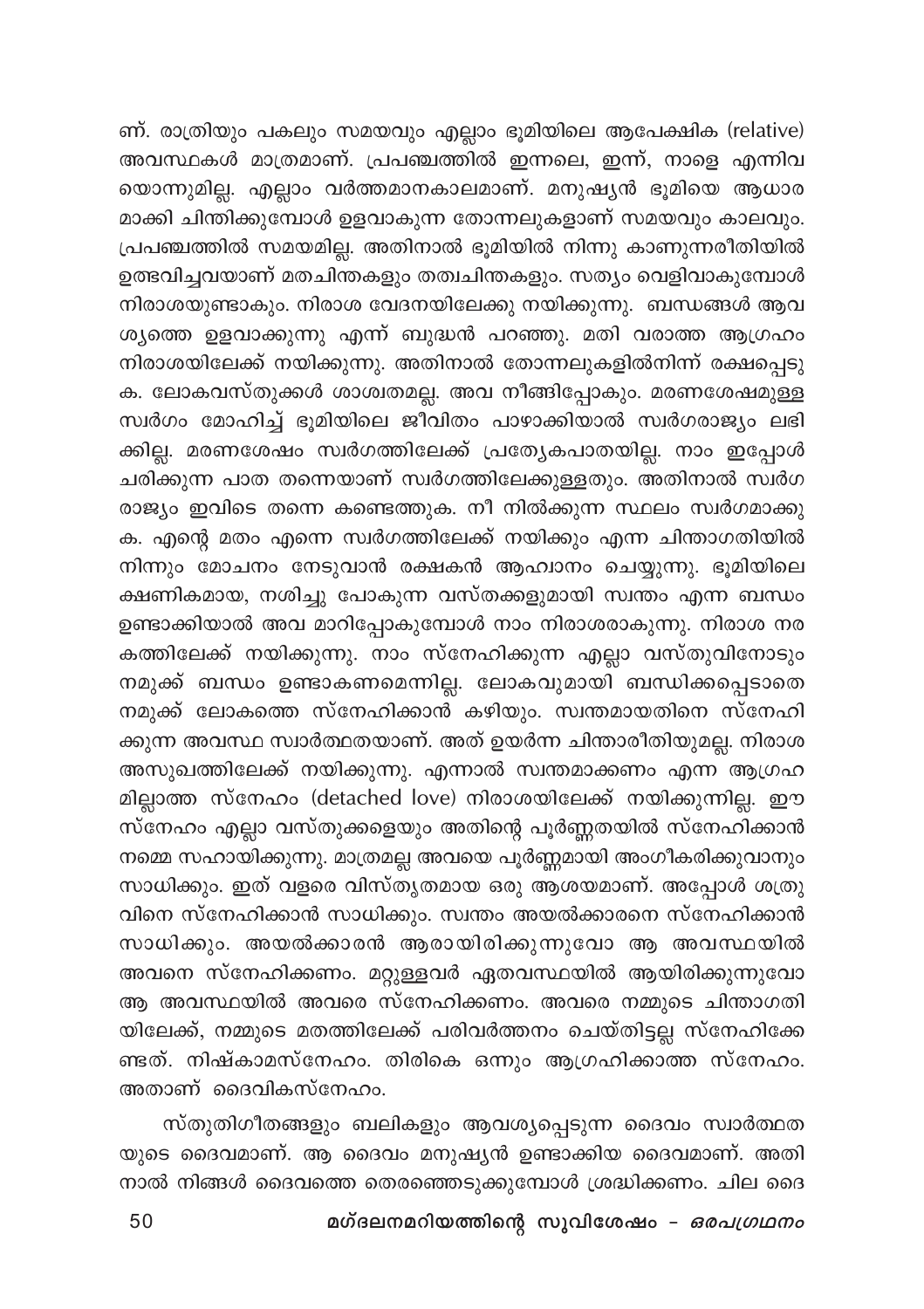വങ്ങൾ ആരാധന ആവശ്യപ്പെടുന്നു, ബലി ആവശ്യപ്പെടുന്നു. ഈ ദൈവങ്ങൾ നിരാശയിലേക്ക് നയിക്കും. എന്നാൽ പ്രപഞ്ചഹേതുവായ ദൈവം ഇത്തരം മാനുഷികാവശ്യങ്ങൾ ഉള്ള ദൈവമല്ല. ആ ദൈവം ശക്തിയാണ്. ആ ദൈവി കശക്തിയെ മനസ്സിലാക്കാൻ സാധിച്ചാൽ നമ്മുടെ ജീവിതയാത്ര ആരോഗ്യ പരമായി മുൻപോട്ടുപോകുന്നു. Soteria എന്ന വാക്കിന് ഗ്രീക്കിൽ പൂർണ്ണ ആരോഗ്യം എന്നും രക്ഷ എന്നും അർത്ഥമുണ്ട്. കേരളത്തിൽ വളരെ സുപ രിചിതമായ ഒരു കാഴ്ചയാണ് വേദപുസ്തക ചുമട്ടുതൊഴിലാളികൾ. ചുമന്നു കൊണ്ടു നടക്കുന്ന പുസ്തകത്തിലെ ആശയങ്ങളുടെ ശരിയായ അർത്ഥം അറിയാതെ അവ ചുമക്കുകയും അതിൽ നിന്നും ഉപജീവനം തേടുകയും ചെയ്യുന്നതിനാലാണ് അവരെ 'ചുമട്ടുതൊഴിലാളികൾ' എന്ന് വിശേഷിപ്പിച്ച ത്. ഇവരെ കൂട്ടിമുട്ടിയാൽ തുടക്കത്തിൽ തന്നെ ചോദിക്കുന്ന ഒരു ചോദ്യം ഉണ്ട്. 'രക്ഷിക്കപ്പെട്ടോ?' വളരെ കാലമെടുത്തു എനിക്ക് ചോദൃത്തിന്റെ അർത്ഥം മനസ്സിലാക്കാൻ. അവർ ചോദിക്കുന്നത് ഇതാണ്, നിങ്ങൾ ഞാൻ ചൂണ്ടി കാട്ടുന്ന രക്ഷകനിൽ കൂടി രക്ഷപെട്ടോ? ഇത്തരം ചൂഷകരെ രക്ഷ യുടെ മാർഗദർശിയായോ ഉപദേശിയായോ സ്വീകരിച്ചാൽ ഇവർ കാട്ടിത്ത രുന്ന മാർഗം മരീചികയിലേക്കുമാത്രം നയിക്കുന്നവയായിരിക്കും. യാഥാർത്ഥ്യം മനസ്സിലാക്കുന്നത് വളരെ താമസിച്ചായിരിക്കുകയും ചെയ്യും. അതിനാൽ നിഴലുകൾ കാട്ടി വശീകരിക്കുന്നവരിൽ നിന്നും രക്ഷപ്പെടുക. അതാണ് രക്ഷയുടെ ആദ്യമാർഗം. രക്ഷയുടെ മാർഗം ആത്മീയമായ പുന രുദ്ധാരണത്തിന്റെ മാർഗമാണ്. നന്മ മാത്രം ചെയ്യുന്ന അവസ്ഥ. എല്ലാത്തി നേയും പ്രതിഫലം അർഹിക്കാതെ സ്നേഹിക്കുന്ന അവസ്ഥ. ഇതാണ് ആത്മീയപരിണാമം (spiritual evolution) എന്ന അവസ്ഥ.

എല്ലാ വസ്തുക്കളും അവയുടെ മൂലാവസ്ഥയിലേക്ക് തിരികെപ്പോകുന്നു .<br>എന്നു പറയുന്നത് സൃഷ്ടികർത്താവിലേക്ക് തിരികെപ്പോകുന്നു എന്ന അർത്ഥത്തിലാണ്. അല്ലാതെ തുടക്കത്തിലേക്ക് തിരികെപ്പോകുന്നു എന്ന ല്ല. ക്ലോക്കിന്റെ പെൻഡുലം മുന്നോട്ട് ആടിയിട്ട് പുറകോട്ടു വരുന്നു. ഓരോ പ്രാവശ്യവും പെൻഡുലം പുറകോട്ടു വരുമ്പോൾ സൂചി മുൻപോട്ടു പോകു ന്നു, പുരോഗതിയിലേക്ക് നീങ്ങുന്നു. അതുപോലെ എല്ലാ ജീവജാലങ്ങളും പരിണാമപരിവർത്തനത്തിൽ മുന്നോട്ടു നീങ്ങുന്നു. സ്വർഗീയ അനുഭൂതി നഷ്ടപ്പെട്ട ഏദനിലേക്കുള്ള തിരിച്ചുവരവല്ല, പകരം പുതിയ ജീവിയായി, പുതിയ ഉണർവോടുകുടി മുന്നോട്ടു സഞ്ചരിച്ച് പരിണാമപ്രക്രിയയുടെ ഭാഗ മായി മാറുന്നു. അത് ഒന്നുമില്ലാത്ത അവസ്ഥയിലേക്കുള്ള പരിവർത്തനമല്ല. രൂപാന്തരം പ്രാപിച്ച പുതിയജീവി ആയി മാറുന്നു. പൂർണ്ണവിളവായ നെന്മണി അത് ഉത്ഭവിച്ച നെൽച്ചെടിയിൽ നിന്നും വേർപിരിയുന്നു. ഈ നെൽവിത്തിൽ പുതിയ ഒരു ചെടിക്കു വേണ്ട ഇല, തണ്ട്, വേര്, വളരുവാനുള്ള ശക്തി എല്ലാം അടങ്ങിയിരിക്കുന്നു. നെല്ലിൽനിന്നും പുതിയ ചെടി മുളയ്ക്കുന്നു, വീണ്ടും നെന്മണി ഉണ്ടാകുന്നു. ഊ പ്രക്രിയ ആവർത്തിക്കുന്നു. പക്ഷെ

മഗ്ദലനമറിയത്തിന്റെ സുവിശേഷം *– ഒരപഗ്രഥനം*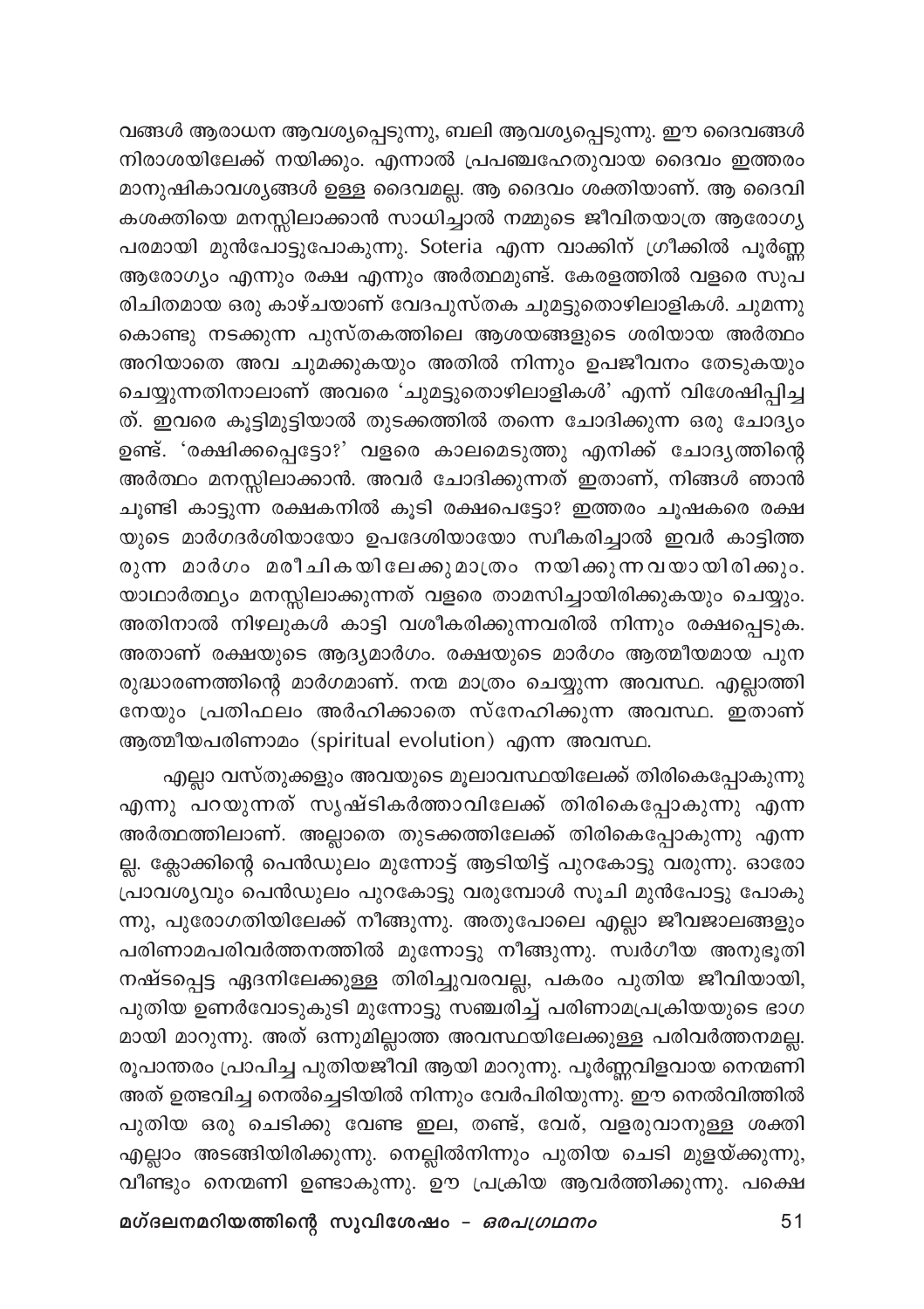ഓരോ പ്രാവശ്യവും ജനിക്കുന്നത് ഒരു പുതിയ ചെടിയാണ്. യേശുവിന്റെ പുനരുദ്ധാരണവും അതുപോലെയാണ്. പുനരുദ്ധാരണത്തിൽ പുതിയ ഒരു .<br>ജീവിയായി പുതിയ അവസ്ഥയിലേക്ക് മാറിയ പഴയ ഗുരുവിനെ റബി എന്നു വിളിച്ച് തൊടാൻ ശ്രമിച്ച മറിയത്തെ യേശു തടഞ്ഞതും അതു കൊണ്ടാ ണ്. അത് പുതിയൊരു അവസ്ഥയാണ്. പഴയ അവസ്ഥയിലൂടെ നോക്കി .<br>യാൽ, പഴയ യേശുവിനെ നോക്കിയാൽ പുനരുദ്ധരിച്ച യേശുവിനെ കാണില്ല.

യോഹന്നാന്റെ സുവിശേഷവും മറിയത്തിന്റെ സുവിശേഷവും ഏതാണ്ട് ഒരേ കാലഘട്ടത്തിൽ എഴുതപ്പെട്ടവയാണ്. എല്ലാം അവനിലൂടെ .<br>ഉളവായി' (യോഹന്നാൻ 1:3). തിരികെ മുലാവസ്ഥയിലേക്കു പോയി എന്നു പറയുന്നതും അതാണ്. തിരകെ ഉത്ഭവസ്ഥാനത്തേക്ക്. അത് പിതാവാകാം (logos), ദൈവമാകാം (cosmic power). അതാണ് യേശു പറഞ്ഞത്, ഞാൻ പിതാവിന്റെ അടുക്കൽ പോയിട്ടില്ല എന്ന്. ഞാൻ ആ വഴിയിലേക്കു പോകു ന്നു. ഏത് ഉത്ഭവത്തിൽ നിന്നുളവായോ ആ അവസ്ഥയിലേക്ക് പോകുന്നു. അവസാനമില്ലാത്ത, രൂപാന്തരമില്ലാത്ത നിതൃത (eternity). ഇത് മനസ്സിലാ ക്കാൻ പുതിയൊരു ഇന്ദ്രിയം ആവശ്യമാണ്. അനന്തതയിലെ ഓംകാര ശബ്ദം കേൾക്കാൻ മാംസളമായ ചെവികൾ പോര, ആന്തരികചെവികൾ തുറക്കണം. നിന്റെ മനസ്സും ബുദ്ധിയും ഇരുളടഞ്ഞ കല്ലറയിൽ നിന്നും വിടു തൽ പ്രാപിക്കണം. സൃഷ്ടാവിനോട് യോജിക്കുവാനുള്ള വാഞ്ഛ (craving) ഉണ്ടാകണം. പ്രപഞ്ചശക്തിയിൽ ലയിക്കണം. നിന്റെ മനസ്സിന്റെ വാതി ലിൽ മുട്ടി വിളിക്കുന്ന ഈ ശബ്ദം ആന്തരികചെവികൾ തുറന്നവൻ മാത്രമേ കേൾക്കൂ. അതാണ് മോശയും ഇസ്രായേൽ ജനത്തോടു പറയുന്നത്. മനു ഷ്യന്റെ മനസ്സാക്ഷിക്കും ബുദ്ധിക്കും കേൾക്കുവാൻ ചെവിയും കാണുവാൻ കണ്ണും മനസ്സിലാക്കാൻ താത്പര്യവും ഇല്ലെങ്കിൽ തോമസ് 1:13 പറയുന്ന തു പോലെ, 'അവന്റെ ശിഷ്യന്മാർ അവനോടു ചോദിച്ചു, 'എന്നാണ് രാജ്യം രുന്നാൽ അത് ഭാവിയിൽ വരുവാനുള്ളതല്ല. ഇതാ ഇവിടെ അതാ അവിടെ എന്നു പറയുവാനുള്ളതുമല്ല. എന്നാൽ പിതാവിന്റെ രാജ്യം ലോകം മുഴു വൻ വ്യാപിച്ചിരിക്കുന്നു. മനുഷ്യൻ അത് കാണുന്നില്ല.'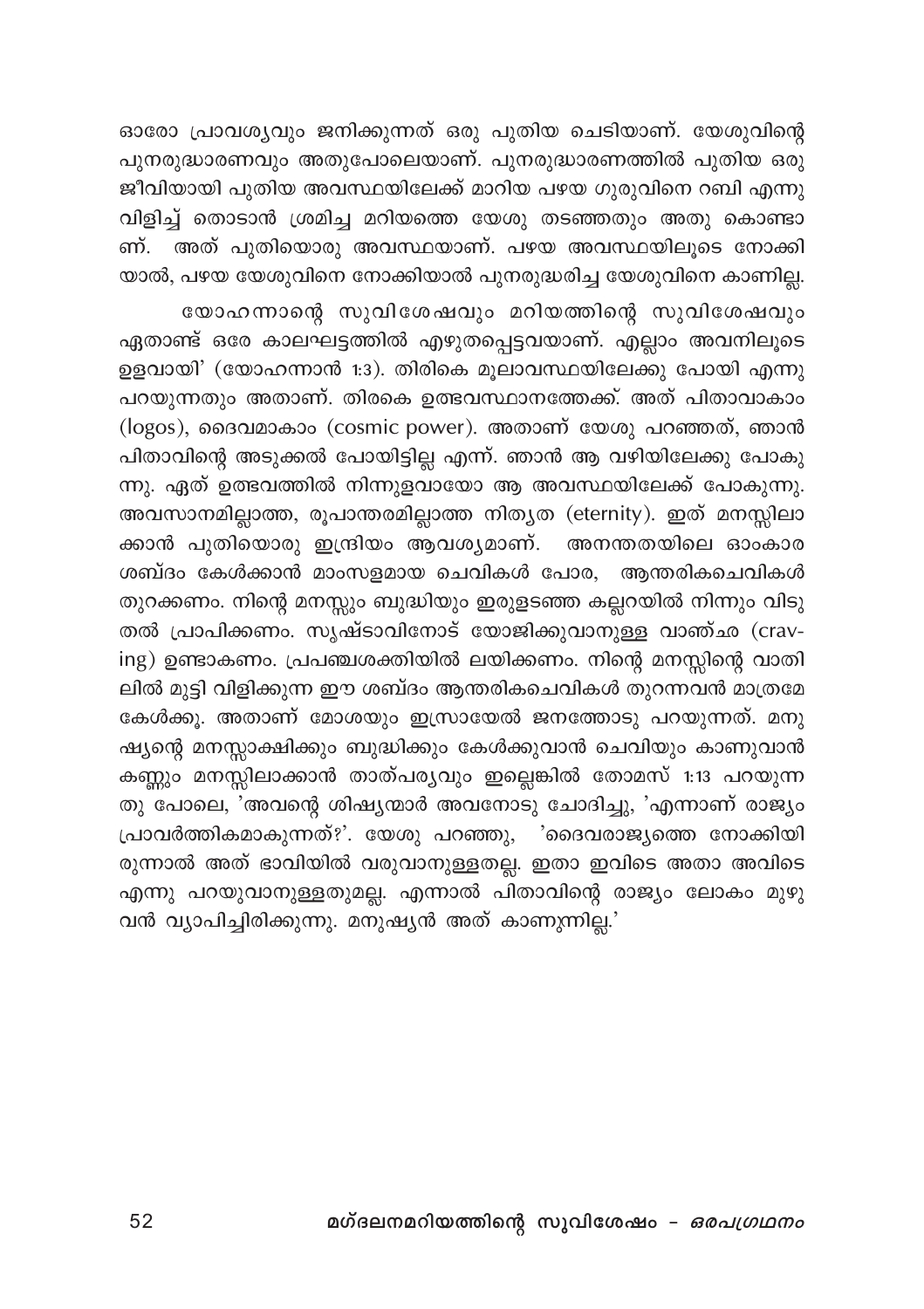## സുവിശേഷം – ഏഴാംപുറം

പത്രോസ് അവനോടു ചോദിച്ചു: "ലോകത്തിലെ വസ്തുക്കളുടെയും (elements) സംഭവങ്ങളുടെയും പൊരുളു തിരിക്കുന്നവൻ നീ ആയിരിക്കു ന്നതിനാൽ നീ ഞങ്ങളോടു പറയുക എന്താണ് ലോകത്തിലെ പാപം?"

ഗുരു പറഞ്ഞു: "ലോകത്തിൽ സ്വയമേവ പാപം എന്നത് ഇല്ല. എന്നാൽ പാപത്തെ നിലനിർത്തുന്നത് നീ ആണ്. നിന്റെ അഴിമതി നിറഞ്ഞ മനസ്ഥിതി അനുസരിച്ച് നീ പ്രവർത്തിക്കുമ്പോൾ അവിടെ പാപം നിലനിൽക്കുന്നു".

അന്ന് സമൂഹത്തിൽ നിലനിന്നിരുന്ന ചിന്താഗതി പ്രകാരമാണ് പത്രോസ് ഗുരുവിനെ ചോദ്യം ചെയ്യുന്നത്. മാനുഷികപാപം എന്ന വാക്ക് വളരെക്കാലം മുതൽക്കേ പല നിർവചനങ്ങളാൽ തരം തിരിക്കപ്പെട്ടിട്ടുണ്ട്. എങ്കിലും വൃക്ത മായ ഒരു ആശയം ഇതുവരെ ഉളവായിട്ടില്ല. പാപസങ്കൽപം കാലഘട്ടം, സമൂഹ്യാവസ്ഥ, വിശ്വാസരീതികൾ, മതം എന്നിങ്ങനെ പല ഘടകങ്ങളെ ആശ്രയിച്ചിരിക്കുന്നു. ധാർമ്മികതത്വശാസ്ത്രം (moral philosphy) പാപത്തിന് 'അസ്ഥാനത്തുള്ള' എന്ന നിർവചനമാണ് കൊടുക്കുന്നത്. വേറൊരുവന്റെ പോക്കറ്റിൽ ഇരിക്കേണ്ട പണം മോഷ്ടിച്ച് സ്വന്തം പോക്കറ്റിൽ വെച്ചാൽ അത് പാപം ആകുന്നു. പണം അല്ല അവിടെ പാപം സൃഷ്ടിക്കുന്നത്. മോഷ ണചിന്തയാണ് പാപം ഉണ്ടാക്കുന്നത്. പൊതുവെ എല്ലാവർക്കും ഒരുപോലെ സാമൂഹികമായി അംഗീകരിക്കുവാൻ നിവൃത്തിയില്ലാത്ത പ്രക്രിയകളെ എല്ലാം പാപം എന്നു നിർവചിക്കാം. പാപപരമായി പ്രവർത്തിക്കുമ്പോൾ മാത്രമേ പാപം നിലനിൽക്കുന്നുള്ളു. അതുപോലെ പൈശാചികമായി പ്രവർത്തിക്കുമ്പോൾ മാത്രമെ പിശാച് നിലനിൽക്കുന്നുള്ളു. പിശാച് സ്വയം നിലനിൽക്കുന്നില്ല. മനുഷ്യനെ ഭീഷണിപ്പെടുത്തി വലയിൽ കുടുക്കി ഇടാ നുള്ള തന്ത്രം മാത്രമാണ് പാപം, പാപമോചനം, പിശാച്, നരകം, അഗ്നിച്ചൂള, ന്യായവിധി, രണ്ടാം വരവ് മുതലായ ആശയങ്ങൾ. ഇവയൊന്നും ഭൗതിക മായി നില നിൽക്കുന്നവയല്ല. പിശാചും നരകവും മതങ്ങളുടെ സൃഷ്ടിയാണ്, ദൈത്തിന്റെയല്ല. അതിനാൽ ദൈവം എന്തിനാണ് പിശാചിനെ സൃഷ്ടിച്ചത് എന്ന യുഗങ്ങളുടെ പഴക്കമുള്ള ചോദൃത്തിന് പ്രസക്തിയില്ല. മനസ്സിൽ പുണ്യചിന്ത നിലനിൽക്കുമ്പോൾ അവിടെ പിശാചിന് സ്ഥാനമില്ല. പാപം ഉണ്ടാകുന്നില്ല. അതാണ് ഏദൻതോട്ടത്തിലെ ആദിമപാപത്തിന്റെ സാരാംശം.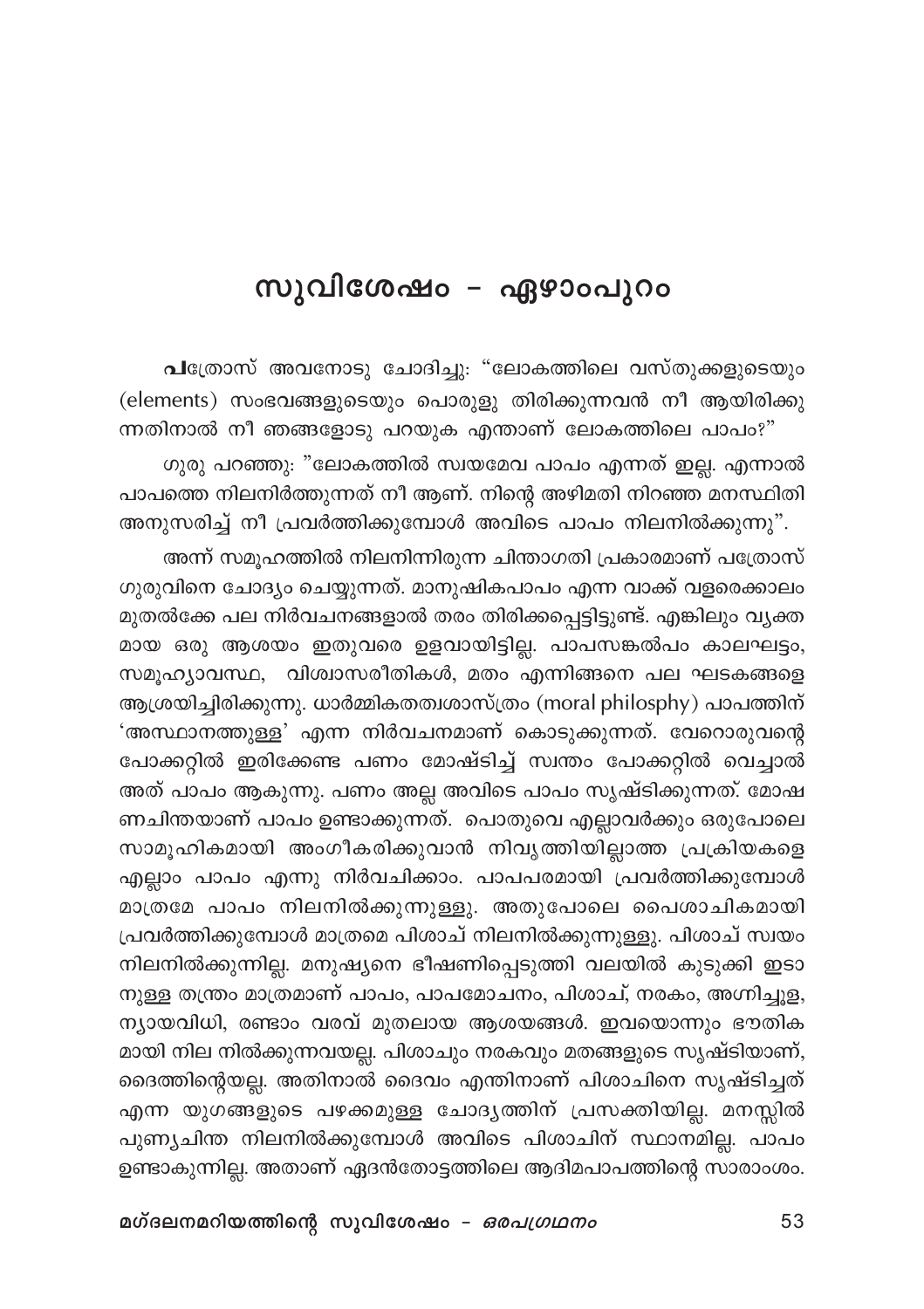ഹൗവ്വ മനുഷ്യസ്ത്രീയുടെ മുഴുവൻ പ്രതീകമാണ്, ചരിത്രവ്യക്തിയല്ല. പാമ്പ് പ്രേരണയെ (temptation) പ്രതിനിധാനം ചെയ്യുന്നു. ഏദൻ എല്ലാനന്മകളും .<br>നിറഞ്ഞ തോട്ടം. അതിനെ നനയ്ക്കുവാൻ നദികൾ. പൂർണ്ണസ്വാതന്ത്ര ത്തിന്റെ പ്രതീകമായ വെള്ളം ധാരാളം. ജ്ഞാനതൃഷ്ണ ശമിപ്പിക്കുന്നതി നുള്ള<sup>്</sup>വിജ്ഞാനസാഗരവും അവിടെയുണ്ട്. അവിടെ പരീക്ഷണം മൂലം, പ്രേരണ മൂലം നന്മതിന്മകളുടെ ഫലം മാത്രം ഭക്ഷിച്ചാൽ പോര. സ്വതന്ത്രമായ അറിവിനെയാണ് സ്വീകരിക്കേണ്ടത്. വിജ്ഞാനം സ്വാതന്ത്ര്യ ത്തിലേക്ക് നയിക്കും. അപ്പോൾ നന്മ മാത്രം നിറഞ്ഞ വ്യക്തിയായി മാറും. അവിടെ തിന്മയുടെ സർപ്പം തല ചതഞ്ഞ് മരിക്കും.

ഏദനിലെ കഥയ്ക്ക് മറ്റൊരു പാഠഭേദം കൂടിയുണ്ട്. സ്ത്രീയെ എന്നും മനുഷ്യൻ ദർശിക്കുന്നത് ലൈംഗികതയുടെ മൂർത്തീകരണമായിട്ടാണ്. സ്ത്രീ പുരുഷനെ രമിപ്പിക്കുകയും സ്വന്തമാക്കണം എന്ന ആഗ്രഹം ജനിപ്പിക്കു കയും ചെയ്യുന്നു. അത് ജന്തുലോകത്തിലെ എല്ലാ ആണിനുമുള്ള വികാരമാണ്. പാമ്പ് പല സംസ്കാരത്തിലും പുരുഷലിംഗത്തിന്റെ പ്രതീ കവും ആണ്. രതിയിലേർപ്പെടാനുണ്ടായ തോന്നലാണ് പാപം ചെയ്യാൻ ഹൗവൃയെ പ്രേരിപ്പിച്ചത്. പരപുരുഷനുമായുള്ള രതിബന്ധം പാപമാണ് എന്ന് മാത്രമെ ഇവിടെ ഉദ്ദേശിക്കുന്നുള്ളു. വ്യഭിചാരം യെഹൂദജനതയിൽ വളരെ യധികം കാലം നിലനിന്നിരുന്നു. വ്യഭിചാരം വ്യാപകമായാൽ സമൂഹത്തിന്റെ നിലനിൽപ് അപകടത്തിലാകും. അതിനാലാണ് വൃഭിചാരത്തെ പാപമായി കണക്കാക്കുന്നത്. പാപം എന്നാൽ സാർവ്വജനികമായി തുടരുവാൻ സാധി ക്കാത്ത പ്രവൃത്തി എന്നർത്ഥം. ആദം ഇല്ലാതിരുന്ന സമയത്ത് ഉണ്ടായ പര പുരുഷസംഗമം എന്നർത്ഥം. ആ രതിയുടെ പഴം ആണ് ഹൗവ്വ എന്ന സാങ്ക ല്പികസ്ത്രീ ആദം എന്ന സാങ്കൽപികപുരുഷന് കൊടുത്തത്. സ്വന്തം ലൈംഗികാവയവങ്ങളുടെ ഉപയോഗം മനസ്സിലാക്കിയപ്പോഴാണ് അവർക്കു നഗ്നത തോന്നിയത്. ഇതാണ് കഥയുടെ സാരാംശം. കഥ വെറും കെട്ടു കഥ. ആദമിൽ തുടങ്ങിയ യേശുവിന്റെ വംശാവലിയും ഒരു അബദ്ധകഥ. അതിലും വലിയ ഒരു അബദ്ധകഥയാണ് ആദമിന്റെ പാപം പോക്കാൻ ദൈവ പുത്രൻ ജനിച്ചകഥ. ഈ കഥകൾക്ക് കുട്ടികളെ ഉറക്കാൻ പറയുന്ന മുത്ത ശ്ശിക്കഥകളുടെ പ്രാധാന്യം മാത്രം കൽപിച്ചാൽ മതിയാകും. ആദ്യപാപം .<br>എന്നൊന്നില്ല. ആ പാപത്തിൽ നിന്നും മനുഷ്യവർഗത്തെ രക്ഷിക്കാൻ ഒരു ദൈവപുത്രനും ജനിച്ചിട്ടില്ല. ഈ കഥകളുടെ പേരിൽ എത്ര മനുഷ്യരെ മത ങ്ങൾ കുരുതി കഴിച്ചു? എത്ര രാജ്യങ്ങളെ ആക്രമിച്ചു? എത്ര സ്ത്രീകളെ വിധവകളാക്കി? എത്ര കുട്ടികളെ അനാഥരാക്കി? അതാണ് പാപം. മതങ്ങൾ കാട്ടിക്കൂട്ടിയ പാപം. പക്ഷെ മതങ്ങൾ അതംഗീകരിക്കില്ല. ഈ ഘോരപാപ ങ്ങൾ നടത്തിയവർ മതത്തിന്റെ പരിശുദ്ധന്മാരും രക്ഷകരുമാണ്. ഇത് സൂര്യന്റെ കീഴിലെ പുതിയൊരു അനീതിയല്ല. മനുഷ്യസംസ്കാരം നില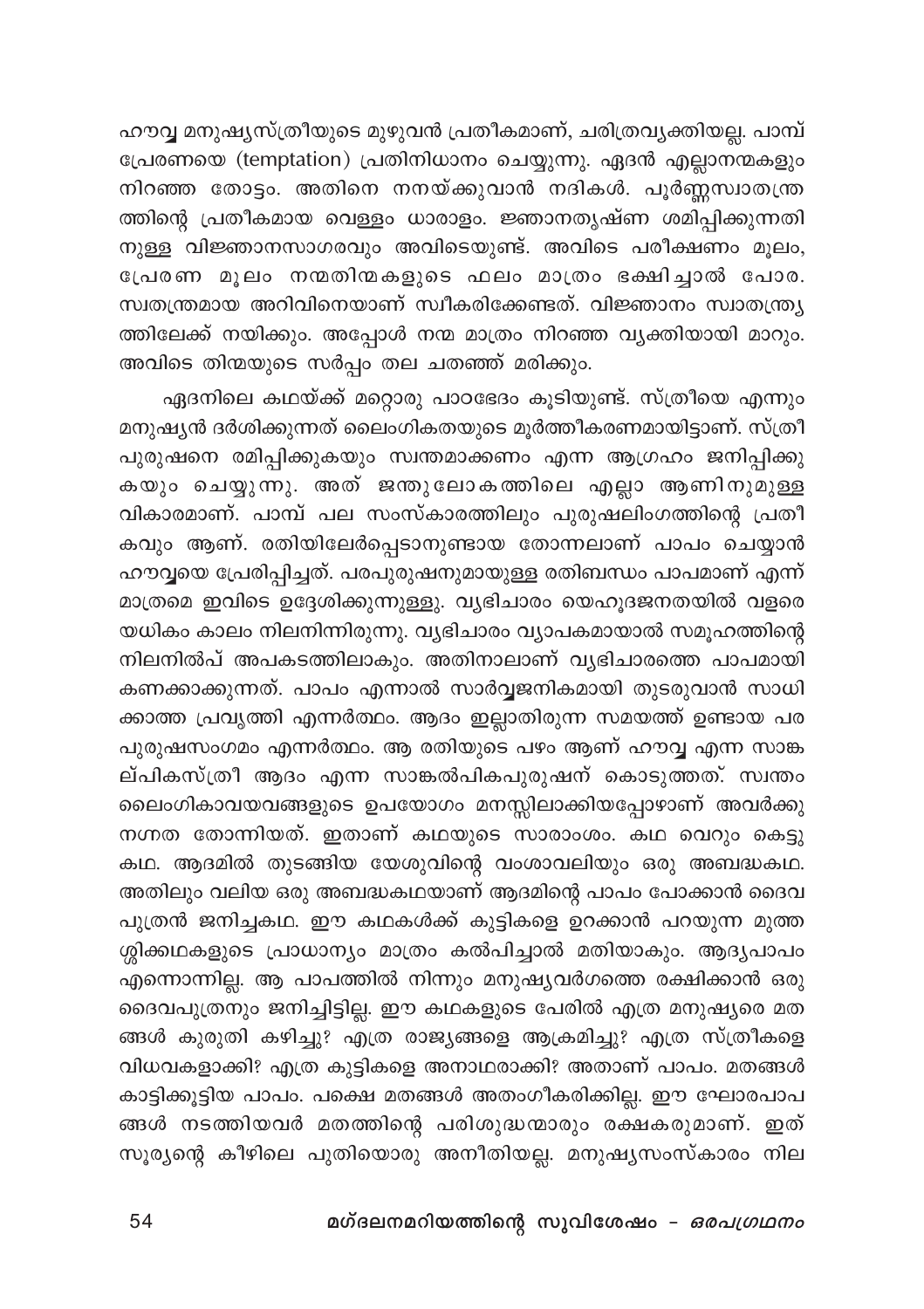വിൽ വന്നകാലം മുതലേ ഉള്ളതാണ്. ഇന്നും തുടരുന്നു. ഏതു ധാർമ്മികനിയ .<br>മത്തിലും കൊലപാതകം പാപമാണ്. അതിലും വലിയ പാപം ഇല്ല. എന്നാൽ മതത്തിന്റെ പേരിലുള്ള കൊലപാതകം കൊലപാതകിയെ പരിശുദ്ധനാക്കു ന്നു. അത്ര ശക്തമാണ് പാപത്തെക്കുറിച്ചു മതം പ്രചരിപ്പിക്കുന്ന കെട്ടുകഥ കൾ. ലോകത്തിലെ മഹായുദ്ധങ്ങളിൽ മരിച്ചവരെക്കാൾ എത്രയോ കൂടുത ലാണ് മതപ്രചരാണാർത്ഥം കൊല്ലപ്പെട്ടവരുടെ എണ്ണം. മനുഷ്യക്കുരുതി എന്ന രക്തബലിയ്ക്കു വേണ്ടി ദാഹിക്കുന്ന മതകോലങ്ങളെ തിരസ്കരി ച്ചിട്ട് മനസ്സിൽ ലോകനന്മയുടെ സ്നേഹം നിറയ്ക്കുക. അവിടെ പാപമില്ല. അതാണ് സ്വർഗരാജ്യം.

ലളിതമായി പറയുകയാണെങ്കിൽ, പാപം ഇല്ല, പാപികളേയുള്ളു. സ്നേഹവീണ മീട്ടുമ്പോൾ ലോകം മുഴുവൻ നന്മ നിറയും. അവിടെ മനു ഷ്യൻ മതങ്ങൾക്കുപരിയായി വളരും. അവിടെ മതഭ്രാന്ത് ഇല്ലാതാകും. പകരം പരസ്പരസ്നേഹം ഉളവാകും. മതം പ്രചരിപ്പിക്കാനുള്ള<sup>്</sup>കൊലപാ തകം ഇല്ലാതെയാകും. പാപം ഇല്ലാതെയാകും. മനുഷ്യശരീരം പാപം ഉൽപാ ദിപ്പിക്കുന്ന ഒരു യന്ത്രമല്ല. മനുഷ്യന്റെ ലൈംഗികത പാപമല്ല. ഊണും ഉറ ക്കവും പോലെ ശരീരത്തിന് ആവശ്യമായ ഒരു വികാരം മാത്രമാണത്. 'ശുദ്ധിയുള്ളവർക്ക് എല്ലാം ശുദ്ധം തന്നെ. എന്നാൽ മലിനന്മാർക്കും അവി ശ്വാസികൾക്കും ഒന്നും ശുദ്ധമല്ല. അവരുടെ ചിന്തയും മനസ്സാക്ഷിയും മലി നമായി തീർന്നിരിക്കുന്നു' (തിത്തോസ് 1:15).

യെഹൂദവിധിപ്രകാരം പുരുഷൻ സ്ത്രീയോട് ഇണ ചേരാത്തതാണ് പാപം. ലൈംഗികത പാപമാണ് എന്ന ചിന്ത ക്രിസ്തുമതത്തിൽ എങ്ങനെ കടന്നുകൂടി എന്നു വിശദമായി ചിന്തിക്കേണ്ടിയിരിക്കുന്നു. അമിതഭോഗം മൂലം ലൈംഗികരോഗം പിടികൂടിയ അഗസ്റ്റീന്റെ സിദ്ധാന്തമോ? ആയിരിക്കാം. എത്രമാത്രം സ്ത്രീകളെയും പുരുഷന്മാരെയും രതിയിൽ നിന്നും വിലക്കി. കന്യാസ്ത്രീകളെയും പുരോഹിതരെയും സന്യാസികൾ ആക്കി മാറ്റി. ദൈവം സൃഷ്ടിച്ച ഇന്ദ്രിയങ്ങളുടെ ഉപയോഗം പാപമാണെന്നുള്ള ചിന്ത ദൈവ നിന്ദയല്ലേ? അതല്ലേ പാപം? ലൈംഗികത പാപമായിരുന്നുവെങ്കിൽ ദൈവം മനുഷ്യനെ നപുംസകങ്ങളായി സൃഷ്ടിച്ചേനെ! മതപ്രേരണയാൽ സന്യാസം സ്ഥീകരിച്ചവരേ, നിങ്ങൾ എത്ര സ്ഥർഗങ്ങൾ നഷ്ടപ്പെടുത്തി. അതിനാൽ ചിന്തി ക്കുക. മതം തരുന്ന കുപ്പിവെള്ളം കുടിക്കാതെ പാലും തേനും നിറഞ്ഞൊ ഴുകുന്ന ഏദനിലെ നദികളിലേക്ക് ഇറങ്ങിക്കുടിക്കുക. ദൈവം മനുഷ്യനെ ആണും പെണ്ണുമായി സൃഷ്ടിച്ചു. മതങ്ങൾ അവരെ നപുംസകങ്ങളാക്കി.

ഗ്രീക്ക് മൂലത്തിൽ പാപം എന്ന വാക്കിന് (hamartia), 'ലക്ഷ്യം തെറ്റി യത്' എന്നാണർത്ഥം. മനുഷ്യന്റെ ആഗ്രഹങ്ങൾ പാപമുണ്ടാക്കുന്നില്ല വഴി തെറ്റിയ ആഗ്രഹങ്ങളാണ് പാപം സൃഷ്ടിക്കുന്നത്. ഇന്ദ്രിയങ്ങളെയും ചിന്ത കളെയും പ്രവൃത്തികളെയും തെറ്റായ വഴിയിലൂടെ നടത്തുമ്പോൾ പാപം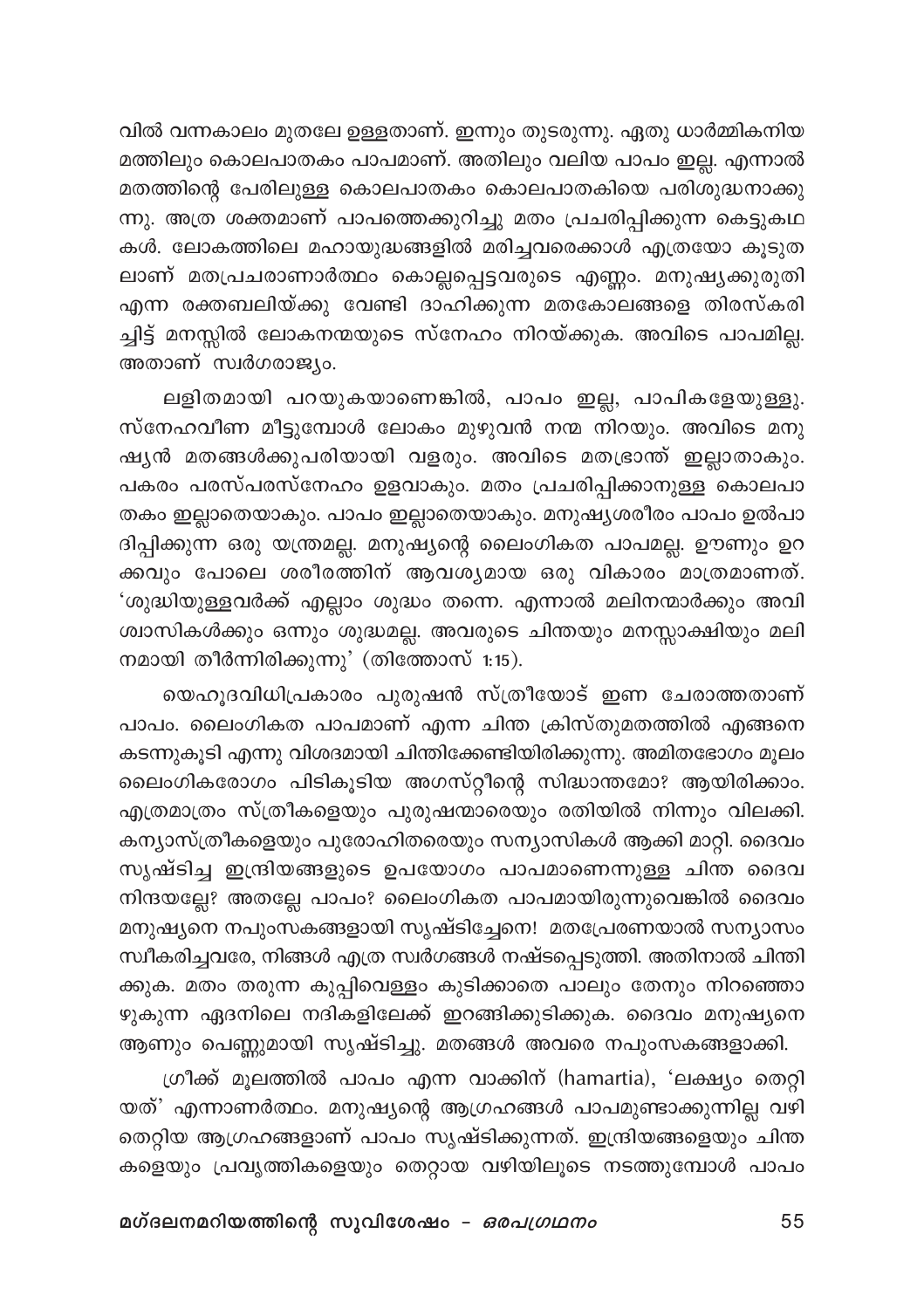ഉളവാകുന്നു. ഹിറ്റ്ലറുടെ ചിന്ത തെറ്റായ വഴിക്ക് തിരിഞ്ഞപ്പോൾ യെഹൂ ദനെ മുഴുവൻ കൊല്ലണമെന്ന് തോന്നി. ഇന്നും പരിശുദ്ധയുദ്ധങ്ങളുടെ പേരിൽ ദിവസേന എത്ര മനുഷ്യർ കുരുതികൊടുക്കപ്പെടുന്നു! അതാണ് പാപം. ഭൂമിയല്ല പാപപങ്കിലം, നമ്മുടെ ചിന്താഗതിയാണ്. ഈ ഭൂമി പരിശു ദ്ധമാണ്. ഇതിന്റെ പരിശുദ്ധത കാത്തു സൂക്ഷിക്കേണ്ടത് മനുഷ്യന്റ പ്രാഥ മികകടമയാണ്. ഈ കടമ പാലിക്കാത്തതാണ് പാപം. അതാണ് ഗുരു പറ യുന്നത് അഴിമതി നിറഞ്ഞ നിന്റെ മനസ്സിന്റെ പ്രവർത്തനരീതിയിൽ പാപം നിലനിൽക്കുന്നു എന്ന്. മനുഷൃന്റെ അഴിമതിയ്ക്ക് ലൈംഗികത എന്ന അർത്ഥമില്ല. ലൈംഗികവികാരത്തെ തെറ്റായ പാതയിലേക്ക് നയി ക്കുന്നതുകൊണ്ടും സമൂഹവ്യവസ്ഥിതിയെ തകിടം മറിക്കുന്നതുകൊണ്ടു മാണ് വൃഭിചാരം പാപമാകുന്നത്. സ്ത്രീയെ ലൈംഗിക ഉപഭോഗവസ്തു വായി കാണുന്നത് തെറ്റായ കാഴ്ചപ്പാടാണ്. വ്യഭിചാരം എന്നു പറയുന്നത് ശാരീരികം മാത്രമല്ല, സ്ത്രീയെ ഭോഗവസ്തു മാത്രമായി വീക്ഷിക്കുന്നതും വ്യഭിചാരമാണ്. അതായത്, നിയമങ്ങളോ തത്വങ്ങളോ മതങ്ങളോ അല്ല പാപ ങ്ങളെ നിയന്ത്രിക്കുന്നത്, മനുഷ്യചിന്തയാണ്. പ്രവൃത്തിയിൽ മാത്രമല്ല വികാരവിചാരങ്ങളിലും വ്യഭിചാരം പാടില്ല.

മനുഷ്യൻ നിയമങ്ങൾക്ക് ഉപരിയായി ഉയരണം. നിയമങ്ങൾ ശൈശവാവ സ്ഥയിലുള്ള മനുഷ്യനും സമൂഹത്തിനും ഉള്ളതാണ്. നിയമാനുസൃതം ചെയ്യു ന്നവയെല്ലാം ശരിയാകണമെന്നില്ല. സാംസ്കാരികമായി പരിണമിച്ച മനുഷ്യ നും സമൂഹവും സദാചാരത്തിന്റെ താണപടികളിൽ നിന്നും പലപടികൾ ചവുട്ടിക്കയറി സ്വയം ശുദ്ധനാകുന്നു. മനുഷ്യൻ ശാബദിന്റെയും നാഥനായി മാറണം. മനുഷ്യൻ നന്മ മാത്രം പ്രവർത്തിക്കുന്ന അവസ്ഥയിലേക്ക് മാറു മ്പോൾ മതം, കോടതി എന്നിവകളൊക്കെ അപരിഷ്കൃതമായി മാറുന്നു. .<br>സൽഗുണസമ്പൂർണനായ മനുഷ്യൻ ഇവകൾക്ക് അതീതനാകുന്നു. ഹീബ്രൂ ഭാഷയിൽ രക്ഷിക്കപ്പെടുക എന്ന വാക്കിന്റെ പര്യായം സ്വതന്ത്രമായി ശ്വസി ക്കുക എന്നാണ്. സ്വതന്ത്രമനസ്സിന്റെ, പരിശുദ്ധമായ മനസ്സിന്റെ റൂഹ (കാ റ്റ്)നമ്മുടെ ജീവിതനൗകയുടെ പായിൽ അടിക്കുമ്പോൾ മാത്രമെ വിശാല വിജ്ഞാനത്തിന്റെ തുറന്ന സാഗരത്തിലേക്കുള്ള മോക്ഷയാത്ര ആരംഭിക്കാ നാകുകയുള്ളു.

മരിച്ച അവസ്ഥയിൽ നിന്നും ഉയർക്കുക എന്നത് പ്രകൃതിനിയമത്തിന് വിപരീതമാണ്. അതാണ് പൗലോസ് ഉയിർപ്പിന്റെ ആത്മാവ് എന്നു പറയു ന്നത്. നിയമങ്ങൾ അനുസരിച്ച് ജീവിച്ചതുകൊണ്ടു മാത്രം മനുഷൃൻ ശ്രേഷ്ഠനാകുന്നില്ല. നല്ല ശമരിയക്കാരന്റെ ഉപമയിലെ ലേവ്യനും പുരോ ഹിതനും യെഹൂദ നിയമപ്രകാരം ശാബദിനെ അനുസരിച്ചു. അതാണ് മുറി വേറ്റവനെ ശുശ്രൂഷിക്കാതെ കടന്നുപോയത്. പക്ഷേ മനുഷ്യന്റെ ധാർമ്മിക ബോധം നിയമങ്ങൾക്കതീതമായിരിക്കണം. നിയമങ്ങൾ ഉള്ളതു കൊണ്ടു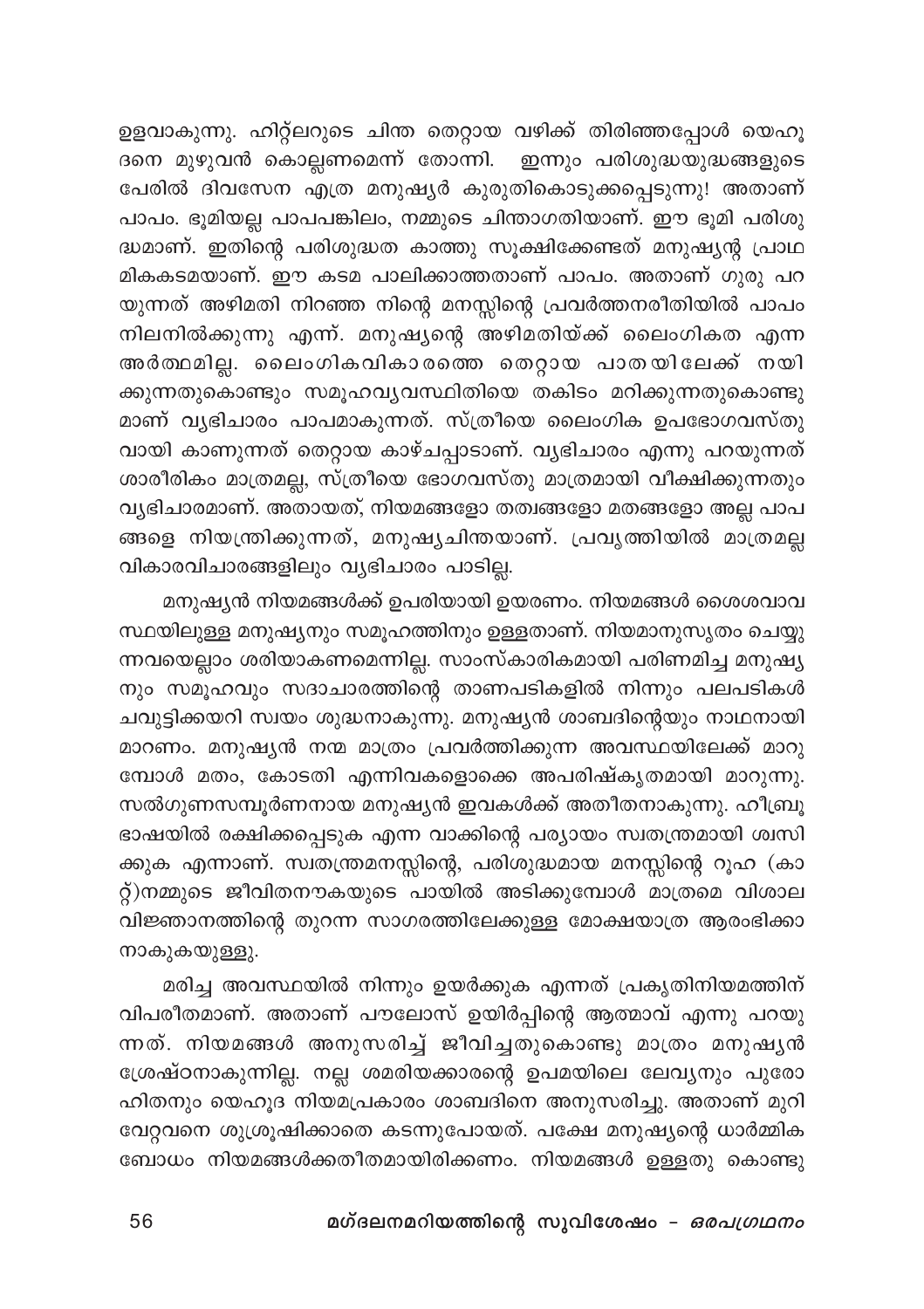മാത്രം ധാർമ്മികത പാലിക്കുന്നത് ശ്രേഷ്ഠമായ ജീവിതം അല്ല. ഇവർ പകൽ മാനൃന്മാരാണ്. രഹസ്യമായും ഇരുട്ടിലും ഇവർ കുറ്റകൃതൃങ്ങൾ ചെയ്യുന്നു. .<br>നല്ല ശമരിയക്കാരൻ ചെയ്ത പ്രവൃത്തി സാധാരണ മനുഷൃനിയമങ്ങൾക്ക് ഉപരിയായിരുന്നു. മുറിവേറ്റവനെ ശുശ്രൂഷിക്കാൻ ഒരു നിയമത്തിന്റെയും പിന്തുണ അയാൾക്കാവശ്യമില്ലായിരുന്നു. അവനിലെ സ്നേഹമാണ് അവനെ ആ നല്ല കൃത്യത്തിന് പ്രേരിപ്പിച്ചത്. (freedom from law and above the law). അതാണ് ഉയർത്തക്രിസ്തുവിനെ പൗലോസ് സാക്ഷിക്കുന്നതിന്റെ സാരം. അതുതന്നെ മറിയവും ഉറപ്പിച്ചു പറയുന്നു (റോമ:7:2-6) ന്യായപ്രമാ ണത്തിൽ നിന്നും ഒഴിവുള്ളവർ എന്ന പ്രയോഗം ശ്രദ്ധിക്കുക. അതാണ് മറിയത്തിന്റെ സുവിശേഷവും പറയുന്നത്."നിങ്ങൾ പുതിയ നിയമങ്ങൾ അടി .<br>ച്ചേൽപിക്കാതെ മനുഷ്യപുത്രന്റെ അനുയായികൾ ആകുക".

ന്യായപ്രമാണം കൂടാതെ പാപം നിർജീവമാകുന്നു (റോമ: 7:8). അതാണ് മറിയത്തിന്റെ ഗുരുവും പറയുന്നത്, പാപം എന്നൊന്നില്ല.

മറിയം പറയുന്നു, നിന്റെ ആത്മാവിന്റെ തെറ്റായ വഴിയിലുള്ള ചിന്ത .<br>നിന്നെ രോഗിയാക്കുന്നു. അങ്ങനെ നീ മരിക്കുന്നു. പൗലോസും പറയുന്നു, ജഢത്താലുള്ള ചിന്തയെ, ആത്മാവിലുള്ള നിന്നിലെ ദൈവികചിന്തയെ വളർത്തുക. നീ ജഡത്താൽ മരിച്ചു, ആത്മാവിൽ വീണ്ടും ജനിക്കുന്നു. ഈ ആത്മാവിലുള്ള മരണവും ഉദ്ധാരണവുമാണ് കാനോനികസുവിശേഷങ്ങളിൽ ഭൗതികമരണവും ഉദ്ധാരണവുമായി തെറ്റിദ്ധരിച്ചിരിക്കുന്നത്.

അതുകൊണ്ടാണ് നന്മ നിങ്ങളുടെ നടുവിലേക്ക് വന്നിരിക്കുന്നത്. നന്മ നിന്റെ മനസ്സിന്റെ പ്രാഥമികചിന്തയെ നിന്റെ ഉത്ഭവാവസ്ഥയുമായി കൂട്ടി ച്ചേർക്കുന്നു. അതാണ് ആത്മാവിന്റെ ദാഹം എന്നു പറയുന്നത്. ഇല്ലാത്തതി നു വേണ്ടിയുള്ള ദാഹം. ഇടയനുവേണ്ടിയുള്ള ദാഹം, നന്മയ്ക്കുവേണ്ടിയുള്ള ദാഹം. മനുഷ്യന്റെ മനസ്സിലെ ശൂന്യത നിറയ്ക്കുവാൻ നന്മ നമ്മുടെ നടുവി ലേക്ക് ഇറങ്ങിവന്നിരിക്കുന്നു. ഏദനിലേക്ക് വറ്റാത്ത വിജ്ഞാനവുമായി നാല് നദികൾ ഒഴുകുന്നു. ആ നദികളിലെ വെള്ളം നീ ആവോളം കുടിക്കുക. ആ വിജ്ഞാനം നിന്നെ നന്മതിന്മകളുടെ അറിവിന്റെ ഉപരിയായ മണ്ഡലത്തി ലേക്ക് ഉയർത്തും. നന്മ മാത്രം നിറഞ്ഞ അവസ്ഥയായി മാറും. അവിടെ തിന്മ മരിച്ചു വീഴുന്നു. അതാണ് ഉൽപത്തി പുസ്തകത്തിന്റെ ഗ്രന്ഥകർത്താവ് .<br>ആദം, ഹൗവ്വ എന്നീ സാങ്കൽപികകഥാപാത്രങ്ങളിലൂടെ നമ്മെ കാണിക്കു .<br>ന്നത്. എല്ലാ നന്മകളും നിറഞ്ഞ ഏദൻതോട്ടം. ആ നന്മകൾ ആജീവനാന്തം ആസ്വദിക്കുന്നതിനു പകരം തിന്മയുടെ പ്രതീകമായ പാമ്പിന്റെ ഉപദേശ ത്തിലൂടെ കുറുക്കുവഴി നോക്കി നന്മതിന്മകളുടെ ഫലം തിന്നുന്ന വ്യതിച ലനം. അതാണ് ആദ്യപാപം. ആദത്തിന്റെയും ഹൗവ്വയുടെയും ആത്മദാ ഹം. നന്മതിന്മകളെക്കുറിച്ചുള്ള അറിവുകൊണ്ട് തൃപ്തരാകാൻ അവർ വലിയ അവസരങ്ങളെ പാഴാക്കുന്നു. അതല്ല സൃഷ്ടാവിന്റെ ഉദ്ദേശ്യം. സൃഷ്ടി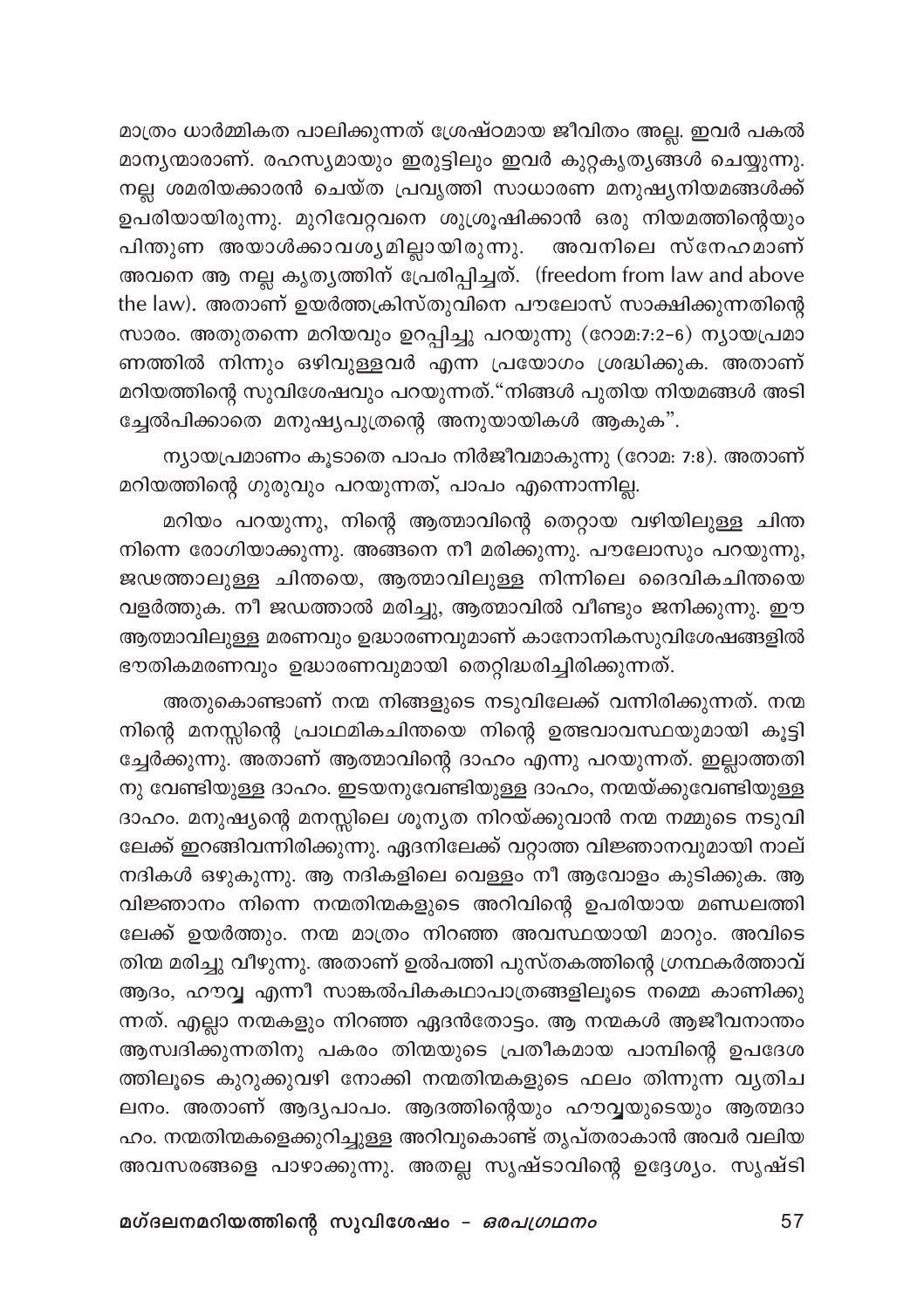സൃഷ്ടാവിന്റെ നന്മകൾ മുഴുവനും ആസ്വദിക്കണം. തോട്ടത്തിലെ എല്ലാം അവനുള്ളതാണ്. അതാണ് മനുഷ്യപുത്രന് തല ചായ്ക്കാൻ ഇടമില്ലാത്ത ത്. അവൻ തല ചായ്ച്ച് വിശ്രമിക്കേണ്ടവനല്ല. അവന്റേത് തുടരേണ്ട യാത്രയാ ണ്. എഴുന്നേറ്റു നടക്കുക, അതാണ് യേശുവിന്റെ സുവിശേഷം. യോനയെ പ്പോലെ കപ്പലിന്റെ അടിത്തട്ടിൽ തലചായിച്ചാൽ, ചെടിയുടെ ചുവട്ടിൽ വിശ്ര മിച്ചാൽ നീ നിന്റെ പാത വിട്ട് വഴിതെറ്റുന്നു. അതാണ് ആദം ചെയ്ത പാപ .<br>വും. സൃഷ്ടാവിന്റെ കൽപന ലംഘിച്ചു. നിന്നെ കുറവുള്ളവനായി കണ്ടതി നാൽ സൃഷ്ടാവ് നിനക്ക് നന്മകൾ തരികയാണ്, അവകൾ കൊണ്ട് നിറയു വാൻ. ഹീബ്രുവിൽ ആദം എന്നാൽ കുശവന്റെ ചെളി എന്നർത്ഥം. അതാണ് സൃഷ്ടാവ് നമ്മിൽ ചെയ്യുന്നതും. മണ്ണിൽ നിന്നും കുഴച്ച ചെളിയിൽ ജീവന്റെ, നന്മയുടെ ശ്വാസം ഊതുന്നു. മനുഷ്യൻ പിറക്കുന്നു. ആ മനുഷ്യൻ തിരികെ ചെളിയിലേക്കു പോകുക എന്നതല്ല സൃഷ്ടാവിന്റെ ഉദ്ദേശ്യം. മറിച്ച് ഏദ നിലെ എല്ലാ നന്മകളും സുഖങ്ങളും അറിയുന്ന മനുഷ്യനായി ജീവിക്കുക എന്നതാണ്. എല്ലാം നിറഞ്ഞ തോട്ടത്തിൽ പഴം തിന്നുവാനുള്ള ആഗ്രഹം അനാവശ്യം അല്ലായിരുന്നോ? സൃഷ്ടാവിന്റെ നിയമം ലംഘിക്കുവാനുള്ള അവന്റെ ആഗ്രഹം ദുഖത്തിലേക്ക് നയിക്കുന്നു. അതാണ് ധർമ്മപാതയും പറയുന്നത്, desire leads to sorrow. ആദം ഇവിടെ ആത്മീയമായി മരിച്ചു വീഴുന്നു.

നമ്മുടെ ഉള്ളിൽ ഞാൻ എന്ന ഭാവം നിറഞ്ഞാൽ അവിടെ നന്മകൾക്കിട മില്ലാതെ വരുന്നു. ഞാൻ എന്ന ഭാവത്തെ മാറ്റുമ്പോൾ അവിടെ നന്മ പ്രവേ ശിക്കുന്നു. നിന്നിൽ നിന്നും നിന്നെ ഇറക്കി വിട്ടാൽ അവിടെ നന്മ വളരുന്നു. മറിയത്തിന്റെ ഭാഷയിൽ, ഗുരു വന്നത് നമ്മെ അജ്ഞതയിൽ നിന്നും വിമോ ചിപ്പിക്കുവാനാണ്. നമ്മുടെ അറിവിന്റെ പ്രകാശമായ ഗുരു നമ്മിൽ പ്രവേ ശിക്കണം. അപ്പോൾ നമ്മുടെ മനസ്സിൽനിന്നും ദുർചിന്ത, അജ്ഞത, സ്ഥർത്ഥ ത, കാപട്യം, അതിമോഹം, തന്നിഷ്ടം എന്നിങ്ങനെയുള്ള ദുർഭൂതങ്ങൾ പുറ പണ്ടേയുള്ള വാതിലുകളെ, ഉയരുവിൻ അവിടെ മഹത്വ ത്താക്കപ്പെടും. ത്തിന്റെ രാജാവ് പ്രവേശിക്കട്ടെ. ജഢികചിന്തകളുടെ കാരാഗ്രഹങ്ങളിൽ നിന്നും വിടുതൽ പ്രാപിക്കാൻ, മതങ്ങളുടെ തോന്നലുക്ളുടെ കാരാഗ്രഹ ത്തിൽ നിന്നും രക്ഷ പ്രാപിക്കാൻ നിങ്ങളുടെ മനസ്സിലെ പഴയചിന്തകളുടെ വാതിലുകളെ ഉയർത്തുക. അവിടേക്ക് നീതിയുടെ സൂര്യന്റെ വെളിച്ചം കട ന്നുവരും. അജ്ഞതയുടെ അന്ധകാരം മാറി ജ്ഞാനത്തിന്റെ പ്രകാശം നിറ യ്ക്കപ്പെടും.

നിന്റെ പ്രവൃത്തികളാണ് നിന്നെ നന്മയിൽ നിന്നും അകറ്റുന്നത്. അതാണ് നീ രോഗിയാകുന്നതും മരിക്കുന്നതും. തിന്മയോടുള്ള ബന്ധം, വിജ്ഞാ നത്തെ വർദ്ധിപ്പിക്കാനുള്ള തോന്നലിന്റെ അഭാവം, അലസത, മടി, ദുർവാശി, സഹിഷ്ണുതയില്ലായ്മ ഇവയെല്ലാം കൂടുതൽ അറിവിൽനിന്നും നിന്നെ അക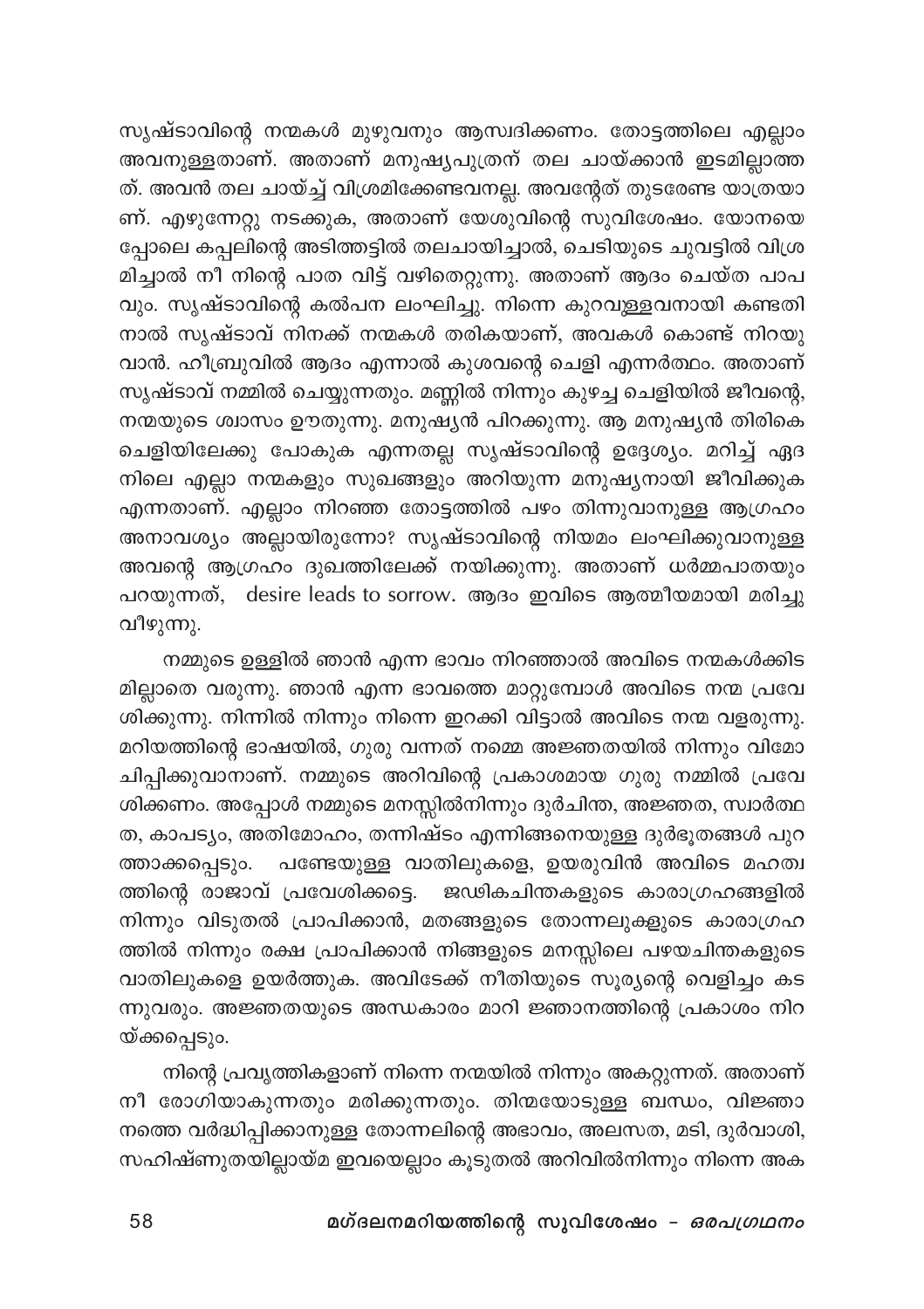റ്റുന്നു. അജ്ഞത അപകടത്തിലേക്കും അന്ധകാരത്തിലേക്കും ആത്മഹത്യ ം.<br>യിലേക്കും നയിക്കുന്നു. ഇതാണ് അധോലോകം, വെളിച്ചം കാണാത്ത സ്ഥലം, നരകം. അതിന്റെ നാഥൻ സാത്താൻ. സാത്താൻ സ്വയം നില നിൽക്കുന്ന ഒരു ജീവിയല്ല. കൊമ്പും കൂർത്തവാലും കുന്തവും ഏന്തി നിൽക്കുന്ന ഒരു ജീവിയല്ല. മനുഷ്യന്റെ മാനസികാവസ്ഥയാണ്. നമ്മുടെ ചിന്തകൾ നമുക്കു മാത്രമല്ല നരകം സൃഷ്ടിക്കുന്നത്. മനുഷ്യവർഗത്തിനു മുഴുവൻ നരകം സൃഷ്ടിക്കുന്നു. അപ്പോൾ ഒരു കുറ്റവും ചെയ്യാത്തവർ കഷ്ട പ്പെടേണ്ടി വരുന്നു. അവരുടെ നരകം ഉണ്ടാക്കിയത് അവരല്ല. ദുർചിന്തകൾ വഹിച്ച ഏതോ സാത്താനാണ്. ജർമ്മനിയിലെ നാസി ക്യാമ്പുകൾ യെഹൂ ദന്റെ നരകം ആയിരുന്നു. ആ നരകം സൃഷ്ടിച്ചത് യെഹൂദന്റെ പ്രവൃത്തി കൾ അല്ല. പിന്നെയോ ഹിറ്റ്ലറും നാസികളുമാണ്.

അജ്ഞതയിൽനിന്നും ജ്ഞാനത്തിലേക്കും തിന്മയിൽനിന്നും നന്മയി ലേക്കും അന്ധകാരത്തിൽനിന്നും പ്രകാശത്തിലേക്കുമുള്ള മനുഷ്യന്റെ യാത്രയ്ക്ക് തടസ്സം ഉണ്ടാക്കുന്നവൻ, വഴിയിൽ പിളർപ്പ് ഉണ്ടാക്കുന്നവൻ എന്നൊക്കെയാണ് സാത്താൻ എന്ന പരികൽപന കൊണ്ടുദ്ദേശിക്കുന്നത്, Satan എന്ന വാക്കിന് ഹീബ്രുവിൽ obstacle എന്നും ഗ്രീക്കിൽ diabdos divider - എന്നും അർത്ഥം. ഈ സാത്താനെ നമ്മുടെ മനസ്സിൽനിന്നും ഇറക്കി നന്മ നിറച്ചാൽ സാത്താന് ഇടമില്ലാതാകുന്നു. ഈ ചിന്താഗതി ലോകവ്യാപ കമാകുമ്പോൾ ഒരുവൻ മറ്റൊരുവന്റെ നന്മയ്ക്കു വേണ്ടി പ്രവർത്തിക്കുന്ന അവസ്ഥ സംജാതമാകുന്നു. ലോകം മുഴുവൻ നന്മ നിറയുന്നു. സാത്താൻ മരിച്ചുവീഴുന്നു. ദൈവരാജ്യം സൃഷ്ടിക്കപ്പെടുന്നു.

ഇത് മനുഷ്യമനസ്സിൽ സ്വയം ഉളവാകേണ്ട അവസ്ഥയാണ്. മതങ്ങൾ കാട്ടിത്തരുന്ന തെറ്റായ മാർഗത്തിലൂടെ നടത്തുന്ന കൂട്ടായ മോക്ഷയാത്ര വഴിതെറ്റിയ യാത്രയാണ്. ഒരു സമൂഹത്തിന്റെയോ, മതത്തിന്റെയോ അംഗ മാകുക എന്നത് സ്ഥർഗരാജ്യത്തേയ്ക്കുള്ള പാസ്പോർട്ടല്ല. കൂദാശകളും വഴിപാടുകളും നിവേദ്യങ്ങളും താൽകാലികമനസ്സുഖം മാത്രം തരുന്നു. ഓരോ വ്യക്തിയുടെയും ഉള്ളിലാണ് സ്വർഗരാജ്യം വളരേണ്ടത്. അതാണ് ഗുരുവിന്റെ .<br>അത്ഭുതകഥകൾ സാക്ഷിക്കുന്നത്. അത് യഥാർത്ഥമായി സംഭവിച്ചവ ആയി രിക്കണം എന്നില്ല. കാനോനികസുവിശേഷകർ യേശുവിന്റെ പഠിപ്പിക്കലിനെ തെറ്റായി മനസ്സിലാക്കിയതിന്റെ ഫലമാണത്. കുരുടനായിരുന്നവൻ നന്മയുടെ വഴി കാണാൻ അവന്റെ കണ്ണു തുറന്നു. ചെകിടൻ നന്മകൾ കേൾക്കാൻ ചെവി തുറന്നു. മുടന്തൻ നന്മയുടെ മാർഗത്തിൽ നടക്കാൻ പ്രാപ്തനായി. ഭൗതികശരീരത്തിൽ മരിച്ചവനെ ആത്മീയമായി ഉയർത്തി. ഈ തത്വചി ന്താപരമായ സൂചനകളെ സുവിശേഷകർ തെറ്റിധരിച്ചു എന്നുമാത്രം. രോഗ ശാന്തിശുശ്രൂഷ കൊണ്ട് ഉപജീവനം നടത്തുന്ന, സത്യത്തെ മറയ്ക്കുന്ന സാത്താന്മാരെ സൂക്ഷിക്കുക. ഇവർ കാണിക്കുന്നത് മാനസികവിഭ്രാന്തി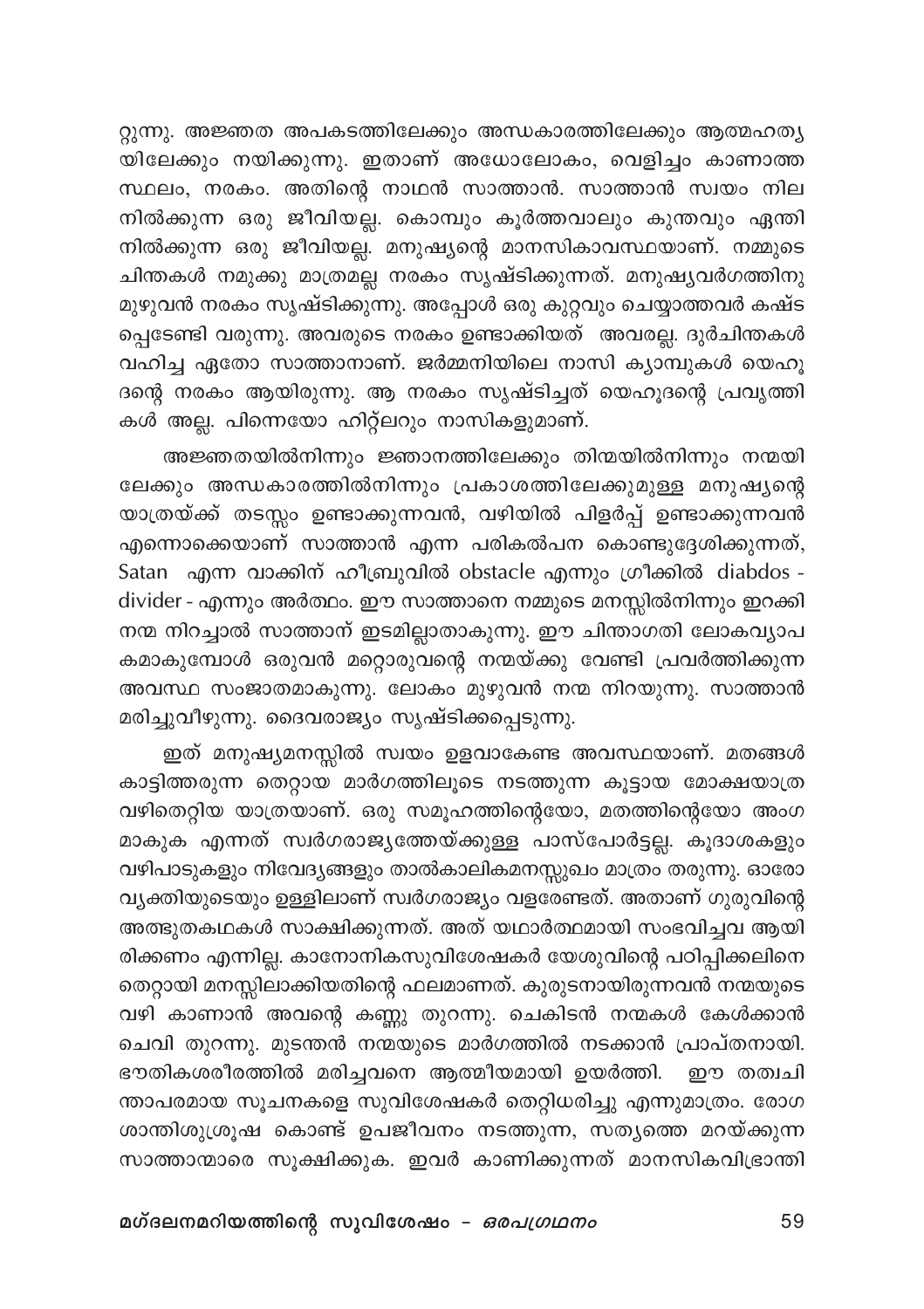മാത്രമല്ല, ദൈവദൂഷണം കൂടിയാണ്. രോഗി സുഖപ്പെടുന്ന അവസ്ഥ രോഗി യുടെ ഉള്ളിൽ ഉണ്ടാകുന്ന അവസ്ഥയാണ്. മനുഷ്യന്റെ തലച്ചോറ് അവന്റെ .<br>നിലനിൽപിന് ആവശ്യമായ ശക്തി ഉൽപാദിപ്പിക്കാൻ കഴിവുള്ളതാണ്. പരി ണാമത്തിലെ സാഹചര്യമനുസരിച്ച് വ്യതിയാനങ്ങൾ ഉൾക്കൊള്ളാൻ കഴി വുള്ള അവസ്ഥ. ഈ പരിണാമത്തെ ഉത്തേജിപ്പിക്കുന്ന വികാരം എല്ലാ ജീവ ജാലങ്ങളുടെയും പ്രവർത്തനത്തെ നിയന്ത്രിക്കുന്നു. രോഗിയായിരിക്കുന്ന അവസ്ഥയിൽ നിന്നും സുഖത്തിലേക്കുള്ള അവസ്ഥയിലേക്ക് മാറുവാനുള്ള വാഞ്ഛ മനുഷ്യനിൽ പ്രവർത്തിക്കുമ്പോൾ മരുന്നുകൾ ഇല്ലാതെ രോഗം മാറുന്ന സ്ഥിതിവിശേഷം ഉളവാകുന്നു. മരുന്നുകൾ ചെയ്യുന്നതും അതു തന്നെ. ശരീരത്തിന്റെ കഴിവിനെ പ്രചോദിപ്പിക്കുക, സഹായിക്കുക. അത് ആത്മവിശ്വാസത്തിലൂടെയും ആർജിക്കുവാൻ സാധിക്കും.

ഭൗതികമായ സുഖം മാത്രമല്ല ആത്മീയമായ സുഖത്തിലേക്കും മനു ഷ്യമനസ്സിനെ നയിക്കുവാനുള്ള വാഞ്ഛ നമ്മളിൽ ശക്തമായാൽ ആത്മീയവളർച്ച ഉണ്ടാകുന്നു. ഇതിന് പ്രചോദിപ്പിക്കേണ്ടത് മറ്റാരുമല്ല, വൃക്തി തന്നെയാണ്. അതിനാൽ നിന്റെ കുറവുകളുടെ കാരണക്കാരൻ നീ തന്നെയാണ് എന്ന സത്യം മനസ്സിലാക്കി സ്വയം പരിഹരിക്കുക. നിന്റെ പ്രശ്നങ്ങൾക്ക് കാരണക്കാരൻ സമൂഹമോ മാതാപിതാക്കളോ അദ്ധ്യാപ കരോ അല്ല. അങ്ങനെ പലരിലും പഴിചാരാൻ ശ്രമിക്കാതെ ഉത്തരവാദിത്വം സ്വയം ഏറ്റെടുക്കുക. മറ്റുള്ളവരെ വിധിച്ച് (മത്തായി 7:7; ലൂക്കോസ് 6:37) സ്ഥതം ഉത്തരവാദിത്വത്തിൽ നിന്നും പിന്മാറുന്ന അവസ്ഥ പൈശാചികമാ ണ്. നിന്റെ പുരോഗതിയ്ക്ക് തടസ്സം നിൽക്കുന്ന നിന്റെ വിധി, നിന്റെ ചിന്താ ഗതി എന്ന സാത്താനെ മാറ്റി അവിടെ രക്ഷകന്റെ സഹായം തേടുക. അതാണ് ന്യായവിധി എന്നു പറയുന്നത്. നിന്റെ വിധി നിന്നെ വിധിക്കാതി രിക്കാൻ (നിന്റെ ഭാവി നിർണ്ണയിക്കാതിരിക്കാൻ) മറ്റുള്ളവരെ വിധിക്കാതിരി ക്കുക (പഴി ചാരാതിരിക്കുക) എന്നർത്ഥം. വെളിപാടിലെ ന്യായവിധി ഒരു സ്വപ്നാടനം മാത്രമാണ്. ഈ വെളിപാടും ന്യായവിധിയും കാണിച്ച് നമ്മെ ഭയപ്പടുത്തുന്ന മതങ്ങൾ നമ്മെ യാഥാർത്ഥ്യത്തിൽ നിന്നും വേർതിരിച്ചു വി ടുന്നവയാണ്. അത് പൈശാചികമാണ്. സാത്താന്റെ നിഴൽനാടകം മാത്ര മാണ്. അതിനാൽ സ്വയം നന്നാകാൻ ശ്രമിക്കുക. രോഗിയായിരിക്കുന്ന അവസ്ഥ മറ്റാരുടെയെങ്കിലും കുറ്റമാണ് എന്ന ചിന്ത വെടിഞ്ഞ് മനസ്സിന്റെ ഉജ്ജ്ഥതയുടെ സ്രോതസ്സുകളെ തുറക്കുക. ശക്തിയുടെ കുണ്ഡലിനി ഊർജ ത്തിന്റെ മണ്ഡലങ്ങളിലൂടെ ഉയരട്ടെ. മതമോ മനുഷ്യനോ നമ്മെ നന്നാക്കും എന്ന ചിന്ത ആത്മാവിന്റെ ദാരിദ്ര്യമാണ്. സ്വയം ഉയരുക. മറ്റുള്ളവരെ പഴി ചാരാൻ ഉപയോഗിക്കുന്ന ഊർജ്ജം സ്വയം നന്നാകാൻ ഉപയോഗിക്കുക. അപ്പോൾ മരണം അല്ലെങ്കിൽ മരണം പോലെ തോന്നുന്ന അവസ്ഥയിൽ നിന്നും ഉയർത്തെഴുന്നേൽക്കാൻ കഴിയും.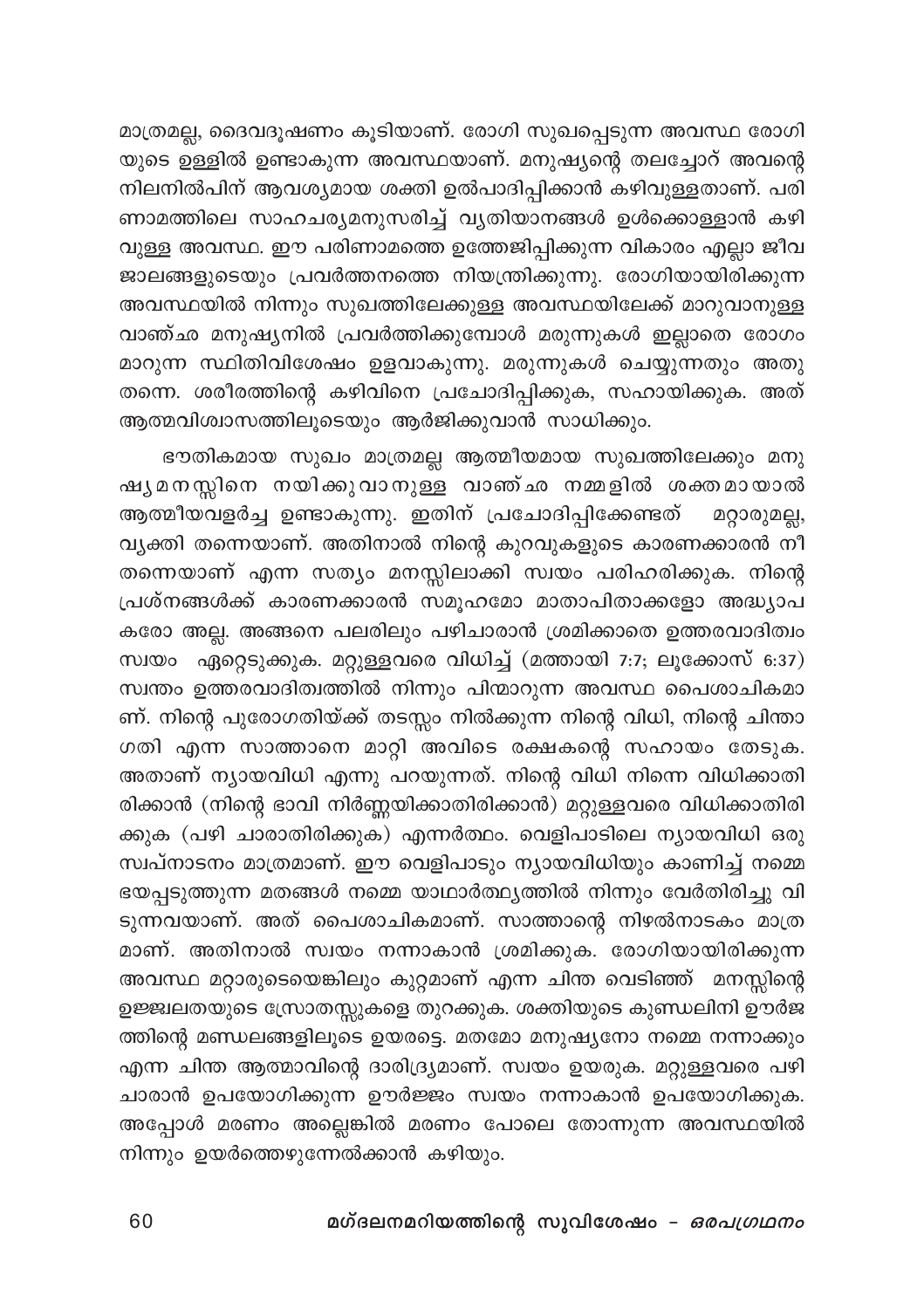നിങ്ങൾ തിരിഞ്ഞ് ശിശുക്കളെപ്പോലെ ആകുന്നില്ല എങ്കിൽ നിങ്ങൾക്ക് സ്വർഗരാജ്യത്തിൽ പ്രവേശിക്കുവാൻ സാധിക്കാത്തതും അതു കൊണ്ടു ത ണെ. ആദിമനൂറ്റാണ്ടുകളിൽ മനശ്ശാസ്ത്രപരമായ വിശകലനമൊന്നുമില്ലാ യിരുന്നു. ശിശുക്കൾ നിർമ്മലഹൃദയർ എന്നായിരുന്നു പൊതുവെയുണ്ടായി രുന്ന ധാരണ. എന്നാൽ ആധുനികകാലത്ത് മനുഷൃസ്വഭാവത്തെയും .<br>പ്രവർത്തനത്തെയും ശാസ്ത്രീയമായി വിശകലനം ചെയ്യാൻ തുടങ്ങിയ പ്പോൾ നമുക്കു മനസ്സിലായി ശിശുക്കൾക്ക് പാരമ്പര്യഗുണങ്ങൾ അച്ഛൻ വഴിയും അമ്മ വഴിയും പകർന്നു കിട്ടുന്നു എന്ന്. ശരീരം വെള്ളവസ്ത്ര .<br>ത്തിൽ പൊതിഞ്ഞാലും കാവിയിൽ പൊതിഞ്ഞാലും അടിസ്ഥാനസ്വഭാവ ങ്ങൾ ഇടയ്ക്കിടെ, പ്രത്യേകിച്ച് പ്രകോപനം ഉണ്ടാകുമ്പോൾ, വെളിയിൽ വരും. അത് നിലനിൽപിന്റെ അടിസ്ഥാനചോദനകളിൽ ഒന്നാാണുതാനും. ആക്രമിക്കപ്പെടുമ്പോഴും ചോദ്യം ചെയ്യപ്പെടുമ്പോഴും വിമർശിക്കപ്പെടു മ്പോഴും രക്ഷപെടുന്നതിനും സ്വയം ന്യായീകരിക്കുന്നതിനും പ്രതിരോധ തന്ത്രങ്ങൾ ചമയ്ക്കുന്നത് മനുഷ്യൻ മാത്രമല്ല; പ്രകൃതിയിലെ എല്ലാജീവ ജാലങ്ങളിലും കണ്ടുവരുന്ന ഒരു പ്രാഥമികസഭാവമാണത്. പ്രതിരോധത ത്രത്തിന്റെ ഭാഗമായ മുഷ്ടി ചുരുട്ടി വെല്ലുവിളിക്കുക എന്ന ആക്രമണോ .<br>ത്സുകത വ്യക്തിയിൽ നിന്ന് വളർന്ന് വലുതായി രാഷ്ട്രതലത്തിൽ എത്തു മ്പോൾ അത് അനൃരാഷ്ട്രത്തോടുള്ള യുദ്ധമായി മാറുന്നു.

പാമ്പ് വർഗത്തിലെ മിക്കവാറും എല്ലാ പാമ്പുകളും പ്രകോപനം ഉണ്ടാ കുമ്പോൾ മസിലുപിടിച്ച് തല ഉയർത്തി ശബ്ദം പുറപ്പെടുവിക്കുന്നു, പത്തി വിടർത്തുന്നു. എന്നാൽ ചില ജീവികളാകട്ടെ അക്രമാസക്തി കാണിക്കുന്ന തിന് പകരം ചത്തതു പോലെ മലർന്നുകിടക്കുന്നു. പൊളിച്ച വായിൽനിന്നും ദുർഗന്ധം വമിപ്പിക്കുന്നു. ശത്രുക്കൾ ഓടി അകലുന്നു. മനുഷ്യനും ചിലയ വസരങ്ങളിൽ ഇതുപോലെ കാണിക്കാറുണ്ട്. ആക്രമിക്കപ്പെടുമ്പോൾ ചിലർ ഓടി അകലുന്നു. ചിലർ എതിരാളിയെ തിരിച്ചാക്രമിക്കുന്നു. ചിലർ ദുർഗന്ധം വമിക്കുന്നു. ശിശു ജനിക്കുന്നതിനു മുൻപുതന്നെ അതിന്റെ മാതാപിതാക്ക ളിൽനിന്നും പല സ്വഭാവരീതികളും നേടിയെടുക്കുന്നു. ആ സ്വഭാവരീതി കൾ ശാരീരികമായി വളരുന്നതിനനുസരിച്ച് വളരുന്നു. എന്നാൽ പലതും നിയമം കൊണ്ടും പരിശീലനം കൊണ്ടും നിയന്ത്രിക്കാവുന്നവയാണ്. എങ്കിലും കമ്പ്യൂട്ടറിന്റെ ഓർമ്മ പോലെ മറഞ്ഞുകിടക്കുന്ന ഈ സ്വഭാവ ങ്ങൾ ആവശ്യമായ അവസരം വരുമ്പോൾ ഉപയോഗിക്കപ്പെടുന്നു. അതി നാൽ മനുഷ്യൻ അടുത്തതലമുറയ്ക്ക് നൽകാവുന്ന ധനം ഭൂസ്വത്തുകളും ബാങ്കുനിക്ഷേപവുമല്ല, നന്മയുടെ ജീനുകളാണ്. അപ്പോൾ വരുംതലമുറകൾ നന്മ നിറഞ്ഞവരാകും. അവരിൽ തിന്മയ്ക്ക് സ്ഥാനം ഇല്ലാത്തതിനാൽ പഴ യകാലത്തെ ചിന്താഗതിപോലെ നിർമ്മലഹൃദയം ഉള്ള ശിശുക്കൾ ഉണ്ടാ കുന്നു. (അതുകൊണ്ടാണ് കേരളത്തിലെ സമ്പ്രദായത്തിൽ ഗർഭിണികൾ ദൈവചിന്തയിൽ ജീവിക്കണം എന്നു പറയുന്നത്). അപ്പോൾ സൃഷ്ടി തന്റെ

മഗ്ദലനമറിയത്തിന്റെ സുവിശേഷം *– ഒരപഗ്രഥനം*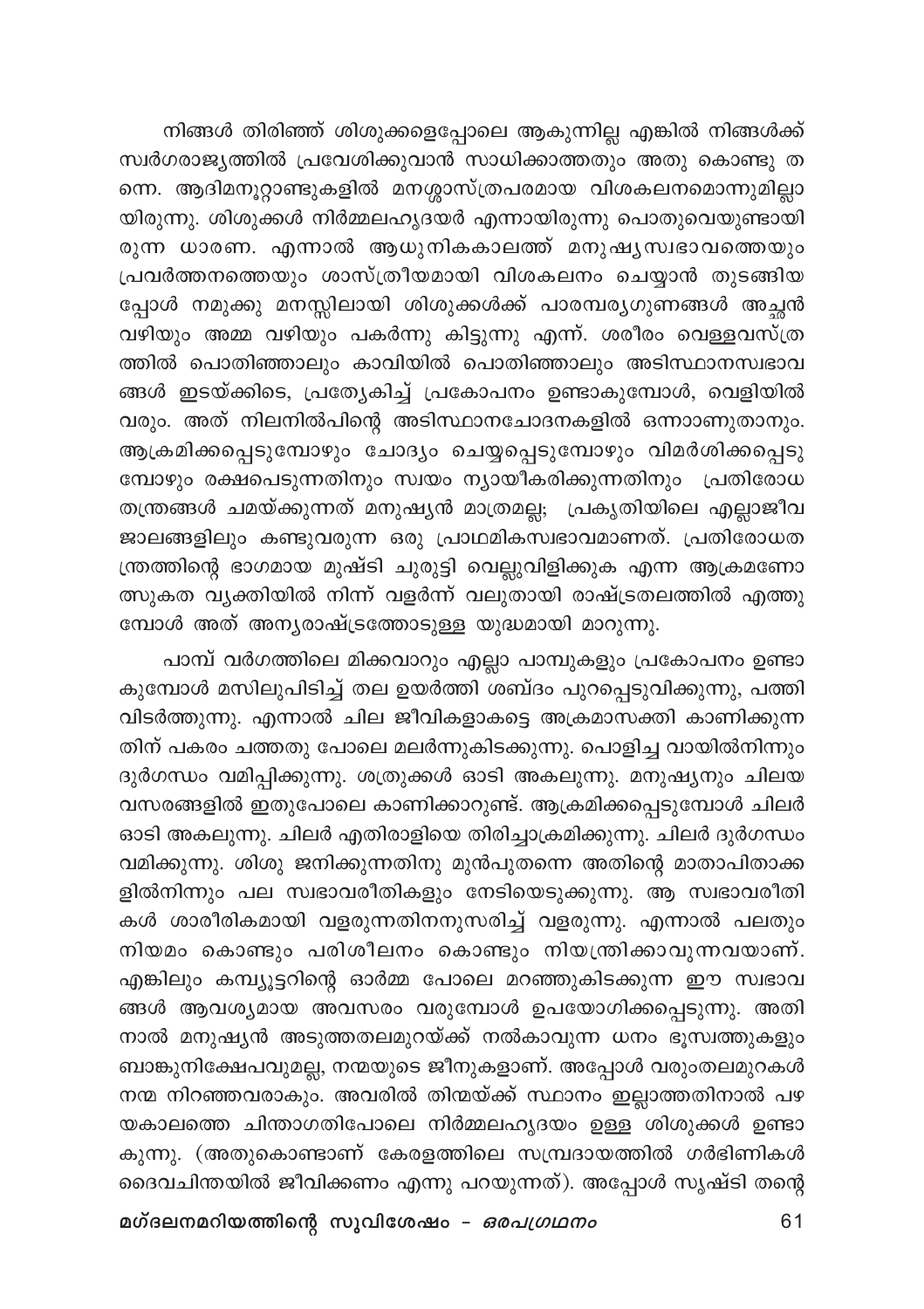അടിസ്ഥാനപരമായ മൂലാവസ്ഥയിലേക്ക് തിരികെപ്പോകുന്നു. മനുഷ്യൻ ജീവി തപ്രക്രിയയിലൂടെ നേടിയെടുത്ത കാപട്യം നിറഞ്ഞ മനസ്സിനെ ശുദ്ധീക .<br>രിച്ച് നിർമ്മലഹൃദയത്തോടെ ജനിച്ച അവസ്ഥയിലേക്ക് തിരികെപ്പോകണം എന്നാണ് ഉദ്ദേശിക്കുന്നത്. അല്ലാത്ത പക്ഷം വ്യക്തി പ്രാഥമികമായി മാതാ പിതാക്കളിൽനിന്നും (പാരമ്പര്യമായി) നേടിയെടുത്ത സ്വഭാവരീതിക ളോടൊപ്പം അവൻ ജീവീക്കുന്ന ചുറ്റുപാടുകളിൽനിന്നും സ്വാംശീകരിക്കുന്ന ഗുണങ്ങളുമായി വളരുന്നു. അസൂയ, കാപട്യം, കോപം, നിന്ദ, ജ്ഞാനത്തെ സ്ഥീകരിക്കുവാനുള്ള വിമുഖത, മറ്റുചിന്താഗതികളോടും ആശയങ്ങളോടും കാട്ടുന്ന അസഹിഷ്ണുത എന്നിവയൊക്കെ അതിന്റെ ഫലമാണ്.

മതപരമായ അസഹിഷ്ണുത യെഹൂദർക്കുമുണ്ടായിരുന്നു. ദൈവത്താൽ തെരഞ്ഞെടുക്കപ്പെട്ട ജാതി എന്ന ചിന്താഗതി. എന്നാൽ യെഹൂദരുടെ ധാർമ്മികപാഠങ്ങൾ, വൃക്തിയോട് സ്വയം പിന്നേട്ടുനോക്കി 'നീ വന്ന പാത യേത്? നീഎവിടേയ്ക്ക് നയിക്കപ്പെടുന്നു? നീ ആര?' എന്ന് സ്വയം വിശക ലനം ചെയ്യാനും ആഹ്വാനം ചെയ്യുന്നുണ്ട്. Teshuva എന്ന വാക്കിന് ഹീബ്രൂ വിൽ തിരികെ നോക്കുക, ഉള്ളിലേക്ക് നോക്കുക എന്നാണർത്ഥം. അതാണ് മുടിയനായ പുത്രന്റെ ഉപമ കൊണ്ടുദ്ദേശിക്കുന്നത്. പന്നികളോടൊപ്പം ജീവി ച്ച മുടിയനായ പുത്രൻ തിരിഞ്ഞു നോക്കുന്ന അവസ്ഥ. അവനെ തന്നെ \_\_<br>വിശകലനം ചെയ്യുന്ന അവസ്ഥ. അപ്പോൾ നഷ്ടപ്പെട്ടതെന്താണെന്ന് അവന് മനസ്സിലാകുന്നു. ആ മനസ്സിലാക്കൽ സ്വയം ഉണ്ടായപ്പോൾ മാത്രമാണ് അവന് തിരികെ മഹത്വത്തിലേക്ക്, അവന്റെ പ്രാഥമികാവസ്ഥയിലേക്ക് പോകുവാൻ സാധിച്ചത്. അതാണ് ഗുരു മറിയത്തിന്റെ സുവിശേഷത്തിൽ സാക്ഷിക്കുന്നത്. നിന്റെ ഉത്ഭവത്തിലേക്ക്, നിന്റെ പിതാവിന്റെ അടുത്തേക്ക് തിരികെ പോകുക. അത് പരാജിതന്റെ തിരിഞ്ഞോട്ടമല്ല, മഹത്വത്തിലേക്കുള്ള തിരിച്ചുവരവാണ്. അതാണ് സ്വർഗരാജ്യം. അത് മനസ്സിലാക്കാൻ അവന്റെ സഹോദരന് സാധിക്കുന്നില്ല. കാരണം അവന്റെ പ്രവൃത്തികളെല്ലാം 'പിതാ വിന്റെ ഇഷ്ടം' എന്ന നിയമത്തിന് വിധേയമായാണ്. അവന്റെ നോട്ടത്തിൽ അവൻ പൂർണ്ണനാണ്. പിതാവിന്റെ ഇഷ്ടം ചെയ്യുന്നവനാണ്. അതു തന്നെ യാണ് നല്ല ശമരിയക്കാരനിലെ ലേവ്യനും പുരോഹിതനും ചിന്തിക്കുന്നതും.

എന്നാൽ അതുപോര എന്നാണ് ഗുരു പറയുന്നത്. മനുഷ്യൻ സാധാര ണ നിയമാനുഷ്ഠാനജീവിതരീതിയിൽ നിന്നും ഉയരണം. അറിവിനും അപ്പുറം, മാനുഷികനിയമങ്ങൾക്കും അപ്പുറം. നാം മാത്രം രക്ഷപ്പെട്ടാൽ പോര എന്ന് അപ്പോൾ നമുക്കു മനസ്സിലാകും. ലോകം മുഴുവൻ രക്ഷപ്പെടണം. നമ്മിലെ നന്മ മറ്റുള്ളവരിലേക്ക് പകരണം. ലോകത്തിന്റെ ഏതു ഭാഗത്തെ നീതികേടും ദാരിദ്ര്യവും യുദ്ധവും നമ്മുടെ കൺമുന്നിലെ അവസ്ഥയായി കാണണം. മനുഷ്യൻ അമ്പും വില്ലുമായി യുദ്ധം ചെയ്തിരുന്ന സമയത്ത് യുദ്ധം പ്രാദേ ശികം മാത്രമായിരുന്നു. എന്നാൽ ഇന്ന് ലോകത്തിന്റെ വിശാലത ചുരുങ്ങി.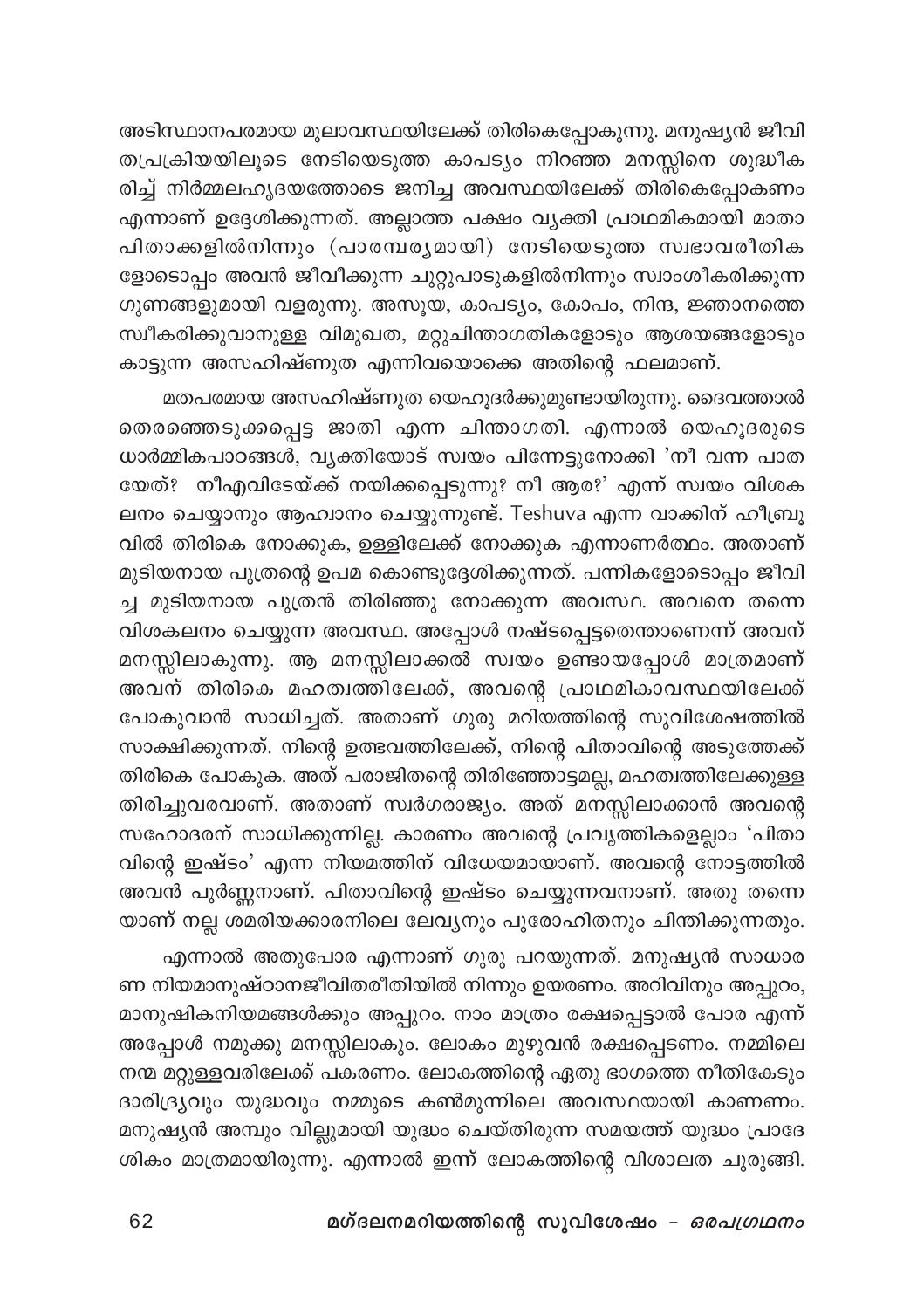നാം ഏതു ഗുഹയിൽ താമസിച്ചാലും ലോകത്തിന്റെ ഏതു ഭാഗത്തു നട ക്കുന്ന അനിഷ്ടവും നമ്മുടെ ജീവിതത്തെയും ബാധിക്കുന്നു. ലോകം മുഴു വൻ നന്മ നിറഞ്ഞാലും ഒരുവൻ നന്നാവാതെ ആറ്റംബോംബ് ഉണ്ടാക്കാൻ തുടങ്ങിയാൽ ലോകത്തിന്റെ ഗതിയെന്ത്? അതിനാൽ ഞാൻ നന്നായാൽ മാത്രം പോര ലോകം മുഴുവനും നന്നാവണം. ലോകത്തിന്റെ ഏതുഭാഗത്തെ ദാരിദ്ര്യവും എന്റെ ദാരിദ്ര്യം ആണ്. ലോകത്തിന്റെ ഏതു ഭാഗത്തെ രക്തച്ചൊരിച്ചിലും എന്റെ രക്തച്ചൊരിച്ചിലാണ് എന്ന ചിന്തയുള്ള ലോകപൗര നായി വളരണം.

കുറച്ചുമാത്രം അറിഞ്ഞിട്ട് എല്ലാം അറിഞ്ഞു എന്നുള്ള മിഥ്യാബോധം മനുഷ്യൻ കൈവെടിയണം. നന്മതിന്മകളെക്കുറിച്ചുള്ള അറിവിന്റെ ഫലം ഭക്ഷിച്ച് സംതൃപ്തൻ ആകാം എന്ന സ്വാർത്ഥമനോഭാവം വിട്ടിട്ട് വിശാല മായ വിജ്ഞാനത്തെ തേടുക. അതാണ് ഗുരു പറയുന്നത് കാഴ്ചപ്പാടിനും അപ്പുറം കാണുക എന്ന്. അതാണ് കുരുടന്റെ കണ്ണു തുറക്കൽ. നടക്കാത്ത പാതകളിൽ നടക്കുന്നതിന് മുടന്ത് നിവരണം. കേൾക്കാത്ത ശബ്ദം കേൾക്കാൻ ബധിരത മാറണം. നിവർന്ന് നിന്ന് ചുറ്റുപാടും കാണാൻ കൂന് മാറണം. സുവിശേഷങ്ങളിലെ അത്ഭുതപ്രവർത്തികളെ ഇങ്ങനെ അടയാള ങ്ങളായി കണ്ടിരുന്നുവെങ്കിൽ ഗുരുവിന്റെ ഉപദേശം ലോകത്തിനു മനസ്സി .<br>ലാകുമായിരുന്നു. ക്രിസ്തുമതം യേശുവിനോട് ചെയ്ത ഏറ്റവും വലിയ .<br>അപരാധം അതാണ്. 2000 വർഷങ്ങൾ ആയിട്ടും മതം ഇവയെ കാണുന്നത് ദൈവപുത്രന്റെ അത്ഭുതമായിട്ടാണ്, ചരിത്രസംഭവമായിട്ടാണ്. അതാണ് അവ യുടെ മൂല്യശോഷണത്തിന്റെ കാരണവും. ദൈവപുത്രൻ എന്തിന് അത്ഭു തങ്ങൾ കാണിക്കണം? ഇവകളെ ചരിത്രസംഭവമായി കാണാതെ, ദൈവപു ത്രന്റെ അത്ഭുതമായി കാണാതെ ഗുരു കാണിച്ച അടയാളമായി കാണുക. അപ്പോൾ നിന്റെ കണ്ണുകൾ തുറക്കപ്പെടും, നീ കാണാത്തവ കാണും; ചെവികൾ തുറക്കപ്പെടും, നീ കേൾക്കാത്ത അനേകം ശബ്ദങ്ങൾ കേൾക്കും;. നിന്റെ മുടന്തു നിവരുമ്പോൾ നീ നടക്കാത്ത പാതകളിൽ നടക്കും; നിന്റെ കൂന് നിവരുമ്പോൾ നീ കാണാത്ത ലോകത്തിലേക്ക് നോക്കും. അതാണ് ഗുരു നമ്മോട് പറയുന്ന സാക്ഷ്യം.

മതം, ജാതി, രാജ്യം, ഞാനെന്ന ഭാവം എന്നിവയ്ക്കെല്ലാത്തിനുപരിയായി നമുക്കു വളരാൻ കഴിയും. അതാണ് ഗുരുവിന്റെ സുവിശേഷം. അതാണ് സ്വർഗരാജ്യം. കാണുന്ന ആകാശവും ഭൂമിയും ഒഴിഞ്ഞുപോകണം. കാണു ന്നതിനും മനസ്സിലാക്കുന്നതിനും അപ്പുറമുള്ള പുതിയ ലോകം, പുതിയ ആകാശം നാം കാണണം. സർവ്വലോകനന്മ കാണണം. അതാണ് ഗുരു ഉപ മകളിലൂടെ പറയുന്നത്. 'ഞാൻ ഉപമ പ്രസ്താവിക്കാൻ വായ് തുറക്കും. ലോകസ്ഥാപനം മുതൽ ഗൂഢമായത് ഞാൻ ഉച്ചരിക്കും.' (മത്തായി: 13:35)., ഗുരുവിന്റെ ഉപദേശങ്ങളുടെ സാരാംശം ഇന്നും മനുഷ്യനു ഗൂഢമാണ്.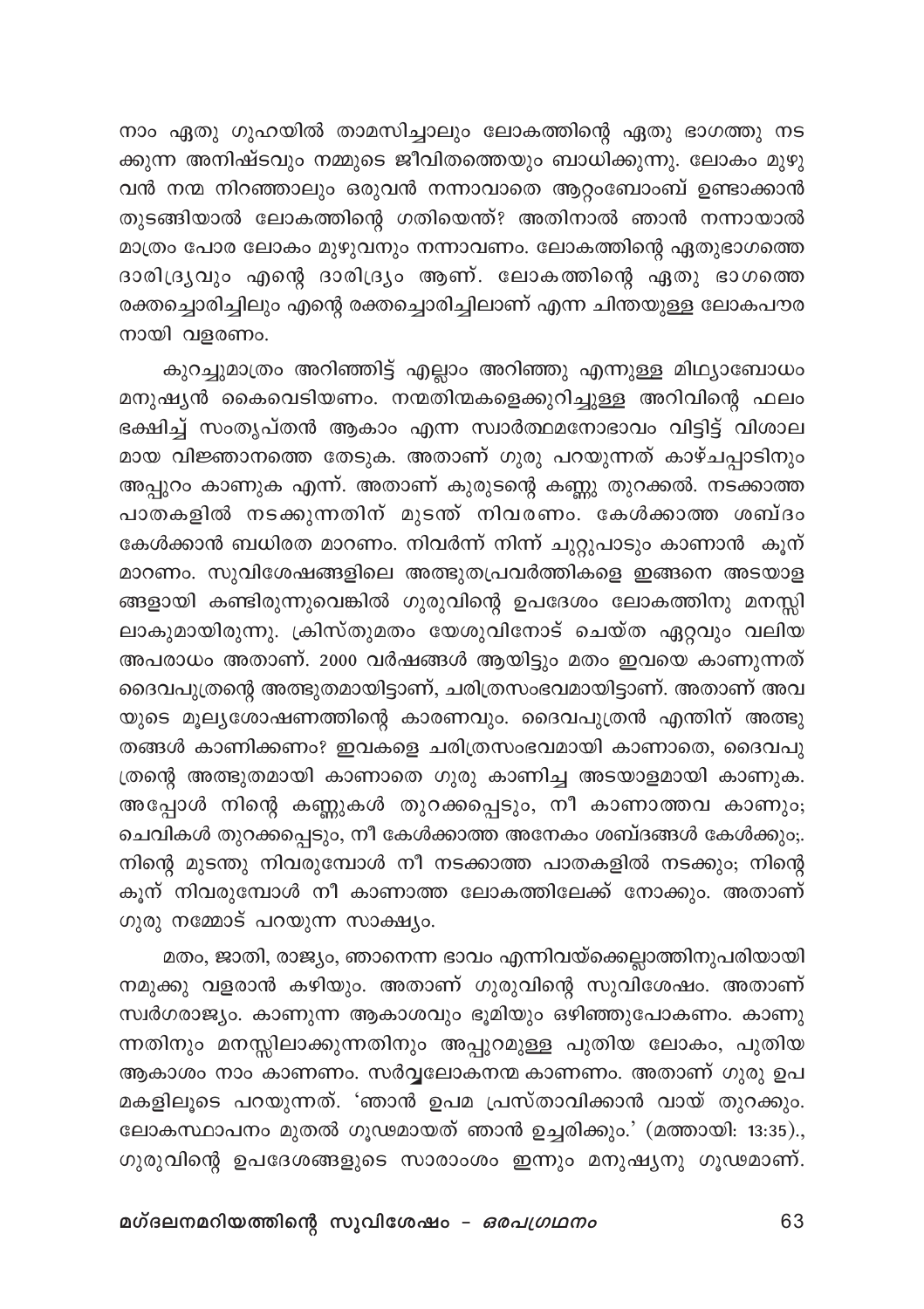'നിങ്ങൾ ചെവിയാൽ കേൾക്കും...' (മത്തായി: 13:14). അതിനാണ് ഗുരു നിന്റെ കണ്ണു തുറക്കുകയും ബധിരത മാറ്റുകയും മുടന്ത് നിവർക്കുകയും കൂന് മാറ്റുകയും ചെയ്തത്. അപ്പോൾ നീ എഴുന്നേൽക്കും, മുന്നോട്ട് നടക്കും. അപ്പോൾ ലോകത്തിന്റെ ആരംഭം മുതൽ ഗൂഢമായിരുന്ന രഹസ്യം മനസ്സി ലാകും. അത് സ്വയം അനുഭവിക്കേണ്ട അവസ്ഥയാണ്. ആ അവസ്ഥ സ്വയം അനുഭവിക്കുമ്പോൾ നാം നമുക്കായി ഉണ്ടാക്കിയ എന്റെ മതം, എന്റെ സമു ദായം, എന്റെ സ്വത്ത്, എന്റെ വിശ്വാസം എന്നിങ്ങനെയുള്ള കല്ലറകളിൽ ലോകരക്ഷയെ വെയ്ക്കും. അതാണ് അരിമത്യ ജോസഫിന്റെ സുവിശേ ഷം. അപ്പോൾ യേശു നിങ്ങളിൽ ഉയർത്തെഴുന്നേൽക്കും. അതുതന്നെയാണ് പൗലോസും സാക്ഷിക്കുന്നത്.

ഗുരു വീണ്ടും പറയുന്നു, സകലവിധ അശുദ്ധികളും നിറഞ്ഞ കല്ലറ കളെ, കപടഭക്തിയും അധർമ്മവും നിറഞ്ഞ കല്ലറകളെ, വെള്ള പൂശിയ ശവക്കല്ലറകളെ വെടിപ്പാക്കൂ. (മത്തായി: 23:27,28) അവിടെ നീതിയുടെ സുര്യൻ പ്രവേശിക്കട്ടെ

ഗുരു പക്ഷവാതക്കാരനോട് പറയുന്നു, 'എഴുന്നേറ്റ്... പോകുക' (ലൂക്കോസ്: 5:24). നീ ഇപ്പോൾ ആയിരിക്കുന്ന അവസ്ഥയിൽ നിന്നും എഴു ന്നേറ്റ് മുന്നോട്ട് നടക്കുക. 'എന്റെ വിശ്വാസം വലുത്, ഞാൻ ഓട്ടം തികച്ചു.' പോര അത് നിനക്കു തോന്നുന്ന ഭാവമാണ്. നിന്നിലെ പക്ഷവാതമാണ് പറ യുന്നത്. ഇപ്പോഴത്തെ എന്റെ അവസ്ഥ എനിക്ക് വളരെ സുഖം, ഞാൻ ക്രിസ്തുവിന്റെ സഭയിലെ അംഗം, ഞാൻ ദൈവം തെരഞ്ഞെടുത്ത ജാതി, എന്നുള്ള മടിപിടിച്ച ചിന്താഗതി വിടുക. നിങ്ങൾ ഭൂമിയുടെ ഉപ്പാകുന്നു (മ .<br>ത്തായി: 5:13-16). സർവ്വഭൂമിയുടെയും ഉപ്പ്. അത് സ്വന്തം സമുദായത്തിലോ, മതത്തിലോ മാത്രം ലയിച്ചാൽ പോര. <sup>—</sup>ലാകത്തിൽ മുഴുവനും പരക്കണം. നിങ്ങൾ ലോകത്തിന്റെ വെളിച്ചം ആകുന്നു, അത് പറയിൻ കീഴിലല്ല വെക്കേ ണ്ടത്. എന്റെ സ്വത്ത്, എന്റെ ജാതി, എന്റെ മതം എന്ന സങ്കുചിതചിന്തയുടെ പറയിൻ കീഴിൽ ഒളിക്കാതെ ഉയർന്ന തണ്ടിൽ പ്രകാശിച്ചാൽ ചുറ്റുപാടും പ്രകാശപൂരിതം ആകും. മനുഷ്യർ നിങ്ങളുടെ നല്ലപ്രവൃത്തികളെ കണ്ട്... നീ നന്മ പ്രപർത്തിക്കുന്നവനായി മാറുമ്പോൾ നിന്റെ ദൈവം മഹത്വപ്പെടും. അതിനാൽ മതപരിവർത്തനത്തിനു മുതിരാതെ അതിന് ഉപയോഗിക്കുന്ന ഊർജ്ജം നന്മ ചെയ്യുന്നതിനുപയോഗിക്കുക. അതാണ് യഥാർത്ഥസുവിശേ ഷം. അപ്പോൾ നിങ്ങൾ യേശുവിനെ ശരിയായി സാക്ഷിക്കുന്നു.

'ഞാൻ രക്ഷിക്കപ്പെട്ടവനാണ്, ഞാൻ മതവിശ്വാസിയാണ്, എന്റെ സഭ പത്രോസ് സ്ഥാപിച്ചതാണ്, മാർത്തോമ്മ സ്ഥാപിച്ചതാണ്' എന്ന തൃപ്തി യുടെ അവസ്ഥ നിനക്ക് മതനേതാക്കന്മാർ തന്ന വൃർത്ഥമായ മരീചികയുടെ സുവിശേഷമാണ്. നീ ന്യായവിധിയിൽ സ്വർഗത്തിൽ പോകാൻ നോക്കിയി രുന്നാൽ സ്ഥർഗരാജ്യം ഇവിടെയുമല്ല, അവിടെയുമല്ല എന്ന നാള് വരുന്നു.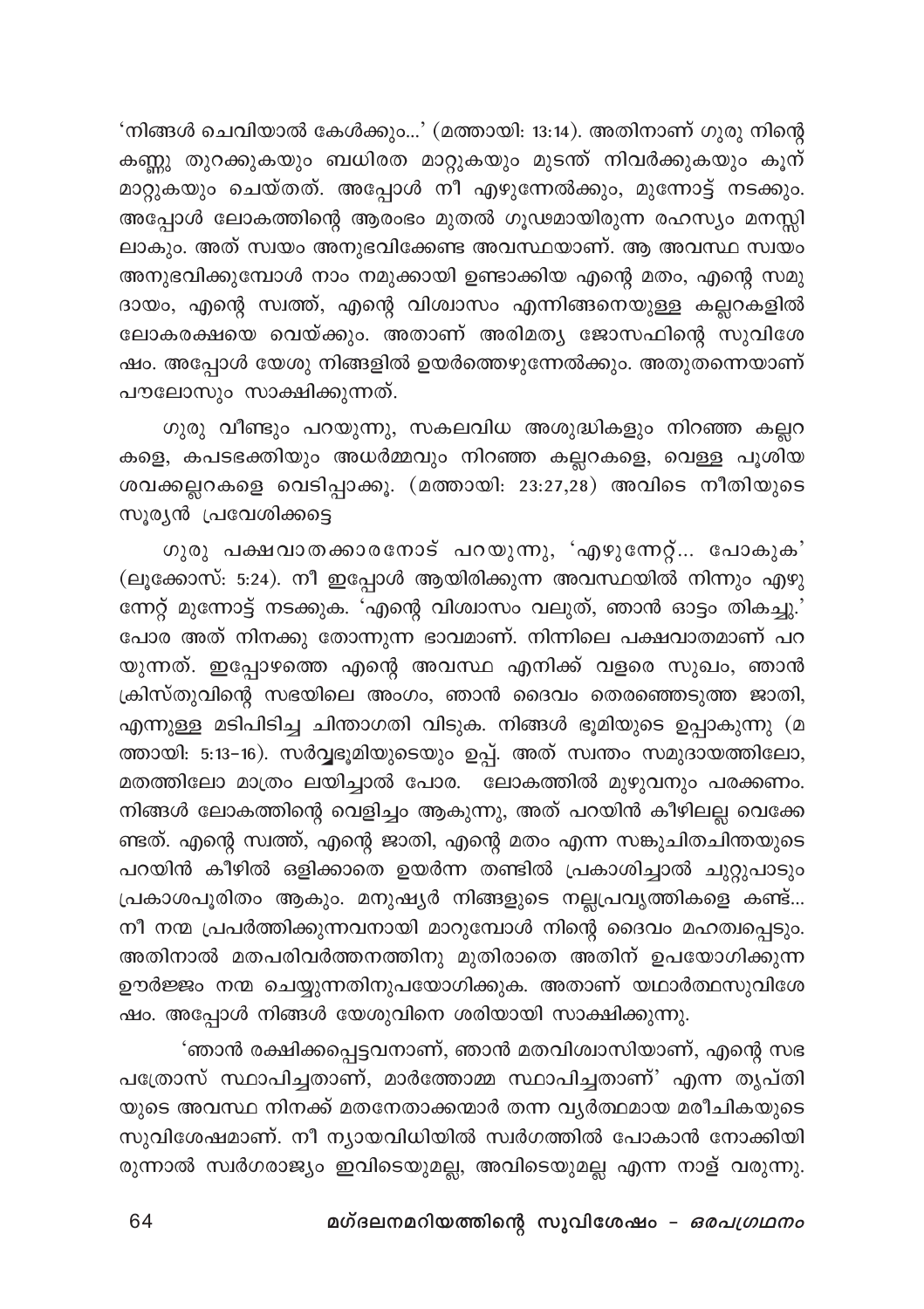സ്വർഗരാജ്യം നിങ്ങൾക്കുള്ളിലാണ്. ആ സ്വർഗരാജ്യത്തെ ഭൂമിയുടെ ഉപ്പ് പോലെ പ്രചരിപ്പിക്കുക. തണ്ടിന്മേലെ വെളിച്ചമായി പ്രകാശിപ്പിക്കുക. അതി .<br>നാൽ നല്ലമനുഷ്യൻ തന്റ ഹൃദയത്തിലെ നല്ലനിക്ഷേപത്തിൽ നിന്ന് നല്ലത് പുറപ്പെടുവിക്കുന്നു (ലൂക്കോസ്: 6:27–45.). അതാണ് നിങ്ങൾക്കുള്ളിലെ സ്വർഗരാജ്യം. ഈ സ്വർഗരാജ്യം ഇന്നാണ്, ഇന്ന് നിന്റെ ഉള്ളിലാണ്. ഈ സ്വർഗരാജ്യത്തെ മനസ്സിലാക്കാതെ യേശു വീണ്ടും വരും, അപ്പോൾ ഞാൻ, .<br>എന്റെ കുടുംബം, എന്റെ ഇടവക, മതം ഈവാനിയോസിന്റെയും ബസേലി യോസിന്റെയും ഗ്രിഗേറിയോസിന്റെയും കൂടെ പത്രോസിന്റെ മുന്നിൽ .<br>നിൽക്കും. വളരെ ലാഘവമായി ഇമിഗ്രേഷനിൽ പൗരന്മാർ കടന്നുപോകു ന്ന മട്ടിൽ സ്വർഗരാജ്യത്തിൽ കയറും. നിങ്ങൾ അങ്ങനെ ചിന്തിക്കുന്നുവോ? അഥവാ 'എന്റെ പാസ്റ്റർ അവിടെ നിൽക്കുന്നുണ്ടാവും, എന്നെ റെക്കമെന്റ് ചെയ്യും' എന്ന് തോന്നുന്നുവോ? എന്നാൽ വെറും തോന്നൽ മാത്രം. ഇത് മണ്ടന്മാർക്കുള്ള സ്വർഗമാണ് (fool's paradise).

ഗുരു പറയുന്നു, ദരിദ്രരായ നിങ്ങൾ ഭാഗ്യവാന്മാർ... (ലുക്കോസ്: 6:20-23), ഇവിടെ ഭാഗ്യവാന്മാർ എന്നുള്ളത് തെറ്റായ പൊരുൾ തിരിക്കലാണ്. അത് ഇന്നും മതം ഉപയോഗിക്കുന്ന ഒരു തന്ത്രമാണ്. അതാണ് കവിയും പറയു ന്നത് സ്ഥർഗരാജ്യം ദുഖിതർക്കൊരു പഴയ വാഗ്ദാനം എന്ന്. നീ ദരിദ്രനായി ഇരിക്കുന്ന അവസ്ഥയിൽ ഇരുന്നാൽ അതിൽ സ്വർഗരാജ്യം കണ്ടെത്തി യാൻ നീ എന്നും ദരിദ്രൻ ആയിരിക്കും. നിനക്ക് ദൈവരാജ്യം ലഭിക്കും എന്ന മോഹത്തിൽ ദരിദ്രനായി ഇരുന്നാൽ നിനക്ക് ഭാവിയിൽ സ്വർഗരാജ്യം ലഭിക്കും എന്ന് നിന്നോട് സുവിശേഷിക്കുന്നവൻ നിന്നെ വിഡ്ഢികളുടെ സ്വർഗത്തിലേക്കാണ് നയിക്കുന്നത്. ഇത് ധനികന്റെ സുവിശേഷമാണ്. നീ ദരിദ്രനായി കഴിഞ്ഞു കൊള്ളൂ നിനക്ക് സ്വർഗം കിട്ടും എന്റെ സമ്പത്ത് എനിക്കുള്ളത്, നിനക്ക് തരാനുള്ളതല്ല. ഭാവിയിൽ തൃപ്തരാകും എന്ന് വിശ്വ സിച്ച് എന്തിന് വിശന്നിരിക്കണം, ഭാവിയിൽ ചിരിക്കും എന്ന് വിശ്വസിച്ച് .<br>എന്തിന് കരഞ്ഞുകൊണ്ടിരിക്കണം. ഭാവിയിലെ സ്വർഗത്തിലെ പ്രതിഫലം നോക്കിയിരിക്കരുത്. ഇത് ലൂക്കോസിന് പറ്റിയ തെറ്റാണ്. അതിനാൽ ഗുരു പറഞ്ഞതു പോലെ, നീ സ്വർഗരാജ്യത്തെ ബലാൽക്കാരമായി പിടിച്ചു പറ്റു ക. എന്നാലേ നിനക്ക് സ്വർഗം കിട്ടു. നിന്റെ സഭ പത്രോസ് സ്ഥാപിച്ചാലും മാർത്തോമ്മ സ്ഥാപിച്ചാലും നീ എല്ലാ ഞായറാഴ്ചയും യേശുവിന്റെ ശരീരം ഭക്ഷിച്ചാലും നിന്റെ ഉള്ളിൽ സ്വർഗരാജ്യം ഉണ്ടാകണമെങ്കിൽ നിന്റെ ആത്മ ശക്തി മുഴുവൻ ഉപയോഗിച്ച് സ്ഥർഗരാജ്യത്തെ നിന്റെ ഉള്ളിൽ ബലാൽക്കാ രമായി പിടിച്ച് കയറ്റണം. അത് പൂർണ്ണമായും വ്യക്തിപരമായി ഉണ്ടാകേണ്ട പരിവർത്തനമാണ്.

അതുകൊണ്ടാണ് മത്തായി (5:3-12.) ലൂക്കോസിന്റെ അബദ്ധം ഒഴിവാക്കി ഭാഷാശൈലിക്ക് വ്യത്യാസം വരുത്തിയത്. അത് ഗുരുവിന്റെ ഉപദേശത്തോട്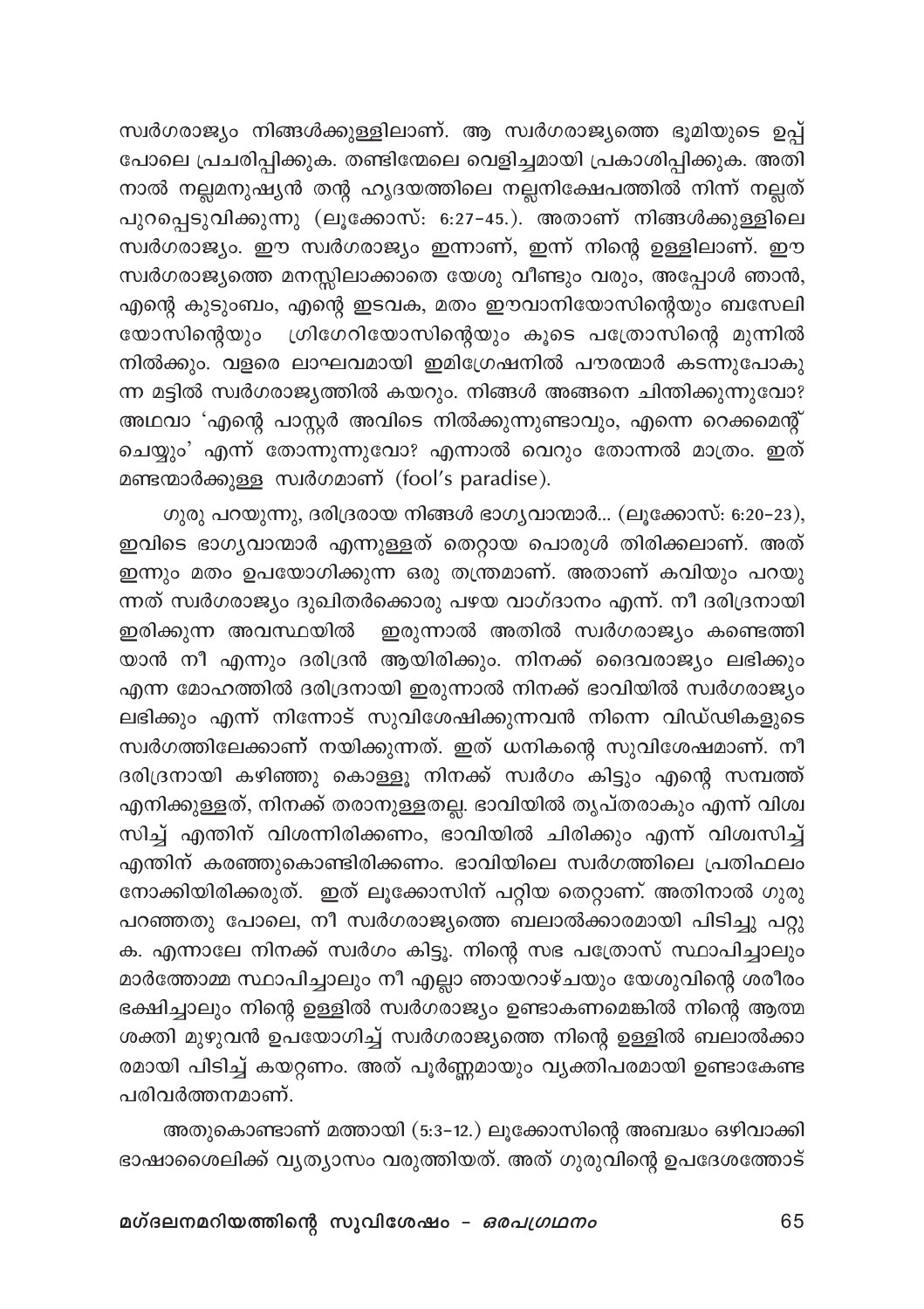കുറച്ചൊക്കെ പൊരുത്തപ്പടുന്നുണ്ട്. ആത്മാവിൽ പൂർണ്ണതയുടെ ദാരിദ്ര്യം .<br>ഉള്ളപ്പോൾ അവിടെ ഇടം ഉണ്ട്, അവിടെ നന്മ നിറയ്ക്കാം. വിശക്കുന്നവർക്ക് മാത്രമേ ഭക്ഷണത്തോട് ആഗ്രഹവും, അത് ഉൾക്കൊള്ളാൻ ഉദരത്തിൽ ഇടവും കാണുകയുള്ളൂ. അതുപോലെ ആത്മാവിൽ ദാരിദ്ര്യം നന്മയ്ക്കുവേ ണ്ടിയുള്ള ആഗ്രഹം ജനിപ്പിക്കുന്നു. അതിനാൽ വിശക്കുന്നവനായി ഇരി ക്കാതെ എഴുന്നേറ്റ് മുന്നോട്ട് നടക്കുക.

ദുഃഖിക്കുന്നവർ, അപൂർണ്ണതയെ പ്രതി ദുഃഖിക്കുന്നവർ, നന്മയുടെ കുറ വിനെ ഓർത്ത് ദുഃഖിക്കുന്നവർ അവർ ആ അവസ്ഥയിൽനിന്നും എഴുന്നേറ്റ് നടക്കുമ്പോൾ അവർക്ക് നന്മ ലഭിക്കുന്നു. നന്മയുടെ കുറവിനെ ഓർത്ത് ദുഃഖി ക്കുന്നവരെ ആശ്വസിപ്പിക്കാനാണ് നന്മ നമ്മുടെ ഇടയിലേക്ക് ഇറങ്ങി വരുന്നത്. കോപം അജ്ഞതയിൽ നിന്നും ഉളവാകുന്നു. അതിനാൽ കോപം ഒഴിവാക്കുക. അജഞതയുടെ സ്ഥാനത്ത് വിജ്ഞാനം നിറയുമ്പോൾ അവിടെ ശക്തി നിറ യുന്നു. കഴിവ് ഉണ്ടാകുന്നു. അവർക്ക് ഭൂമിയെ അവകാശമാക്കുവാനുള്ള കരുത്തുണ്ടാകുന്നു. ഭൗതികതയെ കീഴടക്കുവാനുള്ള ശക്തി ഉണ്ടാകുന്നു. നീതിക്കു വേണ്ടി വാഞ്ഛിക്കുന്നവർ നിതിയെ തേടുന്നു. നീതി വിതരണം .<br>ചെയ്ത് ഭൂമിയിൽ നന്മ നിറയ്ക്കുന്നത് കണ്ടിട്ട് അവർ തൃപ്തരാകുന്നു.

പകയുടെയും അസൂയയുടെയും അക്രമത്തിന്റെയും സ്ഥാനത്ത് കരുണ .<br>നിറയ്ക്കുമ്പോൾ അവരുടെ പ്രവൃത്തികൾ മുഴുവൻ കരുണാമയമാകുന്നു. തിന്മ യെ, ക്രൂരതയെ കരുണ കീഴടക്കുന്നു. ഹൃദയം ശുദ്ധിമയമാകുമ്പോൾ പരി ശുദ്ധമായത് അവിടെ സ്ഥലം പിടിക്കുന്നു. അവർ ശുദ്ധീകരണത്തിന്റെ ഓരോ മണ്ഡലങ്ങളിലൂടെയും ഓരോ ചക്രത്തിലൂടെയും കടന്ന് ഏഴ് ദുർഭൂതങ്ങളെ പുറത്താക്കുന്നു. അവർ ഏഴ് ബുദ്ധമണ്ഡലങ്ങളെ കീഴടക്കുന്നു, സഹസ്രപ ത്മദളങ്ങളിൽ ഉപവിഷ്ടരാകുന്നു. അവർ ദൈവികാവസ്ഥയിലേക്ക് ഉയരുന്നു. ആധുനികലോകത്തിന് വേണ്ടത് സൈന്യങ്ങളുടെ ദൈവത്തെയല്ല. സമാധാ നത്തിന്റെ ദൈവമാണ്. പരിശുദ്ധയുദ്ധങ്ങൾക്കു വേണ്ടി മനുഷ്യക്കുരുതി നട ത്തുന്ന ദൈവവിശ്വാസമല്ല. യെരുശലേം സ്വന്തം മതത്തിന്റെ മാത്രം പുണ്യ ഭൂമിയാക്കുവാൻ മറ്റുമതങ്ങളെ രക്തപ്പുഴയിൽ ഒഴുക്കുന്ന ദൈവവിശ്വാസമല്ല, പകരം സർവ്വചരാചരങ്ങൾക്കും ഏദൻതോട്ടം വാഗ്ദാനം ചെയ്യുന്ന സമാധാ നത്തിന്റെ പ്രവാചകരെയാണ് നമുക്ക് ആവശ്യം. ലോകസമാധാനത്തിനു വേണ്ടി പരിശ്രമിക്കുകയും അദ്ധ്വാനിക്കുകയും ചെയ്യുന്നവരാണ് ദൈവപുത്ര ന്മാർ, പുത്രിമാർ. സമാധാനത്തിനു വേണ്ടി അദ്ധ്വാനിക്കുകയും ഭാരം ചുമക്കു ന്നവരെയും ആണ് ഗുരു വിളിക്കുന്നത്, എന്റെ രാജ്യത്തിലേക്ക് വരിക, ഐഹി കമില്ലാത്ത എന്റെ രാജ്യം പ്രചരിപ്പിക്കുക. സമാധാനത്തിന്റെ പ്രവാചകൻ ഒരിക്കലും ഹിംസയെ പ്രോത്സാഹിപ്പിച്ചില്ല. പക്ഷെ ക്രിസ്തുമതം കാട്ടിക്കൂ ട്ടിയ ഹിംസകൾക്ക് ആര് പ്രചോദനം നൽകി? യേശുവിന്റെ മതം അഹിംസ യുടെ മതമാണ്. ബുദ്ധന്റെ മതം അഹിംസയുടെ മതമാണ്. വേദങ്ങളിലെ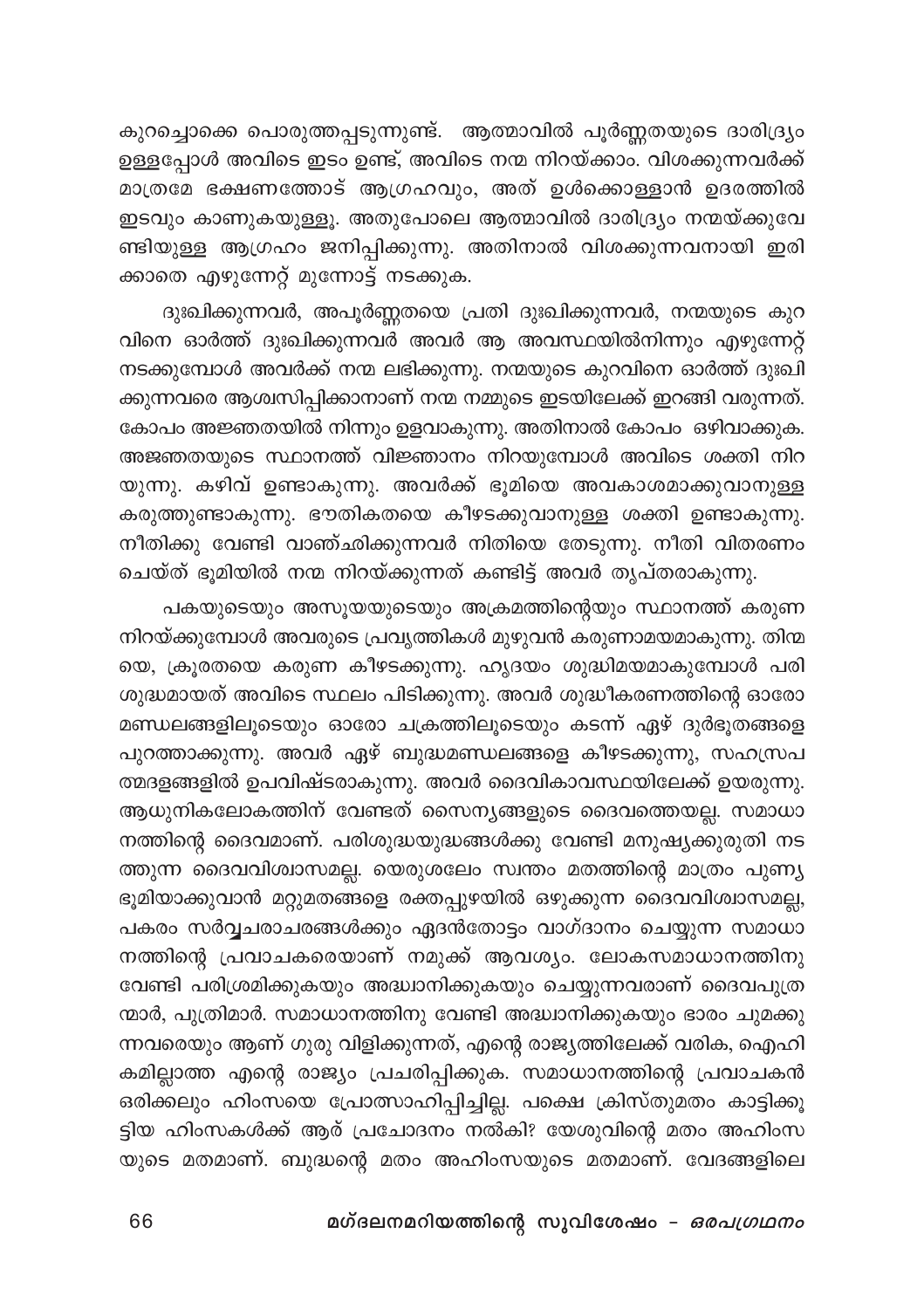മതവും ഉപനിഷത്തുകളിലെ മതവും അള്ളാഹുവിന്റെ മതവും ശ്രേഷ്ഠത യുടെ മതമാണ്, അഹിംസയുടെ മതമാണ്. എന്നാൽ മതങ്ങളുടെ പേരിൽ ഹിംസ നടത്താൻ ആര് പ്രചോദനം നൽകുന്നു? പ്രാകൃതനായ മനുഷ്യനിലെ വേട്ടയാടാനുള്ള വാസനയാണോ നരഹതൃയിലേക്ക് നയിക്കുന്നത്? നരഹത്യയെ ന്യായീകരിക്കാൻ മതത്തെ കൂട്ടുപിടിക്കുന്നതോ? അതാണ് ശ്രീ നാരായണഗുരു പറയുന്നത്, മതം ഏതായാലും മനുഷ്യൻ നന്നാവണം. മനു ഷ്യനെ നന്നാക്കാത്ത മതങ്ങൾ പൈശാചികമതങ്ങൾ ആണ്. ആ മതങ്ങൾ ഭൂമിയിൽ തുടരാൻ പാടില്ല. സമാധാനം നടത്തി ദൈവപുത്രന്മാരാകേണ്ടുന്ന മനഷ്യാ, നീ ഈ പ്രാകൃതപേക്കോലങ്ങളെ വിട്ട് നന്മ നിറഞ്ഞ ദൈവത്തെ തേടണം. സകലമനുഷ്യരും സഹോദരങ്ങൾ ആണെന്ന ബോധം ഉണ്ടാക ണം. നിന്റെ സഹോദരന്റെ രക്തം ഈ പുണ്യഭൂമിയിൽ വീഴ്ത്തരുത്. അതാണ് മറിയത്തിന്റെ ഗുരു നിന്നോട് പറയുന്നത്, നിന്റെ പ്രവൃത്തികൾ നിന്നെ നന്മ യിൽ നിന്നും അകറ്റുന്നു, കരുണയിൽനിന്നും അകറ്റുന്നു. അതിനാൽ നീ നിന്റെ പ്രവൃത്തികളെ സ്വയം വിശകലനം ചെയ്യുക. അവ നിന്നെ ദൈവത്തിൽ നിന്ന് അകറ്റുന്നവ ആണോ എന്ന് നോക്കുക. മറ്റ് മനുഷ്യരോട് കരുണാപൂർവം പെരുമാറാൻ സാധിക്കാത്ത പ്രവൃത്തികൾ ആണോ എന്നു നോക്കുക. നിന്റെ മതം മറ്റുമതങ്ങളെ അംഗീകരിക്കുകയും ബഹുമാനിക്കയും ചെയ്യുന്ന മതം ആണോ എന്ന് നോക്കുക. നിന്റെ മതം, മതത്തിന്റെ നിലനിൽപ്പിന് പരി ശുദ്ധയുദ്ധം ആഹ്വാനം ചെയ്യുന്ന മതമാണോ എന്ന് നോക്കുക. ഇത് മനസ്സി ലാകണമെങ്കിൽ നീ മതനിയമങ്ങൾക്ക് ഉപരിയായി ഉയരണം. മതം തരുന്ന ജ്ഞാനത്തിന് ഉപരിയായി ഉണരണം. മതം തരുന്ന നന്മതിന്മകളുടെ അറി വിന്റെ ഫലമല്ല നിനക്കു വേണ്ടത്. നീ പൂർണജ്ഞാനത്തിനു വേണ്ടി വിശ ന്നു ദാഹിക്ക്ബാൾ തോട്ടത്തിലെ ഫലമെല്ലാം ആസ്വദിക്കണം. അനേകം നദികളിലെ സമ്പുഷ്ടമായ വെള്ളം കുടിച്ച് വിജ്ഞാനദാഹം തീർക്കണം. അതാണ് സൃഷ്ടാവിന്റെ ഉദ്ദേശ്യം. മതങ്ങൾ തരുന്ന നന്മതിന്മകളുടെ ഫലം ഭക്ഷിച്ച് തൃപ്തനാകാൻ ശ്രമിച്ചാൽ നിന്റെ നഗ്നത നിനക്ക് ലജ്ജ ഉണ്ടാക്കും. സത്യത്തിന്റെ വരവിൽ നീ ഓടി ഒളിക്കും. നിന്റെ അജ്ഞതയുടെ കാരണം, അപകർഷതയുടെ കാരണം നീ മറ്റുള്ളവരിൽ ആരോപിക്കും, (സ്ത്രീ തന്നു, ഞാൻ തിന്നു). നീ പറുദീസയിൽ നിന്നും പുറത്താക്കപ്പെടും. അന്ന് നിന്നെ സഹായിക്കാൻ ആരുണ്ടാകും? സത്യത്തിലേക്കുള്ള മോക്ഷയാത്രയിൽ നിന്ന് നിന്നെ വഴി തെറ്റിച്ച സാത്താനോ? അവനും ഭൂമിയിൽ ഇഴയുന്നു. നന്മയുടെ കൈകളിലെ കുഴച്ചമണ്ണായ നിന്നെ നന്മ അതിന്റെ സാദൃശത്തിൽ മെനയട്ടെ. നിന്നിൽ നന്മയുടെ ജീവശ്വാസം നിറയട്ടെ, നിന്നിൽ പരിവർത്തിക്കുന്ന ദൈവാ ത്മാവിന്റെ ശക്തി നിന്നെ നയിക്കട്ടെ. അതാണ് നിന്റെ അടിസ്ഥാനാവസ്ഥ. ആ അവസ്ഥയിൽ മണ്ണും വെള്ളവും ചേർത്ത് മെനഞ്ഞെടുത്ത നിന്നെ പരി ശുദ്ധാത്മാവിന്റെ തീനാവിന്റെ ചുളയിൽ ചുട്ടെടുത്തപ്പോൾ നന്മയുടെ സാദൃ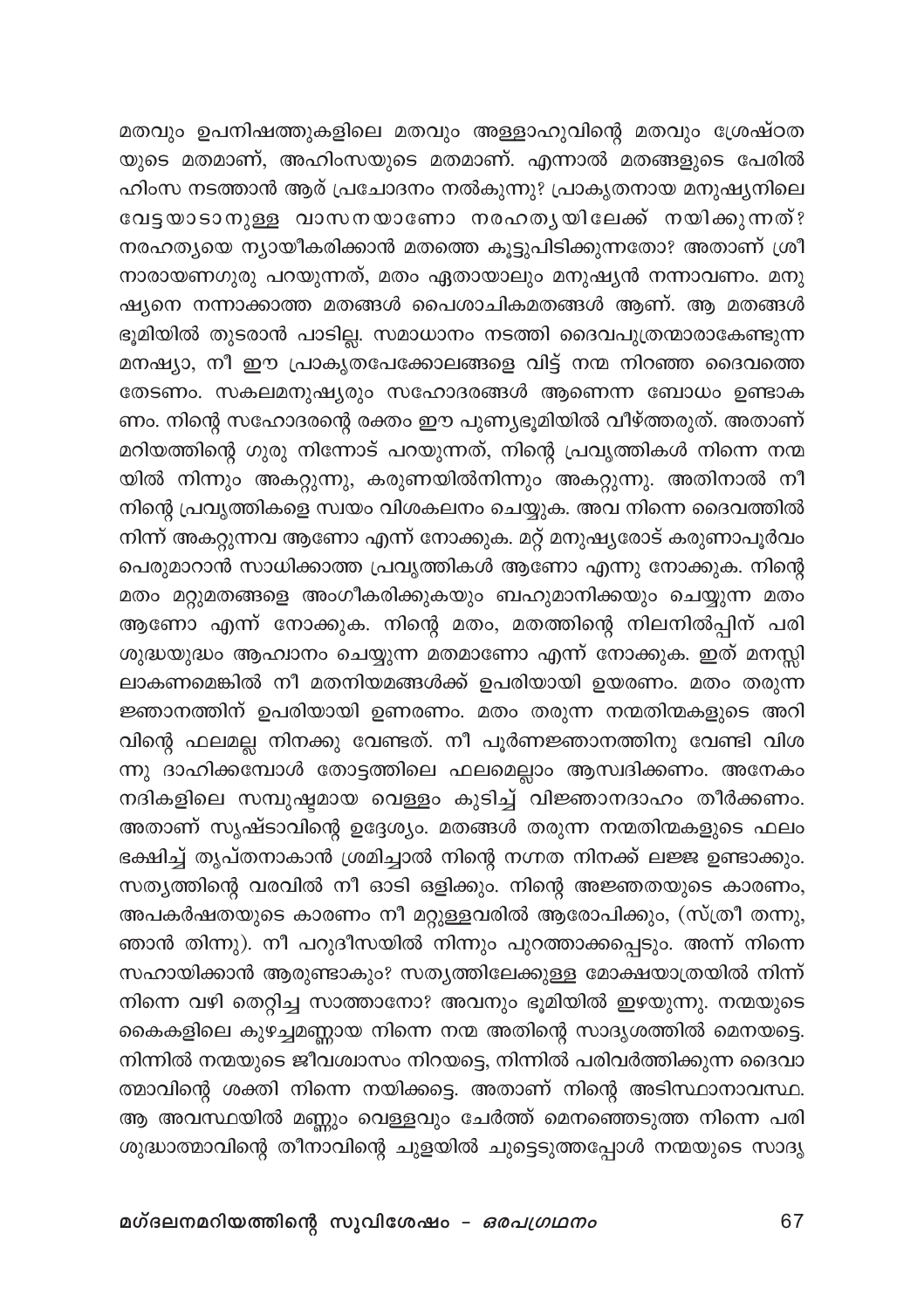ശത്തിൽ നീ സൃഷ്ടിക്കപ്പെട്ടു. അതാണ് ആദമിന്റെ, മനുഷ്യന്റെ മണ്ണാലും പെള്ളത്താലും തീയാലും ഉള്ള വീണ്ടും ജനനം. അതാണ് സുവിശേഷ ത്തിലെ യേശു ശിഷ്യന്മാരുടെ കാലുകഴുകുന്ന കഥ. വെള്ളത്തിൽ, ശുദ്ധീക രണത്തിന്റെ വീണ്ടും ജനനം. പിന്നീട് പെന്തക്കോസ്തിയിൽ തീനാവുക ളാൽ വേവിച്ചെടുത്ത വീണ്ടും ജനനം. ഈ കഥകളെ ചരിത്രപരമായി വായി ച്ചാൽ ഗുരുവിന്റെ ഉപദേശം മനസ്സിലാകുകയില്ല. പകരം ധ്വന്യാത്മകമായി (symbolic) വായിച്ചാൽ ഗുരുവിന്റെ ഉപദേശം മനസ്സിലാകുന്നു. വെള്ളം പശ മണ്ണിൽ ചേരുമ്പോളുണ്ടാകുന്ന താഴ്മയുള്ള അവസ്ഥയാണ് കുശവന്റെ രൂപാന്തരം പ്രാപിക്കാൻ തയ്യാറാകുന്ന മണ്ണ്. അതാണ് സൗമൃതയുള്ളവർ. .<br>അവർക്ക് സൃഷ്ടാവ് പകരുന്ന ശക്തിയുണ്ട്. അതിനാൽ അവർ നന്മയുടെ ലോകത്തെ, സ്വർഗരാജ്യത്തെ, അവകാശമാക്കുന്നു. കുശവന്റെ ഇഷ്ടത്തിന്, അവൻ ഉദ്ദേശിക്കുന്ന സാദൃശ്യത്തിന് (image-ന്) അനുസരിച്ച് രൂപാന്തരം പ്രാപിക്കാൻ തയ്യാറാകുമ്പോൾ ഞാൻ ഇന്ന മതത്തിൽ ജനിച്ചവനാണ് എന്ന മുൻവിധിയില്ലാതെ ശുദ്ധമനസ്സുള്ളവനായി നീ സൃഷ്ടാവിന്റെ രൂപത്തെ കാണുന്നു. സൃഷ്ടാവ് നിന്നിൽ ജനിക്കുന്നു. അതാണ് യേശു പറയുന്നത്, എന്റെ ഇഷ്ടമല്ല നിന്റെ ഇഷ്ടം നടക്കട്ടെ എന്ന്. നീ എന്നെക്കുറിച്ച് എന്ത് ഭാവിച്ചിരിക്കുന്നുവോ അത് എന്നിൽ നടപ്പാകട്ടെ. അത് ഞാൻ സൗമൃതയോ ടെ, തുറന്ന ഹൃദയത്തോടെ സ്വീകരിക്കുന്നു. ഇതേ ആശയം തന്നെയാണ് യേശുവിന്റെ അമ്മ മറിയത്തിന്റെയും കഥ. ഞാൻ കർത്താവിന്റെ ദാസി, ഞാൻ കുശവന്റെ കൈയിലെ മണ്ണ്, നീ എന്നെ മെനഞ്ഞാലും. അപ്പോൾ നിന്നിൽ ം<br>ദൈവം ജനിക്കുന്നു. അതാണ് മറിയത്തിന്റെയും മാലാഖയുടെയും കഥ നമ്മോട് പറയുന്ന സുവിശേഷം. ഇത് മനസ്സിലാക്കാതെ മത്തായി എന്തെല്ലാം കഥകൾ മെനഞ്ഞു. ഇതാണ് അക്ഷരം കൊല്ലുന്നു എന്നു പറയുന്നത്. മഹ നീയമായ നന്മ മനുഷ്യനിൽ ജനിക്കണം. അവന്റെ എളിമയുടെ പുൽക്കൂട്ടിൽ മതത്തിന്റെ നിയമങ്ങളുടെയും ആചാരങ്ങളുടെയും കുദാശകളുടെയും ചിത്ര പ്പണികൾ ഇല്ലാത്ത, കീറത്തുണിയിൽ പൊതിഞ്ഞ് നന്മ -സത്യം- ജനിക്ക ട്ടെ. കൃഷ്ണന്റെ ചുണ്ടിലെ ഓടക്കുഴലായി ജനിക്കട്ടെ. സരസ്ഥതിയുടെ വീണ യായി ജനിക്കട്ടെ. ആ മുരളീഗാനം ലോകം മുഴുവൻ നിറയട്ടെ. ആ സരസ്വതി വീണാനാദം, പ്രപഞ്ചശക്തിയുടെ ഓംകാരം, മനുഷ്യമനസ്സുകളെ തമ്മിൽ ബന്ധിപ്പിച്ച് പരബ്രഹ്മത്തിൽ ലയിപ്പിക്കട്ടെ. ദുഃഖത്തിലേക്ക് നയിക്കുന്ന അജ്ഞ തയിൽനിന്നും മോചനം തേടി ബുദ്ധിയുടെയും വിജഞാനത്തിന്റെയും മണ്ഡ ലങ്ങളിലൂടെ നീ നിന്റെ മോക്ഷയാത്ര തൂടരുക.

നിന്നെ ദൈവത്തിൽനിന്നും അകറ്റുന്ന സാത്താനിൽനിന്നും മോചനം നേടുക. അല്ലെങ്കിൽ നന്മ ഉദ്ദേശിച്ചു ചെയ്യുന്നവ പോലും തിന്മയായി മാറു ന്നു (റോമ.7:17-20). അതുതന്നെയായിരിക്കാം മതങ്ങൾക്കും സംഭവിച്ചത്.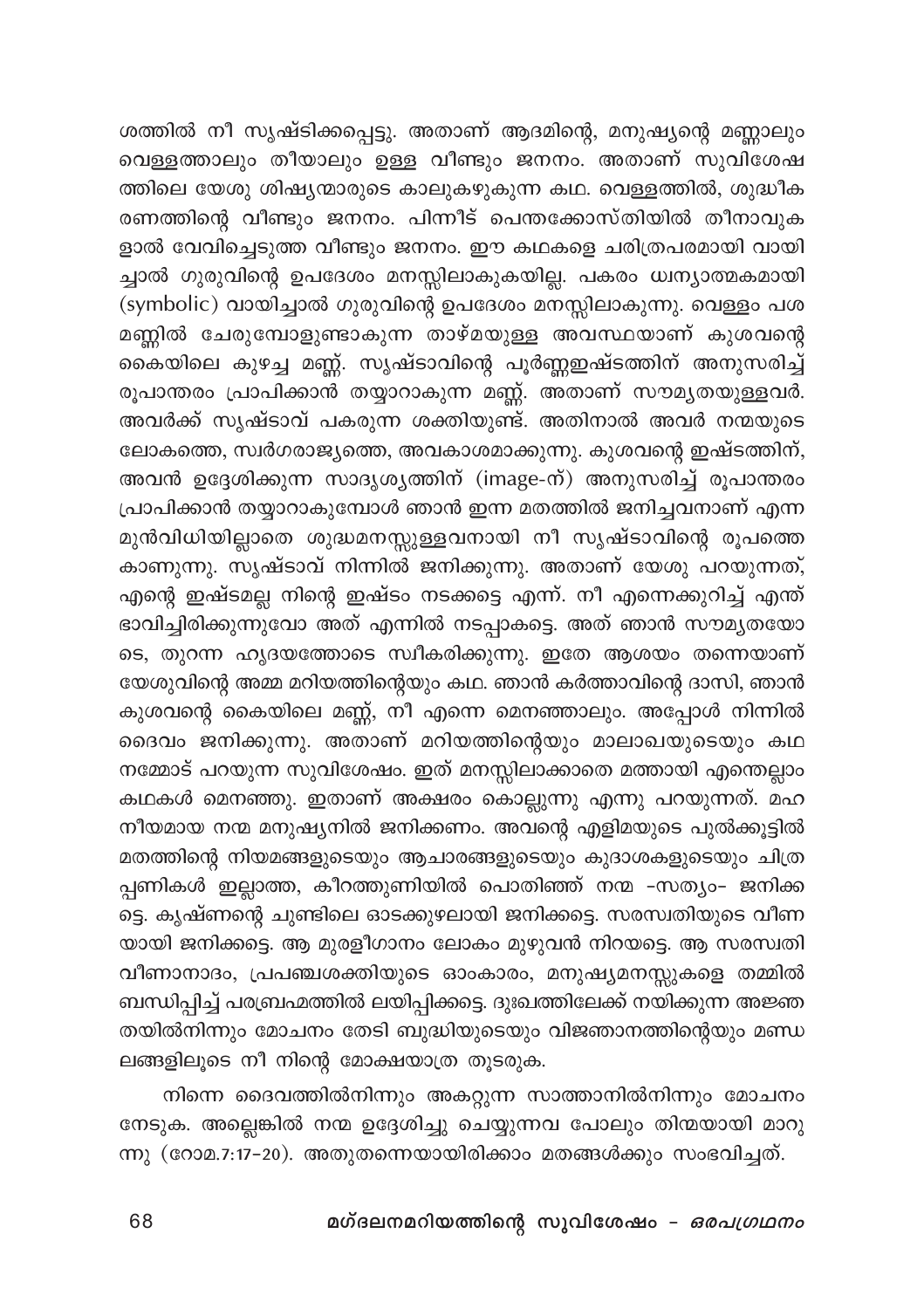## സുവിശേഷം – എട്ടാംപുറം

[al. ആകവസ്തുക്കളോടുള്ള ബന്ധം പ്രകൃത്യാലുള്ള അവസ്ഥയ്ക്ക് എതിരായുള്ള പ്രതിപത്തി ഉളവാക്കുന്നു. അതുകൊണ്ടാണ് പ്രകൃത്യാലുള്ള അവസ്ഥയുമായി നല്ല ബന്ധം പുലർത്തുക എന്നുപറയുന്നത്. ആ ബന്ധ ത്തിന്റെ സമനിലതെറ്റിയാൽ വീണ്ടും സമനിലപാലിക്കാൻ യാഥാർത്ഥ അവ സ്ഥയിൽനിന്നും ഉളവാകുന്ന അനുഭൂതിയുടെ മൂർത്തീകരണങ്ങളുടെ സഹായം തേടുക. കേട്ടു മനസ്സിലാക്കാൻ കഴിവുള്ളവർ മനസ്സിലാക്കട്ടെ.

പുതിയ അറിവിനെ സ്ഥീകരിക്കാനുള്ള മടി, നിർബന്ധബുദ്ധി, സങ്കു ചിതചിന്താഗതി, മതഭ്രാന്ത് ഇവയൊക്കെ മനസ്സിന്റെ അസുഖങ്ങളാണ്. ഈ അസുഖങ്ങൾ ഉണ്ടാകാനുള്ള കാരണം പ്രത്യേകവസ്തുക്കളോടുള്ള പ്രതി പത്തി, ബന്ധം എന്നിവയാണ്. ഇതാണ് ബുദ്ധൻ പറയുന്നത്, മോഹങ്ങളും ബന്ധങ്ങളും ദു:ഖകാരണമാകുന്നു എന്ന്.

ഇവിടെ ഗുരുപറയുന്ന ഒന്നോ രണ്ടോ വസ്തുക്കളോടുള്ള ബന്ധം പ്രതി പത്തിയല്ല. എല്ലാത്തിനോടുമുള്ള ബന്ധം പ്രതിപത്തിയാണ്. ഇന്ന് അല്ലെ ങ്കിൽ നാളെ അത് ദുഃഖത്തിലേക്ക് നയിക്കുന്നു. ബന്ധങ്ങൾ അഥവാ പ്രതി പത്തി നാം ഉദ്ദേശിക്കുന്ന രീതിയിൽ ഫലം തരാതെ വരുമ്പോൾ നിരാശ ഉ ണ്ടാകുന്നു. നിരാശ ദുഃഖത്തിലേക്ക് നയിക്കുന്നു. ഏതെങ്കിലും ഒരു വൃക്തി യോടോ രാജ്യത്തോടോ മതത്തോടോ സമുദായത്തോടോ പ്രസ്ഥാനത്തോടോ ഒക്കെ നമുക്ക് സ്നേഹം ഉണ്ടാകാം. ഏന്നാൽ തിരികെ ലഭിക്കാത്ത സ്നേഹം ആയിരിക്കണം നാം ആഗ്രഹിക്കുന്നത്. അത് പൂർണ്ണരീതിയിൽ പ്രായോഗിക മാണോ? അല്ല. ദൈവികമായ സ്നേഹത്തിന് മാത്രമേ തിരികെ ഒന്നും ആഗ്ര ഹിക്കാതെ സ്നേഹിക്കുവാൻ സാധിക്കുകയുള്ളു. ഇവിടെ പറയുന്നത് മാനു ഷികസ്നേഹമാണ്. ഭാര്യാഭർത്തുസ്നേഹം പരസ്പരം പ്രതിഫലം ആഗ്ര ഹിക്കുന്നു. ആ പ്രതിഫലത്തിന്റെ അളവുകൾക്ക് വ്യത്യാസം ഉണ്ടാകുമ്പോൾ സമനില (harmony) തെറ്റുന്നു. അതാണ് യേശു പറയുന്നത്, ഒരുവൻ സ്വർഗ രാജ്യത്തിൽ പ്രവേശിക്കണമെങ്കിൽ അപ്പനെയും അമ്മയെയും വെറുക്കണം എന്ന്. വെറുക്കുക എന്നാൽ എതിരാളിയായി കാണുക എന്നല്ല പ്രതിപത്തി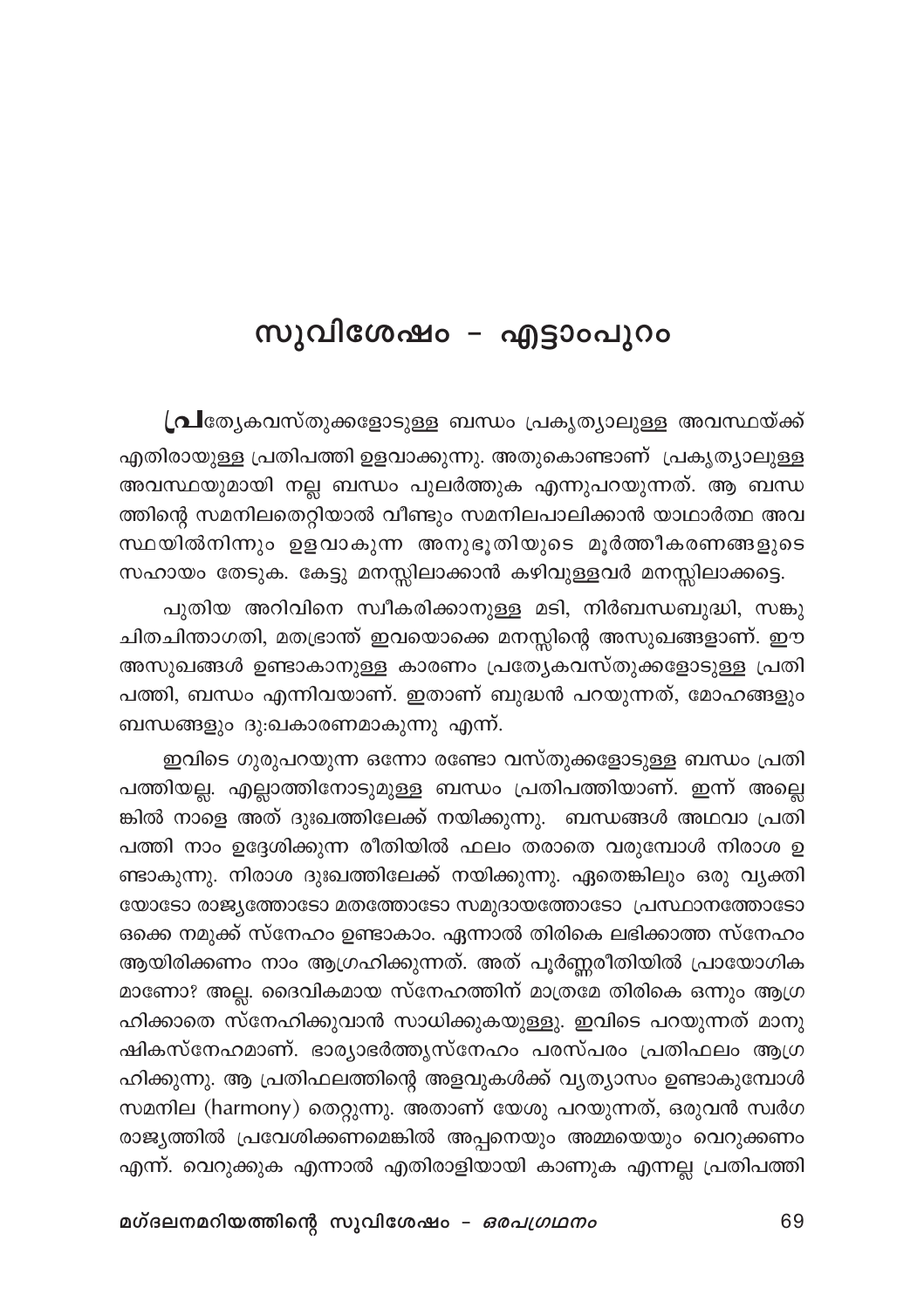യില്ലാതിരിക്കുക എന്നാണ്. വാർദ്ധക്യാവസ്ഥയിലുള്ള മാതാപിതാക്കൾക്ക് .<br>സംരക്ഷണം കൊടുക്കരുത് എന്ന അർത്ഥവുമില്ല. സ്ഥർഗരാജ്യത്തേക്കാൾ ഉപ .<br>രിയായി എന്തിനെ സ്നേഹിച്ചാലും കുറേക്കഴിയുമ്പോൾ അത് ദുഖത്തിലേക്ക് നയിക്കുന്നു. സമൂഹത്തിൽ നാം കാണുന്ന പല തെറ്റിയസമനിലകൾക്കും കാരണം അതുതന്നെ. ഉദാഹരണം നോക്കുക: ഭാര്യാഭർത്തൃബന്ധം, മാതാപിതാബന്ധം, സഹോദരബന്ധം, അമ്മായിയമ്മയും മരുമകളും തമ്മി ലുള്ള ബന്ധം, വ്യക്തിയും സമൂഹവും തമ്മിലുള്ള ബന്ധം, മതങ്ങൾ തമ്മി ലുള്ള ബന്ധം, രാഷ്ട്രങ്ങൾ തമ്മിലുള്ള ബന്ധം എന്നിവയെല്ലാം ഇന്ന് അല്ലെ .<br>ങിൽ നാളെ സമനില തെറ്റുന്നവയാണ്. സ്വന്തമെന്ന പദത്തിന് എന്തർത്ഥം എന്നു തോന്നുന്നതും അതുതന്നെ. സ്ഥതം, സ്നേഹം, ബഹുമാനം ഇതെല്ലാം ഭൗതികരീതിയിൽ ക്ഷണികമായ അവസ്ഥകളാണ്. ഈ ക്ഷണികാവസ്ഥകൾ എക്കാലവും നിലനിൽക്കും എന്ന് കരുതി ജീവിച്ചാൽ, ക്ഷണികതയുടെ ആഘാതം മനസ്സിലാകുമ്പോൾ, സ്വയം അനുഭവിക്കുമ്പോൾ നിരാശ ഉണ്ടാ കുന്നു. നിരാശ ദുഃഖത്തിലേക്ക് നയിക്കുന്നു. അതാണ് ബുദ്ധൻ പറഞ്ഞത്, യേശു പറഞ്ഞത്, ഉപനിഷത്തുകൾ പറഞ്ഞത്; ക്ഷണികമായവയെ സ്നേഹി ച്ചാൽ അത് നിരാശയിലേക്ക് നയിക്കുന്നു. അതിനാൽ പ്രതിപത്തിയില്ലാത്ത ...<br>(detached) അവസ്ഥയിലേക്ക് മനസ്സിനെ കൊണ്ടുവരികയാണ് വേണ്ടത്. അതു കൊണ്ടാണ് പുരുഷാർത്ഥങ്ങളിൽ ഗൃഹസ്ഥാശ്രമം കഴിഞ്ഞാൽ സന്യാസം (detachment from attachment) സ്വീകരിക്കാൻ ഉപദേശിക്കുന്നത്. അതുതന്നെയാണ് യേശുവും പറഞ്ഞത്, നിന്റെ അപ്പനെയും അമ്മയെയും വെറുക്കുക എന്ന്. മാതാപിതാക്കളോടുള്ള ബന്ധം മാത്രമല്ല എല്ലാത്തിനോ ടുമുള്ള ബന്ധം അഥവാ പ്രതിപത്തി എന്ന് സാരം.

യേശു പറഞ്ഞു, സ്ത്രീയെ ആഗ്രഹത്തോടുകൂടി നോക്കുന്നത് വ്യഭി ചാരമാണ് എന്ന്. സ്ത്രീയെ ആഗ്രഹത്തോടുകൂടി നോക്കുമ്പോൾ നാം കാണുന്നത് മനുഷ്യജീവിയായ സ്ത്രീയെ അല്ല, മറിച്ച് ലൈംഗികസംതൃ പ്തിയ്ക്കുള്ള ഒരു ഉപഭോഗവസ്തുവിനെയാണ്. സ്ത്രീയെ സ്ത്രീയായി കാണുന്നതിന് പകരം വഴിതെറ്റിയ ചിന്താഗതിയോടെയുള്ള നോട്ടം! അതാണ് പാപം എന്ന് പറയുന്നത്.

നമ്മുടെ വിശ്വാസങ്ങളും ആചാരങ്ങളും ഭാവനകൾ നിറഞ്ഞതാണ്. നാം ദൈവം തെരഞ്ഞെടുത്ത ജാതി, ഞാൻ അംഗമായിരിക്കുന്ന മതം മാത്രം സത്യം, മറ്റ് മതങ്ങൾക്ക് എതിരായി ഞാൻ കുരിശുയുദ്ധം പ്രഖ്യാപിക്കണം, പരിശുദ്ധയുദ്ധം നടത്തണം., എന്റെ വർണ്ണമില്ലാത്തവൻ അവർണ്ണൻ, നീചൻ, അധമൻ എന്നിങ്ങനെ യുക്തിയ്ക്ക് നിരക്കാത്ത ധാരണകളുമായി ജീവിക്കുന്ന മനുഷ്യർ ആണ് ഇന്ന് ഭൂമിയിലെ പ്രശ്നം.

ഒരു മനുഷ്യനും അവനിൽത്തന്നെ നീചനോ പാപിയോ ആയിരിക്കണം എന്നില്ല. എന്നാൽ മനുഷ്യൻ ചില ശക്തമായ ധാരണകളിൽ ജീവിക്കുന്നു.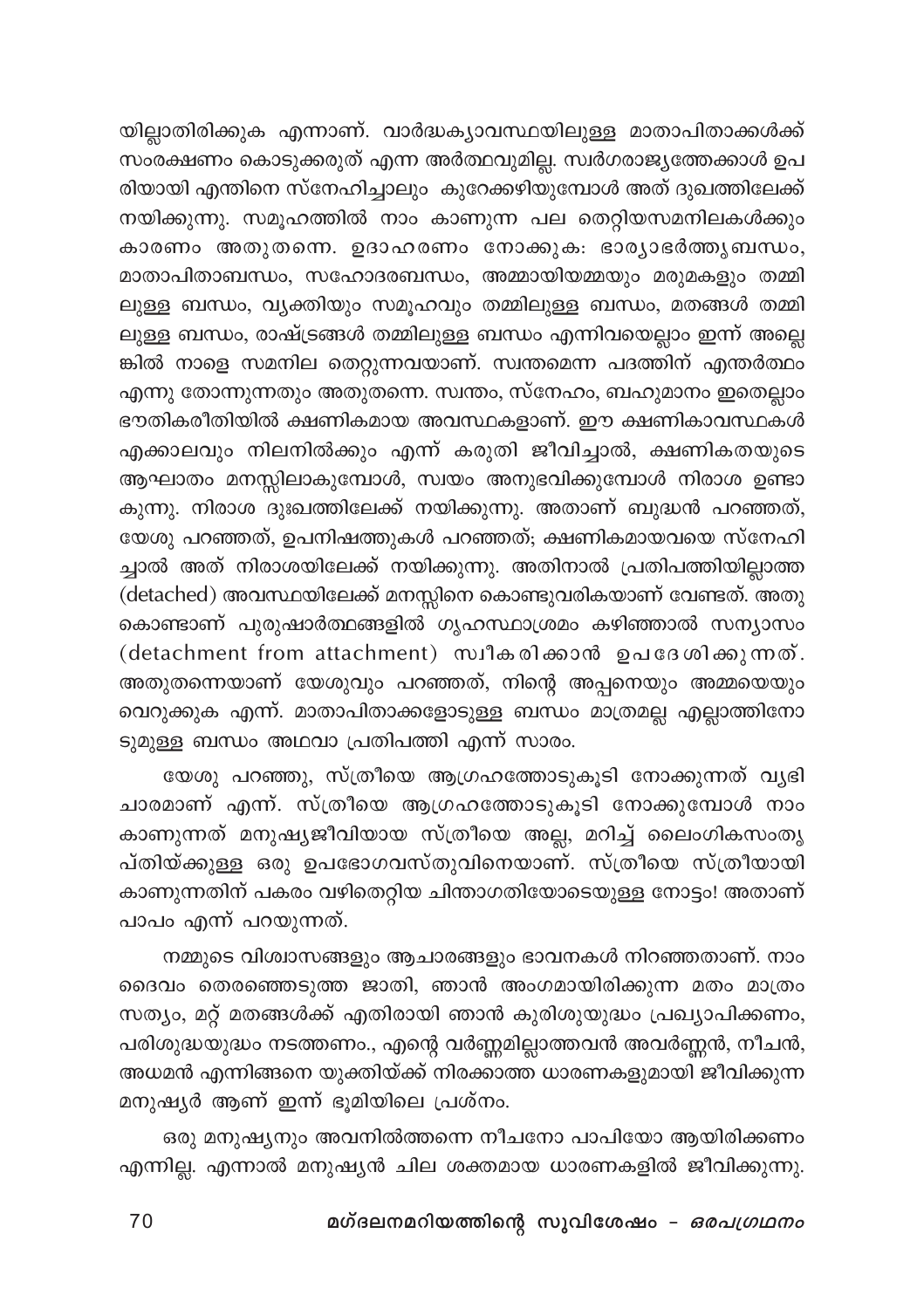ഈ ധാരണകൾ പ്രകൃത്യാലുള്ള യാഥാർത്ഥ്യത്തിന് യോജിക്കാത്തതാകു മ്പോൾ സമനില ഇല്ലാത്ത അവസ്ഥയുണ്ടാകുന്നു. ഉദാഫരണമായി, ലോക ത്തെമ്പാടും നൂറ്റാണ്ടുകളായി നിലനിൽകുന്ന ഒരു മിഥ്യാധാരണയാണ് വർണ്ണമേധാവിത്വം. നൂറ്റാണ്ടുകളായി ജീവിച്ച സാഹചര്യങ്ങൾ അനുസ രിച്ച് മനുഷ്യന്റെ തൊലിയുടെ നിറത്തിന് മാറ്റമുണ്ടായി. ധ്രൂവപ്രദേശ ത്തോടടുത്തുള്ള സ്ഥലത്തേയ്ക്ക് മനുഷ്യൻ കുടിയേറി താമസം തുടങ്ങിയ പ്പോൾ സുലഭമല്ലാത്ത സൂര്യപ്രകാശത്തെ ഉൾക്കൊള്ളാൻ തക്കവണ്ണം തൊലി വെളുത്തു വന്നു. അതുപോലെ സൂര്യപ്രകാശം മാത്രമുള്ള ഭൂമദ്ധ്യരേ ഖയ്ക്ക് അടുത്തുള്ളവർക്ക് പരിണാമദശയിൽ കറുത്തതൊലിയും ഉണ്ടായി. മനുഷ്യൻ അറിയാതെ സംഭവിച്ച പരിണാമവ്യതിയാനമാണിത്. ഇത് മന .<br>സ്സിലാക്കുന്നവൻ വർണ്ണമേധാവിത്വം പറയുകയി<u>ല</u>്ല.

Passion എന്ന വാക്ക് ലാറ്റിൻ ഭാഷയിൽ passo, ഗ്രീക്ക് ഭാഷയിൽ pathos (suffering) ഇതിൽ നിന്നാണ് pathology എന്ന വാക്കുണ്ടായത്. അതാണ് യേശുവും ബുദ്ധനും പറയുന്നതും. ക്ഷണികമായവയെ ശാശ്വതമായത് എന്ന് കരുതി സ്നേഹിച്ചാൽ തെറ്റായ വിശ്വാസം ഉണ്ടാകുന്നു. തെറ്റായ വിശ്വാസം ഉദ്ദേശിക്കുന്ന ഫലം തരാതെ വരുമ്പോൾ നിരാശയും ദുഃഖവും ഉണ്ടാകുന്നു.

പ്രഭാതത്തിലെ തുഷാരബിന്ദുക്കൾ സൂര്യകിരണങ്ങളെ പ്രതിഫലിപ്പിക്കു .<br>മ്പോൾ സൂര്യവെളിച്ചത്തിന്റെ മഹനീയതയെയാണവ കാണിക്കുന്നത്. മഞ്ഞുതുള്ളികൾ ശാശ്വതമല്ല, കുറെക്കഴിയുമ്പോൾ അവ അപ്രതൃക്ഷമാ കുന്നു. അതിനാൽ ഒരു വസ്തുവിന്റെ യഥാർത്ഥ അവസ്ഥ മനസ്സിലാക്കി .<br>അതിനെ സ്നേഹിച്ചാൽ അഥവാ അതിനോട് ബന്ധം പുലർത്തിയാൽ നിരാശ ഉണ്ടാകുന്നില്ല. പ്രകൃതിയെ നമുക്ക് സ്വന്തമാക്കാൻ സാധിക്കില്ല, പക്ഷെ ആസ്വദിക്കാൻ സാധിക്കും. ആസ്വദിക്കാൻ വേണ്ടി പ്രകൃതിയെ സ്നേഹിച്ചാൽ നിരാശ ഉണ്ടാകില്ല. എന്നാൽ പ്രകൃതിസൗന്ദര്യം സ്വന്തമാ ക്കാൻ ശ്രമിച്ചാലോ?

സ്വന്തമെന്ന അവസ്ഥ ഒരു തോന്നൽ മാത്രമാണ്. നമ്മുടെ ശരീരം, ചിന്ത, ജീവിതം ഇവയൊന്നും പോലും സ്വന്തമല്ല. സ്വന്തമെന്ന തോന്നൽ ഉണ്ടാകു മ്പോൾ പ്രകൃത്യാലുള്ള മുലാവസ്ഥയിൽനിന്നും നാം വൃതിചലിക്കുന്നു. സംഗീതം കേൾക്കാം, ആസ്വദിക്കാം, അതിൽ പങ്കുചേരാം അതിന്റെ താള ത്തിൽ ലയിക്കാം. പക്ഷെ ആ സംഗീതം നമ്മുടെ സ്വന്തമല്ല. പ്രകൃതിയും നമ്മോട് ആവശ്യപ്പെടുന്നത് അതാണ്. അതിൽ ജീവിക്കുക, ആസ്വദിക്കുക അതിന്റെ താളത്തിന്റെ ഭാഗമാകുക. അതാണ് ഗുരു പറയുന്നത് വസ്തുക്ക ളുടെ യഥാർത്ഥതാളം മനസ്സിലാക്കുക. അത് അത്ര എളുപ്പമുള്ള കാര്യമല്ല. അതിനാണ് നിന്റെ ഇന്ദ്രിയങ്ങളെല്ലാം തുറക്കേണ്ടത്. ചെവിയും കണ്ണും മൂക്കും എല്ലാം തുറക്കണം. ഒന്നാം മണ്ഡലത്തിലെ കുണ്ഡലിനി ഉണർന്ന് ഏഴാം മണ്ഡലത്തിലെ മായയിൽ ലയിക്കണം. അതാണ് മറിയം കടന്നു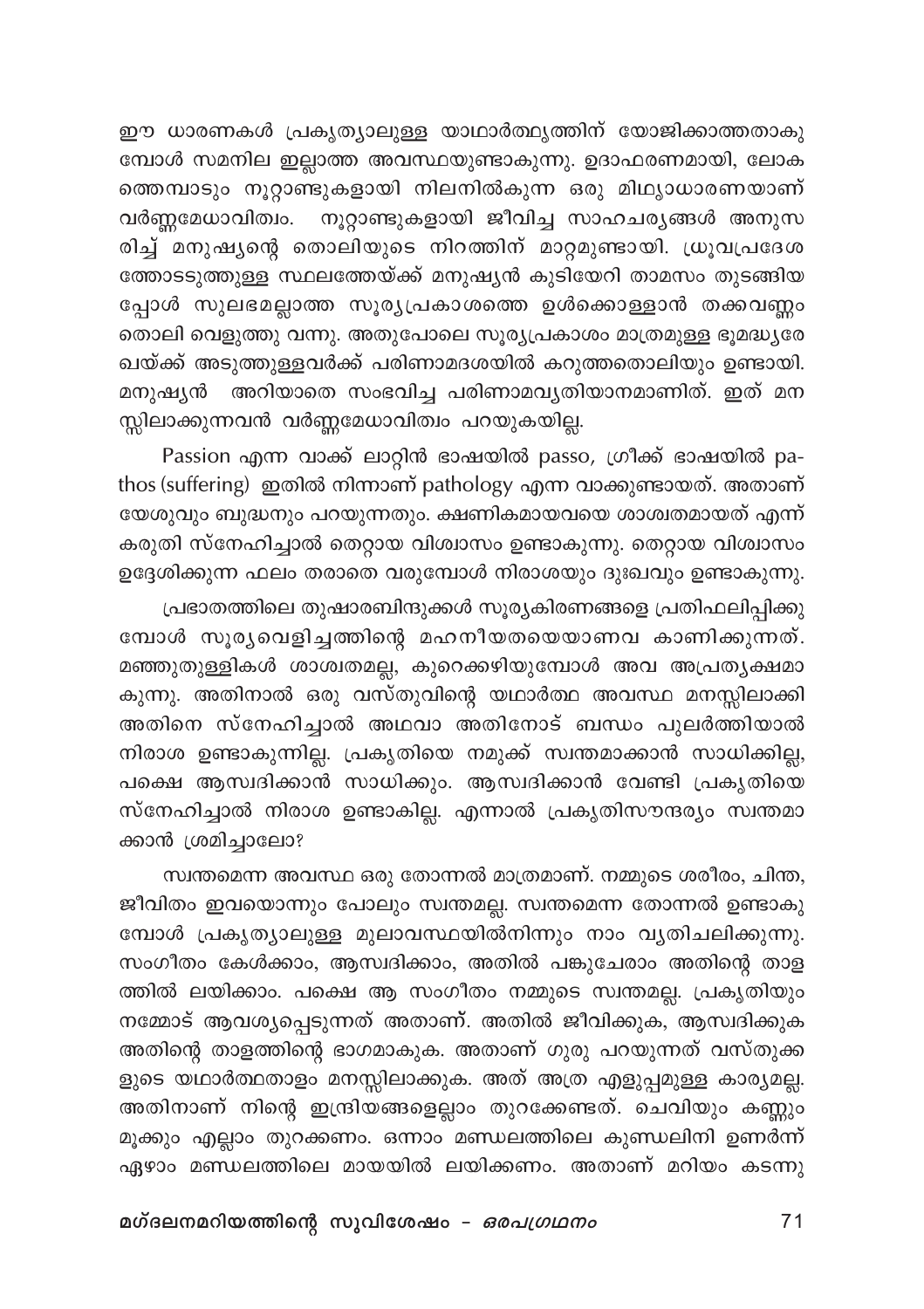പോയ ഭൂതങ്ങൾ. അതാണ് ധർമ്മപാതയിലെ ഏഴ് ബുദ്ധമണ്ഡലങ്ങൾ. ഇവ യിലൂടെ ഉയരുമ്പോൾ എല്ലാത്തിൽനിന്നും വിടുതൽ പ്രാപിച്ച് വെള്ളത്തിന്റെ .<br>നടുവിൽ നിൽക്കുന്ന സഹസ്രദളപത്മത്തിലെത്താം. അപ്പോൾ എല്ലാ ത്തിന്റെയും നൈമിഷികത മനസ്സിലാകും. സ്ഥിരം എന്ന് തോന്നുന്നവ നീർകുമിളകൾ മാത്രമാണ് എന്ന് മനസ്സിലാകും. അവിടെ സ്ഥതമാക്കാനുള്ള മോഹമില്ല. അതിനാൽ ദുഃഖവുമില്ല.

ലോകത്തിലെ വസ്തുക്കളുടെ ക്ഷണികത മനസ്സിലാകുമ്പോൾ യാഥാർത്ഥ്യത്തിന്റെ താളവുമായി നാം യോജിക്കുന്നു, (in tune with or in harmony with reality). നാം സഹോദരനുമായി താളത്തിലല്ല (harmony), .<br>അത് സാധിച്ചാൽ ശത്രുവിനെ സ്നേഹിക്കാൻ സാധിക്കും. അവനെ സ്വന്ത മാക്കുന്ന അവസ്ഥയല്ല. നിന്നിൽ അവനോട് ശത്രുത ഇല്ലാതെ വരുമ്പോൾ പിന്നെ ശത്രുക്കളല്ല (മത്തായി: 5:43-48). ഈ പൂര്ണ്ണത വരിച്ചാൽ മാത്രമെ ഈ പ്രക്രിയ സാധിക്കുകയുള്ളു താനും. മത്തായി പരിപൂർണ്ണത അഥവാ സൽഗുണസമ്പൂർണതയെ കുറിച്ചു പറയുമ്പോൾ ലൂക്കോസ് പറയുന്നത് കരുണയാണ് (ലൂക്കോസ്: 6:27,28; 32 –36). എന്നാൽ യേശു പറഞ്ഞത് എന്താകാം? കരുണ ഇല്ലാത്ത സൽഗുണസമ്പൂർണ്ണത എന്ത്? രണ്ടും ഒന്നു തന്നെ ശത്രുവിനെ സ്നേഹിക്ക എന്നാൽ അവന് കീഴടങ്ങുക, തന്റെ ഇഷ്ടം പോലെ നമ്മോട് പ്രവർത്തിക്കാൻ അവനെ അനുവദിക്കുക എന്നർത്ഥമില്ല. ശത്രുവിനെ മനസ്സിലാക്കി, ശത്രുതയുടെ കാരണം കണ്ടെത്തി കൂടുതൽ ശത്രുതയ്ക്കുള്ള അവസരങ്ങൾ ഒഴിവാക്കുക. ശത്രുവിനെ അവഗണിക്കുക. അഗ്നിയെ നോക്കുക, അഗ്നിക്ക് മാത്രമെ സ്വയം മലിനമാകാതെ മറ്റൊന്നിനെ ശുദ്ധീകരിക്കാൻ സാധിക്കുകയുള്ളു. അതാണ് തീയിൽ സ്നാനം ഏൽക്കണം എന്ന് പറയുന്നത്. നമ്മിൽ ശത്രുത ഉണ്ടാക്കാതെ ശത്രുവിനെ നേരിടുമ്പോൾ, കാര്യകാരണസഹിതം ശത്രുതയെ വിശകലനം ചെയ്യു മ്പോൾ ശത്രുത ഇല്ലാതാകുന്നു. കണ്ണിന് പകരം കണ്ണ്, പല്ലിന് പകരം പല്ല് എന്നത് ഉയർന്ന ചിന്താഗതിയല്ല. വേദപുസ്തകത്തിൽ എഴുതിയിരിക്കുന്ന ത് കൊണ്ടുമാത്രം ശരിയും ആകുന്നില്ല. മനുഷ്യസംസ്കാരം സൈന്യങ്ങ ളുടെ ദൈവങ്ങളിൽ വളരുന്ന കാലഘട്ടങ്ങളിലെ ചിന്താഗതിയാണത്; 2500 വർഷം പഴക്കമുള്ള അധമചിന്താഗതി. ആ അവസ്ഥയിൽനിന്നും മനുഷ്യൻ വളരെയേറെ പുരോഗമനപരമായി പരിണമിച്ചുകഴിഞ്ഞു, ചിന്താഗതിയിൽ മാത്രമല്ല ആത്മീയമായും. ആധുനികസംസ്കാരത്തിന് വേണ്ടത് പ്രശ്നപ രിഹാരമാണ്. ശത്രുവിന്റെ ശത്രുതയുടെ കാരണം മനസ്സിലാക്കി കാരണത്തെ ഒഴിവാക്കുന്ന അവസ്ഥ. ശത്രുവിനെ ബോംബിട്ടു നശിപ്പിക്കുന്നതല്ല പരിഹാ രം. അത് പല്ലിന് പകരം പല്ല് എന്ന രീതിയിലുള്ള ചിന്താഗതിയാണ്. എന്നാൽ ശത്രുതയുടെ കാരണം മനസ്സിലാക്കി കാരണത്തെ ഇല്ലാതെയാക്കുമ്പോൾ ശത്രുവും ഇല്ലാതെയാകുന്നു. അതാണ് ശത്രുക്കളെ സ്നേഹിക്കുക എന്ന്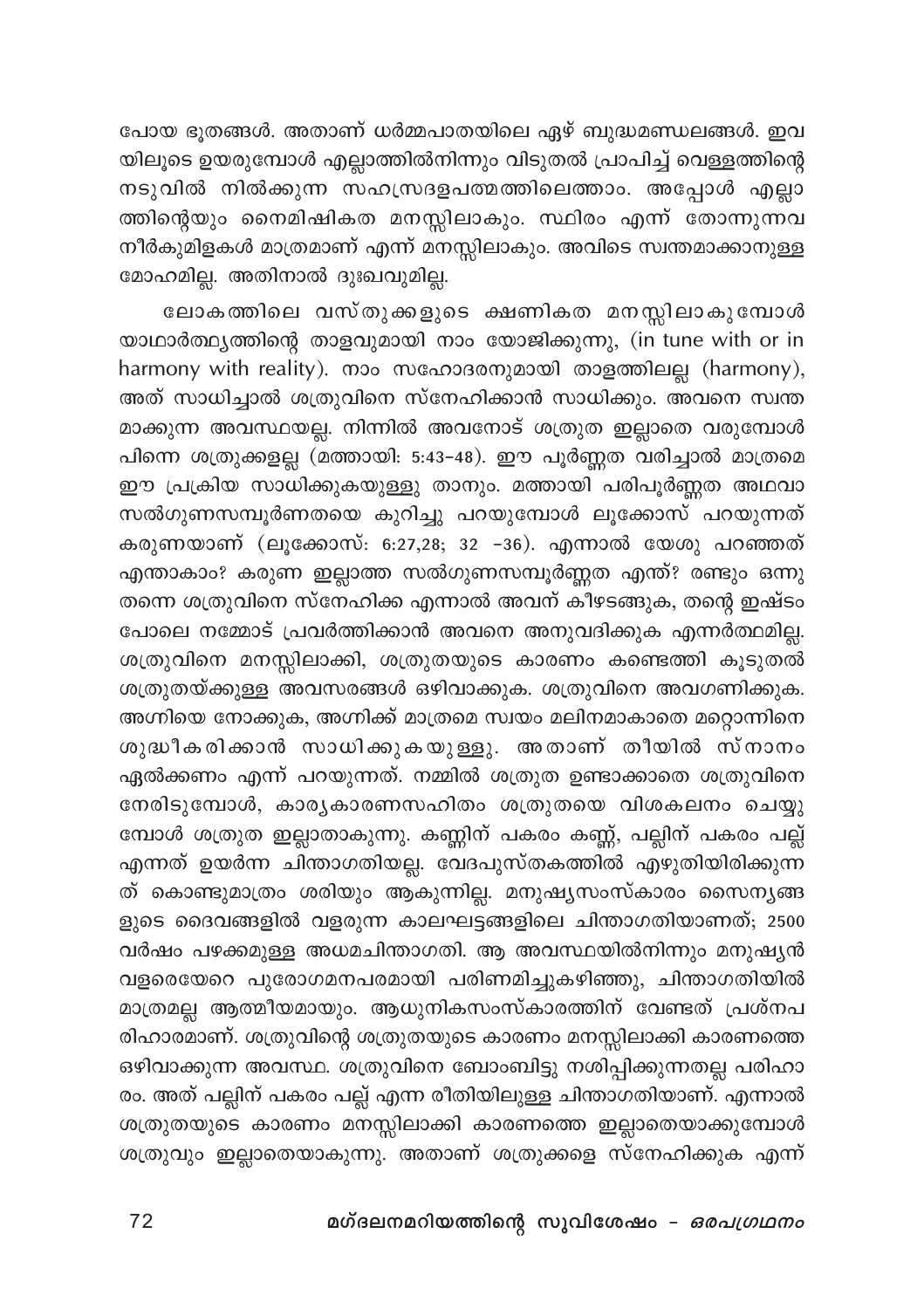പറയുന്നതിന്റെ കാതൽ; keep in harmony അതാണ്. വസ്തുതകളുടെ സമ നില തെറ്റുമ്പോൾ അതിന്റെ മൂലാവസ്ഥയിലേക്ക് പോകുക. അവിടെ ബന്ധം സ്ഥാപിക്കുമ്പോൾ സമനില തിരികെ ലഭിക്കുന്നു.

പട്ടിണികൊണ്ട് മോഷ്ടിക്കുന്നവൻ ഉണ്ട്. പട്ടിണിയാണ് കാരണം, പട്ടി .<br>ണിയുടെ കാരണം കണ്ടുപിടിച്ച് പരിഹരിക്കുമ്പോൾ മോഷണം ഇല്ലാതെ യാകുന്നു. നിന്റെ ഒരു കരണത്ത് അടിക്കുന്നവന് മറ്റെ ചെകിടും കാണി ക്കുക എന്നത് അക്ഷരാർത്ഥത്തിൽ വിഡ്ഢിത്തമാണ്. അതല്ല അതിന്റെ അർത്ഥം. സുവിശേഷങ്ങൾ എഴുതിയിരിക്കുന്നത് ഉപമ–ഉൽപ്രേക്ഷ എന്ന<sup>്</sup> അലങ്കാര രീതികളിലാണ്.

ഈജിപ്തിലെ ആശ്വാസദായകർ (Herapute) എന്ന പ്രസ്ഥാനം വേദ പുസ്തകം വായിച്ചു മനസ്സിലാക്കുന്നത് ചരിത്രവസ്തുതകൾ ആയിട്ട<u>ല</u>്ല, സാരാംശം എന്ന രീതിയിലാണ്. ഗൂഢമായ മറ്റൊന്നിന്റെ രൂപത്തിനുള്ളിൽ അന്തർലീനമായിരിക്കുന്ന ആശയം വേറെയാണ് എന്ന് മനസ്സിലാക്കണം. .<br>അതുപോലെ തന്നെയാണ് സുവിശേഷങ്ങളെയും മനസ്സിലാക്കേണ്ടത്. .<br>യഥാർത്ഥയേശുവിനെ കാണാൻ, യേശുവിന്റെ സുവിശേഷം മനസ്സിലാ .<br>ക്കാൻ കാനോനികസുവിശേഷങ്ങളെ ചരിത്രമായി വായിച്ചാൽ ഒരിക്കലും സാധിക്കില്ല. യേശുവിന്റെ സുവിശേഷത്തിന്റെ അന്തസ്സാരസത്യം മനസ്സി ലാക്കാൻ ക്നൃകയുടെ ഉദരത്തിൽ ജനിച്ച ദൈവപുത്രനെ തേടിയത് കൊണ്ട് ഫലമില്ല. ഗലീലയിലെ ഏതോ ഗ്രാമത്തിൽ ജനിച്ച യേശുവിന്റെ സുവി ശേഷം ശ്രദ്ധിച്ചാലെ മനസ്സിലാകൂ. അതിനാൽ സുവിശേഷത്തിലെ ചരി ത്രവും ദിവൃത്വവും മാറ്റി മനുഷ്യനായ യേശുവിനെ ശ്രദ്ധിക്കുക. മറ്റെ ചെകിട് കാണിക്കുക എന്നത് കൊണ്ടുദ്ദേശിക്കുന്നത് പ്രശ്നപരിഹാര ത്തിന് മറ്റ് രീതിയിലുള്ള പരിഹാരമാർഗം തേടുക എന്നാണ്. പകൽ പട്ടി ണി കിടക്കുന്നവൻ രാത്രിയിൽ മോഷ്ടിക്കാൻ പോകുന്നതിന് മുമ്പ് പകൽ തന്നെ അവന് ഭക്ഷണം കൊടുക്കുന്ന അവസ്ഥ, എങ്കിൽ അന്ന് രാത്രി അവൻ മോഷ്ടിക്കാൻ പോകില്ല ശത്രുവിനെ അവന്റെ തന്നെ രീതിയിലുള്ള ശത്രുതയുമായി നേരിട്ടാൽ തോക്ക് ചൂണ്ടി നിൽക്കുന്ന ശത്രുവിന്റെ നേരെ തോക്കുമായി ചെന്നാൽ ഉന്നം പിഴയ്ക്കാത്തവനും ആദ്യം വെടി പൊട്ടി ക്കുന്നവനും ആയിരിക്കും മരിക്കാതെ ശേഷിക്കുക. പക്ഷെ അത് പരി ഹാരമല്ല. ശത്രുവിനെ ശത്രുത കൊണ്ട് നേരിടാതെ ശത്രുതയുടെ കാരണം കണ്ടുപിടിച്ച് കാരണത്തെ പരിഹാരപ്രദമായ രീതിയിൽ നേരിടുക. അതാണ് മറുചെകിട് കാണിക്കുക എന്നത്. ഇത് മനസ്സിലാക്കാതെ യേശു വിന്റെ സുവിശേഷത്തെ മതങ്ങൾ പൊരുള് തിരിക്കുന്നതിനനുസരിച്ച് മന .<br>സ്സിലാക്കിയത് കൊണ്ടാണ് ഇത് യേശുവിനെക്കൊണ്ടേ സാധിക്കൂ എന്ന് പറഞ്ഞ് നാം പിൻതിരിയുന്നത്. യേശുവിനോട് ക്രിസതുമതം ചെയ്ത പല അപരാധങ്ങളിൽ ഒന്നാണിത്.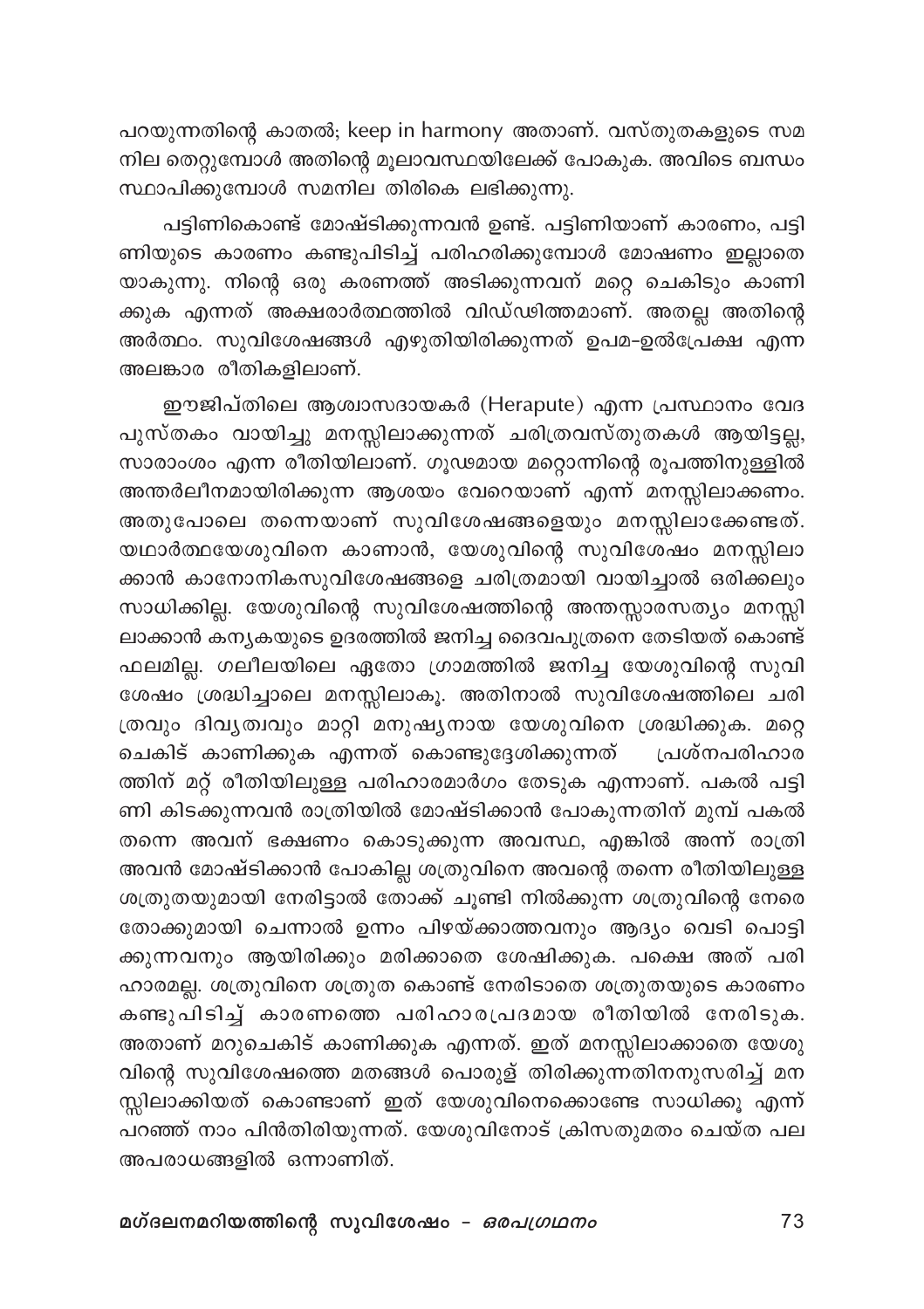സ്ത്രീയേ, എനിക്കും നിനക്കും തമ്മിൽ എന്ത് എന്ന വാകൃത്തെ പ്രതി എത്ര പുസ്തകങ്ങൾ? എത്ര മതപ്രസംഗങ്ങൾ? വിഭാഗങ്ങൾ? ചെറുപ്പത്തിൽ മതം തന്ന കുപ്പിയിലെ വെള്ളം കുടിച്ച് ഞാനും ഇതൊക്കെ നേര് എന്ന് വിശ്വസിച്ചിരുന്നു. മതം തന്ന നന്മതിന്മകളുടെ പഴം തിന്ന് ഞാനും ജീവിച്ചു. പക്ഷേ ഇന്ന് സത്യം മനസ്സിലാക്കിയപ്പോൾ ഏത് അത്ഭുതവും കാണിക്കാൻ കഴിവുള്ള ദൈവപുത്രന് പകരം യഥാർത്ഥയേശുവിനെ ഞാൻ കണ്ടു. ആ യേശു പറയുന്നു, ഹിംസയെ ഹിംസ കൊണ്ട് നേരിട്ടാൽ പരിഹാരം ആകു ന്നില്ല. അത് കൊണ്ടാണ് ഗത്സമനയിൽ പടയാളികൾക്കെതിരെ വാളെടുത്ത് വെട്ടിയവനോട് വാള് ഉറയിലിടാൻ പറഞ്ഞത്. എന്നാൽ നിന്റെ വസ്ത്രം വിറ്റ് വാള് വാങ്ങാൻ യേശു അതിനു മുൻപ് പറയുന്നുണ്ട്. (കൂടുതൽ വിശ ദീകരണങ്ങൾക്ക് പുസ്തകം അഞ്ച് വായിക്കുക.)

ഇനി ഈ ചെകിടത്തടി ഭാവനയിൽ ഒന്നു വീക്ഷിക്കുക. മത്തായിയുടെ ഇടത്തെ ചെകിടത്ത് മർക്കോസ് അടിക്കുന്നു. മത്തായി 180 ഡിഗ്രി തിരി ഞ്ഞാലെ മർക്കോസിന് മത്തായിയുടെ വലത്തെ ചെകിടത്ത് അടിക്കാൻ കഴിയൂ. മത്തായി തിരിയുന്നില്ല എന്ന് വിചാരിക്കുക സുവിശേഷനിവൃത്തിക്ക് മർക്കോസ് മത്തായിയുടെ വലത്തെ ചെകിടത്ത് അടിക്കണമെങ്കിൽ പുറംകൈ കൊണ്ടേ അടിക്കാൻ സാധിക്കു.

ഒന്നാമത്തെ സാഹചര്യത്തിൽ മർക്കോസിനെ അഭിമുഖീകരിക്കുന്ന മത്തായി 180 ഡിഗ്രി അതായത് തീർത്തും വ്യത്യസ്തമായ നേരെ എതിർദി ശയിലേക്ക് തിരിയുന്നു. അതായത് 'ക്രൂരത'യുടെ എതിര് 'കരുണ, 'ഹിംസ' യുടെ എതിര് 'അഹിംസ' ഇതാണ് ഇതിന്റെ അർത്ഥം. അല്ലാതെ നിന്ന് തല്ല് കൊള്ളുന്നതല്ല.

രണ്ടാമത്തെ സാഹചര്യം നോക്കുക: മത്തായി തിരിയുന്നില്ല. മർക്കോ സിന് ഉള്ളം കൈ കൊണ്ട് അടിക്കണമെങ്കിൽ ഞെളിഞ്ഞ് പിരിയണം, അതല്ലെങ്കിൽ പുറംകൈ കൊണ്ട് അടിക്കണം. പുറംകൈ കൊണ്ട് തട്ടുക എന്നാൽ വാത്സല്യത്താലാകാം അല്ലെങ്കിൽ ശ്രദ്ധ നേടാനാകാം. ഏതായാലും ശത്രുതാമനോഭാവത്തോടെ അല്ല എന്ന് ചുരുക്കം.

ശത്രു വിനെ അഹിം സ കൊണ്ട് നേരിടണമെങ്കിൽ ഉള്ളിൽ അഹിംസാമനോഭാവം ഉണ്ടായിരിക്കണം. താളത്തിൽ ശ്രുതി മധുരമായി സംഗീതം ആലപിക്കാൻ താളവും അറിയണം, ശ്രുതിമധുരമായ ശബ്ദവും ഉണ്ടായിരിക്കണം. വീണയുടെ കമ്പിയിൽനിന്നും ഉദ്ദേശിക്കുന്ന രാഗം ഉയ രാൻ വീണ ട്യൂൺ ചെയ്തിരിക്കണം. പൊട്ടിയ വീണക്കമ്പികളിൽ നിന്നും താളനിബദ്ധമായ രാഗം ഉയരുകയില്ല. അതാണ് ഗുരു പറഞ്ഞത്, വസ്തു തകളുമായുള്ള ബന്ധം ഉലയുമ്പോൾ അഥവാ താളം തെറ്റുമ്പോൾ ആദ്യം താളം ശരിയാക്കുക; മറ്റൊരു വിധത്തിൽ പറഞ്ഞാൽ സമനില വീണ്ടെ ടുക്കുക.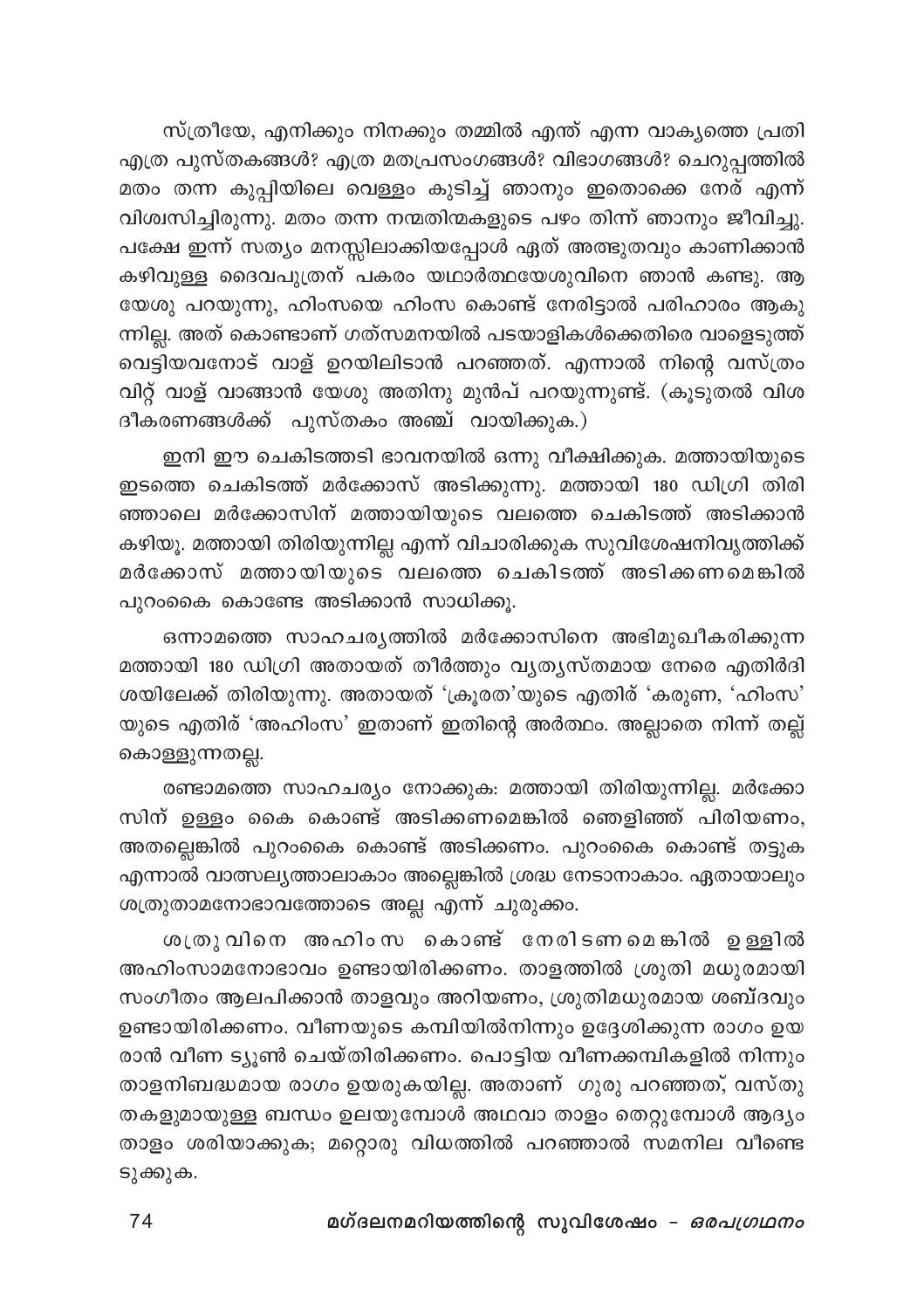ട്യൂൺ ചെയ്യാത്ത സംഗീതോപകരണങ്ങളുമായി സംഗീതക്കച്ചേരി നട ത്താൻ സാധിക്കുമോ? കച്ചേരി നടത്തുന്നതിന് മുമ്പ് ഓരോ ഉപകരണവും .<br>അതുപയോഗിക്കുന്നവൻ പരിശീലിച്ച് താളാത്മകമാകണം. ഒരോ ഉപകര ണവും അതാതിന്റെ വഴിക്ക് പോയാൽ കച്ചേരി ശരിയാകില്ല. പങ്കെടുക്കുന്ന എല്ലാ ഉപകരണങ്ങളും ഒരേ ശ്രുതിയിലും താളത്തിലും (harmony) എത്തി സമ്രസപ്പെടണം. അതാണ് ഗുരു പറയുന്നത്, സ്വന്തം മനസ്സിലും ഹൃദയ ത്തിലും ബുദ്ധിയിലും എല്ലാം harmony ഉള്ളവനുമാത്രമേ harmony പക രാൻ സാധിക്കൂ. പരിശുദ്ധനായവനു മാത്രമേ പരിശുദ്ധത പകരാൻ കഴിയൂ. സ്നേഹം ഉള്ളിൽ ഉള്ളവനേ സ്നേഹം കൊടുക്കാൻ സാധിക്കൂ. സമാധാ നം ഉള്ളിൽ ഉള്ളവനുമാത്രമേ സമാധാനം പകരാൻ കഴിയൂ. അവനാണ് .<br>ആചാരൃൻ അഥവാ ഗുരു അഥവാ തന്ത്രി. അതുകൊണ്ടാണ് പഴയനിയമ പുസ്തകത്തിലെ ബലിയിൽ യഹോവ ഇറങ്ങിവന്ന് ചുട്ട മാംസത്തിന്റെ മണം ആസ്വദിച്ചു എന്ന് പറയുന്നത്. ഏലിയാവിന്റെ ബലിയിൽ ശുദ്ധീകരി ക്കുന്ന അഗ്നി ഇറങ്ങിയതും അതാണ്. ഉള്ളിിൽ നിറഞ്ഞ പരിശുദ്ധി ബലി യിൽ പകരാൻ അവർക്ക് കഴിയുമായിരുന്നു. അതാണ് പഴയ തന്ത്രികളുടെ ബലിയോട് ചേരാൻ ദൈവങ്ങൾ ഇറങ്ങിവന്നു എന്ന് പറയുന്നത്. (ഈ നൂറ്റാ ണ്ടിലെ പുരോഹിതരുടെ ബലിയിൽ ദൈവം പങ്കുചേരാത്തതും അതുത ന്നെ. പൗരോഹിത്യം ഉപജീവനമാർഗമായപ്പോഴുണ്ടായ അധ:പതനം.)

അതാണ് ബലിയെ (communion) സംസർഗ്ഗം, സംയോജനം (harmonial inter-connection) എന്ന് പറയുന്നത്. പരിശുദ്ധനായ, സൽഗുണസമ്പൂർണ്ണ നായ ദൈവത്തിനുള്ള ബലി സമാധാനത്തിന്റെ ബലിയാകുവാൻ ബലി അർപ്പിക്കുന്ന പുരോഹിതനും ജനങ്ങളും ഒരുപോലെ സമാധാനം കാംക്ഷിക്കുന്നവർ ആകണം. ബലിപീഠത്തിൽ കുറുവടി ചാരി ബലി അർപ്പി ച്ചാൽ കുറുവടി കണ്ട് ദൈവങ്ങൾ ഭയന്നോടുന്നു. അതാണ് "എനിക്ക് വേണ്ടത് ബലിയല്ല, കാസയേന്തും കൈകളിൽ വേണ്ടത് കരുണയാണല്ലോ" എന്ന് പാടുന്നത്. സമാധാനം ഇല്ലാത്ത സഭയിൽ ഞാൻ പത്രോസിന്റെ പിൻഗാമി, ഞാൻ മാർത്തോമയുടെ പിൻഗാമി, ഞാൻ പോപ്പിന്റെ അനുയായി എന്ന ഞാൻ ഭാവത്തോടെ പുരോഹിതർ കോടതികളിൽ കയറിയിറങ്ങു .<br>മ്പോൾ ഉള്ളിൽ സമാധാനമില്ലാത്ത പുരോഹിതനും ജനങ്ങളും കൂടി ബലി യർപ്പിക്കുമ്പോൾ "നിങ്ങൾക്ക് സമാധാനം ഉണ്ടാകട്ടെ" എന്ന് പറഞ്ഞാലും സമാധാനം ഉണ്ടാകാത്തത് അതുകൊണ്ടാണ്. യേശു പുരോഹിതരെ നോക്കി വെള്ളപൂശിയ കല്ലറകളേ! എന്ന് വിളിച്ചത് അതുകൊണ്ടാണ്. നിങ്ങളുടെ ഉള്ളിലെ ചീഞ്ഞളിഞ്ഞ ഞാൻ എന്ന ഭാവവും അഹങ്കാരവും ദുർബുദ്ധിയും .<br>സഹിഷ്ണുതയില്ലായ്മയും ക്രൂരതയും കഴുകി വെടിപ്പാക്കി വെള്ളത്തിലും തീയിലും സ്നാനമേറ്റ് ആ കല്ലറകളിൽ സ്നേഹത്തിന്റെ, കരുണയുടെ യേശു വിനെ പ്രതിഷ്ഠിക്കുക. അപ്പോൾ നിങ്ങളുടെ ബലി മറിയത്തിന്റെ ബലി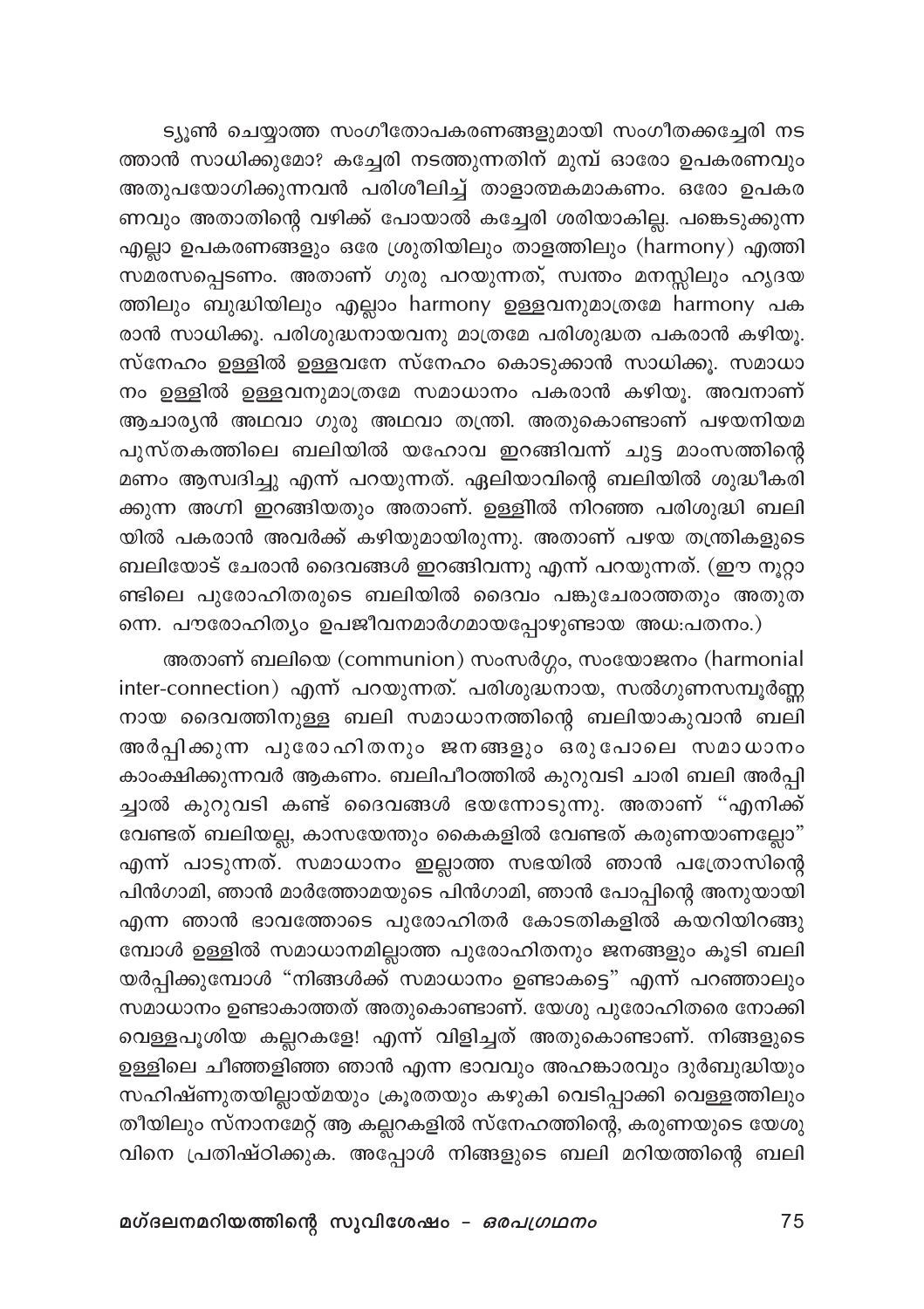പോലെ സുഗന്ധം വമിക്കുന്ന ബലിയായി മാറും. അപ്പോൾ മാത്രമെ ഉയർത്ത യേശുവിനെ നിങ്ങൾക്കു കാണാൻ കഴിയൂ. ഇന്നും നിങ്ങളുടെ യേശു .<br>സ്വാർത്ഥതയുടെ, ക്രൂരതയുടെ കല്ലറയിൽ ഉറങ്ങുന്നു. നിങ്ങൾ പൊടിപ്പും തൊങ്ങലുമുള്ള വസ്ത്രങ്ങളും സിംഹാസനങ്ങളും അങ്ങാടിയിലെ വന്ദനവും ഉപേക്ഷിച്ച് കരുണയുടെ സുവിശേഷകരായി, ദാരിദ്ര്യനിർമ്മാർജനത്തിനായി, \_<br>രോഗശുശ്രൂഷയ്ക്കായി, ലോകനന്മയ്ക്കായി പോരാടുക. അപ്പോൾ ഗുരുവിന്റെ ശ്രുതിമധുരമായ ഗാനം താളവും രാഗവും ഒന്നുചേർന്ന സ്ഥർഗ്ഗീയഗാനം ം.<br>പോലെ നിങ്ങൾക്ക് കേൾക്കാം. അന്ധന്മാരുടെ നാട്ടിൽ ഒറ്റക്കണ്ണൻ രാജാവ്! ഈ ഒറ്റക്കണ്ണൻ സിംഹാസനത്തിലിരുന്ന് അന്ധന്മാരെ ഭരിച്ചാൽ എങ്ങനെ യാഥാർത്ഥ്യം കാണും? എങ്ങനെ സമാധാനം വരും? അതിനാലാണ് ഗുരു പറയുന്നത്, നീ യാഥാർത്ഥ്യവുമായി സമനിലയിൽ അല്ല എങ്കിൽ, താദാത്മ്യം പ്രാപിച്ചിട്ടില്ല എങ്കിൽ, നിന്റെ സഹോദരനോട് പകയുണ്ട് എങ്കിൽ പോയി നിരപ്പാകുക് എന്ന്. നീ സമനില തെറ്റിയവനാണ് എന്ന് സ്വയം അംഗീകരി ക്കുക. യേശുവേ, ഞാൻ കുരുടനാകുന്നു, ഞാൻ മുടന്തനാകുന്നു, ചെകിട നാകുന്നു, കൂനനാകുന്നു, കുഷ്ഠരോഗിയാകുന്നു എന്നെ സൗഖ്യമാക്കണേ എന്ന് സൗമൃതയോടെ, ഹൃദയശുദ്ധിയോടെ സമാധാനം നടത്തുന്നവർ ആയി ത്തീരട്ടെ, അപ്പോൾ നിങ്ങളിൽ സമാധാനം ഉളവാകും. നിങ്ങളിലെ സമാ ധാനം നിറഞ്ഞുകവിഞ്ഞ് നിങ്ങളുടെ ജനങ്ങളിലും രാജ്യത്തിലും ലോകത്തും വ്യാപിക്കും. അതാണ് ഗുരുവിന്റെ സുവിശേഷം. അല്ലാതെ ചരിത്രപുസ്ത .<br>കങ്ങളുമായി കോടതി കയറാൻ ഒരു സുവിശേഷത്തിലും എഴുതിയിട്ടില്ല.

ചെന്നായ് വേഷധാരികളായ ഇടയന്മാരെ സൂക്ഷിച്ചുകൊള്ളുവാൻ യേശു പറഞ്ഞത് ഇത്തരം ഇടയന്മാരെ നേതാക്കളായി സൃഷ്ടിക്കുവാനല്ല, എന്നാലോ ഇവരിൽ നിന്നും വിടുതൽ പ്രാപിക്കുന്നതിനും ഇവരുടെ പിന്നാലെ പോകാതി രിക്കുന്നതിനും വേണ്ടിയാണ്. നേതൃസ്ഥാനത്ത് ഇരിക്കുന്നവർ സൽഗുണസ മ്പന്നരോ അതിനുവേണ്ടി പ്രയത്നിക്കുന്നവരോ ആയിരിക്കണം. എന്നാലേ നന്മ കൈവരികയുള്ളു. അഴിമതിയും അക്രമവുമായി നേതൃസ്ഥാനങ്ങളിൽ കയറിപ്പറ്റിയാൽ അതുമാത്രമേ അവർക്ക് ജനങ്ങൾക്ക് കൊടുക്കുവാൻ ഉണ്ടാ യിരിക്കുകയുള്ളു. അതുകൊണ്ടാണ് നേതൃസ്ഥാനങ്ങളിൽ കയറുന്നവർ നന്മ നിറഞ്ഞവർ ആയിരിക്കണം, സൽഗുണങ്ങൾ ഉള്ളവർ ആയിരിക്കണം എന്ന് പറയുന്നത്. നേതാവിൽ നിന്ന് നിറഞ്ഞ നന്മ നാട്ടിലേക്ക് പ്രവഹിക്കുമ്പോൾ അത് ക്ഷേമരാജ്യമായി മാറുന്നു. നന്മനിറഞ്ഞവയുമായി നാം സമ്പർക്കം പുലർത്തുമ്പോൾ അതിന്റെ പ്രതിഫലനം നമ്മളിൽ നല്ലതിനെ ഉണർത്തു .<br>ന്നു. അതാണ് പുണ്യസ്ഥലങ്ങളിലേക്കുള്ള തീർത്ഥാടനം കൊണ്ടുദ്ദേശിക്കു ന്നത്. പുണ്യം എന്ന് തോന്നിക്കുന്ന സ്ഥലത്ത് നിൽക്കുമ്പോഴെങ്കിലും പുണ്യ ചിന്തകൾ ഉണ്ടാകുന്നു. അതാണ് യാഥാർത്ഥ്യവുമായുള്ള ബന്ധം ഉലയു മ്പോൾ, സമനില തെറ്റുമ്പോൾ, സമനിലവീണ്ടെടുക്കുക എന്ന് പറയുന്നത്.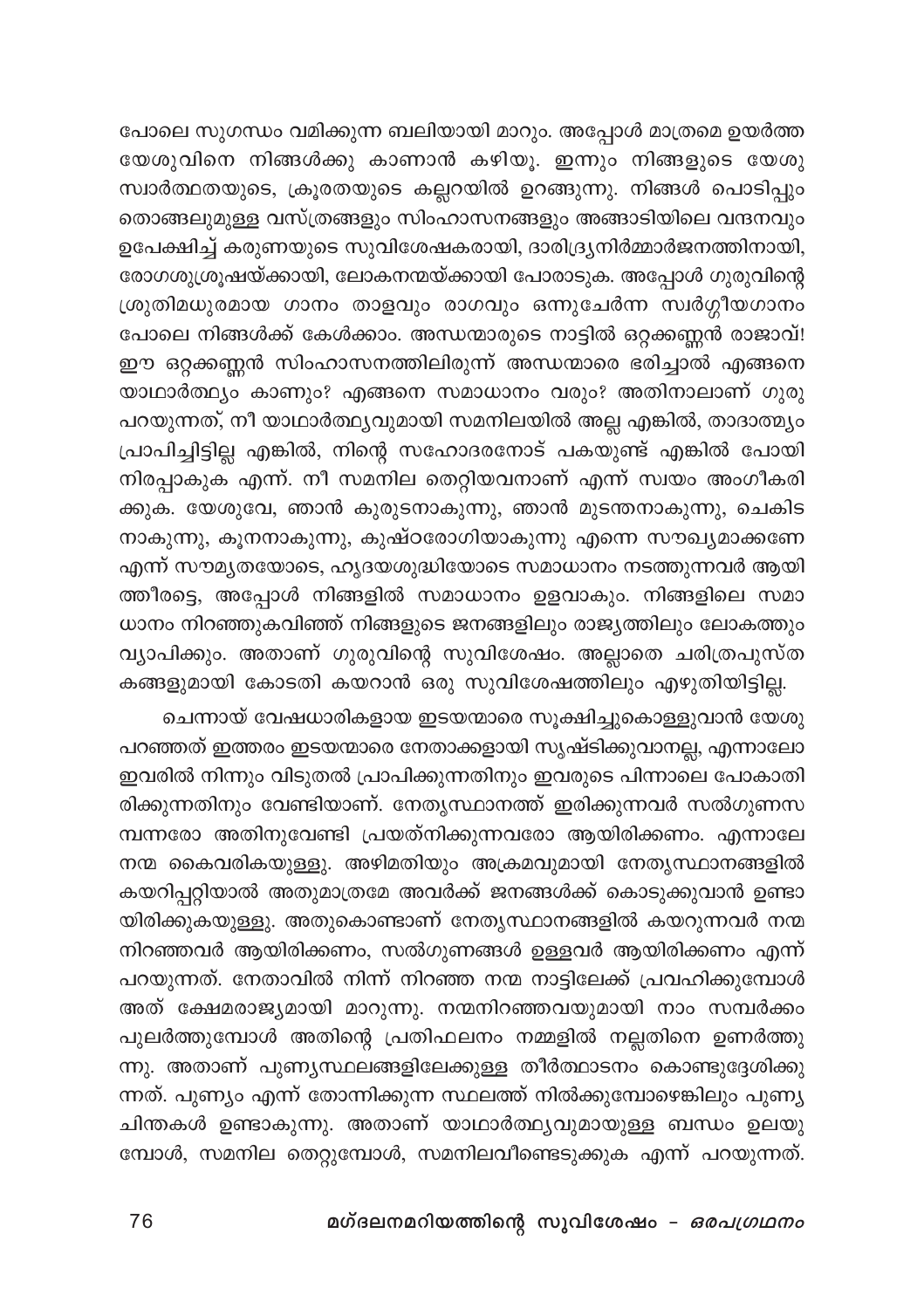യേശു വന്നില്ലായിരുന്നു എങ്കിൽ പാപം എന്നാലെന്തെന്നറിയുമായിരുന്നില്ല .<br>(റോമ. 7:7). ശരിയാണ്, നല്ലതുമായി അടുത്ത് ജീവിച്ചാലേ ചീത്ത എന്താ ണെന്ന് മനസ്സിലാകൂ. പട്ടണ്ത്തിൽ താമസിക്കുന്ന കുട്ടിക്ക് പശു നമുക്ക് പാല് തരുന്നു എന്ന ഒന്നാം പാഠപുസ്തകം മനസ്സിലാകില്ല. കുപ്പിയിലെ പാല് .<br>മാത്രമേ കുട്ടി കണ്ടിട്ടുള്ളു. നഗരത്തിലെ വീടിനു മുമ്പിൽ പാൽകുപ്പി കൊണ്ടു വരുന്ന പാൽക്കാരനാണ് പശു എന്ന് കുട്ടി മനസ്സിലാക്കുന്നതും അത് കൊണ്ടാ ണ്. അതാണ് എല്ലാ മതത്തിന്റെയും ധാർമ്മികചിന്ത പഠിപ്പിക്കുന്നത്. നാം എപ്പോഴും നന്മ, ബുദ്ധി, കരുണ, സ്നേഹം എന്നിങ്ങനെയുള്ള സൽഗു ണങ്ങളോടടുത്ത് ജീവിക്കണം. അതാണ് സംസ്കാരം എന്ന് പറയുന്നത്. അപ്പോഴാണ് ദൈവത്തിന്റെ മഹത്വത്തിന്റെ പ്രകാശത്തിൽ നാം നടക്കുന്നത്. അപ്പോൾ നാം സമാധാനം നടത്തുന്നവരായി മാറുന്നു. അപ്പോൾ നാം ദൈവ ത്തിന്റെ പുത്രന്മാർ എന്ന് വിളിക്കപ്പെടുന്നു. അല്ലാതെ പത്രോസിന്റെ സിംഹാ സനത്തിൽ കയറിയിരിക്കുമ്പോഴല്ല നമ്മളെ ദൈവത്തിന്റെ പ്രതിപുരുഷൻ എന്ന് ജനത്തിന് തോന്നേണ്ടത്. എന്നാലോ നിങ്ങളിൽ സൽഗുണസമ്പൂർണത നിറയുമ്പോൾ മനുഷ്യർ നിങ്ങളുടെ പ്രവൃത്തികൾ കണ്ട് ദൈവത്തെ മനസ്സി ലാക്കണം. നിങ്ങളുടെ കഴുത്തിലെ കുരിശ് കണ്ടല്ല യേശുവിനെ ഓർക്കേണ്ട ത്, നിങ്ങളുടെ സൽപ്രവൃത്തികൾ കണ്ടാണ്. അതാണ് പൗലോസും സാക്ഷി ക്കുന്നത്. നല്ല മാർഗത്തിൽ ജീവിച്ചവരുടെ ജീവിതരീതികളും ചിന്തകളും പ്രവർത്തനങ്ങളും അറിയുന്നതിന്റെ പ്രസക്തി ഇവിടെയാണ്. കച്ചേരിക്ക് മുമ്പ് സംഗീതോപകരണങ്ങൾ ട്യൂൺ ചെയ്യുമ്പോൾ ഉപകരണങ്ങളിൽ അന്തർലീ നമായ, അവയ്ക്ക് പുറപ്പെടുവിക്കാൻ കഴിവുള്ള ശ്രുതിയുടെ മഹത്വം നമുക്ക് മനസ്സിലാകും. അതാണ് വ്യക്തിയുടെ പാരമ്പര്യവും ജീവിതചുറ്റുപാടുകളും വൃക്തിയെ വാർത്തെടുക്കുന്നു എന്ന് മനശാസ്ത്രം പറയുന്നത്. ദരിദ്രനെ ഉദ്ധ രിക്കാൻ അവന് ഭക്ഷണം മാത്രം കൊടുത്താൽ പോര. അവന്റെ ചുറ്റുപാടുക ളെ കൂടി മാറ്റണം. ദാരിദ്ര്യത്തിൽനിന്നും മോചനം നേടാനുള്ള മാർഗ്ഗം കാട്ടിക്കൊടുക്കണം. രോഗിയെ ശുശ്രൂഷിച്ചാൽ മാത്രം പോര രോഗം ഉണ്ടാ കുന്ന ചുറ്റുപാടുകളിൽനിന്നും അവരെ മുക്തരാക്കുകയും വേണം. അതാണ് ധാർമ്മികത, അത് തന്നെയാണ് മതങ്ങളുടെ അടിസ്ഥാനവും. ആ അടിസ്ഥാ നത്തിൽനിന്നും വ്യതിചലിച്ച മതം അതിന്റെ മൂലാവസ്ഥയിലേക്ക് പോകണം. ധാർമ്മികതയിൽനിന്നും താളം തെറ്റിയ മതം (out of harmony) താളത്തി ലേക്ക് തിരികെ പോകണം. ചെവി ഉള്ളവർ കേൾക്കട്ടെ, മനസ്സിലാക്കട്ടെ.

.<br>ഇതു പറഞ്ഞതിനു ശേഷം അനുഗ്രഹിക്കപ്പെട്ടവൻ പറഞ്ഞു, നിങ്ങൾക്കു വന്ദനം, നിങ്ങൾക്ക് സമാധാനം ഉണ്ടാകട്ടെ. എന്റെ സമാധാനം ഉയർന്ന് നിങ്ങളിൽ നിറയട്ടെ.

ഇത് തന്നെയാണ് മുൻപേജുകളിൽ പരാമർശിച്ച നിങ്ങളിലെ സമാധാനം. മറിയത്തിന്റെ സുവിശേഷത്തിൽ ഒരിക്കൽ മാത്രമേ അനുഗ്രഹിക്കപ്പെട്ടവൻ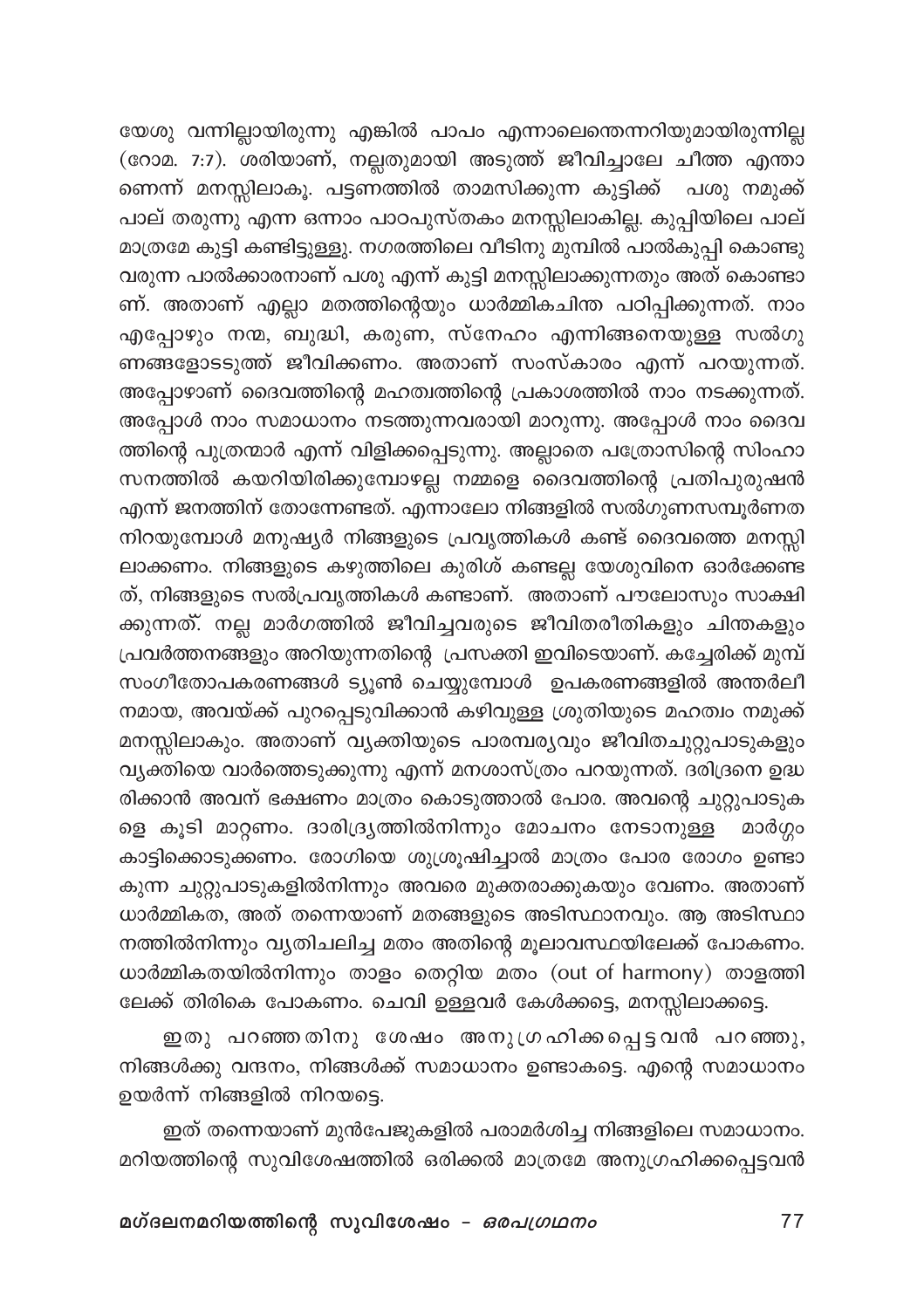(blessed one) എന്ന പദം ഉപയോഗിച്ചിട്ടുള്ളു. അനുഗ്രഹിക്കപ്പെട്ട ഈ അവസ്ഥ തന്നെയാണ് പരമാനന്ദം, ( blessed - filled with bliss)! യേശുവും ബുദ്ധനും പരമഹംസനും നാരായണഗുരുവും ആദിശങ്കരനും വിവേകാന ന്ദനും ഒക്കെ തേടിയ പരമാനന്ദം (bliss). സുഖം ശരീരത്തിന്റെ ഒരു അനുഭൂ തിവിശേഷമാണ്. അതിൽനിന്നും സന്തോഷം ഉണ്ടാകുന്നു. സന്തോഷം ബുദ്ധിയുടെ അനുഭൂതിയാണ്. ഇവ രണ്ടുംകൂടി ധാർമ്മികമായി ഉളവാക്കുന്ന അനുഭൂതിയെ പരമാനന്ദം എന്ന് വിളിക്കാം. അതുകൊണ്ടാണ് ശരിരത്തെ പീഡിപ്പിക്കുന്നതാണ് പരമാനന്ദത്തിലേക്കുള്ള കുറുക്കുവഴി എന്ന് പലരും തെറ്റിദ്ധരിക്കുന്നത്. എങ്കിലും സുഖപ്രദമായ ഒരു ശാരീരികാവസ്ഥയിൽ നിന്നുമാത്രമേ സുഖപ്രദമായ ചിന്തകൾ ഉണ്ടാകൂ. സുഖവും സന്തോഷവും ഉള്ള മനുഷ്യനിൽ നിന്നു മാത്രമേ പരമാനന്ദത്തിന്റെ കിരണങ്ങൾ പുറപ്പെ ടുകയുള്ളു, പ്രകാശം നിറഞ്ഞ സൂര്യനിൽ നിന്നുള്ള വെളിച്ചം പോലെ.

സുഖവും സന്തോഷവും സമഞ്ജസമായി സംയോജിക്കുമ്പോഴാണ് സമാധാനം ഉണ്ടാകുന്നത്. അപ്പോൾ മാത്രമേ ലോകസമാധാനം ഉണ്ടാകു കയുള്ളൂ. ലോകത്തിന്റെ ഏതെങ്കിലും ഭാഗത്തെ ദാരിദ്ര്യം നമ്മുടെയും ദാരി ദ്ര്യമാകുന്നു എന്നും ലോകത്തിന്റെ ഏതെങ്കിലും ഭാഗത്തെ അക്രമം, അഴി മതി, യുദ്ധം ഇവയെല്ലാം നമ്മെയും ബാധിക്കും എന്നും ചിന്തിക്കേണ്ടതുണ്ട്. അതാണ് നമ്മൾ സമാധാനം നിറഞ്ഞവരായി ലോകം മുഴുവൻ സമാധാനം പരത്തേണ്ടതിന്റെ ആവശ്യം. അസമാധാനം അജ്ഞതയിൽനിന്നും ഉത്ഭവി ക്കുന്നു. അവിടെയാണ് വിദ്യാഭ്യാസത്തിന്റെ സ്ഥാനം. നന്മനിറഞ്ഞവരുമായി .<br>അടുത്തിടപഴകുമ്പോൾ നന്മ പ്രവർത്തിക്കാൻ നമ്മൾ പ്രേരിതരാകുന്നു. അപ്പോൾ നാം നന്മയിൽ നിൽക്കുന്നു. വിദ്യാഭ്യാസത്തിലൂടെയാണ് അജ്ഞ തയെ, ഇരുട്ടിനെ നിർമ്മാർജ്ജനം ചെയ്ത് ജ്ഞാനത്തിന്റെ വെളിച്ചം പക ഭരണ്ടത്

സമാധാനം എന്നാൽ നല്ലസംയോജനം എന്ന് കണക്കാക്കാം. അവിടെ യാണ് സ്വാർത്ഥത ഒഴിവാക്കി കരുണയും സ്നേഹവും ഉണ്ടാകേണ്ടതിന്റെ ആവശ്യം. ഇല്ലാത്തവനും ഉള്ളവനും തമ്മിലുള്ള വിടവ് കുറയ്ക്കണം. ഭക്ഷണം ഇല്ലാതെ ഉറങ്ങുന്നവനോട് ഭാവിയിൽ നീ സ്വർഗത്തിൽ പോകും എന്ന് പറയുന്നതല്ല സുവിശേഷം. സുവിശേഷം പൊരുത്തപ്പെടലിന്റെ സന്ദേ ശമായിരിക്കണം. ശരീരത്തിന്റെയും മനസ്സിന്റെയും സംയോജിതസുഖത്തിൽ നിന്ന് മാത്രമേ സമാധാനം ഉണ്ടാകുകയുള്ളൂ. രോഗശരീരത്തിൽനിന്നും രോഗ ചിന്തകളെ ഉത്ഭവിക്കൂകയുള്ളു എന്ന് വൈദ്യശാസ്ത്രത്തിൽ പറയുന്നുണ്ട്. നല്ലപ്രവൃത്തികളും നല്ലചിന്തകളും സമാധാനം നൽകുന്ന വ്യക്തിയിൽനിന്നു മാത്രമേ ഉണ്ടാകുകയുള്ളു.

അതാണ് ഹീബ്രുവിൽ ശാലോം (shalom). സുഖത്തിന്റെയും സന്തോ ഷത്തിന്റെയും പൂർണ്ണമായ സംയോജനം ശരീരസുഖം മാത്രമല്ല മാന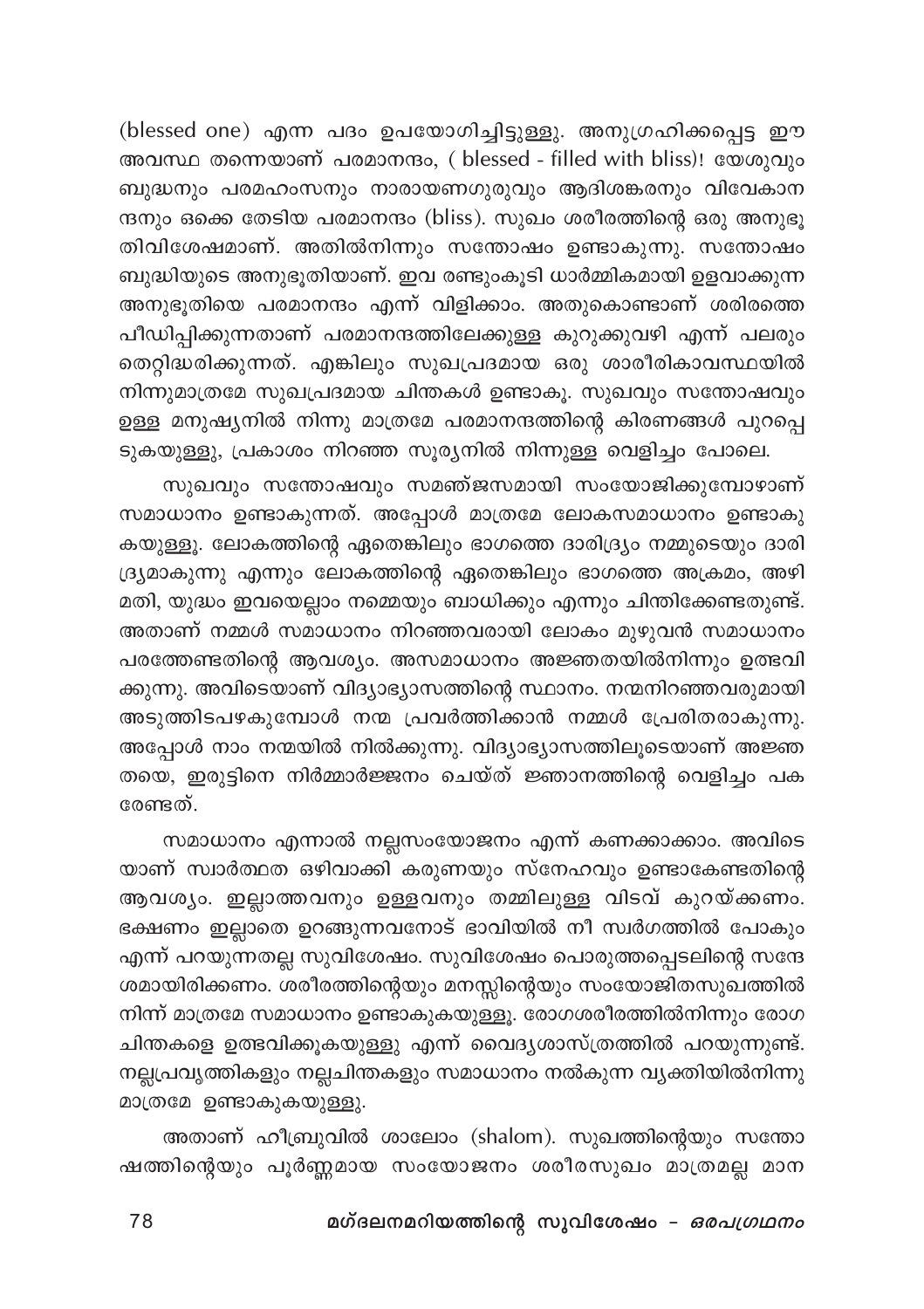സികസുഖവും തൻനിമിത്തമുണ്ടാകുന്ന കുറവുകൾ ഇല്ലാത്ത ആനന്ദ വുമാണ്. അതാണ് യെഹൂദർ വന്ദനമായി ശാലോം എന്ന് പറയുന്നത്. അതാണ് bliss. അത് ദൈവികമാണ്. അത് കൊണ്ടാണ് ചികിത്സാരംഗത്ത് രോഗങ്ങളെ മാറ്റാൻ ശരീരത്തിൽ രാസവസ്തുക്കൾ ഉപയോഗിക്കുന്നത്. ആദ്യം ശരീരം ആരോഗ്യം ഉള്ളതായിരിക്കണം. അപ്പോൾ ആരോഗ്യപൂർണ്ണമായ മനസ്സും അതിൽനിന്നും ആരോഗ്യകരമായ ചിന്തകളും ഉണ്ടാകുന്നു. അതുകൊ ണ്ടാകാം പല മതാചാര്യന്മാരും നോമ്പും തപസ്സും ചെയ്ത് ശരീരത്തെ പീഡി പ്പിച്ച് അനാരോഗൃപരമായ അവസ്ഥയിൽ എടുത്ത തീരുമാനങ്ങളും ചിന്താഗ തികളും ഗുണത്തേക്കാൾ ദോഷം ചെയ്യുന്നത്. രോഗിയായ അഗസ്റ്റിനിൽ നിന്നും ഉണ്ടായ ക്രിസ്തുമതധാർമ്മികതയും രോഗം പിടിച്ച ചിന്താഗതിയായി തോന്നുന്നതും അതുകൊണ്ടുതന്നെ. അതാണ് നേതാക്കന്മാർ, ഗുരുക്കന്മാർ, ഭരണകർത്താക്കൾ എന്നിവരൊക്കെ മാനസികവും ശാരീരികവുമായ ആരോഗ്യം ഉള്ളവരായിരിക്കണം എന്ന് പറയുന്നത്.

പുരോഹിതർ ഊനമില്ലാത്തവർ ആയിരിക്കണം എന്നുള്ള നിബന്ധന ഓർക്കുക. ശാരീരികമായ പ്രവൃത്തികൾ മാത്രമല്ല മാനസികമായ പ്രവൃത്തികളും (ചിന്തകൾ) സ്വഭാവരീതികളും എല്ലാം ഊനമില്ലാത്ത വയായിരിക്കണം. അമിതഭക്ഷണപ്രിയനായ ഒരു നേതാവിന്റെ അല്ലെങ്കിൽ പുരോഹിതന്റെ ചിന്താഗതികൾ ഭക്ഷണത്തെ ചുറ്റിപ്പറ്റിയുള്ളതായിരിക്കും. കാലിൽ ആണിരോഗം ഉള്ള നേതാവിനെ അലട്ടുന്നത് ആണിയുടെ വേദ നയായിരിക്കും. ആരോഗൃകരങ്ങളായ തീരുമാനങ്ങളാടുക്കാൻ അയാൾ അശക്തനായിരിക്കും.

എന്നാൽ ഗുരു പറയുന്ന സമാധാനം ഇതിലും ഉപരിയായതാണ്. ഇതിനെ ചരടുകൾ ഇല്ലാത്തത്, ഒന്നിനോടും ബന്ധപ്പെടാത്തത് എന്ന് വിശേ ഷിപ്പിക്കാം. അതായത് ദൈവികസമാധാനം (യോഹന്നാൻ: 14:27). ഇത് നിതൃ മായ സമാധാനമാണ് (അതായത് eternal peace അഥവാ kingdom of God). ഈ സമാധാനം അനേകം ജന്മങ്ങളിലൂടെ നേടാവുന്നതല്ല, ശുദ്ധീക രണസ്ഥലങ്ങളിൽ നിന്ന് നേടാവുന്നതുമല്ല. സമാധാനം ഇന്ന് നിങ്ങളിൽ ഉണ്ടായിരിക്കണം, മരണശേഷമല്ല. പൂർണ്ണമായ മാനസിക, ശാരീരിക ആരോ ഗൃത്തോടുകൂടി ഇരിക്കുമ്പോൾത്തന്നെ ഉണ്ടാകേണ്ട അവസ്ഥയാണത്.

നിങ്ങൾക്കു സമാധാനം! ഇതിനുവേണ്ടി കാത്തിരിക്കാതെ നീ നിന്നെ ത്തന്നെ തൂക്കിനോക്കുക, നിന്നിലേക്കുതന്നെ തിരിഞ്ഞുനോക്കുക. ഈ സമാ ധാനത്തിൽനിന്നും നിന്നെ അകറ്റുന്നത് എന്താണ് എന്ന് സ്വയം മനസ്സിലാക്കു .<br>ക. നീയും സമാധാനവും തമ്മിലുള്ള വിടവ് നികത്തുക അപ്പോൾ സമാധാനം നിന്നോടുകൂടെ എക്കാലവും വസിക്കും.

നിനക്ക് സമാധാനം ഇല്ല എങ്കിൽ, നീയും സമാധാനവും തമ്മിൽ ഇടർച്ച ഉണ്ട് (മറിയം: 8:13, ലൂക്കോസ്: 24:36, യോഹന്നാൻ: 20:19).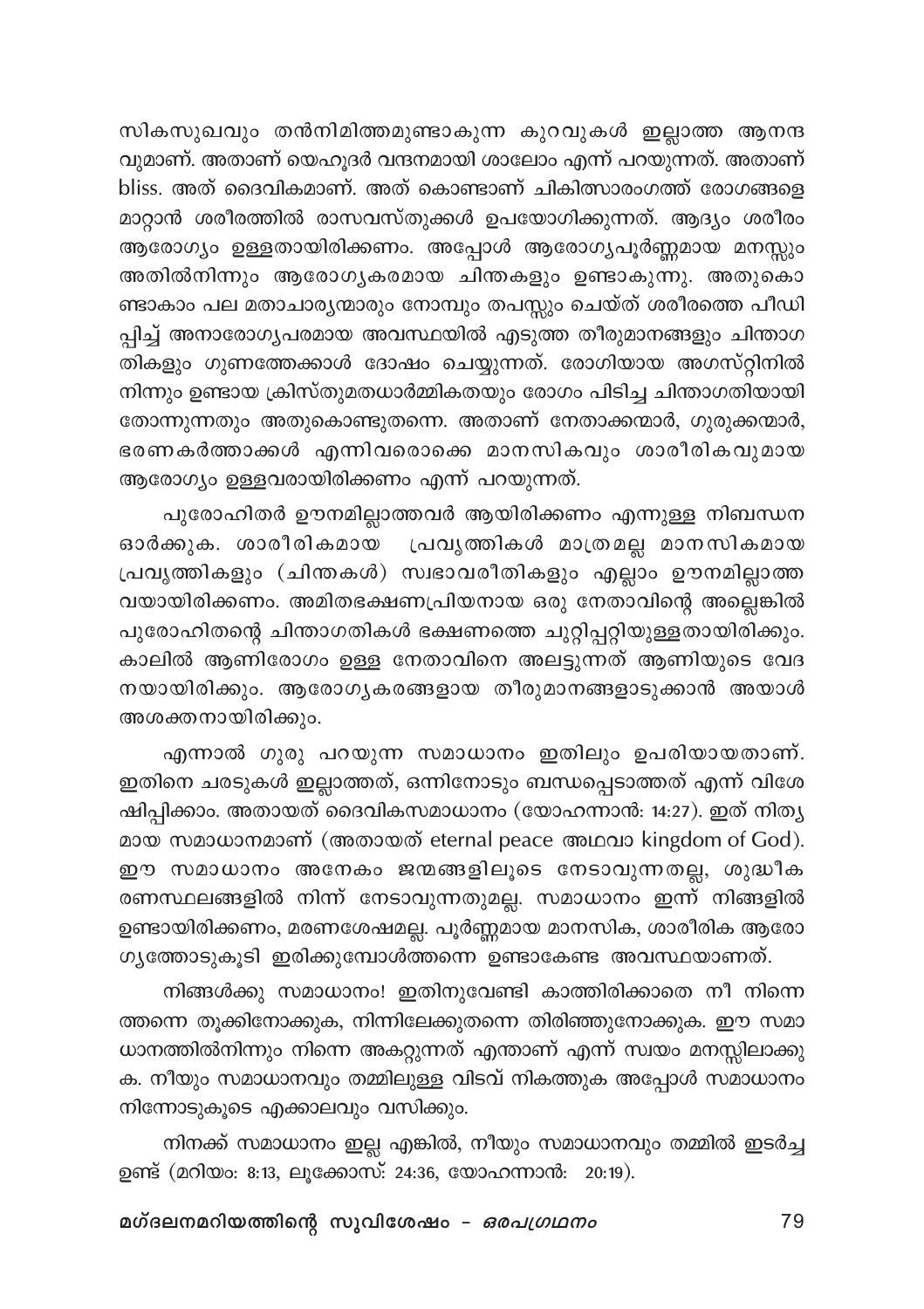ജാഗ്രതയോടെ സൂക്ഷിക്കുക. ആരും നിന്നെ വഴിതെറ്റിക്കാതിരിക്കട്ടെ (മറിയം: 8:15-16).

ആരും നിങ്ങളെ തെറ്റിദ്ധരിപ്പിക്കാതിരിക്കാൻ സൂക്ഷിക്ക ഞാൻ ക്രിസ്തു... (മത്തായി: 24:4,5)

ഇതാ ഇവിടെ, അതാ അവിടെ (മറിയം: 8:16-18 , മത്തായി: 24:3, മർക്കോസ് 13:5, ലുക്കോസ്: 21:18, ലുക്ക് 17:23).

എന്തെന്നാൽ മനുഷ്യപുത്രൻ വസിക്കുന്നത് നിങ്ങളിൽ അല്ലോ (മനു ഷ്യപുത്രൻ = സമാധാനത്തിന്റെ പ്രകാശം) (മറിയം: 8:19–20, ലൂക്കോസ്:17:21).

അവനിലേക്ക് (മനുഷ്യപുത്രനിലേക്ക്) തിരിയുക (മറിയം: 8:21, മത്തായി 16:24, മർക്കോസ് 8:34, ലൂക്കോസ്: 8:23).

അവനെ (മനുഷ്യപുത്രനെ, നിത്യസമാധാനത്തെ) അന്വേഷിക്കുന്നവൻ കണ്ടെത്തും (മറിയം: 8:22, മത്തായി: 7:7, ലുക്കോസ്: 11:19).

എഴുന്നേറ്റ് മുന്നോട്ട് നടക്കുക. രാജ്യത്തിന്റെ സുവിശേഷം വിളിച്ചു പറ യുക (മറിയം: 8:23-24, മത്തായി: 24:24, മാർക്കോസ് 13:10, മാർക്കോസ് 16:15)

ഞാൻ നിങ്ങളോടു സാക്ഷ്യപ്പെടുത്തിയതിൽ ഉപരിയായി ഒരു നിയമവും ഉണ്ടാക്കരുത്. നിയമപുസ്തകങ്ങളിൽ മോശ പറഞ്ഞതിൽ കൂടുതൽ ചേർക്ക രുത്, നിങ്ങളും അവയാൽ ബന്ധിക്കപ്പെടും (മറിയം: 9:1-4).

നാം ന്യായപ്രമാണങ്ങളിൽനിന്നും ഒഴിവുള്ളവരായിരിക്കുന്നു കാരണം അവൻ ക്രിസ്തുവിൽ ആയാൽ (പൂർണ്ണ സമാധാനത്തിൽ ആയാൽ) ക്രിസ്തുവോ ന്യായപ്രമാണത്തിനും അതീതൻ ആകുന്നു (റോമർ: 7:6).

സമാധാനം തേടി, മനുഷ്യൻ പാലും തേനും ഒഴുകുന്ന വാഗ്ദാത്തനാട് തേടി മരുഭൂമിയിൽ 40 വർഷം ഉഴന്നു. ഇതാണ് ഇസ്രായേലിന്റെ പാലായന ത്തിന്റെ കഥ. ഇത് വെറും ഒരു കഥ. സാരാംശം മനസ്സിലാക്കാതെ വായിച്ച വർ അതിനെ ചരിത്രമായി എണ്ണി. ഫറവോന്റെ തേരും തേരാളികളെയും തേടി ചെങ്കടലിൽ മുങ്ങിത്തപ്പി. എന്നാൽ പുറപ്പാടിന്റെ സാരാംശം മനുഷ്യൻ തെറ്റിദ്ധരിച്ചു.

ദൈവം യെഹൂദന്റെ ഇടയിൽ സമാഗമനകൂടാരത്തിൽ വസിച്ചു. നിത്യ സമാധാനം അവന്റെ ഇടയിൽ പാർത്തു. വചനം ജഡമായി കൃപയും സത്യവും നിറഞ്ഞതായി അവന്റെ കൂടെ പാർത്തു, അവനോ തിരിച്ചറിഞ്ഞി ല്ല. നിതൃഭക്ഷണമായ മന്നാ (അന്നം) ജീവൻ നിലനിർത്തുന്ന അഗ്നിശക്തി അവനു കൊടുത്തു. പാറ പിളർന്ന് കുടിക്കാൻ കൊടുത്തു. പകൽ തണ ലിന് മേഘം, രാത്രി വെളിച്ചത്തിന് ദീപസ്തംഭം. മരുഭൂമിയിലെ ഇസ്രാ യേൽ ജനം ഫറവോന്റെ അടിമ അല്ല. സുഖഭക്ഷണത്തിന് സ്ഥർഗീയമന്ന, കുടിക്കാൻ നിതൃതയുടെ ജലം, ജനത്തിനു നടുവിൽ ദൈവം. എന്നിട്ടും അവൻ പിറുപിറുത്തു. എന്തിനുവേണ്ടി? കാനാൻദേശത്തിനുവേണ്ടി. അവ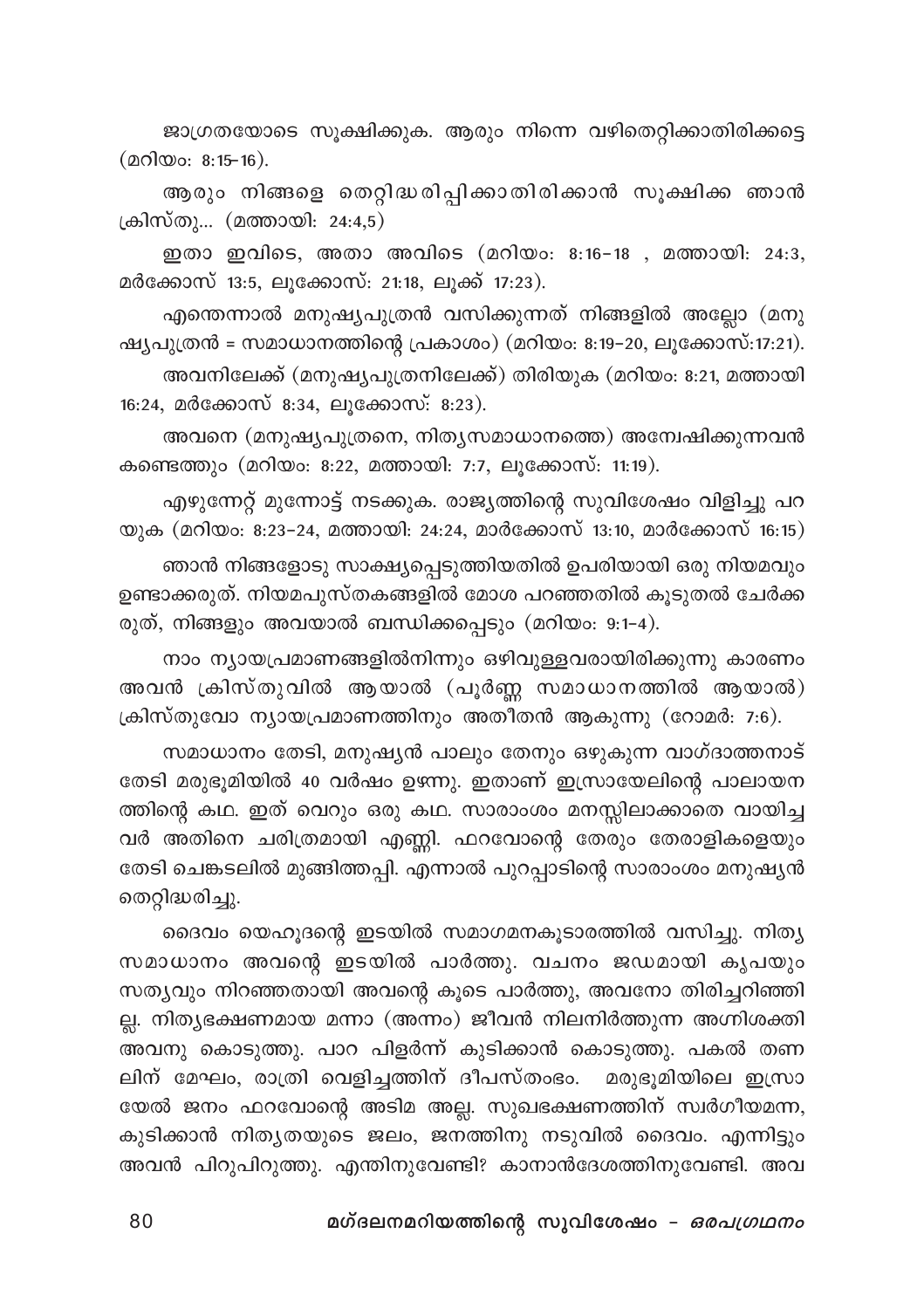രുടെ നടുവിലെ നിതൃസമാധാനത്തെ മനസ്സിലാക്കാൻ അവന്റെ നിർബന്ധ .<br>ബുദ്ധി, അവന്റെ അജ്ഞത അവനെ അനുവദിച്ചില്ല. ദൈവത്തിനും മനുഷ്യ .<br>നുമിടയിൽ വലിയൊരു പിളർപ്പുണ്ടായി. അതാണ് അവർ വാഗ്ദാത്തനാടിൽ പ്രവേശിക്കാതിരുന്നത്. അവരുടെ ഉള്ളിലെ സ്വർഗരാജ്യം അവർ കണ്ടില്ല. .<br>അതാണ് പുറപ്പാടിന്റെ സാരാംശം. ഭക്ഷിക്കുവാൻ സ്വർഗീയമന്ന, കുടിക്കു വാൻ യാഹ് എന്ന ശാശ്വതപാറയിൽ നിന്നും പ്രവഹിക്കുന്ന നിതൃതയുടെ ജലം, പകൽ യാഹിന്റെ മേഘസ്തംഭം, രാത്രിയിൽ വെളിവ് നിറഞ്ഞ യാഹിന്റെ ദീപസ്തംഭം, ജനത്തിന്റെ നടുവിലെ സമാഗമന കൂടാരത്തിൽ എന്നും സന്ദർശിക്കുന്ന ദൈവം. 24 മണിക്കൂറും യാഹ് കൂടെ വസിച്ചിട്ടും പിറുപിറുത്ത ജനം, തൃപ്തി വരാത്ത ജനം. ഈ ദിവ്യദാനം മനസ്സിലാക്കാ നാണ് യിസ്രായേലിനെ 40 വർഷം ഏതാനും മൈൽ ചുറ്റളവിൽ നടത്തിയ ത്. എന്നിട്ടും അവന് മനസ്സിലായില്ല. അതാണ് വാഗ്ദാത്തനാട്, സ്വർഗരാജ്യം അവർക്ക് ലഭിക്കാതെ വന്നത്. അവിടെ ദാരിദ്ര്യം ഇല്ലായിരുന്നു, എല്ലാ ആവ ശ്യങ്ങളും നിവർത്തിക്കപ്പെട്ട മോക്ഷയാത്രയായിരുന്നു അത്. അതാണ് ദുഖി ച്ചിരിക്കുന്നവർ ഭാഗ്യവാന്മാർ എന്ന് പറയുന്നതിന്റെ സാരം. ഭക്ഷണം, വസ്ത്രം, പാർപ്പിടം ഇവയെല്ലാം ദൈനംദിന ജീവിതത്തിൽ അത്യാവശ്യമായതുപോലെ സ്വർഗരാജ്യവും ജിവിതത്തിന്റെ അടിസ്ഥാനവാഞ്ഛകളിൽ ഒന്നായി മാറണം. അപ്പോൾ സ്ഥർഗരാജ്യം സ്വർഗവാതിൽ തുറന്ന് പ്രാവെന്ന പോലെ അവനിൽ ആവസിക്കും. ഇവൻ എന്റെ പ്രിയപുത്രൻ എന്നും പറയും. അതാണ് യോർദാ നിലെ സ്നാനത്തിന്റെ സാരാംശം. അതാണ് യോഹന്നാൻ പറഞ്ഞത് സ്വർഗ രാജ്യം ഭാവിയിലെ ഒരു വാഗ്ദാനമല്ല, അതാ അടുത്തിരിക്കുന്നു എന്ന്. അതു ലഭിക്കാൻ ശുദ്ധഹൃദയമുള്ളവനായി മാറണം. യോർദാനിൽ മുങ്ങണം, പമ്പ യിൽ മുങ്ങണം, പാപനാശിനിയിൽ കുളിക്കണം. അപ്പോൾ മനസ്സ് ഭഗവാ .<br>നിൽ സമർപ്പിക്കുന്ന അവസ്ഥയിൽ സൽഗുണസമ്പൂർണതയ്ക്കുവേണ്ടി വാഞ്ഛിക്കുമ്പോൾ സ്വർഗരാജ്യം ലഭിക്കുന്നു.

(സ്വർഗരാജ്യം) ഇതാ ഇവിടെ, അതാ അവിടെ എന്ന് പറഞ്ഞ് പലരും നിങ്ങളെ തെറ്റിദ്ധരിപ്പിക്കാതിരിക്കാൻ ജാഗ്രത പാലിക്കുക. കാരണം മനുഷ്യപുത്രൻ വസിക്കുന്നത് നിങ്ങൾക്കുള്ളിലല്ലോ. അവനെ നിങ്ങളുടെ മനസ്സിന്റെ ഉള്ളിൽ അന്വേഷിക്കുക. അന്വേഷിക്കുന്നവർ കണ്ടെത്തും. ഈ വാക്കുകൾ ഉത്ഭവിച്ചത് C.E. 30-200 കാലഘട്ടത്തിൽ ആയിരിക്കാം. ഇതൊരു പ്രവചനം അല്ലെങ്കിലും പ്രവചനം പോലെ പൂർത്തീകരിക്കപ്പെട്ട ഒന്നാണ്. സ്വർഗരാജ്യത്തെ ഏറ്റവും കൂടുതൽ തെറ്റിദ്ധരിക്കപ്പെട്ട ഒരു കാലഘട്ടമാണ് 20-ാം നൂറ്റാണ്ട്. ആയിരക്കണക്കിന് ക്രിസ്തീയവിഭാഗങ്ങൾ, ആയിരക്കണ ക്കിന് യോഗികൾ മനുഷ്യനെ സ്വർഗരാജ്യം ഇതാ ഇവിടെ, അതാ അവിടെ എന്ന് തെറ്റിദ്ധരിപ്പിക്കുന്നു. യഥാർത്ഥസ്വർഗരാജ്യം എന്താണ് എന്ന് ഇവർക്കും അറിയാത്തതിനാലാണ് അനേകം പേർ തെറ്റിദ്ധരിക്കപ്പെടുന്നത്. ഭൂരിഭാഗവും നല്ല സമ്പൽസമൃദ്ധിയുള്ള ഉപജീവനമാർഗ്ഗമായി സ്ഥർഗരാജ്യ

മഗ്ദലനമറിയത്തിന്റെ സുവിശേഷം – *ഒരപഗ്രഥനം*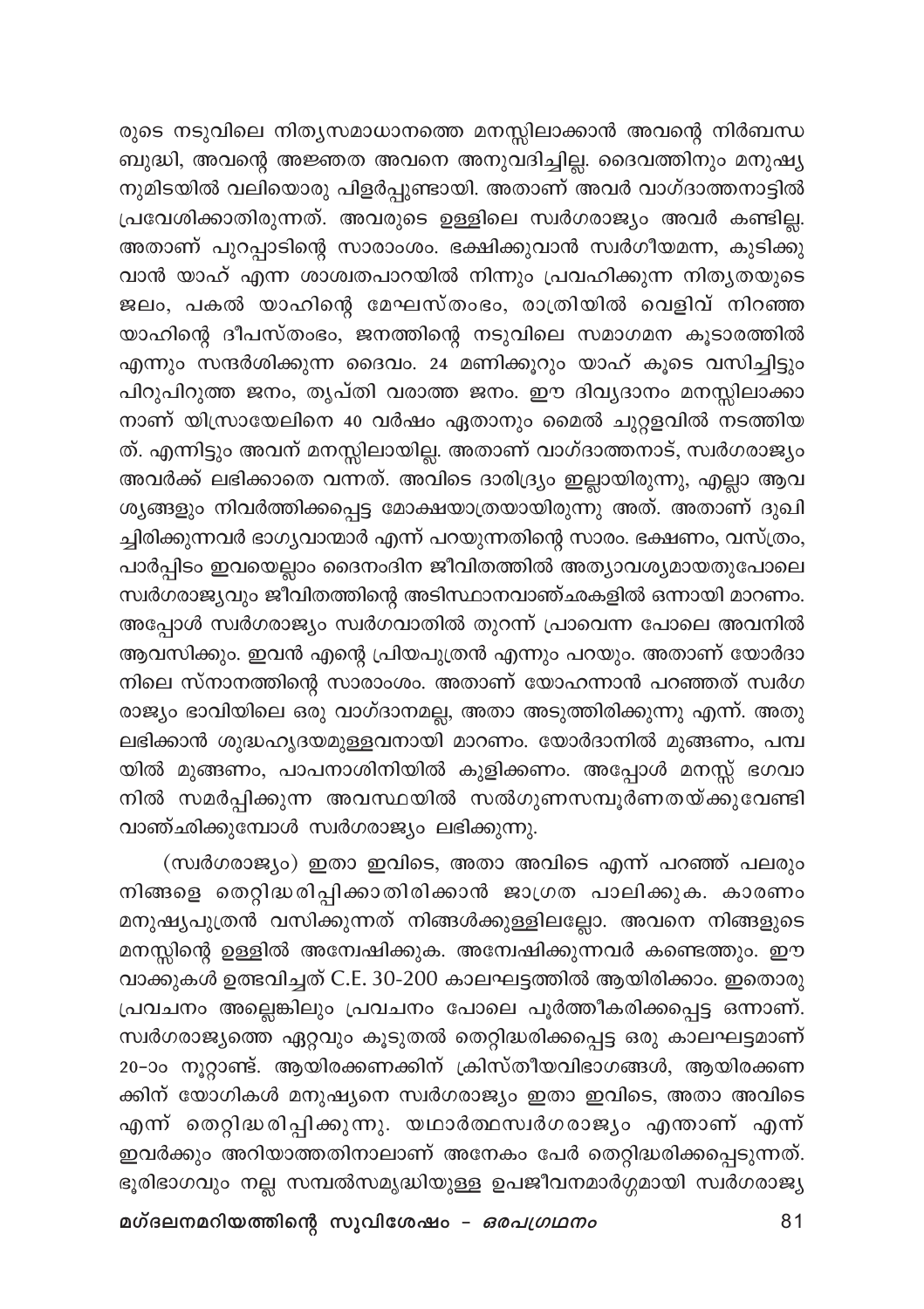ത്തിന്റെ സുവിശേഷത്തെ സ്വീകരിച്ചിരിക്കുന്നു. ഇവർ സാമൂഹ്യചൂഷകർ മാത്രമാണ്. മനുഷ്യമനസ്സിന്റെ ലോലതയേയും കുറവിനെയും ചൂഷണം ചെയ്യുന്നു. ഈ ചൂഷകരെപ്പോലെതന്നെ സമൂഹത്തിനും വൃക്തിക്കും അനീതി ചെയ്യുന്ന മറ്റൊരു വർഗ്ഗമാണ് മതഭ്രാന്തന്മാർ. ഇവർ മറ്റ് മതങ്ങ ളോടും വിശ്വാസങ്ങളോടും സഹിഷ്ണുത ഇല്ലാത്തവർ മാത്രമല്ല മറ്റുള്ള വരെ പീഡിപ്പിക്കുന്നവർ കൂടിയായിത്തീരുന്നു. ഈ ചിന്താഗതി അജ്ഞത മാത്രമല്ല മാനസികരോഗം കൂടിയാണ്. ഇതാണ് കൊലപാതകരാഷ്ട്രീയം. കൊലപാതകത്തിന് മതവിശ്വാസത്തിന്റെ പിന്തുണയും ലഭിക്കുന്നു. ഇത്തരം കൊലപാതകികൾ രാജൃസ്നേഹികൾ (patriot), പരിശുദ്ധൻ (saint) എന്നൊക്കെ നാമകരണം ചെയ്യപ്പെടുന്നു. എങ്കിലും പ്രവൃത്തിയിൽ ഇവർ കൊലപാതകികൾ തന്നെ.

യേശു ചരിത്രപുരുഷനോ എന്ന് നമുക്കറിയില്ല. എന്നാൽ യേശുവിന്റെ സുവിശേഷം ആദിമനൂറ്റാണ്ടുകളിൽ തന്നെ ഉയർന്നുവന്ന ഒരു ചിന്താഗതി യായിരുന്നു. യേശുമാർഗ്ഗം (jesus movement) എന്നു വിളിക്കാം അതിനെ. ഒരേരീതിയിലുള്ള ഇത്തരം അനേകം ചിന്താഗതികൾ B.C.E. 500-C.E.200 കാലഘത്തിൽ ഉയർന്നുവന്നു. എന്നാൽ യേശുചിന്തയെ പിടിച്ച് യേശുവിനെ ചരിത്രപുരുഷനാക്കി ക്രിസ്തുശാസ്ത്രവും (Christology) ക്രിസ്തുമതവും ഉണ്ടായപ്പോൾ മുതലാണ് പ്രശ്നങ്ങൾ ആരംഭിക്കുന്നത്. സോക്രട്ടീസിന്റെയും ബുദ്ധന്റെയും ഫിലോയുടെയും ആദിശങ്കരന്റെയും നാരായണഗുരുവിന്റെയും ഒക്കെ ചിന്തകൾ ഉണ്ടാവുകയും വളരുകയും ചെയ്തിട്ടുണ്ട്. ഇതിന്റെ ഉപജ്ഞാതാക്കളായ വൃക്തികൾക്കു പ്രാധാന്യം നഷ്ടപ്പെടാതെതന്നെ ഈ ചിന്താഗതികൾ വളർന്നു. എന്നാൽ ഈ ചിന്താഗതികളുടെ ഉപജ്ഞാതാ ക്കളെ ദൈവങ്ങളായി കണക്കാക്കുമ്പോഴാണ് പ്രശ്നം ഉദിക്കുന്നത്. ഈ ചിന്താഗതികൾ ദൈവികമാണ്, പക്ഷെ ഈ വ്യക്തികൾ ദൈവങ്ങളല്ല. അതു പോലെതന്നെ യേശുവിനെയും കണക്കാക്കിയിരുന്നുവെങ്കിൽ ക്രിസ്തുമത ത്തിന് ഇന്നുകാണുന്ന തത്വജ്ഞാനദാരിദ്ര്യം ഉണ്ടാകുമായിരുന്നില്ല. ക്രിസ്തു മതം ഇന്ന് യേശുവിന്റെ മതമല്ല. യേശു യെഹൂദനായി ജനിച്ചു, യെഹൂദ നായി ജീവിച്ചു, യെഹൂദനായി മരിച്ചു. കുരിശിൽ തറയ്ക്കപ്പെട്ടിരിക്കാം. ഇതൊക്കെ ചരിത്രസതൃങ്ങളായിരിക്കാം. പക്ഷെ ബാക്കിഭാഗങ്ങൾ സാങ്കൽപികം മാത്രമാണ്. അതാണ് ക്രിസ്തുമതത്തിന് ഇന്ന് നാൽക്കവല യിൽ, മാർഗ്ഗനിർദ്ദേശമില്ലാതെ നിസ്സഹായതയോടെ ഭക്തജനങ്ങളെ കാത്തു നിൽക്കേണ്ടി വരുന്നത്. അപ്പോസ്തോലപിൻതുടർച്ചയും സിംഹാസനവാദ വുമൊക്കെ കാപട്യത്തിന്റെയും സ്വാർത്ഥതയുടെയും അജ്ഞതയുടെയും ദുർവാദം മാത്രമാണെന്ന് പൊതുജനം മനസ്സിലാക്കുന്ന കാലഘട്ടം വിദൂരത യിലല്ല. (സ്വർത്ഥത അജ്ഞതയിൽനിന്നും ഉളവാകുന്നതാണ്; ജ്ഞാനി ഒരി ക്കലും സ്വാർത്ഥൻ ആയിരിക്കുകയില്ല.) അതിനാലാണ് ചരിത്രഗവേഷകരും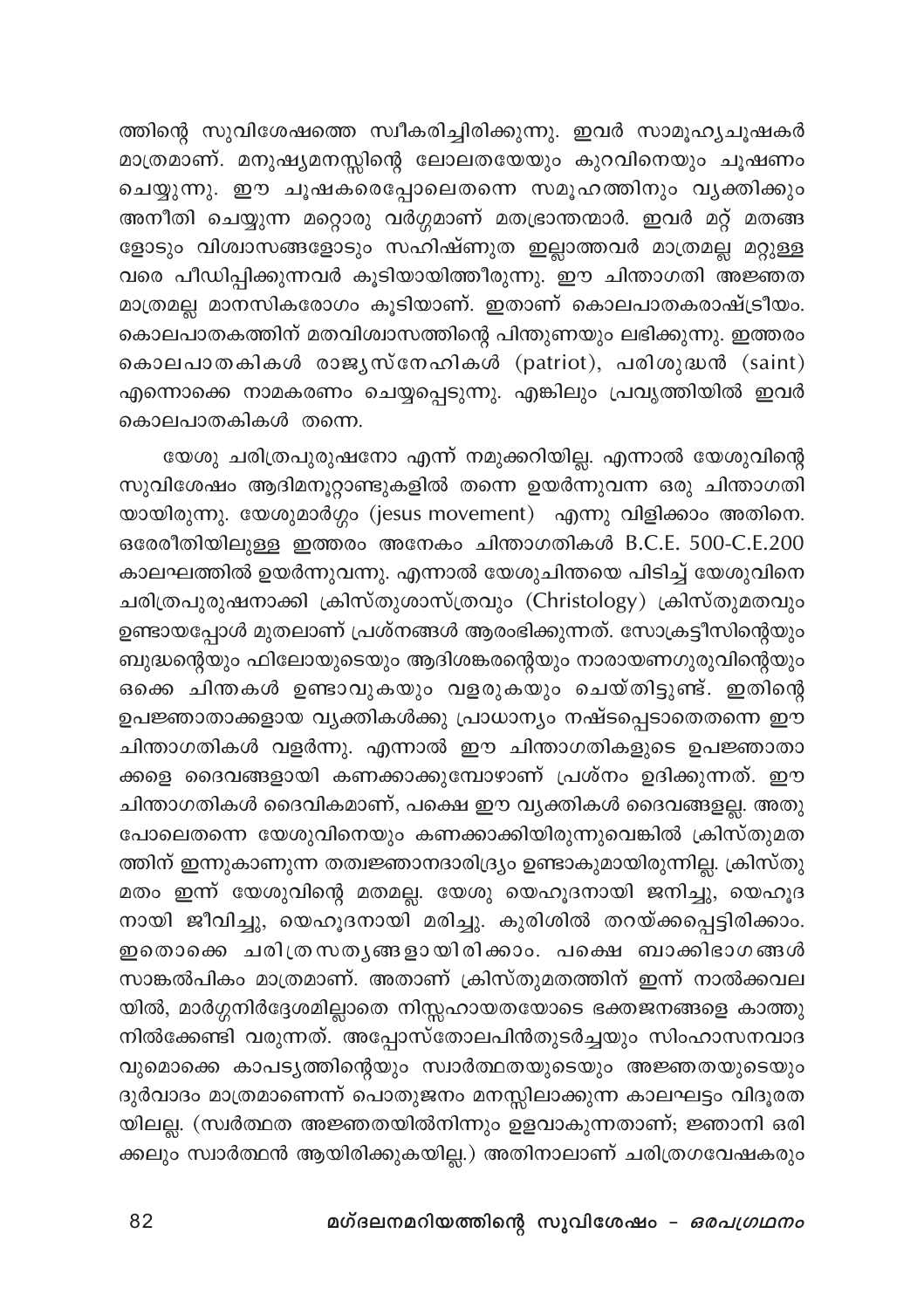ആർക്കിയോളജിസ്റ്റുകളും യേശുവിന്റെ കബറ് തേടുമ്പോൾ ക്രിസ്തുമതം കിടിലംകൊള്ളുന്നത്, പുതിയ അറിവുകളെ നഖശിഖാന്തം എതിർക്കുന്നത്. ക്രിസ്തുമതം പണിതിരിക്കുന്നത് യേശു എന്ന ചരിത്രപുരുഷനില<u>ല്ല,</u> ചഞ്ച ലഹൃദയനും ക്ഷിപ്രകോപിയും സഹിഷ്ണുതയില്ലാത്തവനും അവസരവാ ദിയുമായ പത്രോസ് എന്ന പാറയിലാണ് എന്നതിനാലാണീ എതിർപ്പ്. എന്നാൽ ഇത് പാറയെന്ന തോന്നലേയുള്ളു. യേശുവിനെ ഒരു പ്രാവശ്യമല്ല പലതവണ 'ഞാൻ അവനെ അറിയുന്നില്ല' എന്ന് തള്ളിപ്പറഞ്ഞ പത്രോസ് എന്ന അടിസ്ഥാനത്തിലാണ് സഭ പണിതിരിക്കുന്നത്. യേശുവിനെ ഒരി ക്കൽപ്പോലും കണ്ടിട്ടില്ലാത്ത പൗലോസാണ് മറ്റൊരു സ്ഥാപകൻ. യേശു വിനെ മശിഹായായി അഭിഷേകം ചെയ്യാതെ യേശുചിന്തകളെ പ്രചരിപ്പിച്ചി രുന്നു എങ്കിൽ ക്രിസ്തുമതത്തിന് ഈ ഗതികേട് ഉണ്ടാകുമായിരുന്നില്ല. ഈ കാരൃത്തിൽ സഹാനുഭൂതിയുടെ ആവശ്യമില്ല. ഇതുതന്നെയായിരിക്കാം യേശു വീണ്ടും വരും എന്ന് പറയുന്നത്. മതം പ്രചരിപ്പിച്ചു കൊണ്ടിരി .<br>കുന്ന കെട്ടുകഥകളുടെ യേശുവിന് പകരം യഥാർത്ഥയേശു വീണ്ടും വ (Ο)

ഇന്ന് അറിവിന്റെ പാതകൾ അനേകമാണ്. അടുത്തകാലഘട്ടം വരെ ഇത് മതത്തിന്റെ മാത്രം കുത്തകയായിരുന്നു. മതം തരുന്നവ മാത്രം സതൃ മായി വിശ്വസിച്ചുജീവിച്ച അജ്ഞതയുടെ, അന്ധകാരത്തിന്റെ കാലഘട്ടം. ഇന്നത് മാറുകാണ്. സതൃത്തിന്റെ, ജ്ഞാനത്തിന്റെ പുതിയ വെളിച്ചം പുതിയ ആകാശം പുതിയ ഭൂമി! ഇതാ വചനം ജഢമാകുന്നു. കൃപയും സതൃവും നിറഞ്ഞവനായി നമ്മുടെ നടുവിലേക്ക് വന്നിരിക്കുന്നു. ഇതു മനസ്സിലാക്കുവാൻ നീ നിന്റെ ഉള്ളിലേക്ക് നോക്കുക. അവനെ അന്വേഷി ക്കുക, കണ്ടെത്തും.

യേശു ചരിത്രപുരുഷനോ അല്ലയോ എന്നത് നമുക്ക് പ്രശ്നമല്ല, ഈ സത്യാമ്പേഷണത്തിൽ യേശുവിന്റെ ചിന്താഗതി അഥവാ മനുഷ്യപുത്രന്റെ സ്നേഹത്തിന്റെ സുവിശേഷം മാത്രമാണ് പ്രസക്തമായത്. മുടിയനായ പുത്ര നിലെ സ്നേഹവത്സലനായ പിതാവിന്റെ സുവിശേഷം. അജ്ഞതയുടെയും ദുർഗുണങ്ങളുടെയും കുഴിയിൽനിന്നും എഴുന്നേറ്റ് "എന്റെ പിതാവിന്റെ മഹ ത്വത്തിലേക്ക് മടങ്ങുവാനുള്ള" വാഞ്ഛയുടെ സുവിശേഷം. (എഴുന്നേറ്റ് മുന്നോട്ട് നടക്കുക.) ഇതാണ് യേശുവിന്റെ സുവിശേഷം. ഈ സുവിശേ ഷത്തെ നിങ്ങൾക്ക് മനസ്സിലാക്കാൻ സാധിച്ചാൽ നിങ്ങൾക്കുള്ളിലെ സ്വർഗ്ഗ രാജ്യം നിങ്ങൾക്ക് കാണാം. അപ്പോൾ യേശു നിങ്ങൾക്കുള്ളിൽ വീണ്ടും വരും. അതിനാൽ സ്ഥർഗരാജ്യം ഇതാ ഇവിടെ, അതാ അവിടെ എന്ന് നിങ്ങളെ തെറ്റിദ്ധരിപ്പിക്കാതിരിക്കാൻ ജാഗ്രത പാലിക്കുക.

യേശുവിന്റെയും മഗ്ദലനമറിയത്തിന്റെയുമൊക്കെ അസ്ഥികൾ ഒരിക്കൽ ഗവേഷകർ കണ്ടെത്തിയേക്കാം. അത് യെരുശലേമിൽത്തന്നെ ആയിരിക്ക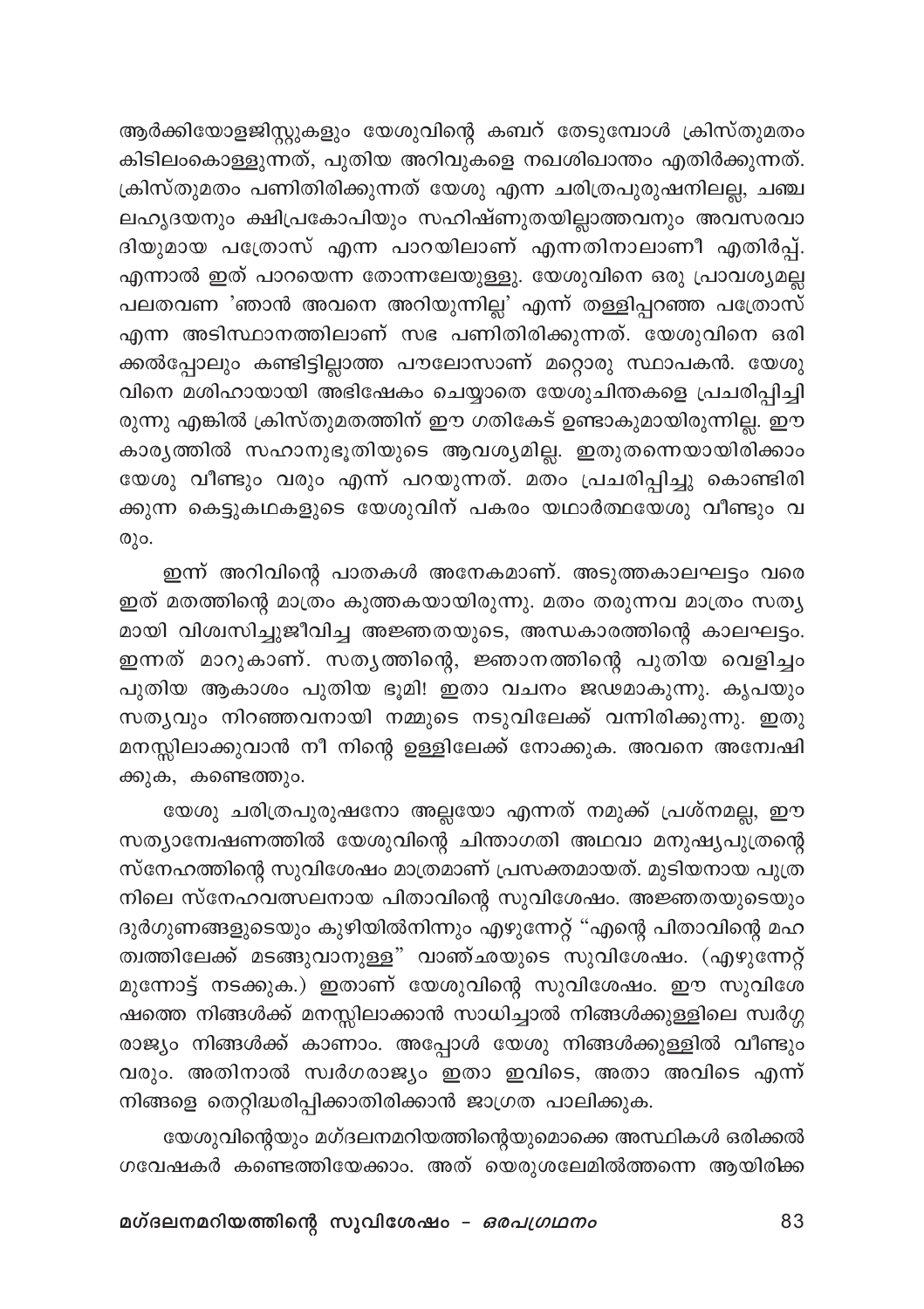ണമെന്നില്ല. ചിലപ്പോൾ ഈജിപ്തിലാകാം, ഫ്രാൻസിലാകാം. ചിലപ്പോൾ പത്രോസിന്റെ തലയോട്ടി വത്തിക്കാനിൽ കണ്ടെത്തിയേക്കാം. ചിലപ്പോൾ മാർത്തോമായുടെ അവശിഷ്ടം കേരളത്തിലോ ചെന്നയിലോ കണ്ടെത്തി യേക്കാം. യേശുവിന്റെ സുവിശേഷവുമായി ഇതിനൊന്നും ബന്ധമില്ല.

യേശുവിനെ ക്രിസ്തുവാക്കിയപ്പോഴാണ് പ്രശ്നങ്ങൾ ആരംഭിക്കുന്ന ത്. പൊള്ളയായ നുണകളെ സ്വീകരിക്കുവാൻ തയ്യാറാകുമ്പാൾ നുണക ളുടെ കഥകൾ ഒന്നിനുപുറകെ ഒന്നായി സൃഷ്ടിക്കപ്പെടുന്നു, മതഭ്രാന്തന്മാർ ഉണ്ടാകുന്നു, കൊലപാതകികൾ ഉണ്ടാകുന്നു. അതിനാൽ ക്രിസ്തുമതത്തിന് എന്ത് തിരിച്ചടി കിട്ടിയാലും അത് അർഹിക്കുന്നതുതന്നെ, കർമ്മഫലം മാ ത്രം. 'യേശു മരിച്ചവരുടെ ഇടയിൽനിന്നും ഉയർത്തിട്ടില്ല എങ്കിൽ എന്റെ വിശ്വാസം വൃർത്ഥം' എന്നുപറഞ്ഞ പൗലോസിന്റെ വിശ്വാസം പണ്ടേ വൃർത്ഥമാണ്. അതിനെ പ്രതിനിധീകരിക്കുന്ന ക്രിസ്തീയവിഭാഗങ്ങളും വൃർത്ഥമാണ്. ഈ അടിസ്ഥാനപരമായ അപകർഷതയെ മൂടിവെക്കുവാൻ ശ്രമിക്കുന്നതിന്റെ ഭാഗമാണ് പത്രോസിന്റെ സിംഹാസനം, അപ്രമാദിത്യം, അപ്പോസ്തോലികപിൻതുടർച്ച, പാപമോചനത്തിനുള്ള അധികാരം എന്നി .<br>വയെല്ലാം. രാജകീയവേഷവിധാനം, കിരീടം, അംശവടി ഇങ്ങനെ എന്തെല്ലാം കൂട്ടിച്ചേർക്കാമോ അതെല്ലാം കൂട്ടിച്ചേർത്ത് കോമാളിവേഷം കെട്ടി പൊതു ജനത്തെ തെറ്റിദ്ധരിപ്പിക്കാൻ ശ്രമിക്കുന്നതും ഇതിന്റെ ഭാഗം തന്നെയാണ്. ഈ വസ്ത്രാലങ്കാരങ്ങളെല്ലാം വിഡ്ഢിവേഷങ്ങൾ. യേശുവിന്റെ അനുയാ യികൾക്കെന്തിനാണിത്തരം വേഷങ്ങൾ? മനുഷ്യർ നിങ്ങളെ മനസ്സിലാക്കു ന്നത് നിങ്ങളുടെ വേഷവിധാനം കൊണ്ടല്ല, നിങ്ങളുടെ പ്രവൃത്തികൾ കൊണ്ടത്രേ. അതാണ് യേശുവിന്റെ സുവിശേഷം. നിങ്ങൾ പത്രോസിന്റെയും തോമായുടെയും സിംഹാസനങ്ങളിൽ നിന്നിറങ്ങി നിങ്ങളുടെ വിലയേറിയ വസ്ത്രങ്ങൾക്ക് ചിലവാകുന്ന പണം കൊണ്ട് വസ്ത്രമില്ലാത്തവനു വസ്ത്രം വാങ്ങി നൽകിയിട്ട് സാധാരണ മനുഷ്യനെപ്പോലെ വസ്ത്രധാരണം ചെയ്യുക. ദരിദ്രന്റെയും പീഡിതന്റെയും രോഗിയുടെയും ശുശ്രൂഷകരായി മദർ തെരേ സയെപ്പോലെ യേശുവിന്റെ സുവിശേഷത്തെ കാണുക. അപ്പോൾ നിങ്ങൾക്കുള്ളിലെ സ്വർഗ്ഗരാജ്യം നിങ്ങൾ കാണും. ഇതെത്രയും വേഗം ചെയ്യു ന്നുവോ അത്രയും നന്ന്. കാരണം യേശുവിന്റെ സുവിശേഷം യഥാർത്ഥ ത്തിൽ മനസ്സിലാക്കുമ്പോൾ ഇത്രയും കാലം മനുഷ്യനെ കബളിപ്പിച്ചതിന്റെ .<br>കർമ്മഫലം നിങ്ങൾക്കു തിരികെ കിട്ടും. നിങ്ങളെ അവജ്ഞയോടെ മനു ഷൻ വീക്ഷിക്കുന്ന കാലം വിദൂരതയിൽ അല്ല. അതിനാൽ പൊടിപ്പും തൊങ്ങലും ഉള്ള വസ്ത്രങ്ങൾ ഉണ്ടാക്കുന്നതിനുപകരം അവയുടെ ചില വിനു വസ്ത്രമില്ലാത്തവനു വസ്ത്രം ഉണ്ടാക്കിക്കൊടുക്കുക. സ്വർണ്ണകുരി ശും വടിയും വിറ്റ് ദരിദ്രനു കൊടുക്കുക. ആഡംബരരഹിതരായി സാധാ രണമനുഷ്യനെ പോലെ അവരുടെ വേദനയും പ്രയാസവും കണ്ടു മനസ്സി ലാക്കി "എനിക്കു മനസ്സാകുന്നു" എന്നു യേശു പറഞ്ഞതുപോലെ ദാരിദ്ര

മഗ്ദലനമറിയത്തിന്റെ സുവിശേഷം - ഒരപഗ്രഥനം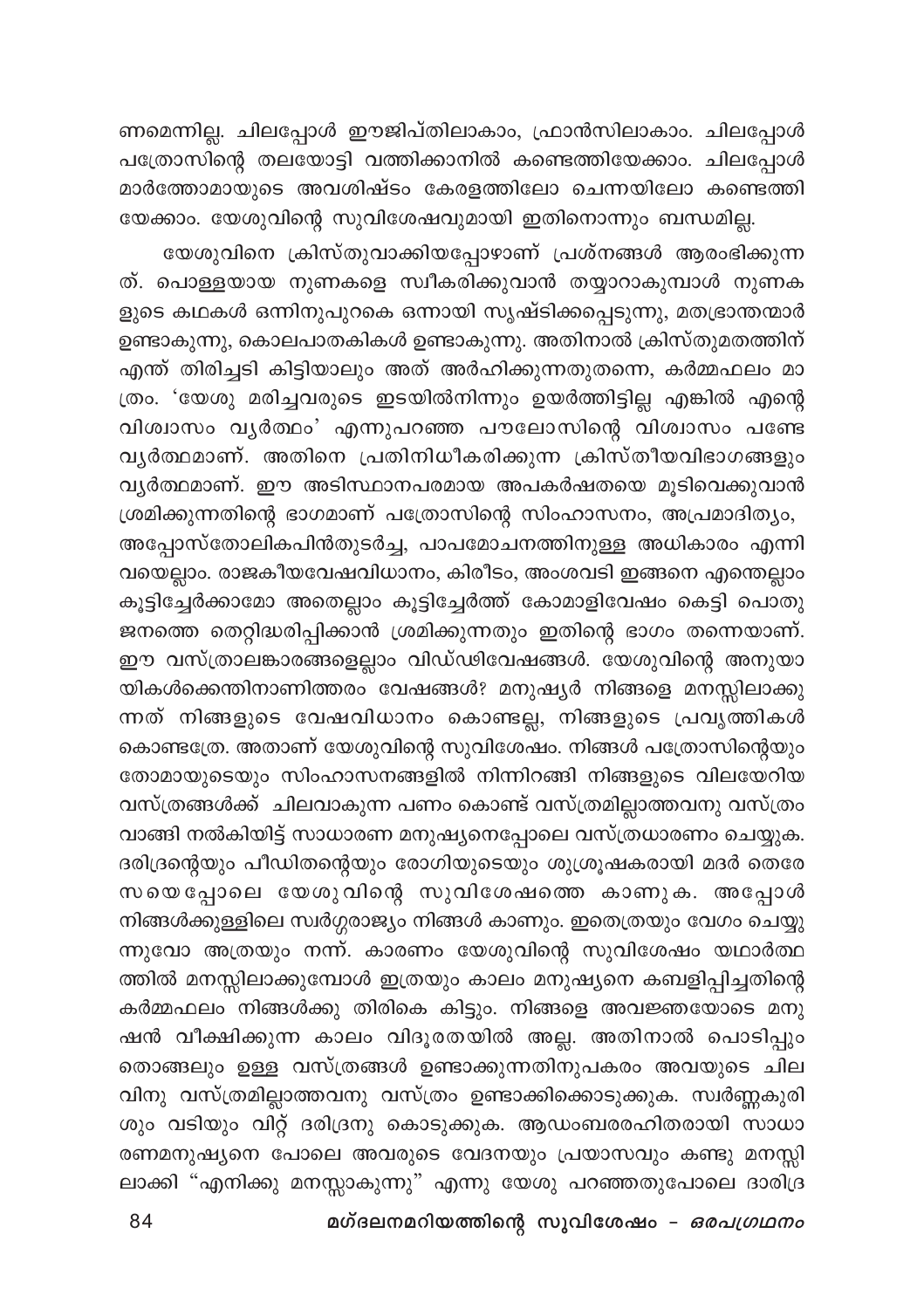നിർമ്മാർജനത്തിന് 'എനിക്കു മനസ്സാകുന്നു' എന്നുള്ള സുവിശേഷവുമായി മുന്നോട്ടു പോകുക. അതാണ് യേശുവിന്റെ സുവിശേഷം. രാഷ്ട്രീയ പ്രസം ഗങ്ങളും നിരാഹാരസമരങ്ങളും ഒന്നും യേശുവിന്റെ സുവിശേഷമല്ല. പള്ളിപിടിച്ചടക്കലും അലങ്കാരഭൂഷിതമായ കെട്ടിടങ്ങൾ ദേവാലയം എന്ന നാമത്തിൽ പണിയിക്കുന്നതും യേശുവിന്റെ സുവിശേഷമല്ല. കാരണം സ്വർഗ്ഗ രാജ്യം യെരുശലേമിലും അല്ല, റോമിലും അല്ല, അന്ത്യോഖ്യയിലും അല്ല കോട്ടയത്തെ ദേവലോകത്തുമല്ല. സ്വർഗരാജ്യം നിങ്ങൾക്കുള്ളിൽ തന്നെ. അതിനെ അന്വേഷിക്കുക, നിങ്ങൾ കണ്ടെത്തും.

മദ്ധ്യധരണ്യാഴി പ്രദേശങ്ങളിൽ ആദിമനൂറ്റാണ്ടുകളിലുണ്ടായിരുന്ന വിഡ്ഡി കളുടെ വേഷം ധരിച്ച് തൊപ്പിയും വെച്ച് യേശുവിനെ ദിനംതോറും വിറ്റ്, അവനെ കുരിശിൽ തറക്കുന്ന പുരോഹിതരെ എത്രയും വേഗം ഈ വിഡ്ഡി വേഷത്തിൽനിന്നും വിമോചിതരാകുക. നഷ്ടപ്പെടുവാൻ വിലങ്ങുകൾ മാത്രം, കിട്ടാനുള്ളതോ മോചനത്തിന്റെ സ്വർഗരാജ്യം. നിന്റെ കുപ്പായങ്ങൾ നിനക്ക് വിമുഖത ഉണ്ടാക്കുന്നു എങ്കിൽ അടിമത്തത്തിന്റെ കുപ്പായങ്ങളിൽ കിടന്ന് ഞെളിപിരി കൊള്ളാതെ അവയെ വലിച്ചെറിയുക. സാധാരണമനുഷ്യന്റെ ജീവി തത്തിലേക്ക് ഇറങ്ങിവരിക. അപ്പോൾ നിങ്ങളുടെ മനസ്സ് മോചിതമാകും. മനു ഷ്യന്റെ സുവിശേഷം അവിടെ ഉത്ഭവിക്കും. മുള്ളുകളും പാറകളും ഉണങ്ങിയ .<br>നിലവുമായ മനസ്സിൽ നല്ല വിത്ത് വളരുവാൻ നനവുള്ള നല്ലമണ്ണ് വേണം. നല്ല ഹൃദയത്തിൽ മാത്രമേ മനുഷ്യന്റെ സുവിശേഷത്തിന്റെ സൽഗുണ സമ്പൂർണ്ണതയുടെ വിത്തുകൾ വളരുകയുള്ളു. അതാണ് വിത്ത് വിതക്കുന്ന വന്റെ ഉപമയുടെ സാരാംശം. സ്വർഗരാജ്യത്തിനുവേണ്ടി ലൈംഗികമായി പീഡിപ്പിക്കുവാൻ യേശു എവിടെ എങ്കിലും പറഞ്ഞിട്ടുണ്ടോ? അമിതഭോഗ ത്തിലൂടെ രോഗിയായി മാറിയ അഗസ്റ്റിന്റെ ചിന്താഗതി മാത്രമാണത്. വചനം പൂർണ്ണമനുഷ്യനും പൂർണ്ണദൈവവുമായി. ജനമദ്ധ്യത്തിൽ വസിച്ചുവെങ്കിൽ പൂർണ്ണതയുടെ സ്വർഗരാജ്യം അനുഭവിക്കുവാൻ പൂർണ്ണമനുഷ്യനായി ജീവിക്കുക. മനുഷ്യനെ ദൈവം സൃഷ്ടിച്ചുവെങ്കിൽ മനുഷ്യന്റെ ഉള്ളിലെ ലൈംഗികവികാരവും ദൈവം സൃഷ്ടിച്ചതാണ്. ഉറക്കം, വിശപ്പ് എന്നി ങ്ങനെയുള്ള പ്രാഥമികവികാരങ്ങളിൽ പെട്ട ലൈംഗികത മാത്രമെങ്ങനെ പാപമാകും? പുതിയനിയമം പഴയനിയമത്തിന്റെ തുടർച്ചയെങ്കിൽ പഴയനിയ മത്തിൽ പാപമല്ലാത്ത ലൈംഗികവേഴ്ച പുതിയനിയമത്തിൽ എങ്ങനെ പാപ മാകും? ലൈംഗികബന്ധത്തിൽ ഏർപ്പെടാത്ത പുരുഷനും സ്ത്രീയും യെഹൂദനിയമപ്രകാരം പാപികളാണ്. മാത്രമല്ല പലപ്പോഴും യഹോവ നേരി ട്ടുതന്നെ അവരെ ശിക്ഷിക്കുന്നതും കാണാം. ദൈവം മനുഷ്യനെ അവന്റെ സാദൃശ്യത്തിൽ സൃഷ്ടിച്ചുവെങ്കിൽ ദൈവികമായ അനുഭൂതി അഥവാ പരമാ നന്ദം (bliss) അനുഭവിക്കുവാൻ ദൈവം മനുഷ്യനിൽ ലൈംഗികവികാരവും നിക്ഷേപിച്ചിരിക്കുന്നു. അടിസ്ഥാനവികാരമാണ് ലൈംഗികത. ലൈംഗിക വേഴ്ചയിൽ ഉണ്ടാകുന്ന സ്വർഗീയാനുഭൂതി സ്വർഗരാജ്യത്തിനു വേണ്ടി മനു

മഗ്ദലനമറിയത്തിന്റെ സുവിശേഷം *– ഒരപഗ്രഥനം*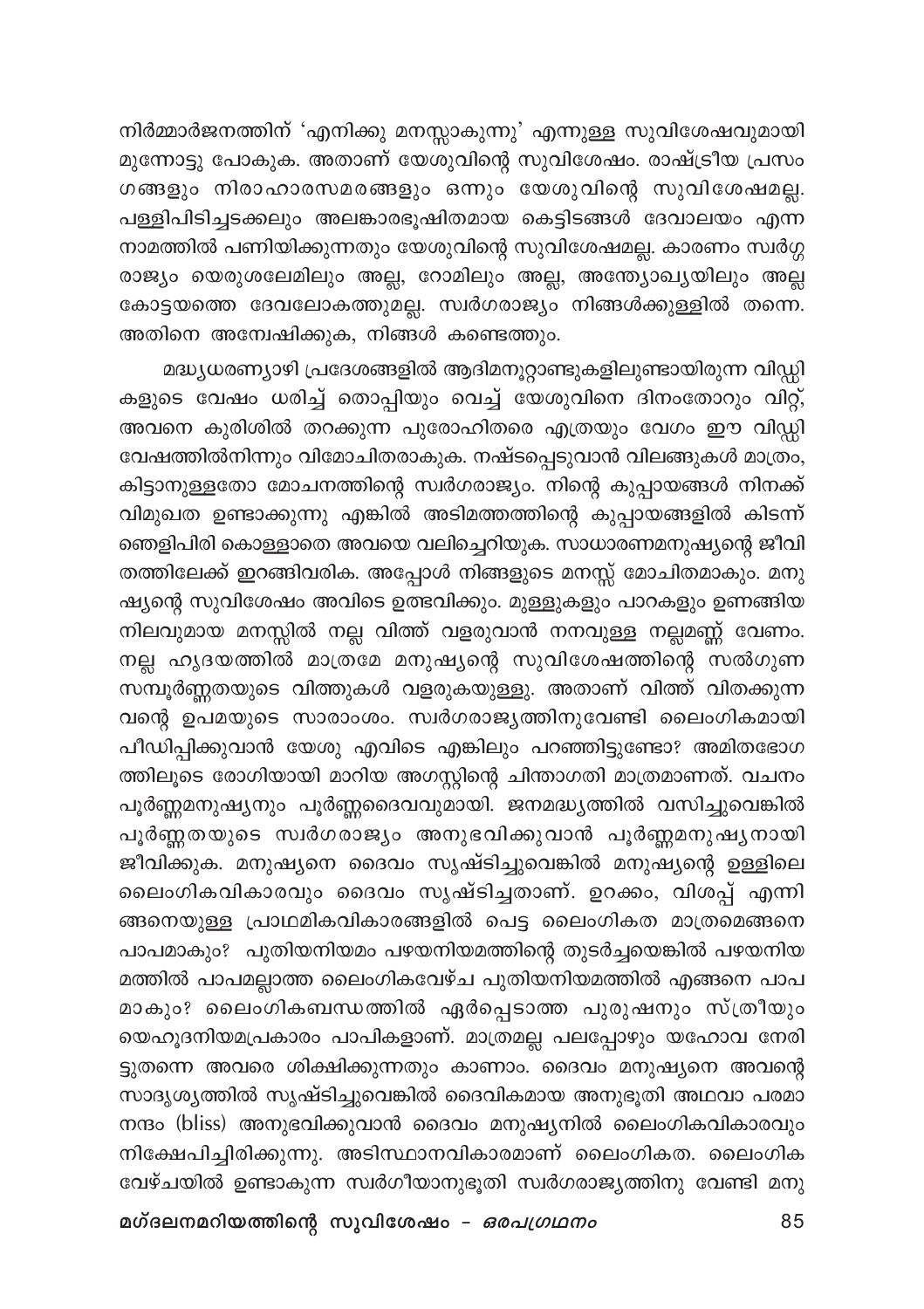ഷ്യനെ ഉത്തേജിപ്പിക്കുന്ന ദൈവികവികാരമാണ്. യേശുവിന്റെ രക്തശരീരങ്ങൾ ഭക്ഷിച്ച് സ്വർഗീയാനുഭുതി അനേകായിരങ്ങൾക്ക് ഒരേ സമയത്ത് ലഭിക്കുന്ന തിന്റെ സാരാംശം യേശുവിനെ ഉള്ളിൽ പ്രവേശിപ്പിക്കുക എന്നാണ് (എന്റെ ഓർമ്മക്കായി ഇപ്രകാരം ചെയ്യുവിൻ എന്നും പറഞ്ഞു യേശു.) അല്ലാതെ കൊട്ടും മേളവുമായി കുർബാന അർപ്പിക്കുക എന്നതല്ല. യേശു നിങ്ങൾക്കു ള്ളിൽ നിക്ഷേപിക്കപ്പെടുന്ന അവസ്ഥ ഇതാണ്. നീ ആകുന്ന നല്ലനിലത്ത് —<br>സൽഗുണസമ്പൂർണ്ണതയുടെ വിത്ത് വളരുമ്പോൾ അതാണ് സ്വര്ഗരാജ്യം. വചനം ജഢമാകുന്ന അവസ്ഥ. അപ്പോൾ നിനക്കുള്ളിൽ സ്വർഗരാജ്യം വള രുന്നു. 'സ്വർഗരാജ്യം ഇന്ന്' എന്നു സുവിശേഷിച്ച് യോഹന്നാൻ ഉദരത്തിൽ ം<br>പോലും തുള്ളിച്ചാടും. അതാണ് മറിയ ഏലിശുഭായെ കാണുന്ന കഥയുടെ സാരാംശം. അവിടെ ചരിത്രത്തിന് പ്രാധാന്യമില്ല. അതാണ് സുവിശേഷം എഴു തിയത് ചരിത്രമായിട്ടല്ല എന്ന് നേരത്തെ പറഞ്ഞത്. പകരം ഉപമയും ഉൽപ്രേ .<br>ക്ഷയും പോലെയുള്ള അലങ്കാരങ്ങളാലാണ്. സാധാരണമനുഷൃന് മനസ്സിലാക്കാൻ കൃപനിറഞ്ഞ ഉൽകൃഷ്ടചിന്തകൾ ഉപമകളായും ഉൽപ്രേ .<br>ക്ഷകളായും പറഞ്ഞിരിക്കുന്നു. നിങ്ങളിൽ സൽഗുണങ്ങളുടെ പൂർത്തീകര ണമായ വചനം ജഢമാകുന്ന അവസ്ഥയെ പ്രാപിക്കുക, ലഭിക്കുന്നതോ സമാ ധാനം. അതാണ് സ്വർഗരാജ്യം. അതാണ് യേശു സാക്ഷിക്കുന്ന സ്വർഗരാ ജ്യം. സ്ഥർഗരാജ്യം നിങ്ങൾക്കുള്ളിലല്ലോ! അതാണ് ഗബ്രിയേൽ മറിയയോടു പറയുന്ന വചനത്തിന്റെ സാരാശം. അല്ലാതെ ദൈവം മറിയയുടെ ഉദരത്തിൽ മാംസവും രക്തവും ആയി എന്നല്ല. ഇതു ചരിത്രമല്ല. ഇതു ചരിത്രമായി തെറ്റി ദ്ധരിക്കുമ്പോൾ വീണ്ടും അതിനെ ന്യായീകരിക്കുവാൻ കള്ളക്കഥകൾ ഉണ്ടാ ക്കണം. അതിനായി സുന്നഹദോസുകൾ കൂടണം. ദൈവശാസ്ത്രം (theology) ഉണ്ടാക്കണം. (ശാസ്ത്രം അറിവിന്റെ കാര്യകാരണത്തെ പരസ്പരം തെളി യിക്കുന്ന അവസ്ഥാവിശേഷമാണ്.). അതിനാൽ ദൈവശാസ്ത്രം ശാസ്ത്രമല്ല. മതം മനുഷ്യനെ അങ്ങനെ തെറ്റിദ്ധരിപ്പിച്ചിരിക്കുന്നു എന്നുമാത്രം. ഒരു ദീപം രണ്ട് കണ്ണാടികൾക്കുള്ളിൽ വെച്ചാൽ അനേകായിരം പ്രതിഫലനങ്ങൾ കാണാം. നടുവിൽ വെക്കുന്ന ദീപം മാത്രമാണ് സത്യം. ഒരു കണ്ണാടിയിലെ പ്രതിഫലനം മറ്റെ കണ്ണാടി പ്രതിഫലിപ്പിക്കുമ്പോൾ, ഈ പ്രതിഫലനങ്ങൾ പലപ്രാവശ്യം തുടരുമ്പോൾ അനേകം പ്രതിഫലനങ്ങൾ കാണുന്നു. ഇതു തന്നെയാണ് ക്രിസ്തുമതവും ചെയ്തത്. ഒരു പ്രതിഫലനം മറ്റൊന്നിനെ ഉള വാക്കുന്നു, അതിനെ ന്യായീകരിക്കുന്നു. പഴയനിയമത്തിൽ മശിഹാ വരും എന്ന് എഴുതിയിരിക്കുന്നതിനാൽ പുതിയനിയമത്തിൽ യേശു മശിഹാ ആയി. ഇത് തിരിച്ചും മറിച്ചും ന്യായീകരിച്ച് മനുഷ്യനെ കബളിപ്പിക്കുന്നു. ഇതാണ് ക്രിസ്തുമതം യേശുവിനോടു ചെയ്ത തെറ്റും. മനുഷ്യകുലത്തോടു ചെയ്ത തെറ്റും (കൂടുതൽ വിശാംദശങ്ങൾക്ക് പുസ്തകം അഞ്ച് 'യേശു എന്ന ചരി ത്രപുരുഷൻ' വായിക്കുക)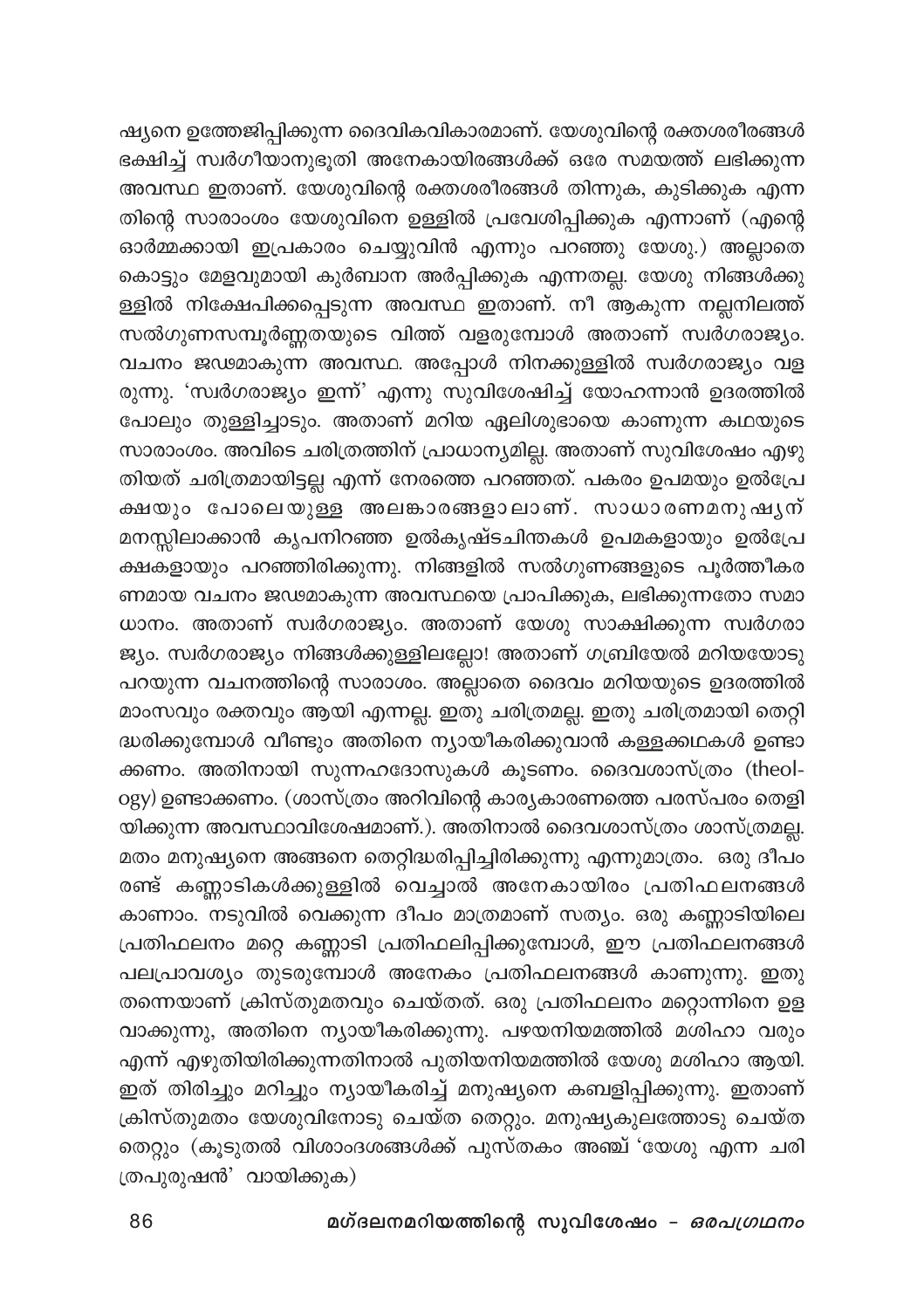വലിയ യുക്തിവാദങ്ങൾ ഒന്നുംകൂടാതെ, സാധാരണ രീതിയിൽ ചിന്തിച്ചു നോക്കുക. യേശുമതത്തിന്റെ ഉത്ഭവം ഗബ്രിയേൽ മറിയയോടു പറയുന്ന, കൃപ നിറഞ്ഞവളേ... എന്ന വചനത്തിൽ നിന്നുമാണ്. മാലാഖ, മനുഷ്യമനസ്സിന്റെ ഭാവനയുടെ മാത്രം സൃഷ്ടിയാണ്. ഈ മാലാഖ മറിയ യോടു പറഞ്ഞത് മറ്റാരും കേട്ടിട്ടില്ല. മറിയ ആരോടും പറഞ്ഞിട്ടുമില്ല. ഈ മാലാഖ തന്നെയാണ് തിരുകുടുംബത്തെ ഈജിപ്റ്റിലേക്കു കൊണ്ടുവരു ന്നത്. പിന്നീട് തിരികെകൊണ്ടുവരുമ്പോൾ യഹൂദ്യയിൽ ഹോറോദാവിന്റെ മകൻ ഭരിക്കുന്നു എന്ന കാര്യം മാലാഖ മറന്നു. (കൂടുതൽ വിശദാംശങ്ങൾക്ക് പുസ്തകം നാല് ′സുവിശേഷങ്ങളിലെ വിഡ്ഢിത്തങ്ങളും കെട്ടുകഥകളും' വായിക്കുക). മാത്രമല്ല റോമൻ ഭരണത്തിനുള്ളിൽ ഒരു ഗവർണ്ണറുടെ സ്ഥാനം പോലും ഇല്ലാതിരുന്ന ഹെറോദിന് കുട്ടികളെ കൊല്ലാനുള്ള അധി കാരം ഇല്ലായിരുന്നു, (അങ്ങനെ സംഭവിച്ചുമില്ല). യെഹൂദരെ തൃപ്തിപ്പെടു ത്തുവാൻ വേണ്ടി മാത്രം നിലനിന്ന ഒരു സ്ഥാനം മാത്രമായിരുന്നത്. ഒരു യെഹൂദരാജാവ് റോമൻചക്രവർത്തിയുടെ ഒരു കളിപ്പാട്ടം മാത്രം. മാത്രമല്ല റോമൻ ചരിത്രം വളരെ വ്യക്തമായി എഴുതപ്പെട്ടിരുന്ന ഒരു കാലഘട്ടമാ ണത്. വരവ്-ചിലവ് കണക്കുകൾ പോലും വളരെ വൃക്തമായി എഴുതപ്പെ ട്ടിരുന്നു. അവിടെ എങ്ങും ഒരു ശിശുവധം രേഖപ്പെടുത്തിയിട്ടില്ല. മാത്രമല്ല ഗലീലയിലെ zealots എന്ന വിപ്ലവകാരികളെയും യെഹൂദരെയും ഒരുവിധ ത്തിലും പ്രകോപിക്കാതിരിക്കാനും ഭരണകൂടം പ്രത്യേകം ശ്രദ്ധിച്ചിരുന്നു. അതുകൊണ്ട് തന്നെയാണ് യേശുവിനെ കുരിശിൽ തറച്ചതും. പീലാത്തോ സിന് പറ്റിയ അബദ്ധം ആയിരുന്നു അതെന്ന് മനസ്സിലാക്കിയ ഉടനെ തന്നെ .<br>യേശുവിനെ (മരിക്കുന്നതിനു മുമ്പുതന്നെ) കുരിശിൽ നിന്നുമിറക്കി മുറിവു കൾ സുഖപ്പെടുവാൻ മരുന്നുകൾ പുരട്ടി. മരിച്ച യേശുവിനെ അരിമത്യ ജോസ ഫിന്റെ കല്ലറയിൽ വെച്ചു എന്നും അവിടെനിന്നും സുഖം പ്രാപിച്ച് യേശു ഉയർത്തെഴുന്നേറ്റു എന്നും പിന്നീട് ഈജിപ്റ്റിലോ ഫ്രാൻസിലോ താമസം മാറ്റി എന്നുമൊക്കെയുള്ള വാദങ്ങൾ ഉടലെടുത്തു. റോമൻചരിത്രത്തിൽ പിലാ ത്തോസിനെ സ്ഥലം മാറ്റുകയും തരംതാഴ്ത്തുകയും ചെയ്തു. യേശു തിരികെ യെരുശലേമിൽ വന്നു എന്നും അവിടെനിന്നും യേശുവിന്റെ അസ്ഥി കൾ കണ്ടെടുത്തു എന്നും പറയുന്നതിൽ യുക്തിയില്ല. യെരുശലേമിലെ (zealots) വിപ്ലവകാരികളുടെ പ്രേരണയിലാണ് യേശു ക്രൂശിക്കപ്പെട്ടത്. യേശു ഒരിക്കലും തിരികെ അവിടെ വരാൻ സാദ്ധ്യതയില്ല. പിൽക്കാലത്ത് യേശുവിന്റെ അസ്ഥികൾ യെരുശലേമിൽ നിക്ഷേപിച്ചതാകാം. മത്തായി എന്ന എഴുത്തുകാരന്റെയോ എഴുത്തുകാരന്മാരുടേയോ ഭാവന മാത്രമാണ് യേശുവിനെ ക്രിസ്തുവാക്കിയത് എന്ന് ബോദ്ധ്യപ്പെടുത്തുന്നതിനാണ് ഇത്രയും ചുരുക്കി പറഞ്ഞത് (മത്തായിയുടെ സുവിശേഷം ചരിത്രമല്ല, മത്താ യി എന്നത് തൂലികാനാമം മാത്രവുമാണ്).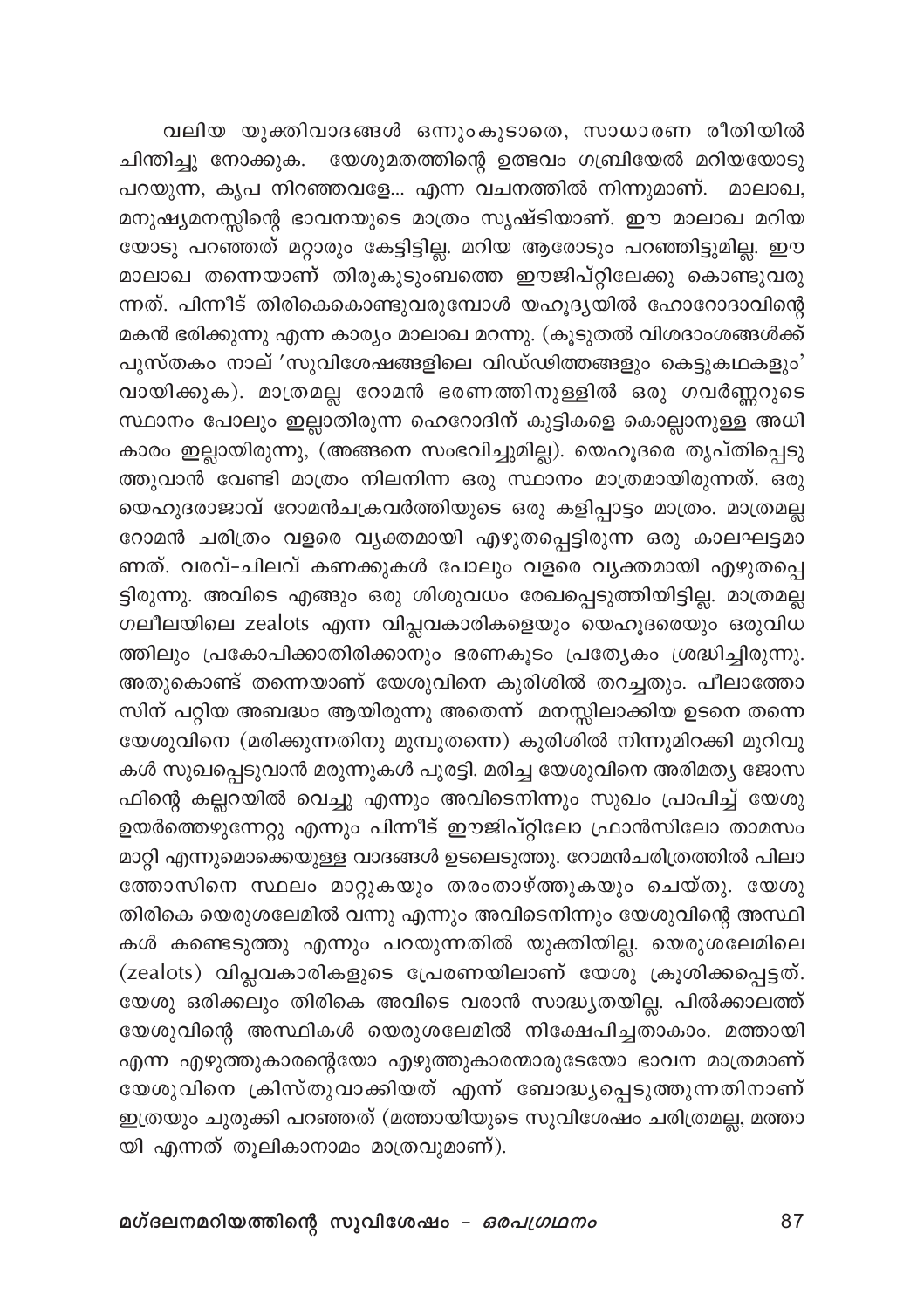മാത്രമല്ല, സുവിശേഷങ്ങളിൽ തന്നെ പറയുന്നത് നോക്കിയാൽ യേശു .<br>വിന്റെ അമ്മ മറിയയ്ക്ക് എന്ത് സമാധാനമാണ് ലഭിച്ചത്? സ്വന്തം മകൻ ചാട്ടവാറിനടി കൊണ്ട് കുരിശിൽ തൂങ്ങിക്കിടക്കുന്ന കാഴ്ച മറിയക്ക് എന്ത് സമാധാനം കൊടുത്തു? ഗബ്രിയേൽ മറിയയെ തെറ്റിദ്ധരിപ്പിക്കയല്ലെ ചെയ്ത ത്?. അത് തന്നെയാണ് മതം നമ്മളോടും ചെയ്തത്. യേശുവിന്റെ ജനനം ദിവ്യമാക്കി ദൈവത്തെ കുരിശിൽ തറച്ച് ഉയിർപ്പിച്ച് തിരികെ സ്വര്ഗത്തിൽ വിട്ടു. അപ്പോൾ മാത്രമാണ് മത്തായിക്ക് സമാധാനം വരുന്നത്. സുവിശേ ഷത്തെ ചരിത്രപരമായി വീക്ഷിച്ചാൽ അബദ്ധങ്ങളുടെ കുണ്ടുകളിൽ നാം വീഴുന്നു. അപ്പോൾ നമുക്ക് വിസ്താരമായ ആകാശത്തിലെ സതൃത്തിന്റെ സൂര്യനെ കാണാൻ കഴിയാതെ വരുന്നു. പകരം സുവിശേഷം ഒരു തത്വത്തെ, ഒരു ചിന്തഗതിയെ പ്രചരിപ്പിക്കുവാൻ എഴുതിയ കഥയാണ് എന്ന് കണ ക്കാക്കുന്നതാണ് കൂടുതൽ നല്ലത്. അപ്പോൾ യേശുവിന്റെ സുവിശേഷം അതിന്റെ സാരാംശത്തിൽ മനസ്സിലാകും. സ്ഥർഗരാജ്യം നിങ്ങൾക്കുള്ളിലല്ലോ എന്ന് മഗ്ദലനമറിയത്തിന്റെ സുവിശേഷം മാത്രമല്ല നമ്മോടു പറയുന്നത്. മത്തായി, ഗബ്രിയേൽ എന്ന സങ്കൽപരൂപത്തിലൂടെ പറയുന്നതും ഇതുതന്നെ, (കൃപ നിറഞ്ഞവളേ... നിനക്ക് സമാധാനം, നിന്റെ ഉള്ളിൽ സ്വർഗ രാജ്യം ഉളവായിരിക്കുന്നു, നിനക്കു സമാധാനം).

തെറ്റായതും പൊള്ളയായതുമായ നിഴലുകൾ കാട്ടിയാണ് സ്വർഗരാജ്യം നിതൃസമാധാനം വാഗ്ദാനം ചെയ്യുന്നത്. മതം മാത്രമല്ല രാഷ്ട്രീയസിദ്ധാ ന്തങ്ങളും രോഗശമനവാദികളും സിദ്ധന്മാരും ദൈവരാജ്യം ഇതാ ഇവിടെ, അതാ അവിടെ എന്ന് നമ്മെ തെറ്റിദ്ധരിപ്പിക്കുന്നു. മറിയത്തോട് പറഞ്ഞ സമാധാനത്തിന്റെ സുവിശേഷത്തെ നല്ലവണ്ണം മുതലെടുപ്പ് നടത്തു മ്പോഴാണ് മാതാവ് പല സ്ഥലത്തും കരയുന്നവളായും കൊന്തയിട്ടവളായും ഹൃദയം തുറന്നവളായും ഒക്കെ പ്രത്യക്ഷപ്പെടുന്നത്. കൊന്തയും കാശുരൂ പവും ഒക്കെ ഉണ്ടാക്കി കുറെ പേർക്ക് ഉപജീവനം കഴിക്കാം എന്ന ഗുണം മാത്രം. എന്നാൽ യേശുവിന്റെ സുവിശേഷം അതല്ല. ജീവിതം ആസ്വദിക്കു വാനുള്ളതാണ്. നിന്നിലേക്കുതന്നെ തിരികെനോക്കി നിന്റെ ഉള്ളിലെ സ്വർഗ രാജ്യത്തെ തേടുക അപ്പോൾ അവിടെ സ്നേഹം, കൃപ എന്നിങ്ങനെയുള്ള നന്മകൾ വിളയും. ജീവിതത്തിന്റെ ക്ഷണികത മനസ്സിലാകും. മറ്റുമനുഷ്യനെ ചൂഷണം ചെയ്ത്, പിടിച്ചു പറിച്ച്, കൊലപാതകം ചെയ്ത് ജീവിക്കുന്നതല്ല ജീവിതം എന്നുമനസ്സിലാകും. വളരെ കുറച്ചുമാത്രം പ്രവർത്തിക്കുവാൻ അവ സരമുള്ള മനുഷ്യജീവിതം ആഗ്രഹിക്കുന്ന നന്മ ചെയ്യുവാൻ മതിയാകാത്ത താണ് എന്ന് മനസ്സിലാകും. അതിനാലാണ് മനുഷ്യൻ അവനിലേക്കു തിരികെ നോക്കണം. അവന്റെ മൂലമായ തുടക്കത്തിലേക്കു തിരികെ വര ണം എന്നുപദേശിക്കുന്നത് (ലൂക്കോസ്.. 17:21; തോമാ: 3). അപ്പോൾ നമ്മുടെ സമാധാനം നമ്മുടെ വെളിയിൽ സ്ഥിതിചെയ്യുന്ന ഒരു വ്യക്തിയോ സമൂ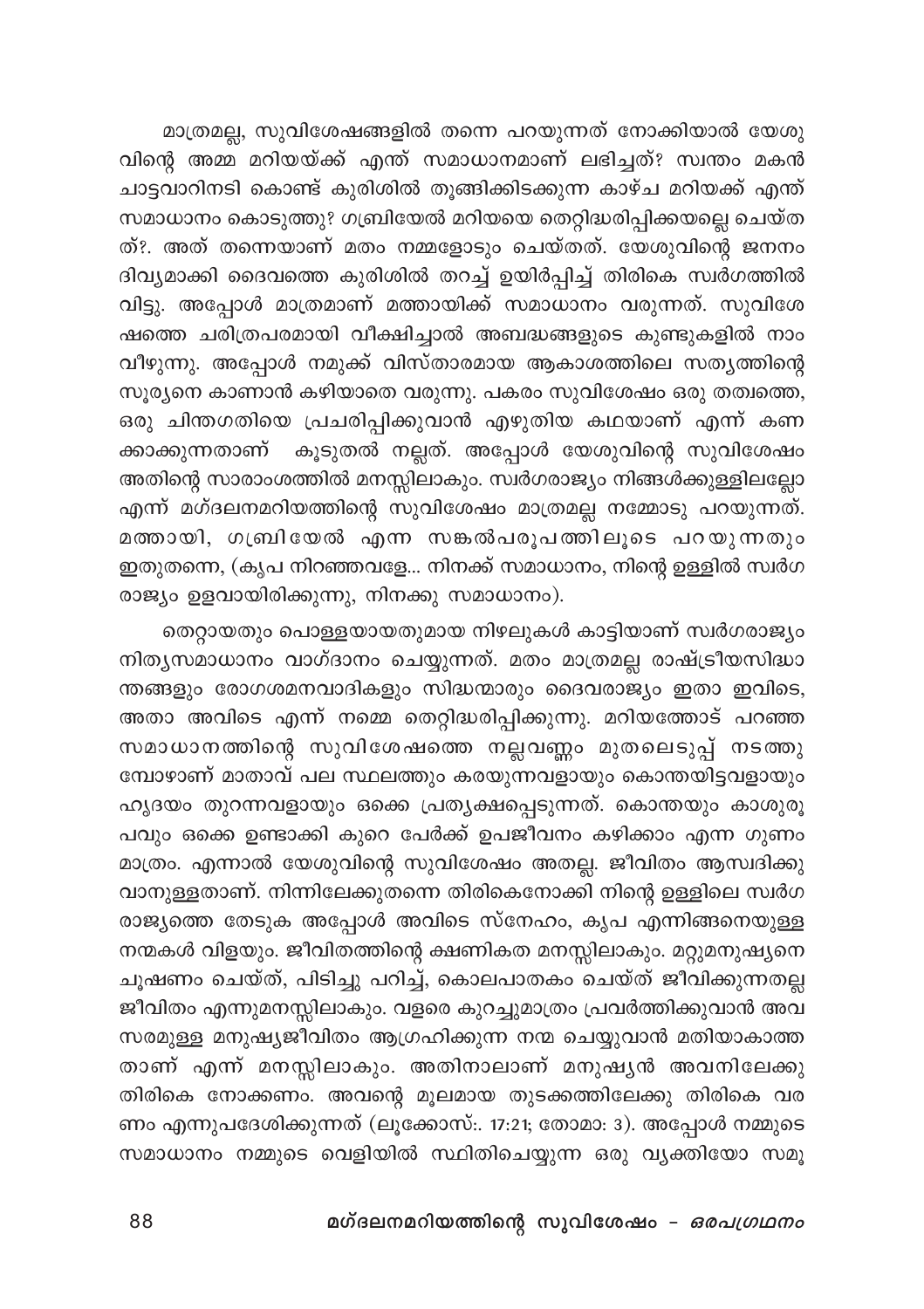ഹമോ സമുദായമോ അല്ല എന്നുമനസ്സിലാകും. ഉള്ളിൽ സമാധാനം ഇല്ലാത്തവന് ഒരിക്കലും സ്മാധാനം ലഭിക്കില്ല. വഴിപാടുകളും പുണൃസ്ഥ ്ക്<br>ലങ്ങളും ഒക്കെ മനുഷ്യമനസ്സിനെ പ്രചോദിപ്പിക്കുന്നവ മാത്രമാണ്. നീയോ പ്രാർത്ഥിക്കുമ്പോൾ അറയിൽ കടന്ന് വാതിലടച്ച് രഹസ്യത്തിൽ നിന്നെ കാണുന്ന ദൈവവുമായി സംസർഗ്ഗം ചെയ്യുക എന്ന് യേശു പറഞ്ഞത് അത് കൊണ്ടാണ്. അതാണ് യേശുപ്രസ്ഥാനക്കാർ ഗുഹകളിൽ കയറി  $\omega$ ്യാനനിർവൃതരായിരുന്നത്. അതാണ് യേശുവിന്റെ സുവിശേഷം. പള്ളി പൂട്ടി ക്കലും പൂട്ടിയപള്ളി പൊളിക്കലും അമ്പലങ്ങളും മോസ്ക്കുകളും പണിയാൻ മനുഷ്യനെ കൊലപാതകം ചെയ്യുന്നതും സമാധാനത്തിന്റെ സുവിശേഷമല്ല. നിങ്ങൾക്കു സമാധാനം ലഭിക്കുന്നത് പള്ളിയിലും അമ്പലത്തിലും മോസ്ക്കിലും അല്ല. അത് നിങ്ങൾക്കുള്ളിലല്ലോ. നിങ്ങൾക്കുള്ളിൽ സമാ ധാനം ഇല്ലായെങ്കിൽ സമാധാനം മറ്റുള്ളവർക്കു നൽകാനും നിങ്ങൾക്കു സാധിക്കില്ല. അതുകൊണ്ടാണ് ആരാധനാസ്ഥലങ്ങളിൽ സമാധാനം നട പ്പാക്കാൻ കോടതികളെ ആശ്രയിക്കേണ്ടുന്ന ഗതികേടും ഉണ്ടാകുന്നത്. അതി നാൽ പണ്ടെങ്ങോ ജീവിച്ച, 2000 വർഷങ്ങൾക്കു മുൻപ് ജീവിച്ച പത്രോസി ന്റെയും തോമായുടെ ഇല്ലാത്ത സിംഹാസനത്തെ പ്രതി തലതല്ലിപ്പൊളി ക്കാതെ മനുഷ്യാ, നീ സ്ഥയം സമാധാനം കണ്ടെത്തുക. നിങ്ങളെ നയിക്കു ന്നവർക്ക് സമാധാനം നൽകാൻ കഴിവില്ല എങ്കിൽ അവരെ ആ സ്ഥാനങ്ങളിൽ നിന്നും മാറ്റുക. അവിടെ സമാധാനം നടത്തുവാൻ കഴിവുള്ളവരെ അവ രോധിക്കുക. അപ്പോൾ സമാധാനം കൈവരും. ജനമദ്ധ്യത്തിലേക്കിറങ്ങിവന്ന് യെഹൂദരെ നയിച്ച യാഹ് എന്ന ദൈവത്തെപ്പോലെ, വിപ്ലവപൂരിതമായ  $\alpha$ ലീലയിൽ സമാധാനത്തിന്റെ ദൂതുമായി വന്ന യേശുവിനെപ്പോലെ ഉള്ള മതനേതാക്കൾ അവർക്കുള്ളിലെ സമാധാനം ജനങ്ങളിലേക്ക് പകരുമ്പോൾ സമാധാനം കൈവരും. കോടതിയും പോലീസും നടപ്പാക്കുന്ന സമാധാനം ശാശ്വതമല്ല. പ്രേരണയും പ്രലോഭനവും മാത്രമാണ്. മാത്രമല്ല, യേശുവിന്റെ പേരിൽ ജനങ്ങളെ അടക്കിഭരിക്കുന്ന പുരോഹിതനേതാക്കൾക്കു പകര<mark>ം</mark> സാധാരണ ജനങ്ങൾ കൈകാര്യം ചെയ്യുന്ന മതഭരണമായി മാറിയാലേ സമാ ധാനം വരൂ. രാജവാഴ്ചകളും സ്വേച്ഛാധിപത്യപ്രഭുക്കളുടെ കാലവും കഴി ഞ്ഞിട്ടും ക്രിസതുമതത്തിൽ മാത്രം എന്തിന് ഈ കുട്ടിരാജാക്കന്മാരെ പുലർത്തുന്നു? ജനാധിപത്യഭരണം ഏറ്റവും ശ്രേഷഠമായ ഭരണരീതി അല്ലെങ്കിലും മറ്റുള്ളവയെക്കാൾ ശ്രേഷ്ഠമായതിനാൽ പുരോഹിതവർഗ്ഗ ത്തിൽ നിന്നും സഭാഭരണം നീക്കം ചെയ്യുകയും അത് സാധാരണജനങ്ങ ളുടെ ഭരണപ്രക്രിയായി മാറ്റുകയും ചെയ്യണം. പുരോഹിതൻ ബലി അർപ്പി ക്കുന്നവനും പൂജാകർമ്മങ്ങൾ ചെയ്യുന്നവനും മാത്രമായിരിക്കണം. പൗരോ ഹിത്യവും രാജഭരണവും യെഹൂദന്റെ സ്ഥ്നമായ മശിഹാ വാഴ്ചയുടെ ബാക്കിപത്രമാണ്. അത് മിഥ്യയും അപ്രായോഗികവും ആണെന്ന് ചരിത്രം പലതവണ തെളിയിച്ചു. യെഹൂദൻ തന്നെ മശിഹായുടെ നിർവ്വചനം മാറ്റിയെഴു

മഗ്ദലനമറിയത്തിന്റെ സുവിശേഷം *– ഒരപഗ്രഥനം* 89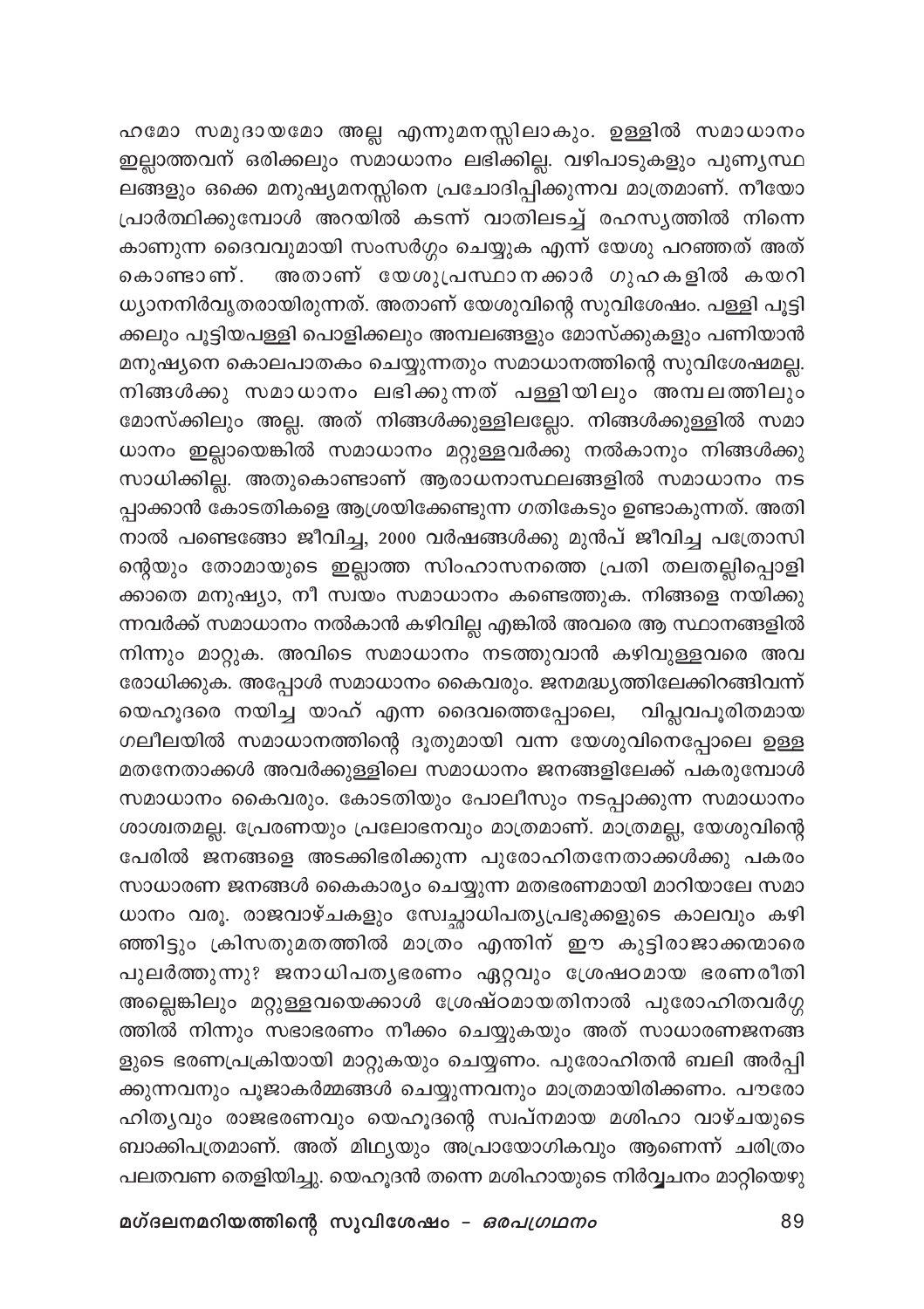തി. അത് ഐഹികമല്ല ആത്മീയമായ അവസ്ഥയാണ് എന്ന് യെഹൂദറാബി മാർ പണ്ടേ പഠിപ്പിച്ചു തുടങ്ങിയിരുന്നു. ക്രിസ്തുമതം മാത്രം എന്തിന് യെഹൂ ദനിൽ നിന്നും കടമെടുത്ത മശിഹാഭരണവുമായി മുന്നോട്ടു പോകുന്നു?

സമാധാനത്തിനു തടസ്സം സൃഷ്ടിക്കുന്നത് വ്യക്തികൾ ആണെങ്കിൽ .<br>അവരെ മാറ്റണം, നിയമമാണെങ്കിൽ നിയമം മാറ്റണം, നേതാക്കന്മാർ ആണെ ങ്കിൽ അവരെ മാറ്റണം. നിന്റെ കണ്ണ് നിനക്ക് തടസ്സം ഉണ്ടാക്കുന്നു എങ്കിൽ അതിനെ തുരന്ന് കളയുക. യാഥാർത്ഥ്യം മനസ്സിലാക്കുവാൻ, നന്മകൾ വള രുവാൻ തടസ്സം നിൽക്കുന്നവ എന്തോ അവയെ മാറ്റുക എന്നു മാത്രമാണ് ഇതുകൊണ്ടുദ്ദേശിക്കുന്നത്. മനുഷ്യർ തമ്മിൽ മതത്തിന്റെ പേരിലും രാഷ്ട്രീ യത്തിന്റെ പേരിലും തമ്മിൽ തല്ലിയാലേ ഈ വ്യർത്ഥനേതാക്കന്മാർക്ക് സ്ഥാനമുള്ളു. മനുഷ്യൻ സമാധാനം നടത്തുന്നവർ ആകുമ്പോൾ ഈ മതനേതാക്കളും രാഷ്ട്രീയനേതാക്കളും ഇല്ലാതെയാകും. അതാണ് സമൂഹസ്വർഗരാജ്യം. പരിശുദ്ധാത്മാവാണ് പുരോഹിതരേയും മഹാപുരോ ഹിതരേയും തെരഞ്ഞെടുക്കുന്നത് എന്ന ശുദ്ധകള്ളപ്രചരണത്തിൽ വിശ്വ സിക്കരുത്. ഇവർ സ്വയം തെരഞ്ഞെടുക്കപ്പെട്ടവരും സ്ഥാനങ്ങൾക്കുവേണ്ടി വോട്ടു പിടിക്കുന്നവരും ആകുന്നു. വോട്ടുപിടിക്കുന്ന റൂഹായെ ഏതെങ്കിലും വേദശാസ്ത്രത്തിൽ കണ്ടിട്ടുണ്ടോ?

നമ്മൾ എന്തായിരിക്കുന്നുവോ, എന്താഗ്രഹിക്കുന്നുവോ അതാണ് സത്യം. പൂർണ്ണനല്ലാത്ത മനുഷ്യൻ നന്മകളുടെ പൂർണ്ണതയെ ആഗ്രഹി ക്കണം ഇവകൾ തമ്മിലുള്ള വിടവിനെ നികത്തണം. പൂർണ്ണതയുടെ മൂർത്തീ കരണം അതാണ്. വചനം ജഢമായി കൃപയും സത്യവും നിറഞ്ഞവനായി നമ്മുടെ ഇടയിൽ പാർത്തു എന്നതിന്റെ അർത്ഥം അതാണ്. ചിന്തകളിൽ പ്രാകൃതനായ മനുഷ്യൻ ധാർമ്മികമായ ചിന്തകളിലേക്ക് ഉയരണം. അപ്പോൾ മനുഷ്യമൃഗം മാലാഖയായി മാറുന്നു. സ്ത്രീയും പുരുഷനും ആയ അവ സ്ഥയിൽനിന്നും ഉയർന്ന് ദിവ്യമനുഷ്യൻ ആകുന്നു. ശങ്കരനും ബുദ്ധനും ഒക്കെ കൈവരിച്ച അവസ്ഥ. സ്വർഗരാജ്യത്തിനു വേണ്ടി ഷണ്ഡൻ ആകുന്ന അവസ്ഥ ഇതാണ്. ശ്രേഷ്ഠമായ ചിന്താഗതിയിൽ ശിഖണ്ഡിയാകുന്ന അവ സ്ഥ. മനസ്സു മുഴുവൻ നന്മകൊണ്ടു നിറയുമ്പോൾ സ്ത്രീ x പുരുഷൻ, നന്മ X തിന്മ എന്നീ വിധത്തിലുള്ള വൈരുദ്ധ്യാവസ്ഥ മാറി സ്ത്രീയും പുരുഷനും .<br>അല്ലാതെ ആത്മീയനപുംസകം ആകുന്ന അവസ്ഥ. സ്വർഗരാജ്യത്തിനു വേണ്ടി സ്വയം ശിഖണ്ഡികൾ ആകുക എന്നു പറയുന്നതും ഇതാണ്. അല്ലാതെ ലൈംഗികത പാപമാണ് എന്ന ധാരണയിൽ അതുപേക്ഷിച്ച് ശാരീ രികനപുംസകം ആയാൽ അടിസ്ഥാന ശാരീരികാവസ്ഥകളെ നിയന്ത്രിക്കാൻ ശ്രമിക്കയോ ഇല്ലാതാക്കുന്നതിന് ശ്രമിക്കയോ ആണ്. വിവാഹജീവിതം ഉപേ ക്ഷിച്ചാൽ മാത്രമേ സ്വർഗരാജ്യം ലഭിക്കയുള്ളൂ എന്നത് ലൈംഗികത പാപ മാണ് എന്ന ചിന്താഗതിയിൽ നിന്നും തെറ്റായി ഉത്ഭവിച്ച ആശയമാണ്. ആ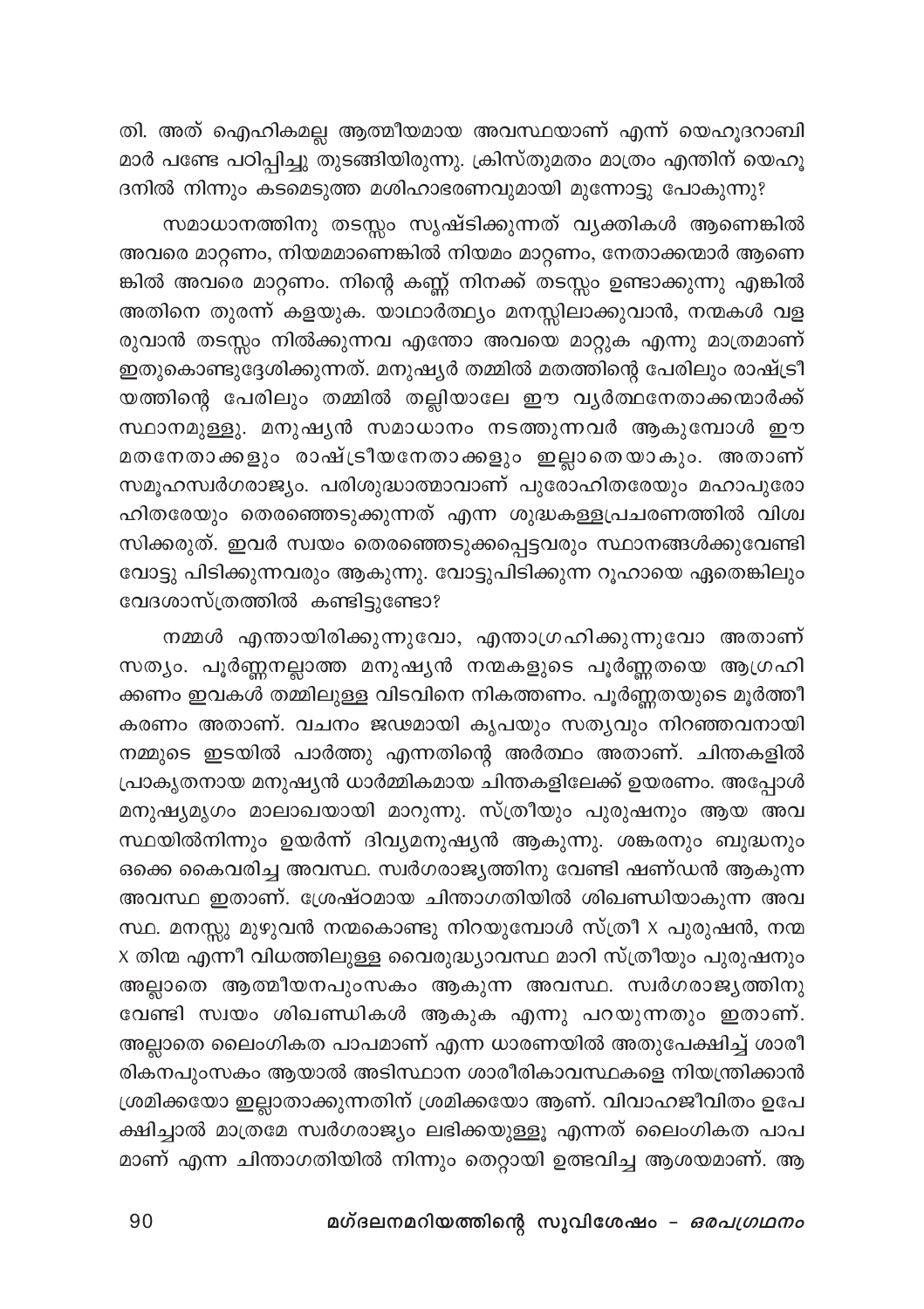സത്യം മനസ്സിലാക്കിയിട്ടാവാം "ഞങ്ങൾക്കും പെണ്ണുകെട്ടണം" എന്ന അവ കാശവാദവുമായി പുരോഹിതർ തെരുവിലിറങ്ങിയതും. പുനരുദ്ധാനത്തിൽ സ്ത്രീയും പുരുഷനും ആയിട്ടല്ല, വിവാഹിതരോ അവിവാഹിതരോ ആയി <u>ട്ടല്ല</u> സ്വർഗരാജ്യത്തിൽ പ്രവേശിപ്പിക്കപ്പെടുന്നതെങ്കിൽ എന്തിനു സമൂഹ ...<br>മദ്ധ്യേ ഈ കാപട്യം കാണിക്കണം? അതാണ് സ്വർഗരാജ്യം ഇവിടെയും അല്ല അവിടെയും അല്ല, സന്യാസിമഠങ്ങളിലും കന്യാമഠത്തിലും അല്ല, സ്ഥതം വിയർപ്പൊഴുക്കി അപ്പം ഭക്ഷിക്കുന്ന സാധാരണമനുഷ്യന്റെ ഉള്ളി ലാണ് എന്ന് പറയുന്നത്. അവിടെയാണ് ഗാന്ധിജിയുടെ ഹരിജനങ്ങളുടെ പ്രസക്തി. ദൈവത്തിന്റെ ജനം. അവിടെയാണ് ദൈവം വസിക്കുന്നത്. ഭര ണഘടനയുടെ ഏറ്റവും ശ്രേഷ്ഠമായ ഭാഗവും അതാണ്. പട്ടികജാതി, പട്ടി .<br>കവർഗ്ഗങ്ങളെ ഉദ്ധരിക്കാൻ ഉള്ള നിയമങ്ങൾ. ആ നിയമങ്ങൾ ലോകനന്മയെ ലാക്കാക്കിയ നേതാക്കന്മാരുടെ ഗുണസമ്പൂർണ്ണരായ കർമ്മഫലമാണ്. അത് ഇല്ലാതാക്കാൻ ശ്രമിക്കുന്നത് നന്മ അല്ല, തിന്മയാണ്. അതുപോലെ തന്നെയാണ് അതിനെ ചൂഷണം ചെയ്യുന്നതും. സംവരണത്തിന്റെ ഗുണങ്ങ ൾ സാമ്പത്തികമായി ഉയർന്നവൻ സ്വീകരിക്കാതിരുന്നാൽ സമൂഹത്തിൽ അവശത അനുഭവിക്കുന്നവർക്ക് ലഭ്യമാകും. അതിനാൽ ജാതിസംവരണം നല്ലതുതന്നെ പക്ഷേ അതിന് പരിധി ഉണ്ടാക്കുകയും ജാതിമതഭേദമെന്യേ ദരിദ്രനെ ഉദ്ധരിക്കുവാൻ അതുപയോഗിക്കുകയും വേണം.

സ്വർഗരാജ്യത്തിനു വേണ്ടി നപുംസകം ആകുന്നതിനെ പലവിധത്തിൽ പൊരുളുതിരിക്കാം. മനുഷ്യൻ ഞാൻ എന്ന ഭാവത്തിൽ സ്വയം പുകഴുന്ന വൻ ആകുന്നു. അവിടെ വിനയമില്ല, അഹന്ത മാത്രം. സ്നേഹത്തിനു പകരം .<br>സ്വാർത്ഥത, അറിവിനു പകരം അഹന്ത. ഇതാണ് പാറപ്പുറത്തു വീണ വിത്തു കളും മുള്ളുകൾക്കുള്ളിലെ വിത്തുകളും. എന്നാൽ ഞാൻ കർത്താവിന്റെ ദാസി നിന്റെ ഇഷ്ടം എന്നിൽ നിറവേറട്ടെ എന്ന് പറയുമ്പോൾ അത് വിനയ ത്തിന്റെ സ്വരമായി നാം തിരിച്ചറിയുന്നു. ഇതുതന്നെ യേശുവും പറയുന്നു ഗത്സമനയിൽ, "എങ്കിലും എന്റെ ഇഷ്ടമല്ല നിന്റെ ഇഷ്ടം. നടപ്പാകട്ടെ" അതാണ് നല്ലനിലം 'ഞാൻ' എന്ന പാറയും 'ഞാൻ' എന്ന മുള്ളും ഇല്ലാത്ത നല്ലനിലം ആ നല്ലനിലത്ത് ഗബ്രിയേൽ സൽഗുണസമ്പൂർണ്ണതയുടെ വിത്ത് വിതക്കുന്നു. അതാണ് സ്വർഗരാജ്യത്തിനു വേണ്ടി സ്വയം താണിറങ്ങുന്ന അവസ്ഥ. സ്ത്രീ എന്ന ഭാവം, പുരുഷൻ എന്ന ഭാവം വെടിഞ്ഞ് ഷണ്ഡനാ കുന്ന അവസ്ഥ. അതിനെ മറിയത്തിന്റെ സുവിശേഷത്തിൽ 'ദിവ്യമനുഷ്യൻ' എന്ന് വിളിക്കുന്നു. ആണും പെണ്ണുമല്ലാത്ത അവസ്ഥയല്ലിത്.

യാക്കോബ് ദർശനം ചെയ്ത ഗോവണി, മൃഗമനുഷ്യനെ ദിവ്യമനുഷ്യനു മായി ബന്ധിപ്പിക്കുന്ന പാലമാണ്. അതാണ് സുവിശേഷങ്ങളിലെ പൊതുവായ സാരാംശം. ദൈവം ദിവ്യമായ സ്നേഹത്തിൽ മനുഷ്യന്റെ ഇടയിലേക്ക് വന്നു, മൃഗമനുഷ്യനെ ദിവ്യമനുഷ്യനാക്കാൻ, തിന്മയുടെ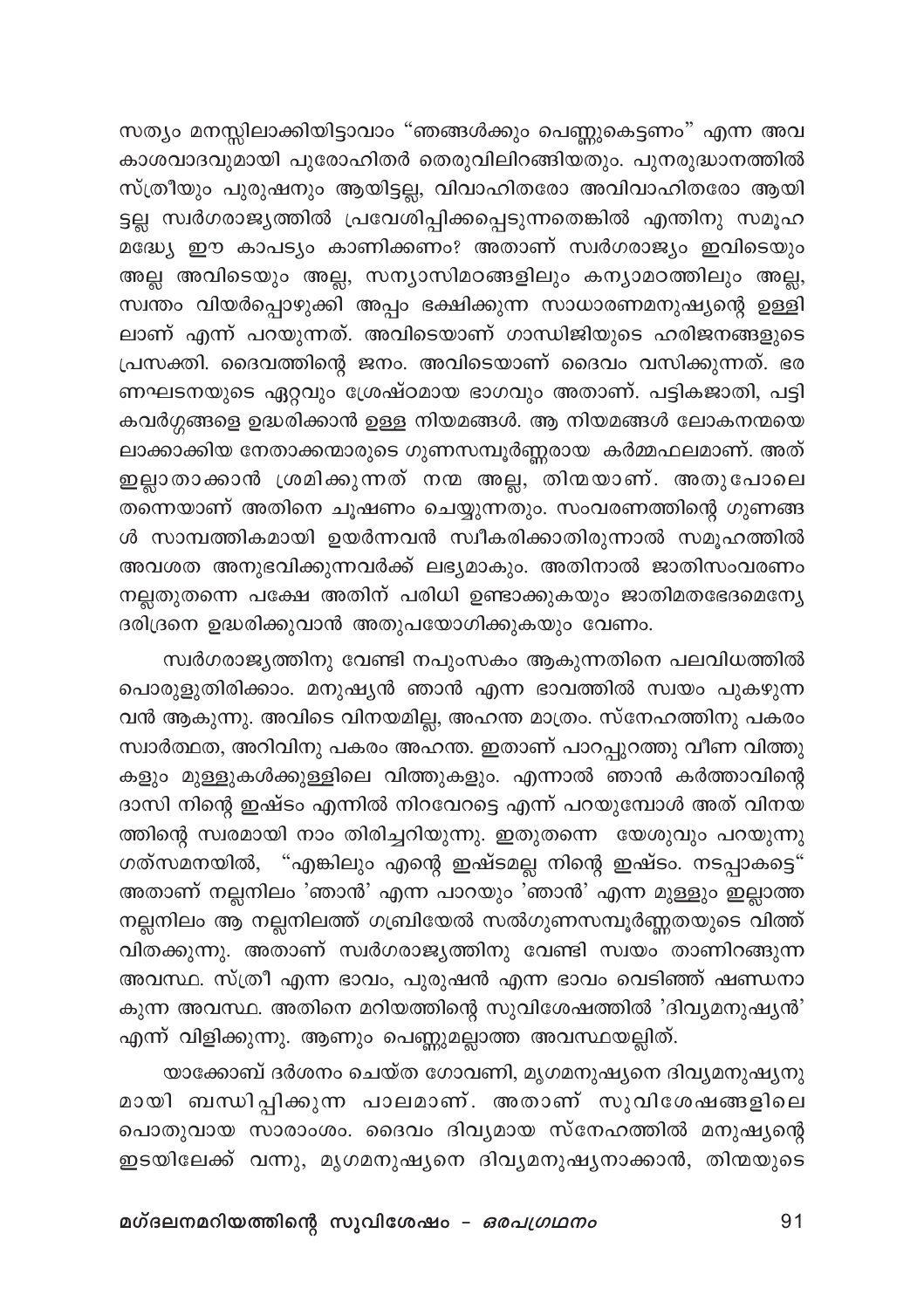പ്രതീകമായ ആദമിന്റെ സന്തതിയെ ദിവ്യമനുഷ്യനാക്കാൻ. ഈ സാരാംശം ഉൽപ്രേക്ഷയിൽ മനസ്സിലാക്കു ന്നതിനുപകരം ആദമിനെ ചരിത്രപുരുഷ നാക്കി. ഏദൻതോട്ടവും പഴവും കല്പനാലംഘനവും ഏദൻതോട്ടത്തിൽ നിന്നുള്ള വീഴ്ചയും അതിൽനിന്നും രക്ഷപെടുത്തുവാൻ ദൈവം തന്റെ പുത്രനെ അയച്ചതും ആ പുത്രൻ കഷ്ടം അനുഭവിച്ച് കുരിശിൽ മരിച്ചതും ഉയർത്തതും ഒക്കെയായി എത്രയെത്ര കഥകൾ! ഇനിയും വരും ഇത്തരം കഥകൾ. 2000 വർഷങ്ങൾക്കു മുൻപുള്ള മനുഷ്യനു മനസ്സിലാക്കാൻ എഴുതിയ സാരാംശകഥകൾ ആണിവയൊക്കെ. അതു ചരിത്രമായി തെറ്റിദ്ധരിപ്പിച്ച് അതിനെ നൃായീകരിക്കുന്നതിന് മനസ്സിലാക്കാൻ അസാദ്ധ്യമായ ദൈവശാസ്ത്രം ഉണ്ടാക്കി. പിന്നീട് പ്രേരാസിന് സിംഹാസനവും അതിൽ വാണരുളുന്നവർക്ക് അപ്രമാദിത്വവും നൽകി. ഇതെല്ലാം പരിശുദ്ധസിംഹാസനങ്ങളിൽ ഇരുന്നരുളുന്നവരുടെ കപടനാടക ങ്ങൾ മാത്രം. ദൈവം ഭൂമിയിലേക്ക് അയച്ചത് ദൈവികഗുണമായ നന്മയെയാ ണ്. അത് നമ്മുടെ ഉള്ളിൽ തന്നെ ഉണ്ട്. അത് അന്വേഷിച്ച് പുണ്യസ്ഥലങ്ങളി ലും പള്ളികളിലും കയറി ഇറങ്ങേണ്ടതില്ല. അത് ഭാവിയിലെ വാഗ്ദാനമല്ല, മരിച്ചതിനുശേഷമുള്ള രക്ഷയുമല്ല. അതിനാൽ നിങ്ങൾക്കുള്ളിൽ ഇപ്പോൾ തന്നെ സ്ഥിതിചെയ്യുന്ന നന്മയെ അന്വേഷിച്ച് കണ്ടെത്തുക.

എഴുന്നേറ്റ് മുന്നോട്ടു നടക്കുക, രാജൃത്തിന്റെ സുവിശേഷം പ്രസ്താവിക്കുക.

യേശു......... രാജൃത്തിന്റെ സുവിശേഷം (മത്തായി: 4: 23)

യേശു......... രാജ്യത്തിന്റെ സുവിശേഷം (മത്തായി: 9: 35)

ഞാൻ മറ്റുള്ള പട്ടണങ്ങളിലും ദൈവരാജ്യം സുവിശേഷിക്കേണ്ടുന്ന താകുന്നു  $(\text{E}_4$ ക്കോസ്: 4:43)

അനന്തരം അവൻ ദൈവരാജ്യം.........(ലൂക്കോസ്: 8:1)

എന്നാൽ ദൈവം രാജ്യത്തെയും..... (അപ്പോ: 8:12)

അവർ എല്ലാം സുവാർത്ത പ്രചരിപ്പിക്കാൻ ..........(മറിയം: 19:2)

ലോകത്തിലെ ഏതു മതചിന്തയിലും തത്വചിന്തയിലും കാണുന്ന ഒരാശയമാണ് മനുഷ്യജീവിതം ചുട്ടമുതൽ ചുടലവരെയുള്ള ഒരു യാത്ര യാണ് എന്നത്. ഈ യാത്രയെ പലരീതിയിൽ പല അനുഭവങ്ങളുടെ വെളിച്ചത്തിൽ പലരീതിയിലുള്ള യാത്രയായി കാണാം. ജീവിതയാത്രകൾ പടയാളിയുടെ യാത്ര, രോഗിയുടെ യാത്ര,കവർച്ചക്കാരന്റെ യാത്ര, ചൂഷകന്റെ യാത്ര, അടിമയുടെ യാത്ര, സുഖം മാത്രം തേടുന്ന യാത്ര എന്നിങ്ങനെ പല വിധത്തിൽ ആകാം. മതങ്ങൾ, ചിന്തകൾ പൊതുവെ ഈ യാത്രയെ കഷ്ടപ്പാടിന്റെയും ദുരിതത്തിന്റെയും യാത്രയായി കാണുന്നു. ഇതാണ് മതത്തിന്റെ കൃഷിഭൂമിയും. ഈ കഷ്ടപ്പാടിൽനിന്നും മോചനം വാഗ്ദാനം

മഗ്ദലനമറിയത്തിന്റെ സുവിശേഷം - ഒരപഗ്രഥനം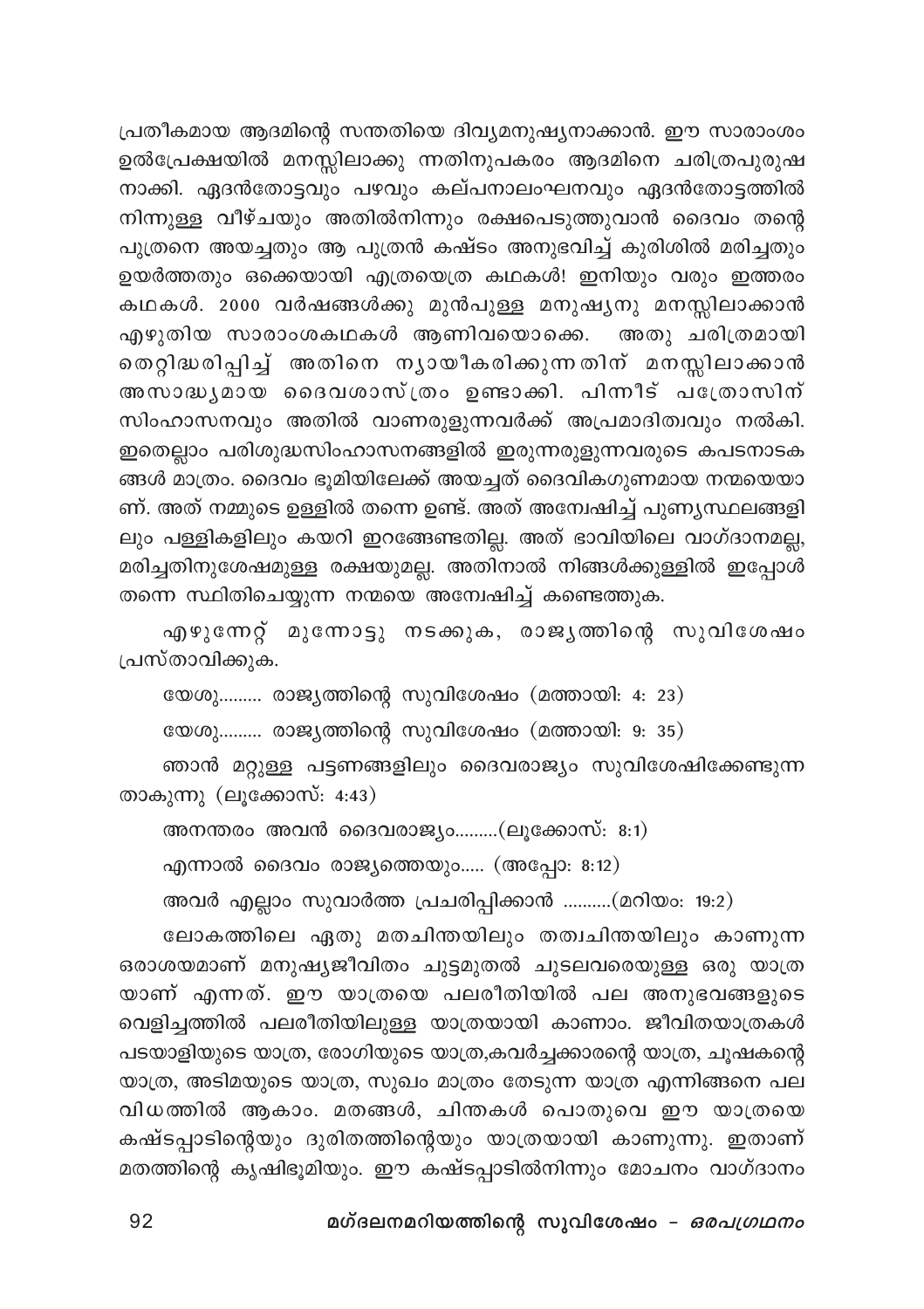ചെയ്യുന്നതിനാണ് മതങ്ങളും രാഷ്ട്രീയവും തമ്മിൽ ദ്വന്ദയുദ്ധം നടത്തുന്നത്. എന്നാൽ മനുഷ്യന്റെ സ്ഥിതിക്ക് എന്തെങ്കിലും മാറ്റമുണ്ടോ?

നാം അറിയാതെ ചുമക്കുന്ന എത്രയെത്ര ഭാരങ്ങൾ! മതവും സമൂഹവും രാഷ്ട്രവും ഒക്കെ അടിച്ചേൽപിക്കുന്ന അടിമത്തത്തിന്റെ ഭാരങ്ങൾ. ദൈനം ദിനജീവിതത്തിന്റെ ദുരിതങ്ങളുടെ ഭാരങ്ങൾ. ഈ വലിയഭാരവുമായി ജീവിത യാത്ര നടത്തുമ്പോൾ നാം വഴിയിൽ തളർന്നുവീഴുന്നു, കിതയ്ക്കുന്നു, ചുമയ്ക്കുന്നു. അപ്പോൾ മതം ഓടി അടുക്കുന്നു, ഭാവിയിൽ സ്ഥർഗരാജ്യം വാഗ്ദാനം ചെയ്യുന്നു. രാഷ്ട്രീയവും അതുതന്നെ ചെയ്യുന്നു.

മനുഷ്യസംസ്കാരം ആരംഭിച്ചതുമുതൽ തുടങ്ങിയതാണ് ഈ കഷ്ടപ്പാ ടുകൾ എന്നവസാനിക്കും എന്ന ചോദ്യം. വളരെ ന്യായമായ ചോദ്യം. ഈ ചോദ്യം മനുഷ്യൻ ആവർത്തിച്ച് പ്രപഞ്ചശിൽപികളോടും തത്വചിന്ത കരോടും ഒക്കെ ചോദിച്ചു. അവർ പല രൂപത്തിലും ഭാവത്തിലും മറുപടി പറഞ്ഞു. എന്നാലും ചോദ്യം ഇന്നും തുടരുന്നു. തത്വചിന്തകരുടെ മറുപടിയും തുടരുന്നു. കാരണം എന്താണെന്നോ, ഈ ചോദ്യം നാം നമ്മോട് ചോദിക്കേണ്ടതാണ്. മനുഷ്യന്റെ ഉള്ളിലെ അജ്ഞത, അഹന്ത, ദുരാഗ്രഹം, ദുശ്ശീലം കപടത, സ്വന്തമാക്കാനുള്ള ആഗ്രഹം എന്നിങ്ങനെയുള്ള അനേകം ദുർഭൂതങ്ങളെ ക്കുറിച്ച് പല തത്വചിന്തകരും പലകാലഘട്ടങ്ങളിലും പറഞ്ഞിട്ടുണ്ട്. നാം .<br>ഇന്നും അവയെക്കെ പേറി നടക്കുന്നു. ഇത്തരം ദുർഭൂതങ്ങളെയാണ് മഗ്ദലനമറിയത്തിൽനിന്നും യേശു പുറത്താക്കിയത്. സുവിശേഷങ്ങളിൽ പരാമർശിച്ചിരിക്കുന്ന ദുർഭൂതങ്ങളും ഇവതന്നെ. അല്ലാതെ ഭൂതം എന്ന മറ്റൊരു ജീവി നിലനിൽക്കുന്നില്ല. ഭൂതം മനുഷ്യമനസ്സിന്റെ ചിന്താഗതികളും ഭാവങ്ങളും (attitude) ഒക്കെയാണ്. അല്ലാതെ വാലും തലയും കൂർത്തപല്ലും നഖവുമുള്ള ഒരു ജീവിയല്ല. ഇതെല്ലാം മനുഷ്യമനസ്സിലെ ചിന്തകൾ ആണ്. മനുഷ്യമനസ്സിലെ ദുർചിന്തകൾക്കെല്ലാം ഈ രൂപഭാവങ്ങൾ ഉണ്ടെന്ന് സൂക്ഷ്മമായി നിരീക്ഷിച്ചാൽ മനസ്സിലാകും. ഈ ദുർഭൂതങ്ങളെ നാം അറിഞ്ഞോ അറിയാതെയോ ചുമക്കുന്നു. കഴുതയുടെ പുറത്തെ ഭാരം അതിന്റെ ഗുണമോ നന്മയോ ശ്രേഷ്ഠതയോ ഒന്നുമറിയാതെ കഴുത വഹിക്കുന്നു. അതിനാലാണ് കഴുതയെ വിഡ്ഢികളുടെ പ്രതിരൂപമായി കരുതുന്നത്. മനുഷ്യന്റെ അവസ്ഥയും ഇതിൽ നിന്നും വ്യത്യസ്ഥമല്ല. അതുകൊണ്ടാണ് മറിയത്തിന്റെ സുവിശേഷത്തിലെ യേശു പറയുന്നത് നാം .<br>നമ്മുടെ മുലാവസ്ഥയിലേക്ക് തിരികെ വരണം, നാം നമ്മെത്തന്നെ വിശകലനം ചെയ്യണം എന്ന്. ഇതിന് മതവും മന്ത്രവാദവും ഒന്നും സഹായകമാകില്ല. അമേധ്യം കെട്ടിവച്ചാലും അമൃതം കെട്ടിവച്ചാലും ഒരേ ഭാവത്തിൽ ചുമക്കുന്ന കഴുതയുടെ അവസ്ഥ മാറ്റണം. ചുമക്കേണ്ടത് തെരഞ്ഞെടുക്കുവാനുള്ള വിവേകവും സ്വാതന്ത്ര്യവും നമുക്കുണ്ടാകണം. നമ്മുടെ ഉള്ളിലെ ദുർഭൂതങ്ങൾ എന്താണെന്ന് മനസ്സിലാക്കണം. എന്നിട്ട്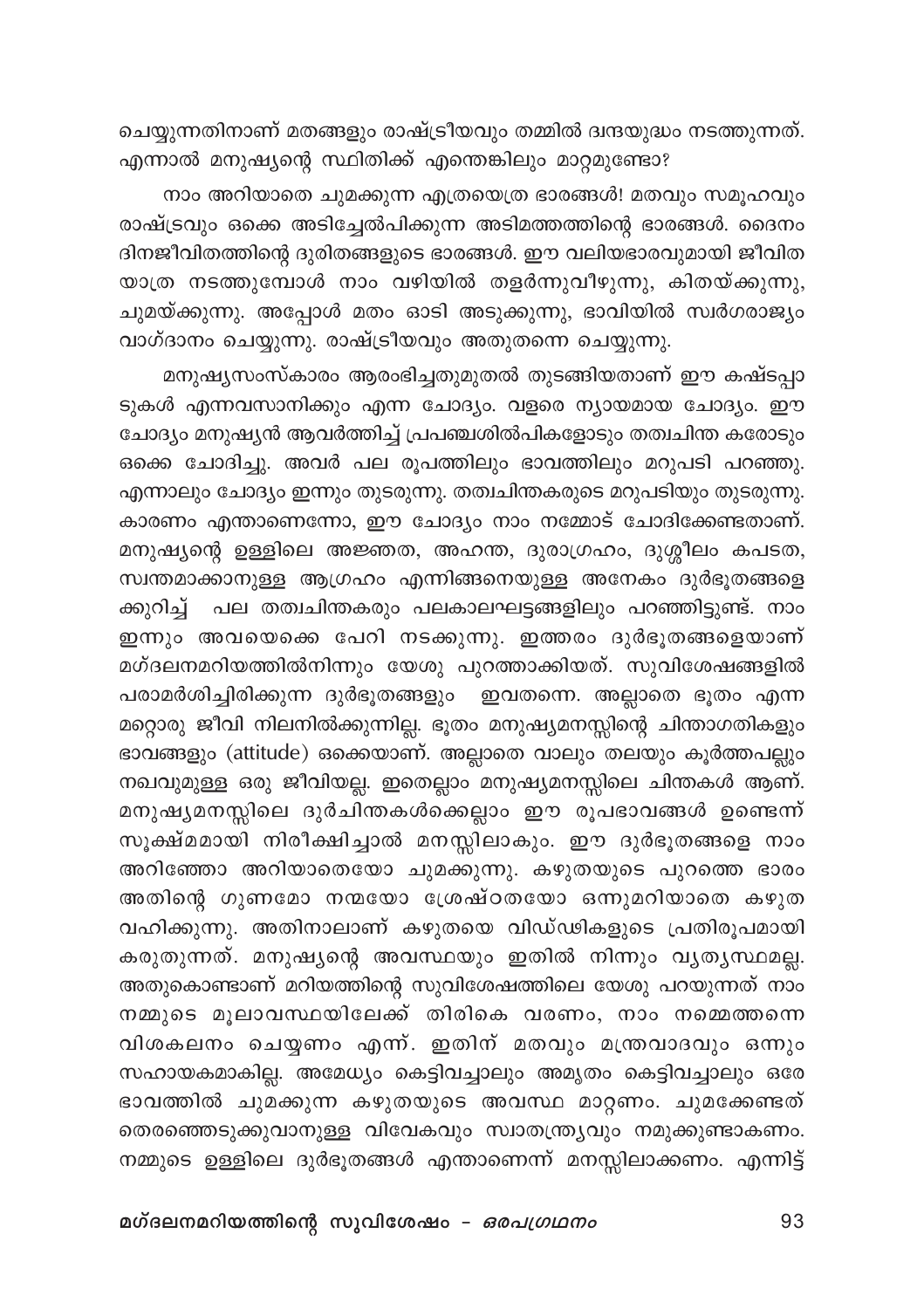അവയെ പുറത്താക്കണം. സുവിശേഷത്തിൽ പരാമർശിക്കുന്ന ദുർഭൂതങ്ങൾ ദുർഗന്ധം വമിക്കുന്നവയാണ്. അവ തിന്മയുടെ ദുർഗന്ധം നിറഞ്ഞവയാണ്. .<br>ഈ ദുർഭൂതങ്ങളെ നാം അറിഞ്ഞോ അറിയാതെയോ ചുമന്നാൽ വഹിക്കുന്നവനെ ദുർഗന്ധം മണക്കും. ഇവിടെയാണ് വിശകലനവും വിവേകവും വിവേചനവും വേർതിരിവും ഒക്കെ വേണ്ടത്. ഈ ദുർഭൂതങ്ങളെ ഓരോന്നായി നമ്മുടെ ഉള്ളിൽ നിന്നും പുറത്തുകളഞ്ഞാൽ ഭാരം കുറയുന്നു, ദുർഗന്ധം ഇല്ലാതാകുന്നു. വഹിക്കുവാൻ ഭാരമില്ലാതെ വരുമ്പോൾ കിതച്ചും ചുമച്ചും ഉള്ള ഭാരച്ചുമടിന്റെ യാത്രയ്ക്കുപകരം സുഖം തേടിനടക്കുന്ന സഞ്ചാരിയുടെ യാത്രയായി മാറുന്നു. ദുർഭൂതങ്ങളെ വഹിക്കുന്നവന്റെ യാത്ര മോക്ഷയാത്രയായി മാറുന്നു. ദുർഗന്ധം വഹിക്കുന്ന കുഷ്ഠരോഗിയുടെ യാത്ര സുഖമായ യാത്രയായി മാറുന്നു.

ഇതാണ് സുവിശേഷത്തിൽ പറയുന്നത് നിന്റെ സ്ഥർഗയാത്രക്ക് തടസ്സം എന്താണോ അതിനെ ഇല്ലാതാക്കുക എന്ന്. ബന്ധങ്ങളിൽനിന്നും വിമുക്തരാകുക. അതുതന്നെയാണ് ബുദ്ധനും പറഞ്ഞത്, ബന്ധങ്ങൾ ദുഖത്തിലേക്ക് നയിക്കുന്നു. ഭാര്യ, ഭർത്താവ്, മക്കൾ, അപ്പൻ, അമ്മ, സ്വന്തം .<br>നാട്, സമുദായം, ചിന്താഗതി, സ്വന്തം മതം ഇതെല്ലാം കഴുതകളായ നാം വഹിക്കുന്ന ഭാരമേറിയ ചുമടുകളാണ്. ഇവയെ ഓരോന്നായി ഉപേക്ഷിക്കു മ്പോൾ വിസ്താരമേറിയ പുൽമേടിലെ കുതിരകൾ ആയി നാം മാറുന്നു. അതാണ് മറിയത്തിന്റെ സുവിശേഷം. തോമായുടെ സുവിശേഷത്തിലു<mark>ം</mark> ഇതുതന്നെ പറയുന്നു. അതിനാൽ ദുർഭൂതങ്ങളെ വഹിച്ച് വിഡ്ഢിയായി —<br>നീ കിതച്ച് വീഴണമോ? അതോ സൽഗുണങ്ങൾ നിറഞ്ഞ, കടിഞ്ഞാൺ ഇല്ലാത്ത, ഞരമ്പുകളിൽ പുതുരക്തം ത്രസിക്കുന്ന കുതിരയായി രൂപാന്തരം പ്രാപിക്കണമോ? ഇത് തീരുമാനിക്കേണ്ടത് നീ തന്നെ. നീ നിസ്സഹായൻ, കിതച്ച്, ചുമച്ച്, വിറച്ച് വീണെങ്കിൽ മാത്രമെ മതത്തിനും മന്ത്രത്തിനും മരുന്നിനുമൊക്കെ മോഹനവാഗ്ദാനങ്ങൾ നൽകി നിന്നെ ചൂഷണം ചെയ്യാൻ സാധിക്കുകയുള്ളു. നിന്റെ വഴി തെരഞ്ഞെടുക്കുവാനുള്ള സ്വാതന്ത്ര്യം നിന്റേതാണ്. ജീവിതയാത്രയെ വളരെ ഭംഗിയായി ചിത്രീകരിച്ചിരിക്കുന്നത് നാം ദർശിക്കുന്നത് കുചേലന്റെ യാത്രയിലാണ്. എല്ലാം തികഞ്ഞ കൃഷ്ണനെ കാണുവാൻ പുലർകാലെ പുറപ്പെടുന്നു കുചേലൻ. യാത്രയുടെ മർമ്മഭാഗം കുചേലനും കൃഷ്ണനും തമ്മിലുള്ള ബന്ധത്തേക്കാൾ ഉ<mark>പര</mark>ി കുചേലന്റെ യാത്രയിലെ ഭാരം എന്താണ് എന്നതാണ്. ഭഗവാന്റെ പ്രിയഭക്ഷണം, അവിലും മലരും. ഇത് കുചേലനുള്ളതല്ല. വളരെ ഭാരം കുറഞ്ഞ പൊതിക്കെട്ട് എന്ന് മാത്രമല്ല ആ പൊതി ഭഗവാനുള്ളതുമാണ്. മറ്റൊന്ന് ഗുണചിന്തകൾ നിറഞ്ഞ പുസ്തകം. മൂന്നാമത്തേത് കുചേലന്റെ സ്ഥതം എന്ന് തോന്നിക്കുന്ന കീറിപ്പറിഞ്ഞ ഓലക്കുട. ആ കുട പോലും കുചേലന്റെ സ്വന്തമല്ല. കാരണം ആ ഓലക്കുടയ്ക്കുള്ളിൽ ഒളിച്ചിരിക്കുന്നത് ഭഗവാൻ ചെറുപ്പത്തിൽ ഒളിച്ചുവെച്ച മയിൽപ്പീലിയാണ്. ആ മയിൽപ്പീലി

മഗ്ദലനമറിയത്തിന്റെ സുവിശേഷം - ഒരപഗ്രഥനം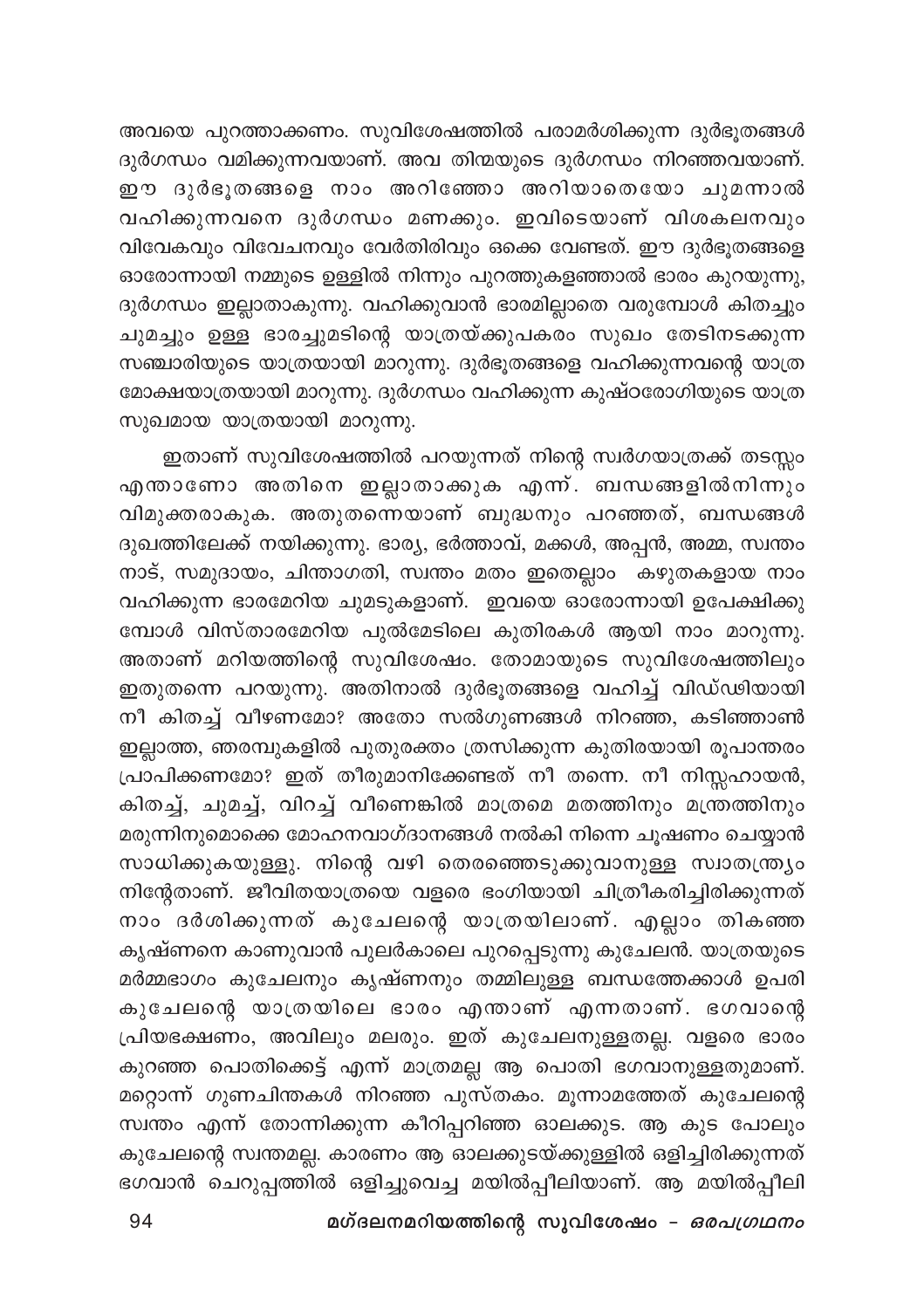ക്കണ്ണിലൂടെ എപ്പോഴും ഭഗവാൻ തന്റെ ബാല്യകാലസതീർത്ഥ്യനെ നോ്കിക്കാണുന്നു. ഇതിലും വലിയ ഭാഗൃം ആർക്കുണ്ട്?.നമ്മുടെ .<br>ജീവിതയാത്രയും കുചേലന്റെ യാത്രയാക്കാൻ സാധിച്ചാൽ! അതാണ് എഴുന്നേറ്റ് മുന്നോട്ടു നടക്കുക എന്ന ആഹ്വാനം കൊണ്ടുദ്ദേശിക്കുന്നത്. കുചേലൻ തന്റെ ദാരിദ്ര്യത്തിന്റെ കഥ പറയുവാനല്ല കൃഷ്ണനെ കാണുവാൻ പോകുന്നത്. കല്ലും മണലും ഉണ്ടെങ്കിലും ആർത്തിയോടെ തന്റെ അവിലും മലരും വാരിത്തിന്നുന്ന ഉണ്ണിക്കണ്ണനെ കാണുവാനാണ്. ഈ കൃഷണനെ ചരിത്രപുരുഷനായി ഗവേഷണം നടത്തുമ്പോൾ ഭഗവാന്റെ ദൂത് നമുക്ക് നഷ്ടപ്പെടും. കൃഷ്ണന്റെ ചരിത്രം ഉൽപ്രേക്ഷയിൽ കണ്ടെത്താൻ സാധിച്ചാൽ നമ്മുടെ ജീവിതയാത്രയുടെ അർത്ഥം മനസ്സിലാകും. അതുതന്നെയാണ് ബുദ്ധന്റെ ഹീനയാനയും മഹായാനവും.

ജൈനമതവും ബുദ്ധമതവും ആരംഭഘട്ടത്തിൽ സന്യാസജീവിതത്തിന് പ്രാമുഖ്യം കൊടുത്തിരുന്നു. ലോകത്തെ ഉപേക്ഷിച്ച് ലോകബന്ധങ്ങളിൽ നിന്നും മോചനം പ്രാപിച്ച് നിർവ്വാണം പ്രാപിക്കുന്ന അവസ്ഥ. ഇത് B.C.E. 563-483 കാലഘട്ടത്തിൽ. B.C.E. 1-.C.E. 300 കാലഘട്ടത്തിൽ ഇന്ത്യയുടെ തെക്ക്-വടക്ക് ഭാഗത്ത് ഇതിൽനിന്നും വേറൊരു തത്വമതം ഉദ്ഭവിച്ചു, അതാണ് ക്രിസ്തുമതം. ബുദ്ധമതത്തിന്റെ മറ്റൊരു നാമമാണ് തേറാവാട (പരിശുദ്ധൻമാരുടെ വാക്കുകൾ). മറ്റൊരുപേര് ഹീനയാന (ഒരു ചെറിയ വള്ള ത്തിൽ തനിയെയുള്ള യാത്ര). അതാണ് പാലസ്തീനിൽ ക്രിസ്ത്വബ്ബം ആദ്യ ഘട്ടത്തിൽ ഉണ്ടായ ജ്ഞാനവാദികളും യേശുപ്രസ്ഥാനങ്ങളും. ഈ പ്രസ്ഥാ നത്തിലെ അവശേഷിക്കുന്ന രണ്ട് സുവിശേഷങ്ങൾ ആണ് മറിയത്തിന്റെയും തോമായുടെയും. തിരിച്ച് കുചേലനിലേക്കു വരിക (കുചേലൻ = ദരിദ്രൻ). ഈ കുചേലൻ എല്ലാം തികഞ്ഞ സഹപാഠിയെ കാണുവാൻ പോകുന്നത് ധനികനാകുവാനല്ല. കുചേലനെ സംബന്ധിച്ചിടത്തോളം ദരിദ്രാവസ്ഥയും ദാരിദ്ര്യം ഇല്ലാത്ത അവസ്ഥയും തമ്മിൽ വ്യത്യാസമില്ല. ഇത് വളരെ സൂക്ഷ്മ മായി മനസ്സിലാക്കേണ്ട ഒരു തത്വമാണ്. സ്വച്ഛത (tranquility) നേടുന്ന അവസ്ഥ. ദാരിദ്ര്യവും സമ്പത്തും തമ്മിൽ വ്യത്യാസം ഇല്ലാത്ത അവസ്ഥ, സുഖവും ദുഃഖവും തമ്മിൽ വ്യത്യാസം ഇല്ലാത്ത അവസ്ഥ, വൈരുദ്ധ്യങ്ങളെ .<br>ഒന്നായി കാണുന്ന അവസ്ഥ, എല്ലാത്തിനെയും നിർമ്മമതയോടെ കാണുന്ന അവസ്ഥ. സ്വാർത്ഥത തെല്ലുമില്ലാതെ എല്ലാത്തിനെയും നിസ്വാർത്ഥതയോടെ കാണുന്ന അവസ്ഥ. അപ്പോൾ ലോകത്തിലെ ദുഃഖവും (നിർവ്വാണ) ആനന്ദമൂർച്ചയും തമ്മിൽ വ്യത്യാസമില്ല, രണ്ടും ഒന്നുതന്നെ എന്ന അവ സ്ഥ. അതാണ് യോഗികൾ ചുട്ടുപഴുത്ത കനലിലൂടെ നടക്കുകയും കൂർത്ത ആണികളിൽ കിടക്കുകയും ഒക്കെ ചെയ്യുന്നത്. അതായത് സുഖദുഃഖങ്ങൾ ഒന്നായി മൂർത്തീകരണം ഉണ്ടാകുന്ന അവസ്ഥയാണ് ലോകജീവിതം. അതിനെ മനസ്സിലാക്കുന്നത് നിർവ്വാണം. ഇതാണ് ബുദ്ധചിന്ത. സ്വമനസ്സാൽ കുരിശുമരണം നടത്തുന്ന അവസ്ഥ.

മഗ്ദലനമറിയത്തിന്റെ സുവിശേഷം *– ഒരപഗ്രഥനം*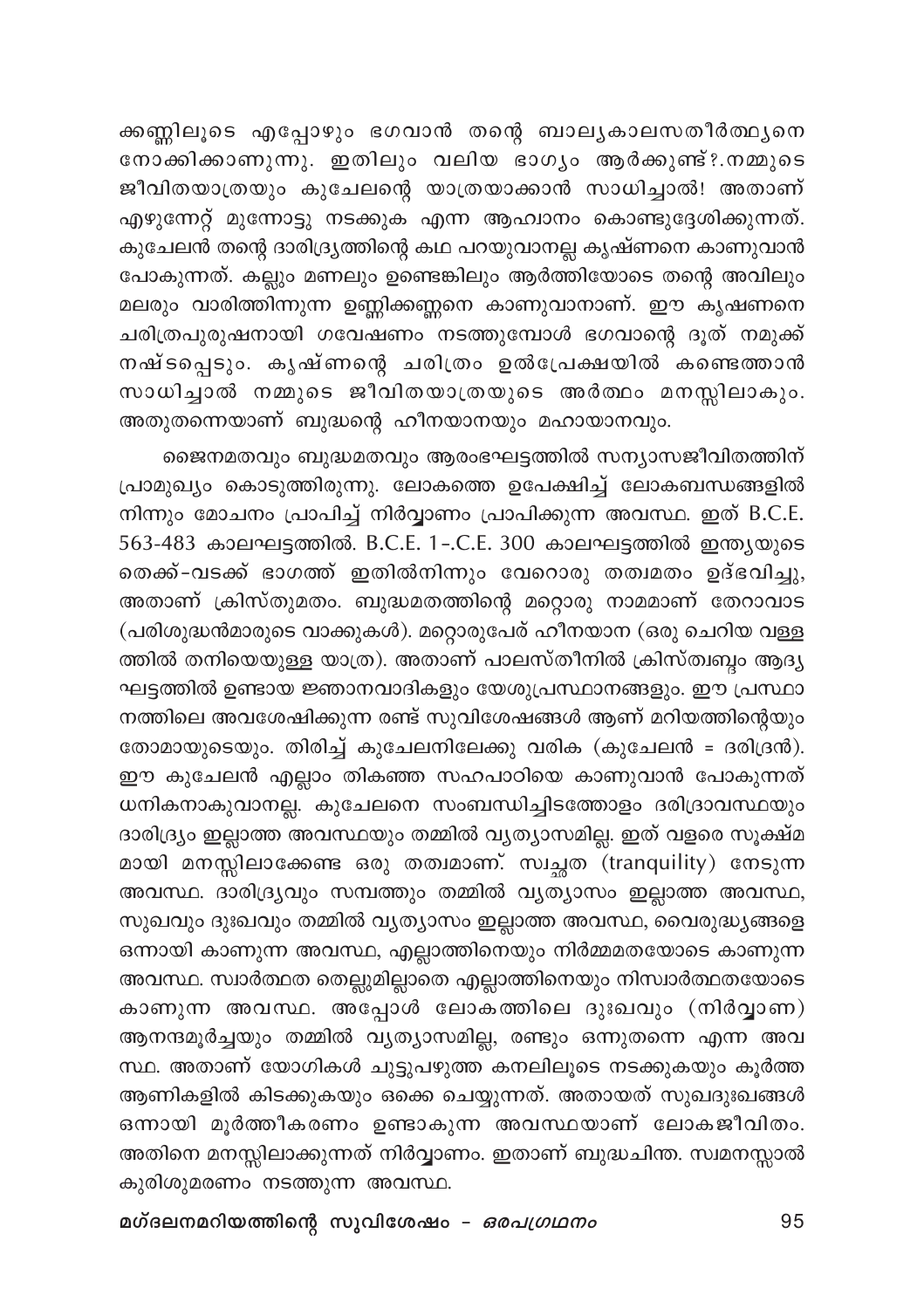യേശുവിനെ 40 ദിവസത്തെ ഉപവാസത്തിനുശേഷം പരീക്ഷിക്കുന്ന സാത്താൻ ചെയ്യുന്നത് ഈ ബുദ്ധാവസ്ഥയെ വൈരുദ്ധ്യമായി കാണുവാൻ പ്രേരിപ്പിക്കുകയാണ്. സാത്താൻ എന്നാൽ വിരുദ്ധത ഉണ്ടാക്കുക എന്നർത്ഥം. ആഗ്രഹങ്ങളിൽനിന്നും ഭയത്തിൽനിന്നും മുക്തി നേടിയ യേശുവിനെ തിരികെ പോകുവാൻ പ്രേരിപ്പിക്കുകയാണ് സാത്താൻ. ഇതുതന്നെയാണ് കാമൻ ബുദ്ധ നോടും ചെയ്യുന്നത്. ആഗ്രഹം, പ്രതിപത്തി, മോഹം, സുഖം, ആനന്ദം ഇവയെയെല്ലാം പതിനിധീകരിക്കുന്നു കാമൻ. ഈ കാമൻ സുന്ദരിമാരായ തന്റെ മൂന്നു പുത്രികളെ ബുദ്ധന്റെ അടുക്കൽ കൊണ്ടുവരുന്നു അവരുടെ പേരാണ് മോഹം, സംതൃപ്തി, കുറ്റബോധം അല്ലെങ്കിൽ ഭൂതം, വർത്തമാനം, ഭാവി. മോഹം താല്ക്കാലികസംതൃപ്തി നൽകുന്നു പിന്നീട് കുറ്റബോധത്തിലേക്ക് .<br>നയിക്കുന്നു. എന്നാൽ ബുദ്ധന് ഇവരെ കണ്ടിട്ട് യാതൊരു ചലനവും ഉണ്ടാകു ന്നില്ല. കാരണം ഭൗതികശാരീരികാവസ്ഥയിൽനിന്നും ബുദ്ധൻ വിടുതൽ പ്രാപിച്ചുകഴിഞ്ഞിരിക്കുന്നു. ദുഃഖിതനായ കാമൻ മാരനായി രൂപാന്തരം പ്രാപി ക്കുകയാണ്. മരണത്തിന്റെ ദൈവം. എന്നിട്ട് മാരകമായ അനേകം ആയുധങ്ങ ൾ കൊണ്ട് ബുദ്ധനെ ആക്രമിക്കുന്നു. പക്ഷേ ഈ ആക്രമണം കൊണ്ട് യാതൊരു പ്രയോജനവുമില്ല. കാരണം ബുദ്ധന്റെ ശാരീരികസാന്നിദ്ധ്യം അവിടെയില്ല. ഭൗതികാവസ്ഥയിൽനിന്നും ബുദ്ധൻ മുക്തി പ്രാപിച്ചുകഴിഞ്ഞു. അതുകൊണ്ട് മാരന്റെ ആയുധങ്ങൾ താമരപ്പൂക്കളായി മാറുകയാണ്. ബുദ്ധൻ രൂപാന്തരം പ്രാപിച്ച അവസ്ഥ. ഈ അവസ്ഥയാണ് യേശുവിന്റെ ഉയിർപ്പ് കഥ യിലും കാണുന്നത്. ഉയർത്തയേശുവിനെ ഭൗതികമായി തൊടാൻ ശ്രമിച്ച മറിയത്തെ വിലക്കുന്നതും അതാണ്. കാരണം ഭൗതിക ഉദ്ധാരണമല്ല, ഒന്നുമല്ലാത്ത അവസ്ഥ (noneity) അല്ല,. ശൂന്യതയല്ല മായാവസ്ഥ. കിഴക്കൻ തത്ത്വശാസ്ത്രത്തിന്റെ സാരാംശം മനസ്സിലാക്കാതെ പൗരസ്ത്യർ ബുദ്ധനെ അനുകരിച്ച് കഥ മെനഞ്ഞെടുത്തതിനാലാണ് യേശുവിന്റെ ഉയിർപ്പിന്റെ സന്ദേ ശവും സാരാംശവും ഇന്ന് മനസ്സിലാക്കാനാവാത്തത്. ബുദ്ധനെ പരിക്ഷിച്ച് പരാ ജയമടഞ്ഞ മാരൻ (കാമൻ) ആണ് പീന്നീട് ക്രിസ്തീയധർമ്മമായി രൂപാന്തരം പ്രാപിക്കുന്നത്. ഈ ബുദ്ധാവസ്ഥ പഠിപ്പിക്കാവുന്ന ഒരു തന്ത്രമല്ല. സ്വയം അനു ഭവത്തിലൂടെ ആർജ്ജിക്കേണ്ടതായ ഒരു ജീവിതരീതിയാണ്. ആദിമക്രിസ്തുമ തവും ഇതേരീതിയിൽ തുടങ്ങിയതാണ്. വിശ്വാസങ്ങളും ആചാരങ്ങളുമായി രുന്നില്ല, ഒരു ജീവിതരീതി (a way of life) ആയിരുന്നു യേശു പ്രസ്ഥാനങ്ങൾ (jesus movement). യേശുപ്രസ്ഥന്നങ്ങൾ പിന്നീട് മാരന്റെ പ്രേരണയാൽ ഒരു സാമൂഹികധർമ്മമായി മാറി, മതത്തിന്റെ അനുഷ്ഠാനവും, കുദാശകളും നിബ ന്ധനകളുമായി. ക്രിസ്തുമതം രൂപം കൊണ്ടു. അങ്ങനെ സത്യാന്വേഷണജീവി തരീതി വിട്ട് നിയമത്തിന്റെയും ആചാരാനുഷ്ഠാനങ്ങളുടെയും വലയിൽ വിണു. മാരന്റെ ഈ മരണപാശങ്ങളിൽനിന്നും മോചനം നേടാൻ സ്വയം എഴുന്നേറ്റ് മുന്നോട്ടു നടക്കണം. സർവ്വജ്ഞപീഠത്തിലേക്ക് ഒരുവനെ നയിക്കാം. പക്ഷേ സ്വയം ചിന്തിപ്പിക്കാൻ ഒരു തത്വശാസ്ത്രത്തിനും സാധിക്കില്ല.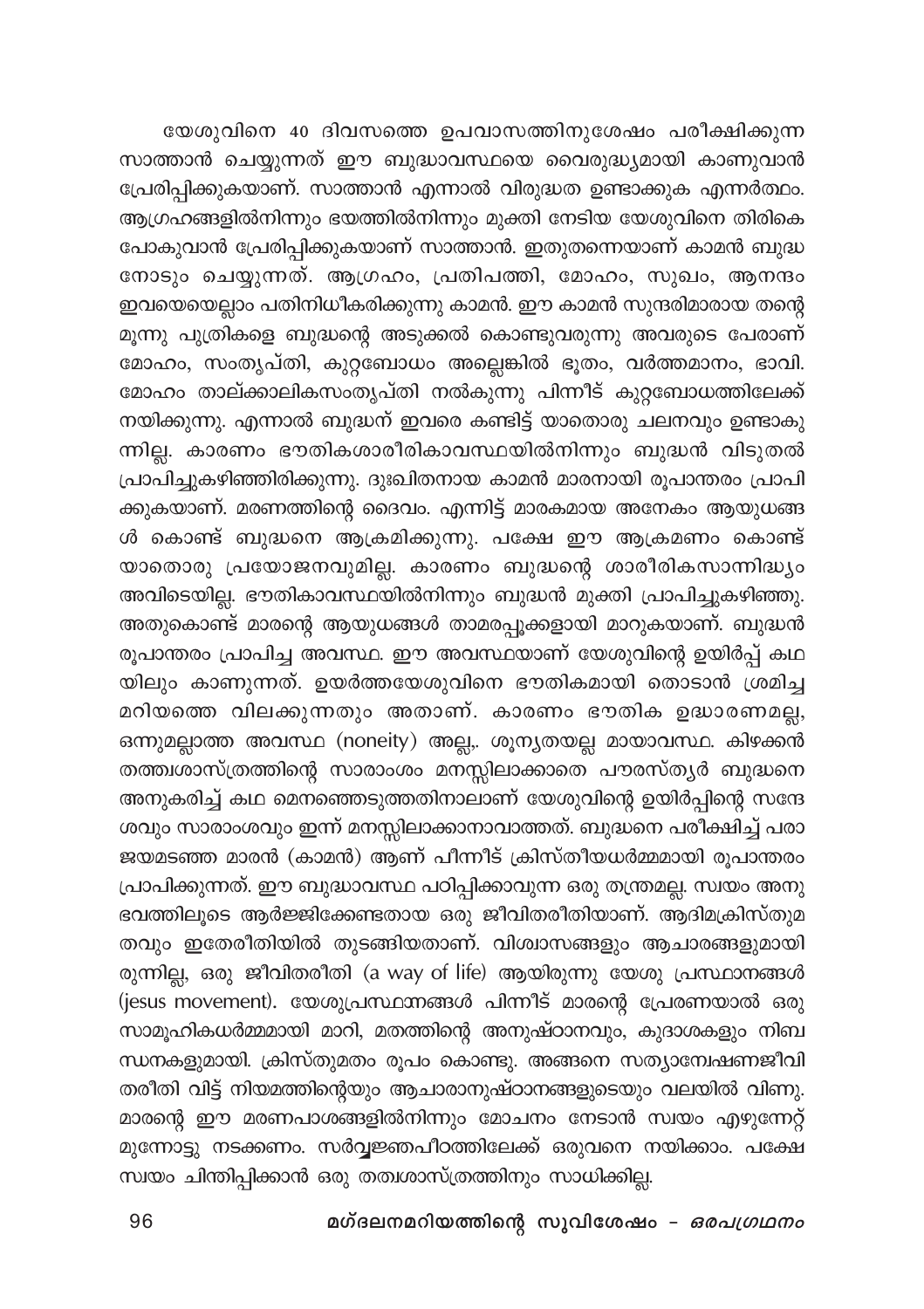ഇന്ദ്രനും ബ്രഹ്മാവും ബുദ്ധന്റെ അടുക്കൽ ഇറങ്ങിവന്ന് മനുഷ്യവർഗ്ഗ ത്തിന് രക്ഷ പഠിപ്പിച്ചു കൊടുക്കാൻ ആവശ്യപ്പെടുകയാണ്. മറുരൂപം പ്രാപിച്ച യേശുവിന്റെ അടുക്കൽ മോശയും ഏലിയാവും എത്തുന്ന കഥയും ഇതുത ന്നെ. ബുദ്ധൻ പറഞ്ഞു, ബുദ്ധാവസ്ഥ പഠിപ്പിക്കാൻ സാധിക്കില്ല, പക്ഷെ അത് പ്രാപിക്കാനുള്ള മാർഗ്ഗം (യാത്ര) പറഞ്ഞുകൊടുക്കാം. അതിനാലാണ് ബുദ്ധമതത്തെ യാത്ര എന്ന് വിളിക്കുന്നത്. സുഖദുഃഖങ്ങളുടെ തീരത്തു നിന്നും മോഹങ്ങളുടെയും മോഹഭംഗങ്ങളുടേയും തീരത്തുനിന്നും നഷ്ട ങ്ങളുടെയും ലാഭങ്ങളുടേയും തീരത്തുനിന്നും ഭയത്തിന്റെയും രോഗത്തി ന്റെയും തീരത്തുനിന്നും ഞാൻ, നീ എന്ന ഭാവങ്ങളുടെ തീരത്തുനിന്നും എഴുന്നേറ്റ് മുന്നോട്ടു പോകുന്ന അവസ്ഥ. അക്കരയ്ക്ക് പോകുന്ന സിയോൻ സഞ്ചാരിയുടെ യാത്ര, പരദേശി മോക്ഷയാത്ര, ലോക വൈരുദ്ധ്യങ്ങളിൽ നിന്നും പ്രപഞ്ചത്തിന്റെ ഏകത്വമായ നിശ്ചലതയിലേക്കുള്ള യാത്ര. ഇതാണ് യേശു പറഞ്ഞത്, സർവ്വവും ഉപേക്ഷിച്ചു എന്റെ പിന്നാലെ വരിക എന്ന്. .<br>കലപ്പയിൽ കൈവെച്ചിട്ട് തിരികെ നോക്കുന്നവൻ സ്വർഗയാത്രക്ക് യോജിച്ച വനല്ല. നാം മുന്നോട്ട് 'പോകുന്നു' പുതിയതീരങ്ങൾ, പുതിയകാഴ്ചകൾ പുതിയമനുഷ്യർ ആർക്കും പ്രത്യേകിച്ച് ഒന്നും തന്നെ ചെയ്യുവാനില്ല. ഇത്ര നാളും അറിഞ്ഞിട്ടില്ലാത്ത ഒരു പുതിയസുഖം തോന്നുന്നു. തീരംപറ്റി. ഇനി എന്തു ചെയ്യാൻ? ഏകാന്തമായ ഏതോ സന്യാസിമഠം, ജപം, രുദ്രാക്ഷം, കൊന്ത. ജീവിതത്തിന്റെ ഭാരം എവിടെയോ പോയി മറഞ്ഞു. ഭാവിയെക്കു റിച്ചുള്ള ആകാംക്ഷയോ ഭയമോ തെല്ലുമില്ല. തന്നോടുകൂടെ പോരാതെ അക്കരെ നിന്നവർ എന്തു വിഡ്ഡികൾ എന്നുതോന്നും അപ്പോൾ. ഇവിടെ, ഒന്നുമില്ലാത്ത അവസ്ഥയിലേക്കു രൂപാന്തരം പ്രാപിക്കയാണ്. ഇവിടെ സുഖദുഃഖങ്ങളില്ല, വൈരുദ്ധ്യത ഇല്ല, എല്ലാം ഒരുപോലെ. എല്ലാം മായ. ഇതാണ് തോമായുടെ സുവിശേഷം പറയുന്നത്. പിതാവിന്റെ രാജ്യം ഭൂമി യിൽ നിരന്നുനിറഞ്ഞിരിക്കുന്നു. മനുഷ്യർ അതു കാണുന്നില്ല. നിന്റെ ഉള്ളിലെ സ്വർഗരാജ്യം നീ കാണുമ്പോൾ അതിന് പരിധികളില്ല എന്ന് മന സ്സിലാകും. അതു നിന്റെ ഉള്ളിൽ മാത്രം നില്കാതെ പരന്നുവിസ്താരമായി .<br>മറ്റുള്ളവനിലെ സ്ഥർഗരാജ്യവുമായി ലയിക്കുന്നു, വെള്ളത്തിൽ കലരുന്ന ഉപ്പ് പോലെ. അപ്പോൾ നീ ഇല്ല, ഞാൻ ഇല്ല. എല്ലാം പരബ്രഹ്മത്തിൽ ലയിച്ച് ഒന്നായിരിക്കുന്നു. (അനാത്മൻ). ഞാൻ എന്ന ഭാവം ഇല്ലാത്ത അവസ്ഥ. ഒന്നുമില്ലാത്ത അവസ്ഥ. ഇതിനെയാണ് ബുദ്ധനും മഹാസുഖം എന്നുവിളി ക്കുന്നത്. ഒന്നുമില്ലായ്മയിൽനിന്നും സൃഷ്ടിക്കപ്പെട്ട മനുഷ്യൻ ഒന്നുമില്ലാ യ്മയിലേക്ക് തിരികെ പോകുന്ന അവസ്ഥ. അതാണ് മറിയത്തിന്റെ സുവി ശേഷത്തിൽ ആദ്യം പറഞ്ഞത്, അടിസ്ഥാനാവസ്ഥയിലേക്ക് തിരികെ പോകണം എന്ന്. സ്വർഗരാജ്യം കടുകുമണിയോടു സദൃശ്യം എന്നുപറയു ന്നത് ഈ അർത്ഥത്തിലാണ്. ഉള്ളിലെ കടുകുമണിക്കു സമമായ സ്വർഗ രാജ്യം വളർന്ന് പടർന്ന് പന്തലിക്കണം. അപ്പോൾ ലോകത്തെ അവസ്ഥാവി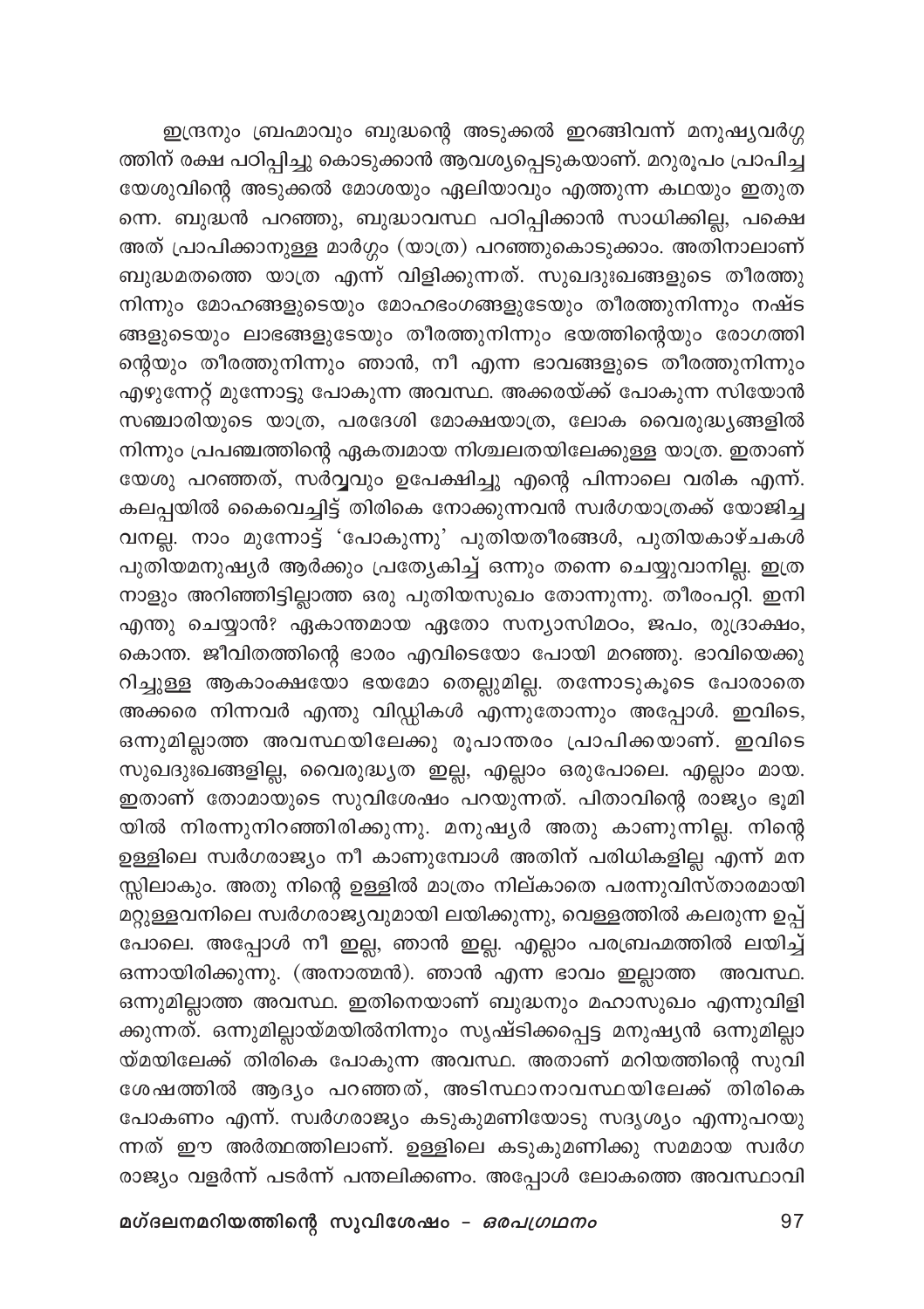ശേഷതകളെ മറ്റുള്ളവരുമായി പങ്കിട്ട് ജീവിക്കാൻ സാധിക്കും. രോഗികളെ ശുശ്രൂഷിക്കുക, ശുശ്രൂഷിക്കാനുള്ള അവസരം ഉണ്ടാകുക. നഗ്നനെ ഉടുപ്പി .<br>കുക, വിശകുന്നവന് ആഹാരം കൊടുക്കുക; ഇതിലും വലിയ ധാർമ്മികശാസ്ത്രം ഒന്നും തന്നെയില്ല. ദൈവം മനുഷ്യവർഗ്ഗത്തിന്റെ മാത്ര മല്ല എല്ലാ ചരാചരങ്ങളുടെയും പിതാവാണ്. മനുഷ്യരും, മൃഗങ്ങളും സസ്യ ആണെന്ന ബോധം ആ ചിന്ത ഉളവാകുമ്പോൾ കൊള്ളയും കൊലയും ഇല്ലാ തെയാകും. ദാരിദ്ര്യവും പട്ടിണിയും ഇല്ലാതെയാകും. കാമന്റെ അമ്പുകൾ താമരപ്പൂക്കളായി മാറും. എനിക്കു മാത്രമല്ല എല്ലാവർക്കും ഒരുപോലെ ആശ്വ സിക്കുവാനുള്ളതാണ്. ഈ ലോകം എന്നുമനസ്സിലാകും. ഇതാണ് ഭോഗയോഗം. ഇതാണ് T.S.Eliot, The Cocktail Party.-യിൽ പറയുന്നത്. ആദിമനൂറ്റാണ്ടുകളിൽ ഗ്രീക്കുകാരും പിന്നീട് യേശുമതക്കാരും ഇതിനെ സ്നേഹവിരുന്ന് എന്ന പേരിൽ അനുഷ്ഠിച്ചിരുന്നു. ഇതാണ് പിന്നീട് ക്രിസ്തുസഭയിൽ 'കുർബ്ബാന അനുഭവം' ആയി മാറിയത്. അത് കൊണ്ടാണിതിനെ രഹസ്യം എന്നു വിളിക്കുന്നത്. യിസ്രയേൽ ജനത്തിന് .<br>കിട്ടിയ സ്വർഗീയമന്ന. അത് സ്വന്തമായി കൂട്ടിവയ്ക്കുവാൻ സാധിക്കില്ലായി രുന്നു. കൂടുതൽ പെരുകിയവനും കുറച്ചുപെരുകിയവനും ഒരേ അളവിൽ അനുഭവിക്കുന്ന മന്ന അതായത് ലോകത്തിലെ അവസ്ഥാവിശേഷങ്ങൾ എല്ലാം എല്ലാവരും ഒരുപോലെ പങ്കിട്ടെടുക്കണം എന്നർത്ഥം. അതിന്റെ രൂപാ ന്തരം പ്രാപിച്ച ആചാരമാണ് ക്രിസ്തുമതത്തിലെ കൂർബാന അർപ്പണം. ലോകരക്ഷക്കായി സ്വയം ബലിയായ യേശുവിന്റെ ഓർമ്മ. എന്റെ ഓർമ്മ ക്കായി ഇപ്രകാരം ചെയ്യുവിൻ എന്നത് അക്ഷരാർത്ഥത്തിൽ ക്രിസ്തുമതം ആവർത്തിച്ചപ്പോൾ യാഥാർത്ഥ്യത്തിൽ നിന്നും വളരെയേറെ വ്യതിചലിച്ചു. മുന്നിൽ പീഢനവും കൂരിശുമരണവും കണക്കാക്കി യേശു പറയുന്നു, എന്റെ ഇഷ്ടമല്ല പിതാവിന്റെ ഇഷ്ടം നടക്കട്ടെ. ഞാൻ എന്ന ഭാവത്തിനല്ല സ്ഥാനം. സ്വമനസ്സാൽ കഷ്ടപ്പാട് ഏറ്റെടുക്കുന്നു. അവിടെ സുഖവും ദുഃഖവും തമ്മിൽ വൈരുദ്ധ്യമില്ല; സുഖദുഃഖങ്ങളിൽ നിന്നുള്ള പൂർണ്ണമോചനം. പൂർണ്ണമായ സമർപ്പണം. ഇവിടെ യേശു ബുദ്ധാവസ്ഥയിൽ എത്തിയിരിക്കയാണ്. മാരന്റെ അക്രമണം സുഖമുള്ള പുഷ്പങ്ങളായി മാറുകയാണ്. വേദനയെ സഹി ക്കുക അല്ല. വേദനയും സുഖവും തമ്മിൽ വ്യത്യാസം ഇല്ലാത്ത അവസ്ഥ. സുവിശേഷം എഴുതിയവർക്ക് ബുദ്ധതത്വം അറിവില്ലാതിരുന്നതിനാലാണ് അവയെ യേശുവിന്റെ പീഢാനുഭവം ആയി എഴുതിയത്. അത് സ്വയം ഏറ്റു വാങ്ങിയ കാസ; സന്തോഷത്തോടെയുള്ള സഹകരണം.

ലോകം സുഖദുഃഖങ്ങൾ നിറഞ്ഞതാണ് അതിനെ അതിന്റെ മുലാവ സ്ഥയിൽ മനസ്സിലാക്കുമ്പോൾ പണക്കാരനോട് വെറുപ്പോ ശത്രുക്കളോട് വിദ്വേഷമോ തോന്നുകയില്ല. കാൽവറിയിലേക്ക് സന്തോഷത്തോടെ നടന്നു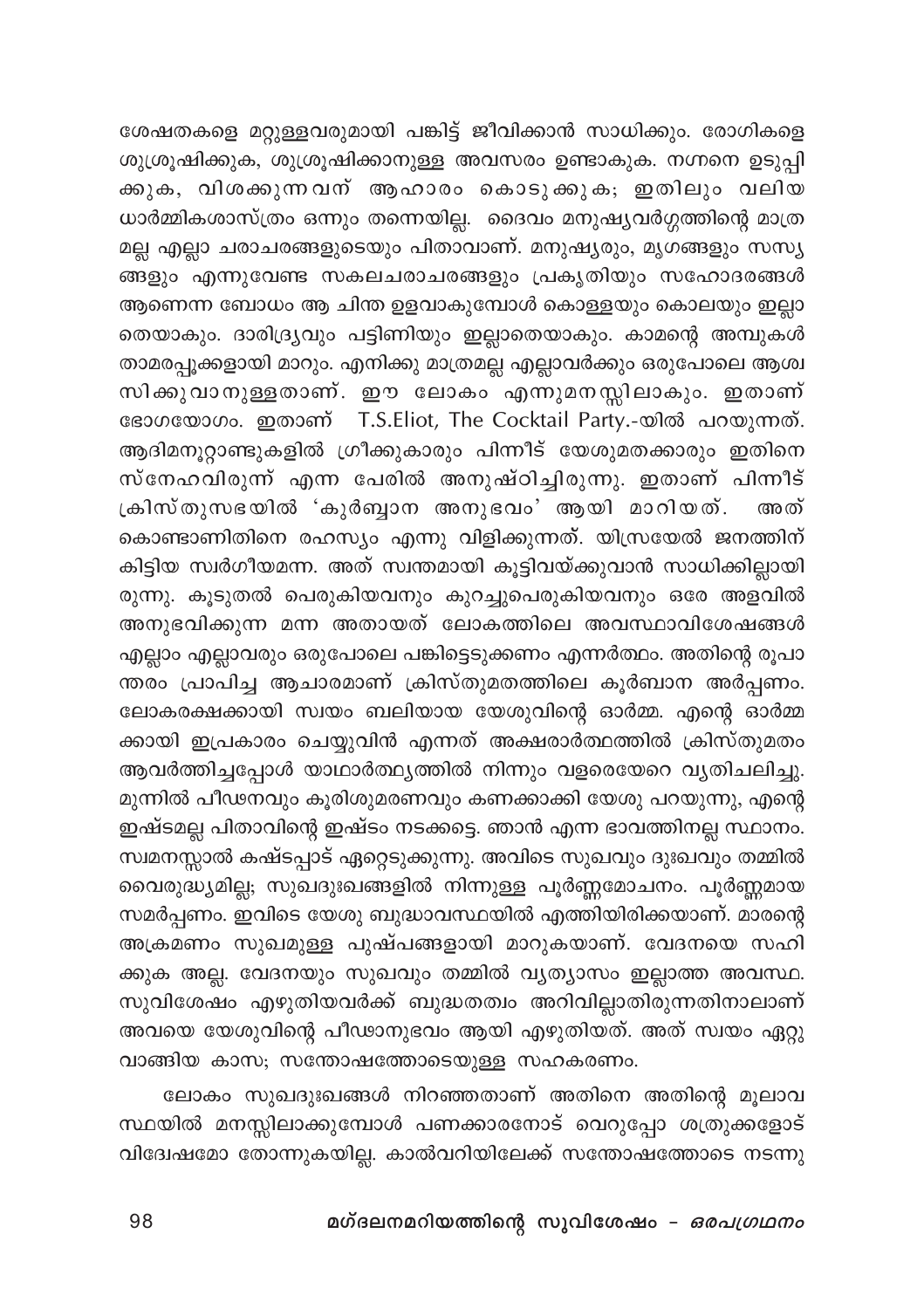നിങ്ങുന്ന അവസ്ഥ. അവിടെ ഭയമില്ല, വേദനകളില്ല. എന്റെ ആത്മാവ് എന്റേ തല്ല; ഞാൻ പരബ്രഹ്മത്തിന്റെ ഭാഗം മാത്രമാണ്. യെഹൂദന്റെ രാജാവ് ആകാ നെനിക്കാഗ്രഹമില്ല. ഞാൻ ഒന്നുമല്ലാത്ത അവസ്ഥയിൽ ആകുന്നു. ഇതാണ് കുരിശുമരണം കൊണ്ടുദ്ദേശിക്കുന്നത്. ഇവിടെ ചരിത്രം അല്ല വിവക്ഷ, കുരിശുമരണത്തിന്റെ സാരാംശമാണ്. ഇതാണ് ആദിമസഭയിലെ രക്തസാ .<br>ക്ഷികൾ (സഹദേന്മാർ) ചെയ്തത്. സന്തോഷത്തോടെ പീഢ അനുഭവി ക്കുന്ന അവസ്ഥ. യുദ്ധത്തിനുമുൻപ് പടയാളിയെ യുദ്ധത്തിന് ഒരുക്കുന്ന തന്ത്രം. കാഹളം ഊതി അവന്റെ സിരകളെ ത്രസിപ്പിക്കുന്നു. അവൻ മറ്റൊരു .<br>ലോകത്തിന്റെ അനുഭൂതിയിലേക്ക് നയിക്കപ്പെടുന്നു. മുറിവിന്റെയോ മരണ ത്തിന്റേയോ ഭയമില്ലാതെ മുന്നോട്ടുകുതിക്കുന്നു. ഇതാണ് മഹായാനമാർഗ്ഗം. വേദനയെ സന്തോഷത്തോടെ ഏറ്റെടുക്കുക. സ്വയം മറക്കുന്നു. അതാണ് യേശു സാത്താനോടു 'എന്നെ വിട്ടുപോ', എന്നുപറയുന്നത്. ഇവിടെ വിശ പ്പില്ല ജഡികമോഹമില്ല. പകരം മായ എന്ന അവസ്ഥയിൽ എത്തിക്കഴിഞ്ഞു.

ഇവ രണ്ടും മുന്നോട്ടുള്ള യാത്രകളാണ്. രണ്ട് മാർഗ്ഗങ്ങളിലൂടെയുള്ള യാത്ര. ഇത്തരം മാർഗ്ഗങ്ങൾ അനേകമുണ്ട്. എന്നാൽ ഈ യാത്ര യിസ്ര യേൽക്കാർ മരുഭൂമിയിൽ 40 വർഷം കറങ്ങി നടന്നതുപോലെ വട്ടത്തിൽ കറ ങ്ങുന്ന യാത്രയല്ല. എഴുന്നേറ്റ് മുന്നോട്ടുനടക്കുന്ന യാത്രയാണത്. അപ്പോൾ മത്തായിയുടെ സുവിശേഷത്തിലെ ഗിരിപ്രഭാഷണത്തിൽ (5.310) ഭാഗൃവാന്മാർ എന്നതിനുപകരം 'എഴുന്നേറ്റ് മുന്നോട്ടുനടക്കുന്നവർ' എന്ന് തിരുത്തി വായി ക്കേണ്ടി വരും. അപ്പോൾ എഴുന്നേറ്റ് മുന്നോട്ടുനടക്കുന്നവർ ആത്മാവിൽ ദരി ദ്രരായവർ (ഭാഗ്യവാന്മാർ), അവർക്ക് സ്ഥർഗരാജ്യം കൈക്കലാക്കാം എന്ന് വായിക്കാം. അതല്ല, സാധാരണ തർജ്ജമപ്രകാരം വായിച്ചാൽ മലമുകളിലെ പ്രഭാഷണം പഴയവാഗ്ദാനം മാത്രമായി മാറും. മാത്രമല്ല ദുഖവും പ്രയാസവും വിശപ്പും ഒക്കെ പിന്നീട് ഭാഗ്യം തരുന്ന പൊള്ളയായ വാഗ്ദാനമായി മാറുന്നു. എന്നാൽ എഴുന്നേറ്റ് മുന്നോട്ടുനടക്കുക എന്നത് ശക്തമായ ഒരു നിർദ്ദേശം, .<br>കല്പനയായി മാറുന്നു. ഇതാണ് യഥാർത്ഥത്തിൽ യേശുവിന്റെ പുതിയനിയ മം, കൽപന. ഇല്ലായ്മ (ദാരിദ്ര്യം) ഉള്ളപ്പോഴാണ് കൂടുതൽ ആഗ്രഹിക്കുന്നത്. എല്ലാം തികഞ്ഞിരുന്നാൽ കൂടുതൽ ആഗ്രഹിക്കുന്നില്ല. അതിനാൽ ആത്മാ വിൽ ദാരിദ്ര്യം ഉണ്ടാകുമ്പോൾ ആത്മാവിനുവേണ്ടി കൂടുതൽ ആഗ്രഹിക്കു ന്നു. അപ്പോൾ അതിനുവേണ്ടി എഴുന്നേറ്റ് നടക്കുന്നു. കൂടുതൽ കൂടുതൽ ആ്തമാവിനെ പ്രാപിക്കുന്നു. അതാണ് അവൻ വിശപ്പുള്ളവരെ തൃപ്തിപ്പെടു ത്തുകയും സമ്പന്നന്മാരെ വെറുതെ അയയ്ക്കുകയും ചെയ്യുന്നു എന്നെഴുതി യിരിക്കുന്നത്. അതിനാൽ ഞാൻ രക്ഷിക്കപ്പെട്ടവനാണ്, ഞാൻ ക്രിസ്തുവിന്റെ സഭയിലെ അംഗമാണ്, ഞാൻ അപ്പോസ്തോലപിന്തുടർച്ചയുള്ളവനാണ് എന്നി ങ്ങനെയുള്ള പൊള്ളയായ ചിന്തയിൽ പൂർണ്ണനായി സംതൃപ്തനായിരുന്നാൽ ദൈവം തെരഞ്ഞെടുത്ത ജനം എന്ന ധാരണയിൽ 40 വർഷങ്ങൾ ഏതാനും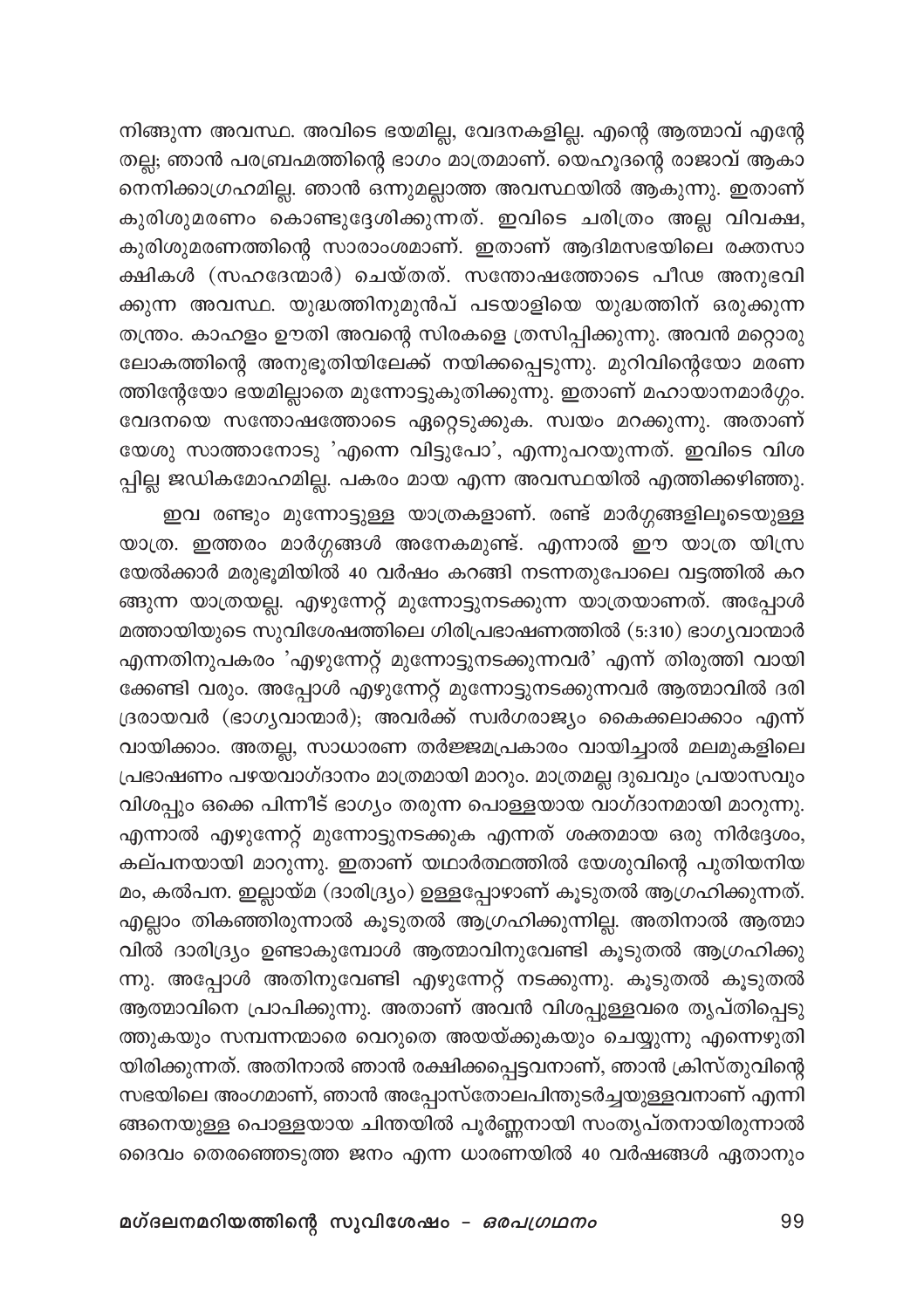മൈലിനുള്ളിൽ വട്ടംകറങ്ങിയ യെഹൂദജനത്തിന് തുല്യരാകും. ഒരിക്കലും വാഗ്ദാത്തനാട് കാണുകയില്ല. പകരം ആർത്തിയോടെ സ്വർഗരാജ്യത്തെ .<br>അന്വേഷിക്കണം. പരിശുദ്ധ സിംഹാസനങ്ങളിൽനിന്നും എഴുന്നേറ്റ് മുന്നോട്ടു നടക്കണം. അപ്പോൾ സഭയിൽ നന്മ വരും. സമാധാനം വരും. പള്ളിപൂട്ടി ക്കലും തുറക്കലും നിൽക്കും. സഭയിലെ സമാധാനം സമൂഹത്തിലേക്ക് പടർന്ന് പന്തലിക്കും. അതാണ് സ്വർഗരാജ്യം; ദരിദ്രന്റെ ആർത്തിയോടെ എഴുന്നേറ്റുള്ള മുന്നോട്ട് നടക്കൽ

ഇതിന് മറ്റൊരർത്ഥം കൂടിയുണ്ട്. ദരിദ്രനായവൻ അവന്റെ ജന്മത്തെയും വിധിയെയും പഴി പറഞ്ഞ്, രാഷ്ടീയക്കാരെയും അയൽക്കാരെയും പഴിപറഞ്ഞ് വട്ടത്തിൽ കറങ്ങുന്നതിനു പകരം സ്വയമെഴുന്നേറ്റ് മുന്നോട്ടു നടക്കുക. മുന്നോട്ടുനടക്കുന്നവന്റെ കുടെ നടക്കാൻ പലരും വരും. പുറകോട്ടുനടക്കുന്നവന്റെയൊ വട്ടത്തിൽ കറങ്ങുന്നവന്റെയൊ കൂടെ ആര് വരാൻ?

ദുഖിച്ചിരിക്കുന്നവൻ ആ അവസ്ഥയിൽ നിന്നും എഴുന്നേറ്റ് മുന്നോട്ടു നടക്കണം. മുൻപ് പറഞ്ഞതുപോലെ ദുഖങ്ങൾ (ശാരീരികം, ആത്മീയം) കൊണ്ട് തളരാതെ, ആ അവസ്ഥയ്ക്ക് വിധിയെ പഴിചാരാതെ മുന്നോട്ടു നീങ്ങുക. ആത്മീയപോഷണത്തിലൂടെ ദുഖത്തെ നിർമ്മാർജനം ചെയ്യുക. സൗമൃതയുള്ളവൻ എഴുന്നേറ്റ് മുന്നോട്ടുനടന്ന് അവരുടെ സൗമൃതയെ മറ്റുള്ളവർക്ക് പകരുക. അപ്പോൾ അവരിൽ വളരുന്ന സൗമൃത നിങ്ങളുടെ സ്വന്തം ലോകവും അതിലുള്ളതും സ്വന്തമാക്കാൻ ശ്രമിക്കുന്നു. വൻരാജ്യശക്തികൾ ഇത് മനസ്സിലാക്കിയിരുന്നെങ്കിൽ എത്ര നന്നായിരുന്നു! ബോംബുകൾക്ക് പകരം സൗമൃത പകർന്നാൽ അതാണ് സൃഷ്ടിപര മായയുദ്ധം അഥവാ പരിശുദ്ധയുദ്ധം (holy war). ആയുധങ്ങളുപയോഗിച്ച് ഭൂമിയെ സ്വന്തമാക്കാൻ ശ്രമിക്കുന്നത് പൈശാചികമാണ്.

നീതിക്കായി വിശന്നുദാഹിക്കുന്നവർ എഴുന്നേറ്റ് അതിനു വേണ്ടി പ്രവർത്തിക്കുക. സ്വന്തത്തോട് നീതി പുലർത്തുക, അത് മറ്റുള്ളവരിലേക്ക് പകരുക. നമ്മിൽ നിന്നും ഉത്ഭവിച്ച നീതിയും നന്മയും മറ്റുള്ളവരിൽ പകർന്ന്, പടർന്ന് വളരുമ്പോൾ നമുക്ക് തൃപ്തി വരും. കരുണയുള്ളവർ എഴുന്നേറ്റ് മുന്നോട്ട് നടന്ന് അവരിലെ കരുണ മറ്റുള്ളവർക്ക് മാതൃകയാക്കി മാറ്റുക. കരുണ നിസ്വാർത്ഥകർമ്മം ആയതിനാൽ അതിന് പ്രതിഫലം വേണ്ടാത്ത താകുന്നു. കരുണ ഒരു നാമമല്ല, കർമ്മമാണ്. അതിൽത്തന്നെ പ്രതിഫലം നിറഞ്ഞിരിക്കുന്നു.

ഹൃദയശുദ്ധിയുള്ളവർ മുന്നോട്ട് നീങ്ങി അവരിലെ നന്മ ലോകത്തി ലേക്ക് പകരുക. സർവ്വലോകനന്മയ്ക്കായി ഭൂമിയുടെ മദ്ധ്യത്തിൽ നാട്ടിയ മരം എന്ന പ്രയോഗത്തിന്റെ സാരാംശം അതാണ്. ഇത് പീഢനത്തിന്റെയോ കുറ്റാരോപണത്തിന്റെയോ മരമല്ല, ബുദ്ധന്റെ ബോധജ്ഞാനത്തിന്റെ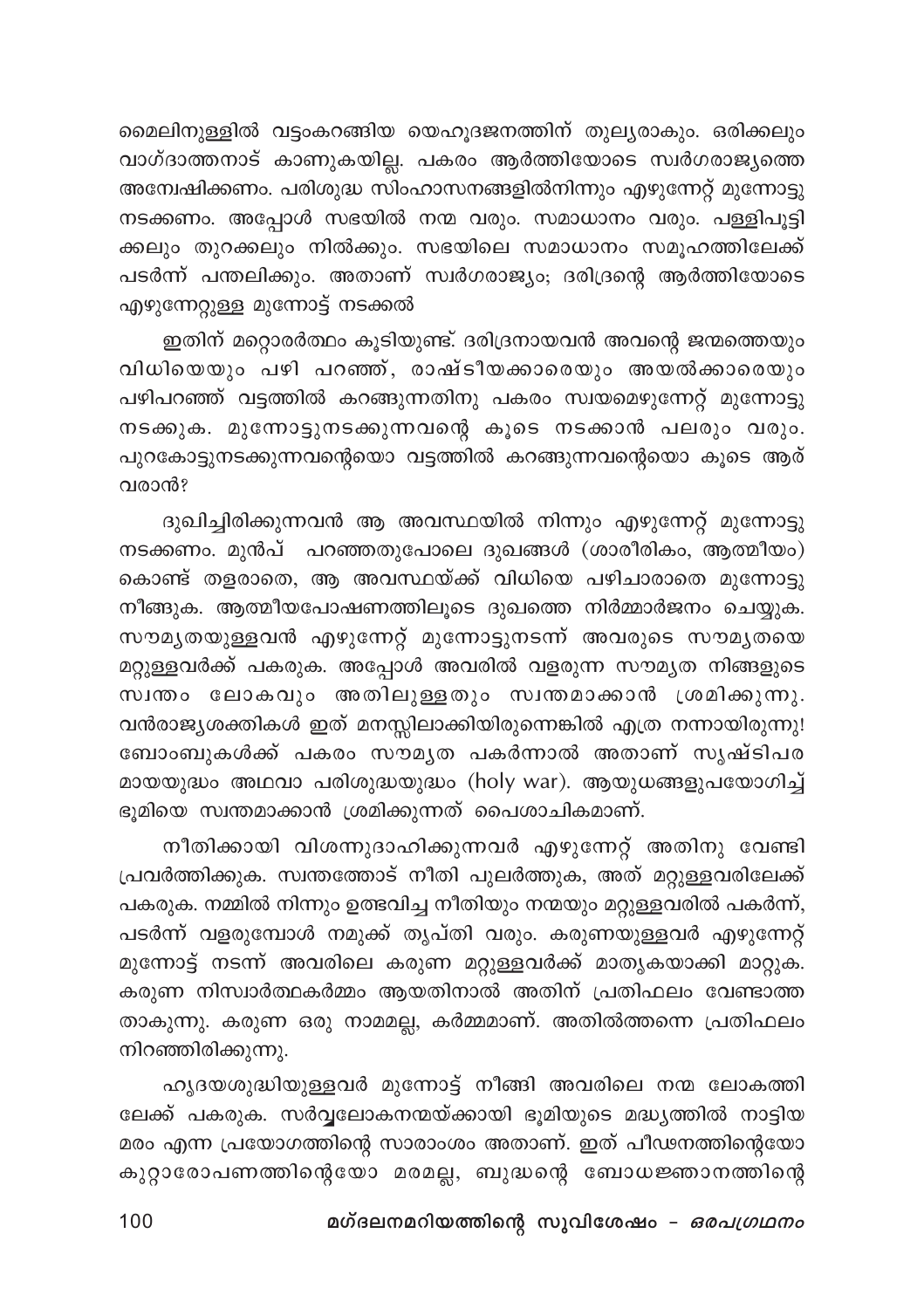മരമാണ്. ഇത് നന്മ മാത്രം വിളിച്ചറിയിക്കുന്നു. ആ നന്മയിലൂടെ, ബോധ ജ്ഞാനത്തിലൂടെ ദൈവികമായ നിർവാണാവസ്ഥ നേടുന്നു.

സമാധാനം കാംക്ഷിക്കുന്നവർ സമാധാനത്തിന്റെ ദൂതുമായി മുൻപോട്ട് .<br>നീങ്ങുമ്പോൾ ലോകം സമാധാനത്തിലേക്ക് നീങ്ങുന്നു. മനുഷ്യരെല്ലാവരും ദൈവത്തിന്റെ പുത്രന്മാരും നാമെല്ലാം സഹോദരങ്ങളും ആണെന്ന് മനസ്സിലാകുന്നു.

നീതി നടത്തുന്നതിന്റെ പേരിൽ, ലോകസമാധാനത്തിനുവേണ്ടി പരിശ്രമിക്കുന്നതിന്റെ പേരിൽ, പട്ടിണിക്കാരന്റെ പട്ടിണി മാറ്റാൻ ശ്രമിക്കു ന്നതിന്റെ പേരിൽ നിങ്ങൾ പീഡിപ്പിക്കപ്പെടുന്നുവെങ്കിൽ നിരാശരാകാതെ മുന്നോട്ട് തന്നെ നീങ്ങുക. നിങ്ങളുടെ പ്രതിഫലം മറ്റുള്ളവരിൽ നിന്നുള്ള പ്രതികരണം അല്ല. നിങ്ങളുടെ പ്രതിഫലം നിങ്ങളുടെ പ്രവൃത്തികളിൽത്തന്നെ .<br>അടങ്ങിയിരിക്കുന്നു. നീതി നിമിത്തം നിങ്ങൾ പീഡിപ്പിക്കപ്പെടുമ്പോൾ, 'പിതാവേ അവരോട് നീ ക്ഷമിക്കേണമേ' എന്ന പ്രാർത്ഥനയോടെ മുന്നോട്ട് പോകുക. എന്നാൽ മതപീഡനത്തിന്റെ പേര് പറഞ്ഞ് പിക്കറ്റിങ് നടത്തുന്ന തിന്റെ ഫലമായുണ്ടാകുന്ന കഷ്ടനഷ്ടങ്ങൾക്ക് ഈ നീതിപീഡനത്തോട് ബന്ധമില്ല. സഭയ്ക്കുവേണ്ടി അടിയും ഇടിയും സന്തോഷത്തോടെ വാങ്ങുന്നവനു ലഭിക്കുന്നത് വിഡ്ഢികളുടെ സ്ഥർഗം മാത്രം. ക്രിസ്തുവിന്റെ .<br>മണവാട്ടിയാകുന്ന സഭയെ ക്രിസ്തു പരിരക്ഷിക്കട്ടെ. മണവാട്ടിയെ രക്ഷിക്കാൻ എന്ത് വിലകൊടുത്തും കുറുവടിയുമായി ഇറങ്ങുന്നത് വിഡ്ഢിത്തമല്ലാതെ മറ്റൊന്നുമല്ല. സമാധാനം നടത്തുന്നത് അക്രമത്തിലൂടെയല്ല, എന്നാലോ മനുഷ്യപുത്രന്റെ ആത്മാവ് നിങ്ങളിൽ ജനിക്കുമ്പോൾ മാത്രം. മറ്റുള്ളവരെ ഏതുകാരണത്താലും പീഡിപ്പിക്കുന്നത് പൈശാചികമാണെന്നപ്പോൾ മനസ്സി ലാകും. അത് മതത്തിലായാലും രാഷ്ട്രീയത്തിലായാലും സമുദായത്തിലാ യാലും പൈശാചികമല്ലാതെ മറ്റൊന്നുമല്ല.

ഈ ലോകം വളരെ വിസ്താരമേറിയതാണ്. ലോകജനതയ്ക്ക് മുഴുവൻ വളരെ സന്തോഷത്തോടെ കഴിയുവാനുള്ളതെല്ലാം ഇവിടെയുണ്ട്. അത് സ്വന്തമെന്ന മട്ടിൽ ഏതാനുമാളുകൾ സ്വരൂപിക്കുമ്പോൾ അനീതിയും അക്രമവും ഉളവാകുന്നു. അതാണ് സാത്താൻ യേശുവിനോട് പറയുന്നത് ഈ കാണുന്നതെല്ലാം നിനക്കുതരാം. ഇതുതന്നെയാണ് ബുദ്ധനോടും കാമൻ/മാരൻ പറയുന്നത്. സ്വന്തമാക്കാനുള്ള മോഹം തിന്മയിലേക്ക് നയിക്കുന്നു. സൂര്യൻ ഭൂമിക്കു മുകളിൽ നിന്ന് പ്രകാശം ചൊരിയുന്നു, എല്ലാവർക്കും സുലഭമായി ലഭിക്കത്തക്ക രീതിയിൽ. അതാണ് യേശുവിന്റെ 'നീതിയുടെ സൂരൃൻ' എന്ന ഉപമാപ്രയോഗം. പ്രകൃതിഭംഗിയെ സ്വന്തമാക്കാൻ സാധിക്കില്ല, നോക്കി ആസ്വദിക്കാനെ പറ്റുകയുള്ളു. അതുപോലെ ലോകവിഭവങ്ങളെ സ്വന്തമാക്കാൻ ശ്രമിക്കാതെ ആസ്വദിച്ചാൽ എല്ലാവർക്കും സമാധാനത്തോടെ ഈ ഭൂമിയിൽ ജീവിക്കാൻ സാധിക്കും.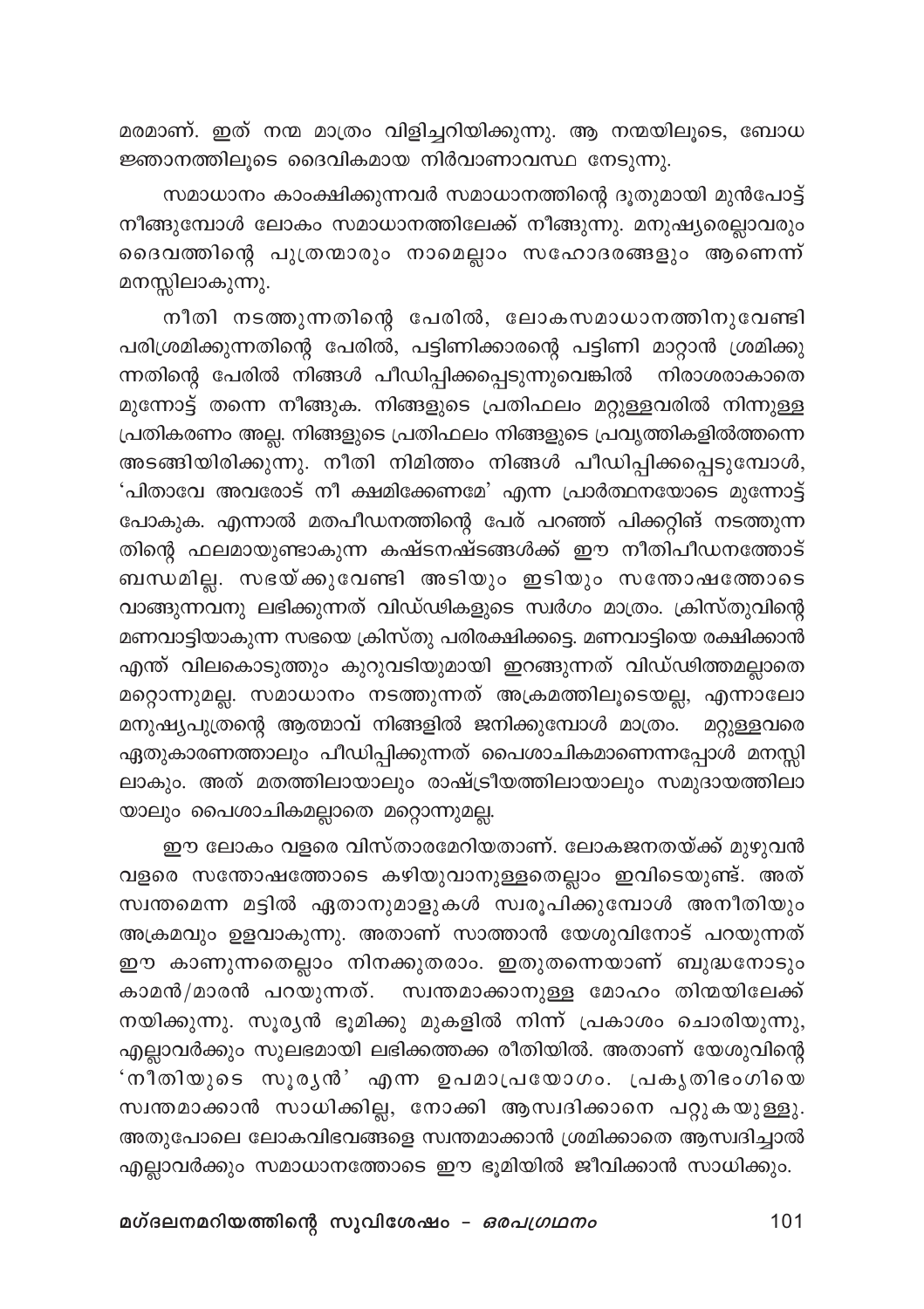## സുവിശേഷം – ഒൻപതാംപുറം

**മോ**ശയുടെ നൃായപ്രമാണത്തിനും ഞാൻ നിങ്ങളോട് സാക്ഷൃ പ്പെടുത്തിയിട്ടുള്ളവയ്ക്കും ഉപരിയായി ഒരു നിയമവും കൂട്ടരുത്. അങ്ങനെ ചെയ്താൽ നിങ്ങളും അവയാൽ കെട്ടപ്പെടും.

യേശു സാക്ഷ്യപ്പെടുത്തിയ നിയമം ഒരു നിയമസംഹിതയല്ല. പിന്നെയോ .<br>സ്നേഹത്തിന്റെയും സ്വാതന്ത്ര്യതിന്റെയും സംയോജിതമായ ഒരു ജീവിതരീതിയാണ്. എല്ലാ നിയമങ്ങൾക്കും ഉപരിയായതുമാണത്. കാരണം നിയമങ്ങൾ ഉണ്ടാക്കിയത് മനുഷ്യനുവേണ്ടിയാണ്. എന്നാൽ മനുഷ്യൻ നിയമങ്ങൾക്ക് അതീതൻ ആയിരിക്കണം. മനുഷ്യപുത്രൻ ശാബദിനും കർത്താവ് ആകുന്നു. പ്രാകൃതനായ മനുഷ്യനെ സംസ്കാരത്തിലേക്ക് നയിച്ച് സ്വാർത്ഥതയും അതിമോഹവും ക്രൂരതയുമുള്ള സംസ്കാര ശൂന്യനായ മനുഷ്യനെ സാമൂഹ്യജീവിയാക്കുവാൻ ഉണ്ടാക്കിയ നടപടി ക്രമമാണ് നിയമം. എന്നാൽ മനുഷ്യൻ സംസ്കാരസമ്പന്നൻ ആകുമ്പോൾ അവൻ നിയമം ഉദ്ദേശിക്കുന്ന അവസ്ഥയിൽനിന്നും ഉയരുന്നു. അതാണ് യേശുവിന്റെ നിയമം, സ്നേഹത്തിന്റെയും സ്വാതന്ത്ര്യത്തിന്റെയും .<br>ജീവിതരീതി. ആധുനിക രാഷ്ട്രീയതത്വചിന്തയിലെ ലോകപൗരൻ. ആധുനിക ലോകസംസ്കാരം നിലനിൽക്കുവാൻ ഏതെങ്കിലും ഒരു രാജ്യത്തിന്റെ രാജ്യസ്നേഹിയായ പൗരൻ മാത്രം ആയിരുന്നാൽ പോര. അവന്റെ രാജ്യസ്നേഹം വളരണം, അത് ലോകസ്നേഹമാകണം. ലോകത്തിന്റെ ഏതെങ്കിലും ഭാഗത്തെ ദാരിദ്ര്യം സ്വന്തം നാട്ടിലെ ദാരിദ്ര്യമായും ലോകത്തിന്റെ ഏതെങ്കിലും ഭാഗത്തെ അസമാധാനം സ്വന്തം നാട്ടിലെ അസമാധാനമായും കണക്കാക്കി ലോകനന്മയ്ക്കായി പ്രവർത്തി ക്കുന്ന ലോകപൗരൻ. നിങ്ങൾ പരസ്പരം സ്നേഹിപ്പിൻ, ഇതിലുപരി മറ്റൊരു നിയമമില്ല.

നിയമങ്ങൾ മനുഷ്യസംസ്കാരത്തിന്റെ ഏറ്റവും ശ്രേഷ്ഠമായ ഫലമല്ല. എങ്കിലും മനുഷ്യസംസ്കാരം നിലനിൽക്കാൻ നിയമം കൂടിയേ തീരു. നിയമം സംസ്കാരത്തെ പൂർണ്ണതയിലേക്ക് നയിക്കുന്ന അതിർവരമ്പുകളാണ്. അവ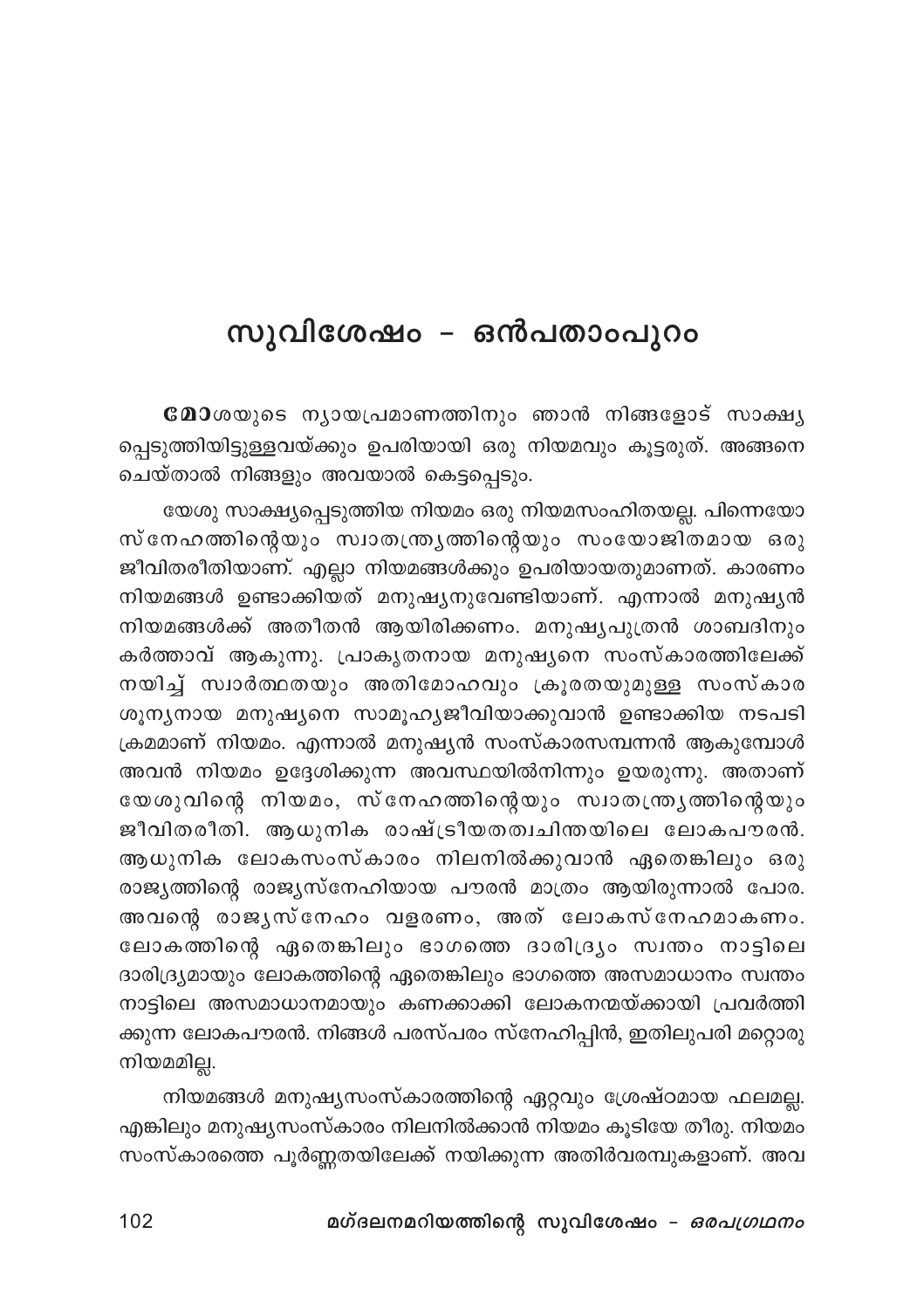അതിൽത്തന്നെ പൂർണ്ണമല്ല. അവയെ പാലിക്കുന്ന മനുഷ്യന്റെ കടമയാണ് .<br>നിയമം ഉദ്ദേശിക്കുന്ന നിലവാരത്തിൽ നിന്നും കൂടുതൽ ശ്രേഷ്ഠതയിലേക്ക് ഉയർത്തുക എന്നത്. നിയമം പാലിക്കുകയല്ല അതൊരു ജീവിതരീതി യാക്കുകയാണ് വേണ്ടത്. പകൽ മാനൃത പാലിക്കുന്ന പൗരൻ ഉത്തമപൗരനല്ല. മറ്റാരും അറിയില്ല എങ്കിലും തെറ്റുചെയ്യാത്തവനാണ് ഉത്തമപൗരൻ. അതുകൊണ്ടാണ് മറിയത്തിന്റെ സുവിശേഷത്തിൽ മനുഷ്യൻ അവന്റെ സാധാരണജീവിതത്തിൽ നിന്നും സൽഗുണസമ്പൂർണ്ണനായി ഉയരണമെന്ന് ആദിമുതൽ അവസാനംവരെ വളരെ ശക്തമായി പ്രതിപാദി ക്കുന്നത്. ലോകനന്മയെ ലക്ഷ്യമാക്കി ഉയരണം, ഏതെങ്കിലും ഒരു പ്രത്യേക സമുദായത്തിന്റെയൊ സമൂഹത്തിന്റെയൊ മാത്രം ഉയർച്ചയെ ലക്ഷ്യമാക്കി യാൽപോര. ആ കുറഞ്ഞ അവസ്ഥയിൽ നിന്നും വലിയ അവസ്ഥയിലേക്ക് വളരണം, ഉയരണം. ഈ നന്മയിലേക്കുള്ള വളർച്ചയ്ക്ക് എല്ലാ വ്യക്തികളും ഒരുപോലെ കടപ്പെട്ടിരിക്കുന്നു. ദരിദ്രരെ ഉദ്ധരിക്കുക, പട്ടിണി നിർമാർജനം ചെയ്യുക, രോഗികളെ ശുശ്രൂഷിക്കുക എന്നിങ്ങനെയുള്ള നന്മകൾ ഏതാനും ചില വൃക്തികളുടെയൊ, പ്രസ്ഥാനങ്ങളുടെയൊ, രാഷ്ട്രത്തിന്റെയൊ മാത്രം .<br>കടമയല്ല, എല്ലാ മനുഷ്യരുടെയും പ്രാഥമികകടമയാണ്. ഓരോ പ്രാവശ്യം ഭക്ഷണ്ം കഴിക്കുമ്പോഴും ഭക്ഷണമില്ലാതെ വാരിയെല്ലുകൾ ഉന്തിയ പട്ടിണിമനുഷ്യനെ ഓർത്താൽ നമ്മൾ കഴിക്കുന്ന ഭക്ഷണത്തിന്റെ അളവ് താനെ കുറയും. ആഹാരം കഴിക്കുവാൻ നിവൃത്തിയുള്ള ഓരോ വൃക്തിയും ആവശൃത്തിനു മാത്രം ഭക്ഷിക്കുകയും മിച്ചമുള്ളത് പണമായോ ഭക്ഷണമായോ വിശക്കുന്നവനുവേണ്ടി ഉപയോഗിക്കുകയും ചെയ്താൽ ലോകത്തിലെ പട്ടണി ഇല്ലാതെയാകും. ഇന്നു ലോകത്തിൽ നിലനിൽകുന്ന പല തിന്മകളും നശിക്കാതെ, സമൂഹത്തിൽ ദൂഷിതവലയങ്ങൾ ഉണ്ടാക്കി നിലനിൽക്കുന്നതിന്റെ കാരണവും പട്ടിണിയാണ്. വിശപ്പിന്റെ വിളി സാത്താന്റെ കാഹളനാദമാണ്. വിശപ്പ്, ദാരിദ്ര്യം, തലചായ്ക്കാൻ ഇടമില്ലാത്ത അവസ്ഥ, രോഗം ഇവയൊക്കെ കഴിവതും ഇല്ലാതെയാക്കിയാൽ ലോകം നന്മയിലേക്ക് പുരോഗമിക്കും. ഇത് മറിയത്തിന്റെയൊ യേശുവിന്റെയൊ മാത്രം സുവിശേഷമല്ല. എല്ലാ നല്ലചിന്തകരുടെയും സുവിശേഷമാണ്. ക്രിസ്തൃൻതത്വങ്ങൾ മാത്രമല്ല ഓംകാരനാദത്തിന്റെ (വചനം ജഢമായത്) സുവിശേഷവും ലോകനന്മയും സ്നേഹവുമാണ്. സർവ്വജ്ഞാനത്തിന്റെ മൂർത്തീകരണമാണ് സരസ്വതി. ഈ സരസ്വതിയിൽനിന്നും പ്രവഹിക്കുന്ന ഗാനം മനുഷ്യൻ ജ്ഞാനിയാകുമ്പോൾ അവനിൽ നിന്നുളവാകുന്ന ഹൃദയത്തിന്റെ സന്ദേശമാണ്. ഇതുതന്നെയാണ് ബുദ്ധനും പറഞ്ഞത്. അഹിംസയിൽ ജീവിക്കുന്ന ബുദ്ധമതത്തിന് രാജ്യങ്ങൾ വെട്ടിപ്പിടിക്കുവാനും കുരിശുയുദ്ധങ്ങൾ നടത്തുവാനും സാധിക്കില്ല. അതാണ് ബുദ്ധമതം പ്രചരിക്കാതിരുന്നത്.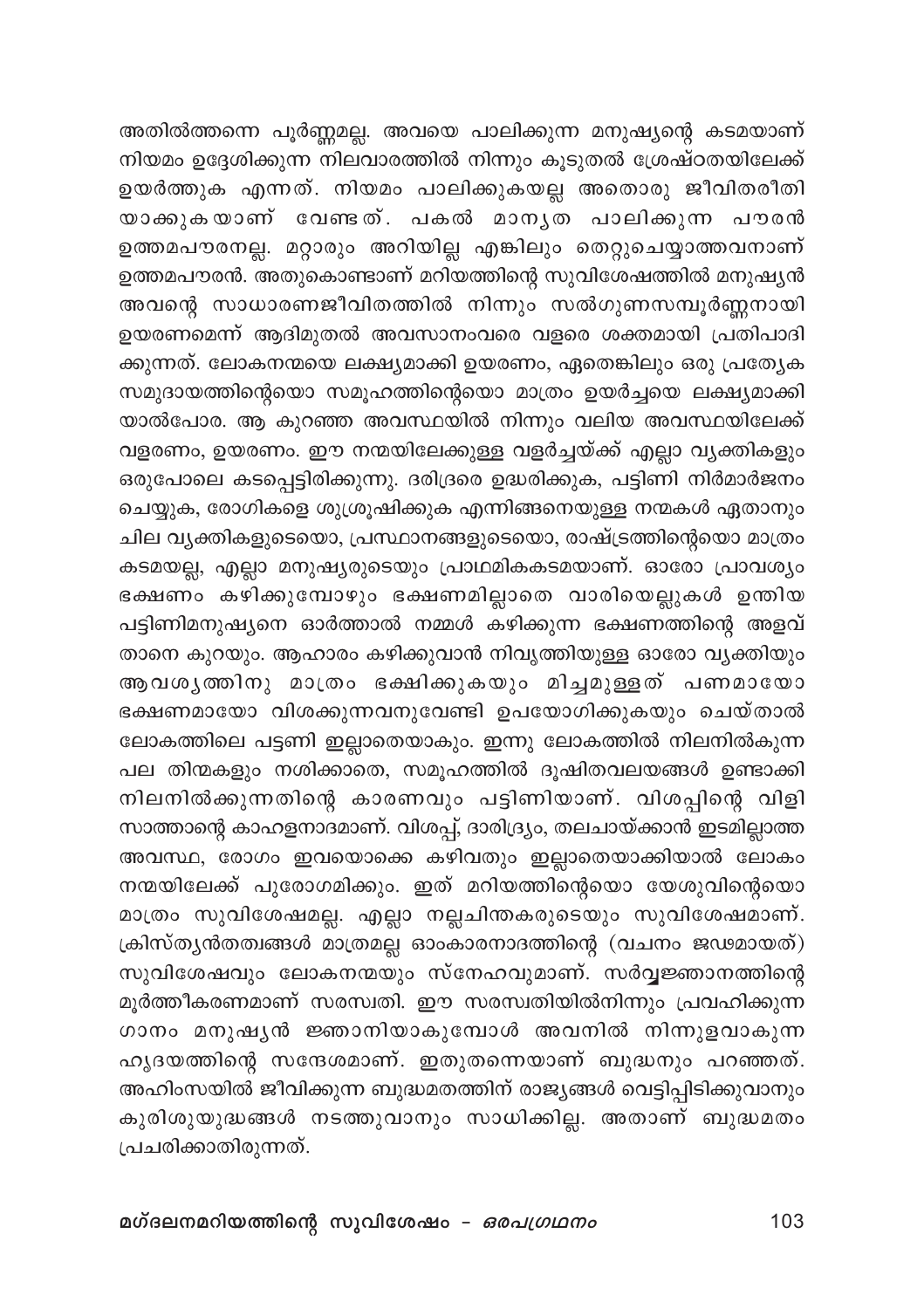അനീതിയുള്ള മാമോനെക്കൊണ്ട് നിങ്ങൾ സഹൃത്തുക്കളെ നേടുക എന്ന വചനം ക്രിസ്തുമതം നല്ലവണ്ണം ഉപയോഗിച്ചു. യെഹൂദനായി ജനിച്ചു .<br>ജീവിച്ചു മരിച്ച യേശു ഒരിക്കലും ഒരു മതവും ഉണ്ടാക്കിയില്ല, സിംഹാസന .<br>ങ്ങൾ ഉണ്ടാക്കിയില്ല, അപ്പോസ്തോലികപിൻതുടർച്ചയും ഉണ്ടാക്കിയില്ല. നിങ്ങൾ പോയി രാജൃത്തിന്റെ സുവിശേഷം പ്രസംഗിക്കുവിൻ എന്നു പറഞ്ഞതിന്റെ അർത്ഥം മനുഷുരെ ക്രിസ്തുമതത്തിലേക്ക് പരിവർത്തനം ചെയ്യുക എന്നല്ല. യേശു ആരെയും സ്നാനപ്പെടുത്തിയിട്ടില്ല. രാജ്യത്തിന്റെ സുവിശേഷം സ്നേഹത്തിന്റെ സുവിശേഷമാണ്. പട്ടിണി ഉള്ളവന് ആഹാരം കൊടുത്ത് മതപരിവർത്തനം ചെയ്യുന്നത് യേശുവിന്റെ സുവിശേഷമല്ല, രാജൃത്തിന്റെ സുവിശേഷമല്ല. ആദിവാസിയെയും പട്ടികജാതി -പട്ടികവർഗ്ഗത്തെയും പരിവർത്തനം ചെയ്യുമ്പോൾ അവന്റെ വർഗ്ഗത്തെയും .<br>ജാതിയെയും അപമാനിക്കുകയാണ്. അവന്റെ ജാതിയും മതവും വർഗ്ഗവും ഒക്കെ പരിവർത്തകന്റെ മതത്തെക്കാളും താണതാണ് എന്നുള്ള വാർത്ത മാത്രം പ്രചരിപ്പിക്കുന്നു. പകരം അവന്റെ മതം ഏതായാലും അവൻ നന്നാവണം എന്ന സുവിശേഷമാണ് പ്പചരിപ്പിക്കേണ്ടത്. സ്വന്തം ജാതിയിലും വർഗത്തിലും അവൻ അഭിമാനം കൊള്ളണം. ആ വർഗത്തിൽ നിന്നുകൊണ്ടുതന്നെ അവൻ ഗുണസമ്പൂർണ്ണനാകണം. അതിന് അവൻ ഹിന്ദുവോ മുസ്ലീമോ ക്രിസ്ത്യാനിയോ ആകേണ്ട ആവശ്യമില്ല. സ്നേഹമാണ് അഖിലസാരമൂഴിയിൽ. പ്രപഞ്ചം മുഴുവൻ മാറ്റൊലി കൊള്ളുന്ന ദിവൃസ്വരമാണ് ഓംകാരം. നാം ശ്വസിക്കുന്ന വായുപോലെ തന്നെ പ്രപഞ്ചത്തിൽ മുഴുവൻ നിറഞ്ഞുനിൽക്കുന്ന ശക്തി ഉൾക്കൊള്ളാൻ ഏതെങ്കിലും പ്രത്യേകമതത്തിന്റെ അംഗമായിരിക്കേണ്ട ആവശ്യമില്ല. ഗുണസമ്പൂർണ്ണനായ മനുഷ്യൻ ജാതിമതവർഗ്ഗചിന്തകൾക്ക് അതീതനായിരി ക്കണം. ഗാന്ധിജി വിശേഷിപ്പിച്ച 'ഹരിയുടെ<sup>്</sup>ജനം' എന്തിന് താണപടിയി ലേക്ക് ഇറങ്ങണം? നീ താഴേയ്ക്കല്ല പോകേണ്ടത് സർവ്വലോകനന്മയ്ക്കാ യി നിതൃതപസ്സനുഷ്ഠിക്കുന്ന അവസ്ഥയിലേക്ക് പടികൾ കയറണം. ഈ സതൃം മനസ്സിലാക്കിയാൽ വചനം ജഢമായി കൃപയും സതൃവും നിറഞ്ഞവനായി വസിച്ചത് C.E. ഒന്നാം നൂറ്റാണ്ടിൽ മാത്രമല്ല സൃഷ്ടിയുടെ തുടക്കം മുതൽ തന്നെ എന്ന് മനസ്സിലാകും. എല്ലാ ചരാചരങ്ങളിലും വചനം ജഢമായി, ദൈവത്തിന്റെ ആത്മാവ് വെള്ളത്തിൽ പരിവർത്തിച്ചു, ദൈവ ത്തിന്റെ സാദൃശ്യത്തിൽ മനുഷ്യനെ ഉണ്ടാക്കി എന്നൊക്കെ ഉൽപത്തിയുടെ ഗ്രന്ഥകാരന് ഭാവന ഉണ്ടാകാൻ കാരണം അതാണ്. മനുഷ്യൻ ദൈവത്തെ അവന്റെ സാദൃശൃത്തിൽ സൃഷ്ടിച്ചു. അത് പൗരാണികമനുഷൃന് അന്ന് .<br>ലഭൃമായ അറിവാണ്. ഇത് തെറ്റാണെന്ന പറയുന്നില്ല. കാരണം നൂറ്റാണ്ടുകൾക്ക് മുമ്പ് ദൈവത്തെ മനുഷ്യൻ അവന്റെ മനസ്സിൽ സൃഷ്ടിച്ചത് ആ കാലഘട്ടത്തിലെ അറിവിന്റെ വെളിച്ചത്തിലാണ്. അതിനാലാണ്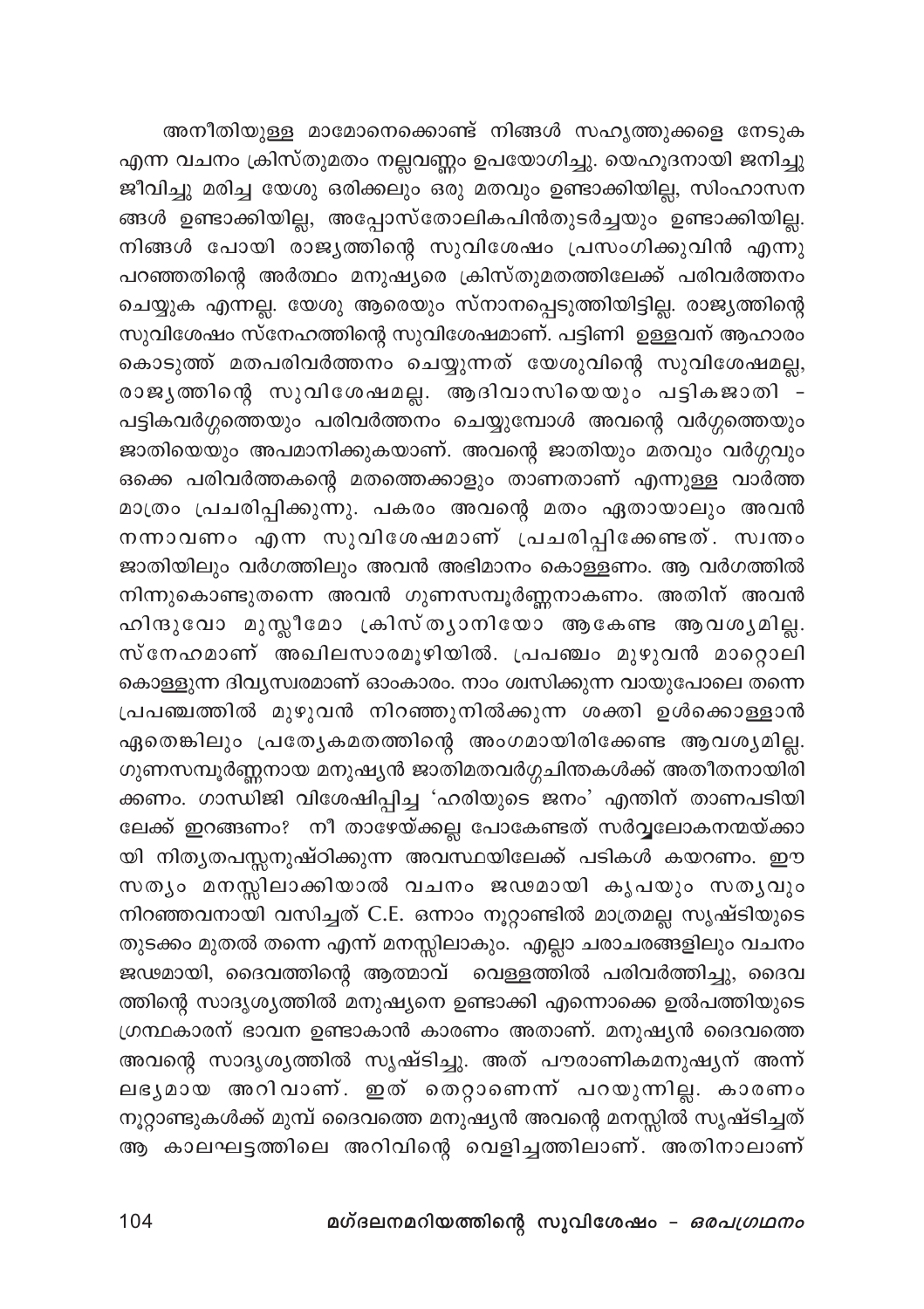ദൈവങ്ങൾക്ക് മനുഷ്യാവയവങ്ങൾ ഉണ്ടായത്. എന്നാൽ ദൈവത്തിന്റെ .<br>ആത്മാവ് മനുഷ്യനിൽ വ്യാപരിക്കുമ്പോൾ അവനിലുണ്ടാകുന്ന ജ്ഞാനം .<br>ഇന്നു ശാസ്ത്രരൂപത്തിൽ നാം കാണുന്നു. ഇവിടെ ഭാവനയും കെട്ടുകഥകളും വഴിമാറുന്നു. യുക്തിയും വസ്തുതയും വളരുന്നു. പഴയ ദൈവങ്ങൾ മാർഗ്ഗങ്ങൾ മാത്രമാകുന്നു. അതാണ് യേശുവിന്റെ രണ്ടാം വരവിന്റെ സാരാംശം. അതല്ലാതെ യോഹന്നാന്റെ വെളിപാട് ഭാവിയിലെ ഒരു സംഭവമല്ല. റോമൻ അടിമത്തത്തിൽനിന്നും മോചനം നേടാനുള്ള അതിശക്തമായ ആഗ്രഹത്തിൽനിന്നും ഉടലെടുത്ത ഒരു സ്വപ്നം മാത്രമാണത്. ഇത്തരം .<br>സ്വപ്നങ്ങളും വെളിപാടുകളും യഥാർത്ഥമാണ് എന്ന് ചിന്തിച്ചാൽ അപകടമാണ്. ആര്യവംശത്തിന്റെ ശ്രേഷ്ഠത എന്ന വെളിപാട് ഹിറ്റ്*ല*ർക്ക് ഉണ്ടായപ്പോൾ അനേകായിരങ്ങൾ കൊല്ലപ്പെട്ടു. ഇത്തരം വെളിപാടുകൾ ആരിൽ നിന്നുണ്ടായാലും ഏത് മതത്തിൽ നിന്നുണ്ടായാലും ഏത് രാഷ്ട്രത്തിൽ നിന്നുണ്ടായാലും അപകടമാണ്. വിശുദ്ധനാട് എന്നറിയ പ്പെടുന്ന പാലസ്തീനിൽ സ്വന്തം ദേവാലയം പണിയുക എന്ന സ്വപ്നത്തിന്റെ പേരിൽ എത്ര ആയിരങ്ങൾ കൊല്ലപ്പെട്ടു? ഇനിയും എത്ര കൊല്ലപ്പെടും? അതിനാൽ സ്ഥ്നാടനം നടത്തുന്ന നേതാക്കന്മാരുടെ നേതൃത്വം അല്ല നമുക്ക് വേണ്ടത്. അവർ മാനസികരോഗികളാണ്. അവർക്ക് നേതൃത്വമല്ല ചികിത്സയാണ് ആവശ്യം. നമുക്ക് വേണ്ടത് ലോകനന്മയാണ്, സമാധാനമാണ്, ഇതിൽ കൂടുതൽ മതങ്ങൾ ആവശ്യമില്ല, പുതിയ നിയമങ്ങളും ആവശ്യമില്ല. അതാണ് മറിയവും പറയുന്നത്. മോശയുടെ നിയമം പോലെ ആവശൃത്തിൽ കൂടുതൽ നിയമങ്ങൾ ഇന്ന് സമൂഹത്തിൽ ഉണ്ട്. കൂടുതൽ നിയമം ം<br>ഉണ്ടാകുമ്പോൾ നാം കൂടുതൽ സ്വാതന്ത്ര്യമില്ലാത്ത അവസ്ഥയിലേക്ക് നീങ്ങുകയാണ്. ഇതരുത്, അതരുത് എന്നിങ്ങനെ നമ്മൾ കെട്ടപ്പെടുകയാണ്. സൃഷ്ട്യാത്മകമല്ലാത്ത (negative or destructive) നിയമങ്ങളല്ല നമുക്കാവശ്യം. നിങ്ങൾ പരസ്പരം സ്നേഹിപ്പിൻ എന്നതാണ് ഗുരു സാക്ഷ്യപ്പെടുത്തി സ്വജീവിതത്തിലൂടെ കാട്ടിയ നിയമം. ഇത് കർമ്മം ചെയ്യുക എന്ന സൃഷ്ട്യാത്മകമായ (positive or constructive) നിയമം ആണ്. അതാണ് നമുക്ക് വേണ്ടത്. നല്ല ശമര്യക്കാരന്റെ ഉപമയുടെ സാദൃശ്യം അതാണ്. കള്ളന്മാരാൽ ആക്രമിക്കപ്പെട്ട് മരണപ്രായ്നായ മനുഷ്യനെ ലേവ്യനും പുരോഹിതനും നോക്കാതെ കടന്നുപോകുന്നു. യെഹൂദനിയമപ്രകാരം അവർ യാതൊരു തെറ്റും ചെയ്തിട്ടില്ല. എന്നാൽ ലോകനന്മയുടെ നിയമത്തിൽ, സ്നേഹത്തിന്റെ കാഴ്ചപ്പാടിൽ അവർ ചെയ്തത് തെറ്റാണ്. ഈ സ്നേഹത്തിന് പരിധികൾ ഇല്ല. സ്നേഹം പറയുന്നത് ചെയ്യരുത് എന്നല്ല. പരസ്പരം സ്നേഹിക്കുമ്പോൾ —ം.<br>മോശയുടെ നിയമത്തിൽ വിലക്കിയിരിക്കുന്ന ഒന്നും തന്നെ ചെയ്യുകയില്ല. മാത്രമല്ല അതിലും ഉപരിയായ മണ്ഡലങ്ങളിൽ നാം വ്യാപരിക്കുന്നു. ഇതാണ് രാജ്യത്തിന്റെ സുവിശേഷം. നിങ്ങൾ പരസ്പരം സ്നേഹിപ്പിൻ എന്ന് ഘോഷി ക്കുന്ന സുവിശേഷം.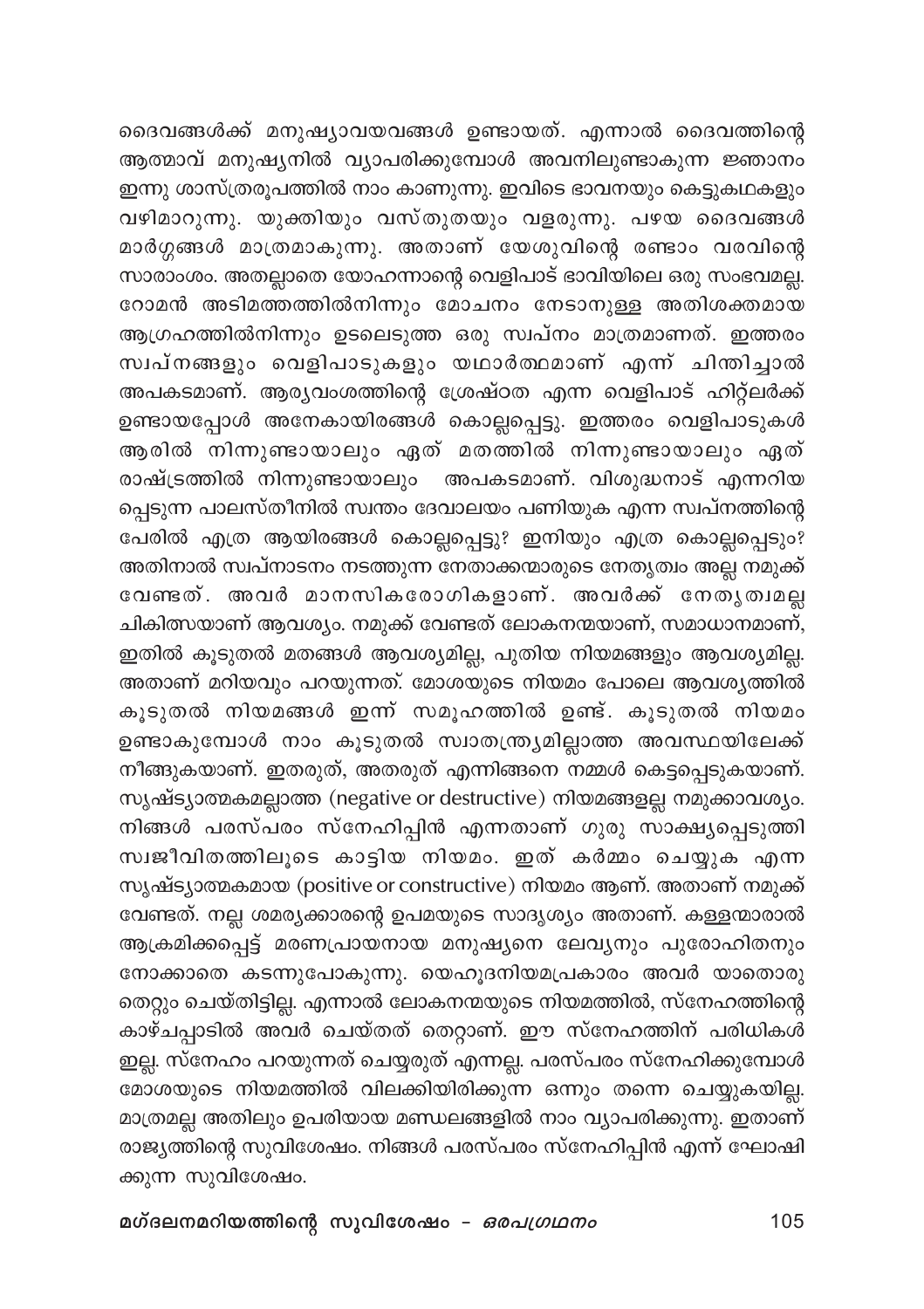നമുക്കു ചുറ്റുപാടും പ്രകൃതിയെ സൃഷ്ടിച്ചിരിക്കുന്നത് അത് നോക്കി ആസ്വദിക്കാനും അതിനെ പരിരക്ഷിക്കാനും അതിൽ നിന്നും കണ്ടുപഠിക്കു വാനുമാണ്. അതിനാൽ പ്രകൃതിയും പരിസരവും വിഷവസ്തുക്കൾ കൊണ്ട്, .<br>മനുഷ്യരക്തം കൊണ്ട് മലിനമാക്കാതെ സുക്ഷിക്കേണ്ടതും നമ്മുടെ പ്രാഥമികകടമയാണ്. സ്വയത്തെ സ്നേഹിക്കുന്ന ഒരു വൃക്തി, തന്റെ .<br>കുടുംബത്തെയും സമുദായത്തെയും സമൂഹത്തെയും രാജൃത്തെയും ലോകജനതയെയും സ്നേഹിക്കുന്ന ഒരു വ്യക്തി പരിസരവും പ്രകൃതിയും മലീമസമാക്കുകയില്ല. വ്യക്തി അവന്റെ മനസ്സും ശരീരവും ശുദ്ധിയായി സൂക്ഷിക്കുന്നതുപോലെ തന്നെ അവന്റെ ജന്മത്തിന്റെ ഉത്ഭവസ്ഥാനമായ ഭൂമിദേവിയെയും കാത്തുസൂക്ഷിക്കും. അതവന്റെ കടമയാണ്. ഓരോ വ്യക്തിയും അവന്റെ കർത്തവ്യം ചെയ്താൽ ഈ ഭൂമി എത്ര ശുദ്ധമാകും. അപ്പോൾ നാം നില്കുന്നിടമെല്ലാം പരിശുദ്ധമാകും. പിന്നെ പുണ്യസ്ഥല ങ്ങൾ തേടി തീർത്ഥാടനം ചെയ്യേണ്ട ആവശ്യമില്ലാതെ വരും. നാം പരിപാവനമായി സൂക്ഷിക്കേണ്ട പ്രകൃതി നമുക്ക് അനേകം ജീവിതപാഠങ്ങൾ നൽകുന്നു. ഈ പാഠങ്ങൾ പഠിക്കാൻ നല്ല വിനയവും സഹിഷ്ണുതയും ആവശ്യമാണ്. അതിനാൽ ദൈനംദിനജീവിതത്തിലെ ബഹളങ്ങളിൽനിന്നും മുക്തമായി പ്രകൃതിയുമായി താദാത്മൃം പ്രാപിക്കുക. ഇതാണ് ആദിവാസികളുടെ ജീവിതതത്വശാസ്ത്രം. ഈ പ്രകൃതിബഹുമാനത്തിന്റെ .<br>തത്വശാസ്ത്രം നന്നായി ശുദ്ധീകരിച്ചുണ്ടായതാണ് ഹിന്ദുമതതത്വശാസ്ത്രം.

പ്രകൃതിയിലെ ആദൃപാഠങ്ങളിൽ ഒന്നാണ് ജീവികൾ സൃഷ്ടി പ്രക്രിയയ്ക്ക് മുൻപ് പ്രദർശിപ്പിക്കുന്ന സ്നേഹപ്രകടനം. സ്ഥരിഗത്തിന്റെ നിലനില്പാണ് അന്തിമലക്ഷ്യം. എങ്കിലും ചെറുതും വലുതുമായ എല്ലാജീവികളും സൃഷ്ടിപ്രക്രിയയിൽ ഏർപ്പെടുന്നതിന് മുൻപ് ഇണയെ ആകർഷിക്കാൻ വളരെ അതിശയകരമായ രീതിയിലുള്ള പ്രകടനങ്ങൾ നടത്തുന്നതുകാണാം. ജീവികളുടെ ബുദ്ധിശക്തി മുഴുവൻ പ്രയോഗിക്കുന്ന ഒരു അവസരം കൂടിയാണിത്. ക്ഷിപ്രജീവിയായ പൂമ്പാറ്റ അതിന്റെ ചിറകിന്റെ ഭംഗിയിലൂടെ ഇണയെ ആകർഷിക്കുന്നു. ക്രൂരജീവി എന്നു തോന്നിക്കുന്ന സിംഹം പോലും സ്നേഹം പ്രകടിപ്പിക്കുന്ന ഒരു .<br>അവസരമാണ് ഇണചേരൽ. ഇതേ സ്നേഹം തന്നെയാണ് ആദിമ സൃഷ്ടിയിൽ ദൈവം തന്റെ സാദൃശൃത്തിൽ മനുഷൃനെ സൃഷ്ടിച്ചു എന്നതുകൊണ്ടും അർത്ഥമാക്കുന്നത്. ദൈവത്തെ മനുഷ്യരൂപത്തിൽ ഭാവന ചെയ്താലും പ്രപഞ്ചത്തിന്റെ മൂലദിവ്യശക്തി എന്ന് ഭാവന ചെയ്താലും സൃഷ്ടിക്ക് പ്രേരിപ്പിച്ച ഘടകം മാത്രമല്ല അത്. സൃഷ്ടിയുടെ ശേഷം .<br>ജീവജാലങ്ങളിൽ കാണുന്ന വളർച്ചയ്ക്കുള്ള വാഞ്ഛ അഥവാ പരിണാമത്തി നുള്ള ഉത്തേജനം കൂടിയാണത്. അതിനെ ദിവൃസ്നേഹം എന്നോ പ്രകൃതിശക്തി എന്നോ ശിവശക്തി എന്നോ ഒക്കെ വിളിക്കാം. ഏത് പേരിൽ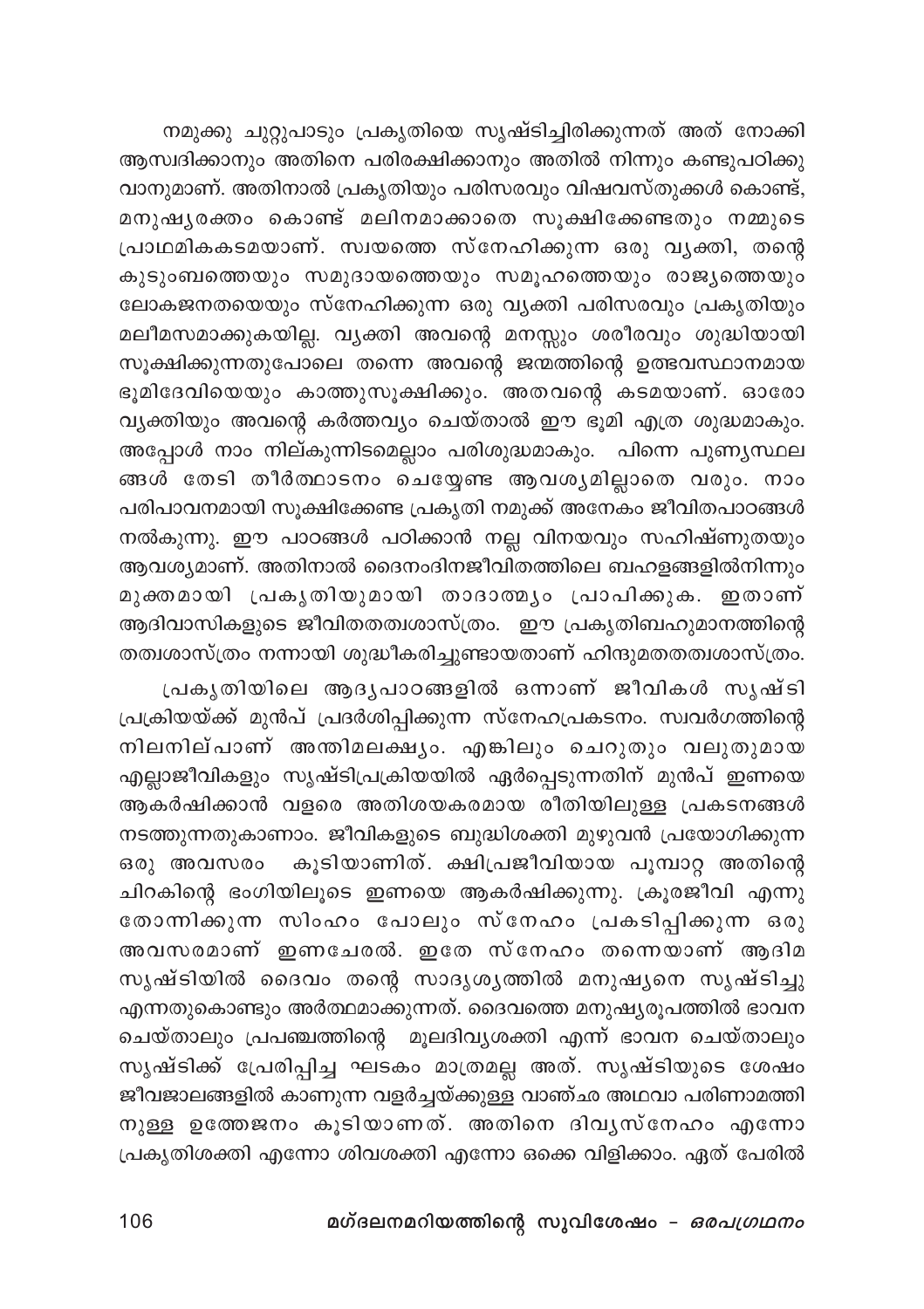അറിയപ്പെട്ടാലും ജീവജാലങ്ങളുടെ ഉള്ളിലെ വളരുവാനുള്ള ഊർജ്ജം തന്നെയാണ് ദിവൃസ്നേഹം. ഈ ദിവൃസ്നേഹത്തെ (cosmic energy) .<br>വർദ്ധിപ്പിക്കേണ്ടത് എല്ലാ ജീവജാലങ്ങളുടെയും കടമയാണ്. കാരണം പ്രകൃതി നമ്മെ സൃഷ്ടിച്ചത് ഈ ഉദ്ദേശത്തിലാണ്. ചിത്രശലഭം അതിന്റെ കൂടയ്ക്കുള്ളിൽ (cocoon) ഇരുന്നാൽ പോര കാലത്തികവിൽ കൂട് പൊട്ടിച്ച് വർണ്ണശലഭമായി മാറണം. ഈ പരിണാമത്തിന് വിധേയമാകാത്തവ നശിക്കുന്നു എന്നാണ് ഡാർവിന്റെ സിദ്ധാന്തം പറയുന്നതും. മനുഷ്യനും ഇതുപോലെതന്നെ അവന്റെ പ്രാഥമികാവസ്ഥയിൽനിന്നും ഉയർന്ന്, വളർന്ന് രൂപാന്തരം പ്രാപിച്ച ജീവികൾ, ദിവ്യമനുഷ്യർ (anthrops) ആകണം. അതാണ് യേശുവിന്റെ സുവിശേഷം. അനേകം നിയമങ്ങളാൽ ബന്ധിതമായ, അനേകം നൂലുകളാൽ ചുറ്റപ്പെട്ട ശലഭപ്പുഴു അതിന്റെ കൂടയ്ക്കുള്ളിൽ നിന്നും വിമുക്തമാകണം. കൂടുതൾ നിയമം ഉണ്ടാക്കിയാൽ കൂടുതൽ ബന്ധിത രാകും. ഈ ബന്ധനങ്ങളിൽനിന്നും ഉയർന്ന് ബന്ധനവിമുക്തനാകുമ്പോൾ എല്ലാവർക്കും ആനന്ദം നൽകുന്ന ചിത്രശലഭമായി നാം മാറുന്നു. ഇതാണ് സൽഗുണസമ്പൂർണ്ണനായ ദിവ്യമനുഷ്യൻ. ഇത്തരം മനുഷ്യരുടെ സമൂഹത്തിന് നിയമം വേണ്ട. ഇവർ നിയമത്തെ ബഹുമാനിക്കാത്തവരാണെ ന്നത് കൊണ്ടല്ല മറിച്ച് നിയമത്തെ അന്ധമായി അനുസരിക്കുന്നതിനേക്കാൾ നിയമാനുസരണമായ ജീവിതം ശീലമാക്കിയ ഉത്തമപൗരരാണവർ എന്നത് കൊണ്ടാണ്. ഇത്തരം സമൂഹമാണ് ബർട്രാന്റ് റസ്സൽ സ്ഥ്നം കണ്ട ലോകപൗരന്റെ സമൂഹം. ആധുനികലോകം നിലനിൽക്കുവാൻ, മനുഷ്യ സംസ്കാരം നിലനിൽക്കുവാൻ ഇത്തരം സമൂഹങ്ങൾ ആവശ്യമാണ്. പ്രാദേശികചിന്തകളും സ്വാർത്ഥതയുമെല്ലാം അക്രമത്തിലേക്കും അരാജ കത്വത്തിലേക്കും സമൂഹത്തെ നയിക്കും. ഈ ജീവിതരീതി ആധുനിക .<br>സമുഹത്തിന് യോജിക്കാത്തതിനാൽ അത് നിലനിൽക്കാതെ നശിക്കുകയും ചെയ്യും. മറ്റുജീവജാലങ്ങളെപ്പോലെ മനുഷ്യനും ശാരീരികവും മാനസി കവുമായ പരിണാമപ്രക്രിയയ്ക്ക് വിധേയനാണ്. ഈ പരിണാമം പുരോഗതിയിലേക്കും പൂർണ്ണതയിലേക്കും നയിക്കണം. അപ്പോൾ നാം സ്ത്രീയും പുരുഷനും എന്ന അവസ്ഥയിൽനിന്നും രൂപാന്തരം പ്രാപിച്ച് ദിവൃമനുഷൃരായി മാറുന്നു. ഈ സുവിശേഷം ആണ് എഴുന്നേറ്റ് മുന്നോട്ടുനടന്ന് (walk forth) പ്രചരിപ്പിക്കേണ്ട സുവിശേഷം.

നൂറ്റാണ്ടുകൾ നീണ്ട അനുഷ്ഠാനങ്ങളിലൂടെ അതിന്റെ അന്തസ്സത്ത നശിച്ചതുകൊണ്ടാകാം മോശെയുടെ നൃായപ്രമാണങ്ങൾ പ്രതി ലോമനിയമങ്ങൾ ആണെന്ന് തോന്നുന്നത്. എന്നാൽ യിസ്രായേലിനെ ഈജിപ്തിന്റെ അടിമത്തത്തിൽനിന്നും മോചിപ്പിച്ച യാഹിന്റെ കൽപനകൾ മോശയോ മറ്റാരെങ്കിലുമോ എഴുതിയതാണെങ്കിലും മോചനത്തിന്റെ സുവിശേഷം അതിന്റെ ഉള്ളിലും കാണാം. കാരണം അടിമത്തത്തിൽ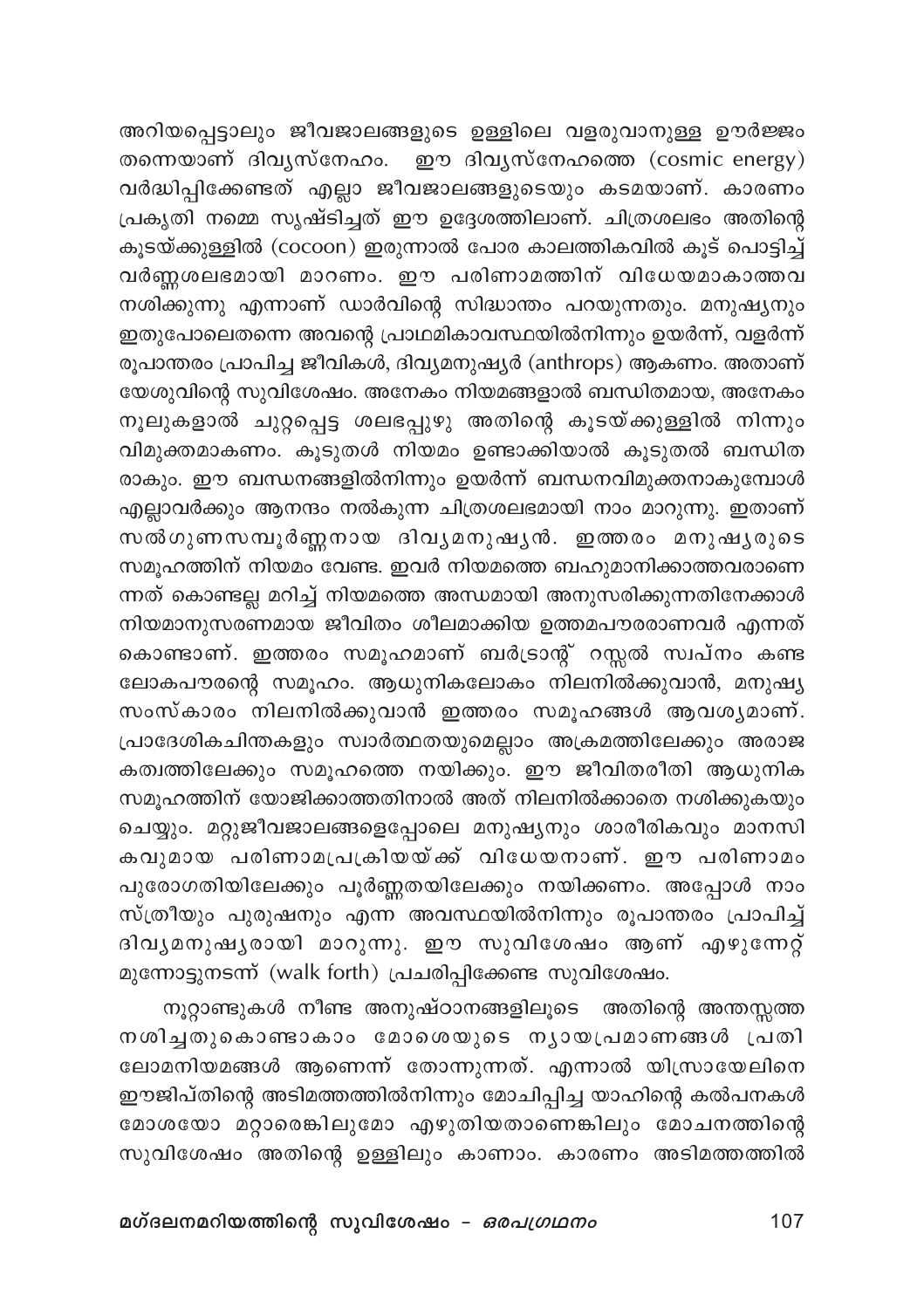നിന്നും സ്വാതന്ത്ര്യം നേടിയിട്ട് മറ്റൊരു അടിമത്തം അടിച്ചേൽപ്പിക്കുവാൻ സാദ്ധ്യതയില്ല. അടിമവീടായ മിസ്രയിം ദേശത്തുനിന്നും... (പുറപ്പാട് 20:1-17) മനുഷ്യനെപ്പോലെ തന്നെ അസൂയാലുവായ ഒരു ദൈവമാണിതും എന്നാണ് ആദ്യമൊക്കെ ഞാൻ വിചാരിച്ചിരുന്നത്. മറ്റുദൈവങ്ങളുമായി യോജിച്ചുപോകാൻ ബുദ്ധിമുട്ടുള്ള സ്വാർത്ഥനായ ഒരു ദൈവം, വളരെ സംശയാലുവായ ദൈവം. മനുഷ്യനെക്കാൾ ഒട്ടും ഉയർന്നവനല്ല ഈ ദൈവം എന്നുതോന്നിയിരുന്നു. എല്ലാവിധ അടിമത്തത്തിൽനിന്നും സ്വതന്ത്രനാ ക്കുന്ന ദൈവമുള്ളപ്പോൾ മറ്റുദൈവങ്ങളെ അന്വേഷിക്കേണ്ട ആവശ്യമി ല്ലെന്ന് പിന്നീടെനിക്ക് മനസ്സിലായി. മാത്രമല്ല മറ്റുദൈവങ്ങളെ അന്വേഷിച്ചാൽ വീണ്ടും അടിമത്തത്തിലേക്ക് തിരികെപ്പോകും. സ്വാതന്ത്ര്യം, സ്വർഗം, നിർവാണം, രക്ഷ ഇവയെല്ലാം ഒന്നുതന്നെ എങ്കിൽ പിന്നെ എന്തിന് വേറെ ദൈവങ്ങളെ അന്വേഷിക്കണം?

വിഗ്രഹം ഉണ്ടാക്കരുത്. വിഗ്രഹം പരിമിതികൾ ഉണ്ടാക്കുന്നു. അവ അടയാളം അഥവാ ലക്ഷ്യത്തിലേക്കുള്ള ചൂണ്ടുപലക മാത്രമാണ്. എങ്കിലും സാധാരണമനുഷ്യൻ വിഗ്രഹങ്ങൾക്കപ്പുറം ചിന്തിക്കാതെ താണപടികളിൽ ആശ്വാസം കണ്ടെത്തുന്നു. അപ്പോൾ വിഗ്രഹം പ്രതിനിധീകരിക്കുന്ന ആശ യത്തിലേക്ക് മനുഷ്യന്റെ ചിന്തയും ചുരുങ്ങുന്നു. അതാണ് വെറുതെ ദൈവ നാമം ഉച്ചരിക്കാതെ അത് ഉള്ളിൽ അനുഭൂതിയായി മാറണം എന്നു പറ യുന്നത്. മാത്രമല്ല മനുഷ്യൻ പലപ്പോഴും അവന്റെ ഭാവനയിലും സ്വപ്ന .<br>ത്തിലും ആഗ്രഹ്ത്തിലും പല ദൈവരൂപങ്ങൾ ഉണ്ടാക്കുന്നു. സൽഗുണ സമ്പൂർണ്ണതയെ പ്രതിനിധാനം ചെയ്യേണ്ടുന്ന ദൈവങ്ങൾ സ്വാർത്ഥതയുടെ കുട്ടിദൈവങ്ങൾ ആയി മാറുന്നു. മാത്രമല്ല മനുഷ്യനെ ആ രൂപങ്ങൾ തെറ്റി ദ്ധരിപ്പിക്കുകയും ചെയ്യുന്നു. എന്നാൽ ആത്മീയമായി വളർച്ച പ്രാപിച്ച മനു ഷ്യന് ദൈവചിന്ത ഉണ്ടാകാൻ വിഗ്രഹത്തിന്റെ ആവശ്യം ഇല്ല താനും. എന്റെ നാമം വൃഥാ എടുക്കരുത്. ചരിത്രത്തിലേക്ക് നോക്കുക, ഈ കൽപനയുടെ അർത്ഥം മനസ്സിലാകും. ലോകത്തിൽ നടന്നിട്ടുള്ള പല കൂട്ടക്കൊലകളും ദൈവനാമത്തിൽ നടന്നിട്ടുള്ളവയാണ്, ദൈവനാമം വൃഥാ എടുത്തതിന്റെ ഫലമാണ്. ഇതിന് കൂടുതൾ വിശദീകരണം ആവശ്യമില്ല.

ശാബദിനെ ശുദ്ധീകരിക്കുക. എന്നും ജോലിയും ഓട്ടവുമായി ബഹളത്തിൽ കഴിയുന്ന മനുഷ്യന്റെ ശരീരത്തിനും മനസ്സിനും വിശ്രമം ആവശ്യമാണ്. ശാബദ് എന്നാൽ വിശ്രമിക്കുക, നിശ്ചലതയിലേക്ക് വരിക എന്നർത്ഥം. ഈ വിശ്രമാവസ്ഥ എല്ലാത്തിനെയും സമനിലയി ലേക്ക് കൊണ്ടുവരുന്നു. അവിടെ ദാസനും യജമാനനും ഇല്ല, പ്രഭുവും പ്രജകളും ഇല്ല. സാമൂഹിക സന്തുലിതാവസ്ഥ. ഇതാണ് സ്വർഗരാജ്യത്തിന്റെ തുടക്കം, കമ്മ്യൂണിസം പറയുന്ന സമത്വസുന്ദരസമൂഹം. ഈ ശാബദിലാണ് എല്ലാവരും ഒരുപോലെ ദൈവമക്കൾ എന്നു തോന്നുന്നത്.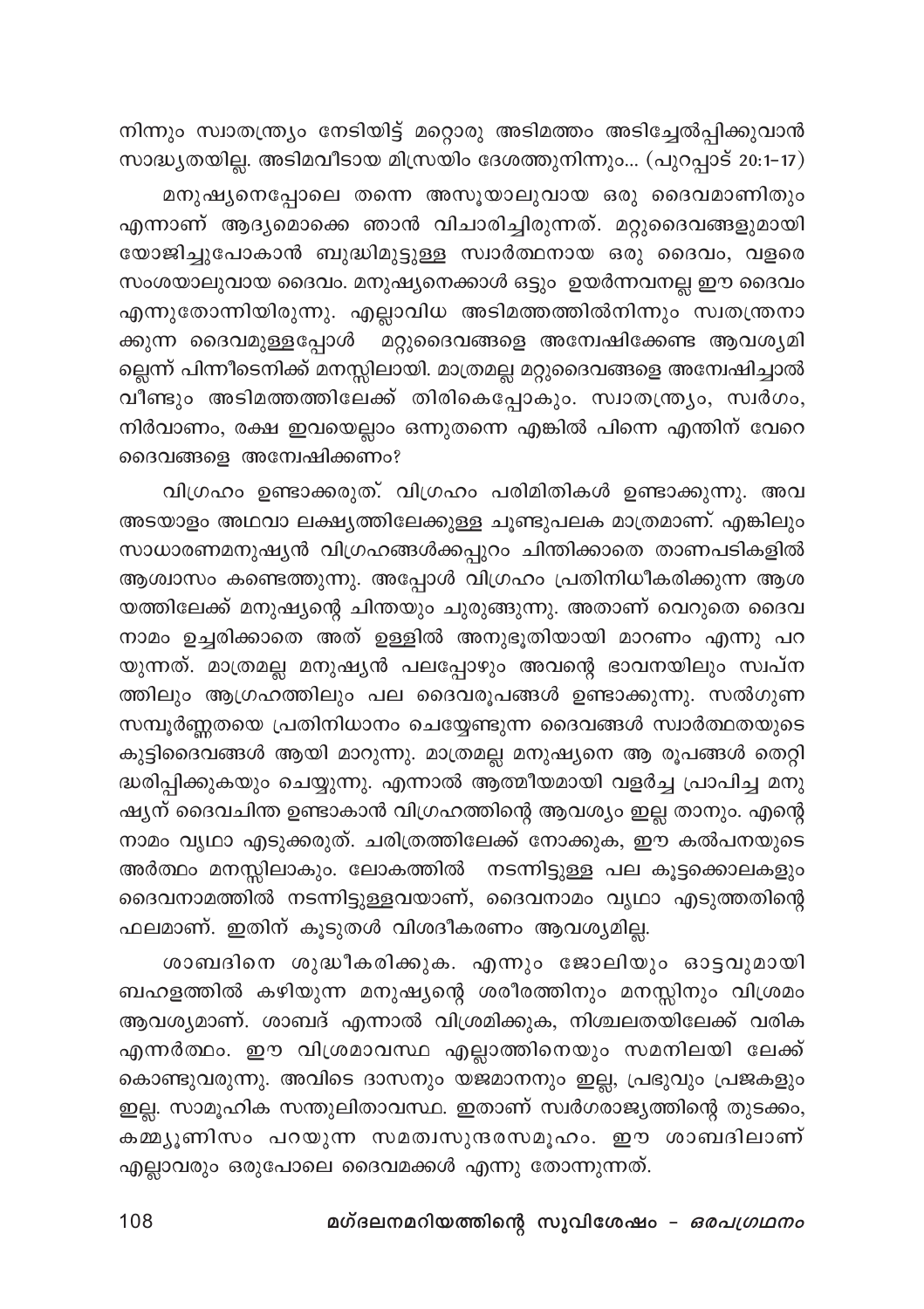മാർട്ടിൻ ലൂഥറുടെ സ്വപ്നസമൂഹവും ഇതുതന്നെ. ഈ ശാബദിനു മറ്റൊരു പ്രത്യേകത കൂടിയുണ്ട്. ആരും ഒന്നും സ്വന്തമെന്ന് തോന്നുന്ന .<br>അവസ്ഥയില്ലാത്ത ദിവസം കൂടിയാണിത്. പഴയനിയമം എഴുതിയ കാലഘട്ടത്തിൽ യജമാനനും ദാസനും ദാസിയും ഒക്കെ ഉണ്ടായിരുന്നു എന്ന കാര്യം കൂടി കണക്കിലെടുക്കണം.

നിന്റെ അപ്പനെയും അമ്മയെയും ബഹുമാനിക്കുക. സമൂഹത്തിനു വേണ്ട സ്ന്മാർഗം നിലനിൽക്കുവാൻ അത്യാവശ്യമായ ഒരു കൽപന തന്നെയാണിത്. അതാണ് മനുഷ്യന്റെ തുടക്കം. ഇവിടെ സ്നേഹിക്കുക എന്നതിനുപകരം ബഹുമാനിക്കുക എന്ന് തന്നെയാണ് കൽപിച്ചിരിക്കുന്നത്.

കൊല ചെയ്യരുത്. ഏത് രീതിയിലുള്ള കൊലയും, ശാരീരികം മാത്രമല്ല, മാനസികകൊലപാതകവും ഇതിലുൾപ്പെടും. ഭൗതികശക്തിയുള്ളവന്റെ സമൂഹം അല്ല നിലനിൽക്കേണ്ടത്. വീണ്ടും ചരിത്രത്തിലേക്ക് നോക്കുക. ഡൈനസോറുകളും മാമൊത്തുകളും ഒന്നും ഇന്ന് നിലനിൽക്കുന്നില്ല. മനുഷ്യന്റെ തലച്ചോറിന്റെ പരിണാമം ഉണ്ടായത് സഹജീവികളോടുള്ള സഹാനുഭൂതി, പ്രസവിച്ച<sup>്</sup> അമ്മയോടുള്ള സ്നേഹം (compassion to the womb) മുതലായ വികാരങ്ങൾ സംജാതമാകുകയും വർദ്ധിക്കുകയും ചെയ്യുന്നതിനാണ്. അതാണ് സൃഷ്ടികളെ ബഹുമാനിക്കാൻ പറഞ്ഞത്. ജന്മം തന്ന പിതാക്കളോടുള്ള ബഹുമാനം സഹജീവികളോടുള്ള സ്നേഹമായി പരിണമിക്കുന്നു. കൊല ചെയ്യുവാനുള്ള മൃഗീയമായ വാസനയ്ക്ക് പകരം സ്നേഹത്തിന്റെ വികാരം വളരണം എന്നർത്ഥം.

മോഷ്ടിക്കരുത്. അക്ഷരാർത്ഥത്തിലുള്ള മോഷണം മാത്രമല്ല നമുക്ക് ആവശ്യമില്ലാത്തവയെ സ്വന്തമാക്കി വയ്ക്കുന്നതും മോഷണമാണ്. അത് മറ്റുള്ളവനാവശ്യമായതായിരിക്കാം. മോഷണം ആഗ്രഹത്തിൽ നിന്നും ഉണ്ടാകുന്നു. ആഗ്രഹം അസൂയയിൽനിന്നും ജനിക്കുന്നു. ഇതെല്ലാം .<br>സ്വർഗരാജ്യത്തെ മനുഷ്യനിൽനിന്നും അകറ്റുന്ന പൈശാചികപ്രവൃത്തികൾ ആണ്. അതിനുപകരം തൃപ്തിയും സന്തോഷവും മനുഷ്യനിൽ വളരണം.

വ്യഭിചാരം ചെയ്യരുത്. ഇത് എഴുതിയ കാലഘട്ടത്തിൽ പുരുഷനെ മാത്ര മാണ് ഉദ്ദേശിച്ചിരുന്നത്. സ്ത്രീയെ, മറ്റുമനുഷ്യനെ ഉപഭോഗവസ്തുവായി കാണരുത് എന്നർത്ഥം. മനുഷ്യനിലെ ദൈവമനുഷ്യനെ കാണുന്നതിനു പകരം നമ്മുടെ ആഗ്രഹനിവൃത്തിക്കുള്ള ഒരു ഉപകരണം മാത്രമായി കാണരുത്. ലൈഗികവേഴ്ച മാത്രമല്ല വ്യഭിചാരം. അടിമത്തവും വ്യഭിചാരം തന്നെയാണ്. ചൂഷണം വൃഭിചാരമാണ്. സൃഷ്ടിപ്രക്രിയയുടെ പിന്നിലെ സ്നേഹം ഇല്ലാത്ത, പരസ്പരബഹുമാനം ഇല്ലാത്ത ലൈംഗികവേഴ്ച ശരിയല്ല. സൃഷ്ടിപ്രക്രിയ സ്നേഹത്തിന്റെ മൂർത്തീകരണമാണ്. സ്നേഹത്തിൽനിന്നും ഉദിക്കാത്ത വേഴ്ച സൃഷ്ടിയുടെ ആത്മാവിനെ കൊല്ലുന്നു. മനുഷ്യൻ ഇതിലൊക്കെ ഉപരിയായ സ്നേഹവേഴ്ചയ്ക്ക്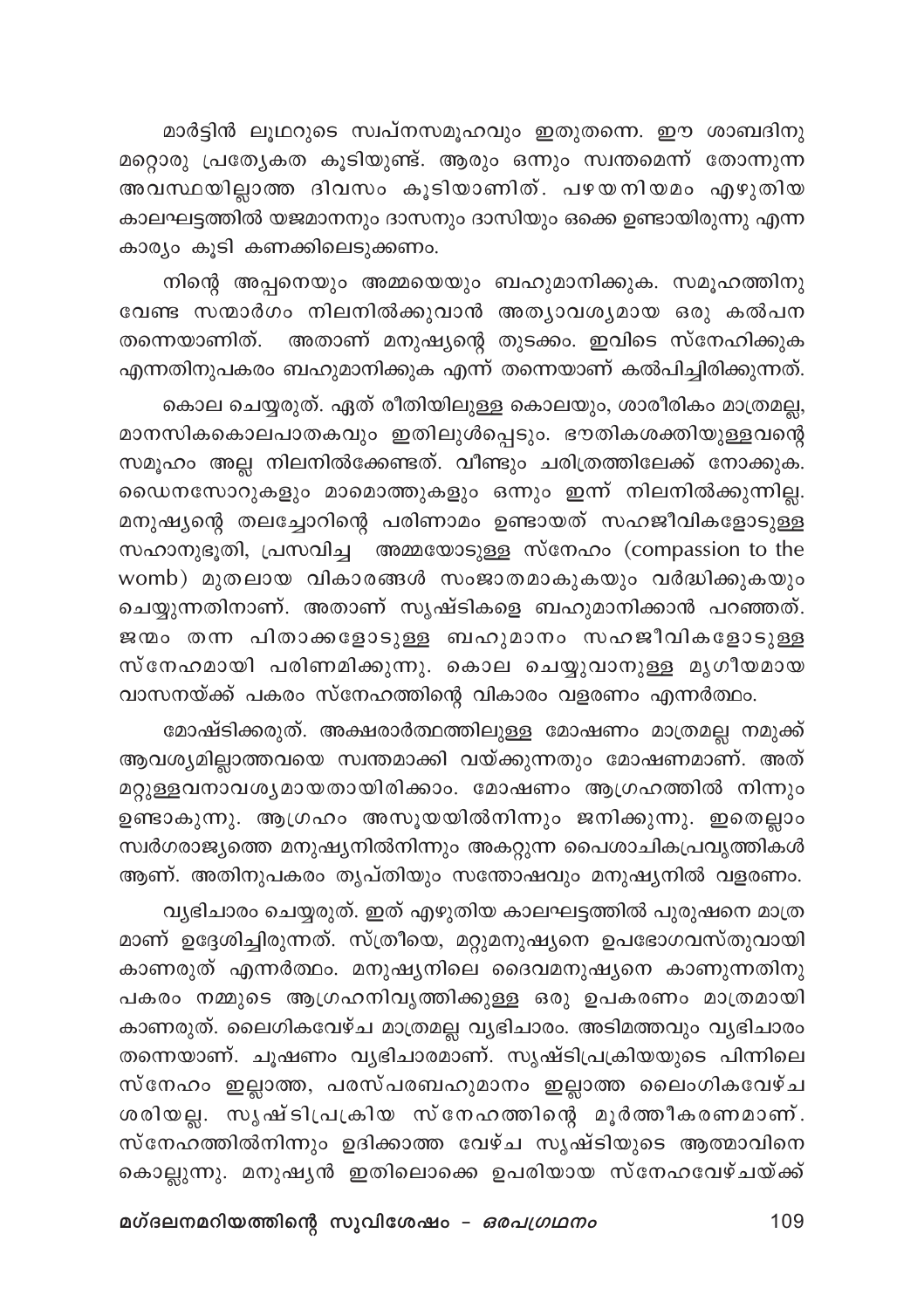കഴിവുള്ളവനാണ്. സ്വർഗീയവേഴ്ച. ഇത്തരം മഹത്തായ ആനന്ദം ലഭ്യമാക്കുന്ന ഏതൊരു പ്രക്രിയയെയും തരം താഴ്ത്തരുത്.

കൂട്ടുകാരനെ കുറിച്ച് കള്ളസാക്ഷ്യം പറയരുത്. വളരെ ദീർഘതയി ലുള്ള അർത്ഥം ഇവിടെ ഉത്ഭവിക്കുന്നു. മറ്റുള്ളവരെ അറിയാതെ തന്നെ .<br>അവരെ മുൻവിധിയോടുകൂടി കാണുന്ന അവസ്ഥ. വർണ്ണവിവേചനത്തിന്റെ അവസ്ഥ. മറ്റുമതങ്ങളോട് വിവേചനം, സഹിഷ്ണുതയില്ലായ്മ ഇതൊക്കെ മറ്റുള്ളവരെക്കുറിച്ചു കള്ളസാക്ഷ്യം പറയുന്നതിന് തുല്യമാണ്. ഏതെങ്കിലും .<br>ഒരു മതത്തിന്റെ അംഗമായതിനാൽ ഞാൻ, എന്റെ സഭ, മതം ഇതൊക്കെ ശ്രേഷ്ഠം മറ്റുള്ളതൊക്കെ കുറഞ്ഞത് എന്ന വിധിയെഴുത്തൽ. അത് കള്ളസാക്ഷ്യം ആണ്. കള്ളസാക്ഷ്യം വിജ്ഞാനത്തിന്റെ കുറവാണ്. ഇത് .<br>എഴുതിയ കാലഘട്ടത്തിൽ അക്ഷരാർത്ഥം മാത്രമായിരിക്കാം ഉണ്ടായിരു ന്നിരുന്നത്. എന്നാൽ ഇന്നത്തെ കാലഘട്ടത്തിൽ വളരെ ഏറെ ആശയം ഉൾക്കൊള്ളുന്നു. കപടഭക്തി കള്ളസാക്ഷ്യം ആണ്. ഇല്ലാത്തത് ഉണ്ടെന്ന് ഭാവിക്കൽ, കപടനാട്യം, കള്ളസാക്ഷ്യമാണ്. ഒരു മതത്തിൽ പ്രത്യേകിച്ച് വിശ്വാസം ഇല്ലെങ്കിലും അതിൽത്തന്നെ തുടരുമ്പോൾ അത് നമ്മോടുതന്നെ .<br>ചെയ്യുന്ന കപടസാക്ഷ്യം ആണ്, ആത്മവഞ്ചനയാണ്. ചില പ്രസ്ഥാനത്തിന്റെ അനുയായികൾക്ക്, നേതാക്കന്മാർക്ക് അതിൽ വിശ്വാസം ഇല്ലെങ്കിലും സ്ഥാനമാനമോ നിലനിൽപ്പോ കരുതി ആ പ്രസ്ഥാനത്തിൽ തുടരുന്നത് കള്ളസാക്ഷ്യമാണ്. അടങ്ങാത്ത കാമദാഹവുമായി സന്യാസിമഠങ്ങളിൽ വെകിളി കാട്ടുന്ന സന്യാസിമാർ കള്ളസാക്ഷികൾ ആണ്. മതചരിത്രം വെറും കെട്ടുകഥയാണെന്ന് മനസ്സിലാക്കിയിട്ടും വിശ്വാസപ്രമാണവും വചനവുമായി വിശ്വാസികളെ കബളിപ്പിക്കുന്നത് കള്ളസാക്ഷ്യമാണ്. ഇങ്ങനെ ഇവയുടെ പട്ടിക നീളുന്നു.

കൂട്ടുകാരന്റെ ഭവനത്തെ മോഹിക്കരുത്. ഈ മോഹങ്ങളുടെയും മോഹഭംഗങ്ങളുടെയും അനന്തരഫലമല്ലെ ഇന്ന് സമൂഹത്തിലെ പ്രശ്നങ്ങൾ .<br>അധികവും? കനകം മൂലം, കാമിനി മൂലം കലഹം കൂടുന്നു. അസ്വസ്ഥ തയിലേക്കും ദുഖത്തിലേക്കും നയിക്കുന്നു അത്. വളരെ പ്രശ്നസ ങ്കീർണ്ണമായ ഒരു കാലഘട്ടത്തിലാണ് നാം ജീവിക്കുന്നത്. അതുകൊണ്ട് നിന്റെ ദൈവമായ യഹോവയെ പൂർണ്ണഹൃദയത്തോടും പൂർണ്ണമനസ്സോടും സ്നേഹിക്കണം.

അതുപോലെ പ്രാധാന്യമുള്ളതാണ് നിന്റെ അയൽക്കാരനെ നിന്നെ പ്പോലെതന്നെ സ്നേഹിക്കുക എന്നതും. ദൈവത്തോടുള്ള സ്നേഹവും മനുഷ്യനോടുള്ള സ്നേഹവും ഒരുപോലെ പ്രാധാനൃമേറിയതാണ്. പൂർണ്ണഹൃദയത്തോടും പൂർണ്ണമനസ്സോടും പൂർണ്ണശക്തിയോടും സ്നേഹിക്കുന്ന അവസ്ഥ. ദൈവത്തെ മാത്രം സ്നേഹിച്ചാൽ സ്നേഹം പരിപൂർണ്ണമാകുന്നില്ല. മനുഷ്യനെ മാത്രം സ്നേഹിച്ചാൽ സ്നേഹം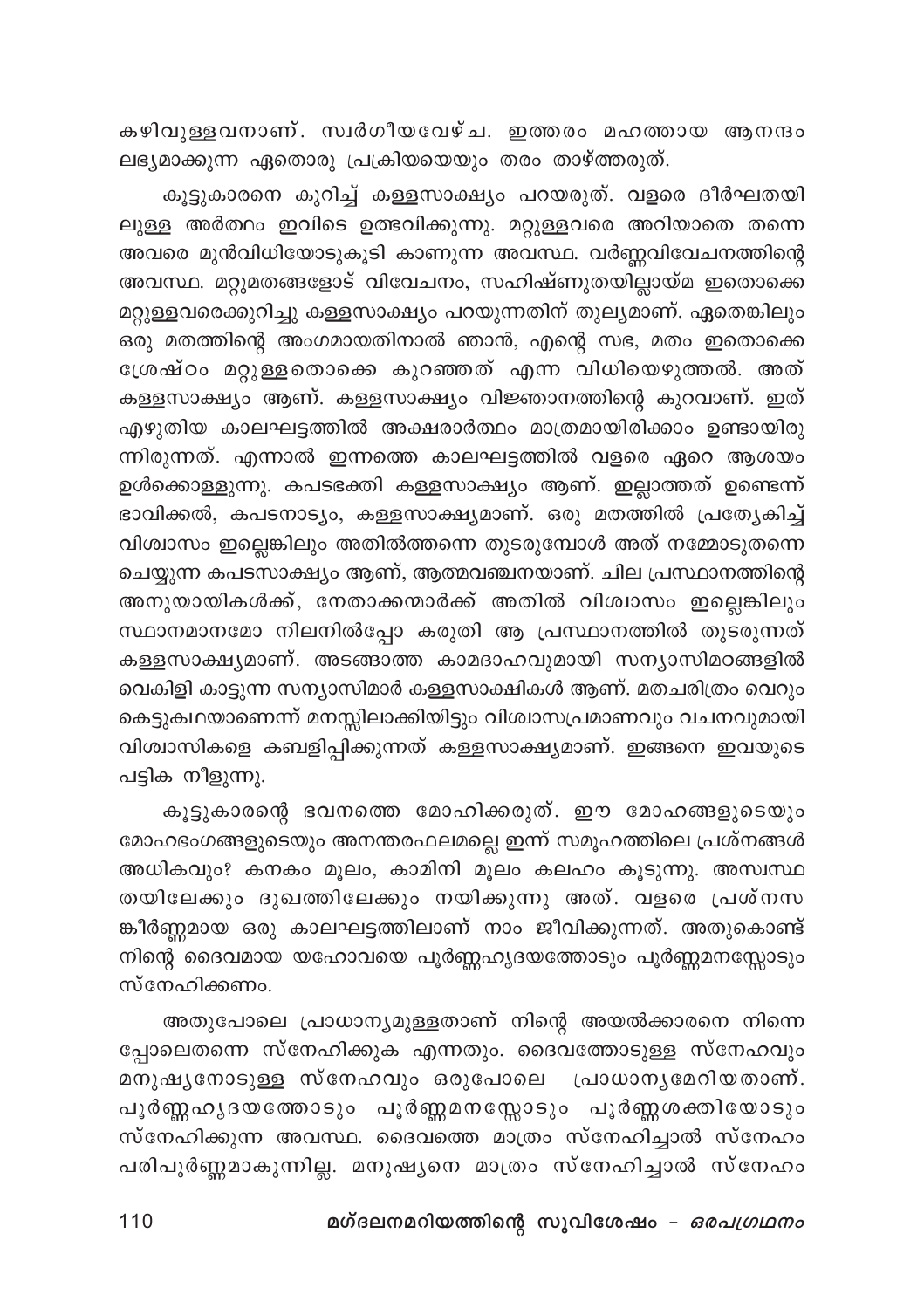പരിപൂർണ്ണമാകുന്നില്ല. ആധുനിക സംസ്കാരത്തിന്റെ ജീവശ്വാസമാണ് ഈ പരിപുർണ്ണസ്നേഹം.

ഇമ്മാനുവേൽ എന്നാൽ ദൈവം നമ്മോടുകൂടെ. എങ്കിൽ ഇമ്മാനുവേൽ നമ്മുടെ അയൽക്കാരൻ തന്നെ. നാം നമ്മിൽത്തന്നെ അടിച്ചേൽപ്പിക്കുന്ന .<br>അടിമത്തമുണ്ട്, ചില നിയമങ്ങളുണ്ട്, പാരമ്പരൃത്തിൽനിന്നും ജീവിക്കുന്ന ചുറ്റുപാടുകളിൽനിന്നും നാം സ്വീകരിച്ചവയും പഠിച്ചവയുമായ ചിന്താഗതി കളും സ്വഭാവരീതികളുമുണ്ട്. ഇവയ്ക്കെല്ലാം അടിമയായി ജീവിച്ചാൽ ഒരിക്കലും ദിവ്യമനുഷ്യൻ ആവുകയില്ല. നമ്മുടെ ചിന്താഗതിയ്ക്കും സ്വഭാവരീതിയ്ക്കും പരിവർത്തനം ഉണ്ടാകണം. നല്ല വിളവ് തരുന്ന പുഷ്ടിയുള്ള വിളനിലമായി രൂപാന്തരം പ്രാപിക്കണം. പുതിയ ജീവന്റെ, .<br>പുതിയ സൃഷ്ടിയുടെ ഉത്തേജനവുമായി ജ്ഞാനസ്നാനം നടത്തണം. ദുർചിന്തകളെ കഴുകി വെടിപ്പാക്കുമ്പോൾ ദൈവത്തിന്റെ ആത്മാവ് നമ്മിൽ .<br>ആവസിക്കും. നമ്മൾ പുതിയ സൃഷ്ടിയാകും. അതാണ് പുനർജന്മവും പുനരുദ്ധാനവും. ഇത് മരിച്ചതിന് ശേഷമുള്ള അവസ്ഥയല്ല. ചിന്തയിലും പ്രവൃത്തിയിലും വീണ്ടും ജനിക്കണം. അതാണ് ജ്ഞാനസ്നാനം. ചിന്തിക്കാതെ പ്രവർത്തിക്കുന്നത് വിഡ്ഡിത്തമാണ്. പ്രവർത്തനം ഇല്ലാത്ത ചിന്ത മടിയുമാണ്. അതുപോലെ വികാരപരമായ പ്രവർത്തനം അപലപനീയവുമാണ്. മനസ്സും ചിന്തയും ശ്രുതിമധുരമായി സംയോജിക്കുന്ന (harmonial balance) പ്രവൃത്തിയാണ് ജ്ഞാനിയുടെ ലക്ഷണം. ഇത് സ്നേഹത്തിന്റെ പ്രമാണമാണ്. ഇതാണ് മത്തായി 28:20-ൽ ഗുരു പറയുന്ന പ്രമാണവും.

ഇപ്രകാരം പറഞ്ഞതിനുശേഷം ഗുരു അവരെ വിട്ടുപോയി, ശിഷ്യന്മാർ ദുഖിതരായി കണ്ണീർ വാർത്ത് ഇപ്രകാരം പറഞ്ഞു:

"നമ്മൾ എങ്ങനെ അവിശ്വാസികളുടെ ഇടയിൽ മനുഷ്യപുത്രന്റെ രാജ്യത്തെ അറിയക്കും, അവന്റെ ജീവനെപ്പോലും അവർ വെറുതെ വിട്ടില്ല, പിന്നെ നമ്മുടെ ജീവനെ അവർ വെറുതെവിടുമോ?"

മഹാനായ ഗുരുവിനുപോലും തന്റെ ശിഷ്യന്മാരിൽ ദൈവരാജ്യത്തിന്റെ സമാധാനം നൽകാൻ സാധിച്ചില്ല. ക്രിസ്തുമതം വളർന്നു വലുതായി, പക്ഷെ ഗുരുവിന്റെ സമാധാനത്തിന്റെ സുവിശേഷം ലോകത്തിൽ വളർന്നിട്ടില്ല. സാധാരണ മനുഷ്യന് ഉണ്ടാകുന്ന വിചാരവികാരങ്ങളിലേക്ക് ശിഷ്യന്മാർ അധ:പതിക്കുന്നു. ശിഷ്യന്മാർ പ്രവർത്തിക്കാൻ വിമുഖതകാട്ടിയ രാജ്യത്തിന്റെ സുവിശേഷം ഇന്നും ലോകത്തിന് അതിന്റെ മൂലരൂപത്തിൽ മനസ്സിലാകാത്തതും അതുകൊണ്ടാണ്. 'നീതി നിമിത്തം പീഢിപ്പി ക്കപ്പെടുന്നവരെ നിങ്ങൾ എഴുന്നേറ്റ് മുന്നോട്ടുനടക്കുക', എന്ന് ഗിരിപ്രഭാഷ ണത്തിൽ യേശു പറഞ്ഞു. ശിഷ്യർക്ക് ചെവി ഉണ്ടായിരുന്നെങ്കിലും അവർ കേട്ടില്ല. യേശുവിന്റെ സുവിശേഷം ഇന്നും തെറ്റായി പ്രചരിപ്പിക്കപ്പെടു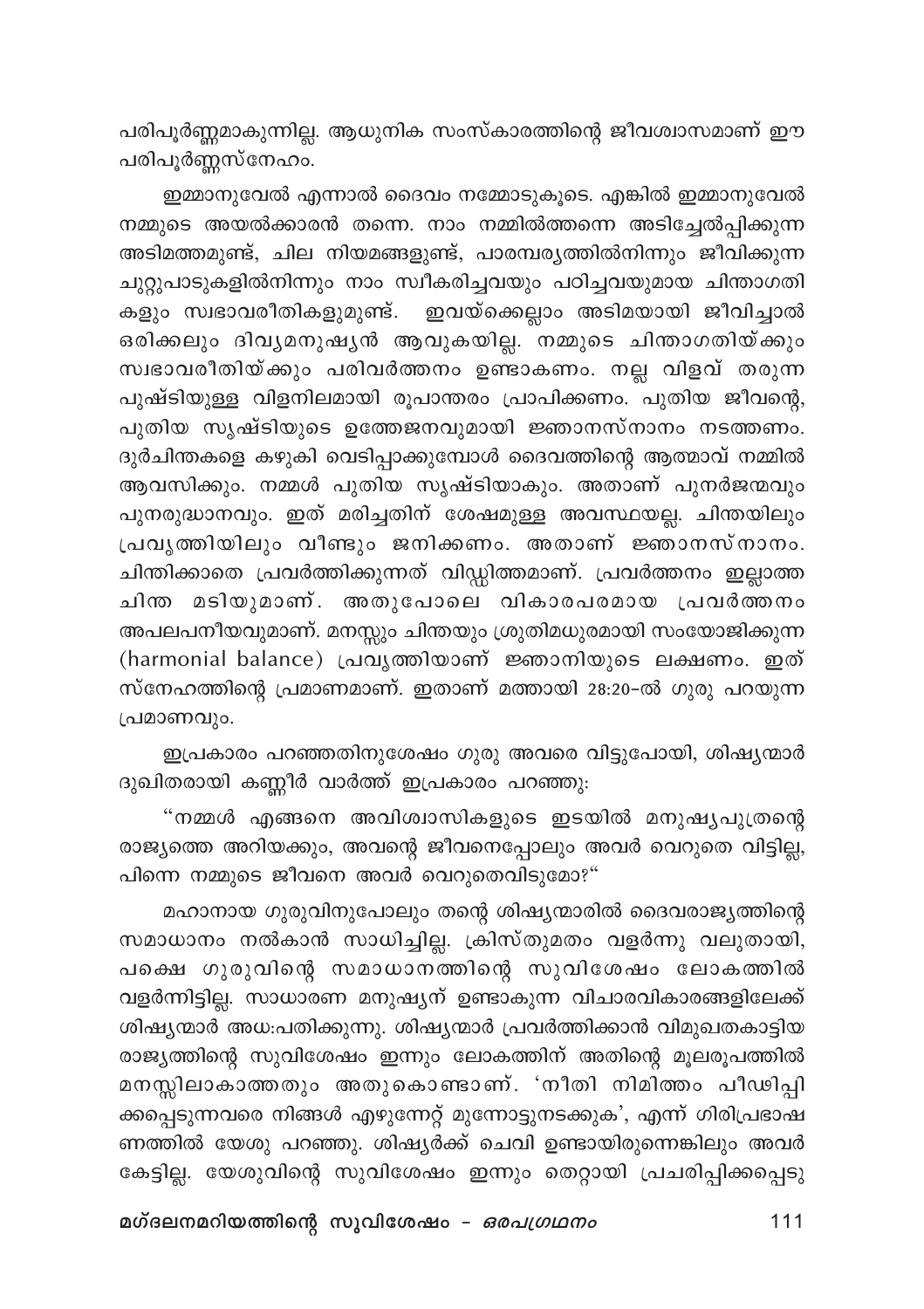ന്നതിന്റെ കാരണവും അതു തന്നെ. ഇവിടെയാണ് പുതിയൊരു സത്യവേദപുസ്തകത്തിന്റെ പ്രസക്തി.

യേശുവിന്റെ ജീവചരിത്രം പുരുഷൻ എഴുതിയ സുവിശേഷങ്ങളിൽ രേഖപ്പെടുത്തിയിരിക്കുന്ന രീതിയിൽത്തന്നെ നോക്കിയാലും പുരുഷന്മാ രെക്കാൾ കൂടുതൽ വിശ്വാസവും ധൈര്യവും യേശുവിനോട് സ്നേഹവും ഉണ്ടായിരുന്നത് സ്ത്രീകൾക്കാണ് എന്ന് മനസ്സിലാക്കാം (മത്തായി 27:55-56). യേശുവിന്റെ ശിഷ്യരിൽ പുരുഷന്മാർ മാത്രമായിരുന്നില്ല, സ്ത്രീകളു മുണ്ടായിരുന്നു. പക്ഷെ പുരുഷമേധാവിത്തം നിലനിൽക്കുന്ന സമൂഹത്തിൽ സ്ത്രീകളെ മന:പൂർവ്വം പരാമർശിക്കാതെ വസ്തുതകൾ മറച്ചുവെച്ചു. യേശുവിന്റെ സുവിശേഷത്തെ ശരിയായ വിധത്തിൽ മനസ്സിലാക്കിയതും .<br>സ്ത്രീകൾ തന്നെ ആയിരിക്കണം, പ്രത്യേകിച്ച് മഗ്ദലനമറിയം. മറിയവും പത്രോസുമായുള്ള ഇടർച്ച മറിയത്തിന്റെ സുവിശേഷത്തിൽ മാത്രമല്ല തോമായുടെ സുവിശേഷം, സോഫിയയുടെ വചനങ്ങൾ, ഈജിപ്തുകാരുടെ സുവിശേഷം എന്നിവയിലൊക്കെ പരാമർശിച്ചിട്ടുണ്ട്. പ**്രോസും** അന്ത്രയോസും അന്നും ഇന്നും പുരുഷമേധാവിത്തം നിലനിൽക്കുന്ന യെഹൂദചിന്തയിൽ ജനിച്ചുവളർന്നവരാണ്. ഗുരുവിന്റെ കൂടെ അത്രകാലം കഴിഞ്ഞിട്ടും അവർക്ക് ആത്മീയപരിണാമം ഉണ്ടായില്ല. ജനിച്ചമതത്തിന്റെ ചിതാഗതിയിൽനിന്നും വൃതൃസ്ഥമായി ചിന്തിക്കുവാനോ മറ്റുള്ളവരെ മനസ്സിലാക്കുവാനോ അവർക്കു സാധിച്ചില്ല. എന്നാൽ മറിയത്തിന്റെ ശക്തി, ദേവീശക്തി അത് സ്വയം കണ്ടെത്തിയതിന്റെ ഫലമാണ്. അത് നല്ലനില ത്തിന് തുല്യം വചനങ്ങളെ നൂറുമേനിയായി വളർത്തി. സ്ത്രീകളിൽ മാത്രമെ ഈ ശക്തി പ്രകടമായി കാണുന്നുള്ളു. പെറ്റമ്മയുടെ സ്നേഹം (the love of the womb), അത് അപാരമാണ്. ചരടുകൾ ഇല്ലാത്തതാണ്, ദിവ്യമാണ്. മൃഗങ്ങളിൽപ്പോലും ഇത് പ്രകടമാണ്. തന്റെ കുട്ടിയെ മറ്റുമൃഗങ്ങൾ ആക്രമിച്ചാൽ അവസാനനിമിഷം വരെ പോരാടുന്നത് തള്ളമൃഗമാണ്. സ്വന്തം ജീവൻ അപകടത്തിലാണെന്ന് മനസ്സിലാക്കിയാലും തള്ളമൃഗം ഓടിപ്പോകു കയില്ല. അത് തന്നെയാണ് കുരിശിന്റെ സമിപത്തും നാം കാണുന്നത്. ഈ മാതൃസ്നേഹത്തിന്റെ മറ്റൊരു പ്രകടനമാണ് ആതുരസേവനരംഗം. അവി ടെയും സ്ത്രീകൾ തന്നെ മുൻപന്തിയിൽ. മനുഷ്യന്റെ ജനനസമയത്തും മരണസമയത്തും രോഗിയായിരിക്കുമ്പോഴുമെല്ലാം പുരുഷന്മാരെക്കാൾ .<br>കൂടുതൽ ശുശ്രൂഷ നൽകുന്നത് സ്ത്രീകളാണ്. വേദന മനസ്സിലാക്കാനും സഹിക്കാനുമുള്ള കഴിവ് പുരുഷന്മാരെക്കാൾ കൂടുതൽ സ്ത്രീകൾക്കാണ് എന്നർത്ഥം. പുരുഷൻ ഭീരുവാണെന്നോ ഉത്തരവാദിത്വത്തിൽനിന്നും ഒളിച്ചോടുന്നവനാണെന്നോ അല്ല ഇതിന്റെ അർത്ഥം. ധൈര്യപ്രകടനം നടത്തേണ്ടിടത്ത്, വെല്ലുവിളിക്കേണ്ടിടത്ത്, ആയുധം ധരിക്കേണ്ട സമയത്ത്, വിദൂരതയിൽ എവിടെയാണ് നല്ല പഴം, നല്ല വേട്ടമൃഗം ഉള്ളത് എന്ന്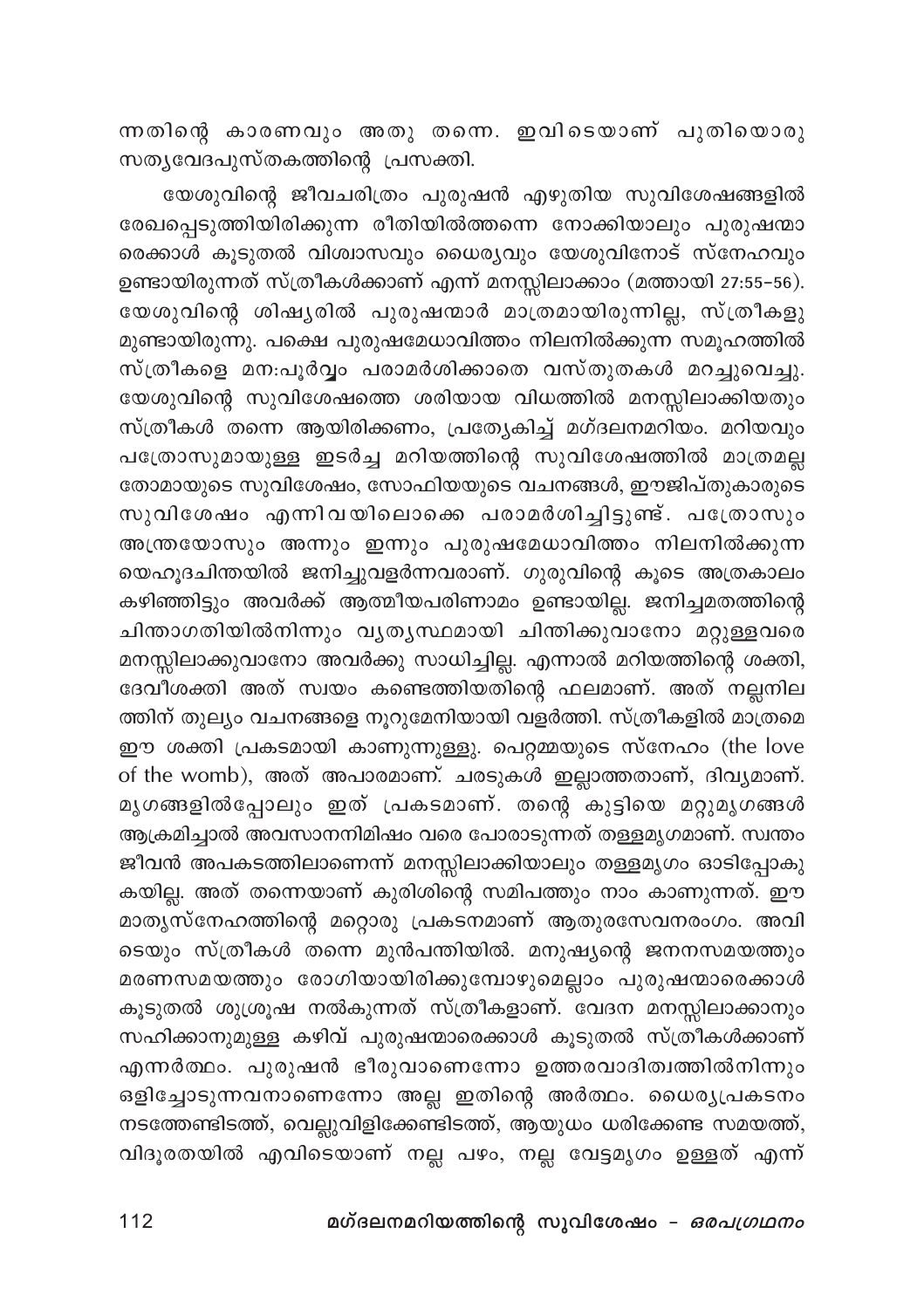മനസ്സിലാക്കി സാഹസികത പ്രകടിപ്പിക്കേണ്ടിടത്ത് ഒക്കെ മുൻപന്തിയിൽ പുരുഷന്മാരാണ്.

യേശുവിന്റെ മുന്നിൽ സ്ത്രീയും പുരുഷനും തമ്മിൽ സ്ഥാനമാനങ്ങളിൽ വിവേചനമില്ല. യേശു സ്വന്തം ജീവചരിത്രം എഴുതിയില്ല. യേശു .<br>മരിച്ചതിനുശേഷം ഏതാണ്ട് 50 വർഷം കഴിഞ്ഞാണ് മർക്കോസിന്റെ .<br>പേരിലുള്ള സുവിശേഷം ഉണ്ടാകുന്നത്. പല കാലഘട്ടങ്ങളിൽ നടന്ന വെട്ടലുകളും തിരുത്തലുകളും കൂട്ടിച്ചേർക്കലും വിവിധതരത്തിലുള്ള തർജ്ജമകളും എല്ലാം കഴിഞ്ഞ് അനേകം പുനർജന്മങ്ങൾ കൈവരിച്ച സുവി ശേഷങ്ങളാണ് ഇന്ന് കാണുന്നവ. ആ സുവിശേഷങ്ങളെ ആസ്പദമാക്കി ക്രോഡീകരിച്ച അപ്പോസ്തോലസഭകൾ സ്ത്രീകളോട് കാട്ടുന്ന വിവേചനം മാറ്റണം, പുരുഷനു തുല്യമായ എല്ലാ സ്ഥാനമാനങ്ങളും സ്ത്രീകൾക്കും ലഭ്യമാക്കണം. അതാണ് യേശുവിന്റെ മതം. ദൈവം ശുദ്ധീകരിച്ചതിനെ .<br>അശുദ്ധം എന്നു വിളിക്കരുത് എന്ന് പത്രോസിനോടു പറഞ്ഞ വാക്കുകൾ എപ്പോഴും ഓർക്കുക. നിങ്ങൾ ദൈവപുത്രൻ എന്നു വിശ്വസിക്കയും .<br>ഘോഷിക്കയും ചെയ്യുന്ന യേശുവിനെ പ്രസവിച്ചത് സ്ത്രീയാണ്. നീ ദീർഘായുസ്സോടുകൂടി ഇരിക്കാൻ നിന്റെ പുരുഷനായ അപ്പനെ മാത്രമല്ല ബഹുമാനിക്കാൻ എഴുതിയിരിക്കുന്നത്. സ്ത്രീയായ അമ്മയും അവിടെ .<br>യുണ്ട്. രണ്ടായിരം വർഷങ്ങൾക്കുമുൻപ് നിലവിലിരുന്ന സമൂഹത്തിലെ ചിന്താഗതികളുമായി ഇരുപതാംനൂറ്റാണ്ടിൽ ജീവിക്കുന്നത് സംസ്കാര ശൂന്യതയാണ്, മാനസികവളർച്ചയുടെ കുറവാണ്, ഹൃദയവും ബുദ്ധിയും പരിണമിക്കാത്തതിന്റെ ഫലമാണ്. മനുഷ്യനെ സൃഷ്ടിച്ചത് കുറെ പഴഞ്ചൻ കഥകളുമായി, പഴയചിന്താഗതികളിലൂടെ അടിമകളായി ജീവിക്കാനും മരിക്കാനുമല്ല. പിന്നെയോ എഴുന്നേറ്റ് മുന്നോട്ടുനടന്ന് പുതിയലോക ത്തിന്റെയും പുതിയചിന്താഗതിയുടെയും വക്താക്കളായി മുന്നേറാനാണ്. സ്ത്രീപുരുഷവിവേചനം ഇല്ലാത്ത ദിവൃസ്നേഹത്തിന്റെ വക്താക്കളായി എഴുന്നേറ്റ് മുന്നോട്ടുനടക്കുക. മറിയത്തിന്റെ സുവിശേഷം വീണ്ടും മാർഗ്ഗം നിർദ്ദേശിക്കുന്നു.

അപ്പോൾ മറിയം എഴുന്നേറ്റു, അവരെയെല്ലാം ആലിംഗനം ചെയ്തു. അവളുടെ സഹോദരന്മാരോട് ഇപ്രകാരം പറഞ്ഞു: "നിങ്ങൾ ദുഖിതരും സംശയാലുക്കളും ആയിരിക്കരുത്, എന്നാലോ കരുണയും മഹത്വവും നമ്മെ വഴിനടത്തുകയും ആശ്വസിപ്പിക്കുകയും ചെയ്യും."

ഇതാണ് ശരിയായ വിശ്വാസപ്രഖ്യാപനം. അല്ലാതെ, 'പിതാവിൽനിന്ന് പുറപ്പെട്ട്...' എന്നിങ്ങനെയുള്ള അനേകം ദേവതത്വങ്ങളുടെ നൂലാമാലകളിൽ കുരുങ്ങിയുള്ള വിശ്വാസം അല്ല. 'ദുഖിതരേ, നിങ്ങൾ എഴുന്നേറ്റ് മുന്നോട്ട് നടക്കുക. സംശയാലുക്കളേ, നിങ്ങൾ ചഞ്ചലത വിട്ട് ദൃഢവിശ്വാസത്തിൽ അവന്റെ കരുണയിലും മഹത്വത്തിലും ധൈര്യം നേടി മുന്നോട്ടുപോകുക.'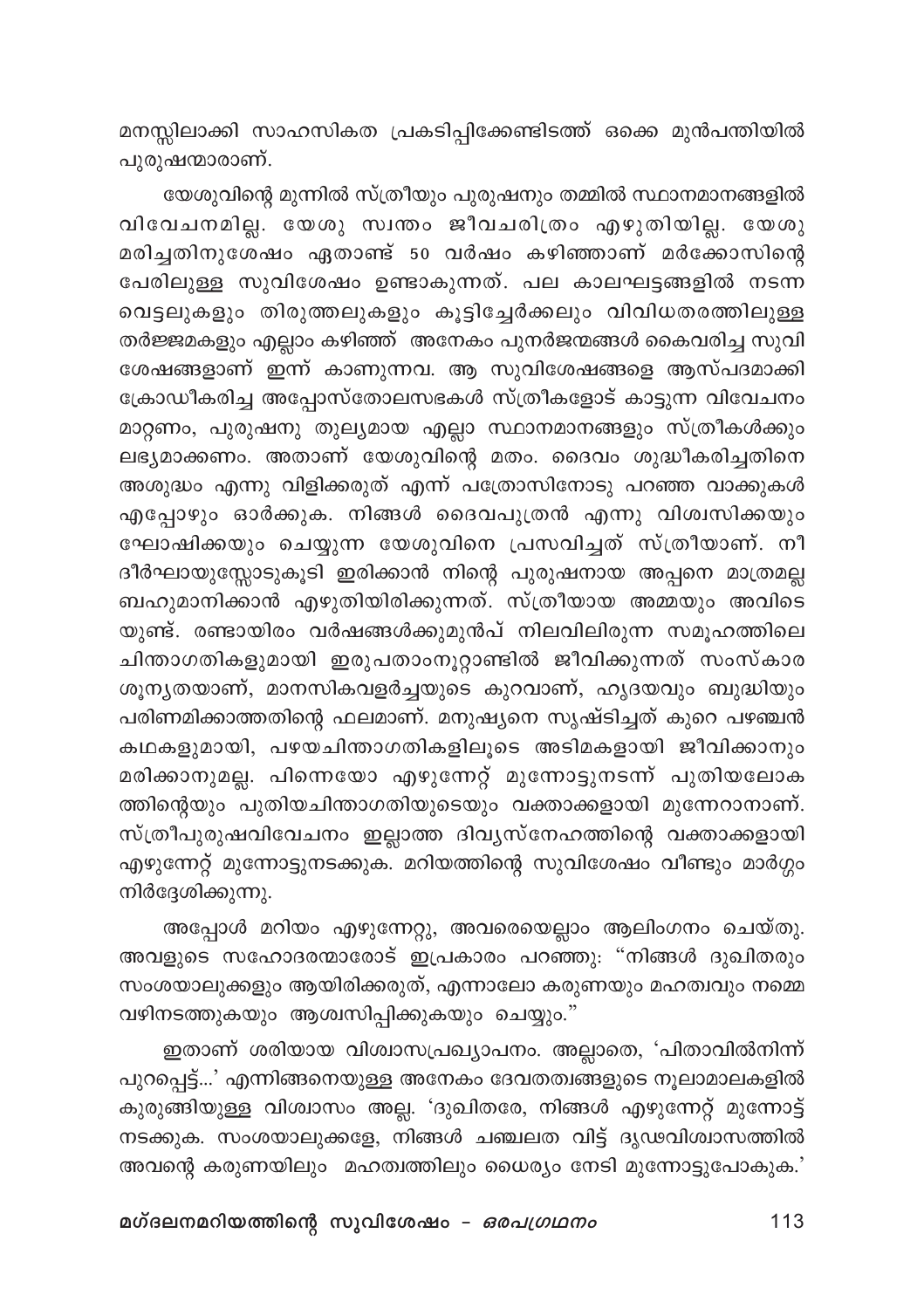ഇതാണ് യേശുവിന്റെ വിശ്വാസപ്രമാണം, ദിവ്യസ്നേഹത്തിന്റെ പ്രമാണം. ഈ പ്രമാണം മനസ്സിലാകാതെ വന്നപ്പോഴാണ് നിഖ്യയിലും കോൺസ്റ്റാന്റി നോപ്പിളിലും ഒക്കെ തമ്മിൽതല്ലി പരിശുദ്ധ സുന്നഹദോസുകൾ കൂടുകയും പരിശുദ്ധമായ വിശ്വാസപ്രമാണം സ്ഥിരീകരിക്കാൻ വോട്ടിടുകയും വിമുഖത കാട്ടിയവരെ പീഢിപ്പിക്കയും ഒക്കെ ചെയ്തത്. സത്യം ഒരിക്കൽ പറഞ്ഞാൽ സതൃമായി എന്നും നിലനിൽക്കും. എന്നാൽ കള്ളസാക്ഷ്യം അനേകം തവണ ആവർത്തിച്ചാലും സതൃമാകില്ല. അസതൃമായിത്തന്നെ നില നിൽക്കുന്നു.

സഹോദരശിഷൃരുടെ ദുഖവും ഭയവും ചഞ്ചലതയും കണ്ട് മാതൃസ്നേഹത്തിന്റെ ഹൃദയത്തുടിപ്പിൽ മറിയം എഴുന്നേറ്റ<sup>്</sup> അവരെ .<br>ആലിംഗനം ചെയ്യുന്നു. ആലിംഗനം സ്നേഹപ്രകടനം മാത്രമല്ല അംഗീകാരം കൂടിയാണ്. ശിഷ്യരിലെ മാനുഷികവീഴ്ചകളെ മറിയം അംഗീകരിക്കുന്നു. എന്നാൽ ആ പോരായ്മകളുമായി താദാത്മ്യം പ്രാപിച്ച് പ്രവൃത്തിരഹിത മായിരിക്കുവാനല്ല മറിയം ഉദ്ദേശിച്ചത്, പകരം അവരെ ഉത്തേജിപ്പിക്കുവാനും കർമ്മത്തിലേക്ക് നയിക്കുവാനുമാണ്. ദു:ഖിച്ചിരിക്കുന്നവർ ദു:ഖിതരായി വിലപിച്ചിരിക്കാതെ മുന്നോട്ട് നടന്ന് ദു:ഖം അകറ്റുന്ന പ്രവൃത്തികളി ലേർപ്പെടുന്നു. യേശുവിന്റെ കൃപയും മഹത്വവും ശരിയാംവണ്ണം മനസ്സിലായാൽ പിന്നെ ദു:ഖമോ ഭയമോ ചഞ്ചലതയോ അല്ല മനുഷ്യ മനസ്സിനെ ഭരിക്കുന്നത്. ഒരുവൻ ക്രിസ്തുവിലായാൽപ്പിന്നെ അവനിൽ ജീവിക്കുന്നത് ക്രിസ്തുവാണ്. യഥാർത്ഥസുവിശേഷം മനസ്സിലായവർ <u>ദിവ്യമനുഷ്യരായി മാറുന്നു. അവർക്ക് ചഞ്ചലത, അസൂയ എന്നിങ്ങനെയുള്ള</u> ദുർഗുണങ്ങൾ ഉണ്ടാകാൻ പാടില്ല. ദുർഗുണങ്ങളിൽ ജീവിക്കുന്ന മനുഷ്യൻ ആത്മാവിന്റെ വൈരുദ്ധ്യതയിൽ ആത്മാവിനെ കൊലചെയ്യുന്നു. എന്നാൽ ആദിമ ക്രിസ്തീയസഭകളിൽ നിലനിന്നിരുന്ന ആത്മീയത ലളിതമനസ്സ് എന്ന രീതി ആയിരുന്നു. കേരളത്തിലെ ആദിമക്രിസ്ത്യാനികളും ഇതുപോലെ ലളിതമനസ്സോടെ ജീവിച്ചവരായിരുന്നു. ഈ ലളിതമനസ്സുള്ള ക്രിസ്ത്യാനി കളെ ഏത് സമൂഹത്തിലായാലും തിരിച്ചറിയുകയും ചെയ്യാമായിരുന്നു. വക്രത, ക്രൂരത, ഡംഭ് എന്നിങ്ങനെയുള്ള ദുർഗുണങ്ങൾ അവരിൽ ഇല്ലായിരുന്നു, ചുരുക്കിപ്പറഞ്ഞാൽ ഉത്തമപൗരന്മാർ ആയിരുന്നു അവർ. അതുകൊണ്ടാണ് കേരളത്തിലെ രാജാക്കന്മാർ ഇവരെ സ്നേഹവാത്സല്യ ത്തോടെ പരിരക്ഷിച്ചുപോന്നത്. കേരളത്തിലെ പഴയ ക്രിസ്തീയദേവാ ലയങ്ങൾ പണിതത് കേരളത്തിലെ ഭരണാധികാരികൾ ആയിരുന്നു. അതുകൊണ്ടാണ് 16–ാം നൂറ്റാണ്ടിൽ പറങ്കികളും മറ്റുള്ളവരും കേരളത്തിൽ എത്തിയപ്പോൾ തികഞ്ഞ ആതിത്ഥ്യമര്യാദകളോടെ രാജാക്കന്മാർ അവരെ സ്വീകരിക്കുകയും സ്വാതന്ത്ര്യവും സ്ഥലവും ഒക്കെ അവർക്ക് നൽകുകയും ചെയ്തത്. എന്നാൽ അവരുടെ കൈയിൽ കൊലക്കയറും വാളും ഉണ്ടെന്ന്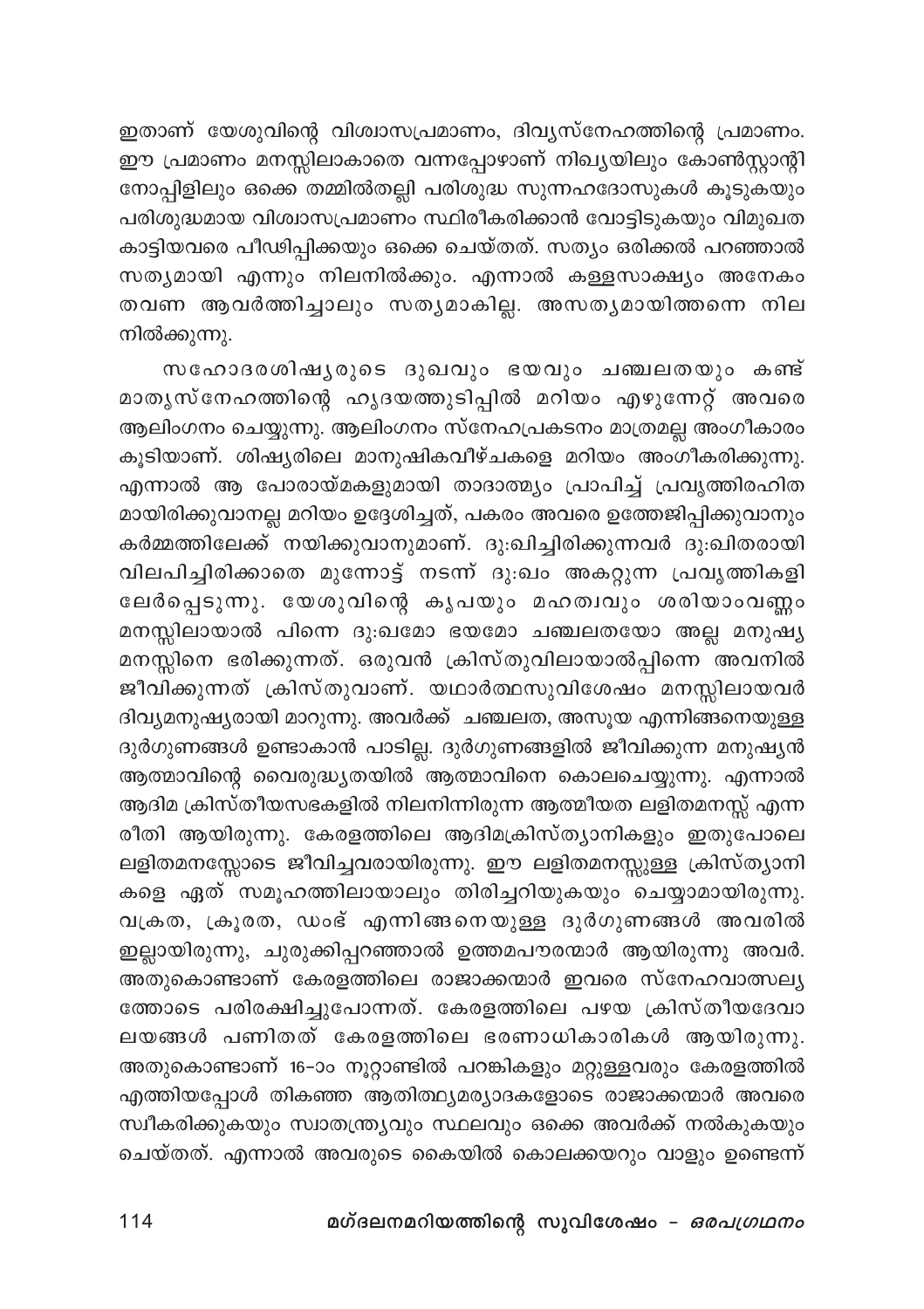മനസ്സിലാക്കിയപ്പോൾ ഏറെ താമസിച്ചുപോയി എന്നുമാത്രം. ചുരുക്കി പ്പറഞ്ഞാൽ ഒരു ക്രിസ്ത്യാനിയെ സ്വഭാവരീതിയും പെരുമാറ്റരീതിയും കൊണ്ട് മനസ്സിലാക്കാമായിരുന്നു. അവരുടെ എളിമയുള്ള ജീവിതരീതി അംഗീകരിക്കപ്പെടുകയും ആദരിക്കപ്പെടുകയും ചെയ്തിരുന്നു. അതിനാ ലാണ് ഹിന്ദുഭൂരിപക്ഷമുള്ള കേരളത്തിലും ഭാരതത്തിലും ക്രിസ്ത്യാനി കൾക്ക് അകമഴിഞ്ഞ പ്രോത്സാഹനം ലഭിച്ചത്. ക്രിസ്ത്യാനികളിൽ ഇന്ന് പ്രകടമായി കാണുന്ന കപടതയും ദുരാഗ്രഹവും ഒക്കെ വിദേശീയരിൽ നിന്ന് ലഭിച്ചതാണ്. ഇത് ക്രിസ്തീയം അല്ല, യേശുവിന്റെ മാർഗമല്ല. കേരളത്തിലെയും ഭാരതത്തിലെയും ജനങ്ങൾ എന്നും ലളിതമായ ജീവിതരീതികൾ ഉള്ളവരായിരുന്നു. അതുപോലെ തന്നെയായിരുന്നു യേശുപ്രസ്ഥാനക്കാരുടെ സ്വഭാവ-പെരുമാറ്റ രീതികളും. യഹൂദരിലെ ഹസീഡിർ വിഭാഗക്കാരും ഇതുപോലെ ലളിതജീവിതം അനുഷ്ഠിക്കുന്ന വരായിരുന്നു. ആദിമസഭയുടെ കാലഘട്ടത്തിൽ യേശുവിന്റെ അനുയായി കൾക്ക് മതമോ ആചാരമോ കുദാശകളോ പെരുന്നാളുകളോ മറ്റു കോലാഹലങ്ങളോ ഒന്നുമുണ്ടായിരുന്നില്ല. പകരം ആത്മീയചിന്തകളിൽ വ്യാപരിച്ചിരുന്ന ഒരു ജീവിരീതിയായിരുന്നു അവരുടേത്. ബുദ്ധമതത്തി ലെയും ജൈനമതത്തിലെയും ഹിന്ദുമതത്തിലെയും ഒക്കെ സന്യാസി കളുടെ, ഭിക്ഷുക്കളുടെ ജീവിതരീതി. രാജ്യങ്ങൾ വെട്ടിപ്പിടിച്ച അ്ലക്സാണ്ടർ ചക്രവർത്തി യുദ്ധം മതിയാക്കി ഇന്ത്യയിൽ നിന്ന് തിരികെ പോകുവാനുള്ള ഒരു കാരണവും ഇതായിരുന്നു. ചക്രവർത്തിയും പടയാളികളും നേരിട്ടത് സന്യാസികളെയായിരുന്നു. വലിയൊരു സാമ്രാജ്യം വെട്ടിപ്പിടിക്കാൻ വന്ന ചക്രവർത്തി നേരിട്ടത് ആയുധധാരികളായ പടയാളികളെ അല്ലായിരുന്നു, പൂർണ്ണനഗ്നരായ സന്യാസികളെ ആയിരുന്നു. ആർക്കും ഒന്നും സ്വന്തമല്ല, സ്വന്തമെന്നത് തോന്നൽ മാത്രം എന്ന് അവരിൽ നിന്നും ചക്രവർത്തി മനസ്സിലാക്കി. കീഴടക്കുവാനും സ്വന്തമാക്കുവാനും ഒന്നുമില്ല. ചക്രവർത്തി യ്ക്ക് ഏറ്റ മാരകമായ മുറിവും ജീവിതത്തിന്റെ ക്ഷണികത ചക്രവർത്തിയെ ബോധ്യപ്പെടുത്തി. യേശുവിന്റെ സുവിശേഷം അതുതന്നെയാണ്. മനുഷ്യർ നിങ്ങളുടെ നല്ല പ്രവൃത്തികളെ കണ്ട് ദൈവത്തിങ്കലേക്ക് തിരിയണം. പെരുന്നാളുകളും കൺവെൻഷനുകളും കവലകളിലെ സാക്ഷ്യങ്ങളുമല്ല സൽഗുണസമ്പൂർണ്ണത കൊണ്ട് സ്വയം നിറയുന്ന മനുഷ്യനാണ് ഉത്തമ സാക്ഷ്യം. ആ ഗുണങ്ങൾ സൽപ്രവൃത്തികളിലൂടെ മാതൃകയായി മറ്റുള്ളവർക്ക് കാട്ടുന്നതാണ് സുവിശേഷം. മറുഭാഷയും ഹല്ലേലൂയായൂം സ്തോത്രവും ഉച്ചഭാഷിണിയിലൂടെ ആക്രോശിക്കുന്നതല്ല. അവ കൃപയുടെയും മനുഷ്യത്വത്തിന്റെയും സുവിശേഷങ്ങളല്ല. പിന്നെയോ സ്വയം തൊഴിൽ കണ്ടെത്തുന്ന കുടിൽവ്യവസായങ്ങൾ മാത്രമാകുന്നു. യേശുവിന്റെ കൃപയും മഹത്വവും നമ്മിൽ നിറയുമ്പോൾ സ്വാർത്ഥതയുടെ കുട്ടിസഭകൾ നാം ഉണ്ടാക്കുകയില്ല. പകരം ദരിദ്രന്റെ ദാരിദ്ര്യം മാറ്റാനും പട്ടിണിക്കാരന്റെ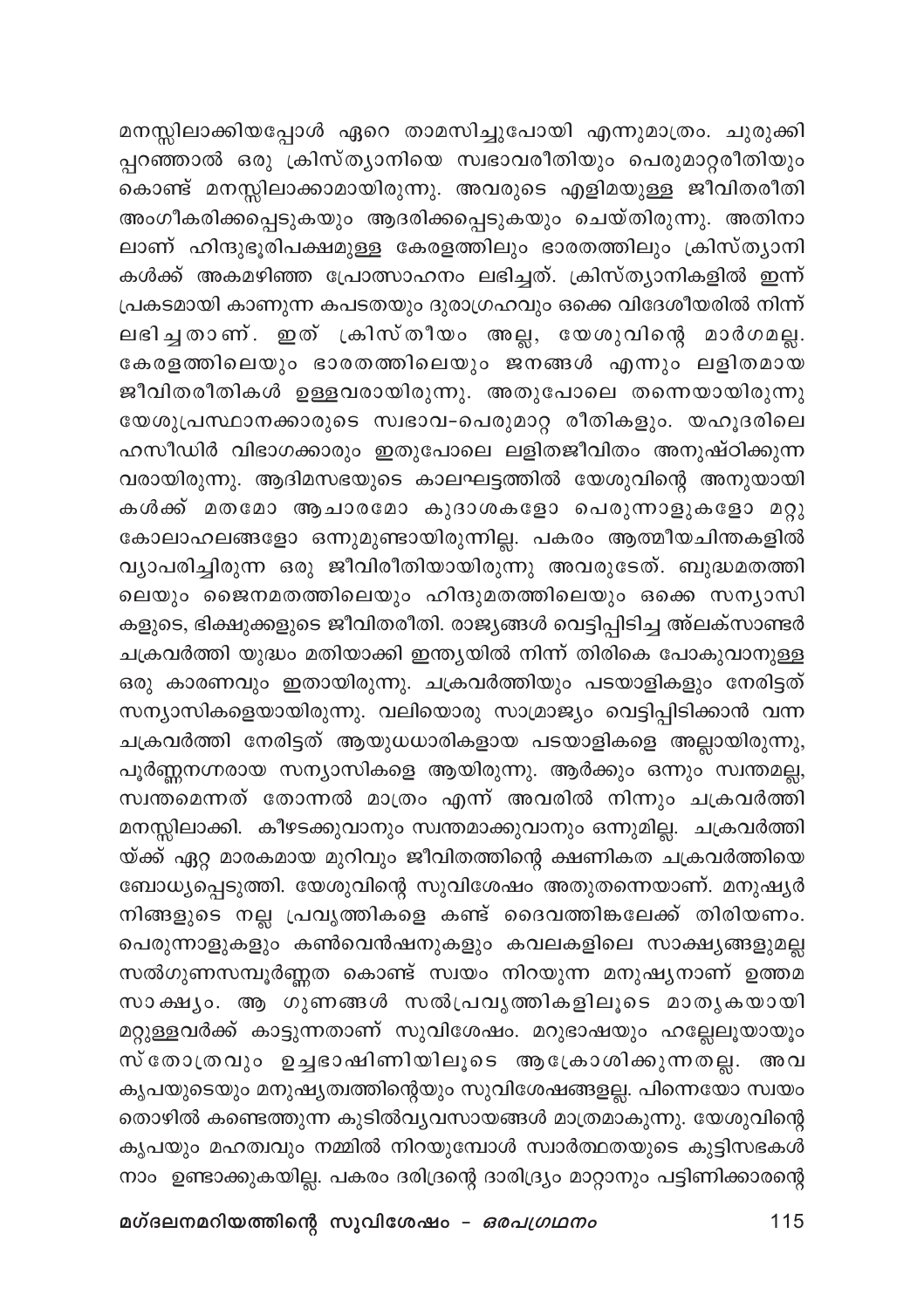പട്ടിണി മാറ്റാനും രോഗിയുടെ രോഗം മാറ്റാനും അനേകം സൽഗുണ ങ്ങളുമായി സമൂഹമദ്ധ്യത്തിലേക്ക് ഇറങ്ങും. അതേ സുവിശേഷം ആണ് മറിയം ശിഷ്യർക്ക് കൊടുക്കുന്നത്. ഭയചകിതരാകാതെ, നിരാശ വിട്ട് എഴുന്നേറ്റ് മനുഷ്യപുത്രന്റെ രാജ്യത്തിന്റെ സുവിശേഷം ഘോഷിക്കുക, അതിനാൽ എഴുന്നേറ്റ് മുന്നോട്ട് നടക്കുക.

അവന്റെ മഹത്വത്തെ നമുക്കു പുകഴ്ത്താം. അവൻ നമ്മെ അതിനു വേണ്ടി തയ്യാറാക്കി. രൂപാന്തരം പ്രാപിച്ച പൂർണ്ണമനുഷ്യനാകാൻ അവൻ നമ്മെ വിളിക്കുന്നു. അപ്പോൾ മറിയം അവരുടെ ഹൃദയത്തെ നല്ലതിലേക്കു തിരിച്ചു. അപ്പോൾ അവർ ഗുരുവിന്റെ വാക്കുകളുടെ അർത്ഥം ചർച്ച ചെയ്യുവാൻ തുടങ്ങി. ഇതാണ് ഏതു മതത്തിന്റെയും പ്രാഥമിക ഉദ്ദേശവും .<br>ലക്ഷ്യവും. മനുഷ്യനെ നന്മയിലേക്കു നയിക്കാത്ത ഒരു മതവും ദൈവികമല്ല, പൈശാചികമാണ്. മറ്റ് മതക്കാരന്റെ കഴുത്ത് അറക്കുന്നത് സ്വർഗത്തി ലേക്കുള്ള പാസ്പോർട്ടാണെന്ന് നിന്റെ മതം പഠിപ്പിക്കുന്നുവെങ്കിൽ അത് പൈശാചികമതമാണ്. ആ മതത്തിന്റെ മാർഗം നരകത്തിലേക്കു മാത്രമേ നയിക്കുകയുള്ളു.

ദൈവനാമം, സൽഗുണങ്ങൾ നിന്നിൽ മഹത്വീകരിക്കപ്പെടുമ്പോൾ സമാധാനത്തിന്റെ സന്ദേശം ലോകത്തിൽ പരക്കുന്നു. ഭയവും നിരാശയും കൊണ്ടു മടിപിടിച്ച ശിഷ്യരിൽ അവരെ ഭരിക്കുന്ന ഞാൻ എന്ന ഭാവങ്ങൾക്കു പകരം ദൈവഭാവം നിറയ്ക്കുന്നു. ദൈവമഹത്വത്തെ അവഗണിക്കുന്നത് തിന്മയാണ്. ദൈവേഷ്ടം നമ്മിൽ പ്രവർത്തിക്കുവാൻ നാം അവസരം കൊടുക്കാത്തതിനാലാണ് തിന്മ വളരുന്നത്. പകരം, 'ഇതാ ഞാൻ കർത്താവിന്റെ ദാസി, നിന്റെ ഇഷ്ടം എന്നിൽ നിറവേറട്ടെ' എന്ന് സ്വയം ലളിതപ്പെടുമ്പോൾ നമ്മിൽ ദിവൃതയുദിക്കും. അതാണ് യേശു സാക്ഷ്യപ്പെടു ത്തിയത് . പൂർണ്ണമനുഷ്യരായി രൂപാന്തരം പ്രാപിക്കുക. ഹെറോനിയോസ് പറയുന്നു: 'ദൈവം മനുഷ്യനായി ജനിച്ചത് മനുഷ്യൻ എന്താണെന്ന് നമ്മെ മനസിലാക്കുവാനാണ്. തോമായുടെ സുവിശേഷം പറയുന്നു: 'പുരുഷനോ, സ്ത്രീയോ അല്ല, പൂർണ്ണമനുഷ്യരായവർ ദൈവരാജ്യത്തിൽ പ്രവേശി ക്കുന്നു'.

നിങ്ങൾ തിരികെ ശിശുക്കളെപ്പോലെ ആകുന്നില്ല എങ്കിൽ സ്വർഗ രാജ്യത്തിൽ പ്രവേശിക്കുകയില്ല. അതായത് മൂലാവസ്ഥയിലേക്ക് തിരിയണം. അന്നത്തെ അറിവിൻപ്രകാരം ശിശുക്കളിൽ കാപട്യമില്ല. എന്നാൽ ഒരു ശിശു ജനിക്കുന്നത് നിർമ്മലഹൃദയത്തോടെ അല്ല മറിച്ച് പാരമ്പര്യത്തിന്റെ നന്മയും തിന്മയും ആർജ്ജിച്ചുകൊണ്ടാണെന്ന് ആധുനികമനശ്ശാസ്ത്രം മനസ്സിലാക്കി. എന്നാൽ ഒന്നാം നൂറ്റാണ്ടിലെ അറിവിൻപ്രകാരം ശിശു നിർമ്മലഹൃദയനാണ്. നിർമ്മലഹൃദയം ഉള്ള ശിശുവിനെപ്പോലെ ആകണം എന്നു സാരം. എന്തെന്നാൽ ശിശു എന്ന പദത്തിന് പുരുഷൻ/സ്ത്രീ എന്ന ലിംഗവിവേചനം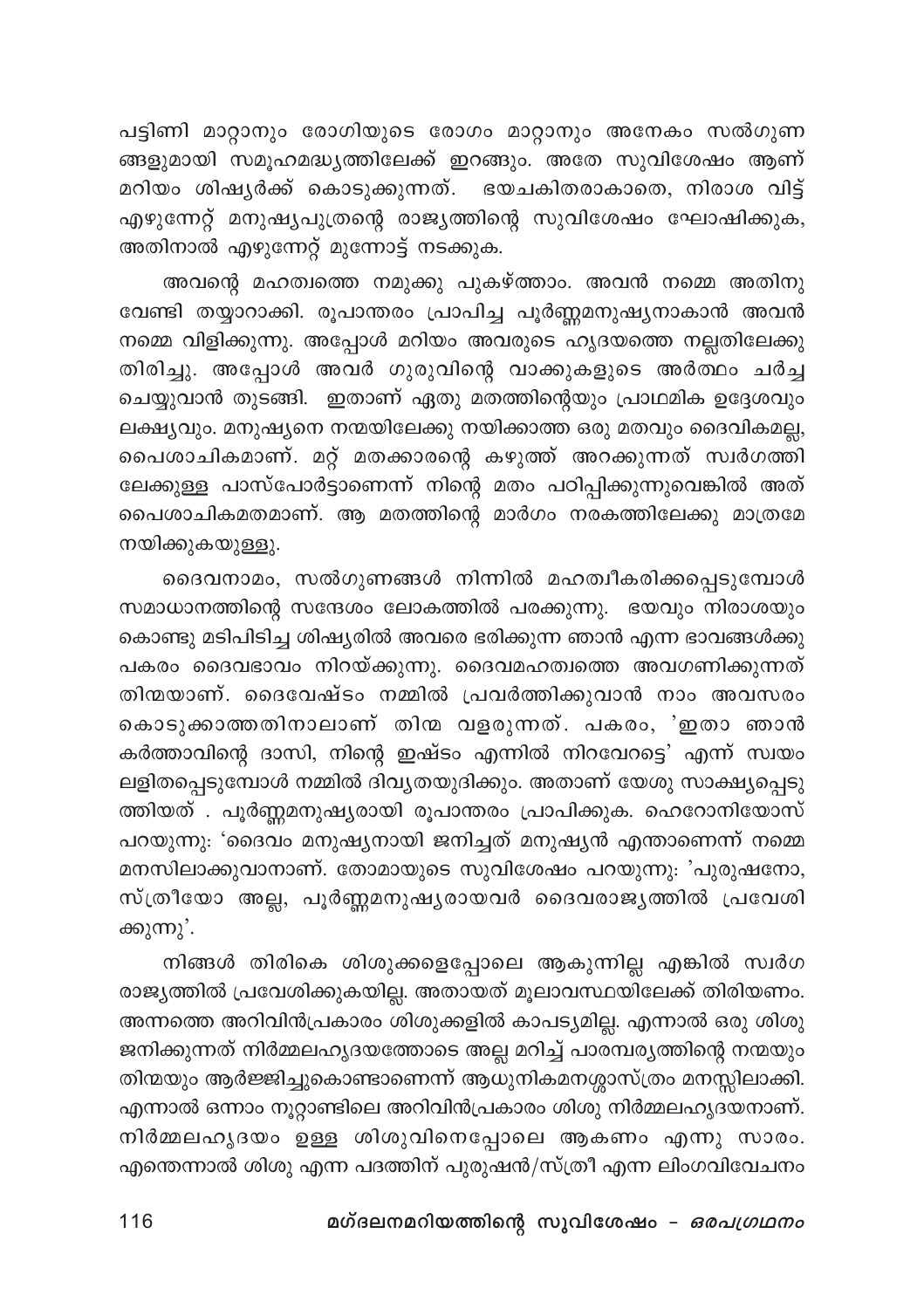ഇല്ല. സ്ത്രീയോ പുരുഷനോ ആകാം. സ്വർഗ്ഗരാജ്യത്തിൽ പ്രവേശിക്കുന്നത് സ്തീയോ പുരുഷനോ ആയിട്ടല്ല. സ്ത്രീപുരുഷവിവേചനത്തിന് അതീതമായ പൂർണ്ണമനുഷ്യൻ, ദിവ്യമനുഷ്യൻ എന്ന അവസ്ഥയിലാണ്. പത്രോസ് എന്ന പുരുഷന്റെ കയ്യിലെ താക്കോലും ചെങ്കോലും ഒക്കെ പുരുഷമേധാവിത്തം നിലനിൽക്കുന്ന കലാസാംസ്കാരികഭാവനകളുടെ സൃഷ്ടി മാത്രമാണ്. മനുഷ്യനെ ദൈവം സ്വന്തം സാദൃശ്യത്തിൽ സൃഷ്ടിച്ചു എന്നതും ആ സൃഷ്ടി പുരുഷനായ ആദം ആയിരുന്നു എന്നതും മേൽപ്പറഞ്ഞത് പോലെയുള്ള പുരുഷഭാവനയുടെ സൃഷ്ടി മാത്രമാണ്. തള്ള കുഞ്ഞുങ്ങളെ തന്റെ ചിറകിൻകീഴെ മറയ്ക്കുന്നതുപോലെ ദൈവം മനുഷ്യനെ കാത്തുരക്ഷിച്ചു എന്നാണ് പറയുന്നത്. തള്ള സ്ത്രീയാണ്, പുരുഷനല്ല. ദൈവികസ്നേഹം മാതൃസ്നേഹം പോലെയുള്ള സ്നേഹ മാണെങ്കിൽ ദൈവം സ്ത്രീ ആയിരിക്കണം. ഇതെല്ലാം മനുഷ്യഭാവനകൾ. ഈ ജിപ്ഷൃൻ വിശ്വാസരീതികളും ഹൈന്ദവവിശ്വാസരീതികളും .<br>ബുദ്ധ-ജൈന രീതികളും കടമെടുത്ത ക്രിസ്തുമതസിദ്ധാന്തം എന്തിന് സ്തീ വിദേഷമായി മാറി എന്ന മനസ്സിലാകുന്നില്ല. ഈ വിശ്വാസ രീതികളിൽ എല്ലാം തന്നെ സന്യാസിനികൾ ഉണ്ട്. മാത്രമല്ല ക്രിസ്തുമത ത്തിന്റെ ആരംഭത്തിലും പുരോഹിതകൾ ഉണ്ടായിരുന്നു. അതിനാൽ യേശുവിന്റെ ശിഷ്യർ പുരുഷന്മാർ മാത്രമായിരുന്നു എന്നത് തെറ്റായ ചിന്താഗതിയാണ്, കാനോനികസുവിശേഷങ്ങളിൽ നിന്ന് മാത്രമുള്ള അറിവാണ്. അവ പുരുഷമേധാവിത്തം ക്രോഡീകരിച്ചവയാണ്. യേശുവിന്റെ സുവിശേഷ കാലഘട്ടത്തിൽ സ്ത്രീകൾക്കും പുരുഷന്മാർക്കും തുല<mark>്യ</mark> സ്ഥാനം ഉണ്ടായിരുന്നു. മാത്രമല്ല സൽഗുണസമ്പൂർണ്ണനായ ഗുരു പുരുഷന് സ്ത്രീയേക്കാൾ കൂടുതൽ സ്ഥാനം കൊടുത്തു എങ്കിൽ ആ ഗുരു ജ്ഞാനിയല്ല, സൽഗുണസമ്പൂർണ്ണനുമല്ല.

പത്രോസ് മറിയത്തോടു പറഞ്ഞു: "സഹോദരി, മറ്റു സ്ത്രീകളിൽ നിന്നും വൃതൃസ്തമായി ഗുരു നിന്നെ സ്നേഹിച്ചിരുന്നു. ഗുരു നിന്നോട് പറഞ്ഞതായി നീ ഓർക്കുന്നവയും ഞങ്ങൾ കേട്ടില്ലാത്തവയുമായ വാക്കുകൾ നീ ഞങ്ങളോട് പറക."

ഗുരുവിന്റെ വചനങ്ങളെ ചർച്ച ചെയ്യുവാൻ തുടങ്ങിയപ്പോൾ ക്ഷിപ്രകോപിയും സഹിഷ്ണുത ഇല്ലാത്തവനും പുരുഷമേധാവിത്തത്തിൽ വിശ്വസിക്കുന്നവനുമായ പത്രോസിൽ ഉണ്ടാകുന്ന വൃതിയാനമാണ് ഈ വാക്കുകളിൽ പ്രകടമാകുന്നത്. മറിയം യേശുവിന്റെ ഭാര്യയായിരുന്നു എന്നും സൂചനയില്ല. ഇതും ആധുനിക കഥാകൃത്തുക്കളുടെ ഭാവനയാണ്. മറിയത്തിന്റെ സുവിശേഷത്തിലൂടെ യേശുവിനെ മനസ്സിലാക്കിയാൽ അവിടെ ഭാര്യാഭർത്തൃബന്ധമല്ല കാണുന്നത്. ദിവ്യാനുരാഗബന്ധമാണ്. അത് മാനുഷികലൈംഗികതയല്ല, സ്വർഗ്ഗീയാനുഭൂതിയുടെ ബന്ധമാണ്.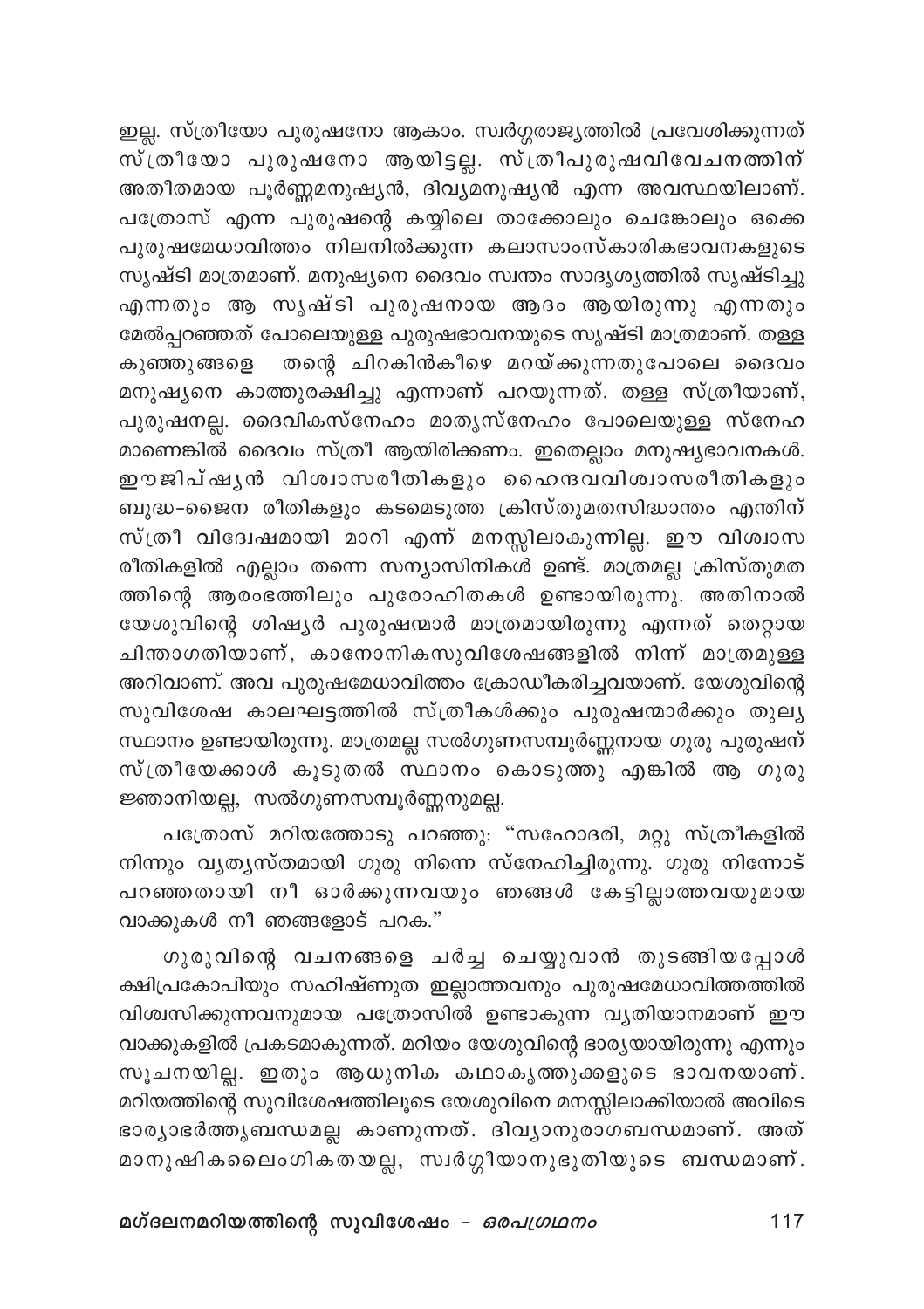മറിയത്തിന്റെ സുവിശേഷം മനസ്സിലാക്കാൻ മറിയം യേശുവിന്റെ ഭാരൃയായിരുന്നോ എന്ന അവസ്ഥയ്ക്ക് പ്രസക്തിയില്ല. എന്നാൽ മറ്റുള്ളവരെക്കാൾ ഉപരിയായ ബന്ധം ആയിരുന്നത്. യേശുവിന്റെ സുവിശേഷം ആന്തരികമായി മനസ്സിലാക്കിയത് മറിയം മാത്രമായിരുന്നു. അതായിരിക്കാം ഈ ബന്ധത്തിന്റെ രഹസ്യം.

ഇവിടെ വളരെ ബഹുമാനത്തോടെയാണ് പത്രോസ് മറിയത്തെ സമീപിക്കുന്നത്. എന്നാൽ ചഞ്ചലഹൃദയനും ക്ഷിപ്രകോപിയുമായ പത്രോ സിന് ഈ നല്ലഗുണത്തിന്റെ അവസ്ഥ അധികം ദീർഘിപ്പിച്ചുകൊണ്ടു പോകാൻ സാധിക്കുന്നില്ല എന്ന് കാണാം, പ്രത്യേകിച്ച് പത്രോസ് ആവശ്യപ്പെട്ടതുപോലെ ഗുരുവിന്റെ വചനങ്ങൾ മറിയം അവരോട<mark>്</mark> പറഞ്ഞപ്പോൾ. പത്രോസിലെ അസുയ വളരെ വേഗം ഉയർന്നുവരുന്നതായി കാണാം.

മഗ്ദലനമറിയം യേശുവിന്റെ ഭാര്യ ആയിരുന്നു എങ്കിൽ യേശു മശിഹായും സഭ മണവാട്ടിയും ആയി മാറി എങ്കിൽ ആ മണവാട്ടിയുടെ മൂർത്തീകരണം അല്ലേ മറിയം? വചനം ജഢമായി വിജ്ഞാനത്തെ മണവാട്ടിയാക്കി എങ്കിൽ (sophia wedded to logos) ദിവ്യജ്ഞാനത്തിന്റെ മൂർത്തീകരണമല്ലേ മറിയം?

ഫിലിപ്പിന്റെ സുവിശേഷത്തിലാണ് മറിയത്തെ യേശു ചുണ്ടിൽ, വായിൽ ചുംബിക്കുന്നത്. യെഹൂദ ആചാരപ്രകാരം ഇത് ലൈംഗികമല്ല. ഒരേ ബന്ധം പങ്കിടുന്ന അവസ്ഥയാണ്. ഈ ഫിലിപ്പിന്റെ സുവിശേഷം മറിയത്തെ യേശുവിന്റെ സഹോദരി, അമ്മ, സഹചാരി എന്നിങ്ങനെ വിശേഷിപ്പിക്കുന്നു. എന്നാൽ മറിയത്തിന്റെ സംബോധനയിൽ (യോഹന്നാൻ 20:16) യേശു അവൾക്ക് വെറും ഗുരു അല്ല 'എന്റെ പ്രിയപ്പെട്ട ഗുരു' ആണ്. ഈ ബന്ധം പത്രോസിന് നിഷേധിക്കാൻ സാധിക്കുന്നില്ല.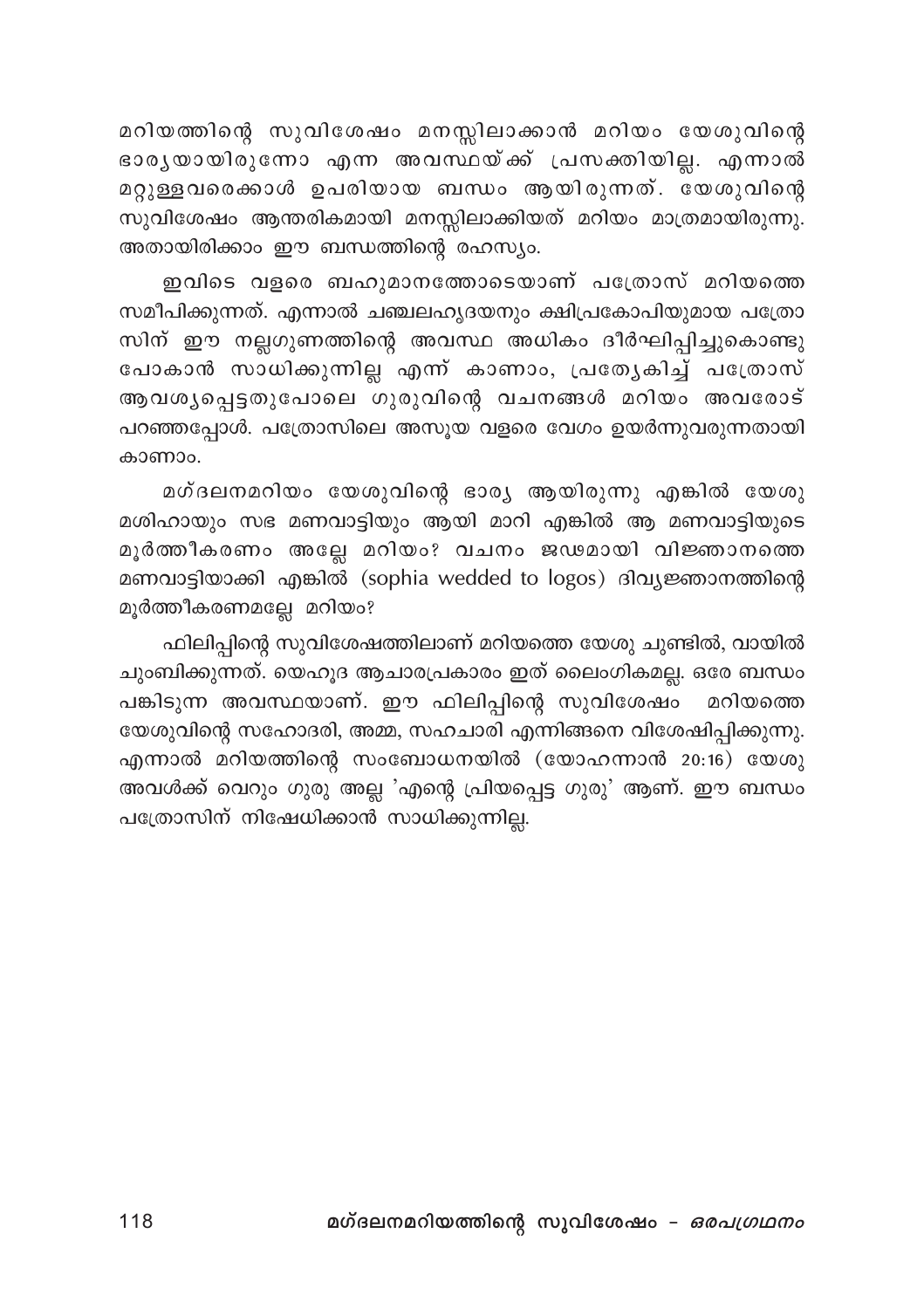## സുവിശേഷം – പത്താംപൂറം

(പുരുഷമേധാവിത്തം ഒരുയർന്ന ചിന്താഗതിയല്ല, എല്ലാ ജീവിവർഗ്ഗങ്ങ ളിലും പ്രകടമായി കാണുന്ന ഒരു പ്രാകൃതവികാരമാണ്. പുരുഷമേധാവി ത്തം ധാർമ്മികവും സാംസ്കാരികവുമായി ഉയർന്ന നിലവാരം പുലർത്തുന്ന ഒരു സമൂഹത്തെ സംബന്ധിച്ചിടത്തോളം തീർത്തും അപരിഷ്കൃതമായ ഒര നിലനില്ക്കുന്ന സമൂഹവും സഭയും സമുദായവും വസ്ഥയാണ്. അത് ഗവൺമെന്റും ഒക്കെ സംസ്കാരത്തിൽ വളരെ പിന്നോക്കാവസ്ഥയിലാ ണെന്നും കാണാം. അപ്പോസ്തോലികപിൻതുടർച്ചയുള്ള സഭയിൽ ആയാലും ക്രിസ്തുവിന്റെ മണവാട്ടി സഭയിൽ ആയാലും ഇതൊരു പ്രാകൃ തവികാരം തന്നെയാണ്.)

മറിയം അവരോടു പറഞ്ഞു: നിങ്ങൾക്ക് കേൾക്കാൻ ലഭിക്കാതിരുന്നവ ഞാൻ നിങ്ങളോടു പറയാം. ഞാൻ ഗുരുവിനെ ദർശനം ചെയ്തു. ഞാൻ അവനോടു പറഞ്ഞു: ഗുരോ, ഞാൻ നിന്നെ ഇപ്പോൾ ദർശനത്തിലൂടെ കാണു ന്നു. അപ്പോൾ അവൻ പറഞ്ഞു: ഈ ദർശനം നിന്നിൽ ഇളക്കമോ ഭയമോ ഉണ്ടാകത്തതിനാൽ നീ അനുഗ്രഹിക്കപ്പെട്ടവളാകുന്നു. നിന്റെ നിധി എവി ടെയോ അവിടെയാകുന്നു നിന്റെ മനസ്സും.

ഇവിടെ ഗുരുവിൽനിന്നും കേട്ടകാര്യമല്ല മറിയം പറയുന്നത്, ഗുരുവിന്റെ ദർശനത്തിൽനിന്നും ലഭിച്ച അറിവിൻ പ്രകാരമാണ്. യെഹുദരീതിയിൽ ദിവ്യാനുഭൂതി പകർന്നിരുന്നത് കേൾവിയിലൂടെ ആയിരുന്നു, (ഇസ്രായേലേ കേൾക്കുക…). എന്നാൽ ഗ്രീക്ക് രീതിയും ഈജിപ്ഷ്യൻ രീതിയും ദർശനം ആയിരുന്നു. പുരോഹിതർ, ആണും പെണ്ണും, ദിവൃസംസർഗ്ഗം നട ത്തിയിരുന്നത് ദർശനത്തിലൂടെയായിരുന്നു. അതായത് കേൾവിയിലൂടെ ഉള്ള അനുഭൂതിയുടെ പൂർത്തീകരണമായി മാറി ദർശനം. ഈ പ്രവണത യോഹ ന്നാന്റെ ഒന്നാം ലേഖനത്തിലും (1 യോഹ 1:1-2) സുവിശേഷത്തിലും (8:56) കാണാം.

ഇവിടെ അന്തർലീനമായ ആശയം ഇതാണ്: പത്രോസും മറ്റുശിഷ്യരും യേശുവിന്റെ വാക്കുകൾ ധാരാളം കേട്ടു. പക്ഷേ വാക്കുകൾ നല്കുന്ന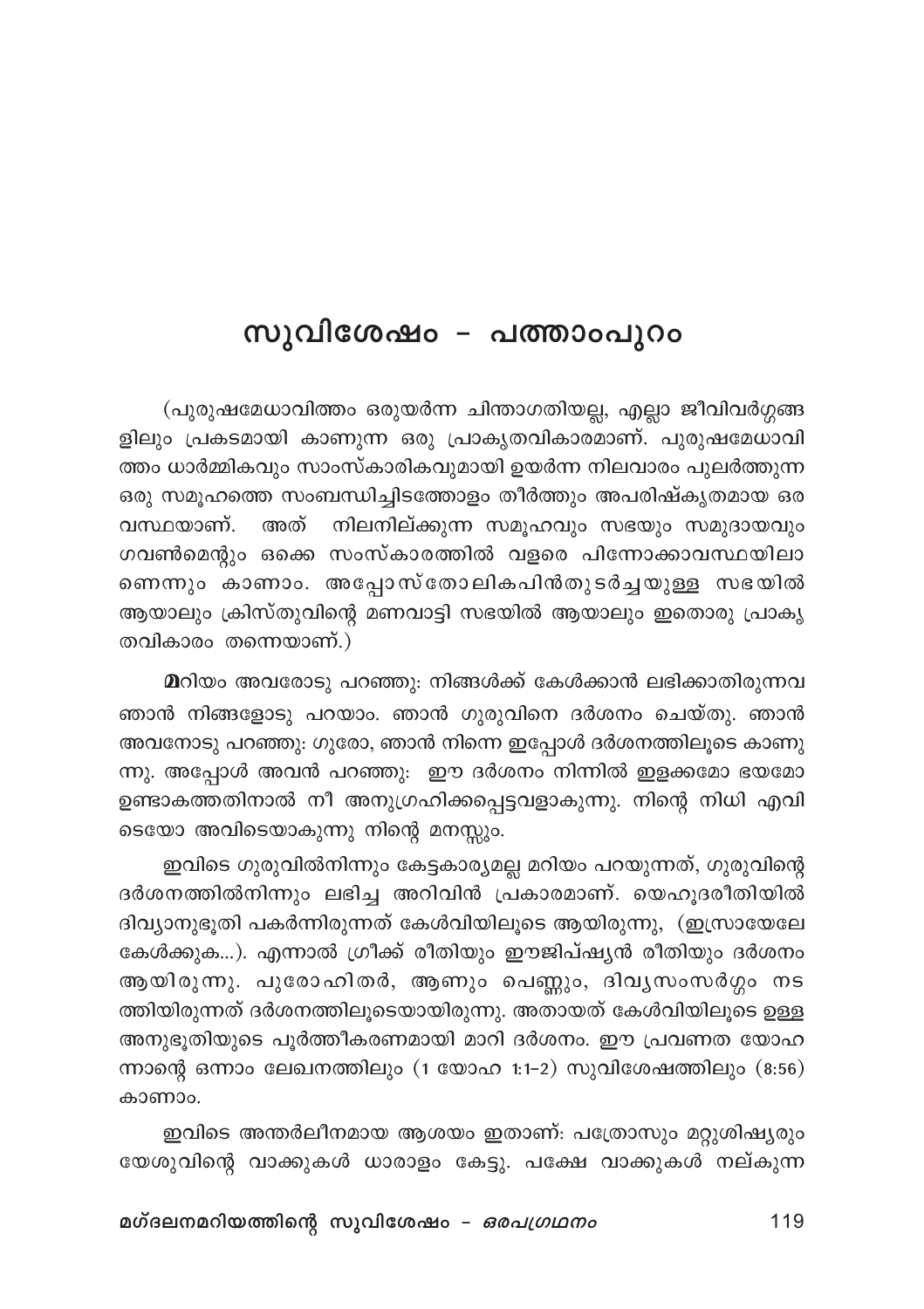ആശയം ഗഹനമാകുമ്പോൾ അതിലടങ്ങിയിരിക്കുന്ന തത്വം മനസ്സിലാകാതെ വരും. ഇത് പണ്ടുകാലം മുതലെ നിലനില്ക്കുന്ന ഒരു വീഴ്ചയാണ്. വാക്കു .<br>കളെ അവയുടെ അക്ഷരാർത്ഥത്തിൽ മാത്രം ഗ്രഹിക്കുന്നതുകൊണ്ട് പ്രയോ ജനമില്ല. എന്നാൽ അവ നൽകുന്ന ഗൂഢമായ അർത്ഥം മനസ്സിലാക്കണം. എല്ലാ കലകൾക്കും ഈ തത്വം ബാധകമാണ്. പഴയ നിയമത്തിലെ പ്രവാ ചകരെ ദർശകർ (കണ്ടവർ) എന്നാണ് വിശേഷിപ്പിക്കുന്നത്. വെളിവുനിറഞ്ഞ ഈശനെ വെളിവിൽ കാണണം എന്നു പറയുന്നതും ഇതുതന്നെ. മോശ വാഗ്ദത്തനാട് നേരിട്ടുകണ്ടില്ല. പക്ഷേ ദർശനത്തിലൂടെ മനസ്സിലാക്കി (ആവ: .<br>34:4). ഇവിടെ ഉദ്ദേശിക്കുന്നത് ആന്തരികമായ കണ്ണുകളിലൂടെയുള്ള ദർശനമാണ്. ഇത് അനുഭൂതിയാണ്. ഈ അനുഭൂതി അഥവാ ദിവ്യദർശനം ലഭിക്കണമെങ്കിൽ മനസ്സിൽ ദിവ്യചിന്ത നിറയണം. അപ്പോൾ ദിവ്യദർശനം .<br>ഉണ്ടാകുന്നു. ദൈവങ്ങളുടെ പ്രതിമകൾ കൊണ്ടുദ്ദേശിക്കുന്നതും ഇതാണ്. കല്ല്, ലോഹം ഇവ കൊണ്ടുണ്ടാക്കിയ വിഗ്രഹരൂപങ്ങളിൽനിന്നും വിഗ്രഹം പ്രതിനിധീകരിക്കുന്ന ദിവ്യഭാവത്തിലേക്ക് നാം മനസ്സിനെ നയിക്കുമ്പോൾ മാത്രമെ ദിവ്യദർശനം ലഭിക്കകയുള്ളു. അല്ലാഞ്ഞാൽ വെറും വിഗ്രഹവന്ദനം മാത്രമായി മാറും. അതുകൊണ്ടാണ് ദൈവവചനം കേട്ടുഗ്രഹിച്ചാൽ പോരാ കണ്ടുഗ്രഹിക്കണം എന്നെഴുതിയിരിക്കുന്നത് (ജനം കാഹളധ്വനിയും ഇടിമുഴ ക്കവും കണ്ടു -പുറപ്പാട് 20:18). ഇതാണ് വചനം ജഢമാകുന്ന അവസ്ഥയും. ഈ ആശയം ആ കാലഘട്ടത്തിലെ തത്വചിന്തയല്ല. കലകളിലും മറ്റും പ്രത്യക്ഷരൂപത്തിൽ വ്യാപരിച്ചിരുന്ന ഒരു ആശയമാണ്. യോഹന്നാൻ വചനം ജഢമായി എന്നു സുവിശേഷത്തിൽ പറയുന്നത് ഒരു പുതിയ ആശയമല്ല എന്നു സാരം. ദൈവത്തെ മുഖാമുഖം കണ്ടാൽ മരിക്കും എന്നായിരുന്നു ഇസ്രായേലിന്റെ വിശ്വാസം. അതുകൊണ്ടാണ് കാഴ്ചയ്ക്കു പകരം കേൾവിക്ക് പഴയനിയമം പ്രാധാന്യം കൊടുത്തത് (പുറപ്പാട് 33:20).

എന്നാൽ ദൈവത്തെ കാണുവാൻ മനസ്സാലും ശരീരത്താലും തയ്യാറെ ടുത്തവർ ദൈവത്തെ കണ്ടു. അവർക്ക് മരണം സംഭവിച്ചില്ല (പുറ: 24:9-11). ഇതെല്ലാം രണ്ടായിരത്തിൽ അധികം വർഷങ്ങൾ പഴക്കമുള്ള ചിന്താഗതി കൾ ആണ്. എ.ഡി. 1600 വരെ സൂര്യൻ ഭൂമിയെ വലംചെയ്യുന്നു എന്നും ഭൂമി സൗരയൂഥത്തിന്റെ മദ്ധ്യത്തിൽ സ്ഥിതിചെയ്യുന്നു എന്നും വിശ്വസിച്ചി രുന്നു. ആ ചിന്താഗതിയുടെ ഭാഗമാണ്. മനുഷ്യരൂപത്തിലും ഭാവത്തിലും സ്വഭാവത്തിലും ഉള്ള ദൈവങ്ങളും. മനുഷ്യൻ സൃഷ്ടിയുടെ പരമോന്നതമായ അവസ്ഥയാണ്. ദൈവത്തിന്റെ തെരഞ്ഞെടുത്ത ജനമാണ്. ഈ മനു ഷ്യനുവേണ്ടി ദൈവം സ്വർഗത്തിൽ മന്ദിരങ്ങൾ പണിതിരിക്കുന്നു. ദൈവം മനുഷ്യനെ രക്ഷിക്കാൻ സ്വർഗത്തിൽ നിന്നും ഇറങ്ങി. ഇതൊക്കെ ചിന്തക ളിലെയും ഭാവനകളിലെയും മാത്രം ദൈവമാണ്. എന്നാൽ സത്യമായ ദൈവം എന്ത്? യഥാർത്ഥദൈവം എന്ത്? അന്നുമിന്നും ആർക്കും അറിയില്ല. അറിയാം എന്ന് പറയുന്നത് അസംബന്ധവും അജ്ഞതയും ആണ്. കുറെ മനുഷ്യരെ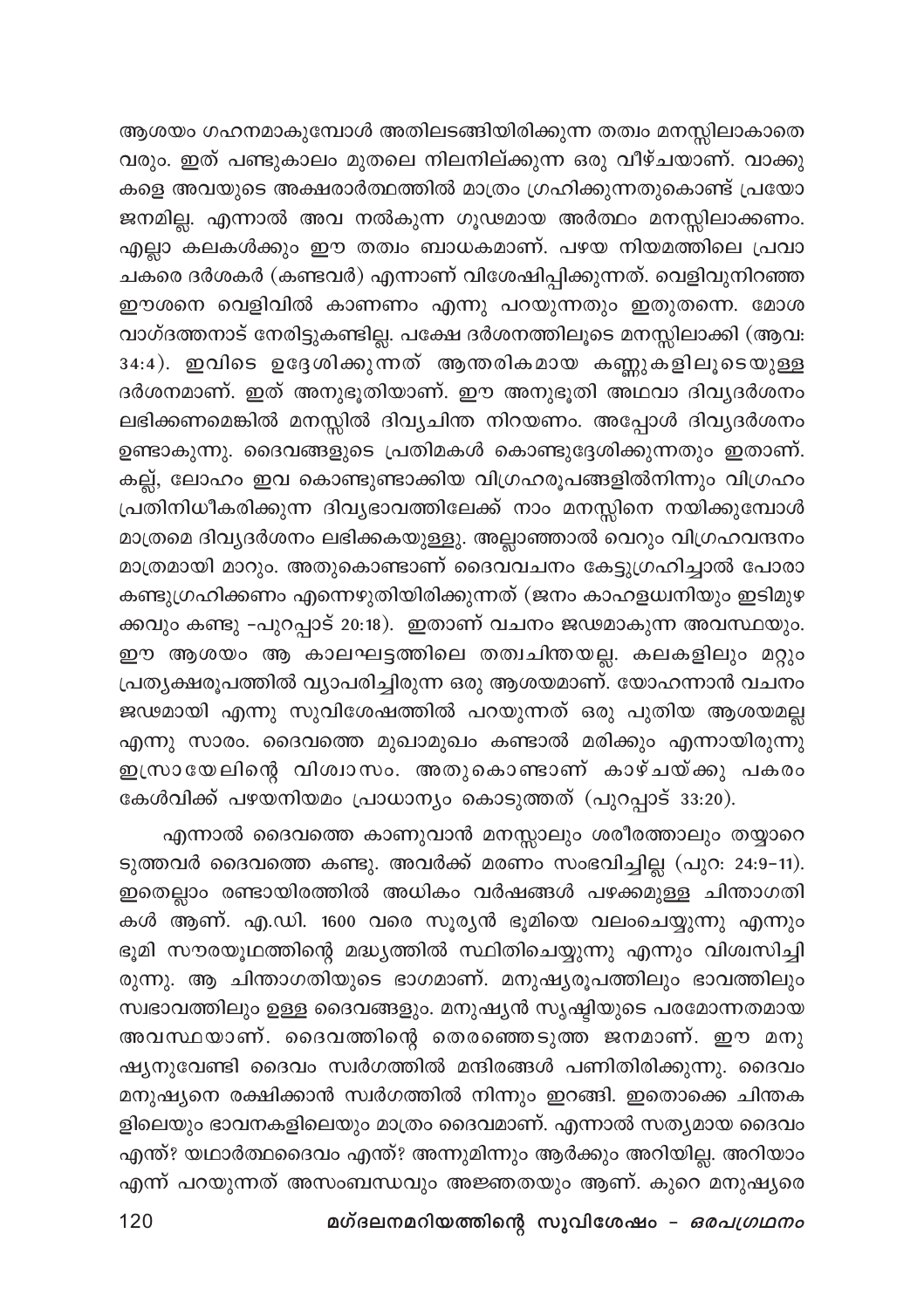കബളിപ്പിക്കാം എന്നല്ലാതെ ഈ വിശ്വാസത്തിന് പ്രത്യേകത എന്തെങ്കി ലുമുണ്ടോ?

എന്നാൽ ദൈവവിശ്വാസത്തിനു പകരം ദൈവികമായ ചിന്ത (ദിവ്യ ഗുണം) മനുഷ്യനിൽ വ്യാപരിക്കുമ്പോൾ മനുഷ്യൻ നന്മ മാത്രം പ്രവർത്തി ക്കുന്നു. അല്ലാതെ ദൈവത്തിനു കാലും തലയും വായും ഒക്കെ ഉണ്ടാക്കി ആരാധിക്കാൻ തുടങ്ങുമ്പോൾ അത് വിഗ്രഹാരാധനയായി മാറുന്നു. വിഗ്ര ഹത്തെ പൂജിക്കുന്നതിനു പകരം വിഗ്രഹം പ്രതിനിധീകരിക്കുന്ന സൽഗു ണത്തെ സ്വായത്തമാക്കണം. ആ ഗുണവുമായി നാം താദാത്മ്യം പ്രാപിക്കു മ്പോൾ നമ്മിൽ നന്മ നിറയുന്നു. ഇതാണ് ദൈവഭയം എന്നതുകൊണ്ടും ദൈവവിശ്വാസം എന്നതുകൊണ്ടും ഉദ്ദേശിക്കുന്നത്. മരണത്തിനുശേഷം ഉള്ള ഒരു സുഖവാസസ്ഥലമാണ് സ്വർഗം. അത് നേടാൻ ദൈവവിശ്വാസം വേണം ഇല്ലെങ്കിൽ അനേകജന്മങ്ങളിലൂടെ കഷ്ടപ്പെടണം. ഇതാണ് മനുഷ്യജീവി തത്തിന്റെ അർത്ഥം എങ്കിൽ എല്ലാവരും കത്തോലിക്കാസഭയിൽ ചേരുന്ന താണ് പ്രായോഗികം. കാരണം മറ്റു മതതത്വങ്ങൾ പ്രകാരം സ്വർഗം നേടാൻ വളരെ പ്രയാസമാണ്. എന്നാൽ കത്തോലിക്കർക്ക് മറ്റുള്ളവരെക്കാൾ വളരെ എളുപ്പമാണ്. അതാണ് ബുസ്പുക്കാന (ശുദ്ധീകരണസ്ഥലം) എന്ന പരി പാടി. സ്വർഗ്ഗത്തിൽ പോകാൻ തക്കവണ്ണം ഗുണപൂർണ്ണം അല്ലാത്ത ജീവിതം .<br>നയിച്ച് മരിച്ചാലും ശുദ്ധീകരണസ്ഥലത്ത് പോയി ശുദ്ധീകരിക്കപ്പെട്ടാൽ നരകത്തിൽ പോകാതെ സ്വർഗ്ഗത്തിൽ പോകാം, എസ്.എസ്.എൽ.സി. തോറ്റാലും എം.എ. ബിരുദം നേടാം എന്ന പരസ്യം പോലെ.

ദൈവത്തെ മനുഷ്യരൂപത്തിൽ കാണാൻ ശ്രമിക്കുമ്പോഴാണ് ഈ വൈരു ദ്ധ്യതയുടെ പ്രശ്നങ്ങൾ ഓരോന്നായി ഉണ്ടാകുന്നത്. ഉൽപ്പത്തിയിൽ ദൈവം പകലിനെ സൃഷ്ടിച്ചു. രാത്രിയെ സൃഷ്ടിച്ചു. ഈ ചിന്താഗതി എങ്ങനെ ഉണ്ടാ യി? ശരിയാണ് ഭൂമിയിൽ നിന്നു നോക്കുമ്പോൾ സൂര്യൻ ഉദിക്കുന്നു, അസ്ത മിക്കുന്നു. മനുഷ്യന്റെ അന്നത്തെ അറിവിൻ പ്രകാരമാണിതെഴുതിയിരിക്കു ന്നത്. സൂര്യൻ ഉദിക്കുന്നില്ല, അസ്തമിക്കുന്നില്ല, ഭൂമിക്കുചുറ്റും കറങ്ങുന്നു മില്ല എന്ന് ഇന്ന് നമുക്കറിയാം. ഭൂമിക്കു മുകളിൽ നിന്നുകൊണ്ട് ദർശിച്ചാൽ ഉദയവും അസ്തമയവും ഇല്ല. ലോകത്തിലെ അനേകം തത്വചിന്തകരും മത ങ്ങളും സൂര്യന്റെ ഉദയാസ്തമയങ്ങളെ അടിസ്ഥാനമാക്കിയിരിക്കുന്നു. യേശു വിന്റെ ജനനവും മരണവും ഈ സൂര്യനെ അടിസ്ഥാനമാക്കിയാണ്. യേശു കുരിശിൽ പ്രാണനെ വെടിഞ്ഞപ്പോൾ തന്റെ സൃഷ്ടാവിന്റെ നഗ്നത കാണാൻ കഴിയാതെ സൂര്യൻ സ്വയം മറഞ്ഞു, ഭൂമിയിൽ അന്ധകാരം പരന്നു എന്നു സുവിശേഷകർ രേഖപ്പെടുത്തിയിരിക്കുന്നു. ഈ സുവിശേഷകരുടെ ഭൗതികശാസ്ത്രത്തിന്റെ അറിവ് എത്രമാത്രം എന്നു നമുക്കു മനസ്സിലാക്കാം. ഈ സുവിശേഷകരെ അധികം അപമാനിച്ചിട്ടു കാര്യമില്ല. അവരുടെ അന്നത്തെ അറിവിന്റെ അടിസ്ഥാനത്തിൽ അവർ സുവിശേഷം രചിച്ചു എന്നു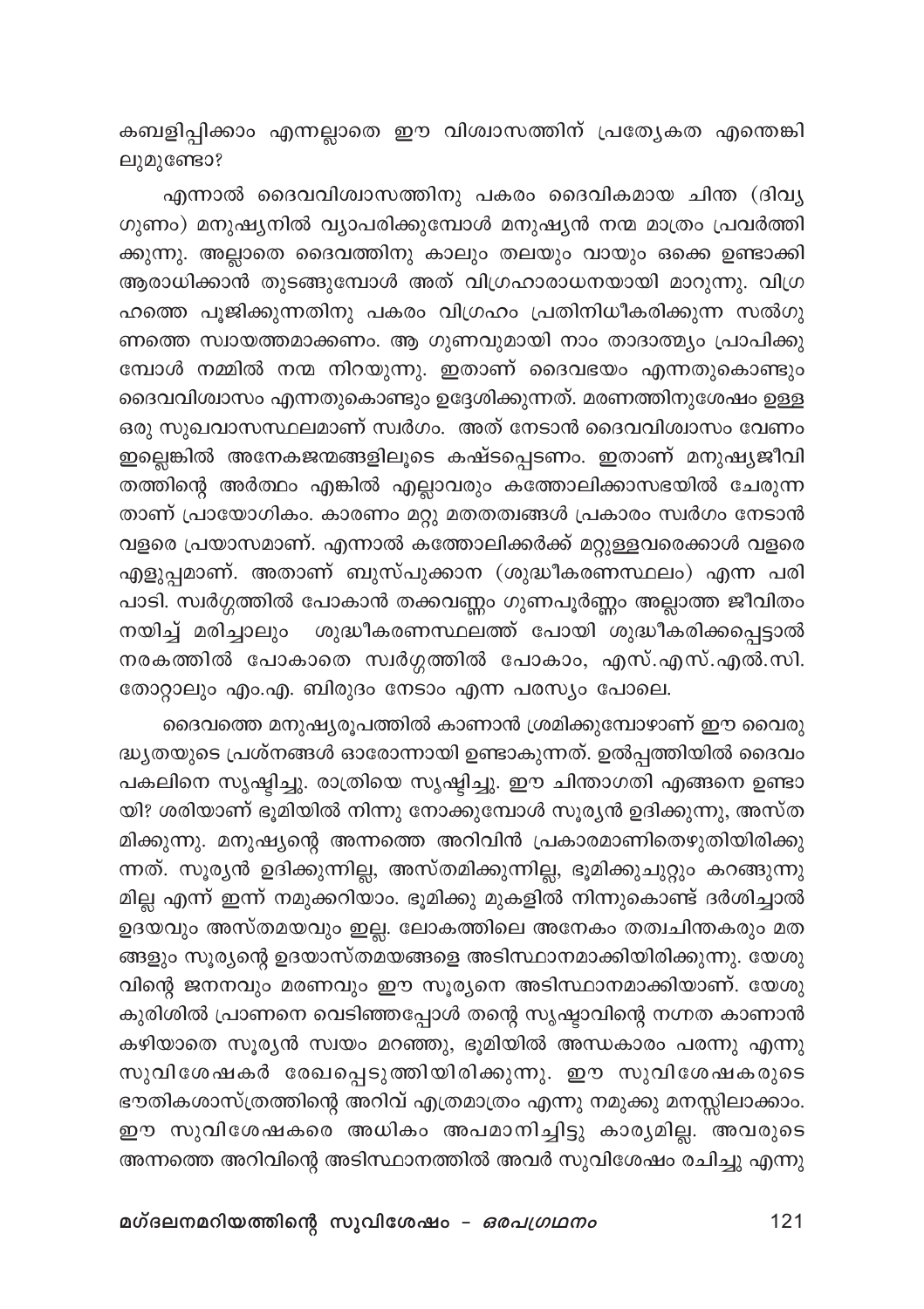മാത്രം. എന്നാൽ 16-ാം നൂറ്റാണ്ടിൽ ഭൂമി ഒരു ഗ്രഹം ആണെന്നും സൂര്യൻ സൗരയൂഥത്തിന്റെ നടുവിൽ ആണെന്നും അത് ഭൂമിക്കുചുറ്റും കറങ്ങുന്നി ല്ല, ഉദിക്കുന്നില്ല, അസ്തമിക്കുന്നില്ല, ചന്ദ്രനെയും നക്ഷത്രങ്ങളെയും ആകാ .<br>ശവിതാനത്തിൽ കെട്ടിതൂക്കി ഇട്ടിരിക്കയല്ല എന്നും മനസ്സിലാക്കി. പിന്നീട്, സൂര്യനെപ്പോലെ അനേകം സൂര്യന്മാർ ഉണ്ട്, പലതിനും സൗരയുഥമുണ്ട്, ഭൂമിയിൽ മാത്രമല്ല ജീവൻ കാണാനുള്ള സാദ്ധ്യത എന്നൊക്കെ ആധു നികശാസ്ത്രം വീണ്ടും തെളിയിച്ചു. പക്ഷെ 1969-ൽ മാത്രമാണ് ശാസ്ത്ര സത്യം മതം അംഗീകരിച്ചത്. ബൈബിളിൽ അങ്ങനെ അല്ല എഴുതിയിരി ക്കുന്നത് എന്നത് മാത്രമായിരുന്നു ഈ കാലതാമസത്തിന് കാരണ<mark>ം</mark>. ബൈബിളിലെ ദൈവവാകൃങ്ങളും അതിനെ അടിസ്ഥാനമാക്കി ഉണ്ടാക്കപ്പെ ട്ടിരിക്കുന്ന ക്രിസ്തീയവിഭാഗങ്ങളും പൗരാണികമനുഷ്യന്റെ അല്പജ്ഞാ നത്തിന്റെ സൃഷ്ടിയാണ്. അത് പരമോന്നതസത്യം എന്ന് പ്രസംഗിക്കുന്നതും പ്രചരിപ്പിക്കുന്നതും അജ്ഞത മാത്രമല്ല പ്രപഞ്ചസൃഷ്ടാവിനെ അപമാനി ക്കലും കൂടിയാണ്. അതിനാൽ ദിവ്യജ്ഞാനത്തിന്റെ വെളിച്ചത്തിൽ വളരെ അപലപനീയവും ആണ്. അതുപോലെ തന്നെയാണ് വിഗ്രഹങ്ങൾക്കു ജീവ നുള്ളതുപോലെ അവയെ കുളിപ്പിക്കുകയും പാലൂട്ടുകയും ചെയ്യുന്നത്. ഈ വിഗ്രഹങ്ങൾ ഉണ്ടാക്കിയത് അവയെ അതുപോലെ ആരാധിക്കുവാനല്ല. ഏതെങ്കിലും ദിവ്യമായ ആശയത്തിലേക്കുള്ള ചൂണ്ടുപലകയോ ദിവ്യതയെ ഓർമ്മിപ്പിക്കുവാനുള്ള ഒരു അടയാളമോ ആണവ. ആരാധകന്റെ ചിന്തകൾ വിഗ്രഹത്തിൽ ഒതുങ്ങിനില്ക്കാതെ അവ പ്രതിനിധീകരിക്കുന്ന ഉത്തമാശ യങ്ങളിലേക്ക് ഉയരണം.

ഈ ദർശനമാണ് മറിയം ഇവിടെ പ്രതിനിധീകരിക്കുന്നത്. ശിഷ്യന്മാർ കണ്ടാത് ജഢരൂപമായ യേശുവിനെയാണ്. പക്ഷേ മറിയം കണ്ടത് യേശു പ്രതിനിധീകരിക്കുന്ന ദിവ്യാനുഭൂതിയുടെ കാഴ്ചയാണ്. ഇതാണ് മഗ്ദല നമറിയത്തിന് ജഢം രൂപം പൂണ്ട വചനം. അതുകൊണ്ടാണ് മറിയത്തിന് ഭയമോ ചഞ്ചലതയോ ഉണ്ടാകാഞ്ഞത്. കാരണം ഗുരുവുമായുള്ള ബന്ധ ത്തിൽ അവൾ നേടിയെടുത്ത ആന്തരികസമാധാനവും ധൈര്യവും ആണ് അവളെ നയിച്ചത്. ഈ ധൈര്യം ആണ് അവളെ യേശുവിന്റെ കുരിശിന്റെ അടുക്കലേക്ക് നയിക്കുന്നത്. ഈ ധൈര്യം ആണ് അവളെ യേശുവിന്റെ കല്ലറയിലേക്ക് നയിക്കുന്നത്. അതാണ് അവൾ വീണ്ടും യേശുവിനെ ദർശി .<br>ക്കുന്നതിന്റെ കാരണവും. അവിടെ മറിയം ഗുരുവിനെ അഭിസംബോധന ചെയ്യുന്നത് റാബി (ഗുരു) എന്നല്ല, റാബുനി (പ്രിയപ്പെട്ട ഗുരു) എന്നാണ്. ആ പ്രിയപ്പെട്ട ഗുരുവാണ് അവളുടെ മനസ്സു മുഴുവൻ. ആ ഗുരുവാണ് അവ ളുടെ സകലതും, അവളുടെ സർവ്വസ്വത്തും സർവ്വനിധിയും. അവളുടെ മനസ്സു മുഴുവൻ ആ നിധിയിലാണ്. അതാണ് അവൾ ഗുരുവിനെ ദർശിക്കാ നുള്ള കാരണവും.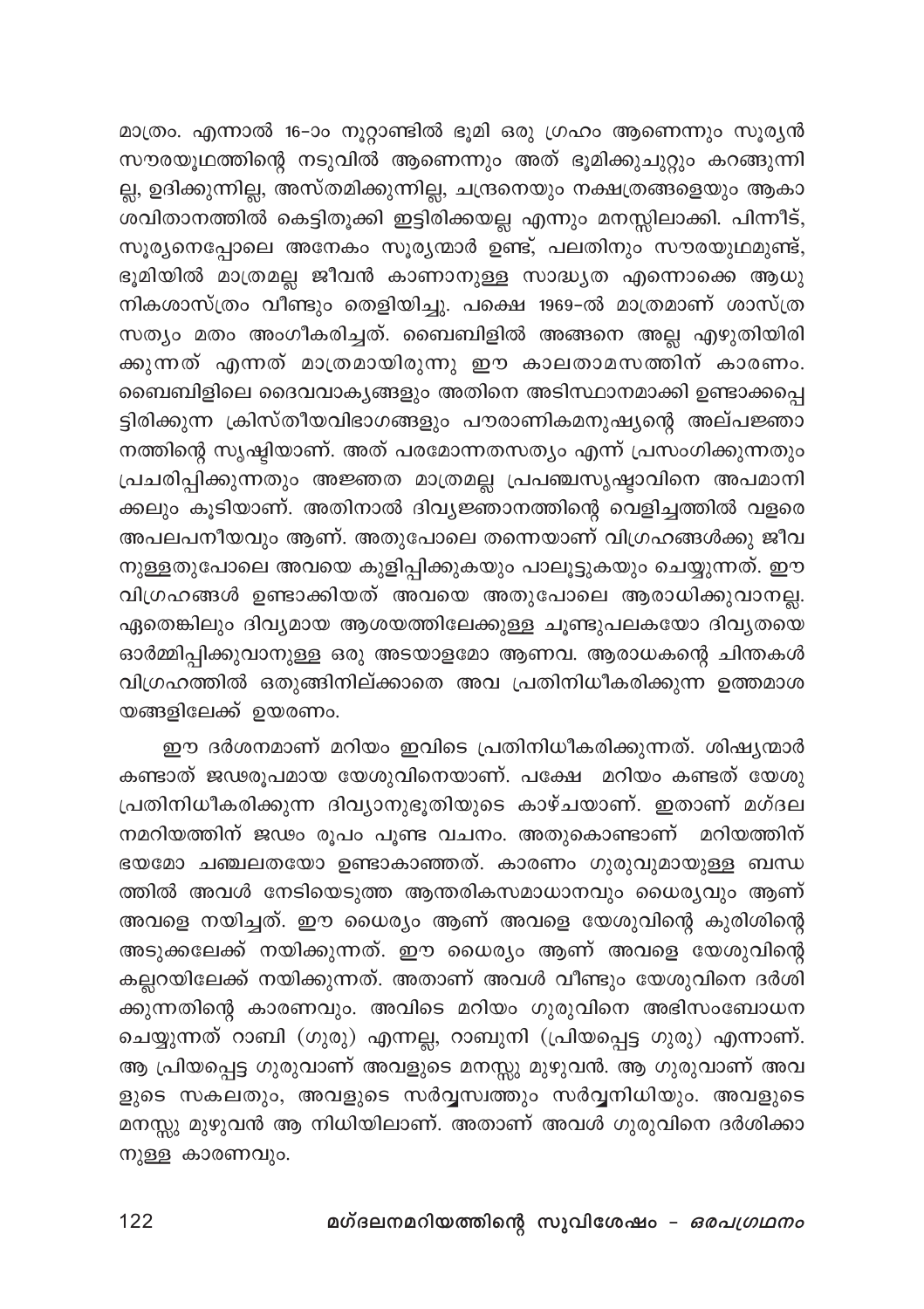നിങ്ങൾ പുഴുവും ഉറുമ്പും ആക്രമിക്കുന്ന ഭൂമിയിൽ നിക്ഷേപങ്ങളെ കൂട്ടിയാൽ നിങ്ങളുടെ മനസ്സ് പുഴുവും ഉറുമ്പും പിടിക്കും. പകരം പുഴുവും ഉറുമ്പും പിടിക്കാത്ത സ്വർഗത്തിൽ (നന്മയിൽ) നിക്ഷേപങ്ങളെ കരുതിയാൽ നിങ്ങളുടെ മനസ്സും ആ സ്വർഗത്തിൽ ആയിരിക്കും. അതാണ് യഥാർത്ഥ സ്ഥർഗം. ഈ സ്ഥർഗം ഇതാ ഇവിടെ നിങ്ങളുടെ ഉള്ളിൽ. ഈ സ്ഥർഗം സർവ്വലോകനന്മയുടെ സ്വർഗം. ഇതു നിങ്ങളുടെ ഇടയിൽതന്നെ പരന്നുകിട ക്കുന്നു. ഈ സ്വർഗം ഭാവിയിലെ സുഖവാസസ്ഥലം.

അത് പുനർജന്മത്തിലൂടെ നേടുന്ന മോക്ഷമല്ല. ശുദ്ധീകരണസ്ഥലത്തു .<br>നിന്നും ലഭിക്കുന്ന പറുദീസയല്ല. ഈ സ്ഥർഗം ഈ ഭൂമിയിലെ ജീവിതത്തിൽ തന്നെ ഉള്ള അവസ്ഥയാണ്. ഈ സ്വർഗത്തെ വെറുതെ കേട്ടാൽ പോരാ, സ്വജീവിതത്തിൽ ദർശിക്കണം. അങ്ങനെ ദർശിക്കാത്തവർ ഒരിക്കലും സ്വർഗം അനുഭവിക്കയില്ല. മനുഷ്യജീവിതം സുഖ–ദുഃഖ സമ്മിശ്രമാണ്. അത് ജീവി തത്തിന്റെ ഒരു ഭാഗമാണ്. നാം ജീവിക്കുന്ന സമൂഹവ്യവസ്ഥിതിയുടെ ഭാഗമാണ്. അല്ലാതെ ഈശ്വരനിശ്ചയം അല്ല. ചില മനുഷ്യർ ധനികരും ആരോ ഗ്യമുള്ളവരും. ചില മനുഷ്യർ ദരിദ്രരും രോഗികളും. ചിലർ ദിവസങ്ങളായി .<br>ആഹാരം ഇല്ലാതെ വലയുന്ന പട്ടിണിപ്പാവങ്ങൾ. ഇതൊന്നും ഈശ്വരന്റെ മറിമായമോ ഇച്ഛയോ അല്ല. ഇതെല്ലാം സമൂഹവ്യവസ്ഥയുടെ അനന്തരഫല ങ്ങളാണ്. നാം ഓരോരുത്തരും പരിശ്രമിച്ചാൽ ലോകത്തെ നല്ല ശതമാനം പട്ടിണിയും ദുരിതവും രോഗവും ഇല്ലാതാക്കാൻ സാധിക്കും. ഇതിന് ഈശ്വ രന്റെ കൂട്ട് വേണ്ട. ഈശ്വരനെ പഴിപറഞ്ഞിട്ടു കാര്യവും ഇല്ല. ലോകത്തെ .<br>കുറെ മനുഷ്യർ പട്ടിണികോലങ്ങളായി ഇരന്ന്, ഇഴഞ്ഞ് ജീവിക്കണം എന്നത് ഈശ്വരനിശ്ചയം എന്ന് തീരുമാനിക്കാൻ മനുഷ്യൻ ആര്? മനുഷ്യർ കഷ്ടപ്പെ ടുന്നത് ഒരുകാരണത്താലും ന്യായീകരിക്കാനാവുന്നതല്ല. ഇതു മനുഷ്യന്റെ തന്നെ ധാർമ്മികബോധത്തിന്റെ കുറവാണ്. പള്ളികളിലും അമ്പലങ്ങളിലും കൊടിയേറി വലിയ പെരുന്നാളുകളും ഉത്സവങ്ങളും ആഘോഷിക്കുമ്പോൾ വെറുതെ ധൂർത്തടിക്കുന്ന പണം ആ പ്രദേശത്തെ ദരിദ്രനുവേണ്ടി ചിലവാ ക്കുക. അതാണ് നന്മയുടെ ഉത്സവം. നിസ്സഹായനായ മനുഷ്യന്റെ മനസ്സിൽ ശുഭപ്രതീക്ഷകളുടെ കൊടികളുയർത്തുക. ആ നുറുങ്ങിയ ഹൃദയങ്ങൾ സന്തോഷംകൊണ്ട് തുടിക്കുന്നതിൽ ഉപരിയായി ഒരു ഉത്സവവും പെരുന്നാളും ഇല്ല. വഴിപാടുകൾക്ക് ചിലവാകുന്ന പണം കൊണ്ട് പട്ടിണിപ്പാവങ്ങളെ തീറ്റി പോറ്റുക, ഉടുതുണിയില്ലാത്തവന് വസ്ത്രം കൊടുക്കുക, പാർപ്പിടം ഇല്ലാത്ത വന് പാർപ്പിടം ഉണ്ടാക്കി കൊടുക്കുക, രോഗിക്കു ചികിത്സ കൊടുക്കുക. ഇത്തരം ബലിയിലും വഴിപാടിലും ആണ് ദൈവങ്ങൾ ഇറങ്ങിവരും എന്ന് പറയുന്നത്. പാപമോചനത്തിനുവേണ്ടി, ഭാവിയിലെ മോക്ഷത്തിനുവേണ്ടി നിങ്ങളുടെ നിക്ഷേപങ്ങളെ നിങ്ങൾ ദേവാലയങ്ങൾ പണിയുവാനും വിഗ്രഹ ങ്ങൾ പൂശുവാനും ഉപയോഗിക്കുന്ന പണം കൊണ്ട് പട്ടിണിപ്പാവത്തിന്റെ ഹൃദ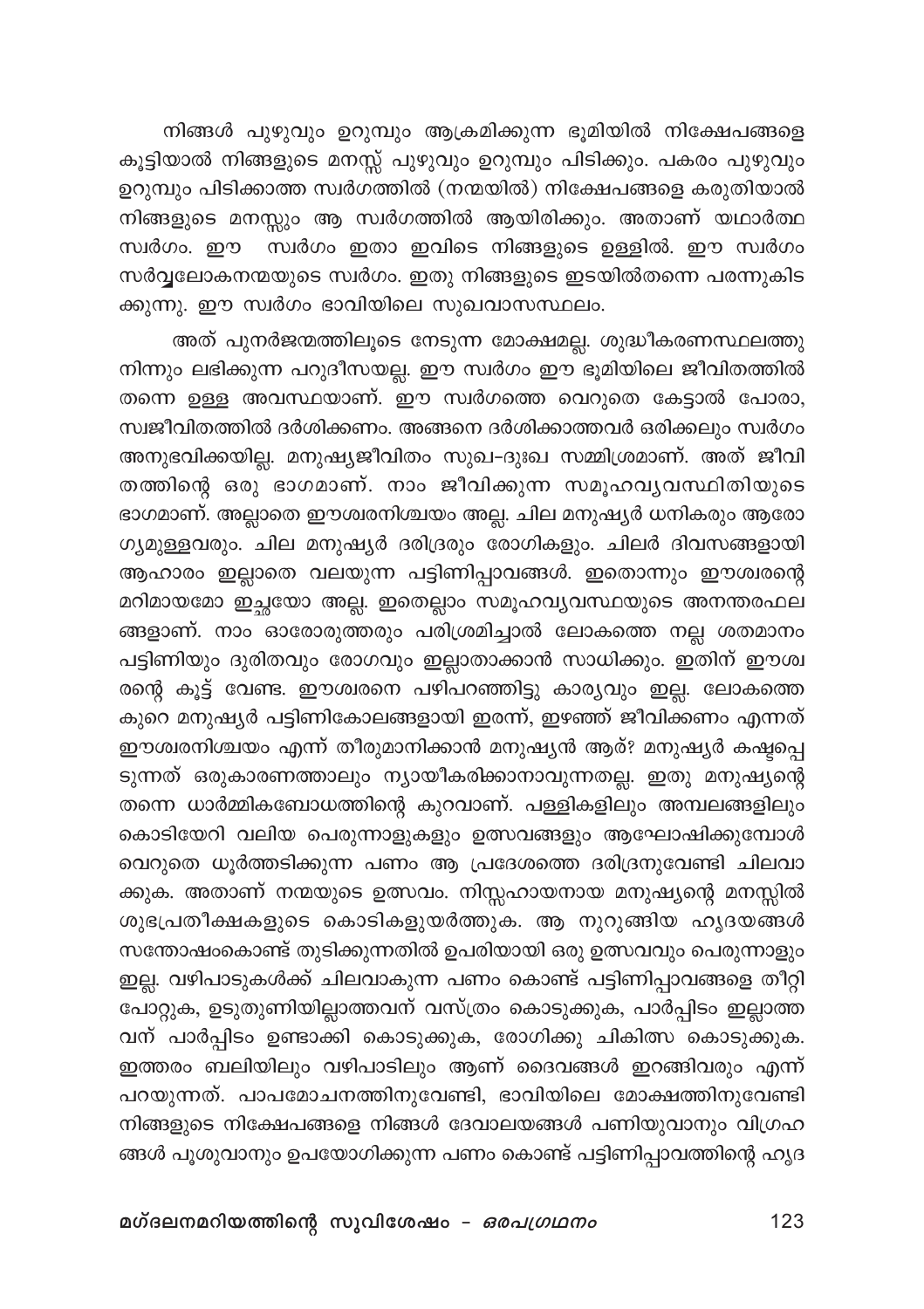യമാകുന്ന ദേവാലയത്തെ പണിയുക. അവന്റെ ദാരിദ്ര്യത്തെ മാറ്റി പ്രത്യാശ യുടെ മാർഗ്ഗങ്ങളിലേക്ക് അവനെ നയിക്കുക. അപ്പോൾ നിങ്ങളുടെ നിക്ഷേപം സ്ഥർഗത്തിൽ വർദ്ധിച്ചിരിക്കുന്നതിനാൽ നിങ്ങൾ സന്തോഷിച്ചാനന്ദിപ്പിൻ. നി .<br>ങ്ങൾ എളിയവനു ചെയ്യുന്നതൊക്കെയും സ്വർഗത്തിൽ നിക്ഷേപിക്കയാകു ന്നു. പട്ടിണിപ്പാവത്തിനു ഭക്ഷണം കൊടുക്കുമ്പോൾ, അവന്റെ രോഗത്തിനു ശുശൂഷ ചെയ്യുമ്പോൾ, അവന് ഉടുതുണി കൊടുക്കുമ്പോൾ അവന്റെ മന സ്സിൽ ഉണ്ടാകുന്ന സന്തോഷത്തിന്റെ തരംഗം ഒന്ന് മറ്റൊന്നിനോട് ചേർന്ന് .<br>മാറ്റൊലി കൊള്ളുന്നു. അത് നാം അറിയാതെ നാദബ്രഹ്മത്തിൽ ലയിക്കുന്നു. .<br>അതാണ് അപ്പോൾ നിങ്ങളുടെ പ്രതിഫലം സ്ഥർഗത്തിൽ വർദ്ധിച്ചിരിക്കുന്ന തിനാൽ നിങ്ങൾ സന്തോഷിച്ച് ആനന്ദിപ്പിൻ എന്നു പറയുന്നത്. ഇതാണ് യഥാർത്ഥസുവിശേഷം. ഇതിലുപരി സ്വർഗം വെറെയില്ല.

ഞാൻ അപ്പോൾ അവനോട് ചോദിച്ചു/പറഞ്ഞു: പ്രഭോ, ഒരാൾ നിന്നെ ദർശനത്തിൽ അഭിമുഖീകരിക്കുമ്പോൾ അവർ കാണുന്നത് ആന്തരികമാ യോ. മാനസികമായോ?

ഗുരു മറുപടി പറഞ്ഞു: ആത്മാവിലൂടെയോ മനസ്സിലൂടെയോ അല്ല 

ജീവജാലങ്ങളുടെ, പ്രത്യേകിച്ച് മനുഷ്യന്റെ, തലച്ചോറും അതിന്റെ .<br>പ്രവർത്തനങ്ങളും വളരെ സങ്കീർണ്ണമാണ്. സ്വവർഗ്ഗത്തിന്റെ നിലനില്പിനു വേണ്ടി മനുഷ്യൻ പല കാര്യങ്ങളും ചെയ്യുന്നു. നാല് കാലിൽ സഞ്ചരിച്ചി രുന്ന അവൻ രണ്ട് കാലിൽ നിവർന്നുനിന്നു. ഇതായിരുന്നു മനുഷ്യന്റെ പരി ണാമത്തിലെ ഏറ്റവും വലിയ നിർണ്ണായകഘടകം, അതായത് നാലുകാ ലിൽ ഭൂമിയോടു ചേർന്നുനിന്നവൻ രണ്ട് കാലിൽ എഴുന്നേറ്റപ്പോൾ ചുറ്റു പാടും കൂടുതൽ കാണുവാൻ സാധിച്ചു. ശത്രുക്കളെ എളുപ്പം തിരിച്ചറിയാൻ സാധിച്ചു. എന്നുമാത്രമല്ല, അപ്പോൾ മുന്നിലെ കാലുകൾ (കൈകൾ) സ്വത ന്ത്രമായി. ഈ സ്വതന്ത്രമായ മുൻകാലുകൾ എങ്ങനെ ഉപയോഗിക്കണം എന്ന ചിന്ത അവന്റെ തലച്ചോറിനെ വളർത്തുന്നു. പാറമുഖത്ത് വേട്ടമൃഗ ങ്ങളുടെ രൂപം വരച്ച കൈകൾ ഇന്ന് ബഹിരാകാശപേടകത്തിന്റെ അറ്റകുറ്റ പണികൾ നടത്തുന്നു. എത്രയോ വിപ്ലവകരമായ പരിണാമം! മനുഷ്യന്റെ ബുദ്ധി ഇന്ന് സീമകളില്ലാതെ വളരുകയാണ്. പ്രകൃതിശക്തികളെ കണ്ടുഭയന്ന് അവയെ ആരാധിക്കുവാൻ തുടങ്ങിയ പ്രാഥമികമനുഷ്യന്റെ മതതത്വശാസ്ത്രം ഇന്ന് വളരെ പഴഞ്ചനാണ്. വൻപർവ്വതങ്ങൾ ദൈവങ്ങ ളുടെ അധിവാസകേന്ദ്രം എന്ന ചിന്തയും വളരെ പഴയതാണ്. നാം ഇന്നു മറ്റുജീവനെ തേടി നാം ഉഴലുമ്പോൾ ഇടിയും മിന്നലും ദൈവത്തിന്റെ ഗർജ്ജനം ആയി ചിത്രീകരിക്കുന്നത് പ്രാകൃതമാണ്. ദൂരദർശിനികൾ ഇല്ലാ തിരുന്ന കാലഘട്ടത്തിലും ശാസ്ത്രം ഇന്നത്തെ രൂപത്തിൽ വികസിക്കുന്ന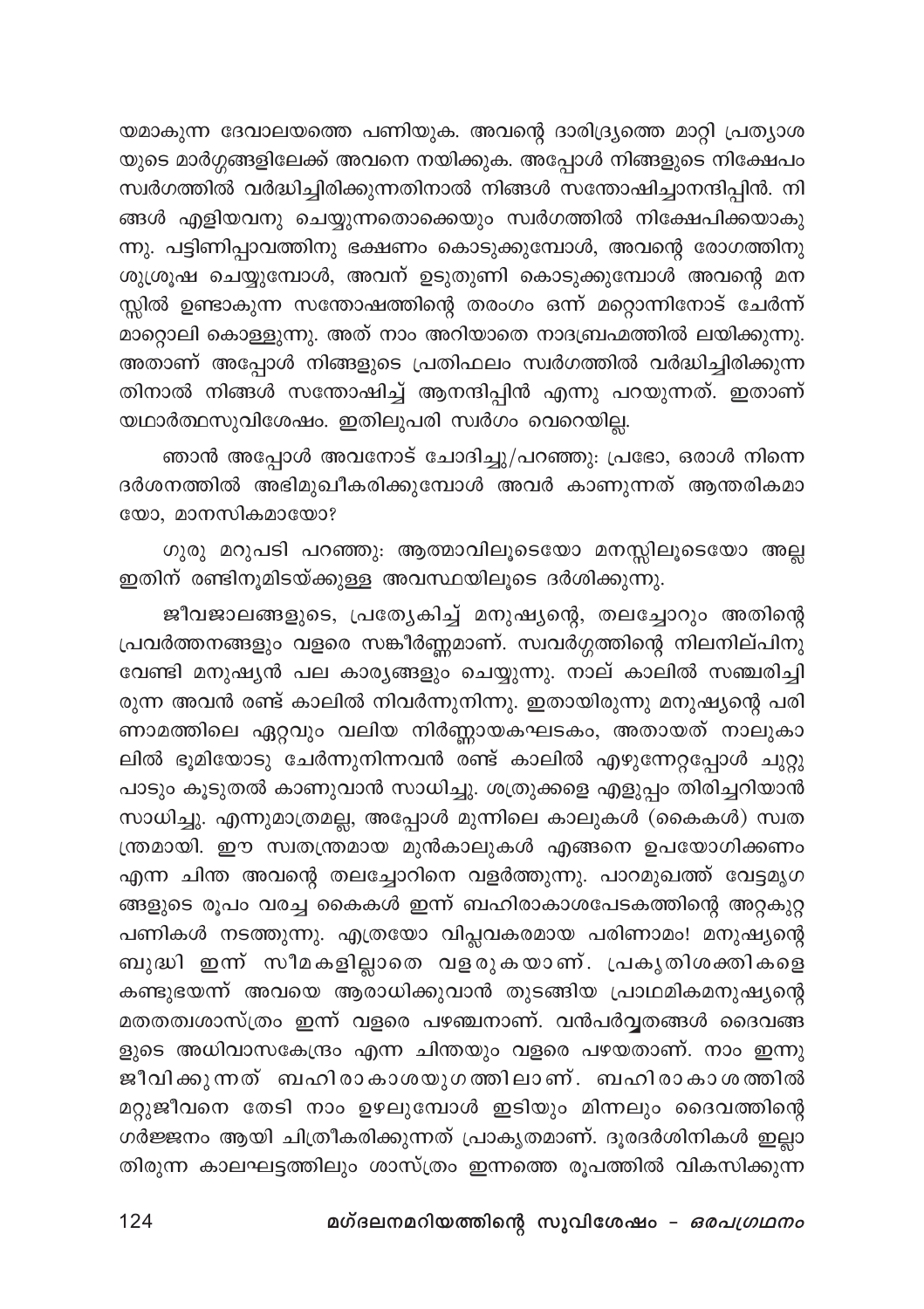തിനു മുൻപും ആകാശഗംഗയും പരമാണുവിന്റെ വിഭജനവും ഒക്കെ ആന്ത .<br>രികാനുഭൂതിയിലൂടെ ദർശിച്ചവരാണ് ഭാരതത്തിലെ തത്വജ്ഞാനികൾ. മൈക്രോസ്കോപ്പുകൾ ഇല്ലാതിരുന്നിട്ടും കണ്ണിന്റെ കാഴ്ചകൾക്ക് അതീത മായ സൂക്ഷ്മജീവികൾ ഉണ്ടെന്ന് മനസ്സിലാക്കിയിട്ടാണ് ജൈനർ വെള്ളവും വായുവും അരിച്ച് ഉപയോഗിച്ചിരുന്നത്. കാണാത്തവയെയും കേൾക്കാത്ത വയെയും സ്പർശിക്കാത്തവയെയും മണക്കാത്തവയെയും ദർശനത്തിലൂടെ മനസ്സിലാക്കാൻ സാധിക്കും എന്നത് ഭാരതീയതത്വശാസ്ത്രത്തിന് പുതുമയല്ല. ഇതാണ് മറിയത്തിന്റെ ദർശനവും. ഈ ദർശനം പാശ്ചാതൃർക്ക് മനസ്സിലാക്കാൻ പ്രയാസമാണ്, എന്നാൽ ഭാരതീയർക്കെളുപ്പമാണ്. ഈ തത്വമാണ് ഗുരു മറുപടിയായി പറയുന്നത്. മനസ്സിന്റെ ഭാവനയോ ആത്മാ വിന്റെ വീക്ഷണമോ അല്ല ദർശനം. അത് പ്രത്യേക അവസ്ഥയാണ്, മനസ്സും ശരീരവും എന്തിലെങ്കിലും കേന്ദ്രീകരിക്കുമ്പോൾ ഉണ്ടാകുന്ന മാനസികാവ സ്ഥ. ഇത് അതീന്ദ്രിയജ്ഞാനം എന്ന് അറിയപ്പെടുന്നു. മനുഷ്യരൂപത്തിലുള്ള ദൈവങ്ങളുടെ രൂപത്തിൽനിന്നും ഭാവത്തിൽനിന്നും ഉയർന്ന്, മനുഷ്യൻ പ്രപ ഞ്ചത്തിന്റെ ഏതോ കോണിലെ ഒരു ക്ഷണികവസ്തു എന്നു മനസ്സിലാക്കു .<br>ന്നത് ഇന്ദ്രിയജ്ഞാനത്തിന് അപ്പുറം ആണ്. ഇന്ദ്രിയജ്ഞാനത്തിന് അപ്പുറം നമ്മുടെ ചിന്തയും യുക്തിയും ഉയർന്നാൽ മാത്രമെ പ്രപഞ്ചത്തിന്റെ രഹ സ്യം കുറെയെങ്കിലും മനസ്സിലാക്കാൻ സാധിക്കുകയുള്ളൂ. ഈ സത്യം കുറേ യെങ്കിലും മനസ്സിലാക്കാൻ സാധിച്ചാൽ അത് ജീവിതത്തിന്റെ ദൈനം ദിനദുഃഖങ്ങളിൽനിന്നും നമ്മളെ മോചിപ്പിക്കും. മനുഷ്യജീവിതത്തിലെ ദുരി തങ്ങളും ദുഃഖങ്ങളും മുൻജന്മപാപത്തിന്റെ ഫലമാണെന്നും മുൻതലമുറ .<br>ക്കാരുടെ പാപത്തിന്റെ ഫലം പിന്നീടുള്ള തലമുറകൾ സഹിക്കണം എന്നുമൊക്കെയുള്ള വിശ്വാസങ്ങൾ സമൂഹത്തിന്റെ ധാർമ്മികസിദ്ധാ .<br>ന്തങ്ങളാണ്. തിന്മ ചെയ്യുവാനുള്ള ആസക്തിയിൽനിന്നും അവ മനുഷ്യനെ വിലക്കുകയും ചെയ്യുന്നു. എന്നാൽ ദൈവം സ്ഫടികസിംഹാസനത്തിൽ ഇരുന്ന് പ്രപഞ്ചത്തെ ഭരിക്കുന്നു എന്നത് മനുഷ്യഭാവന മാത്രമാണ്. ലോക .<br>ത്തിലെ തിന്മയും ദാരിദ്ര്യവും ഇല്ലാതെയാക്കേണ്ടത് മനുഷ്യന്റെ കടമയാ ണ്. മനുഷ്യൻ ജീവിക്കുന്ന ചുറ്റുപാടിനെ പരിപാവനമായി സൂക്ഷിക്കേണ്ടതും മനുഷ്യന്റെ കടമയാണ്. ധനവാന്റെ സമ്പത്ത് അവന്റെ നന്മയുടെ ഫലവും ദരിദ്രന്റെ ദാരിദ്ര്യം അവന്റെ തിന്മയുടെ ഫലവുമാണെന്നുമുള്ള ചിന്താഗതിയും തെറ്റാണ്. ഇതെല്ലാം മനുഷ്യസമൂഹത്തിലെ സങ്കീർണ്ണതകളുടെ പരിണിത ഫലമാണ്. ഈ സമൂഹവ്യവസ്ഥിതികളിൽ ഉണ്ടാകുന്ന വ്യത്യാസങ്ങൾ സമൂ ഹത്തിലെ അസമത്വവും അനീതിയും അസാമാധാനവും ഇല്ലാതാക്കും. കോടിക്കണക്കിനു ജനങ്ങൾ പട്ടിണിയിൽ കഴിയുന്നത് അവരുടെ കർമ്മ ഫലം അല്ല, മറിച്ച് സമൂഹവ്യവസ്ഥയുടെ പോരായ്മയാണ്. ഇത് വിധിയോ ദൈവനിശ്ചയമോ അല്ല. സമൂഹത്തിന്റെ ഇത്തരത്തിലുള്ള പോരായ്മകൾ പരിഹരിക്കേണ്ടത് നമ്മുടെ എല്ലാവരുടെയും കടമയും ആണ്.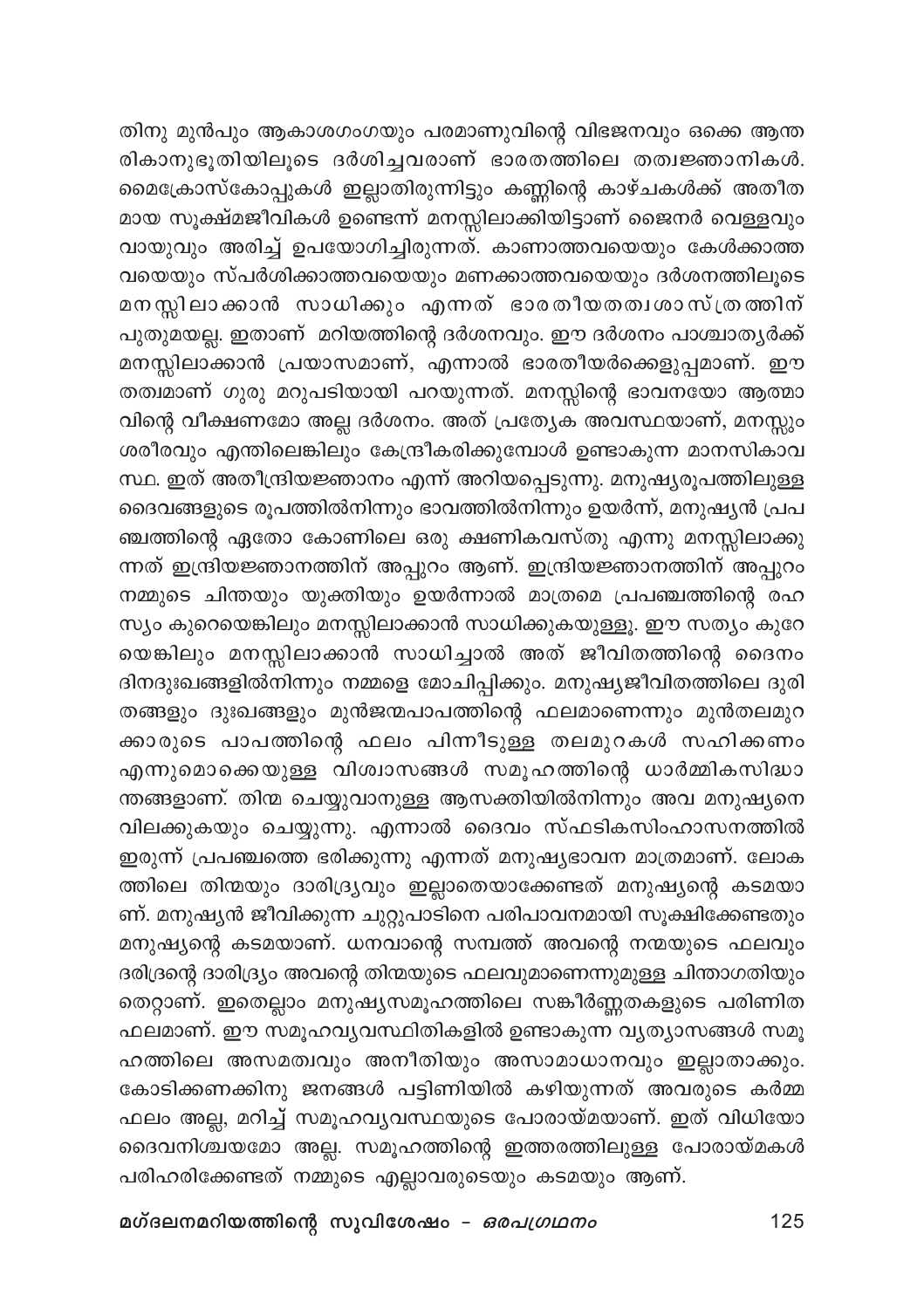ജീവിതത്തിലെ സുഖദുഃഖങ്ങൾ ആ വൃക്തിയുടെ നന്മതിന്മയുടെ ഫലമല്ല. തിന്മ പ്രവർത്തിച്ചാൽ അതിന്റെ ഫലം പ്രവർത്തിക്കുന്നവനോ വിധേ യൻ ആകുന്നവനോ അനുഭവിക്കുന്നു എന്നത് ശരിയാണ് താനും. പ്രവർത്തി ക്കുന്നവൻ വാർദ്ധകൃദശയിൽ ആരോഗൃവും ശക്തിയും നശിച്ച് മുൻകാലചെയ്തികളെക്കുറിച്ചു കുറ്റബോധത്തോടെ ഓർത്ത് മരിക്കുമ്പോൾ അവൻ സൃഷ്ടിച്ച നരകത്തിൽ അവൻ മരിക്കുന്നു. എന്നാൽ യാതൊരു തിന്മയും പ്രവർത്തിക്കാത്തവർ വളരെ കഷ്ടപ്പാടിൽ ജീവിക്കുന്നതും കാണാം. മാതാപിതാക്കൾ വേറിട്ടുപോയി അനാഥരായി ജീവിക്കുന്ന കുട്ടികൾ, ഭർത്താവ് മരിച്ച വിധവകൾ ഇവയൊന്നും അവരുടെ തിന്മയുടെ ഫലമല്ല. ഇതെല്ലാം ജീവിതയാഥാർത്ഥ്യങ്ങളുടെ പല അവസ്ഥകൾ മാത്രമാണ് എന്നു മനസ്സിലാക്കിയാൽ ഇതിൽനിന്നും ഉളവാകുന്ന ദുഃഖവും നിരാശയും ഒഴി വാക്കാൻ സാധിക്കും. പ്രിയപ്പെട്ടവരുടെ വേർപാട് വളരെ വേദനാജനകമാ ണ്. നാം എല്ലാം ഒരിക്കൽ മരിക്കും എന്നറിയാം നമുക്ക്. എങ്കിലും മരണത്തെ നേരിട്ട് അഭിമുഖീകരിക്കുമ്പോൾ ഉണ്ടാകുന്ന വികാരവിചാരങ്ങൾ വളരെ ശക്തവും ദുഃഖമയവും നൈരാശൃത്തിലേക്ക് നയിക്കുന്നതുമാണ്. ഇതോർത്ത് എന്നും ദുഃഖിച്ചിരിക്കുന്നതും ശരിയായ പോംവഴിയല്ല. ഈ അവ സ്ഥയിൽനിന്നും നാം എഴുന്നേൽക്കണം, മുന്നോട്ടു നടക്കണം. ജീവിത ത്തിന്റെ ഉത്തരവാദിത്വങ്ങളെ അഭിമുഖീകരിക്കുകയും ഏറ്റെടുക്കുകയും ചെയ്ത് മുന്നോട്ട് നീങ്ങണം. ഈ ദുരിതവും ദുഃഖവും എല്ലാം ജീവിതത്തിന്റെ ഓരോ ദശയിലെ അവസ്ഥകൾ ആണെന്നു മനസ്സിലാക്കുമ്പോൾ അതുള വാക്കുന്ന മാനസികവിഭ്രാന്തിയും ഭയവും ഇല്ലാതെയാകുന്നു. ഇതാണ് മറിയത്തിന്റെ സുവിശേഷത്തിന്റെ ഗൂഢമായ മറ്റൊരു സ്ഥാരസ്യം.

വളരെ പ്രാധാന്യം അർഹിക്കുന്ന ക്രിസ്ത്യൻ വേദശാസ്ത്രവും ഇവിടെ വിവരിക്കുന്നു. സുവിശേഷങ്ങളിൽ രേഖപ്പെടുത്തിയിരിക്കുന്നപ്രകാരം മരി ച്ചവരിൽ നിന്നും ഉയർത്തയേശുവിനെ ആദ്യം ദർശിക്കുന്നതു മറിയമാണ്. ഈ യേശുവിനെ ഭൗതിക ഇന്ദ്രിയത്തിന്റെ സംതൃപ്തി എന്ന രീതിയിൽ തൊടാൻ ശ്രമിക്കുമ്പോൾ യേശു വിലക്കുന്നു. കാരണം മറിയം കാണുന്ന ഉയർത്തയേശു ശാരീരികമോ, മാനസികമോ, ഭൗതികമോ ആയ ഒരു വിശ്വാസമല്ല. എന്നാൽ ഗുരുവിൽ ഉള്ള ദൃഡവിശ്വാസത്തിന്റെ മാനസികാവ സ്ഥയുടെ പൂർത്തീകരണം എന്നുപറയാം. ക്രിസ്തുമതത്തിന്റെ ഏറ്റവും പ്രാധാന്യമേറിയ വിശ്വാസം ഇതാണ്. യേശു മരിച്ചവരിൽനിന്നും ഉയർത്തു ന്നത്. എന്നാൽ ഇത് ശാരീരികമായ ഉദ്ധാരണമായി തെറ്റിദ്ധരിക്കയോ ഉദ്ധാ രണത്തിന്റെ സാരാംശം മനസ്സിലാകാതിരിക്കുയോ ചെയ്യുമ്പോഴാണ് ഉയർത്തയേശുവിനെ തൊടാൻ ശ്രമിക്കുന്നത്. യേശു ദൈവപുത്രൻ ആയി രുന്നു എന്നു തെളിയിക്കുവാൻ ഉള്ള തത്രപ്പാടിൽനിന്നും ജനിച്ച വിശ്വാസ ത്തിന്റെ ഫലമാണ് ഈ വേദശാസ്ത്രം. ഈ വേദശാസ്ത്രത്തിന്റെ ഒന്നുംതന്നെ തെളിയിക്കാൻ സാധിച്ചിട്ടില്ല താനും. നൂറ്റാണ്ടുകളിലൂടെ ഈ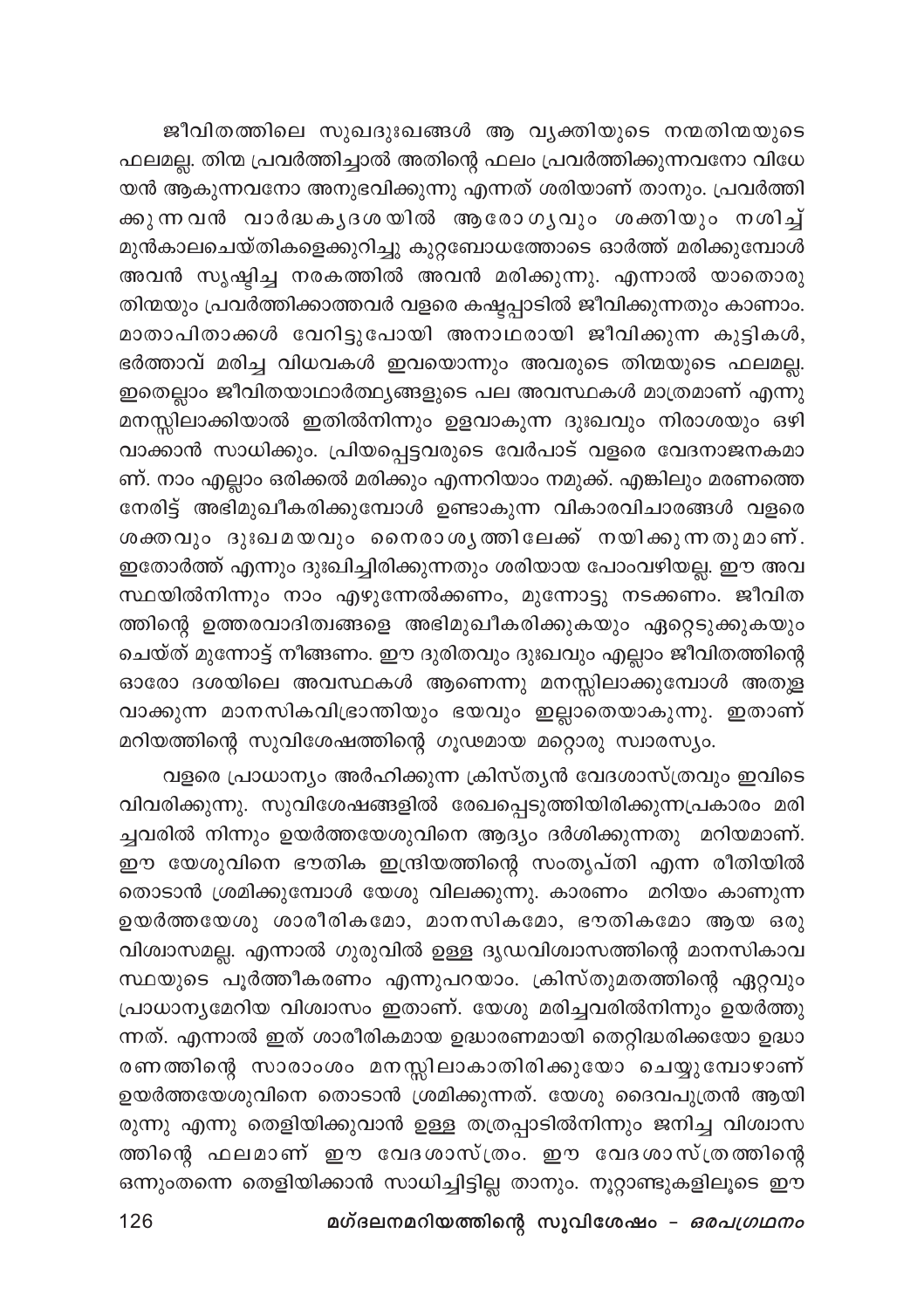ചോദ്യം ആവർത്തിക്കപ്പെട്ടു. ഉത്തരം കിട്ടാതെ അനേകം ക്രിസ്ത്യൻവിഭാ ഗങ്ങൾ ഉണ്ടാകുന്നു. ചിലത് കുറെക്കാലം നിലനില്ക്കുന്നു. ചിലത് ക്ഷണി കമായി അവസാനിക്കുന്നു. പരസ്പരം അഭിമുഖീകരിക്കുന്ന രണ്ട് കണ്ണാടി യുടെ നടുവിലെ വസ്തു എണ്ണമറ്റരീതിയിൽ പ്രതിഫലിക്കപ്പെടുന്നതു പോലെയാണിത്.

യേശു യൂദനായി ജനിച്ചു, ജീവിച്ചു, മരിച്ചു. ഇത് ഏതാണ്ട് C.E. അമ്പ തിന് അടുത്ത കാലഘട്ടിൽ സംഭവിച്ചതാകാം. C.E. 300-ന് ശേഷമാണ് യേശു വിനെ ക്രിസ്തുവും ദൈവപുത്രനും ലോകരക്ഷയ്ക്കായി വന്നവനും ആദിമ പാപം പോക്കാൻ കുരിശിൽ കയറിയവനും എന്ന് ഘോഷിച്ചുകൊണ്ട് വേദ തത്വങ്ങൾ ഉണ്ടാകുന്നത്.

ആദവും ഹൗവ്വയും ഏദൻതോട്ടവും എല്ലാം സാങ്കല്പികകഥകൾ എന്ന് എല്ലാം വേദശാസ്ത്രജ്ഞരും ഇന്ന് സമ്മതിക്കുന്നു. അപ്പോൾ ആദിമപാപം എന്നൊന്നില്ല എന്നുവരുന്നു. അത് സങ്കല്പമെങ്കിൽ പിന്നെ ഏത് പാപം പോക്കാനാണ് യേശു വന്നത്? സർവ്വലോകത്തിന്റെയും കാരണഹേതുവായ ദൈവം മനുഷ്യരൂപത്തിൽ ഭൂമിയിൽ വന്നു, കുരിശിൽ തറയ്ക്കപ്പെട്ടു, മരിച്ച് ഉയർത്തെഴുന്നേറ്റ് സ്വർഗ്ഗത്തിലേക്ക് കയറി. ഇത് അജ്ഞതയിൽനിന്നും ഉള വായ വളരെ സ്വാർത്ഥമായ ഒരു ചിന്താഗതി മാത്രമല്ലേ? ദൈവം എങ്ങനെ മരിച്ചു? മരിച്ചില്ലായെങ്കിൽ എങ്ങനെ ഉയർത്തു? ലോകചരിത്രത്തിൽ ഇത്തരം കഥകൾ എത്രയെത്ര!. ദൈവങ്ങൾ അവതരിക്കുന്നു, അത്ഭുതങ്ങൾ കാട്ടു ന്നു, മരിക്കുന്നു! പിന്നെ യേശു മാത്രം എങ്ങനെ യെഹൂദന്റെ മശിഹാ ആയി? യെഹൂദന്റെ മശിഹാ എങ്ങനെ ക്രിസ്ത്യാനികളുടെ തൃത്വത്തിലെ പുത്രനാം ദൈവമായി?

ഈശ്വരൻ ഹിന്ദുവും മുസൽമാനും ക്രിസ്ത്യാനിയും ഒന്നുമല്ല. പ്രപ ഞ്ചത്തിന്റെ സൃഷ്ടിഹേതു എന്ന ശക്തിയായിരിക്കാം. ഒരിക്കലും മനുഷ്യരൂ പത്തിലല്ല ഈശ്വരനുള്ളത്. മനുഷ്യന്റെ ഭാവനയുടെ പരിമിതിയിൽ ഈശ്വ രനെ മനസ്സിലാക്കാൻ ശ്രമിച്ചതിന്റെ ഫലം മാത്രമാണത്. അതിനാൽ പഴയനിയമം മാത്രമല്ല പഴയത് പുതിയനിയമവും പഴയതാണ്. ഇതെല്ലാം ഭൗതികശാസ്ത്രത്തിൽ തീർത്തും അജ്ഞരായിരുന്ന മനുഷ്യരുടെ സൃഷ്ടി യാണ്. അനന്തവിശാലമായ പ്രപഞ്ചത്തെ ഹബിൾ ടെലസ്കോപ്പുകൾ കാണിച്ചു തരുമ്പോൾ നൂതനമായ ജ്ഞാനത്തിന്റെ വെളിച്ചത്തിൽ നമുക്കു വേണ്ടത് പുതിയൊരു ബൈബിളാണ്.

നാൽക്കാലിയിൽനിന്നും ഇരുകാലിയിലേക്ക് ഉയർന്ന മനുഷ്യൻ അവന്റെ പരിസരം കണ്ടു മനസ്സിലാക്കിയപ്പോൾ അവനിൽ ഉയർന്ന ചോദ്യങ്ങൾ അന വധിയാണ്. കൃത്യമായ മറുപടികൾ ഇനിയും ലഭിച്ചിട്ടില്ലാത്ത ചോദ്യങ്ങൾ - ഈ പ്രപഞ്ചത്തിന്റെ സൃഷ്ടാവ് ആര്? മനുഷ്യൻ ആര്? അവനെ ആര് സൃഷ്ടിച്ചു? ഈ പ്രപഞ്ചത്തിൽ നാം ഏകരോ?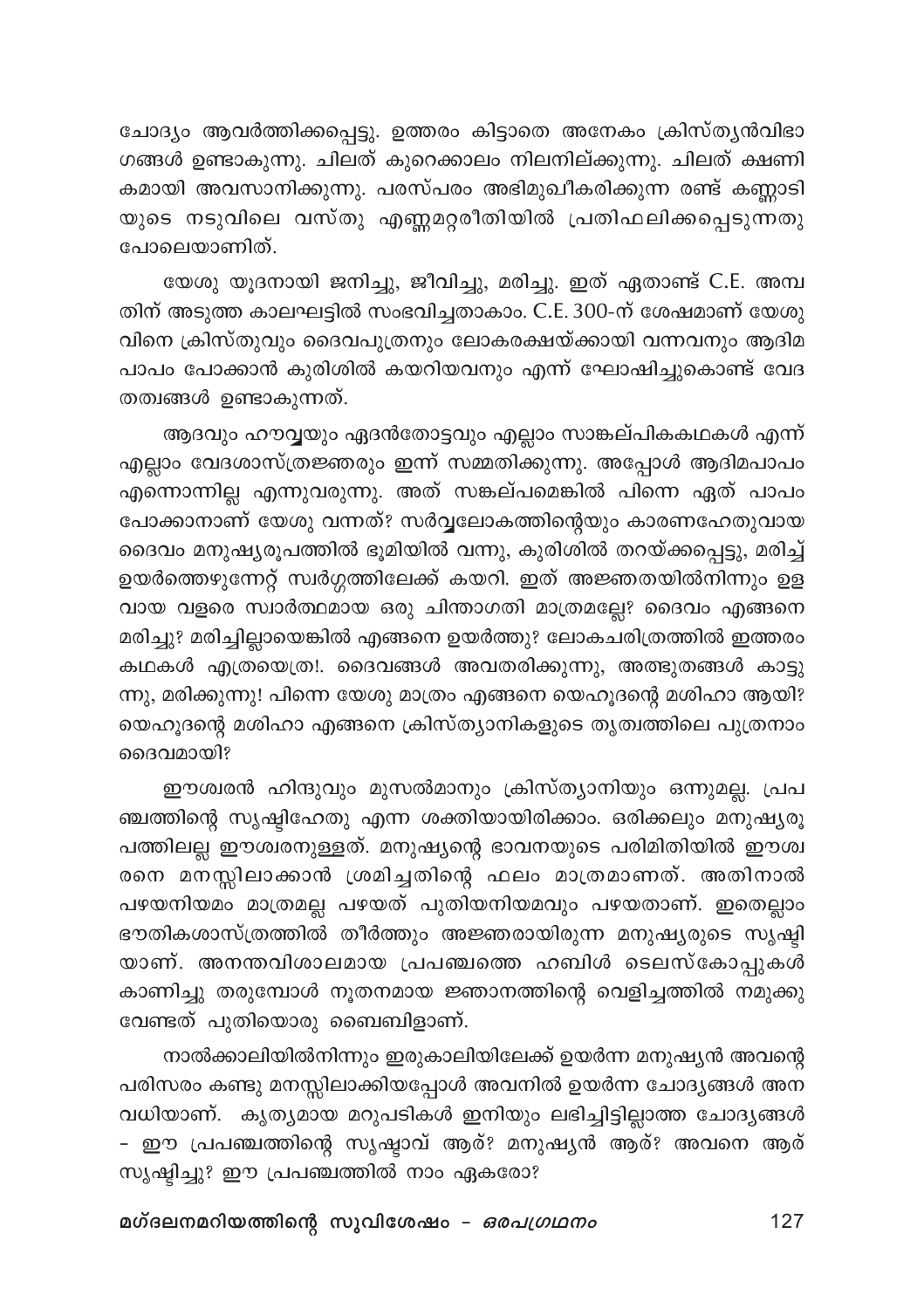ഇനി തിരികെ മറിയത്തിന്റെ സുവിശേഷത്തിലേക്ക് പോകാം. ഗുരു, ഒരാൾ നിന്നെ കാണുന്നത് മനസിലൂടെയോ, ആത്മാവിലൂടെയോ?

ഈ ചോദ്യം ചോദിക്കുന്ന കാലഘട്ടം ആത്മാവിന്റെ ചിന്തകൾ മനു ഷ്യന്റെ കലയിലും സംസ്കാരത്തിലും എല്ലാം ഉയർന്നുവന്ന ഒരു കാലഘട്ടം ആയിരുന്നു. മനുഷ്യന്റെ ശരീരത്തിനും ബുദ്ധിക്കും അതീതമായി നിലകൊ ള്ളുന്ന ഒരു മൂർത്തിരൂപമാണ് ആത്മാവ് എന്നു കരുതിയിരുന്നു. ഈ ആത്മാ വിന്റെ ആശയത്തിൽ നിന്നുമാണ് സ്ഥർഗവും നരകവും പാപമോചനവും മതങ്ങളും എല്ലാം ഉടലെടുത്തത്. ഇവിടെ ഗുരു പറയുന്ന മറുപടി അവൃക്തം മാത്രമല്ല പല രീതിയിലുള്ള ആശയത്തിലേക്ക് നയിക്കുന്നതുമാണ്. മാത്ര മല്ല 11–14 വരെയുള്ള പേജുകളിൽ ഈ ചോദ്യോത്തരത്തിന്റെ വിശദാംശങ്ങൾ ഉണ്ടായിരുന്നുവോ എന്നും അറിയില്ല. അതോ മനപൂർവ്വം നീക്കം ചെയ്തോ? അതോ വായനക്കാരന്റെ ഭാവനയ്ക്കുവിട്ടുകൊണ്ട് എഴുതാത്ത പേജുകൾ ആയി തുടക്കത്തിൽ തന്നെ നിലനിന്നിരുന്നോ എന്നും അറിയില്ല. ചിലപ്പോൾ പറഞ്ഞ വാക്കുകളേക്കാൾ ഉപരിയായത് പറയാത്ത വാക്കുകൾ ആയിരി ക്കാം. അതല്ല, വായനക്കാരന്റെ മനസ്സ് എളിമപ്പെട്ട് വിജ്ഞാനത്തിനുവേണ്ടി ദാഹിക്കുമ്പോൾ ലഭിക്കാൻ സാദ്ധ്യതയുള്ള സ്വയം അനുഭവിച്ചറിയേണ്ടുന്ന ദർശനം ആണ് ഇതിന് മറുപടി എന്നും ആകാം.

ഭയചകിതമായതോ വിഭ്രാന്തി പിടിച്ചതോ ആയ മനസ്സിന്റെ ദർശനം വളരെ അപകടകരമാണ്. പട്ടിക്ക് പേ പിടിക്കുമ്പോൾ ഉണ്ടാകുന്ന അവസ്ഥ ഇതാണ്. ഇത്തരം ചിന്തകൾ മനുഷ്യന്റെ തലച്ചോറിൽ കടന്നുകൂടുമ്പോൾ അവൻ ലോകത്ത് നാശം ഉണ്ടാക്കുന്നു.

പകരം വിഭാത്രി കൂടാതെ എളിമപ്പെട്ട്, സ്നേഹം നിറഞ്ഞ് യാഥാർത്ഥ്യങ്ങളെ മനസ്സിലാക്കാൻ ശ്രമിച്ചാൽ ആ അറിവ് ലോകനന്മയും സ്നേഹവും വളർത്തുന്നു. ഇതാണ് ജ്ഞാനി എന്ന അവസ്ഥ. ജ്ഞാനി വിശ്വാസിയല്ല. വസ്തുതകളുടെ സാരാശം മനസ്സിലാക്കി ജീവിക്കുന്നവൻ ആകുന്നു. ഇപ്രകാരം ജീവിക്കുന്നവൻ യേശുവിന്റെയും ബുദ്ധന്റെയും കൃഷ്ണന്റെയും ജീവചരിത്രത്തിലോ, ദിവ്യജനനത്തിലോ, മരണത്തിലോ, ഉയർത്തെഴുന്നേൽപിലോ അല്ല വിശ്വസിക്കുന്നത് മറിച്ച് ഇവരുടെ ഉപദേ ശങ്ങളുടെ സാരാശം മനസ്സിലാക്കുന്നു. ഇവർ ജാതി, മത, വർഗ്ഗ, വർണ്ണ ങ്ങൾക്ക് അതീതർ ആകുന്നു. ഇത്തരം ലോകപൗരന്മാരെ ആണ് ഭാവി സമൂഹത്തിന് ആവശ്യം. ഇത് ഭാവിതലമുറയുടെ നിലനില്പിന് അത്യാ വശ്യം ആകയാൽ വിഭാഗീയ ചിന്താഗതികളുമായി മുന്നോട്ടു പോകുന്ന വർഗ്ഗം ക്രമേണ ഇല്ലാതെയാകും, വളരെ ഭീമാകാരന്മാരായ ദിനോസറസു കൾ ഭൂമിയിൽനിന്നും അപ്രതൃക്ഷമായതുപോലെ സംസ്കാരശൂനൃത ഒരി ക്കൽ ഇല്ലാതെയാകും. ഇത് ബുദ്ധിശക്തിയുടെ പരിണാമപുരോഗതിയുടെ ഫലമാണ്. ഇതു തന്നെയായിരിക്കാം സുവിശേഷത്തിൽ യേശു പറഞ്ഞ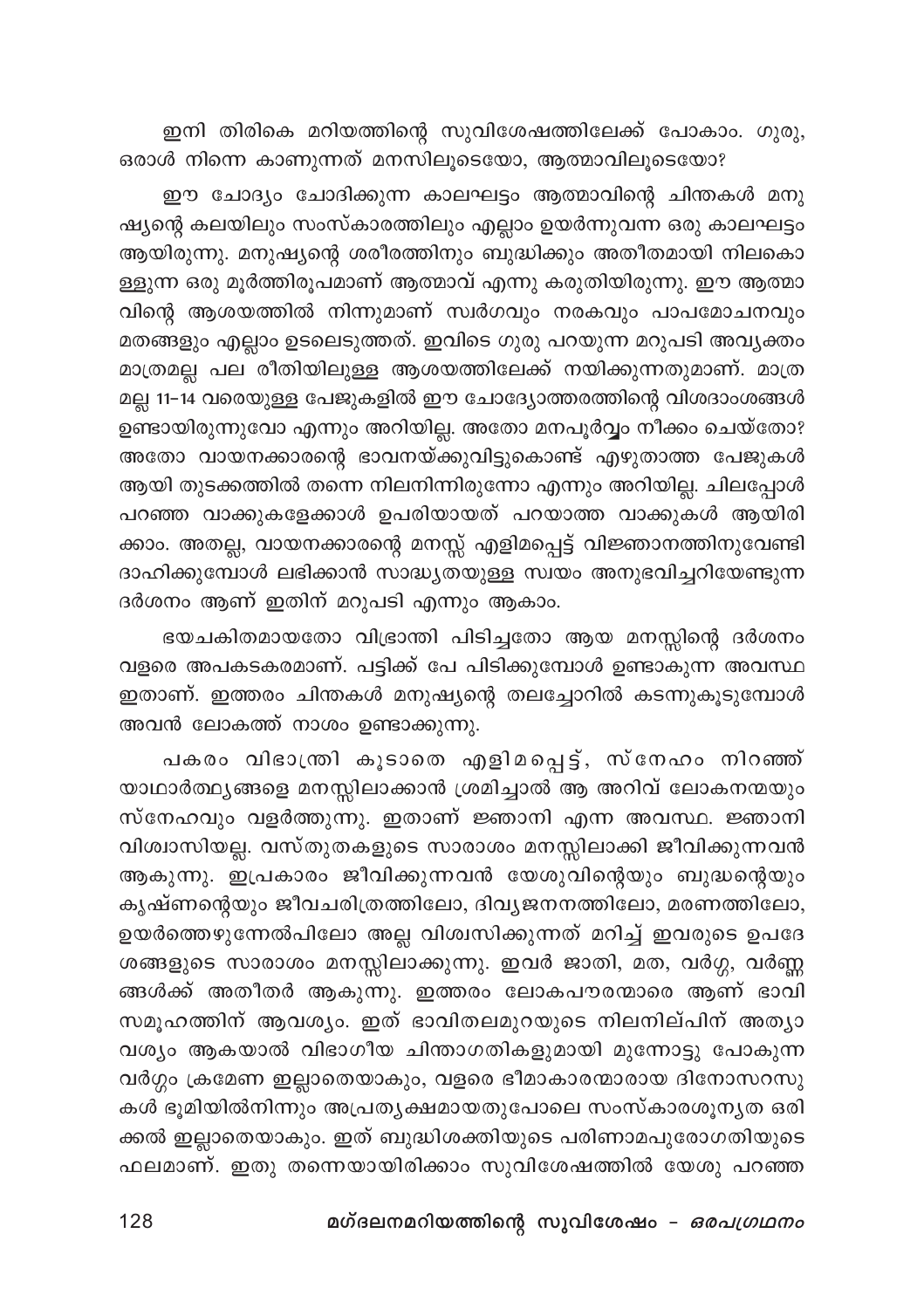തായി രേഖപ്പെടുത്തിയിരിക്കുന്ന പുതിയ ആകാശവും പുതിയ ഭൂമിയും. ഈ സമൂഹത്തിന് സങ്കുചിതമനസ്ഥിതിയിൽ ഉളവായ സതൃ വേദപുസ്തകം വെറും 'ചവറ്' ആയി മാറുന്നു. അവിടെയാണ് പുതിയൊരു ബൈബിളിന്റെ പ്രസക്തി.

മറിയത്തിന്റെ സുവിശേഷം ഈ പരിപൂർണ്ണ സമൂഹത്തിലേക്കുള്ള ഒരു വഴിമാത്രമാണ്. 'സതൃവേദപുസ്തക' വാദികൾ അവകാശപ്പെടുന്നതുപോലെ ജീവിതത്തിലെയും ലോകത്തിലെയും എല്ലാ പ്രശ്നങ്ങൾക്കും പരിഹാരം ഇവിടെ ഇല്ല, വേദപുസ്തകത്തിൽ ഇല്ല. അതിനാൽ വേദപുസ്തകവാദികളും സഭകളും അവകാശപ്പെടുന്ന ആത്മാവ് എന്ന പ്രത്യേക ജീവി/അവസ്ഥ യാഥാർത്ഥ്യമല്ല, മനുഷ്യചിന്താഗതി രൂപം കൊടുത്ത ഒരു ആശ്വാസതോന്നൽ മാത്രമാണത്. മനുഷ്യന്റെ ശരീരം പരിണാമപ്രക്രിയയിലൂടെ രൂപം കൊണ്ട താണ്. ശാരീരികപരിണാമത്തിന് പ്രചോദനം നല്കിയത് തലച്ചോറാണ്. ഈ തലച്ചോറിന്റെ ഭാവനയുടെ ഫലമാണ് ദൈവവും ആത്മാവും പരിശു ദ്ധാത്മാവും ഒക്കെ. മനുഷ്യജീവിതത്തിന്റെ അന്ത്യം മരണമാണ്. ഈ മരണം വളരെ ആകാംക്ഷാഭരിതമാണ്. ഈ ആകാംക്ഷ ഭയം ഉളവാക്കുന്നു. ഈ ഭയത്തിന്റെ അഗാധകൂപങ്ങളിലേയ്ക്കുള്ള വീഴ്ചയിൽ ആശ്വാസം നല്കുന്ന ചിന്താഗതികൾ മാത്രമാണ് ആത്മാവ്, പരിശുദ്ധാത്മാവ്, സ്വർഗം എന്നിവ യൊക്കെ. അല്ലാതെ യാഥാർത്ഥ്യങ്ങളുമായി യാതൊരു ബന്ധവും ഇതിനി ല്ല. ഭൂമിയിലെ ഭൗതികവസ്തുക്കളിൽനിന്നും ഉളവായ മനുഷ്യൻ മരണത്തി ം.<br>നുശേഷം അവന്റെ മൂലാവസ്ഥയിലേക്ക് മടങ്ങി പോകുന്നു. ശരീരം ചീഞ്ഞ .<br>ളിഞ്ഞ് ഭൂമിയിൽ ലയിക്കുന്നു. ആത്മാവും സ്വർഗവും നരകവും എല്ലാം തല ച്ചോറിന്റെ പ്രവർത്തനം നില്ക്കുന്നതോടുകൂടി ഇല്ലാതാകുന്നു. അപ്പോൾ മരണത്തിനുശേഷം സ്വർഗവും നരകവും ഇല്ല. എങ്കിൽ എന്തിനു നന്മ ചെയ്തു ജീവിക്കണം എന്ന ചോദ്യത്തിന് ശരിയായ ഒരു മറുപടിയെ ഉള്ളൂ. നന്മയുടെ ഫലം അവന്റെ ജീവിതത്തിൽ തന്നെ വ്യക്തി അനുഭവിക്കുന്നു എന്നതാണാ മറുപടി. ഈ ഭൂമിയിലെ ജീവിതത്തിൽ സ്വർഗം അനുഭവിക്കു ന്നില്ല എങ്കിൽ എവിടെയോ വളരെ ഗുരുതരമായ പ്രശ്നം ഉണ്ട് എന്നു സാരം. ഭൗതികശരീരത്തിലെ തലച്ചോറിന്റെ ചിന്താഗതികളുടെ സമാഹാരമാണ് തത്വ ചിന്തകളും വേദവിശ്വാസവും ഒക്കെ. ശരീരം നിശ്ചലമാകുന്നതോടുകൂടി എല്ലാം അവസാനിക്കുന്നു. എന്നാൽ ബുദ്ധിയുടെ, ചിന്തയുടെ പരിണിതഫ ലമാണ് ആകാംക്ഷ. ഭാവിയെക്കുറിച്ച് അറിയില്ല. ആ അജ്ഞതയുടെ ഫലമാണ് ആകാംഷ. ഈ അജ്ഞതയിൽനിന്നും ഉളവായതാണ് മനസ്സിനു സുഖം നൽകുന്ന ചിന്താഗതികളായ സ്വർഗവും പുനർജ്ജന്മവും പാപമോ ചനവും പാപികളെ രക്ഷിക്കാൻ മനുഷ്യപുത്രൻ കുരിശ് മരണം അനുഭവിക്കു ന്നതും എല്ലാം. ഇതെല്ലാം മായ. മനുഷ്യമനസ്സിന്റെ ആശ്വാസത്തിന്റെ മരീ ചികകൾ മാത്രം.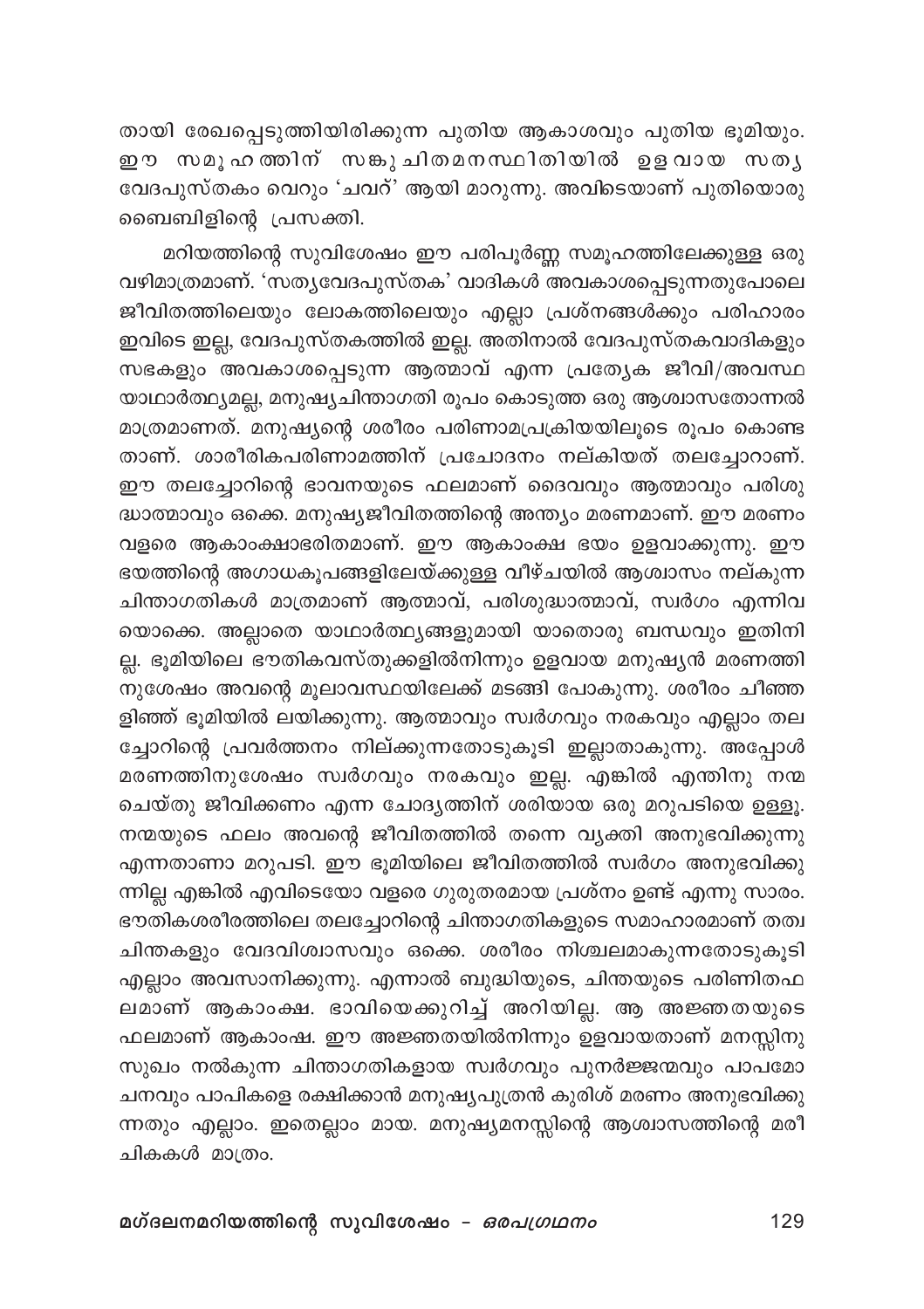മരണത്തിനുശേഷം സ്വർഗം ലഭിക്കുവാൻ വേണ്ടി നീതിമാനായി ജീവി ക്കുന്നത് വളരെ ഉയർന്ന ചിന്താഗതിയോ ജീവിതരീതിയോ അല്ല. പകരം സ്ഥതം രക്ഷക്കുവേണ്ടിയുള്ള സ്വസ്ഥമായ ഒരുപാധി മാത്രമാണ്. മരണ ത്തിനുശേഷം സ്വർഗം ഇല്ല, വെറും ശൂനൃത മാത്രം എന്നു മനസ്സിലാക്കി യാൽ ഇത്തരം വൃക്തികശ് നീതിമാന്മാർ ആയിരിക്കില്ല. എന്നാൽ ഭാവിയിലെ സ്വർഗത്തെ കാംക്ഷിക്കാതെ തന്നെ, ഫലം ഇച്ഛിക്കാതെ തന്നെ നീതിമാൻ ആയിരിക്കുന്നവനാണ് യഥാർത്ഥനീതിമാൻ. ഇത്തരം മനുഷ്യരെയാണ് മറിയത്തിന്റെ സുവിശേഷത്തിൽ ദിവ്യമനുഷ്യർ എന്നു വിളിക്കുന്നത്.

പാപി എന്നു വിളിക്കപ്പെടുന്നവനോ, പാപി എന്നു തോന്നുന്നവനോ സ്വാർത്ഥമായ ചിന്താഗതികളോടുകൂടി ജീവിക്കുന്നവൻ ആകുന്നു. ഈ സ്വാർത്ഥചിന്തകൾ സ്വയം പീഢനത്തിലേക്ക് നയിക്കുന്നു. സ്വയം പിഢന ത്തിൽ ജീവിക്കുന്നവൻ അവന്റെ വേദനകളിൽ കുരുങ്ങിക്കിടക്കുന്നു. അതാണ് നരകം. അല്ലാതെ മരണത്തിനുശേഷമുള്ള അവസ്ഥയല്ല. അതി നാൽ സ്ഥർത്ഥതയിൽനിന്നും വിമുക്തി നേടുന്നവൻ ആണ് നീതിമാൻ.

ഇതേ രീതിയിൽ ചിന്തിച്ചാൽ ഇന്ന് യുക്തിയുടെ മുന്നിൽ നിസ്സഹായത യോടെ പിടയുന്ന മനസ്സുകൾക്ക് രക്ഷപെടാൻ സാധിക്കും. അല്ലാതെ ദൈവം മനുഷ്യനായി ജനിച്ചു, കഷ്ടതകൾ അനുഭവിച്ചുമരിച്ചു ഉയർത്തെഴുന്നേറ്റു .<br>എന്നിങ്ങനെ ഭാവനയുടെ കഥകൾ വേദശാസ്ത്രമായി പഠിപ്പിക്കയും വിശ്വ സിക്കുകയും ചെയ്യുന്ന സമുദായം ഇല്ലാതെയാകും. അതിനാൽ ക്രിസ്തു മതം നിലനില്ക്കാൻ യേശുവിന്റെ ദിവ്യജനനമരണത്തിന്റെ ചരിത്രകഥ പഠി പ്പിക്കുന്നതിനു പകരം യേശുവിന്റെ ദിവ്യസ്നേഹത്തിന്റെ സുവാർത്ത പ്രച രിപ്പിക്കുകയാണ് വേണ്ടത്.

പുരുഷമേധാവിത്തം നിലനില്ക്കുന്ന ഒരു സമൂഹം യേശുവിന്റെ ദിവ്യ സ്നേഹത്തിന്റെ സുവിശേഷം പ്രചരിപ്പിക്കാൻ കഴിവുള്ളതല്ല. കാരണം പുരു ഷമേധാവിത്തം സംസ്കാരികമായി ഉയർന്ന ചിന്തയുടെ ഫലമല്ല എന്നതു തന്നെ. എന്നാൽ എല്ലാ ജീവികളിലും പൊതുവേ കണ്ടുവരുന്ന<sup>്</sup> ഒരു പ്രവ ണതയാണ് താനും ഇത്. പുരുഷന്റെ ശക്തിപ്രകടനം ഇണയെ ആകർഷി ക്കുവാനുള്ള ഒരു തന്ത്രം എന്നല്ലാതെ ആത്മീയമായി ഉയർന്ന വളർച്ചയ<u>ല്</u>ല. സവർഗത്തിന്റെ നിലനില്പിന് ശക്തിയുള്ള അടുത്തതലമുറയെ സൃഷ്ടിക്കു വാൻ എല്ലാ മൃഗങ്ങളും പ്രകടിപ്പിക്കുന്ന ഒരു പ്രാഥമികവികാരം മാത്രമാണ് പുരുഷമേധാവിത്തം. ഇത് അപ്പോസ്തോലികപിൻതുടർച്ചയായോ പരിശു ദ്ധാന്മാവിന്റെ തെരഞ്ഞെടുപ്പായോ ചിത്രീകരിക്കുന്നത് പ്രാകൃതമായ സ്വാർത്ഥചിന്ത മാത്രമാണ്. മുഗങ്ങൾ ഇന്നും ഈരീതിയിലുള്ള പ്രവർത്ത നങ്ങൾ തുടരുന്നു. അത് അവയുടെ വർഗത്തിന്റെ നിലനിൽപിന് ആവശ്യ വുമാണ്. ശക്തിമാനായ ആൺമൃഗവുമായി ഇണ<sup>്</sup> ചേരാനാണ് പെൺമൃഗ ത്തിന്റെ വാഞ്ഛയും ഉത്തേജനവും. എങ്കിൽ മാത്രമേ ശക്തിയുള്ള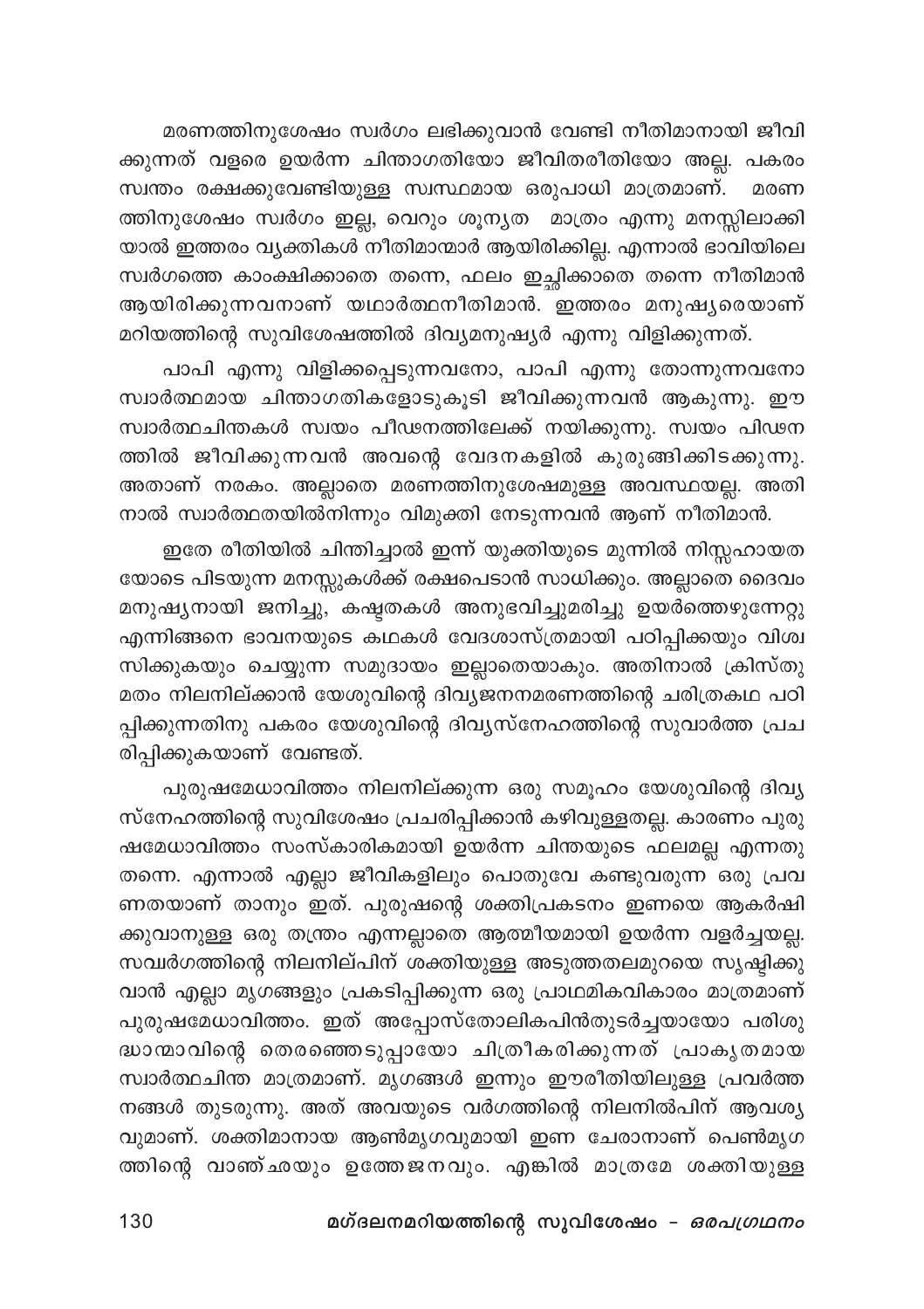അടുത്തതലമുറയെ സൃഷ്ടിക്കുവാൻ ആ മൃഗവംശത്തിനു സാധിക്കുകയു ള്ളൂ. എന്നാൽ മനുഷ്യന്റെ കാര്യത്തിൽ അവസ്ഥ വ്യത്യസ്തമാണ്. കായി .<br>കബലത്തിൽ മാത്രം ശ്രദ്ധിച്ച് ഇണയെ തെരഞ്ഞെടുക്കുന്നത് കേവലം മൃഗചിന്ത മാത്രമാണ്. എന്നാൽ ഗുണസമ്പൂർണ്ണതയുള്ള ഇണയെ തെര ഞ്ഞെടുക്കുന്ന പ്രക്രിയ ബുദ്ധിയുടെ പുരോഗമനപരമായ പരിണാമത്തിന്റെ <u>ഫലമാണ്. ഈ വികാരമാണ് ഭാവിതലമുറയുടെ നിലനില്പിന് ആവശു</u> വും. അതിനാൽ പുരുഷമേധാവിത്തം വളരെ പ്രാകൃതവും മൃഗീയവും സ്വാർത്ഥത നിറഞ്ഞതുമാണ്. പകരം നമുക്കു വേണ്ടത് സ്ത്രീപുരുഷചിന്താ ഗതിക്ക് അതീതമായി ഉയർന്ന ദിവ്യമനുഷ്യരുടെ (anthrops) ഇണചേരൽ ആണ്. ഈ ഇണചേരൽ ലൈംഗികം മാത്രമല്ല. ഉയർന്ന നിലവാരത്തിലുള്ള .<br>ഈ സംയോജനത്തെയാണ് ധാർമ്മികഗുരുക്കൾ ഉത്തമസമൂഹം എന്ന് വിഭാവനം ചെയ്യുന്നത്.

ഈ അവസ്ഥാവിശേഷം സാധാരണയുള്ള ഇന്ദ്രിയാനുഭൂതിയ്ക്കതീത മാണ്. അതായത് ഭൗതികതക്ക് അതീതമായി കാണുവാൻ സാധിക്കണം. നാമെല്ലാം പല വികാരവിചാരവിശ്വാസങ്ങളാൽ തിമിരം ബാധിച്ചവരാണ്. ഈ തിമിരം മാറ്റി മുൻവിധികൾ ഇല്ലാതെ മനുഷ്യനെ കാണുവാൻ, വസ്തുതകളെ കാണുവാൻ കഴിയണം. ഇതാണ് കുരുടന്റെ അന്ധത മാറ്റി യതിന്റെ സാരാംശം. യേശു ഭൗതികമായി, അല്ലെങ്കിൽ വൈദൃശാസ്ത്ര ത്തിന്റെ ഭാഷയിൽ കണ്ണ് കാണാത്തവന്റെ, അന്ധത മാറ്റിയോ എന്നതല്ല വിഷയം. ആന്തരിക അന്ധതയെ മാറ്റി എന്നതാണ് ഇവിടുത്തെ വ്യംഗ്യം. നേരിട്ട് അനുഭൂതി ഉണ്ടാകുന്ന അവസ്ഥയ്ക്കും അപ്പുറമായി കാണണം, മന സ്സിലാക്കണം, ശ്രവിക്കണം എന്നർത്ഥം. അതുകൊണ്ട് നേരിട്ടു മനസ്സിലാ ക്കാവുന്ന ഭൗതികാവസ്ഥയിലൂടെ മനസ്സിലാക്കാൻ ശ്രമിച്ചാൽ യാഥാർത്ഥ്യ ത്തെ മനസ്സിലാക്കാൻ സാധിക്കയില്ല. അതാണ് ഉയർത്ത യേശുവിനെ തൊട്ടു നോക്കാൻ ശ്രമിച്ച മറിയത്തിനും തോമായ്ക്കും പറ്റിയ അബദ്ധം. അതീ .<br>സ്രിയജ്ഞാനത്തിന്റെ സുവിശേഷം എഴുതിയ മറിയവും തോമായും ഇത്തരം വിഡ്ഢിത്തം കാട്ടിയപ്പോൾ മറ്റുശിഷ്യരുടെ അവസ്ഥ പറയണമോ? ഇതു തന്നെയാണ് ക്രിസ്തുമതക്കാർക്കും പറ്റിയ അബദ്ധം. യേശുവിന്റെ പുനരു ദ്ധാനത്തെ ഭൗതികപുനരുദ്ധാനമായി തെറ്റിദ്ധരിച്ചു. പകരം യേശുവിന്റെ ഉയിർപ്പിനെ അതീന്ദ്രീയജ്ഞാനത്തിലൂടെ (meta physical) മാത്രം അറിയാൻ .<br>കഴിയുന്ന ഒരു അവസ്ഥയായി കണക്കാക്കണം. ഈ ഉദ്ധാരണത്തിൽ യേശു ചരിത്രപുരുഷൻ പോലും ആയിരിക്കേണ്ട ആവശ്യമില്ല. യേശു എന്നത് സ്നേഹത്തിന്റെയും നന്മയുടെയും മൂർത്തീകരണമായ ഒരു ആശയമായി മനസ്സിലാക്കിയാൽ മതിയാകും. അത് മരിച്ചാലും ഉയിർക്കും. നന്മയെ മരണം എന്ന തിന്മ കീഴടക്കിയാലും ഒരിക്കൽ ഉയിർക്കും. അതാണ് നന്മയിലുള്ള മനുഷ്യന്റെ പ്രത്യാശ. ഈ പ്രത്യാശയാണ് നന്മ ചെയ്യാൻ നമ്മെ പ്രേരിപ്പി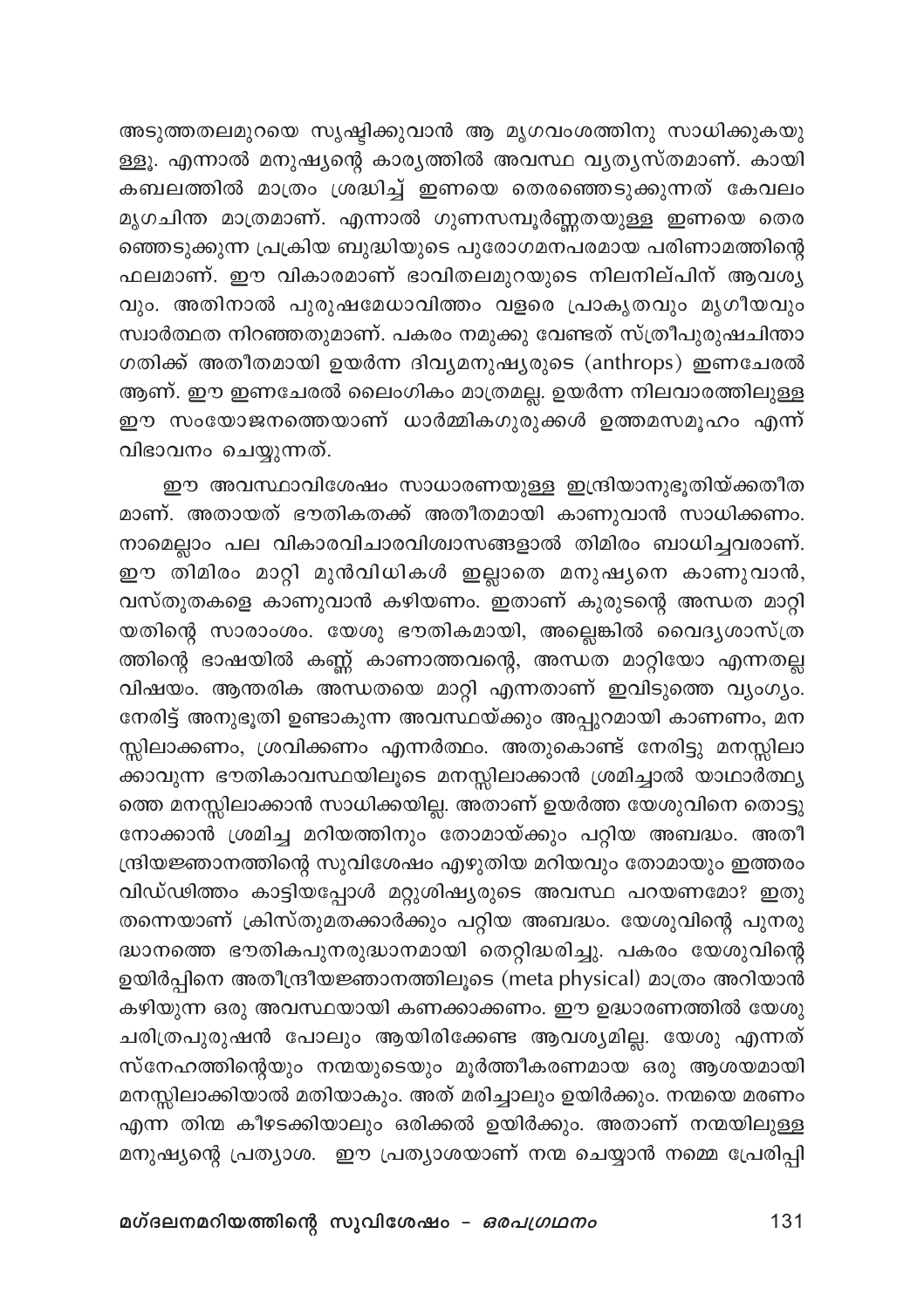ക്കുന്നതും നീതിമാനായി ജീവിക്കുവാനുള്ള ഉത്തേജനം നല്കുന്നതും. .<br>ഉയർത്തെഴുന്നേറ്റ യേശു ഭൗതിക സ്പർശനത്തിനതീതനാണ്. ഭൗതികത യിലൂടെ കാണുവാനും തൊടുവാനും ശ്രമിച്ചാൽ ഉയർത്തയേശുവിനെ നാം തരം താഴ്ത്തുന്നു. അതുപോലെ തന്നെയാണ് നന്മയുടെ പൂർത്തീകരണ മായി യാതൊരു വിവേചനവും മുൻവിധികളും ഇല്ലാത്ത, ശുദ്ധിയുള്ള കന്യ കയിൽ യേശു ജനിച്ചു എന്ന ആശയവും. ഈ കന്യക പുരുഷസംസർഗ്ഗം .<br>ഇല്ലാത്ത സ്ത്രീ എന്നല്ല അർത്ഥം. ശുദ്ധമായ മനസ്ഥിതിയോടുകൂടിയ, ഒന്നി നോടും വിവേചനമോ (discrimination) മുൻവിധിയോ ഇല്ലാത്ത സ്വതന്ത്ര മായ ചിന്താഗതി എന്നാണുദ്ദേശിക്കുന്നത്. ഈ മനസ്ഥിതിയുടെ ഉടമ സ്ത്രീ ആയിരിക്കണം എന്നില്ല. നന്മനിറഞ്ഞ വ്യക്തിയിൽ നന്മയുടെ മൂർത്തീകര ണമായ യേശു എന്നും ജനിക്കുന്നു. ഈ സാരാശം മനസ്സിലാക്കാതെ മത്തായി സുവിശേഷം എഴുതുമ്പോഴാണ്, കനൃകാമറിയവും മാലാഖയും .<br>വിശുദ്ധന്മാരും നക്ഷത്രവും ഒക്കെ ചിത്രീകരിക്കപ്പെടുന്നത്. യാഥാർത്ഥ്യത്തെ വർണ്ണിക്കാൻ പൊടിപ്പും തൊങ്ങലും അവശ്യമില്ല. ഇല്ലാത്തതിനെ ഉള്ളതായി സ്ഥാപിക്കാൻ ശ്രമിക്കുമ്പോഴാണ് നുണയും കെട്ടുകഥയും അത്ഭുതവും ന്യായീകരിക്കാനായി ദിവ്യതാപരിവേഷം സൃഷ്ടിക്കുന്നത്. അതായത് യേശു വിനെ മനസ്സിലാക്കുവാൻ ചരിത്രഗവേഷണം നടത്തിയിട്ട് കാര്യമില്ല എന്നർത്ഥം. യേശുവിന്റെ അവശിഷ്ടം തേടി പാലസ്തീൻ മുഴുവൻ കുഴി ച്ചാലും യേശുവിനെ കാണില്ല. സുവിശേഷത്തെ ചരിത്രമായി കണക്കാക്കി .<br>യേശുവിനെ തേടിയാൽ യേശുവിനെ കാണില്ല. പകരം സുവിശേഷത്തെ ഒരു ഉപമയായി കണക്കാക്കി യേശു ജനിച്ച പുൽക്കുടിൽ എളിമയുള്ള മനസ്സ് എന്നു മനസ്സിലാക്കി, കന്യകയുടെ ഉദരം നിർമലമനസ്സ് (മുൻവിധികൾ ഇല്ലാത്ത മനസ്സ്) എന്നു മനസ്സിലാക്കി, യേശുവിന്റെ അത്ഭുതപ്രവർത്തികളി ലെ സാരാംശം മനസ്സിലാക്കി സുവിശേഷത്തെ വായിച്ചാൽ യേശു ചരിത്രപുരു ഷനല്ല നന്മയുടെ ഉൽപ്രേക്ഷയാണ് എന്നു മനസ്സിലാക്കാം. ഈ നന്മയാണ് ക്രൂശിക്കപ്പെട്ടാലും ഉയിർക്കുന്നത്. ഈ നന്മയാണ് ലോകാവസാനത്തോളം നമ്മിൽ ഉണ്ടായിരിക്കേണ്ട നന്മയും. ഈ നന്മയെ ദർശിക്കുന്നത് ആത്മാവി ലൂടെയോ മനസിലൂടെയോ അല്ല സ്വന്ത ജീവിതചെയ്തികളിലൂടെയാണ്.

(പുറങ്ങൾ 11 മുതൽ 14 വരെ കണ്ടുകിട്ടിയിട്ടില്ല.)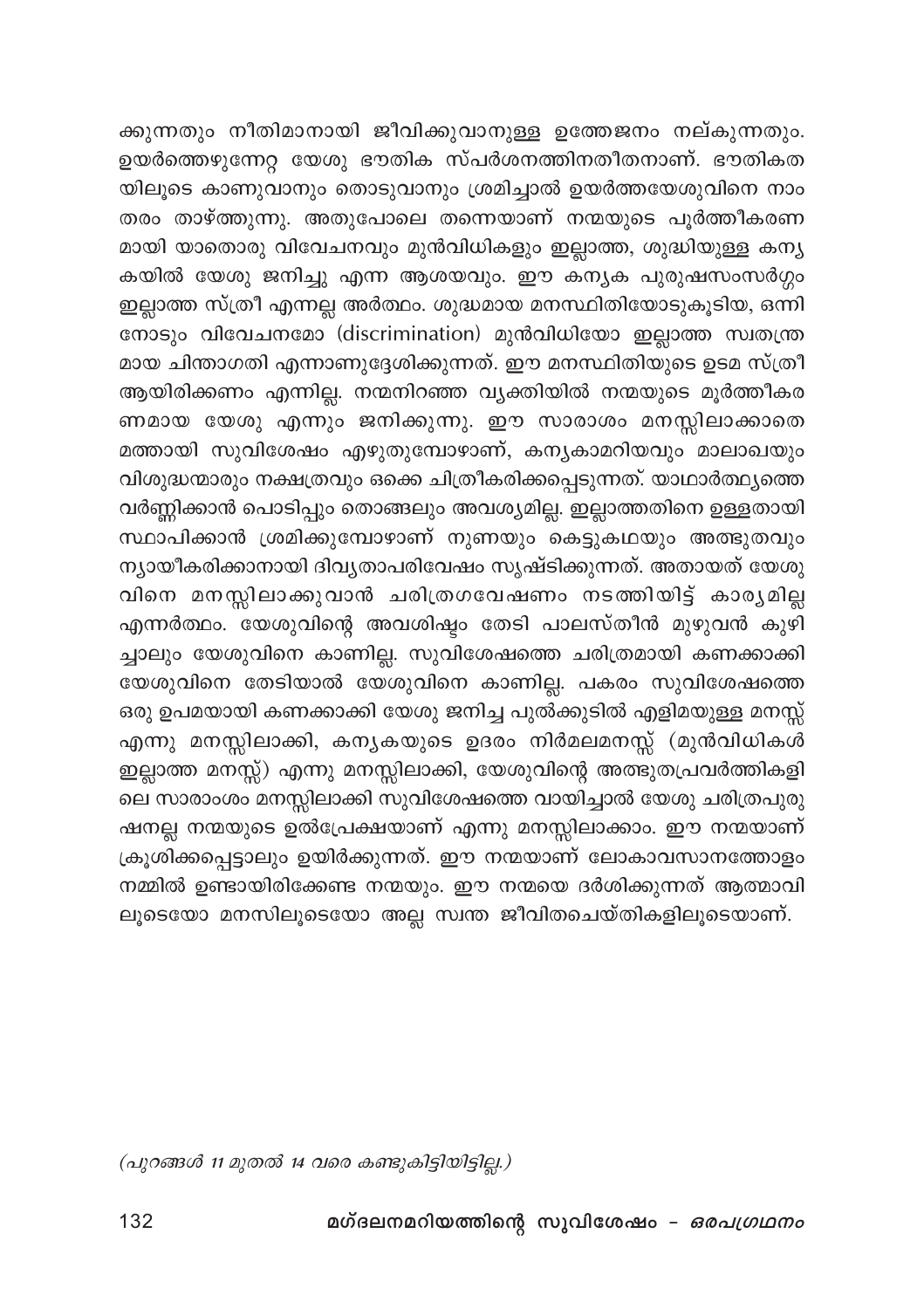## സുവിശേഷം – പതിനഞ്ചാംപുറം

ആഗ്രഹം ആത്മവിനോട് ആരാഞ്ഞു: 'നീ താഴേക്ക് വരുന്നത് ഞാൻ കണ്ടില്ല, എന്നാൽ നീ മുകളിലേയ്ക്കുയരുന്നത് ഞാൻ കാണുന്നു, നീ എന്തിന് എന്നോടു കാപട്യം കാട്ടുന്നു? നീ എന്റെ സ്വന്തമല്ലേ?' ആത്മാവ് മറുപടിയായി പറഞ്ഞു: 'നീ എന്നെ കാണുകയോ തിരിച്ചറിയുകയോ ചെയ്തി ല്ല. വസ്ത്രം പോലെ ഞാൻ നിന്നോടുകൂടെ ഉണ്ടായിരുന്നു, നീ എന്നെ സ്പർശിച്ചില്ല.' ഇത്രയും പറഞ്ഞശേഷം ആത്മാവ് യാത്രയായി.

11, 12, 13, 14 എന്നീ പുറങ്ങൾ ഇതുവരെ ലഭിച്ചിട്ടില്ല. ഈ പുറങ്ങൾ മറിയത്തിന്റെ സുവിശേഷത്തിന്റെ വളരെ പ്രധാനപ്പെട്ട ഒരു ഭാഗമാണെന്നു കരുതാം, കാരണം ഗുരുവിന്റെ ദർശനത്തിന്റെ, ഉയർത്തയേശുവിന്റെ ദർശ നത്തിന്റെ സാരാംശം പൊരുളുതിരിച്ചതിനുശേഷം അതീന്ദ്രിയജ്ഞാനത്തി ലേക്ക് മറിയം തിരിയുന്ന പുറങ്ങൾ ആയിരിക്കാം അവ. പത്താം പുറം അവ സാനിക്കുന്നത് നന്മനിറഞ്ഞ മനസ്സിലൂടെ അതീന്ദ്രിയമായ ദർശനം കാണുവാനാകും എന്ന് പറഞ്ഞുകൊണ്ടാണ്. അത്തരത്തിലൊരു ദർശ നമാണ് യേശുവിന്റെ ഉയിർപ്പും. ജഢമാംസങ്ങൾക്ക് അതീതമായ അവസ്ഥ എന്ന് മറിയം ഇതിനെ പ്രതിപാദിക്കുന്നു. ഈ ഉയിർപ്പ് ജഢമാംസങ്ങൾക്ക് അതീതം മാത്രമല്ല വർത്തമാന-ഭാവി കാലഘട്ടങ്ങൾക്കും അതീതതമാണ് - അതായത് ഭൂത്കാലമായ മരണാവസ്ഥയിൽ (പാതാളം) നിന്നും വിടുവി ക്കപ്പെട്ടും വർത്തമാനകാലത്തെ മരണത്തെ അതിജീവിച്ചും പിതാവിന്റെ അടു ക്കലേക്ക് (എല്ലാ വസ്തുക്കളും അതിന്റെ ഉത്ഭവ മൂലാവസ്ഥയിലേക്ക്) തിരികെ പോകുന്ന അവസ്ഥ. ഈ അതീന്ദ്രിയാവസ്ഥയാണ് യേശുവിന്റെ ഉയിർപ്പിന്റെ കഥയുടെ സാരാംശം. മുൻപ് പ്രതിപാദിച്ചതുപോലെ ഈ ഉയിർപ്പിന്റെ സാരാംശം തൊട്ടുനോക്കാൻ (ഭൗതികമായി മനസ്സിലാക്കാൻ) ശ്രമിച്ചാൽ അത് അസാദ്ധ്യമാണ്. ഭൗതികതകൾക്കപ്പുറത്തുള്ള (meta physical) അതീന്ദ്രീയജ്ഞാനത്തിലൂടെ മാത്രമേ ഇത് സാധിക്കുകയുള്ളു. ഈ ജ്ഞാനം ആർജ്ജിക്കുവാൻ വേണ്ടിയാണ് ഈജിപ്റ്റിലെ പുരോഹി തർ ഭൂമിയുടെ അഗാധതയിലുള്ള ഗുഹകളിൽ പ്രവേശിക്കുകയും നിതൃത യുമായി സമ്പർക്കത്തിൽ ഏർപ്പെടുകയും ചെയ്തത്. ഇതുതന്നെയാണ്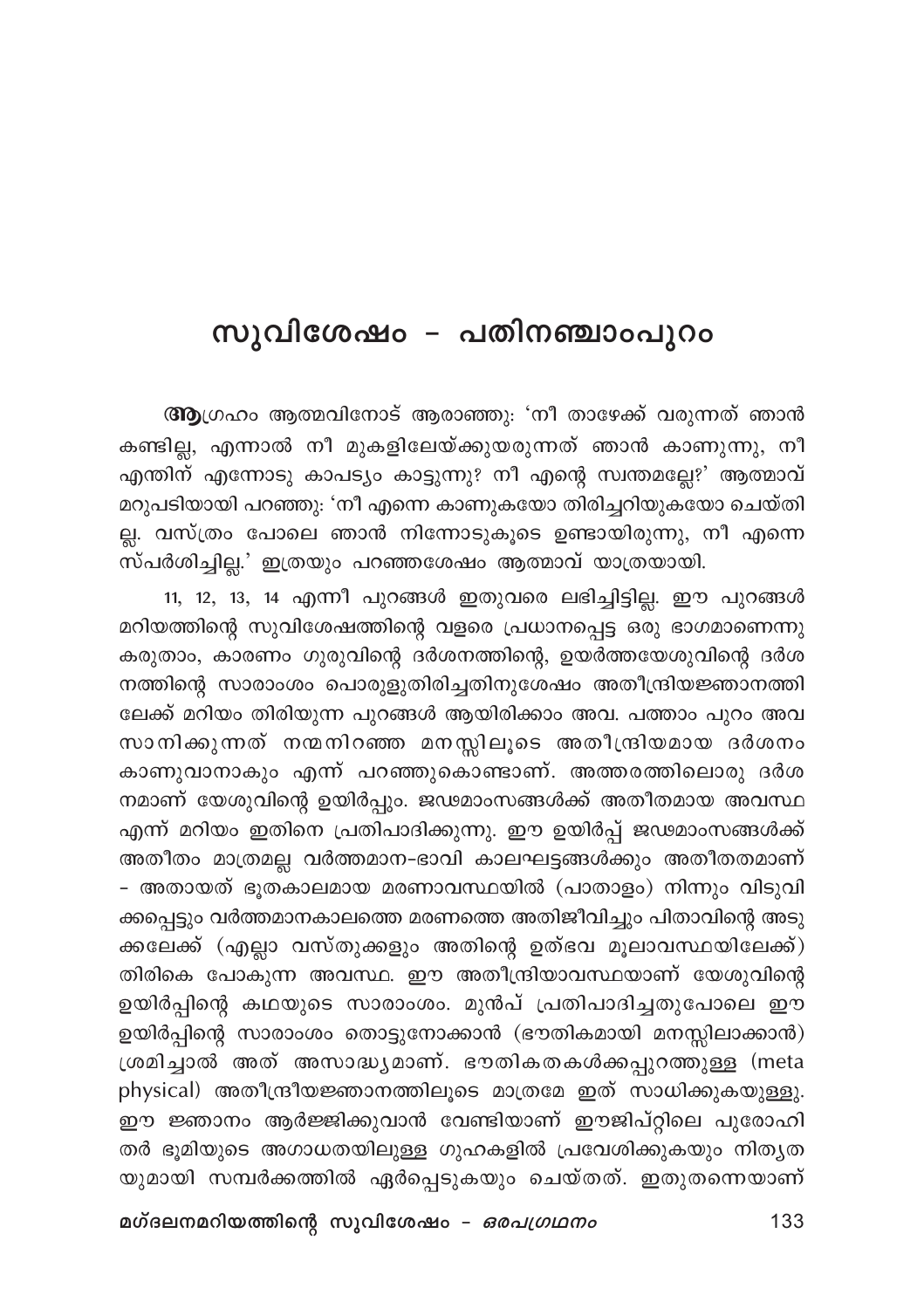ബുദ്ധനും ശ്രീരാമകൃഷ്ണപരമഹംസരും സ്വാമി വിവേകാനന്ദനും ശങ്കരാചാ ര്യരും യോഗികളും ഒക്കെ പരിശീലിച്ചിരുന്നതും. ഇവിടെ നിതൃതയുമായി ഒന്നുചേരുമ്പോൾ ഭൂതം, വർത്തമാനം, ഭാവി എന്നിങ്ങനെയുള്ള കാല ഘട്ടവിവേചനം ഇല്ലാതെയാകുന്നു. കാലവും സമയവും മനുഷ്യൻ ഭൂമിയിൽ നിന്നുകൊണ്ട് രാവും പകലും ഉദയവും അസ്തമയവും ദർശിക്കുമ്പോൾ ഉണ്ടാകുന്ന തോന്നലാണ്. ഭൂമിയിൽനിന്നും ഉയർന്ന് പ്രപഞ്ചത്തെ വീക്ഷി ച്ചാൽ ഉദയവും അസ്തമയവും രാവും പകലും സമയവും കാലവും ഇല്ല. പ്രപഞ്ചത്തിന്റെ ആരംഭമോ അവസാനമോ ഭൂതവർത്തമാനഭാവി കാലഘ ട്ടമോ ഇല്ല. പകരം നിത്യതമാത്രം. അഥവാ എല്ലാം വർത്തമാനകാലം, അതാ ണ് നിതൃത. ഈ നിതൃതയെ വർത്തമാനകാലമായി കാണുവാൻ യേശു വിനു സാധിച്ചിരുന്നു. അതാണ് എന്റെ രാജ്യം നിത്യം എന്നു പറയുന്നത്. എന്നാൽ യേശുവിന്റെ വാക്കുകൾ പൊരുളുതിരിച്ച മെഡിറ്ററേനിയൻ എഴു ത്തുകാർക്ക് ഈ തത്വശാസ്ത്രം അജ്ഞാതമായിരുന്നു. അതാണ് സുവി ശേഷങ്ങൾ നൂലാമാല കെട്ടുകഥകളായി അധപതിച്ചതിന്റെ കാരണം. എന്നാൽ യേശുവിന്റെ രാജ്യം നിത്യതയുടെ രാജ്യമാണ്. അത് ഭൗതികം .<br>അല്ല, അഭൗതികവും അല്ല. അതീന്ദ്രിയജ്ഞാനത്തിൽ ദർശിക്കുന്ന ഒരു അവ സ്ഥയാണ്. മറിയത്തിന്റെ സുവിശേഷത്തിൽ ഈ അവസ്ഥയെ, ഈ സ്വർഗരാ ജ്യത്തെ വിളിക്കുന്നത് പൂർണ്ണവിശ്രമം, നിശബ്ദത (repose & silence) എന്നാ ണ്. നീയോ പ്രാർത്ഥിക്കുമ്പോൾ അറയിൽ കടന്ന് വാതിൽ അടച്ച് ഏകാന്ത തയിൽ, നിശബ്ദതയിൽ കാണുന്ന ദൈവവുമായി സംസർഗ്ഗം (പരസ്പരസംഭാ ഷണം) നടത്തുക എന്ന് യേശു പറഞ്ഞതിന്റെ അർത്ഥം ഇതാണ്. ശാബ ദിനും ഇതേ അർത്ഥമുണ്ട്. ദൈനംദിനബഹളങ്ങളിൽ നിന്നും പൂർണ്ണമുക്തി നേടി വിശ്രമിക്കുന്ന അവസ്ഥ. ഈ ശാബദിന്റെ ബഹിർസ്ഫുരണമാണ് സ്വർഗീയാവസ്ഥ. ഭൗതികമായ എല്ലാ ബന്ധങ്ങളിൽനിന്നും പൂർണ്ണമായി വിച്ഛേദിക്കപ്പെട്ട് വിശ്രമിക്കുന്ന അവസ്ഥ. അപ്പോൾ എല്ലാ ദിവസവും ശാബദ് ആകുന്ന അവസ്ഥ. അതാണ് ബുദ്ധൻ ചെയ്തത്. ഈ ബുദ്ധാവസ്ഥ മോക്ഷ ത്തിൽ, നിതൃതയിൽ നമ്മെ എത്തിക്കുന്നു. എല്ലാവരും സനൃസിക്കാൻ പോയാൽ സമൂഹം എങ്ങനെ നിലനിൽക്കും എന്നൊരു ചോദ്യം ഉടലെടുക്കും അപ്പോൾ. എല്ലാവരും സന്യസിക്കുന്ന അവസ്ഥ ഉണ്ടാകുമോ? ഒരിക്കലുമില്ല. എന്നാൽ ഹൈന്ദവതത്വശാസ്ത്രത്തിലെ പുരുഷാശ്രമങ്ങളിൽ ഒന്നായ സന്യാസം ജീവിതത്തിന്റെ ഏത് കാലഘട്ടത്തിലും തുടങ്ങാവുന്നതാണ്. ഗൃഹസ്ഥാശ്രമം വെടിഞ്ഞു നിത്യസന്യാസിയായി മാറുന്നവർ നേരത്തെ തന്നെ ശാബദിൽ പ്രവേശിക്കുന്നു. ദൈനംദിനജീവിതത്തിലെ കുടുംബഭാര ങ്ങളുടെ ദുഃഖവും ദുരിതവും ആയി ജീവിതകാലം ചിലവഴിക്കണോ അതോ അഴ്ചയിൽ ഒരു ദിവസം ശാബദ് ആചരിച്ച് ക്രമേണ ഏഴ് ദിവസവും ഗാബ ദാക്കി, ഭാരങ്ങളെ ഇറക്കിവെച്ച് ആത്മസംതൃപ്തിയിൽ സന്തോഷിക്കണമോ? അത് വ്യക്തിയുടെ തെരഞ്ഞെടുപ്പാണ്. ഭൗതികജീവിതം ആഗ്രഹങ്ങളുടെ,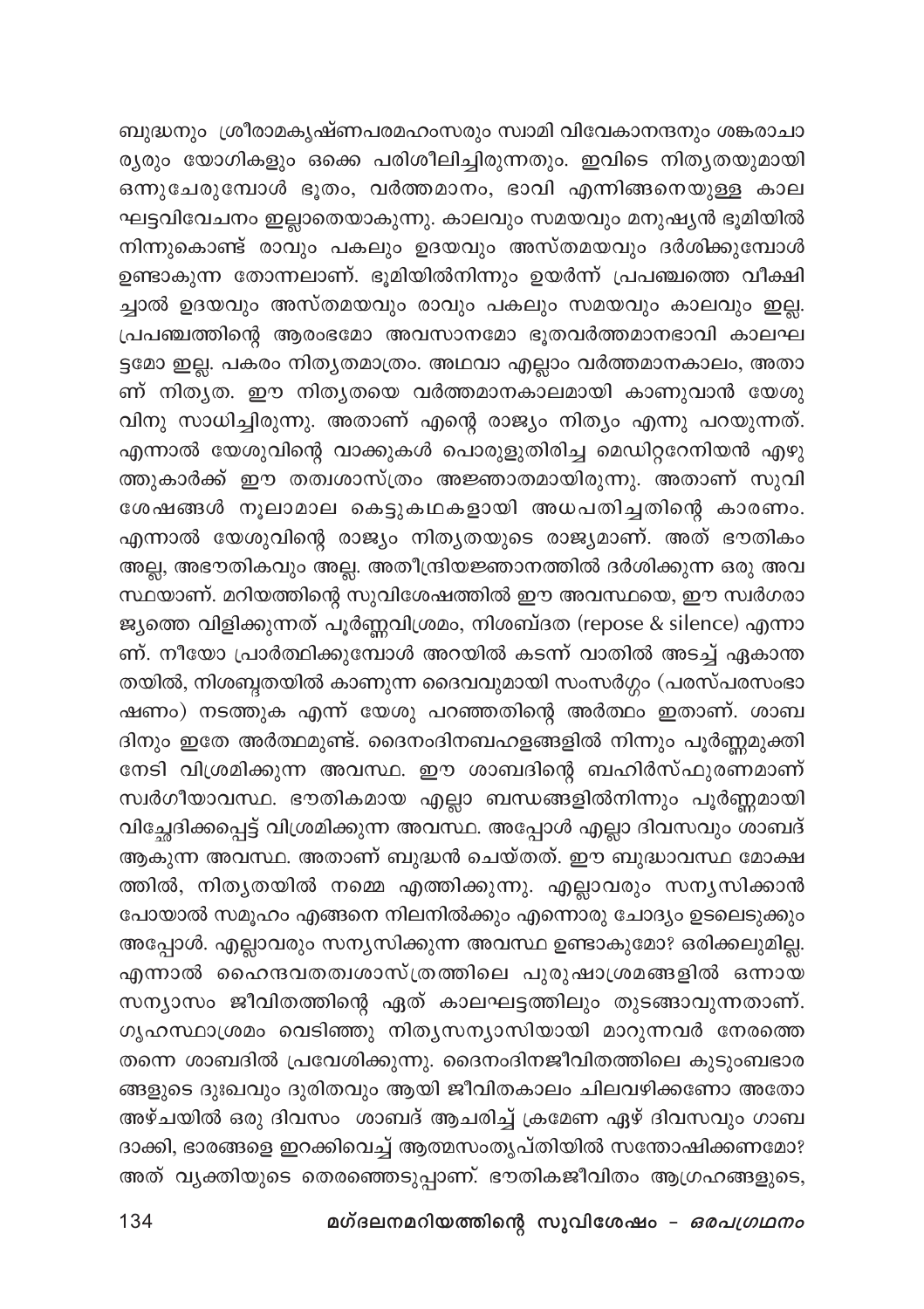ആവശ്യങ്ങളുടെ ഭാരവും കൂടാരവുമാണ്. ഈ ഭാരവും കൂടാരവും വിട്ട് ആഗ്ര ഹങ്ങൾ ലഘൂകരിച്ച്, ആവശ്യങ്ങൾ ലഘൂകരിച്ച് സന്യാസജീവിതം അല്ലെ മാണ്. അപ്പോൾ നോമ്പും ഏകാദശിയും വ്രതവും നോക്കി ശരീരവും മനസ്സും ക്രമേണ സ്വതന്ത്രമാക്കിയാൽ നാം അറിയാതെതന്നെ നിത്യതയുടെ വിശ്രമ ത്തിൽ പ്രവേശിക്കുന്നു. അതാണ് സ്വർഗരാജ്യം. ഈ നിത്യതയുടെ വിശ്രമ ത്തിലേക്ക് പ്രവേശിക്കുന്ന പ്രക്രിയയാണ് മോക്ഷയാത്ര. ലോകത്തിലെ എല്ലാ .<br>തത്വജ്ഞാനങ്ങളും മതചിന്തകളും അതിന്റെ മൂലാവസ്ഥയിൽ വിശകലനം ചെയ്താൽ കാണുന്ന സന്ദേശവും ഇതുതന്നെയാണ്. മറിയത്തിന്റെ സുവി ശേഷവും മനുഷ്യനെ അവന്റെ മോക്ഷയാത്രകൾക്ക് ഒരുക്കുന്നു.

അനേകം ഭാവങ്ങളുടേയും ചിന്താഗതികളുടെയും മണ്ഡലങ്ങളിൽ ജനിച്ചു ജീവിക്കുന്ന മനുഷ്യൻ അവന്റെ പ്രാഥമികവികാരങ്ങളിൽനിന്നും ഒന്നൊന്നായി മോചനം പ്രാപിക്കുന്നു. ഇതിനെ പല മണ്ഡലങ്ങളിലൂടെ ഉള്ള യാത്രയായി ചിത്രീകരിക്കുന്നു. അനേകം ബുദ്ധമണ്ഡലങ്ങൾ തരണം ചെയ്ത് പൂർണ്ണ ബുദ്ധാവസ്ഥ നേടുന്ന യാത്ര. ഇവിടെ ഒന്നാം മണ്ഡലം മനുഷൃന്റെ പാഥമികാവസ്ഥയാണ്. മൃഗത്തിൽ നിന്ന് ഒട്ടുംതന്നെ വൃത്യസ്തമല്ലാത്ത ജീവിതം. ഇവിടെ മനുഷ്യനെ നയിക്കുന്നത് അവന്റെ പ്രകൃതിദത്തമായ വികാരം മാത്രമാണ്. ആഹാരം, പ്രത്യുൽപാദനം തുട ങ്ങിയവയ്ക്കുള്ള ചോദനകൾ മാത്രമാണ് ഈ ഘട്ടത്തിൽ അവനെ നയി ക്കുന്നത്. ഇത് എല്ലാ ജീവജാലങ്ങളുടെയും നൈസർഗ്ഗികമായ വികാര മാണുതാനും. ഈ പ്രാകൃതവികാരത്തിൽനിന്നും ഉയർന്നാൽ രണ്ടാമത്തെ മണ്ഡലത്തിൽ പ്രവേശിക്കുന്നു. ഈ പ്രക്രിയയ്ക്ക് പ്രേരിപ്പിക്കുന്ന ഉത്തേ ജനത്തെ അഥവാ ശക്തിയെ ആണ് നാം ദൈവത്തിന്റെ ആത്മാവ് എന്നു വിളിക്കുന്നത്. ഇതാണ് പരിണാമത്തെ നയിക്കുന്ന ഊർജ്ജം. ഈ ഊർജ്ജം (energy) മനുഷ്യനിൽ ആവസിക്കുമ്പോൾ അവൻ പ്രാകൃതമണ്ഡലത്തിൽ .<br>നിന്നും ക്രമേണ ഉയരുന്നു. ഇവിടെ അവൻ എല്ലാം സ്ഥതമെന്നു കരുതു ന്നു, എല്ലാം സ്വന്തമാക്കാൻ ശ്രമിക്കുന്നു. ഇവിടെ ആഗ്രഹങ്ങളും ആവശ്യ ങ്ങളും അവനെ ഭരിക്കുന്നു. അനേകം ബന്ധങ്ങളുടെ ചിലന്തിവലയിൽ പരി ണാമവിധേയമാകേണ്ട മനുഷ്യചിന്താഗതി കുരുങ്ങിക്കിടക്കുന്നു. ഇത് പരാ ധീനതകളുടെ ലോകം. ഇവിടെയാണ് മനുഷ്യന്റെ ആത്മാവ് ദൈവത്തെ തേടുന്നത്. ഈ ദിശയിൽനിന്നും വിമുക്തി നേടുന്നതിന് പകരം അവന്റെ ആഗ്രഹങ്ങളെ സഫലീകരിക്കുവാൻ വഴിപാടുകളും നോമ്പും ബലിയും കൂദാ ശകളും ഒക്കെ അനുഷ്ഠിക്കുന്നു. എന്നാൽ ഈ ആഗ്രഹങ്ങൾ നിവൃത്തി ക്കപ്പെടാതെ വരുമ്പോൾ അസ്വസ്ഥതയും ദുഃഖവും ഉണ്ടാകുന്നു. ചിലർ .<br>ഇവിടെ മരിക്കുന്നു; സ്വയം സൃഷ്ടിച്ച നരകത്തിൽ എരിഞ്ഞടങ്ങുന്നു.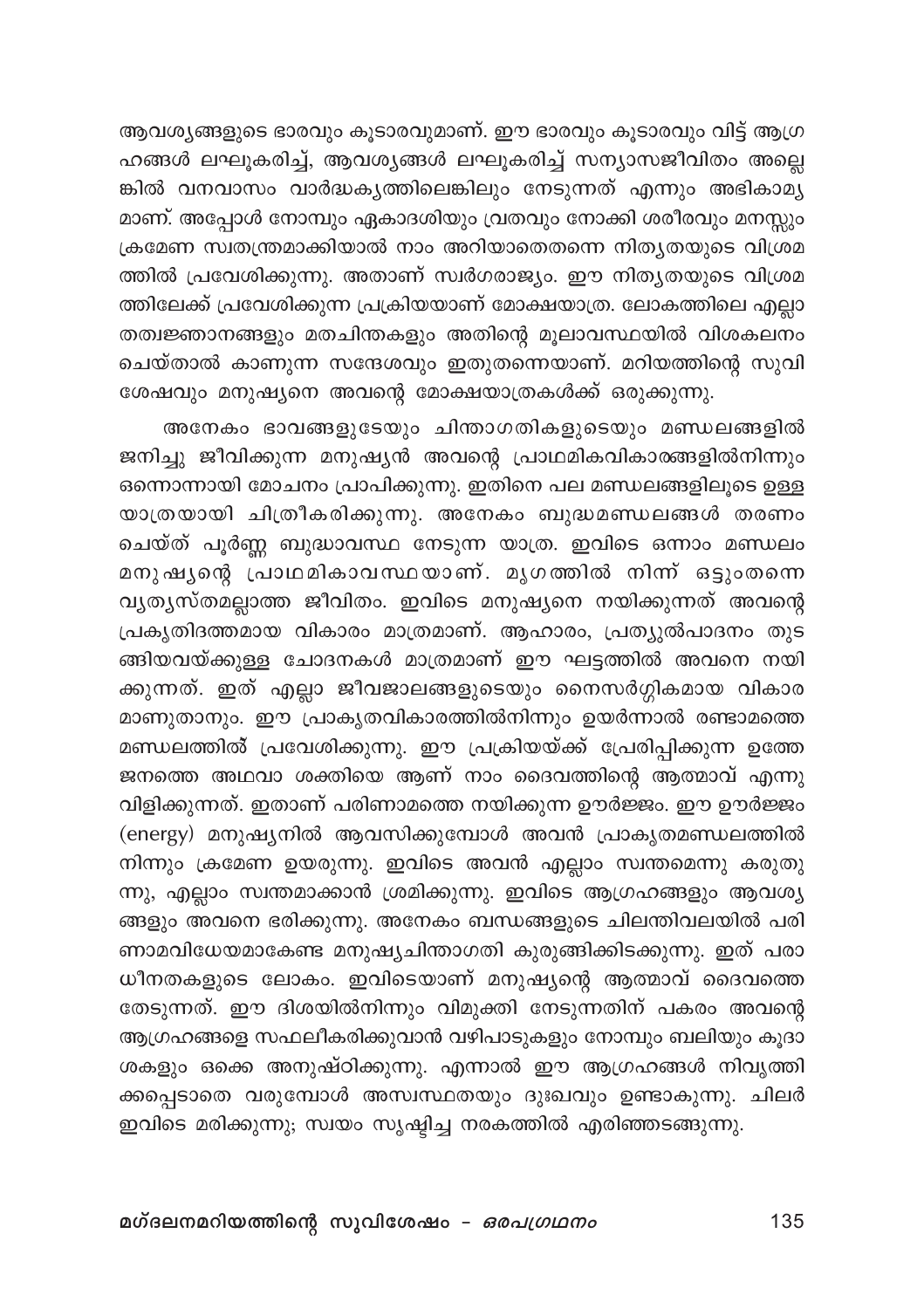രണ്ടാമത്തെ മണ്ഡലം തരണം ചെയ്ത യാത്രക്കാരൻ സ്വാർത്ഥചിന്താ ഗതികളുടെയും ഇടുങ്ങിയ മനസ്സിന്റെയും മൂന്നാമത്തെ മണ്ഡലത്തിൽ പ്രവേ ശിക്കുന്നു. എന്റെ മതം, എന്റെ വിശ്ചാസം, എന്റെ വ്രതാനുഷ്ഠാനം, നോമ്പ്, കൂദാശകൾ എന്നിവ എന്നെ സ്വർഗരാജ്യത്തിൽ എത്തിക്കും എന്ന് ഈ ഘട്ട ത്തിൽ മനുഷ്യൻ ചിന്തിക്കുന്നു. ഞാൻ വളരെ ശ്രേഷ്ഠമായ ഒരു മതത്തിന്റെ അംഗം ആണ്. ദൈവം തെരഞ്ഞെടുത്ത ജനം ആണ്, ഞാൻ സ്വർഗത്തിന്റെ ജന്മാവകാശിയാണ്, ഞാൻ സൃഷ്ടിയുടെ പരിപൂർണ്ണത; മാത്രമല്ല ദൈവം എന്നെ രക്ഷിക്കാൻ മനുഷൃനായി അവതരിച്ചു ക്ഷ്ളമനുഭവിച്ചു എന്നി .<br>ങ്ങനെയൊക്കെയുള്ള ചിന്തകളാണ് ഇവിടെ മനുഷ്യനെ ഭരിക്കുന്നത്. ഇതിനെ മനപൂർവ്വം ഉണ്ടാക്കുന്ന അജ്ഞത എന്നു പറയാം. ഇവിടെ കൂടു തൽ അറിവിന്റെ അവസരങ്ങളെ മനുഷ്യൻ നിഷേധിക്കുന്നു. മറ്റു മതങ്ങളെ പുച്ഛത്തോടെ കാണക്കാക്കുന്നു. മറ്റുള്ളവരെ സ്വന്തം വിശ്വാസത്തിന്റെ കുഴി യിൽ വിഴ്ത്താൻ ശ്രമിക്കുന്നു. ഇവരാണ് കുരിശുയുദ്ധം നടത്തുന്നവർ. ദൈവ ത്തിന്റെ പേരിൽ മനുഷ്യക്കുരുതികൾ നടത്തുന്നവർ. ലോകത്തിലെ നല്ല ശതമാനം മനുഷ്യരും ഈ മണ്ഡലത്തിൽനിന്നും ഉയരാതെ മരിച്ചു വീഴുന്നു, സ്വർഗയാത്ര മതിയാക്കുന്നു.

മൂന്നാമത്തെ മണ്ഡലത്തിനും അതീതമായി ഉയർന്നവർ, യാത്ര നിർത്താതെ തുടർന്നവർ ആന്തരികമായ അറിവിന്റെ മണ്ഡലത്തിൽ പ്രവേ ശിക്കുന്നു. ഇവർക്ക് ഇവർ വിശ്വസിക്കുന്നതിന് അപ്പുറമായി ഒന്നും കാണു വാനോ മനസ്സിലാക്കാനോ സാധിക്കയില്ല. മറ്റൊന്നിനോടും സഹിഷ്ണുത ഇല്ലാത്ത, ജ്ഞാനത്തിന്റെ പൂർണ്ണത നേടി എന്ന ഭാവം (intoxicated wisdom); എല്ലാം തികഞ്ഞവർ എന്ന തേന്നലുണ്ടിവർക്ക്. ഞാൻ ഓട്ടം തികച്ചു, വിശ്വാസം കാത്തു നീതിയുടെ കീരീടം എനിക്കായി കാത്തിരിക്കുന്നു എന്ന ചിന്താഗതിക്കാർ. ഇവരാണ് സ്വർഗത്തിലെ അപ്പച്ചനുമായി സ്ഥിരം സംസാരിക്കുന്നു എന്നു വാദിക്കുന്നവർ. ഇവർ വിവേകശൂന്യർ ആയതിനാൽ വിഡ്ഢികളുടെ സ്വർഗത്തിൽ ജീവിക്കുന്നു. മറ്റുള്ളവരെ ഈ മൂഢസ്വർഗ ത്തിലേക്ക് നയിക്കയും ചെയ്യുന്നു. ഇവരെ കുറിച്ചാണ് യേശു പറഞ്ഞത്: എന്റെ നാമത്തിൽ പലരും നിങ്ങളെ വഴിതെറ്റിക്കും. ഇതാ സ്ഥർഗരാജ്യം ഇവിടെ, അല്ല അവിടെ എന്നു പറഞ്ഞ് നിങ്ങളെ വഴിതെറ്റിക്കും. ഈ മണ്ഡ .<br>ലത്തിൽ അനേകം പേർ യാത്ര മതിയാക്കുന്നു, ഇവിടെ മരിക്കുന്നു.

ഈ മണ്ഡലങ്ങളിൽ എല്ലാം നമ്മെ ഭരിക്കുന്നത് ഒരിക്കലും തൃപ്തിവ രാത്ത, മതി, മതി എന്നു പറയാത്ത എനിക്കു തൃപ്തിയായി എന്നു പറ യാത്ത ആഗ്രഹമാണ്. അതിനാൽ ഈ ആഗ്രഹങ്ങളുടെ ജീവിതരീതി ഒരി ക്കലും നമുക്ക് തൃപ്തി, ആനന്ദം (bliss) അഥവാ മോക്ഷം തരികയില്ല. അതുകൊണ്ടാണ് മറിയത്തിന്റെ ദർശനത്തിൽ ആത്മാവ് ആഗ്രഹത്തെ കീഴ ടക്കി യാത്ര തുടരുന്നത്. മനുഷ്യന്റെ ഭൗതിക, വികാരഭരിതമായ ശരീരത്തിൽ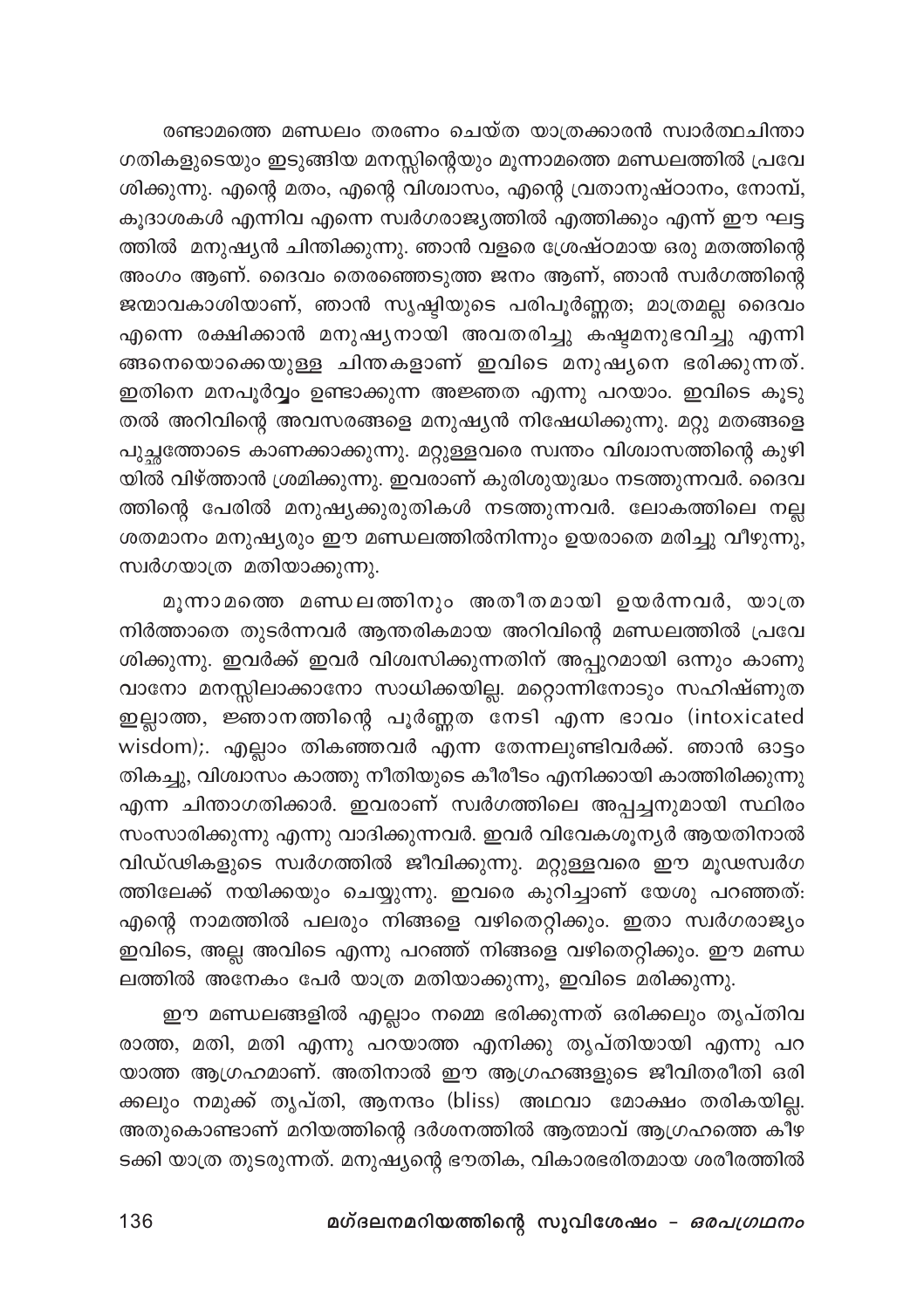നിന്നും ഊരിമാറ്റാവുന്ന വസ്ത്രംപോലെ ആത്മാവ് വിമുക്തമാകുമ്പോൾ അത് സന്തോഷത്തിൽ പ്രവേശിക്കുന്നു. മനുഷ്യശരീരത്തിന്റെ ആഗ്രഹങ്ങ ളിൽനിന്നും ആവശൃത്തിൽനിന്നും ഉടലെടുക്കുന്ന വികാരങ്ങളാണ് ഭക്ഷണപ്രിയത, കാമാസക്തി, ദുരാഗ്രഹം, മോഹം, കോപം, അസുയ, സ്വാർത്ഥത എന്നിവ. എന്നാൽ ഈ ആവശ്യങ്ങളും ആഗ്രഹങ്ങളും പൂർത്തീ കരിച്ച അവസ്ഥയിൽനിന്നും ആഗ്രഹങ്ങളും ആവശ്യങ്ങളും ഇല്ലാത്തതോ ലഘൂകരിച്ചതോ ആയ അവസ്ഥയിലേക്ക് പുരോഗതി പ്രാപിച്ചാൽ ശരീര ത്തിൽനിന്നും വസ്ത്രം മാറ്റുന്നതുപോലെ മനുഷ്യമനസ്സിനും മുക്തി നേ ടാം. അതാണ് യേശു ശിഷ്യന്മാരോട് പറഞ്ഞത്: നിങ്ങൾ രാജ്യത്തിന്റെ സുവി ശേഷം പ്രസംഗിക്കാൻ (അറിയിക്കാൻ) പോകുമ്പോൾ വഴിയാഹാരം പോലും കരുതരുത്, വടിയും ചെരിപ്പും ലഘൂകരിച്ച വസ്ത്രവും മതി. ഇതു മനസ്സി ലാക്കാതെ ക്രിസ്തുമതനേതാക്കന്മാർ വസ്ത്രങ്ങളുടെ മുകളിൽ വസ്ത്ര ങ്ങൾ അട്ടിയായി ധരിച്ച് പൊടിപ്പും തൊങ്ങലും കുരിശും മാലയും ഒക്കെ യായി പ്രത്യക്ഷപ്പെടുന്നു. ഇവർക്ക് രാജ്യവും ശക്തിയും മഹത്വവും വേണം. അതിനാണ് രാജാവിന്റെയും പ്രവാചകന്റെയും പുരോഹിതന്റെയും വസ്ത്ര ങ്ങൾ ഒരേ സമയത്ത് അണിയുന്നത്. അതുകൊണ്ടാണ് യേശുവിന്റെ യാഥാർത്ഥസുവിശേഷം ഇവർക്കു മനസിലാക്കാനോ അതനുസരിച്ച് ജീവി ക്കുവാനോ സാധിക്കാത്തത്. എന്നാൽ ഈ സത്യം മനസ്സിലാക്കിയ സന്യാ സിമാർ വസ്ത്രം ഉപേക്ഷിക്കയോ ഏറ്റവും പരിമിതമായ വസ്ത്രം ഉപയോ ഗിക്കുകയോ ചെയ്തു. ഉൽപത്തിയിലെ പാപം ചെയ്യാത്ത ആദിമമനുഷ്യൻ നഗ്നനായിരുന്നു. അവനിൽ കുറ്റബോധം (പാപബോധം) ഉണ്ടായപ്പോൾ പാപത്തെ പ്രോത്സാഹിപ്പിച്ച അവയവത്തെ മറയ്ക്കാൻ ഇലകളുടെ വസ്ത്രം ഉണ്ടാക്കി. അനേകം വസ്ത്രങ്ങൾ ഉണ്ടാക്കുന്നത് നഗ്നത മറയ്ക്കുവനോ പാപത്തെ മറയ്ക്കുവാനോ?

അതായത് പ്രാഥമികമാനുഷികവികാരങ്ങളിൽനിന്നും ആഗ്രഹങ്ങളിൽ നിന്നും മനുഷ്യന്റെ ചിന്താഗതി വിമുക്തമായി ഗുണനന്മകളിലേക്ക് ഉയരു മ്പോൾ, മനുഷ്യബുദ്ധി നന്മയിലേക്ക് പരിണാമം ചെയ്യുമ്പോൾ പരിപൂർണ്ണത നേടിയില്ലെങ്കിലും ആത്മസംതൃപ്തി ഉണ്ടാകുന്നു. ഇതേ സന്ദേശമാണ് ഗിരി പ്രഭാഷണത്തിലും നാം കാണുന്നത്.

ആത്മാവ് അപ്പോൾ മൂന്നാമത്തെ മണ്ഡലത്തിലായി. അത് അജ്ഞത എന്നറിയപ്പെടുന്നു. അജ്ഞത ആത്മാവിനോട് ആരാഞ്ഞു: നീ എവിടേയ്ക്കു പോകുന്നു? തിന്മയോടുള്ള പ്രതിപത്തി നിന്നെ ഭരിക്കുന്നു. നിനക്കു വേർതി രിവിന്റെ വിവേചന ബുദ്ധി ഇല്ല, നീ അടിമയാകുന്നു.

നാം ഇവിടെ വെറും ആജ്ഞാനുവർത്തികളായി മാറുന്നു. രാഷ്ട്രം പറ ഞ്ഞതിന്റെ പേരിൽ, മതം പറഞ്ഞതിന്റെ പേരിൽ, ഡോക്ടർ പറഞ്ഞതിന്റെ പേരിൽ തെറ്റോ ശരിയോ എന്നു നോക്കാതെ നാം പ്രവർത്തിക്കുന്നു. ഇത്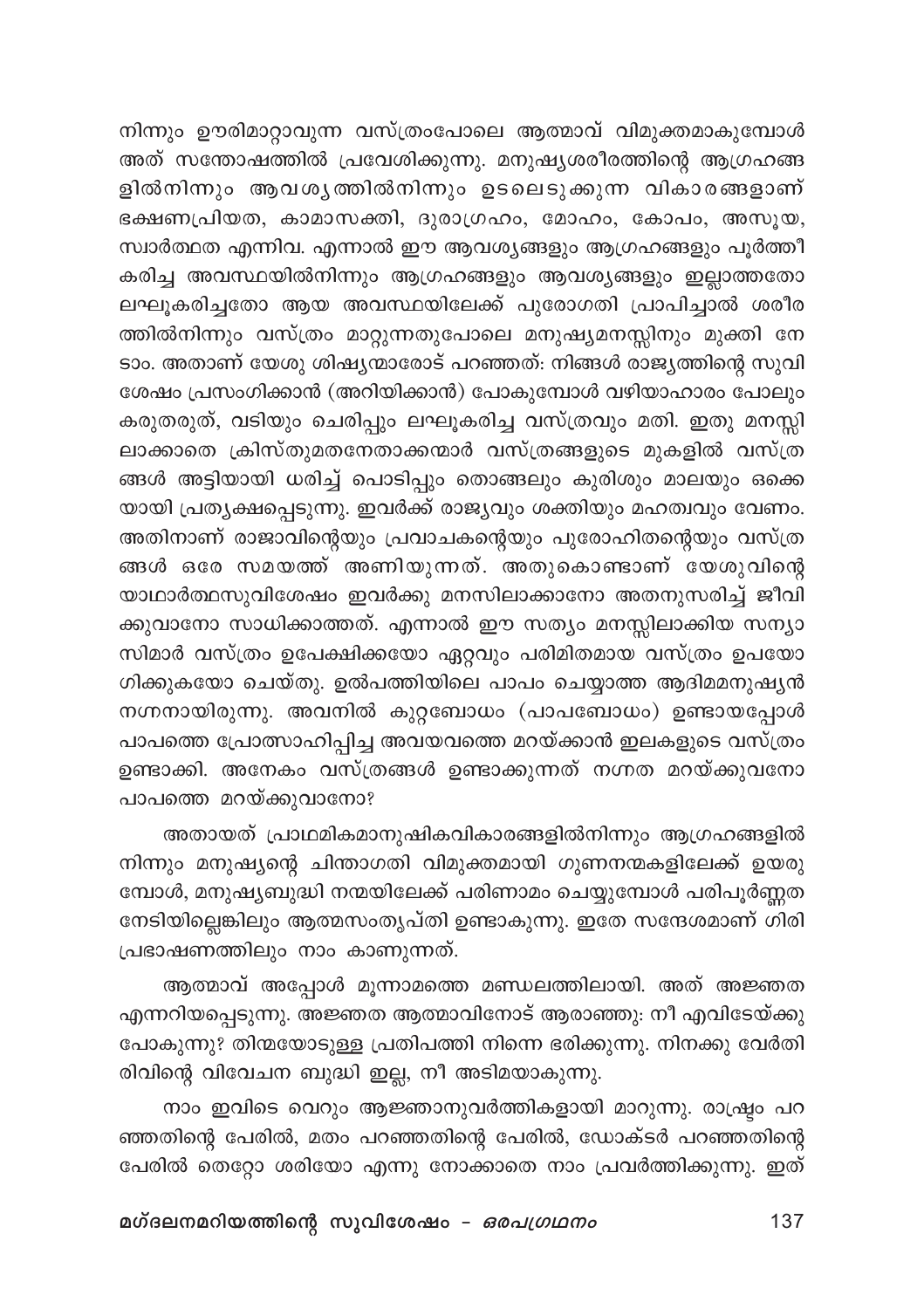ഉത്തമമായ ജീവിതരീതി അല്ല. ആത്മാവിന്റെ അടിമത്തം മാത്രമാണ്. മതവും രാഷ്ട്രവും നമ്മിൽ അടിച്ചേൽപിക്കുന്ന ചിന്താഗതി ശരിയോ എന്നു ചിന്തി .<br>കേണ്ട വിവേചനബുദ്ധി ഉണ്ടാകണം. അതുപോലെ ഡോക്ടർ കല്പിച്ചതിനാൽ നമ്മുടെ ശരീരത്തിൽ നിറയ്ക്കുന്ന രാസവസ്തുക്കൾ എന്താണ്? അതിന്റെ ഗുണം എന്ത്, ദോഷം എന്ത് എന്ന് മനസ്സിലാക്കണം. മനുഷ്യവർഗത്തോടു മനുഷ്യൻ തന്നെ കാട്ടിയിട്ടുള്ള ക്രൂരതയ്ക്കു പുറകിൽ ഇത്തരം വിവേചനബുദ്ധി ഇല്ലാത്ത ചിന്താഗതികൾ ആണ്. മറ്റാരെങ്കിലും പറയുന്നത് വിവേചനബുദ്ധി കൂടാതെ അനുസരിക്കുന്നത് വെറും അടിമത്തം മാത്രമാണ്. മനുഷ്യൻ മറ്റൊരു മനുഷ്യനിൽനിന്നും വ്യത്യാസമുള്ളവനായി രിക്കാനാണ് സൃഷ്ടിക്കപ്പെട്ടിരിക്കുന്നത്. അതിനാൽ അവൻ ജാതി, മതം, വിശ്വാ സം, വർണ്ണം എന്നിങ്ങനെ പല അവസ്ഥകളിൽ വൃത്യസ്തൻ ആയിരിക്കും. ഈ വൃത്യസ്തനായ മനുഷ്യനെ തന്നെപ്പോലെ ആക്കാൻ ശ്രമിക്കുന്നത് സുവിശേഷമല്ല, മൂഢതയും സ്വാർത്ഥതയും ആണ്. ഈ മനഃപൂർവ്വം തെര ഞ്ഞെടുക്കുന്ന അജ്ഞത (willful ignorance) യുദ്ധങ്ങളെക്കാൾ അപകടക രമാണ്. കാരണം ഈ അജ്ഞതയാണ് യുദ്ധങ്ങൾ ഉണ്ടാക്കുന്നത്, മനുഷ്യക്കുരുതികൾ നടത്തുന്നത്. മതത്തിന്റെ പേരിൽ, ദൈവത്തിന്റെ പേരിൽ സ്ഥാം സഹോദരരെ വെട്ടിവീഴ്ത്തുന്നത് നൃശംസതയും കാടത്ത വുമാണ്. എന്നാൽ മറ്റുള്ളവരെ മനസ്സിലാക്കാനുള്ള തുറന്ന മനസ്സും മറ്റാശ യങ്ങളെ ഉൾക്കൊള്ളാനുള്ള ഹൃദയവിശാലതയും ഉണ്ടാകുമ്പോൾ നമ്മുടെ മനസ്സിന്റെ ഉള്ളിൽ എന്നും നമ്മെ കാർന്നുതിന്നുന്ന അസൂയയുടെയും കോപ ത്തിന്റെയും അഹന്തയുടെയും കാൻസർ ഇല്ലാതെ ആകുന്നു. ക്രമേണ മാന .<br>സികവും ശാരീരികവുമായ സുഖത്തിലേക്ക് നാം നയിക്കപ്പെടുന്നു. അതി നാൽ മതത്തിന്റെയോ രാജ്യത്തിന്റെയോ വിശ്വാസത്തിന്റെയോ ദൈവത്തി ന്റെയോ പേരിൽ മനുഷ്യക്കുരുതിയുമായി ജീവിതം നയിക്കുന്നവർ ഒരു നിമിഷം നില്ക്കുക, സ്വയം ചോദിക്കുക, നീ എവിടേയ്ക്കു പോകുന്നു? ഏതാണ് നിന്റെ വഴി? നിന്റെ ചെയ്തികളുടെ ഫലം എന്ത്? നിന്റെ ജീവിത ത്തിന്റെ അർത്ഥം എന്ത്? നീ എടുക്കുന്ന വാളാൽ തന്നെ നീയും ഒരിക്കൽ മരിച്ചുവീഴും! സ്ഥര്ശാജ്യം വിഡ്ഢികൾക്കുള്ളതല്ല, ഭൂമിയിൽ സമാധാനം നടത്തുന്നവർക്കും നിർമ്മലഹൃദയർക്കും ഉള്ളതാണ്.

സ്വന്തം വിഡ്ഢിത്തം മനസ്സിലാക്കുന്നതുതന്നെ വിമുക്തിയിലേക്കുള്ള യാത്രയുടെ തുടക്കമാണ്. ആരോഗ്യം നശിപ്പിക്കുന്നത് എന്താണ് എന്നു മന സ്സിലാക്കി അതിനെ ചികിത്സിക്കുകയും കീഴടക്കുകയും ചെയ്യുമ്പോൾ ആരോഗ്യം ഉണ്ടാകുന്നു. അതുപോലെ എന്ത് അറിയാം എന്ന് അറിയുന്ന .<br>തല്ല ജ്ഞാനം എന്ത് അറിയില്ല എന്ന് മനസ്സിലാക്കുകയും ആ അറിവില്ലാ യ്മയെ പരിഹരിക്കാൻ ശ്രമിക്കയും ചെയ്യുന്നതാണ് ജ്ഞാനം. ഈ ജ്ഞാനം നമ്മിൽ നിറയുമ്പോൾ ദുർചിന്തകൾ അകലുന്നു. തിന്മയ്ക്കുപകരം നമ്മിൽ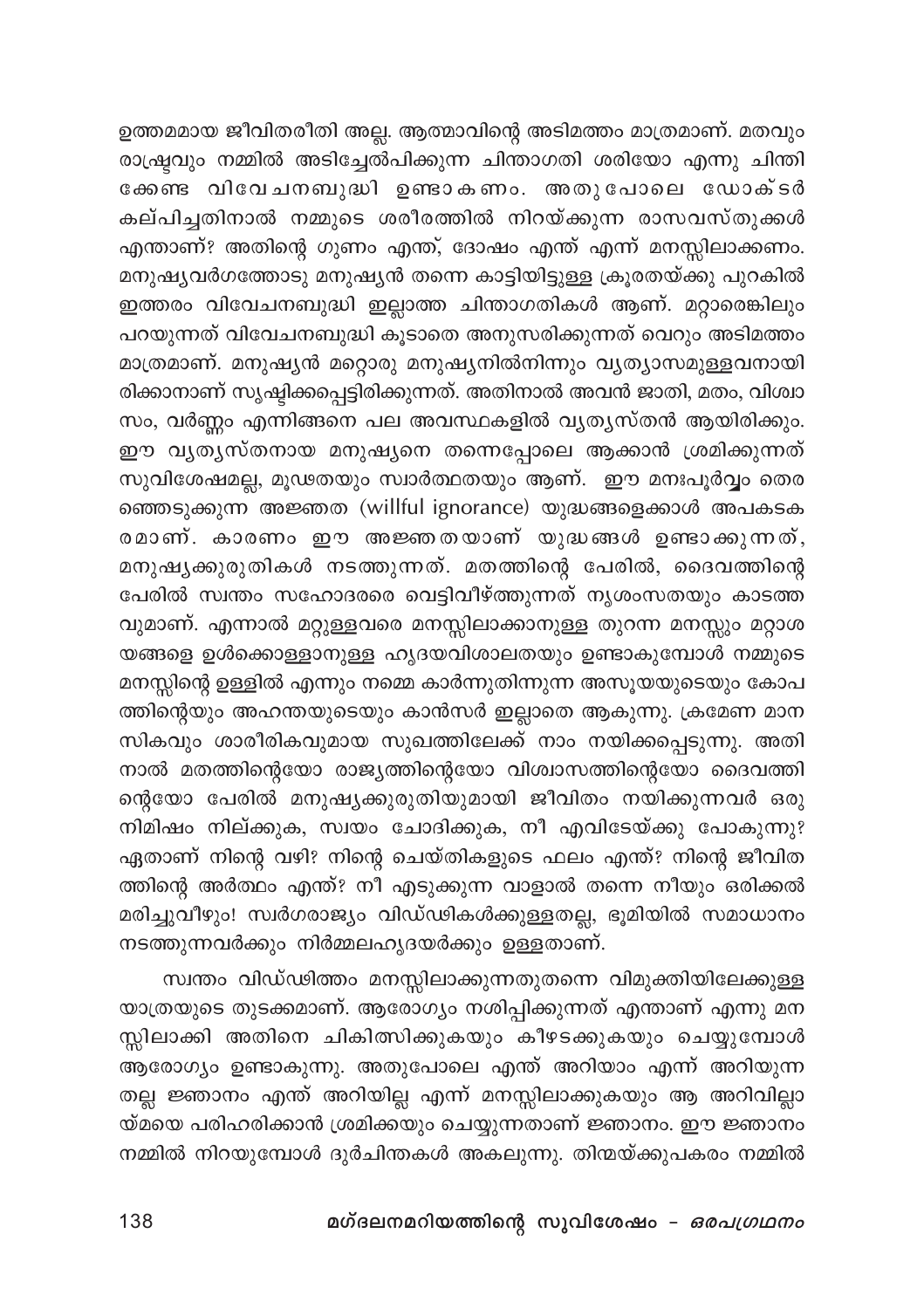നന്മ നിറയുന്നു. ഇവിടെ നാം നമ്മെത്തന്നെ മനസ്സിലാക്കണം. ഒരു നിമിഷം ഓട്ടം നിർത്തി സ്വത്വത്തിലേക്കു തിരിഞ്ഞുനോക്കുക. നമ്മുടെ ആഗ്രഹം, വാഞ്ഛ, മോഹങ്ങൾ എന്ത്? നമ്മുടെ പ്രവൃത്തി എന്ത്? നാം ആരുടെ അടിമ? എന്നു നാം സ്വതന്ത്രർ ആകും? ഈ തിരിഞ്ഞുനോട്ടം തന്നെ വിമുക്തിയുടെ തുടക്കമാണ്. അപ്പോൾ നമ്മിൽ വിവേചനം ഉണ്ടാകുന്നു. ഈ വിവേ ചനമാണ് മനുഷ്യന്റെ ആഗ്രഹങ്ങളെ, മോഹങ്ങളെ അവനിൽനിന്നും വേർതിരിക്കാൻ സഹായിക്കുന്നത്. മനുഷ്യൻ ജന്മനാ പാപിയല്ല. പാപം മനു ഷ്യമനസ്സിന്റെ ഒരു അവസ്ഥയാണ്. മനുഷ്യൻ സ്വയം മോഷ്ടാവല്ല. പക്ഷെ മോഷ്ടിക്കാൻ പ്രവണതയുള്ളവനാണ്. ഈ പ്രവണത ആഗ്രഹത്തിൽനിന്നും ഉളവാകുന്നതാണ്. ഈ ആഗ്രഹത്തെ അവനിൽ നിന്നും ഇല്ലാതെയാക്കു മ്പോൾ മോഷ്ടാവ് ഇല്ലാതെയാകുന്നു. നാം നമ്മെത്തന്നെ മനസ്സിലാക്കാത്ത തിന്റെ കുറവാണ് ഈ പ്രവണതയും. ഈ കുറവ് ഒരു കുറ്റമല്ല. ഇതിനെ കുറ്റമായി കാണുമ്പോഴാണ് മതങ്ങൾ വിജയിക്കുന്നത്. കുറ്റബോധത്തിൽ നിന്നും രക്ഷപെടാൻ മതങ്ങൾ വളരെ താണനിലവാരത്തിലുള്ള മാർഗ്ഗങ്ങൾ (വഴിപാട്, കുമ്പസാരം മുതലായവ) മനുഷ്യനു വിൽക്കുന്നു. പാപത്തിന് പരിഹാരം ഇല്ല. നീ ചെയ്ത പാപം അത് ചരിത്രമാണ്, ഭൂതകാല അവസ്ഥ യാണ്. മറ്റൊരുവനെ കൊല ചെയ്താൽ അതിന് യാതൊരു പരിഹാരവും ഇല്ല. അതാണ് കൊല ചെയ്യരുത് എന്ന് പറയുന്നത്. നീചകൃത്യം ചെയ്തു \_\_.<br>കഴിയുമ്പോൾ അത് പാപമായി നിലനിൽക്കുന്നു. പാട്ടുകുർബാനയും കുമ്പ സാരവും ഒന്നും ഇതിനെ പരിഹരിക്കില്ല. ഒരുവനോട് തെറ്റുചെയ്തിട്ട് ക്ഷമ പറഞ്ഞാൽ അതു പരിഹാരമല്ല. ക്ഷമ പറയേണ്ടുന്ന പ്രവർത്തി ചെയ്യാതിരി .<br>ക്കാൻ ശ്രദ്ധിക്കുക എന്നത് മാത്രമാണാ കരണീയമായി<u>ട്ടുള്ള</u>ത്. കാരണം പ്രവർത്തി ചരിത്രമായി, വസ്തുതയായി, സത്യമായി എന്നും നിലനില്ക്കും.

തെറ്റിന് മതങ്ങൾ നല്കുന്ന പരിഹാരമാർഗ്ഗം തേടുന്ന വ്യക്തി കബളി പ്പിക്കപ്പെടുന്നു എന്നതിലുപരി തെറ്റു ചെയ്യുന്ന വ്യക്തിയെ വളരെ തെറ്റായ .<br>രീതിയിൽ വിമുക്തനാക്കുന്നു എന്നൊരു കുഴപ്പം കൂടി ഇവിടെ അന്തർഭവി ച്ചിട്ടുണ്ട്. കൊലപാതകി എന്നും കൊലപതകിയും മോഷണം ചെയ്തവൻ എന്നും മോഷ്ടാവുമാണ്. അതുകൊണ്ടാണ് പഴയനിയമത്തിലെ പത്ത് കല്പ നകളിൽ ഇത്തരം പ്രവൃത്തികൾ ചെയ്യരുത് എന്ന് പറയുന്നത്. കൊലപാതകി കുമ്പസാരം നടത്തി പാപപരിഹാരം നേടിയാൽ തന്റെ പാതകത്തിന്റെ ഉത്ത രവാദിത്വത്തിൽനിന്നും താൻ വിമുക്തനാക്കപ്പെട്ടിരിക്കുന്നു എന്നൊരു തോന്നൽ അവനിൽ സൃഷ്ടിക്കപ്പെടുന്നു. അവൻ ചൊരിഞ്ഞരക്തം എന്നും നീതിക്കുവേണ്ടി കരയുന്നു. അതിനാൽ കൊലപതകിയെ അവന്റെ കൊല പാതകപ്രവണതയിൽനിന്നും വിമുക്തനാക്കണം. ഇത് എല്ലാ തെറ്റുകളിലും പാപങ്ങളിലും ബാധകമാണ്. പാപത്തിന് പരിഹാരം ഇല്ല എന്ന കാര്യം എപ്പോഴും ഓർക്കുക. അതിനാൽ പാപം ചെയ്യുവാനുള്ള തോന്നലിൽനിന്നും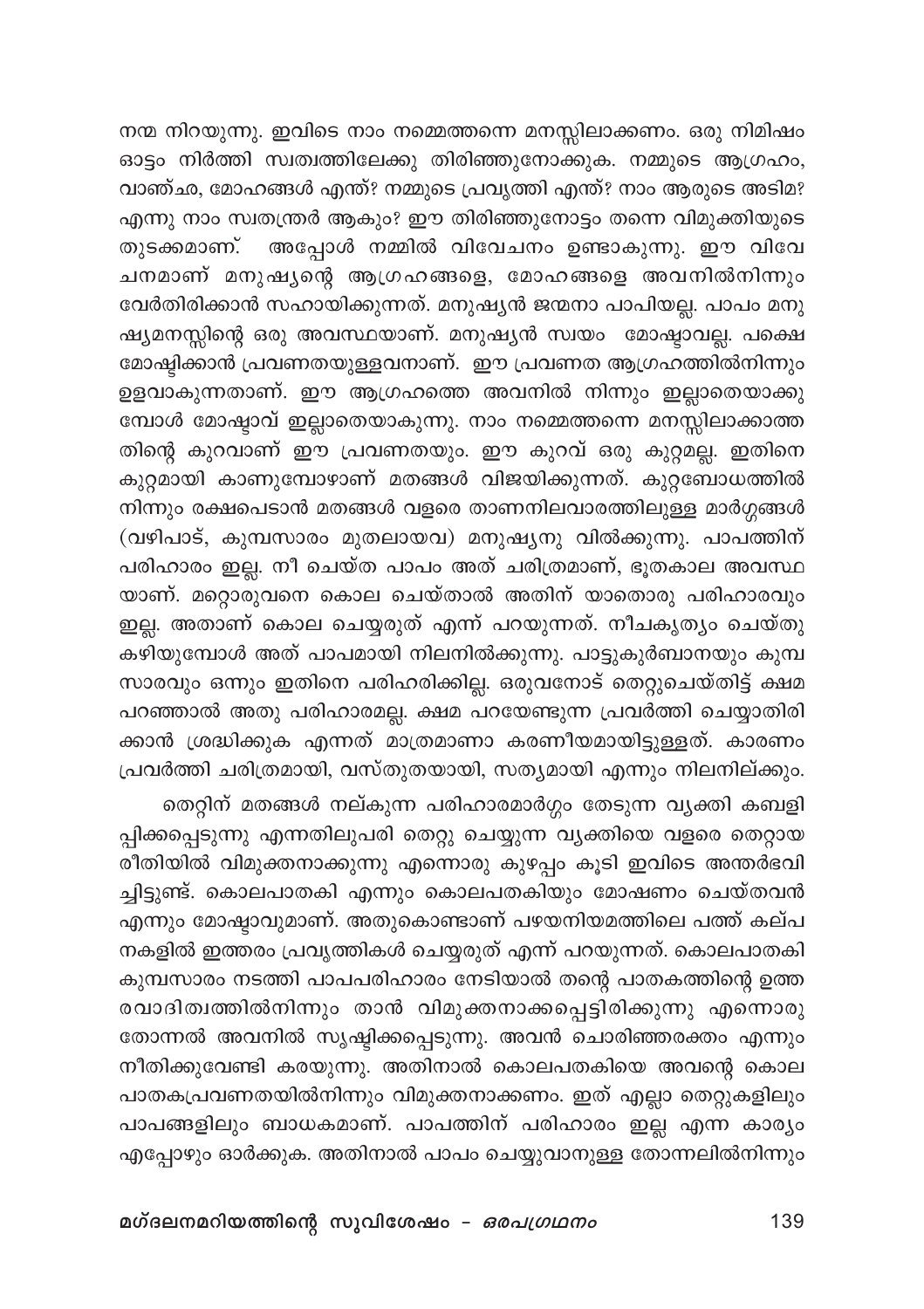മനുഷ്യൻ വിമുക്തി നേടണം. ഇത് വ്യക്തിയിൽ സ്വയം ഉളവാകേണ്ടതാ ണ്. ഏതു തെറ്റ് ചെയ്താലും അതിന് പരിഹാരം ഉണ്ട് എന്ന തോന്നലാണ് തെറ്റ് ചെയ്യുവാനുള്ള വാസന വളർത്തുന്നത്. എന്നാൽ പാപത്തിന്റെ ശമ്പളം മരണം, പരിഹാരമില്ലാത്ത അവസ്ഥ എന്നു മനസ്സിലാക്കിയാൽ പാപം ചെയ്യു വാനുള്ള പ്രവണത നശിക്കും. അതിനാൽ ഇന്നു മതങ്ങൾ വിൽക്കുന്ന വില കുറഞ്ഞ പാപപരിഹാരം നിർത്തണം. മനുഷ്യനെ കബളിപ്പിക്കുന്നതു നിർത്തണം. അപ്പോൾ മനുഷ്യൻ തിന്മയ്ക്കു പകരം നന്മയെ തെരഞ്ഞെടു ക്കും. ഈ വിവേചനം ആണ് മറിയത്തിന്റെ സുവിശേഷം പറയുന്നത്.

നിനക്ക് വേർതിരിവിന്റെ വിവേചനബുദ്ധിയില്ല. മൃഗതുലൃനായ മനു ഷ്യൻ ഗുണസമ്പൂർണ്ണനായ ദിവ്യമനുഷ്യൻ ആകാൻ വിവേചനം വേണം. ഇതാണ് ആദ്ധ്യാത്മിക് പരിണാമം (spiritual evolution). കുരങ്ങന്റെ കയ്യിൽ ബ്രഷും പെയിന്റും കൊടുത്താൽ ചിത്രം എന്നു തോന്നിക്കുന്ന പല രൂപ ങ്ങളും കുരങ്ങൻ വരയ്ക്കും. സർക്കസിലെ ആനയും ചിത്രം വരയ്ക്കും. എന്നാൽ പല കുരങ്ങന്മാർ ഒരുമിച്ചുകൂടി വരച്ചാലും പല ആനകൾ ഒരു മിച്ചുകൂടി വരച്ചാലും രൂപ ഭംഗിയുള്ള, അർത്ഥമുള്ള ചിത്രം വരയ്ക്കുവാൻ കഴിയില്ല, അവയ്ക്ക് മൈക്കലാഞ്ചലോയുടെ ശൈലിയും ലഭിക്കില്ല. മനുഷ്യസമൂഹം ഇത്തരം ചിത്രകാരന്മാരായ ആനകളുടെയൊ കുരങ്ങുക ളുടെയൊ കൈപ്പിടിയിലല്ല, ആകാനും പാടില്ല. എന്നാൽ നിർഭാഗ്യവശാൽ സമൂഹത്തിലെ പല പ്രവൃത്തികളും കാണുമ്പോൾ ഈ ബുദ്ധിമാന്മാരായ കുരങ്ങന്മാരുടെയും ആനകളുടെയും പ്രവർത്തനഫലത്തേക്കാൾ ഉപരിയ ല്ല അതെന്ന് തോന്നും. മനുഷ്യസമൂഹം കാടുമല്ല, സർക്കസുമല്ല. പകരം .<br>തെറ്റും ശരിയും നന്മയും തിന്മയും വിവേചനത്തോടെ മനസ്സിലാക്കി തെര ഞ്ഞെടുത്ത് നന്മയും ശരിയും മാത്രം പ്രവർത്തിക്കുന്ന സമൂഹമായി പരി ണമിക്കണം. അപ്പോൾ മാത്രമേ മൃഗതുല്യനായ മനുഷ്യൻ പ്രവർത്തിയിലും ചിന്തയിലും ഉയർന്ന നിലവാരത്തിലേക്ക് പരിണാമം പ്രാപിക്കുകയുള്ളു. ഈ പരിണാമചോദനയെ ലംഘിച്ചാൽ മനുഷ്യസമൂഹം ഇല്ലാതെയാകും. മനു ഷ്യനേക്കാൾ കൂടുതൽ വിവേചനബുദ്ധി ഇന്ന് മൃഗങ്ങളിൽ പ്രകടമാണ്. നെല്ല് ഉണങ്ങാൻ വെയിലത്തിടുമ്പോൾ കാക്കയെ അകറ്റാൻ ഒരു കാക്കയെ കെട്ടിയിടുകയോ ചത്തകാക്കയുടെ തൂവൽ വയ്ക്കുകയോ ചെയ്താൽ മറ്റു കാക്കകൾ ബഹളം കൂട്ടും. നെല്ല് കോരാൻ വരികില്ല. അപകടം മനസ്സിലാ ക്കുന്ന കാക്കകൾ സ്വന്തം നിലനില്പിനെ കരുതി അത്തരം സാഹചര്യങ്ങൾ ഒഴിവാക്കുന്നു. നിസ്സാരം എന്നു തോന്നാമെങ്കിലും ജീവിതത്തിലെ വലിയൊരു പാഠമാണിത്. മനുഷ്യൻ മാത്രം ഇത്തരത്തിലുള്ള അപകടസൂചനകൾ മന സ്സിലാക്കുന്നില്ല. മനുഷ്യൻ മറ്റുള്ളവരെ പീഡിപ്പിക്കാൻ അനേകം നരകങ്ങൾ സൃഷ്ടിക്കുന്നു. ഇന്നല്ലെങ്കിൽ നാളെ അവനും സ്വയം ഉണ്ടാക്കിയ ഈ നരക ങ്ങളിലൊന്നിൽ വീണു നശിക്കും. ഈ നരകങ്ങൾ ഉണ്ടാക്കുന്ന ദുരന്തം കണ്ട് പഠിക്കുന്നതിനുപകരം ഈ നരകത്തെ ന്യായീകരിക്കാൻ കൂടുതൽ നരക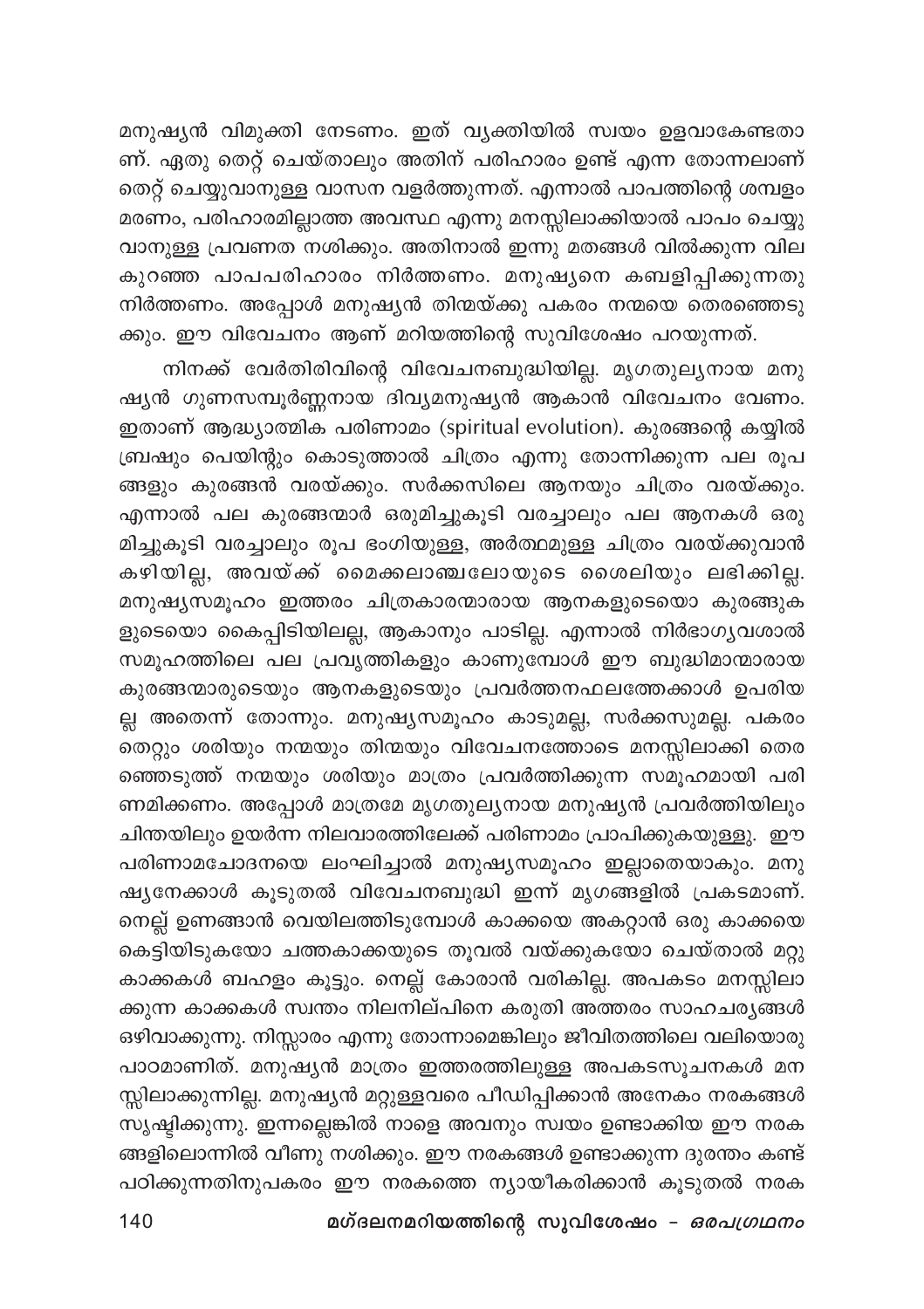ങ്ങൾ സൃഷ്ടിക്കുന്നു. ഈ പ്രവണത വ്യക്തിയിലും സമൂഹത്തിലും രാഷ്ട്ര ത്തിലും ലോകത്തിൽ എല്ലായിടത്തും നിലനില്ക്കുന്നു. ഇതിനെല്ലാം കാരണം സ്വാർത്ഥമായ അറിവ് (എല്ലാം അറിയാം എന്ന ഭാവത്തിലുള്ള അറിവ്) ആണ്. അതാണ് അജ്ഞതയിൽ നിന്നുള്ള സ്വാതന്ത്ര്യം (freedom from ignorance) ആവശ്യമാണെന്ന് പറയുന്നത്.

മറ്റുള്ളവരെയും മറ്റുചിന്താഗതികളേയും മറ്റുജാതിവർണ്ണങ്ങളെയും എല്ലാം മനസ്സിലാക്കാനുള്ള അവസരം ധാരാളം ഇന്ന് നിലവിലുണ്ട്. അതി നാൽ അജ്ഞത ഭാവിക്കുന്നത് വെറും രക്ഷപെടൽ മാത്രമാണ്. നിയമം അറിയാത്തതുകൊണ്ട് നിയമം ലംഘിച്ചു എന്നു പറഞ്ഞ് രക്ഷപെടാൻ സാധി ക്കില്ല. അതുകൊണ്ട് സമൂഹജീവിയായ മനുഷ്യൻ അവന്റെ അറിവ് വർദ്ധി പ്പിക്കണം. മൃഗങ്ങൾ പ്രവർത്തിക്കുന്നത് അവയുടെ നൈസർഗ്ഗികപ്രേരണ യാൽ ആണ്. എന്നാൽ മനുഷ്യൻ അപ്രകാരം പ്രവർത്തിച്ചാൽ അവൻ മൃഗ ത്തിൽനിന്നും വ്യത്യസ്ഥൻ അല്ലാതാകും. അതുകൊണ്ടാണ് നമ്മെ ഭരിക്കുന്ന മൃഗീയമായ അജ്ഞതയിൽനിന്നും വേർതിരിവിന്റെ നന്മപ്രവൃത്തിയിലേക്ക് നാം ഉയരണം എന്നു പറയുന്നത്. തിന്മ അജ്ഞതയിൽനിന്നും ഉണ്ടാകുന്നു.

ആത്മാവ് മറുപടി പറഞ്ഞു. ഞാൻ നിന്നെ വിധിച്ചില്ലല്ലോ. പിന്നെ നീ എന്തിന് എന്നെ വിധിക്കുന്നു? ഞാൻ നിന്നെ ഭരിക്കുന്നില്ലല്ലോ! പിന്നെ നീ എന്തിന് എന്നെ ഭരിക്കുന്നു? നീ എന്നെ മനസ്സിലാക്കിയില്ല പക്ഷേ ഞാൻ മനസ്സിലാക്കി. ഭൂമിയിലും സ്വർഗ്ഗത്തിലും എല്ലാ കൂട്ടിച്ചേർക്കപ്പെട്ടവയും വേർതിരിക്കപ്പെടും.

മനുഷ്യസംസ്കാരത്തിന്റെ തുടക്കം മുതൽ കാണുന്ന പ്രവണതയാണ് മറ്റുള്ളവരെ പഴിചാരുക സ്വന്തം കുറ്റം ഏൽക്കാൻ വിമുഖത കാണിക്കുക .<br>എന്നത്. തെറ്റായ ഏത് കൃത്യവും മറ്റാരുടെയെങ്കിലും പ്രേരണയാൽ ചെയ്ത തായി ചിത്രീകരിക്കുന്നതിനുള്ള പ്രവണതയാണ് പൊതുവെയുള്ളത്. ഉൽപ്പ ത്തിയിലെ ആദമും ചെയ്തത് അതുതന്നെ. സ്വയം വിശകലനം ചെയ്ത് തെറ്റുതിരുത്തി നല്ല മാർഗ്ഗത്തിലേക്ക് തിരിയുന്നതിനു പകരം ചെയ്ത തെറ്റിനെ ന്യായീകരിച്ച്, വട്ടംകറങ്ങുന്ന അവസ്ഥ. ആധുനികമനുഷ്യൻ അനേകം പോംവഴികളും കണ്ടെത്തിയിരിക്കുന്നു. മദ്യം, മയക്കുമരുന്ന് ഇവ യുടെ ഒക്കെ പ്രേരണയിൽ ചെയ്ത കുറ്റം കുറ്റമല്ല എന്നാണ് വാദം. എന്നാൽ പ്രാഥമികമായി കുറ്റവാസന ഉള്ളവൻ മാത്രമെ മദ്യത്തിന്റെയൊ മയക്കുമരു ന്നിന്റെയൊ പ്രവർത്തനം നിമിത്തം കുറ്റം ചെയ്യുകയുള്ളു. നന്മ പ്രവൃത്തി ക്കുവാൻ പ്രവണത ഉള്ള മനുഷ്യൻ നന്മതന്നെ പ്രവർത്തിക്കും. മദ<mark>്യ</mark>ത്തിന്റെ ലഹരിയിൽ കുറ്റം ചെയ്യുമ്പോൾ രണ്ട് വിധത്തിലുള്ള കുറ്റങ്ങൾ ഉണ്ടാകുന്നു. മദ്യത്തിന് അടിമയായി എന്ന കുറ്റവും പ്രവർത്തിച്ചകുറ്റവും. മാത്രമല്ല കുറ്റം അംഗീകരിക്കുവാനുള്ള വിമുഖത ഭീരുത്വം ആണുതാനും. സ്വന്തം പ്രവൃത്തി കളെ അംഗീകരിക്കാനുള്ള ഭീരുത്വം. തിന്മ ഉളവാകുന്നത് അജ്ഞതയിൽ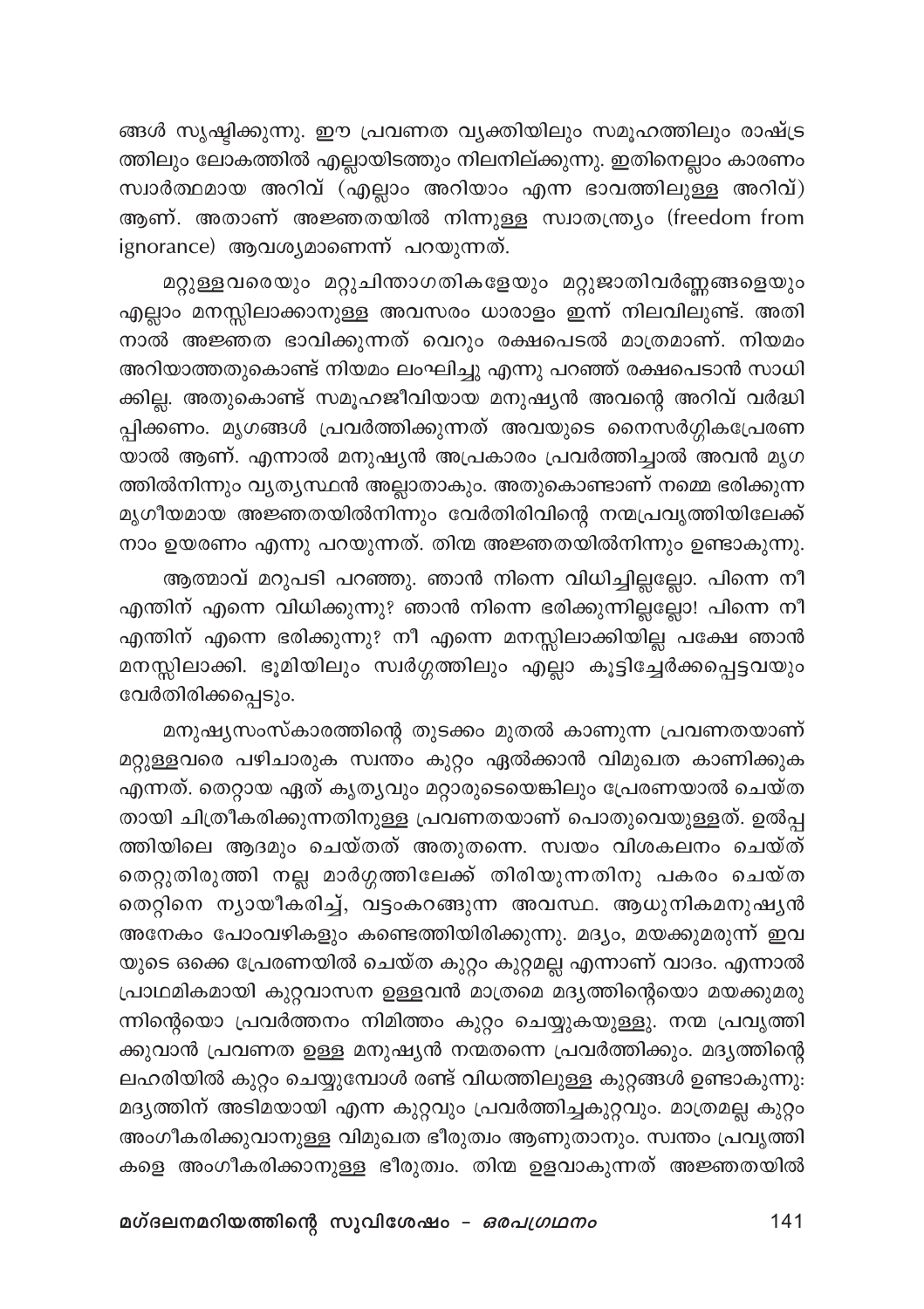നിന്നും ആയതിനാൽ പരിഹാരം ഒന്നേ ഉള്ളൂ. തിന്മയെ തിരിച്ചറിയുക. പകരം ചെയ്തതിന്മയെ ന്യായീകരിക്കാൻ ശ്രമിക്കുമ്പോൾ തിന്മയുടെ ദുഷിതവല .<br>യത്തിൽ നാം അകപ്പെടുന്നു. അതാണ് മോചനമില്ലാത്ത നിത്യനരകം. ഈ നരകത്തിൽനിന്നും രക്ഷപെടുവാൻ നാം നമ്മെ തന്നെ അറിയണം. നാം പൂർണ്ണരല്ല, എല്ലാം അറിയാവുന്നവരല്ല എന്നു മനസ്സിലാക്കണം. പരിമിത മായ അറിവിൽ നാം കുറ്റത്തെ അംഗീകരിച്ച് വീണ്ടും ആവർത്തിക്കാതിരി ക്കാൻ ശ്രമിക്കുമ്പോൾ നാം നന്മയുടെ പാതയിൽ ചരിക്കുന്നു.

ജ്ഞാനം എന്നാൽ വളരെക്കൂടുതൽ അറിയുന്ന അവസ്ഥ എന്ന തോന്നൽ പൊതുവെ എല്ലാവർക്കുമുണ്ട്. എന്നാൽ ജ്ഞാനം എന്നാൽ എത്രമാത്രം അറിയില്ല എന്നുള്ള അറിവാണ്. അതിലുപരിയായി അറിയാ വുന്ന അറിവിൽനിന്നും സ്വാതന്ത്ര്യം പ്രാപിക്കുന്ന അവസ്ഥ കൂടിയാണ് ജ്ഞാനം. ഈ രണ്ട് അവസ്ഥകളും വളരെ സങ്കീർണ്ണമാണ്. എത്രമാത്രം അറിയത്തില്ല എന്നുള്ള ബോധം ഉണ്ടാകണമെങ്കിൽ അറിയാത്ത അറിവി നെക്കുറിച്ച് ഒരു ഏകദേശധാരണ ഉണ്ടായിരിക്കണം. ഇത് അത്ര പ്രായോ ഗികമല്ലാത്തതിനാൽ എന്റെ അറിവ് വളരെ പരിമിതമാണ് എന്ന എളിമ ഉണ്ടാ കുന്നതാണ് എളുപ്പവഴി. അറിവ് വർദ്ധിക്കുംതോറും നമ്മുടെ അറിവ് എത്ര പരിമിതമാണ് എന്നും വളരെ വ്യക്തമായി നാം മനസ്സിലാക്കുന്നു. അതി നാൽ ഈ അറിയാവുന്ന പരിമിതമായ അറിവിൽനിന്നും മോചനം പ്രാപി ക്കുമ്പോൾ നാം നമ്മെത്തന്നെ കൂടുതൽ അറിവിന് വിധേയരാക്കുന്നു. എന്റെ അറിവ് പൂർണ്ണം ഇനി എനിക്ക് ഒന്നും അറിയണ്ട എന്ന ഭാവം നമ്മെ ഭരിക്കു മ്പോൾ നാം സർവ്വജ്ഞാനിക്കു പകരം മൂഢജ്ഞാനിയായി മാറുന്നു. അതി നാൽ അറിയാവുന്ന അറിവിൽ നാം ബന്ധിതർ ആകാതെ കൂടുതൽ അറി വുതേടണം. അപ്പോൾ നമുക്ക് മറ്റുള്ളവരെ മനസ്സിലാക്കാൻ സാധിക്കും. .<br>യും എല്ലാം പൂർണ്ണമായി മനസ്സിലാക്കാൻ സാധിക്കും. ഒരു ജീവി മറ്റൊരു .<br>ജീവിയിൽനിന്നും ഒരു വൃക്തി മറ്റൊരു വൃക്തിയിൽനിന്നും വൃതൃസ്തമാ ണെന്ന് മനസ്സിലാകുമ്പോൾ അവയെ അവയുടെ മൂലാവസ്ഥയിൽ തന്നെ അംഗീകരിക്കാനും ബഹുമാനിക്കാനും നമുക്ക് കഴിയും. ഈ സഹിഷ്ണുത നമ്മിൽ വളർന്ന് വലുതാകുമ്പോൾ അത് ലോകസ്നേഹമായി മാറുന്നു. ഈ മൂലമായ വ്യത്യാസം മനസ്സിലാക്കുമ്പോൾ നാം മറ്റുള്ളവരെ നമ്മെപ്പോലെ ആക്കുവാൻ ശ്രമിക്കുകയില്ല. ഹരിജനത്തെ ക്രിസ്ത്യാനിയാക്കിയല്ല ഉദ്ധരി ക്കേണ്ടത്, അവരെ അവരായിരിക്കുന്ന അവസ്ഥയിൽ തന്നെയാണ് ഉദ്ധരി ക്കേണ്ടത് എന്നു മനസ്സിലാകും. നമ്മിൽ മതസഹിഷ്ണുത ഉണ്ടാകും. ഈ സഹിഷ്ണുത സമൂഹത്തിന്റെ എല്ലാ തട്ടിലും ആവശ്യമാണ്. പ്രാകൃതവും ഇടുങ്ങിയതും ആയ ചിന്താഗതിയാണ് എന്റെ മതം, എന്റെ സമുദായം എന്നി ങ്ങനെയുള്ളത്. സഹിഷ്ണുതയോടും, വിശാലമനസ്ഥിതിയോടും ചിന്തിക്കു ന്നവർക്ക് പുരുഷമേധാവിത്തവും ഈ മേധാവിത്തം ഉണ്ടാക്കിയ സമൂഹ്യനിയ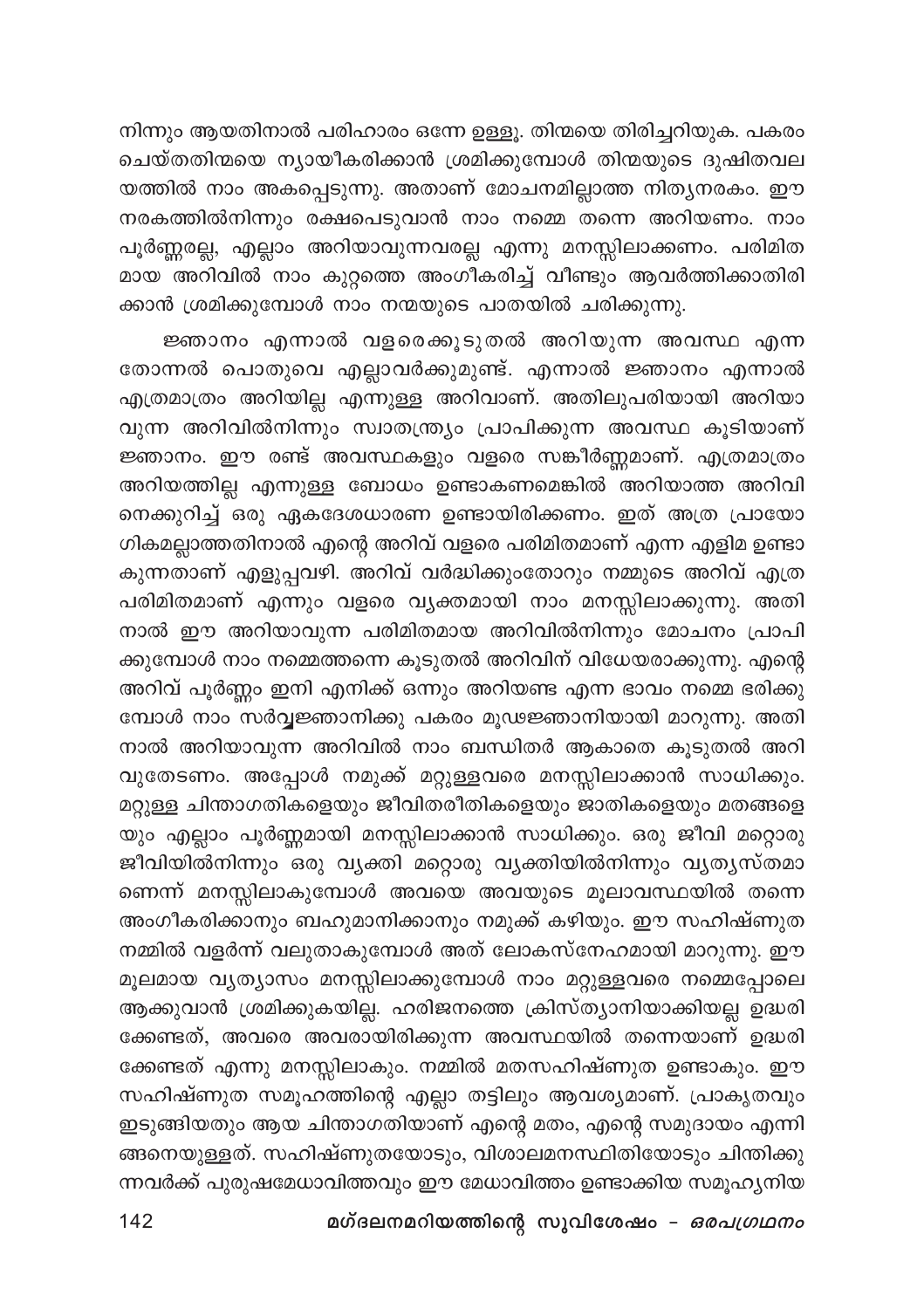മങ്ങളും തെറ്റാണ്, അജ്ഞതയാണ് എന്നു മനസ്സിലാകും. മറ്റുള്ളവരെ തുല്യ രായി കാണുന്ന അവസ്ഥയ്ക്കുപരി മറ്റുള്ളവര് നമ്മെക്കാൾ വൃതൃസ്ഥരാ ണ് എന്ന് തിരിച്ചറിയുകയാണ് വേണ്ടത്. പക്ഷെ ഈ വ്യവസ്ഥ അംഗീകരി ക്കാനുള്ള അറിവ് നമ്മിൽ ഉണ്ടാകണം. ഈ ചിന്താഗതി മനുഷ്യസമൂഹ ത്തിന്റെ മാത്രമല്ല വ്യക്തിയുടെ ഭാവി പുരോഗതിക്കും അത്യാവശ്യമാണ്. മുസ്ളിംഭരണം നിലനില്ക്കുന്ന പ്രദേശങ്ങളിൽ ജനാധിപത്യവും യൂറോപ്യൻ .<br>ജീവിതരീതികളും അടിച്ചേൽപ്പിക്കാൻ ശ്രമിക്കുന്നത് പരാജയപ്പെടുന്നതിന്റെ കാരണവും ഇതാണ്. ഈ തന്ത്രം മനുഷ്യസമൂഹം പ്രാകൃതാവസ്ഥയിൽ ആയിരുന്ന കാലഘട്ടത്തിൽ ഫലവത്തായി എന്നുള്ളതുകൊണ്ട് ഇന്ന് പ്രായോഗികമാകണമെന്നില്ല. മുസ്ലീം സാമ്രാജ്യമോഹികളും ബ്രിട്ടീഷും പോർച്ചുഗീസും ഒക്കെ മറ്റു ഭൂപ്രദേശങ്ങളെ ആക്രമിച്ച് അവിടുത്തെ ജന ങ്ങളെ മതപരിവർത്തനം നടത്തി. അത് അക്രമത്തിന്റെയും ദുഷിച്ചഅധി കാരത്തിന്റെയും അടിമത്തത്തിന്റെയും കാലഘട്ടം ആയിരുന്നു. എന്നാൽ മനുഷ്യനും മനുഷ്യസമുദായവും ഈ പ്രാകൃതചിന്താഗതിയിൽനിന്നും വളരെ വളർന്നുകഴിഞ്ഞു. അതിനാൽ ഈ തന്ത്രം ഇനി പ്രായോഗികമോ ഫലപ്രദമോ അല്ല. അതുപോലെതന്നെ ശത്രുക്കളെ സ്നേഹിക്കുക, അവ രോടു ക്ഷമിക്കുക എന്നു പറയാം എങ്കിലും പ്രായോഗികമായി എളുപ്പമല്ല എന്നു തോന്നുന്നു. ശത്രുത അനുഭവിച്ചവനോ, പിഢനം ഏറ്റവനോ മാത്രമെ പിഢനത്തിന്റെ വേദനകളും മുറിവിന്റെ ആഘാതവും മനസ്സിലാക്കാൻ സാധി ക്കുകയുള്ളൂ. കാലക്രമേണ തലമുറകൾക്കുശേഷം ഇതൊക്കെ മറക്കും എങ്കിലും നാസികളുടെ ക്രൂരവിനോദത്തിന് ഇരയായ ഒരു യൂദനോട് ശത്രു വിന് സ്നേഹിക്കുവാൻ ആവശ്യപ്പെടുന്നത് അക്ഷരാർത്ഥത്തിൽ കടുംകൈ യ്യാണ്. ശത്രുവിനോട് ക്ഷമിക്കുവാനോ ശത്രുവിന്റെ പീഢനം മറക്കുവാനോ മാനുഷികമായി അസാദ്ധ്യമാണ്. എന്ത് നീചകൃത്യം ചെയ്താലും മറ്റുള്ള വർ ക്ഷമിക്കും, മറക്കും എന്ന് തോന്നുന്നതും പൈശാചികമാണ്. എന്നാൽ ശത്രുവിനോട് ക്ഷമിക്കാനും മറക്കാനും നടത്തുന്ന ശ്രമം ഉപകാരപ്രദമാണ്. കാരണം ശത്രു നമ്മോടുകാണിച്ച നീചത്വം ഓർത്ത് പ്രതികാരം വീട്ടണ മോ അതോ ക്ഷമിക്കണമോ എന്ന ചിന്താകുഴപ്പം നമ്മെ അലട്ടുമ്പോൾ നമ്മുടെ മനസ്സിൽ സൃഷ്ട്യാത്മകമല്ലാത്ത വിഷം നിറയുന്നു അപ്പോൾ മന സിൽ നന്മ നിറയേണ്ടുന്ന അറകളിലും നമ്മുടെ പുരോഗതിക്കുവേണ്ട ഇന്ധനം നിറക്കേണ്ടുന്ന അറകളിലും പകയും വിദ്വേഷവും നിറയുന്നു. നമ്മുടെ ശ്രദ്ധയും ബുദ്ധിയും നമ്മുടെ ജീവിതപുരോഗതിക്ക് ഉപയോഗിക്കേ ണ്ടുന്നതിനു പകരം ശത്രുവിൽ നാം ശ്രദ്ധ പതിപ്പിക്കുന്നു അതുകൊണ്ടു ശത്രുവിനോടു ക്ഷമിക്കുക. അവൻ കാണിച്ച ഹീനത ഓർത്ത് ദുഃഖിച്ചിരി ക്കാതെ എഴുന്നേറ്റു മുന്നോട്ടു നടക്കുക. നാം ശത്രുത ഓർത്തിരിക്കു മ്പോഴാണ് ശത്രു നമ്മിൽ ജയം പ്രാപിക്കുന്നത്. ശത്രു ഏല്പിച്ച ആഘാതം ഓർത്ത് നാം മനസ്സ് പുണ്ണാക്കി പകയിൽ വെന്ത് ജീവിച്ചുമരിക്കണം.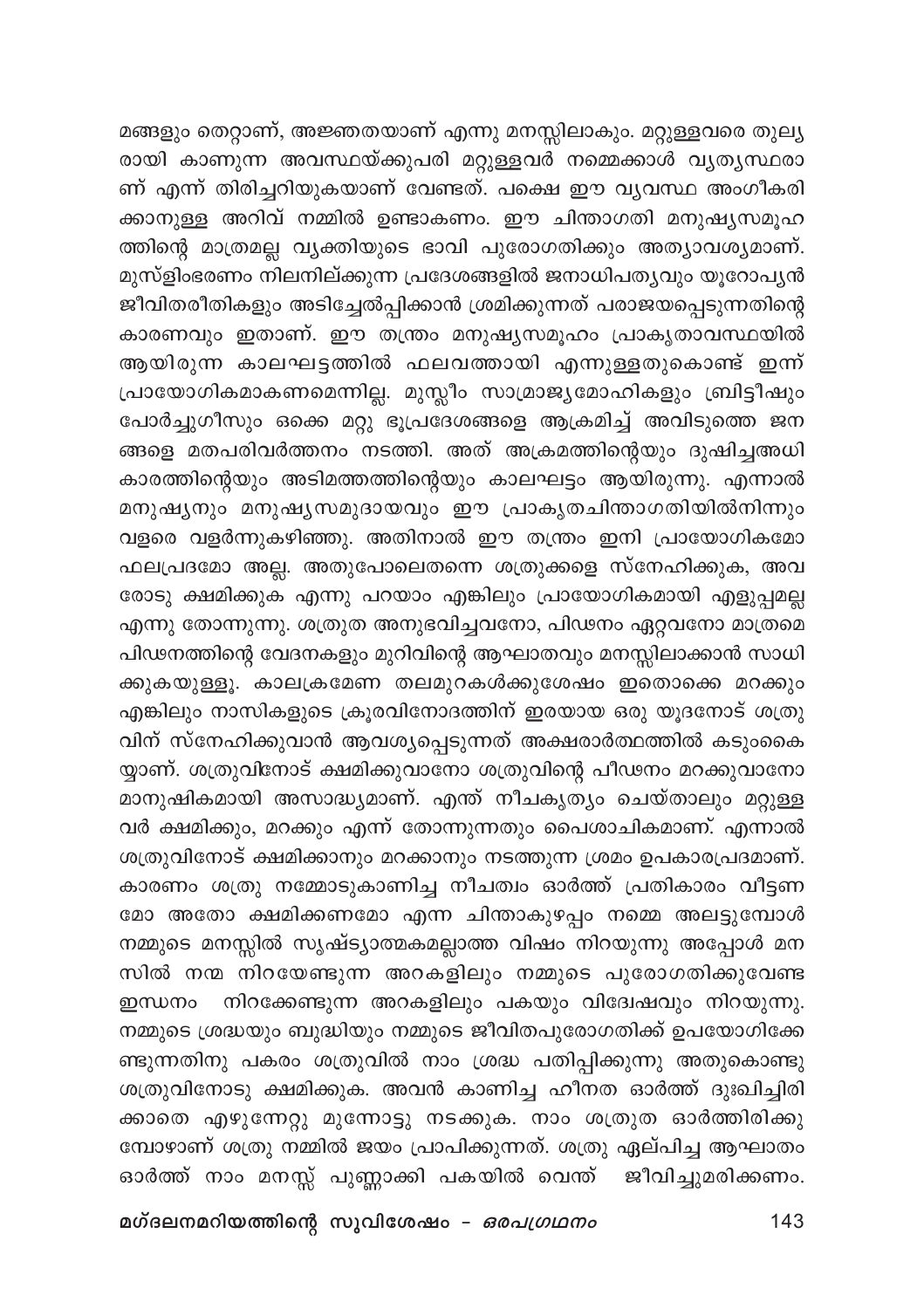അതാണ് ശത്രുവിന്റെ ഉദ്ദേശവും. അതിനാൽ ശത്രു നമ്മോടുകാട്ടിയ ക്രൂരത നമ്മുടെ ജീവിതത്തിൽ നിന്ന് മാറ്റിവച്ചിട്ട് ജീവിതവുമായി മുന്നോട്ടുപോകു ക. ഇതാണ് ഹോളോകോസ്റ്റിന് വിധേയരായ പല യെഹുദരുടെയും ജീവി തവിജയത്തിന്റെ രഹസ്യം.

അസൂയ, പക, ദ്രവ്യാഗ്രഹം, മോഹം ഇവകൾ നമ്മെ കാർന്നു തിന്നു വാൻ ശക്തിയുള്ളവയാണ്. അതിനാൽ നാം ഇവയെ അതിജീവിച്ച് മുന്നോട്ടു പോകുക തന്നെ വേണം. നാം ജീവിക്കുന്ന സാഹചര്യം, കുടുംബം, സമു ദായം വ്യക്തിബന്ധങ്ങൾ ഇവയെല്ലാം പലരീതിയിൽ നമ്മെ സ്വാധീനിക്കുന്നു. സമൂഹജീവിയായ മനുഷ്യന് ഇവയിൽനിന്നും പൂർണ്ണമായി വിടുതൽ പ്രാപി ക്കാനും സാധിക്കുകയില്ല. സ്വതന്ത്രരാണെങ്കിലും കാലും കൈയ്യും .<br>ബന്ധിക്കപ്പെട്ടിരിക്കുന്ന അവസ്ഥയിൽ നാം ജീവിക്കുന്നു. എങ്കിലും ഏതെല്ലാം മണ്ഡലങ്ങളിൽനിന്നും മോചനം നേടാമോ അത്രയും മോചനം നേടണം. കാരണം നാം കൂടുതൽ മനസ്സിലാക്കുന്തോറും ജീവിതത്തിന്റെ ശൂന്യതയുടെ അവസ്ഥ ('മായ') മനസ്സിലാകും. നാം ജീവിക്കുമ്പോൾ ചുരുട്ടി മുറുകെ പിടിച്ചിരിക്കുന്ന കൈകളിശ് ജീവിതതത്രപ്പാടിൽ എന്തെല്ലാം വാരി ക്കൂട്ടുന്നു. പക്ഷെ മരിക്കുമ്പോൾ നാം എന്ത് കൂടെ കൊണ്ടു പോകുന്നു? ജീവിതം എത്രയോ ക്ഷണികം! ഈ ജീവിതത്തിൽ കൂടുതൽ ഒന്നും വാരി ക്കൂട്ടിയിട്ട് കാര്യമില്ല. ധനികനും ദരിദ്രനും മരണശേഷം അവന്റെ മൂലാവ സ്ഥയായിരുന്ന മണ്ണിലേക്ക് തിരികെ ചേരുന്നു. ഈ മരണത്തെ മുന്നിൽകണ്ടു നാം ജീവിച്ചാൽ നമ്മിൽനിന്നും അഹന്തയും ദുരാഗ്രഹവും സ്ഥർത്ഥതയും ക്രൂരതയും ഒക്കെ ഓടി ഒളിക്കും. മറ്റു മൃഗങ്ങളെക്കാൾ ക്രൂരത പ്രവർത്തി ക്കാൻ കഴിവുള്ള മൃഗമാണ് മനുഷ്യൻ. മറ്റുള്ളവരുടെ വേദന കണ്ടു തൃപ്തി അടയുന്ന അവസ്ഥ (saddism) മൃഗങ്ങളിൽ ഉണ്ടെന്നു തോന്നുന്നില്ല. മാംസഭുക്കായ മൃഗങ്ങളെ ക്രൂരമൃഗങ്ങൾ എന്നു നാം മനുഷൃർ വിളിക്കുന്നുണ്ടെങ്കിലും വെറുതെ വിനോദത്തിനായി അവ വേട്ടയാടുന്നി<u>ല</u>്ല. എന്നാൽ മനുഷ്യൻ അങ്ങനെ അല്ല. അവന്റെ ഉള്ളിൽ വളരെ ക്രൂരമായ, ഹീനമായ പൈശാചികത്വം ഒളിച്ചിരിക്കുന്നു. വളരെ പരിഷ്കൃതൻ എന്നു തോന്നിക്കുന്ന മനുഷ്യൻ തക്ക അവസരം കിട്ടിയാൽ സാധാരണ ചിന്ത കൾക്ക് അതീതമായ ക്രൂരത കാട്ടുന്നു. ഇവർ മനുഷ്യരൂപത്തിലുള്ള പിശാ ചുക്കൾ മാത്രമാണ്. എന്നാൽ ഈ ക്രൂരകൃത്യങ്ങൾ കാട്ടുന്നവർ ജീവിത ത്തിന്റെ ക്ഷണികത മനസ്സിലാക്കിയാൽ സഹജിവികളെ ഉപദ്രവിക്കുന്ന പ്രവണതകൾക്ക് കടിഞ്ഞാണിടാൻ സാധിക്കും. മാത്രമല്ല, മായയെ മനസ്സി ലാക്കിയാൽ മനുഷ്യന് അവനെ ഭരിക്കുന്ന ദുർമോഹങ്ങളിൽ നിന്ന് മോചനം പ്രാപിക്കാനും സാധിക്കും. ഈ മോചനത്തിന്റെ മാർഗ്ഗമാണ് മതങ്ങൾ മനു ഷ്യനു നൽകേണ്ടത്. എന്നാൽ ചിലപ്പോൾ മതത്തിന്റെ നേതാക്കൾ തന്നെ യാണ് മറ്റുമനുഷ്യരെ പീഡിപ്പിക്കാനും കുരുതികഴിക്കാനും ആഹ്വാനം ചെയ്യു ന്നതും സ്വയം ചിന്തകൾക്ക് അതീതമായി ക്രൂരത കാട്ടുന്നതും. എന്നാൽ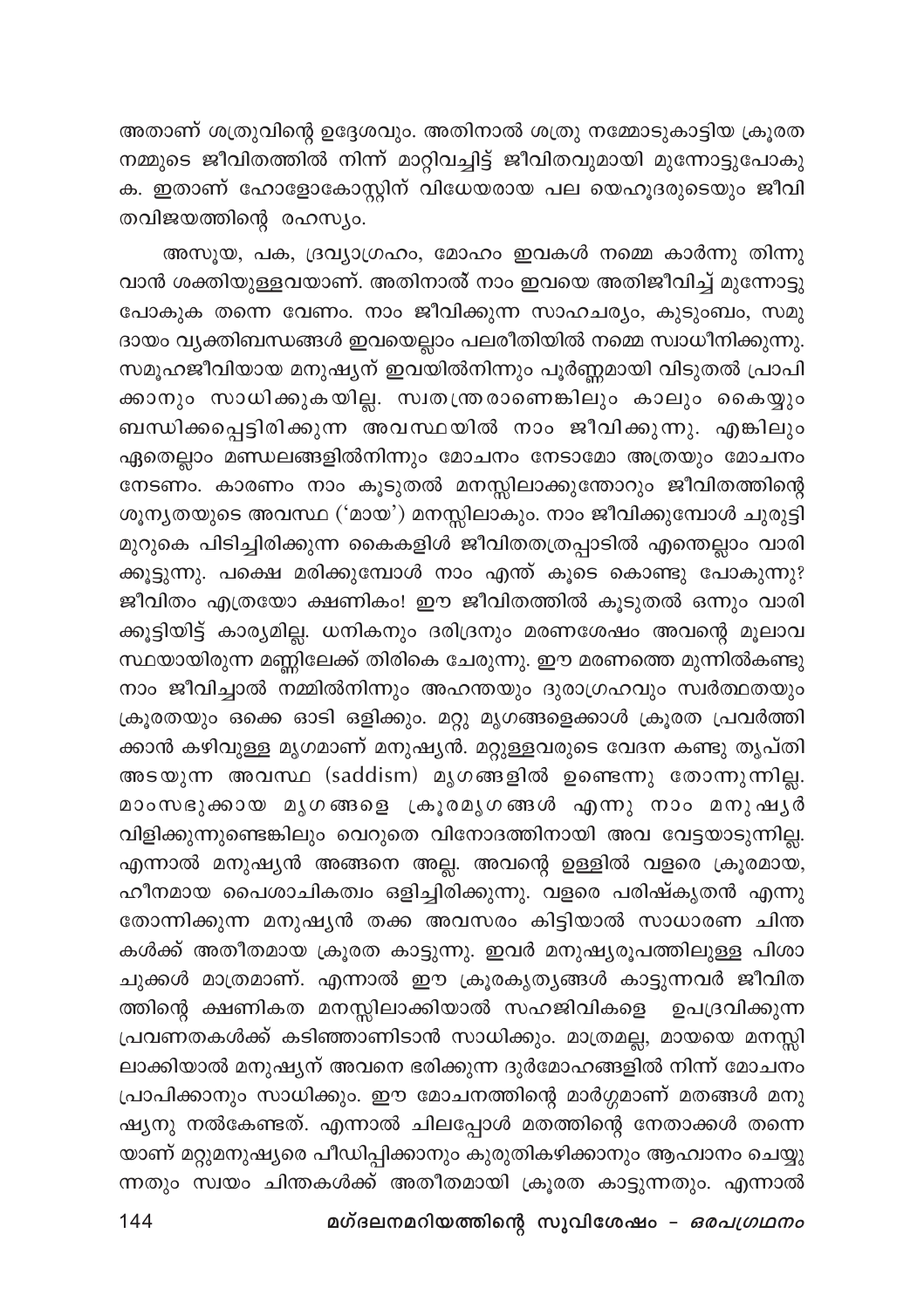മരണത്തെ മുന്നിൽ കണ്ട്, ക്ഷണികജീവിതത്തെ മനസ്സിലാക്കി ജീവിത ത്തിന്റെ ശൂന്യത അറിഞ്ഞാൽ ജീവിതം സൽഗുണങ്ങളിലേക്ക് തിരിയുന്നു. ഇതാണ് മോചനത്തിന്റെ യാത്ര; സ്വർഗയാത്ര.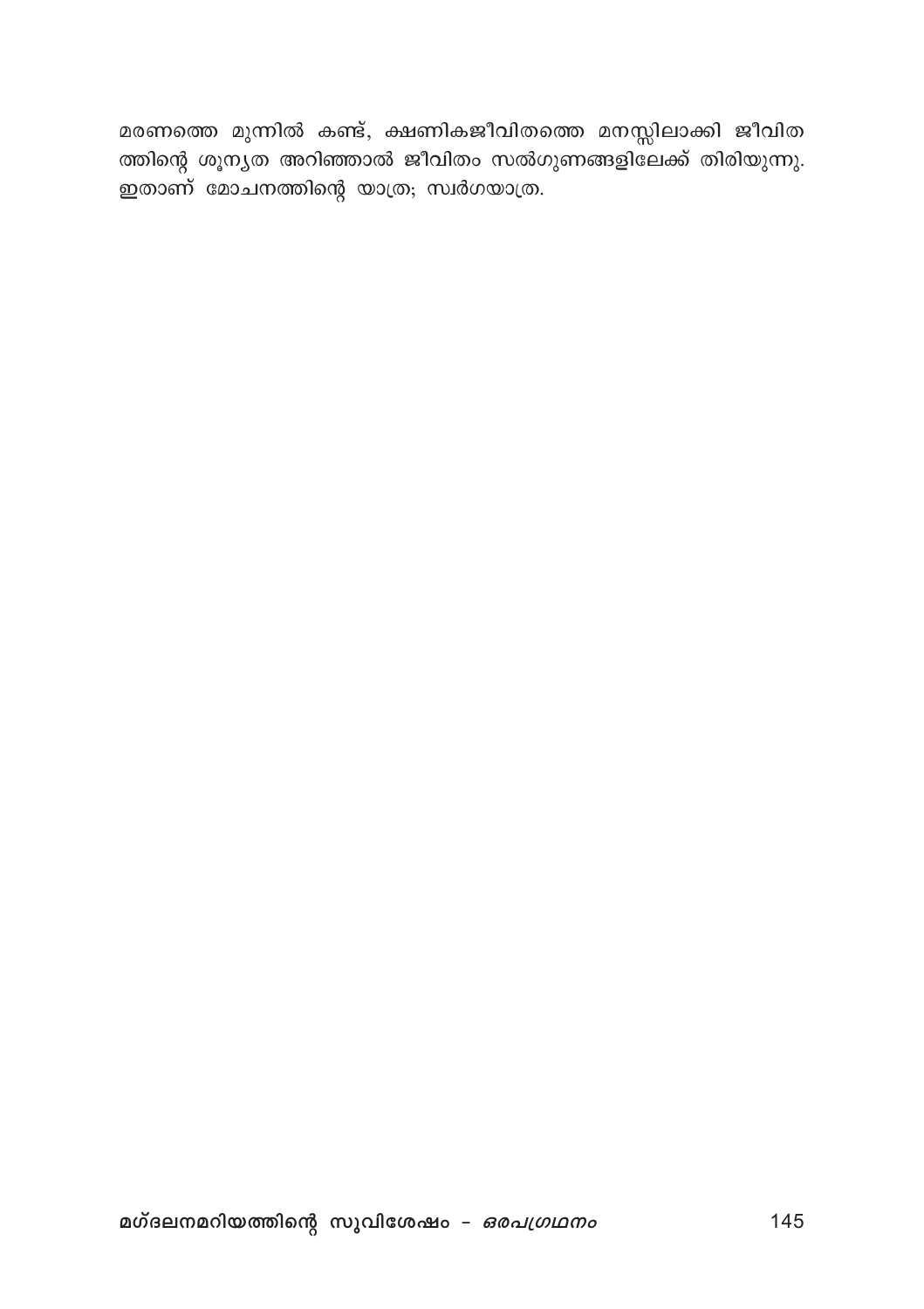## സുവിശേഷം – പതിനാറാംപൂറം

മനുഷ്യജീവിതം മായ എന്ന അറിവിന്റെ മൂന്നാംമണ്ഡലത്തിൽ നിന്നും സ്വാതന്ത്ര്യം പ്രാപിച്ച് ആത്മാവ് അതിന്റെ മുന്നോട്ടുള്ള യാത്ര തുടർന്നു. അപ്പോൾ അത് നാലാംമണ്ഡലത്തിൽ സ്വയം എത്തിച്ചേർന്നതായി കണ്ടു. ഈ നാലാംമണ്ഡലത്തിന് ഏഴ് മൂർത്തീകരണങ്ങൾ ഉണ്ട്:

- 1. അജ്ഞതയുടെ അന്ധകാരം,
- 2. അഭിവാഞ്ച അല്ലെങ്കിൽ പ്രതിപത്തി,
- 3. അജ്ഞത,
- 4. ക്രൂരമായ അല്ലെങ്കിൽ മരണകരമായ അസൂയ,
- 5. ശരീരത്തിന്റെ അടിമത്തം,
- 6. എല്ലാം അറിയാം എന്ന തോന്നൽ (സർവ്വജ്ഞാനി എന്ന തോന്നൽ),
- 7. സൂത്രശാലിത്വം (കബളിപ്പിക്കാനുള്ള കഴിവ്).

ഇവയാണ് അക്രമത്തിലേക്ക് നയിക്കുന്ന ഏഴ് അമിതമായ ആഗ്രഹ ങ്ങൾ. ആത്മാവിനെ ഞെരുക്കി ചോദ്യങ്ങൾ കൊണ്ടു വീർപ്പുമുട്ടിച്ച കൊല പാതകി നീ എവിടെ നിന്നുവന്നു? നാടോടി, നീ എങ്ങോട്ടുപോകുന്നു?

മനുഷ്യമനസ്സ് പൂർണ്ണതയെ തേടി പരിണമിക്കുന്നു. ഈ പരിണാമത്തെ തേടുന്ന മനസ്സിന് അറിവിന്റെ അജ്ഞതയും ജീവിതനാടകത്തിന്റെ മായാസ്വ ഭാവവും മനസ്സിലാകുന്നു. ഈ അവസ്ഥയിൽ നിന്ന് മുന്നോട്ട് പുരോഗമി ക്കുന്ന മനുഷ്യമനസ്സ് എത്തിച്ചേരുന്നത് വളരെ സുഖപ്രദമായ ഒരു മണ്ഡല ത്തിൽ അല്ല, അരിശവും ആസൂയയും പീഢിപ്പിക്കുന്ന മണ്ഡലത്തിലേക്കാ ണ്. ആത്മാവും മനസ്സും മനുഷ്യബുദ്ധിയുടെ, ചിന്തയുടെ ഒരു വകഭേദം മാത്രമാണ്. അല്ലാതെ മാംസശരീരത്തിനുപരിയായി, മനുഷ്യശക്തികൾക്ക് അതീതമായി നിലനില്ക്കുന്ന ഒരു മൂന്നാംജീവി അല്ല ആത്മാവ്. വളരെ സ ങ്കീർണ്ണമായി ചിന്തിക്കുവാനും ഭാവനയെ മെനഞ്ഞെടുക്കുവാനും കഴിവുള്ള മനുഷബുദ്ധിയുടെ ഒരു സാങ്കൽപികസൃഷ്ടി മാത്രമാണ് അത്. ഭാവനയുടെ മൂർത്തികരണം മനുഷ്യന്റെ മസ്തിഷ്ക്കത്തിന് വെളിയിൽ സംഭവിക്കുമ്പോ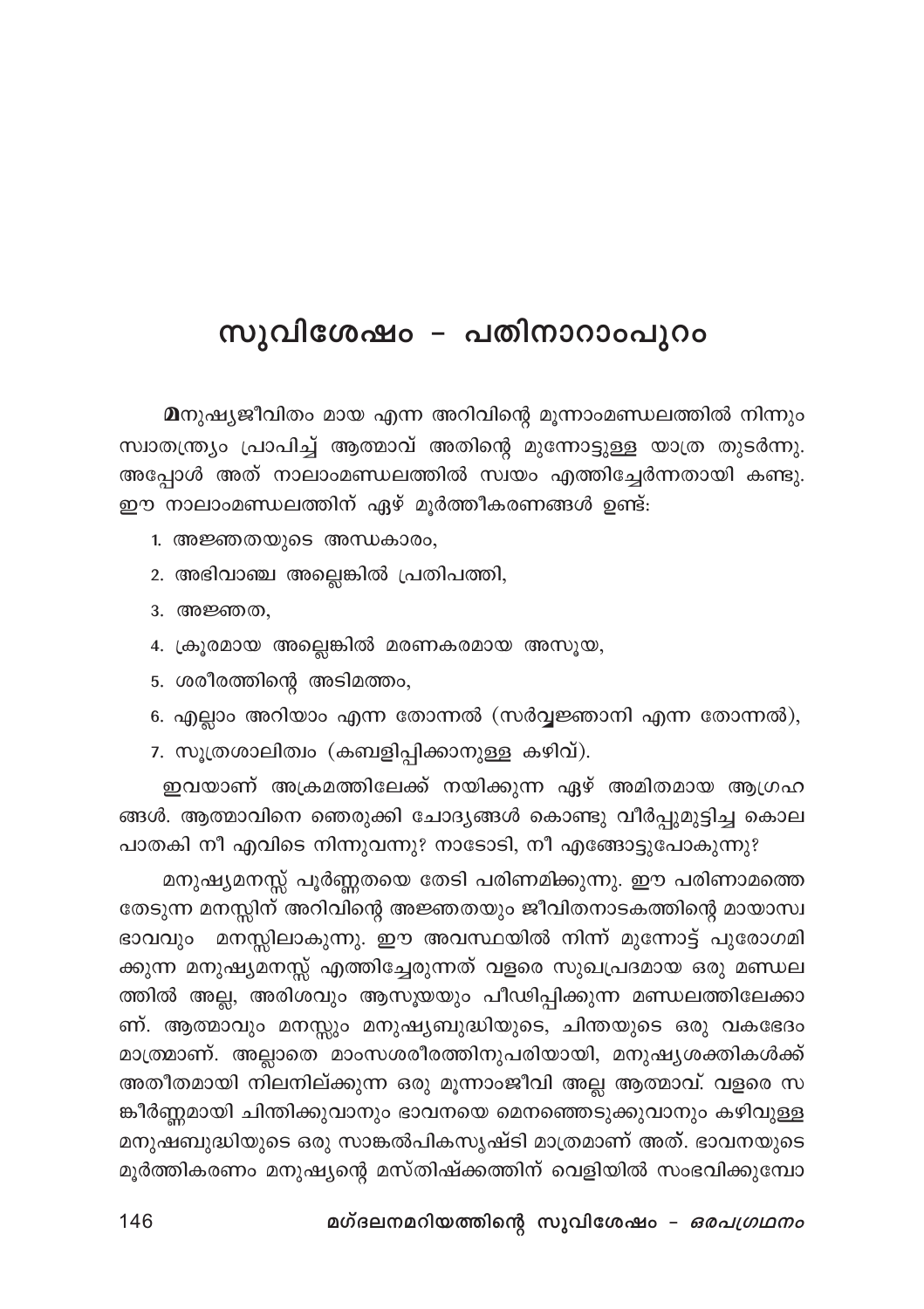ഴാണ് ചിത്രങ്ങൾ, കവിതകൾ തുടങ്ങിയ കലാസൃഷ്ടികൾ ഉണ്ടാകുന്നത്. എന്നാൽ ഇതുപോലെ സൃഷ്ടിക്കുശേഷം സ്വതന്ത്രമായി നിലനില്ക്കുന്ന ഒരു അവസ്ഥയോ, ജീവിയോ അല്ല ആത്മാവ്. മറിച്ച് മൂർത്തികരണം പ്രാപി ക്കാൻ കഴിവില്ലാത്ത, ഭാവനയുടെ ഒരു സാരാശം മാത്രമാണ്. മനുഷ്യന്റെ തലച്ചോറിന്റെയും രക്തമാംസങ്ങളുടെയും സംയുക്തമായ പ്രവർത്തന ത്തിന്റെ ഫലമാണ് ആത്മാവ്. ഇതാണ് മനുഷ്യന്റെ വികാരവിചാരങ്ങളായും ഭാവങ്ങളായും പ്രതിപത്തിയായും പെരുമാറ്റരീതിയായും വിശ്വാസമായും ഒക്കെ നാം ദർശിക്കുന്നത്. മനുഷ്യന്റെ സ്വഭാവരീതി പ്രകൃതിശക്തികളിൽ അന്തർലീനമായിരിക്കുന്ന ഊർജ്ജത്തിന്റെ മറ്റൊരു അവസ്ഥയല്ലാതെ സ്വർഗ ത്തിൽ നിന്നും ഇറങ്ങിവന്നതല്ല. മനുഷൃൻ മരിക്കുമ്പോൾ സ്ഥർഗത്തിലോ നരകത്തിലോ പോകുന്ന ഒരു പ്രത്യേകം ജീവി അല്ലതാനും ആത്മാവ്. മനു ഷ്യന്റെ ബുദ്ധിശക്തിയുടെ, ഭാവനയുടെ മൂർത്തികരണത്തിന്റെ ഊർജ്ജം (energy) ആണ് ആത്മാവ്, എളുപ്പവഴിയിൽ മനസ്സ് എന്നും പറയുന്നു. ഈ അറിവിന്റെ കുറവ് കൊണ്ടാണ് മതങ്ങൾ മനുഷ്യമനസ്സിനെ പന്താടുന്നത്..

മനുഷ്യന്റെ ബുദ്ധിയുടെ ഊർജ്ജം എല്ലാ വ്യക്തികളിലും വളരെ വ്യത്യ സ്തമാണ്. ഈ വൃത്യാസം മനസ്സിലാക്കാതെ ഊർജ്ജശക്തിയുള്ളവനെ അനുകരിക്കാൻ ശ്രമിച്ച് ഉദ്ദേശം സഫലികൃതമാകാതെ വരുമ്പോൾ കോപം, അസൂയ എന്നിവ വ്യക്തിയിൽ ജനിക്കുന്നു. അപ്പോഴാണ് എന്തു വില കൊടുത്തും ആഗ്രഹനിവൃത്തി ഉണ്ടാക്കണം, പരാജയത്തെ ജയിക്കണം എന്ന തോന്നൽ ഉണ്ടാകുന്നത്. ഈ തോന്നലിനു വിധേയനാകുന്ന വൃക്തി സമൂഹത്തിലെ അവന്റെ സ്ഥാനം അനുസരിച്ച് മറ്റുള്ളവരുടെ ജീവിതത്തെ നരകമാക്കുന്നു. ഇവൻ ഒരു രാഷ്ട്രീയനേതാവാണെങ്കിൽ കാലുവാരലും കക്ഷിമാറ്റവും അക്രമരാഷ്ട്രീയവും ഒക്കെ പ്രചരിപ്പിക്കുന്നു. ഇവൻ രാഷ്ട്ര ത്തിന്റെ നേതാവാണെങ്കിൽ മറ്റുരാജ്യങ്ങളെ അക്രമിക്കുന്നു. പരാജയബോ ധത്തിൽ നിന്നും ഉളവാകുന്ന അപകർഷത വൃക്തിജീവിതത്തെയും കുടും ബബന്ധങ്ങളെയും അപകടകരമായി ബാധിക്കുന്നു. ഈ പ്രവണത മനസ്സി ലാക്കാൻ കൊച്ചുകുട്ടികളെ നിരീക്ഷിച്ചാൽ മതിയാകും. കുട്ടികൾ തങ്ങളുടെ ശക്തിയുടെ പരിമിതി അറിയാതെ മുതിർന്നവരെ അനുകരിക്കുന്നു. മുതിർന്ന ഒരു വ്യക്തി 10 കിലോ ഭാരം ലഘുവായി ഉയർത്തുന്നത് കണ്ട് കുട്ടിയും 10 കിലോ ഉയർത്തുവാൻ ശ്രമിക്കുന്നു; പരാജയപ്പെടുമ്പോൾ നിരാശയും കോപവും കുട്ടിയിൽ ഉണ്ടാകുന്നു.. ഈ സത്യം മുതിർന്നവർ മനസ്സിലാക്കി യാൽ മറ്റുള്ളവരെ അനുകരിക്കുന്ന പ്രവണത അവരിൽ ഇല്ലാതാകും. ഓരോ വൃക്തിയും വൃത്യസ്തമായ കഴിവിലും ഊർജ്ജത്തിലും സൃഷ്ടിക്കപ്പെട്ട വൻ എന്നറിഞ്ഞ് നാം ആരായിരിക്കുന്നുവോ അതിനെ മനസ്സിലാക്കി അതിനെ പൂർണതയിലേക്ക് നയിക്കുന്ന ജീവിതം തെരഞ്ഞെടുക്കുമ്പോൾ നമ്മളിലെ 'കുട്ടിത്തം' വിവേകത്തിന് വഴിമാറുന്നു. കൂന് അറിഞ്ഞേ ഞെളി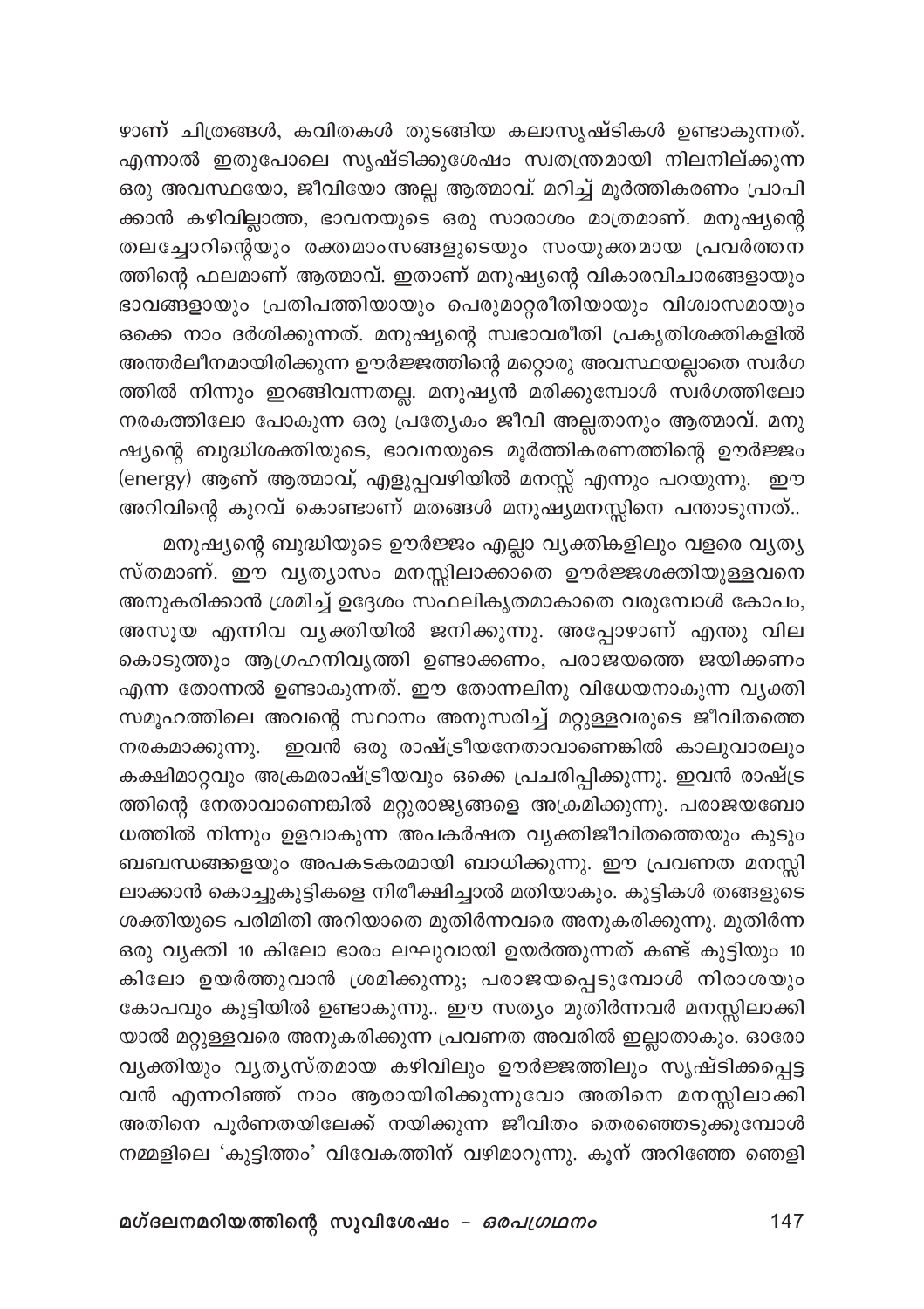യാവു എന്നു പാഠം. പരാജയഭീതിയിൽ നിന്നുളവാകുന്ന കോലാഹലമാണ് നാം ഇന്നു കാണുന്ന സാമൂഹ്യഅനീതികളുടെ മറ്റൊരു കാരണം. 'ഞാൻ' എന്ന ഭാവത്തെ ഉയർത്തിക്കാട്ടുവാൻ മനുഷ്യൻ എന്തെല്ലാം വേഷങ്ങൾ, ഭാവങ്ങൾ അണിയുന്നു. ഈ അഭിനയങ്ങളുടെ ബഹിർസ്ഫുരണമാണ് യുദ്ധ ങ്ങളും കലഹങ്ങളും. ഓരോ വ്യക്തിയും അവന്റെ ശക്തി മനസ്സിലാക്കി അതി .<br>നനുസരിച്ച് പ്രവർത്തിച്ചാൽ സ്വച്ചമായി ജീവിക്കാൻ കഴിയും.

പകരം കഴിവിനപ്പുറം ആഗ്രഹിക്കുകയും അത് ലഭിക്കാതെ വരുമ്പോൾ നിരാശയും വൈരാഗ്യവും കോപവും ഉണ്ടാകുകയും ചെയ്യുമ്പോൾ നാം അറിയാത്ത ഭാവങ്ങളുടെ വേഷങ്ങൾ നമ്മിൽ ഉളവാകുന്നു. നാം അറിയാത്ത മേളത്തിൽ ചെണ്ട കൊട്ടുന്നു, കാഹളം ഊതുന്നു. അവ നമുക്ക് നിയന്ത്രി ക്കാൻ ആവാത്ത സ്വരമായി മാറുന്നു. ജീവിതം താളവും രാഗവും നിറഞ്ഞ ഒരു ശ്രുതിമധുരഗാനമായി തീരേണ്ടതിനുപകരം ജീവിതം ഒരു വിഡ്ഢി പ റഞ്ഞ പൊരുളില്ലാത്ത കഥയായി മാറുന്നു, കുറെ ശബ്ദവും അർത്ഥശൂന്യ ങ്ങളായ വികാരങ്ങളും മാത്രമായി മാറുന്നു (A tale told by an idoit full of sound and fury signifying nothing). നിന്റെ ജീവിതം ഒരു ദുരന്തമായി മാറ ണമോ അതോ സ്വയം ആശ്വസിക്കയും രസിക്കയും മറ്റുള്ളവരെ രസിപ്പി ക്കയും ചെയ്യുന്ന നല്ല ഒരു കഥയായി മാറണമോ? ഇതിന്റെ ഉത്തരവാദിത്വം നമ്മുടേതുതന്നെ. ഇത്തരം ആനന്ദകരമായ ജീവിതത്തിന് വഴിയൊരുക്കു ന്നത് പരമഹംസജീവിതമോ, യോഗി ജീവിതമോ, സർവ്വജ്ഞാനജീവിതമോ അല്ല സൽഗുണസമ്പൂർണ്ണജീവിതമാണ്. ഇത്തരം സൽഗുണസമ്പൂർണ്ണജീ വിതം വളരെ ലളിതരൂപത്തിൽ ജീവിക്കുന്ന വ്യക്തി അവന്റെ കർമ്മയോഗ ത്തിലൂടെ നന്മ പ്രവർത്തിക്കുന്നു. അവൻ സ്വയം ആനന്ദം അനുഭവിക്കുന്ന തുപോലെ മറ്റുള്ളവരെയും ആനന്ദിപ്പിക്കുന്നു. ഇതുതന്നെയാണ് സുവി ശേഷസാക്ഷാ ത്ക്കാരജീവിതം. ഈ ജീവിതം നയിക്കുന്നവർ തത്വജ്ഞാ നികളോ പണ്ഡിതരോ ആയിരിക്കണമെന്നില്ല. അഹങ്കാരവും സ്വാർത്ഥതയും ഇല്ലാത്ത നിഷ്ക്കളങ്കമനസ്സിന്റെ മകുടമാണ് ഇത്തരം ജീവിതം. ഇവിടെ ജ്ഞാ നത്തിനല്ല ജീവിതരീതികൾക്കാണ് പ്രാധാന്യം. നിങ്ങൾക്ക് എന്ത് അറിയാം, എത്ര ബിരുദങ്ങൾ ഉണ്ട് എന്നതല്ല മറിച്ച് മനുഷ്യനന്മയെ ലാക്കാക്കി പ്രവർത്തിക്കുന്ന സൽഗുണപ്രവൃത്തികളാണ് നിങ്ങളെ നീതിമാൻ, ദിവ്യമനു ഷ്യൻ (anthrop) ആക്കി മാറ്റുന്നത്.

ഇവിടെയാണ് വിദ്യ അഭ്യസിച്ച മനുഷ്യനും സാധാരണജീവിതം നയി ക്കുന്ന മനുഷ്യനും തമ്മിലുള്ള വ്യത്യാസം. വിദ്യ അഭ്യസിച്ച മനുഷ്യന്റെ അറിവ് കൂടുംതോറും മനസ്സും സങ്കീർണ്ണമാകുന്നു. ശരിയും തെറ്റും തമ്മിൽ വേർതിരിക്കാൻ അനേകം അപഗ്രഥനങ്ങൾ ആവശ്യമായി വരുന്നു. എന്നാൽ സങ്കീർണ്ണമനസ്സില്ലാത്ത, നാഗരികരല്ലാത്ത നാട്ടിൻപുറത്തെ സാധാ രണമനുഷ്യർക്ക് ശരിയുടെയും തെറ്റിന്റെ നിർവചനം വളരെ ലഘുവാണ്.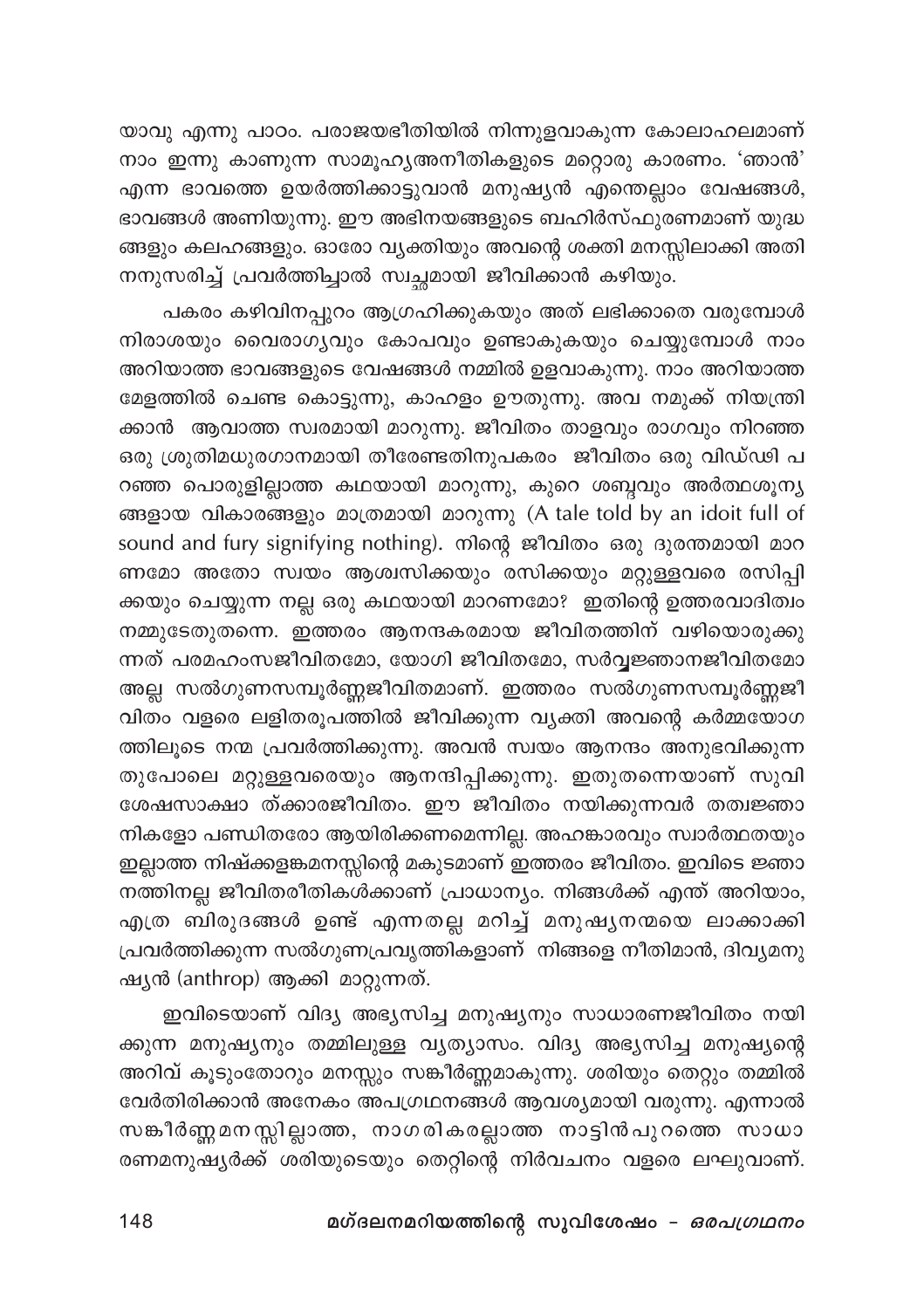വളരെ ലാഘവത്തോടെ പ്രകൃതിയുമായി അടുത്തു ജീവിക്കുന്നവരാണിവർ. ഇവർക്ക് നിഷ്ക്കളങ്കമായ, സങ്കീർണ്ണമല്ലാത്ത ജീവിതരീതിയിൽ വളരെ .<br>എളുപ്പം സന്തോഷം അനുഭവിക്കാൻ സാധിക്കും.

മറിയത്തിന്റെ സുവിശേഷത്തിലും കാണുന്ന വസ്തുത ഇതാണ്. .<br>ജീവിതം കൂടുതൽ സങ്കീർണ്ണമാകുന്നതു പോലെ തിന്മയുള്ള വൃക്തിയും .<br>സങ്കീർണ്ണനാകുന്നു. മുന്നാമത്തെ മണ്ഡലത്തിൽ നിന്നും രക്ഷ പ്രാപിച്ചാൽ കൂടുതൽ സ്വാതന്ത്ര്യം ലഭിക്കും എന്ന അവസ്ഥയ്ക്കു പകരം ആത്മ നിർവൃതി (സ്വാതന്ത്ര്യം) നേടുക എന്ന അവസ്ഥ പല ദശകളിലൂടെ കടന്നുപോകുന്ന സങ്കീർണ്ണാവസ്ഥയായി മാറുന്നു. ഇത്തരം സങ്കീർണ്ണമായ പല ദശകൾ ആണ് മറിയത്തിൽ നിന്നും പുറത്താക്കിയ ഭൂതങ്ങൾ, അല്ലാതെ പൈശാചികഭൂതങ്ങൾ അല്ല. മനുഷ്യമനസ്സിൽ സ്വാർത്ഥതയുടെയും പക യുടെയും ആഗ്രഹങ്ങളുടെയും എത്ര ഭൂതങ്ങൾ കൂടിയിരുന്നാലും അവയെ നിഷ്പ്രയാസം പുറത്താക്കാൻ കഴിവുള്ള മൃതസജ്ഞീവനിയാണ് സ്നേഹം. ഇതിന്റെ പ്രവർത്തനരീതിയാണ് നന്മ. നന്മ നിറഞ്ഞ പ്രവൃത്തികൾ സ്വർഗീയം അല്ലാതെ മറ്റൊന്നുമല്ല. പഴയനിയമത്തിലെ യാഹ് എന്ന ദൈവം ഈ മണ്ഡലത്തിൽ സ്ഥിതി ചെയ്യുന്നു. കോപാകുലമായ അസൂയയുള്ള, മറ്റൊന്നിനെയും പരിഗണിക്കുവാൻ തക്ക വിശാലത ഇല്ലാത്ത ദൈവമാണ് യാഹ്; ഞാൻ ഒഴികെ അന്യദൈവങ്ങൾ ഉണ്ടാകരുത് എന്ന കൽപന ഓർക്കു ക. മറ്റുദൈവങ്ങൾ എങ്ങനെ ഉണ്ട് എന്ന് പരീക്ഷിച്ചുനോക്കാൻ പോലും യാഹ് സമ്മതിക്കില്ല. ഇത്തരം കോപാകുലമായ അസൂയ ഏറെ പ്രകടമാ ക്കുന്ന ഒരു സ്ഥിതിവിശേഷമാണ് കാമുകികാമുകബന്ധം. ഈ സ്വഭാവരീതി ദാമ്പതൃജീവിതത്തെയും ബാധിച്ചുകഴിയുമ്പോൾ ജീവിതം സ്വയം പീഡന മായി മാറുന്നു.

അതുകൊണ്ടാണ് മേശൈകം എന്നു പറയുന്ന പുസ്തകങ്ങളിൽ യാഹ് തന്റെ ആധിപത്യം ആവർത്തിച്ചു പ്രഖ്യാപിക്കുന്നത് (ആവർത്തനം: 6:14 15.). ഇത് ധാർമ്മികപുരോഗമനത്തിൽ വളരെ ഉയർന്ന ചിന്താഗതി അല്ലതാനും. ഇത് സ്ഥർത്ഥതയും അസൂയയും നിറഞ്ഞ ചിന്താഗതിയാണ്. ഇത് സംശയത്തിലേക്ക് നയിക്കുകയും ചെയ്യുന്നു. ഈ സംശയം കോപം ജനിപ്പിക്കുന്നു. സ്വന്തം നിലനില്പും അവകാശങ്ങളും വെല്ലുവിളി ക്കപ്പെടുന്നു എന്ന തോന്നൽ ഉണ്ടാക്കുന്നു, കൂടാതെ ഈ തോന്നൽ അപ കർഷതയിൽ നിന്നും ഉണ്ടാകുന്നതുമാണ്. ഭാര്യ അല്ലെങ്കിൽ കാമുകി മറ്റൊരു പുരുഷനുമായി സംസാരിക്കുകയോ ഇടപെടുകയോ ചെയ്യുമ്പോൾ ഭാര്യയെ സംശയിക്കുന്നു, തന്റെ ഭർതൃസ്ഥാനത്തിനെതിരായുള്ള വെല്ലു വിളി എന്നു തോന്നുന്നു. ഇത് കോപത്തിലേക്ക് നയിക്കുന്നു. ജീവിതം നര കമായി മാറുന്നു. ഈ പ്രവണത പുരുഷവർഗ്ഗത്തിലും സ്ത്രീവർഗ്ഗത്തിലും .<br>ഒരുപോലെ പ്രകടമാണ്. ഇത് ഉയർന്ന നിലവാരത്തിലുള്ള മനോഭാവമോ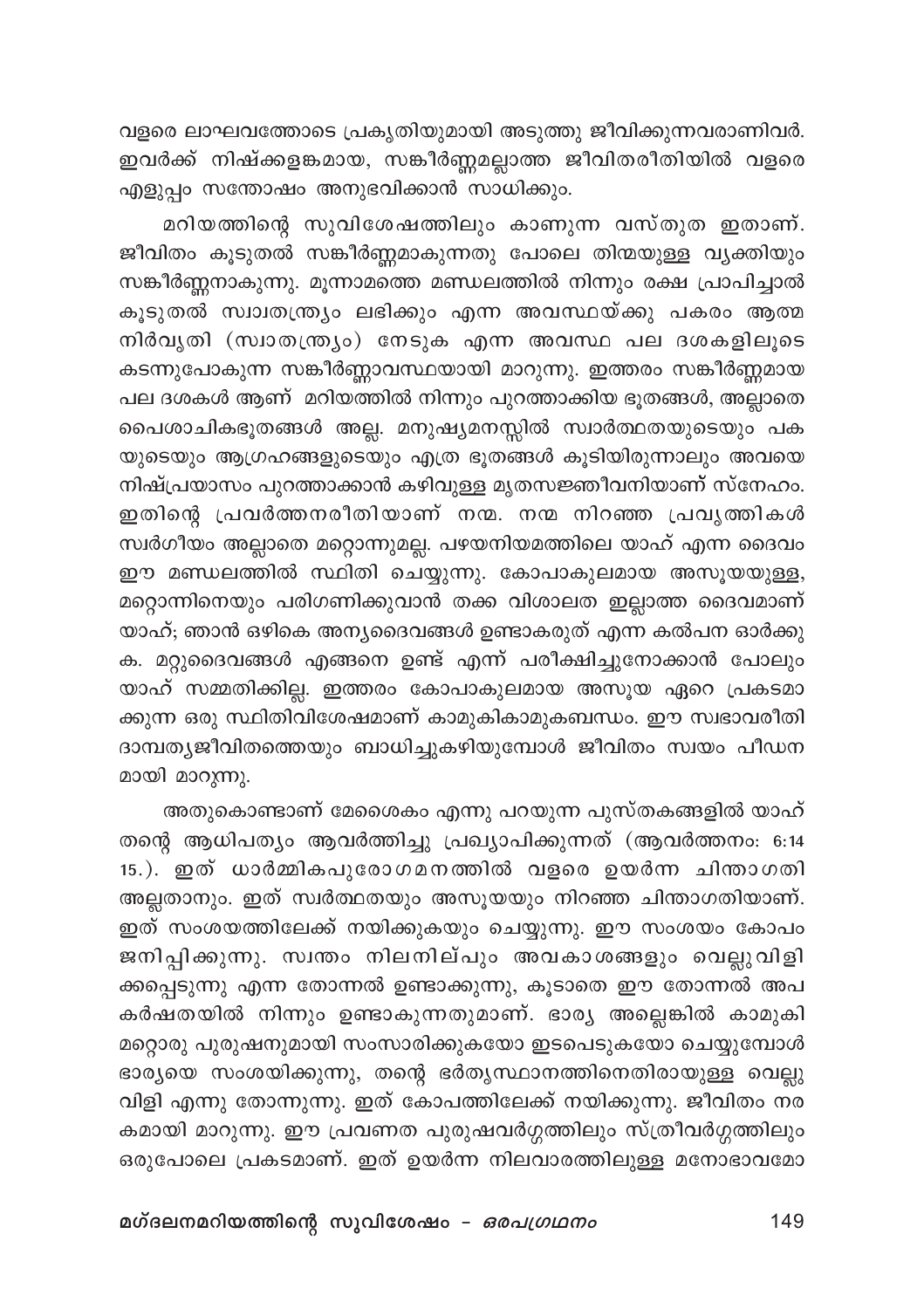പെരുമാറ്റരീതിയോ അല്ല. മാതാപിതാക്കൾ മറ്റുകുട്ടികളെ ലാളിക്കുമ്പോൾ ചില കുട്ടികൾ ഉണ്ടാക്കുന്ന ബഹളം മറ്റൊരു ഉദാഹരണമാണ്. പഴയനിയ മത്തിലെ യാഹിന്റെ മനോഭാവവും ഇതിലുപരി അല്ല. അതുകൊണ്ടാണ് ആദിമനൂറ്റാണ്ടിലെ ജ്ഞാനവാദികൾ (gnostics) യാഹ് എന്ന ദൈവം സതൃ ദൈവം അല്ല എന്നും പ്രാകൃതവികാരങ്ങൾ ഉൾക്കൊള്ളുന്ന പൈശാചിക ദൈവം ആയിരുന്നു എന്നും ചിന്തിച്ചിരുന്നത്. യെഹൂദർ യാഹിനെ അതേ പടി അംഗീകരിച്ചു. ക്രിസ്തുമതം യാഹിന്റെ തനിനിറം അറിയാതെയാണ് ദൈവമായി അംഗികരിച്ചത്. കാരണം ക്രിസ്തുമതം തുടങ്ങിയത് കുറെ യെഹൂദശിഷ്യന്മാരും അനുയായികളും ചേർന്നാണ്. അതുകൊണ്ടാണ് സ്നേഹത്തിന്റെയും കൃപയുടെയും പ്രവർത്തനങ്ങൾക്ക് പകരം അസൂയ യുടെയും കോപത്തിന്റെയും പ്രകടനങ്ങൾ അന്നും ഇന്നും ക്രിസ്തുമത ത്തിൽ നിലനിലക്കുന്നത്. യേശു പ്രചരിപ്പിച്ച ദൈവം ഈ സൈന്യങ്ങ ളുടെ ദൈവമായ യഹോവ അല്ല, കാരുണ്യവാനായ ദൈവമാണ്. മനു .<br>ഷ്യനെ നരകാഗ്നിയിൽ ചുട്ടെരിക്കുന്ന, കണ്ണിനുപകരം കണ്ണും പല്ലിനുപ കരം പല്ലും എന്ന് മുറവിളികൂട്ടുന്ന പ്രതികാരത്തിന്റെ ദൈവമല്ല. മുടിയ നായ പുത്രനിലെ പിതാവിനെ പോലെ മകനെ ആലിംഗനം ചെയ്തു സ്വീക രിക്കുന്ന സ്നേഹത്തിന്റെ ദൈവമാണത്. ഈ ദൈവത്തിന്റെ മുമ്പിൽ പാപം എന്നൊന്നില്ല. പ്രതികാരമില്ല, പ്രായശ്ചിത്തവും പാപമോചനവും ഇല്ല. തിന്മ .<br>യിൽ നിന്നും മുക്തിനേടി, തിന്മ പ്രവർത്തിക്കുവാനുള്ള പ്രവണതയെ തരണം ചെയ്ത് നന്മയിലേക്ക് നയിക്കുന്ന കാരുണ്യവാനായ ദൈവമാണത്. കുഴിയിൽനിന്നും കരകയറ്റി തോളത്തുചുമക്കുന്ന കാരുണ്യവാനായ ദൈവം. ഈ ദൈവത്തെ അന്വേഷിക്കൂ, ഈ ദൈവമാണ് നിങ്ങളുടെ ഹൃദ യത്തിൽ കുടികൊള്ളുന്ന ദൈവം. ഈ ദൈവത്തെ മനസ്സിലാക്കി പ്രവർത്തി ച്ചാൽ ഒരിക്കലും നിരാശപ്പെടേണ്ടി വരില്ല.

Gnostics യഹോവയെ പൈശാചികദൈവം എന്നു കണക്കാ ക്കിയിരുന്നത് അതുകൊണ്ടാണ്. യാഹ് എന്ന ദൈവം മോശയോടു പറയു ന്നു: ഞാൻ നിന്റെ ദൈവമായ യഹോവ ആകുന്നു. ഇവിടെ മോശൈക പുസ്തകങ്ങളിൽ പ്രകടമാകുന്ന രീതിയാണ്–യാഹിന്റെ 'ഞാൻ'എന്ന ഭാവം. ഈ 'ഞാൻ' ഭാവം വളരെ ഇടുങ്ങിയ ചിന്താഗതിയാണ്. കൂടുതൽ ഒന്നി നേയും അംഗീകരിക്കാൻ ഉള്ള വിശാലത ഇല്ലാത്ത മനോഭാവം, അജ്ഞത യാണത്. അതിനാൽ അത് പൈശാചികവുമാണ്. ഈ ഞാൻ എന്ന ഭാവ മുള്ള ദൈവം വളരെ പൗരാണികവും ആണ്. മനുഷ്യന്റെ പ്രവർത്തനങ്ങളും .<br>ചിന്താഗതികളും ഈ പ്രാഥമികരീതിയിൽ നിന്നും ഏറെ വളർന്നു കഴിഞ്ഞു. കുറഞ്ഞത് 2500–3000 വർഷം പഴക്കമുള്ള ചിന്താഗതിയാണിത്. ഈ ദൈവം 20-ാം നൂറ്റാണ്ടിന് ശേഷമുള്ള കാലത്തിന് പറ്റിയതല്ല. അവിടെയാണ് പുതിയൊരു സത്യവേദപുസ്തകതിന്റെ പ്രസക്തി.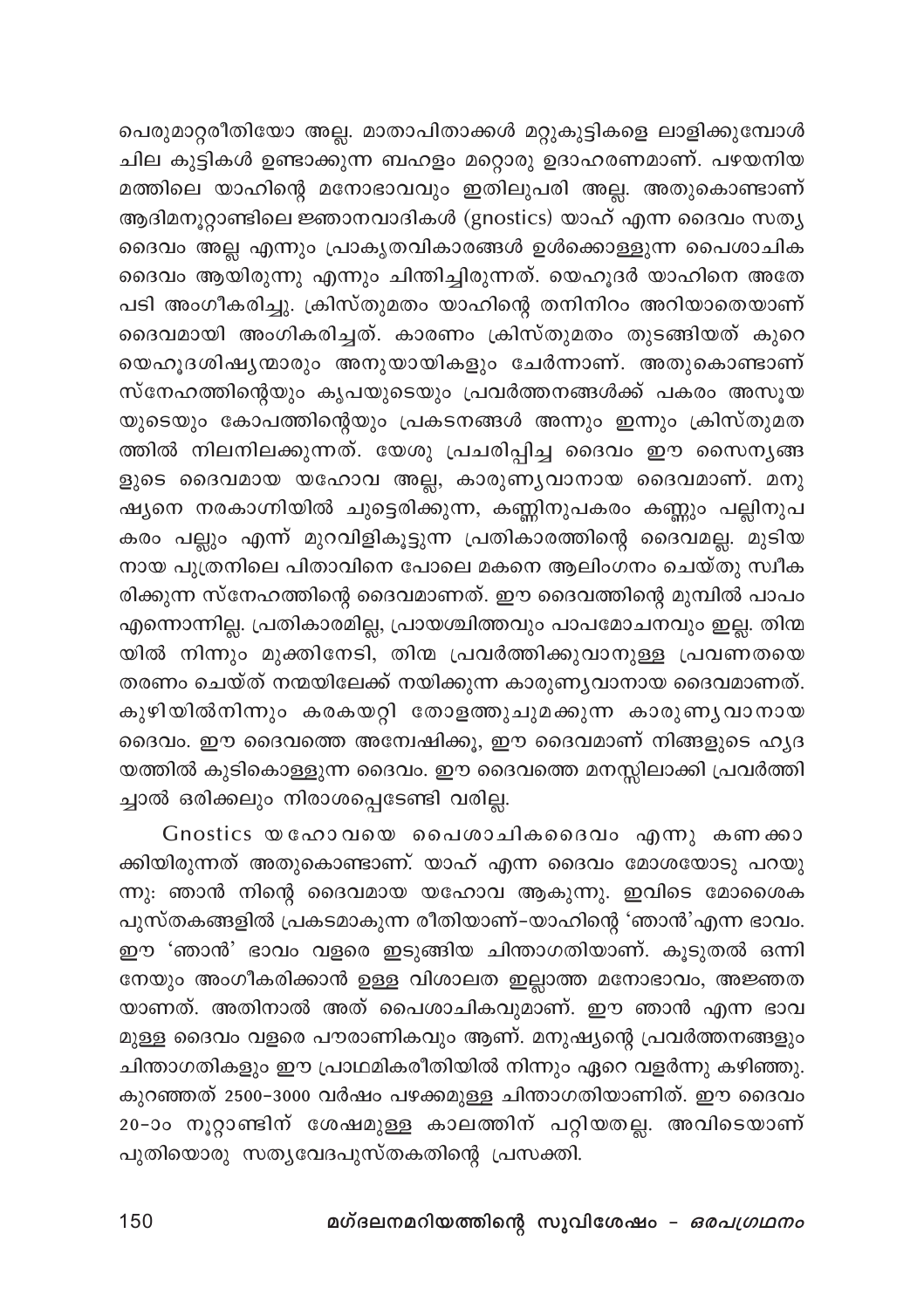യഹോവയുടെ സ്നേഹം കോപാകുലമായ അസൂയയുടെ സ്നേഹമല്ല, പ്രത്യുത പൈതൃകസ്നേഹമാണെന്ന് ചില പഴയ നിയമചിന്തകർ വാദിക്കു ന്നു. ഏതു ചിന്താഗതിയുടെയും ഗുണമറിയുന്നത് ആ ചിന്താഗതി നയിക്കുന്ന പ്രവർത്തനത്തിലൂടെയാണ്. മതത്തിന്റെ മേന്മയെ അളക്കുന്നത് അവ നയിക്കുന്ന പ്രവർത്തനങ്ങളെ ആസ്പദമാക്കിയായിരിക്കണം. സ്വന്തം മക്കൾ വഴിതെറ്റിപ്പോകാതിരിക്കാനാണ് യാഹ് ഇത്ര കഠിനമായ നിയമങ്ങൾ ഒന്നൊ ന്നായി അടിച്ചേൽപ്പിച്ചത് എന്ന് ചിലർ വാദിക്കുന്നു. എന്നാൽ നിയമങ്ങളുടെ ബാഹുല്യം കൊണ്ട് വഴിതെറ്റാതെ നിലനിൽക്കുന്ന ഒരു വ്യക്തിയോ സമൂ ഹമോ ഉത്തമമല്ല. പകൽവെളിച്ചത്തിൽ മാന്യത പാലിക്കയും രാത്രിയിൽ അധമത്വം പ്രവർത്തിക്കയും ചെയ്യുന്നതു പോലെ തന്നെ നിയമങ്ങളുടെ വേലി ക്കെട്ടിൽ, കാരാഗൃഹത്തിൽ അടച്ചിടുമ്പോൾ മാത്രം തിന്മ പ്രവർത്തിക്കാതി രിക്കുന്നവൻ ഉത്തമനല്ല. സ്വതന്ത്രത്തിൽ തിന്മ പ്രവർത്തിക്കാത്തവനാണ് ഉത്തമൻ. മനുഷസമൂഹത്തിന്റെ ചരിത്രം വിശകലനം ചെയ്താൽ ഓരോ കാലഘട്ടത്തിന്റെയും ചിന്താഗതി അനുസരിച്ച് അവന്റെ തത്വശാസ്ത്രവും മതവും ധാർമ്മികമനസ്ഥിതിയും മാറുന്നതായി കാണാം. ഈ ചിന്താഗതി കളുടെ പ്രവർത്തനമാണ് അവന്റെ ചരിത്രം. ഈ ചിന്താഗതിയുടെ പരിണാമം അനുസരിച്ച് അവന്റെ ദൈവങ്ങളും പരിണമിച്ചു. അതാണ് ചരിത്രം. നന്മയും തിന്മയും ജയവും പരാജയവും മാറിമാറി വരുന്നു. തിന്മയുടെ ഭവിഷ്യത്തു കൾ മനസ്സിലാക്കി നന്മ മാത്രം പ്രവർത്തിക്കുന്ന സമൂഹമായി മാറുന്നതാണ് ധാർമ്മിക്പുരോഗതി. തിന്മയിലേക്കു നയിക്കുന്ന ഏതു ചിന്താഗതിയും ഏതു പ്രവാചകനിൽ നിന്നുത്ഭവിച്ചാലും, ഏതു ദൈവത്തിൽ നിന്നുത്ഭവിച്ചാലും മനുഷന്റെ ഭാവിക്ക് നാശകരമാണ്, അതിനാൽ പൈശാചികവുമാണ്.

പിശാചിന്റെ അസൂയയിലൂടെയാണ് മരണം ലോകത്തിൽ വന്നത്, പിശാ ചിന്റെ കൂട്ടുകാർ അതിനെ അനുഭവിക്കുന്നു. മനുഷ്യന്റെ ചരിത്രത്തിന്റെ തുടക്കത്തിൽ അവൻ അമ്പും വില്ലും കല്ലും ഒക്കെ ആയുധങ്ങളാക്കി വേട്ട യാടി. മറ്റുമനുഷ്യരെ ശത്രു എന്നു കരുതി കുരുതി നടത്തി. ഇത് ആദിമ ഗുഹാമനുഷ്യൻ. മനുഷ്യൻ ഇന്ന് അറിവിന്റെ പുരോഗതിയിലൂടെ, പ്രപഞ്ച ത്തിന്റെ സീമകളില്ലാത്ത വിദൂരതയിലേക്ക് തീയമ്പുകൾ അയക്കുന്നു. ഇന്നത്തെ മനുഷ്യന്റെ ഗുഹ വിസ്താരമേറിയ ഭൂമിയാണ്. അവന്റെ ജിഞാ സയുടെ ഊർജ്ജം അവനെ സൗരയൂഥങ്ങൾക്കുമപ്പുറം എത്തിക്കുന്നു, ആകാശഗംഗകൾ (milky way) കടഞ്ഞ് ജ്ഞാനത്തിന്റെ സരസ്വതിയെ തേടുന്നു. ഇതാണ് 20-ാം നൂറ്റാണ്ടിനുശേഷമുള്ള മനുഷ്യൻ. ഇത്രമാത്രം പുരോഗതിയിൽ മുന്നിട്ട മനുഷ്യന്റെ ഉള്ളിൽ പ്രാദേശികചിന്തകളും വിഭാ ഗീയചിന്തകളും കുത്തിനിറയ്ക്കുന്ന ഏതു മതവും രാഷ്ട്രവും പൈശാചിക മാണ്. ഈ പിശാചിന്റെ കൂട്ടുകാർ ഭൂമിയിൽ മരണം വിത്യ്ക്കുന്നു. ബഹി രാകാശത്തിൽ നിന്നും എടുത്തിട്ടുള്ള ഭൂമിയുടെ ചിത്രം നോക്കൂ, എത്ര മനോ ഹരമായ ഒരു ഗ്രഹം. മറ്റുമനുഷ്യന്റെ രക്തം ഒഴുക്കാൻ പകയും അസൂ

മഗ്ദലനമറിയത്തിന്റെ സുവിശേഷം – *ഒരപഗ്രഥനം*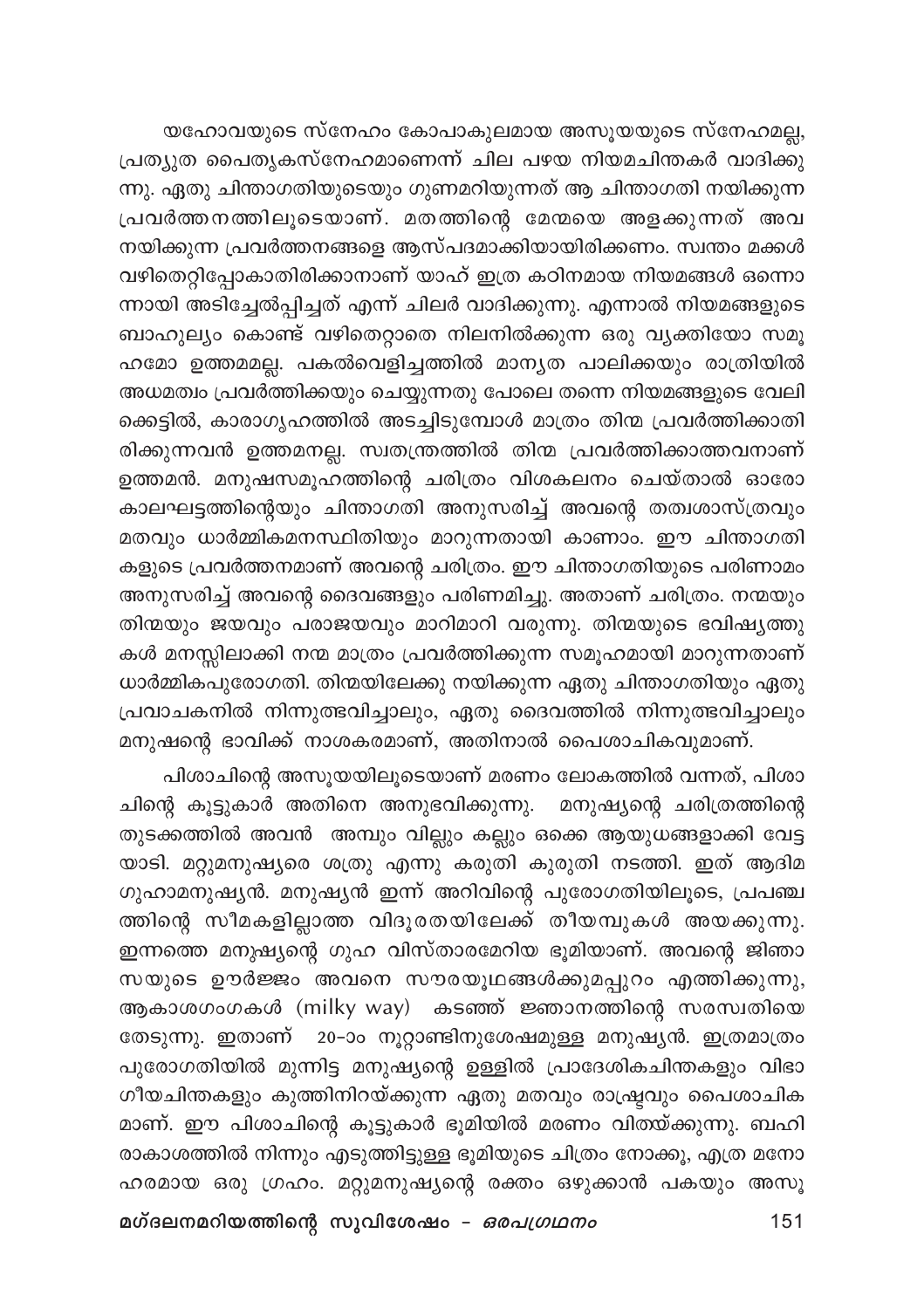യയും കോപവും വഹിച്ചു മരണത്തിന്റെ ദൂതന്മാരായി നടക്കുന്നവർ മത ത്തിന്റെയും സമുദായത്തിന്റെയും ഇടുങ്ങിയ ഗുഹകളിൽനിന്നും ഉയർന്നിരു ന്നെങ്കിൽ. കോപത്തിനും അസൂയക്കും പകരം മനുഷ്യനന്മയും ലോകന ന്മയും നിറഞ്ഞിരുന്നെങ്കിൽ!. ഒരു പരിശുദ്ധയുദ്ധവും പരിശുദ്ധമല്ല, പൈശാ ചികമാണ്. പരിശുദ്ധയുദ്ധത്തിന്റെ പേരിൽ ആയുധം ധരിക്കുന്നവൻ പിശാ ചിന്റെ കൂട്ടുകാരനാണ്.

ഏതോ അവൃക്തമായ, അന്ധമായ അജ്ഞതയുടെ പ്രേരണയാൽ കൊല്ലുവാനും സ്വയം മരിക്കുവാനും വേണ്ടിയല്ല മനുഷ്യജീവിതം ഉടലെടു ത്തിരിക്കുന്നത്. മനുഷ്യൻ അവന്റെ പൂർണ്ണതയിൽ ജീവിക്കണം. മറ്റുള്ളവരെ .<br>ജീവിക്കുവാനും അനുവദിക്കണം. ജീവിതം കഷ്ടപ്പാടും ദുരിതവും ദുഃഖവും നിറഞ്ഞതാണ് എന്നകാര്യം അവിതർക്കിതമാണ്. എത്ര വിസ്തൃതമായ ഘോരമരുഭൂവിലും ഇടക്കിടെ മരുപ്പച്ചയും വെള്ളവും കാണാം. മനുഷ്യജീ വിതത്തിന് അപ്പുറം മറ്റൊരു ജീവിതം ഉണ്ടോ ഇല്ലയോ എന്നതല്ല പ്രശ്നം. പരലോകജീവിതത്തെ ലാക്കാകി ഈ ലോകജീവിതത്തിൽ മറ്റുള്ളവരെ കൊല്ലുന്നവൻ സ്വയം കൊല്ലുന്നു. അങ്ങനെ കൊല്ലുന്ന ഓരോ ജീവിത ത്തിനും പിഴ ഒടുക്കേണ്ടി വരും. ആഗ്രഹിച്ച സ്വർഗരാജ്യം ലഭിക്കില്ല, കൊലയ്ക്കു പ്രേരിപ്പിച്ചവർക്കും ലഭിക്കില്ല.

എന്റെ പിതാവിന്റെ ആലയത്തെ വാണിഭശാല ആക്കരുത് (യോഹ ന്നാൻ- 2:16). യെരുശലേം ദേവാലയത്തിൽ യേശു ഇപ്രകാരം ചെയ്തോ എന്നു വിശ്വസിക്കാൻ ബുദ്ധിമുട്ടുണ്ട് പക്ഷെ യേശുവിന്റെ ശുദ്ധീകരണ ത്തിന്റെ ചാട്ടവാറടിശബ്ദം കാലഘട്ടങ്ങളിലൂടെ മറ്റൊലി കൊള്ളുന്നു. ദൈവ ത്തിന്റെ ആലയമാകുന്ന മനുഷ്യമനസ്സിനെ വാണിഭശാലയാക്കുന്ന ഏതു മതവും സമുദായനേതാക്കളും ഓർക്കുക, യേശു വീണ്ടും വന്നാൽ ആ വരവിന്റെ പ്രധാന ഉദ്ദേശം നിങ്ങളുടെ സിംഹാസനങ്ങളെ തട്ടിമറിച്ച് നിങ്ങളെ ചാട്ടവാറു കൊണ്ടടിച്ചു പുറത്താക്കുക എന്നതായിരിക്കും.

... അനുസരണക്കേടിന്റെ ... അധിപതിയായവനേയും അനുസരിച്ചു നട ക്കുന്നു... നമ്മുടെ ജഢമോഹങ്ങളിൽ നടന്ന് ജഢത്തിനും മനോവികാര ങ്ങൾക്കും ഇഷ്ടമായത് ചെയ്തുകൊണ്ട് മറ്റുള്ളവരെപ്പലെ പ്രകൃതിയാൽ കോപത്തിന്റെ മക്കൾ ആയിരുന്നു (എഫോ.2:2-3). ഇതാണ് മറിയം പറ യുന്ന ശരീരത്തിന്റെ അടിമത്തം. ഇവിടെ പൗലോസും മറിയവും പറയുന്ന ജഢം സ്വയം ചിന്തിക്കാൻ കഴിവില്ലാത്ത, വിവേകം ഇല്ലാത്ത നന്മയെ തിരി ച്ചറിയാനുള്ള കഴിവു നഷ്ടപ്പെട്ട വ്യക്തിയാണ്. അതൊരു മാംസപിണ്ഡം മാത്രം. ഈ വ്യക്തി മാംസത്തിന്റെ ആഗ്രഹങ്ങളുടെ പൂർത്തികരണത്തിനു വേണ്ടി മാത്രം ജീവിക്കുന്നു, തൃപ്തി അടയുന്നു. ഇവിടെ അവൻ സൃഷ്ടാ വുമായുള്ള ബന്ധം വിച്ഛേദിക്കുന്നു. നന്മകൾ നിറയ്ക്കേണ്ട സ്ഥാനത്ത് സ്വർത്ഥമോഹങ്ങൾ നിറക്കുന്നു. സമൂഹത്തിലെ നല്ല ശതമാനം ആൾക്കാരും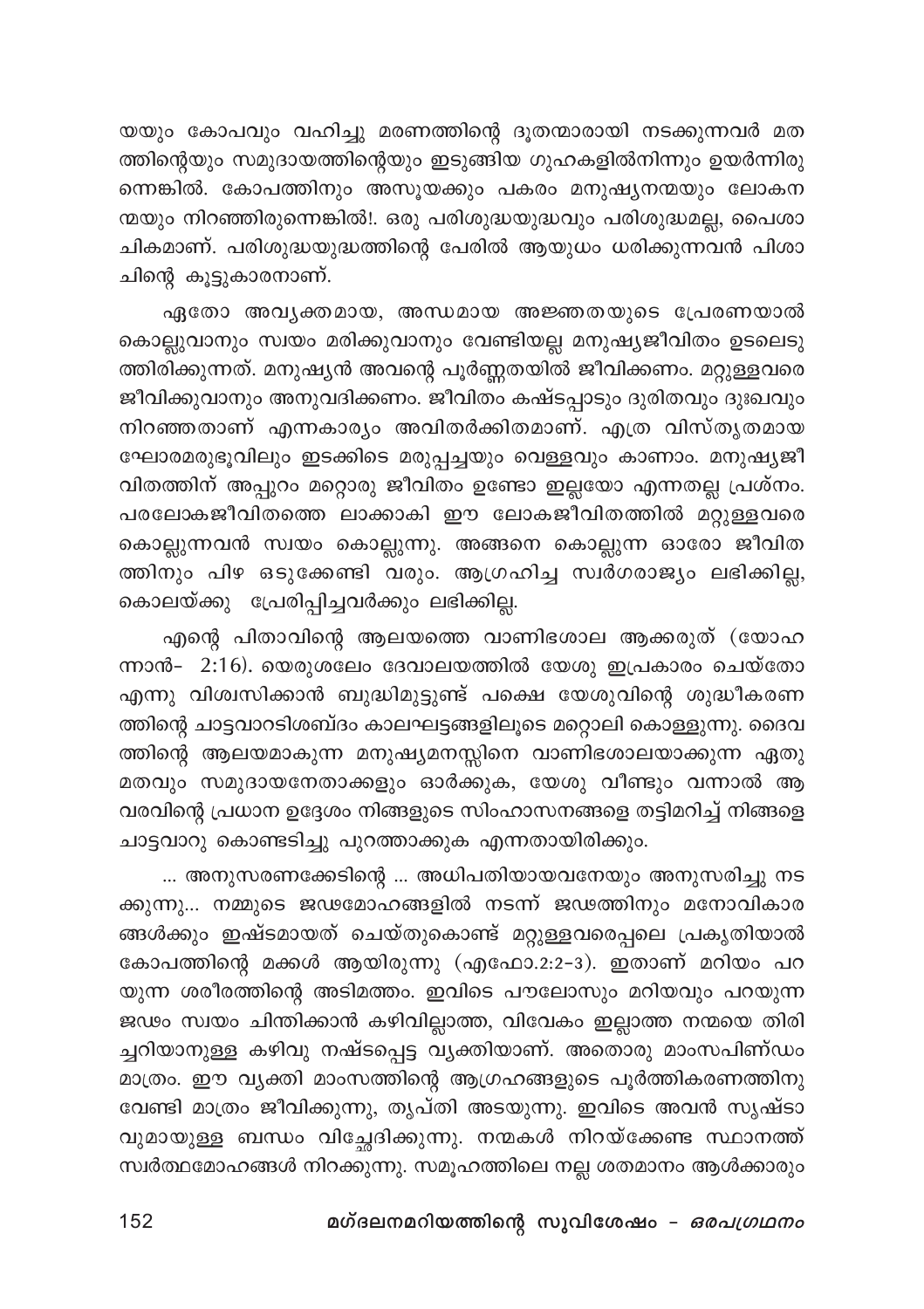ഇത്തരം മാംസപിണ്ഡങ്ങളായി മാറിയിരിക്കുന്നു. ഇവർ ഒന്നിച്ചു ജീവിക്കുന്ന സമുദായവും സമൂഹവും അതിന്റെ ചിന്താഗതികളും തിന്മകളും സ്വാർത്ഥ തയും പ്രചരിപ്പിക്കുന്നു. ഇത്തരം മനുഷ്യർ ജനിക്കാതിരുന്നിരുന്നെങ്കിൽ!

മതവും സമുദായവും വിഭാഗീയ ചിന്തകളുടെ വാണിഭം നടത്തുന്ന മാംസപിണ്ഡങ്ങളിൽ ഒരിക്കൽ സ്നേഹത്തിന്റെ കരുണയുടെ ചിന്തയെ പ്രവേശിപ്പിച്ചു നോക്കു, അവിടം നിർമ്മലമാകും. നമ്മുടെ ഊർജ്ജം ലോക നന്മക്കായി ഉപയോഗിക്കുക, അപ്പോൾ ധാർമ്മികതയുടെ (നന്മയുടെ) ചാട്ടവാറിന്റെ ശബ്ദം നമ്മെ ഞടുക്കുകയില്ല. മറിച്ച് ആനന്ദത്തിന്റെ രോമ ഹർഷങ്ങളായിരിക്കും ആ ശബ്ദം നമ്മിൽ ഉളവാക്കുക. അപ്പോൾ നമ്മിൽ ദൈവത്തിന്റെ ആത്മാവ് പരിവർത്തിക്കുന്ന കുളിർമയുടെ കാറ്റ് വീശും. നൂ റുകോടി മഹത്വത്തിന്റെ നടകൾ തുറക്കപ്പെടും. ഇത് നമുക്ക് മാത്രമല്ല മറ്റുള്ളവർക്കും നിർവൃതി ഉണ്ടാക്കും.

പൗലോസ് കൊരിന്ത്യർക്ക് എഴുതിയ 1-ാം ലേഖനത്തിന്റെ പ്രധാനപതി പാദ്യമാണ് മറിയത്തിന്റെ സുവിശേഷം. യഥാർത്ഥമായ ദൈവികജ്ഞാന ത്തിൽ (sophia) നിന്നും നമ്മെ അകറ്റി നിർത്തുന്നതാണ് ജഢികമാായ ജ്ഞാനം അഥവാ ലോകൈകജ്ഞാനം. ഇതിന് തന്ത്രവും നിപുണതയും ആവശ്യമാണ്. അങ്ങനെയുള്ളവരെ രാഷ്ട്രന്ത്രജ്ഞന്മാരായും മതനേതാ ക്കളായും ഒക്കെ നാം കാണുന്നു. ലോകൈകബഹുമാനവും അവർ നേടു ന്നു. എന്നാൽ ദൈവികജ്ഞാനം നിതൃമായ സ്വസ്ഥത ഉളവാക്കുന്നതാണ്. ഈ ജ്ഞാനത്തിന്റെ പര്യായമാണ് സ്നേഹം. അതാണ് പൗലോസ് പറയു ന്നത്, സ്നേഹം നിഗളിക്കുന്നില്ല...

ജഢികസ്നേഹം ഞാൻ എന്ന ഭാവത്തെ ഉളവാക്കുന്നതാണ്. ഈ ഞാൻ ഭാവത്തിന്റെ പ്രകടനമാണ് മനുഷ്യചരിത്രത്തിൽ ഉടനീളം നാം കാണുന്നത്. ഇത് ഏറ്റവും കൂടുതൽ കാണുന്ന കാലഘട്ടത്തിലാണ് നാം ജീവിക്കുന്നത്. ചെറിയ തവളക്ക് താൻ ആനയാണെന്ന് തോന്നുന്നു; ആനയോളം വലുപ്പം വരാൻ വികസിക്കുന്നു; പൊട്ടിത്തെറിക്കുന്നു.

ജ്ഞാനികളുടെ ജ്ഞാനം ഞാൻ നശിപ്പിക്കയും... (1 കൊരി. 1:19-25). ജ്ഞാനികൾ എന്ന ഞാൻ ഭാവത്തോടുകൂടി സമൂഹത്തിന്റെ നേതൃസ്ഥാന ങ്ങളിൽ കയറിക്കൂടിയവർ കാട്ടികൂട്ടുന്ന കുഴപ്പങ്ങളല്ലേ ഇന്നു ലോകത്തു നടമാടുന്ന അക്രമവും അസമാധാനവും എല്ലാം? ഇവരുടെ ജ്ഞാനം ജഢി കമാണ്. അത് ശുദ്ധമല്ല. എന്നാൽ ദൈവജ്ഞാനം (സോഫിയ) നിത്യമായ കുളിർമയുള്ള ശാരോൻ താഴ്വരയിലെ സ്വസ്ഥതയിലേക്കു നയിക്കുന്നു. അതാണ് മനുഷ്യനെ പരിണാമപ്രക്രിയയിൽ മുന്നോട്ടു നയിക്കുന്ന ഊർജ്ജം, ദിവ്യശക്തി. ഈ ദിവ്യശക്തി നയിക്കാത്ത ഏതു പ്രസ്ഥാനവും കാലത്തിന്റെ കാറ്റേറ്റ് ക്രമേണ ഇല്ലാതെയാകുന്നു. എന്നാൽ സകലബുദ്ധിയേയും കവി യുന്ന ദൈവസമാധാനം നിങ്ങളുടെ ഹൃദയങ്ങളെയും ചിന്തകളെയും നയി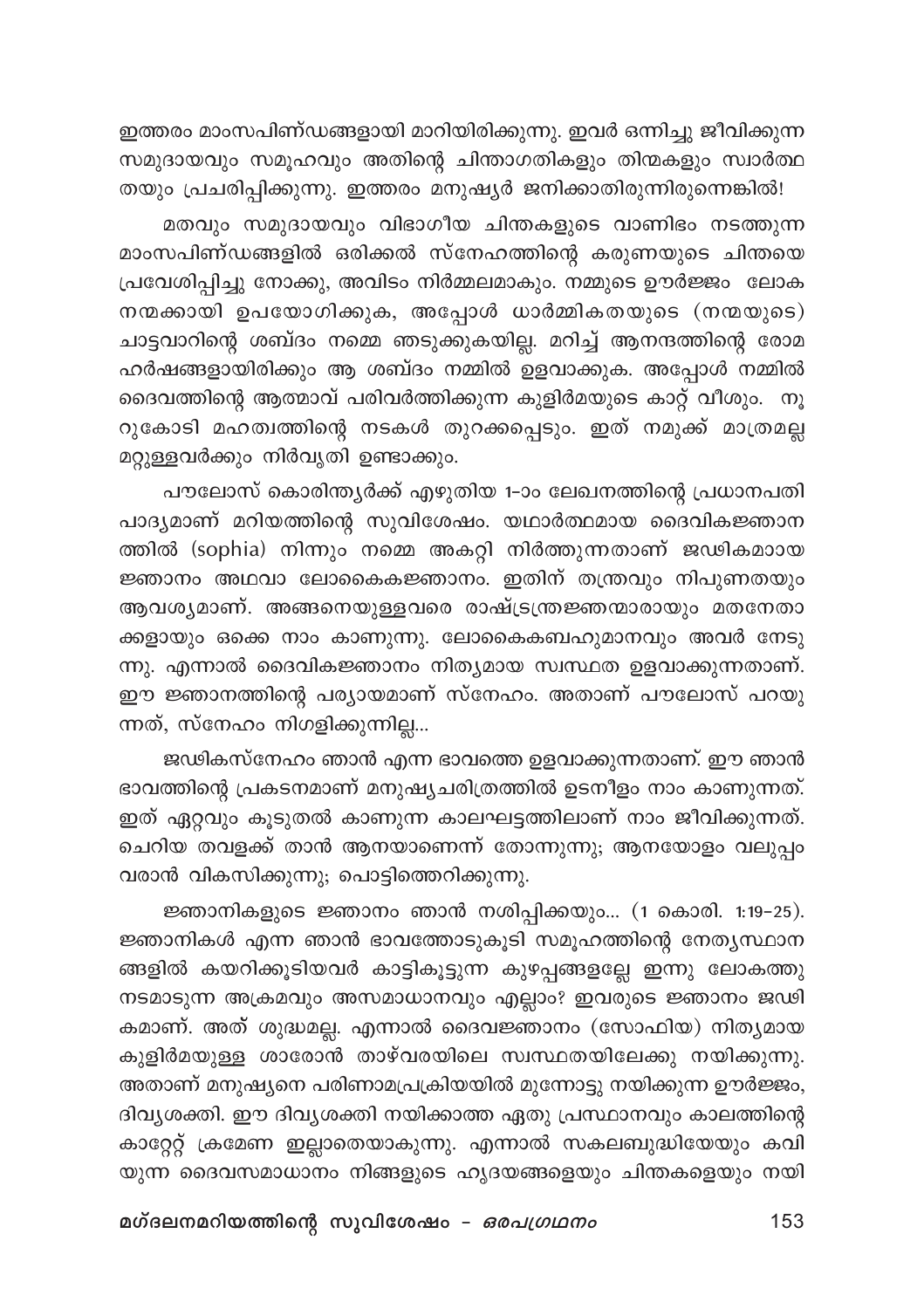ക്കുമ്പോൾ... (ഫിലി:4:7), അതാണ് ആത്മീയ ഉദ്ധാരണം. അതാണ് യേശു വിന്റെ കുരിശിന്റെയും ഉയർപ്പിന്റെയും സാരാംശം. ദൈവത്തിന്റെ വിഡ്ഢിത്തം മനുഷ്യരുടെ ജ്ഞാനത്തെക്കാൾ വലുത് എന്ന് പൗലോസ് (1 കൊരി.1:2) പറയുന്നുണ്ട്. B.C.E. 300-C.E.100 അനേകം തത്വചിന്തകൾ നില നിന്നിരുന്ന കാലഘട്ടമായിരുന്നു. യെഹൂദന്റെ നടപടിനിയമങ്ങളാൽ നയി ക്കപ്പെട്ടിരുന്ന ഒരു ധാർമ്മികലോകം, യവനന്റെ തത്വചിന്തകളാൽ നയിക്ക പ്പെട്ടിരുന്ന ധാർമ്മികലോകം. പ്രാകൃതവികാരങ്ങളിൽ ജനിച്ചു വളർന്ന സാധാ രണമനുഷ്യൻ ഏതൊക്കെ നിയമങ്ങളും നിർദ്ദേശങ്ങളും അനുസരിക്കണം എന്നറിയാതെ നാൽക്കവലയിൽ നിസ്സാഹയനായി നില്കുന്നു. ഭാരമേറിയ ചുമടുകളെ മനുഷ്യരുടെ തലയിൽ വെച്ചുകൊടുക്കുന്നു, ചെറുവിരലുകൊണ്ടു പോലും ആരും താങ്ങിക്കൊടുക്കുന്നില്ല. പരീശന്റെയും സാദുകൃരുടെയും .<br>ജ്ഞാനവാദികളുടെയും പൊള്ളയായ ഉപദേശങ്ങൾ അവർ പോലും പാലി ക്കുന്നുമില്ല. ഇവിടെയാണ് ആശ്വാസത്തിന്റെ മാർഗ്ഗനിർദ്ദേശവുമായി യേശു എത്തുന്നത്, എന്റെ നുകം ലഘുവും ഭാരം കുറഞ്ഞതും എന്ന ആശ്വാസ വുമായി. അരുത്, ചെയ്യരുത് എന്നിങ്ങനെയുള്ള നിർദ്ദേശങ്ങൾ പാലിക്കപ്പെ ടാൻ നിർബ്ബന്ധിതമായ സമൂഹം, എന്തുചെയ്താലും തെറ്റായി മാറുന്ന .<br>കാലഘട്ടം. വിലക്കുകളുടെ നിയമത്തിനുപകരം യേശു പറയുന്നു, നിങ്ങൾ പരസ്പരം സ്നേഹിപ്പിൻ! ഇതിനു നിബന്ധനകൾ ഇല്ല, അതിരുകൾ ഇല്ല, ഇതാണ് സകലബുദ്ധിയേയും കവിയുന്ന ദൈവസമാധാനം. ഇതാണ് ആത്മീയ ഉദ്ധാരണം. ഇവിടെ സ്വാർത്ഥതയും തിന്മയും മരിക്കുന്നു; ഉദ്ധരി ക്കപ്പെടുന്നതോ ലോകത്തിന്റെ നന്മ, ദൈവസ്നേഹം. അതാണ് യേശുവിന്റെ കല്ലറയിൽ കണ്ട സൂര്യപ്രഭ. അത് സൂര്യനെ പോലെ പ്രകാശിക്കുന്ന നിതൃസത്യം. ലോകത്തിന്റെ ശാശ്വതനിലനില്പിനു വേണ്ടി പ്രകാശപൂർണ്ണ മായ നന്മയുടെ ഉദ്ധാരണം.

മാനുഷികമായ സാധാരണ ലോകൈകജ്ഞാനത്തിനു പകരം ദൈവി കജ്ഞാനം നേടണം എന്ന് ഘോഷിക്കുന്നു മറിയത്തിന്റെ സുവിശേഷം. ആദിമക്രിസ്തീയ സമൂഹത്തിൽ മഗ്ദലനമറിയത്തെ ദിവ്യസ്നേഹത്തിന്റെ, പൂർണ്ണജ്ഞാനത്തിന്റെ, വചനത്തിന്റെ (logos or sophia) അവതാരമായി കണ ക്കാക്കിയിരുന്നു. ഈ ജ്ഞാനം പൂർണ്ണതയിൽ ദർശിക്കുന്നു, പക്വതയെ തേടു ന്നു. 'എന്നാൽ തികഞ്ഞവരുടെ ഇടയിൽ … (1 കൊരി. 2:6–9); ഇതാണ് മറിയം ആർജ്ജിച്ച ജ്ഞാനം. ഈ ജ്ഞാനം ആരുടെയും സ്വന്തമല്ല. നാടോടി നീ എവിടേക്കുപോകുന്നു? കൊലപാതകി നീ എവിടെ നിന്നു വന്നു? വീർപ്പ് മുട്ടിക്കുന്ന ചോദ്യങ്ങളാണ് ഇവിടെ വരുന്നത്. ജനിച്ചുവീണ പരിസരങ്ങ .<br>ളിൽനിന്നും സങ്കുചിതമനസ്ഥിതിയുടെ സമുദായങ്ങളിൽനിന്നും മനുഷ്യമനസ്സ് മോചനം തേടുമ്പോൾ സ്വാർത്ഥത, ഇടുങ്ങിയ ചിന്താഗതി എന്നിവയൊക്കെ മാനസികഹതൃകൾക്ക് ഇരയാകുന്നു. ഈ സ്വതന്ത്രമായ മനസ്സ് തലചായിക്കാനിടമില്ലാതെ, ഒന്നും സ്വന്തമെന്നു കരുതാനില്ലാതെ,

മഗ്ദലനമറിയത്തിന്റെ സുവിശേഷം - ഒരപഗ്രഥനം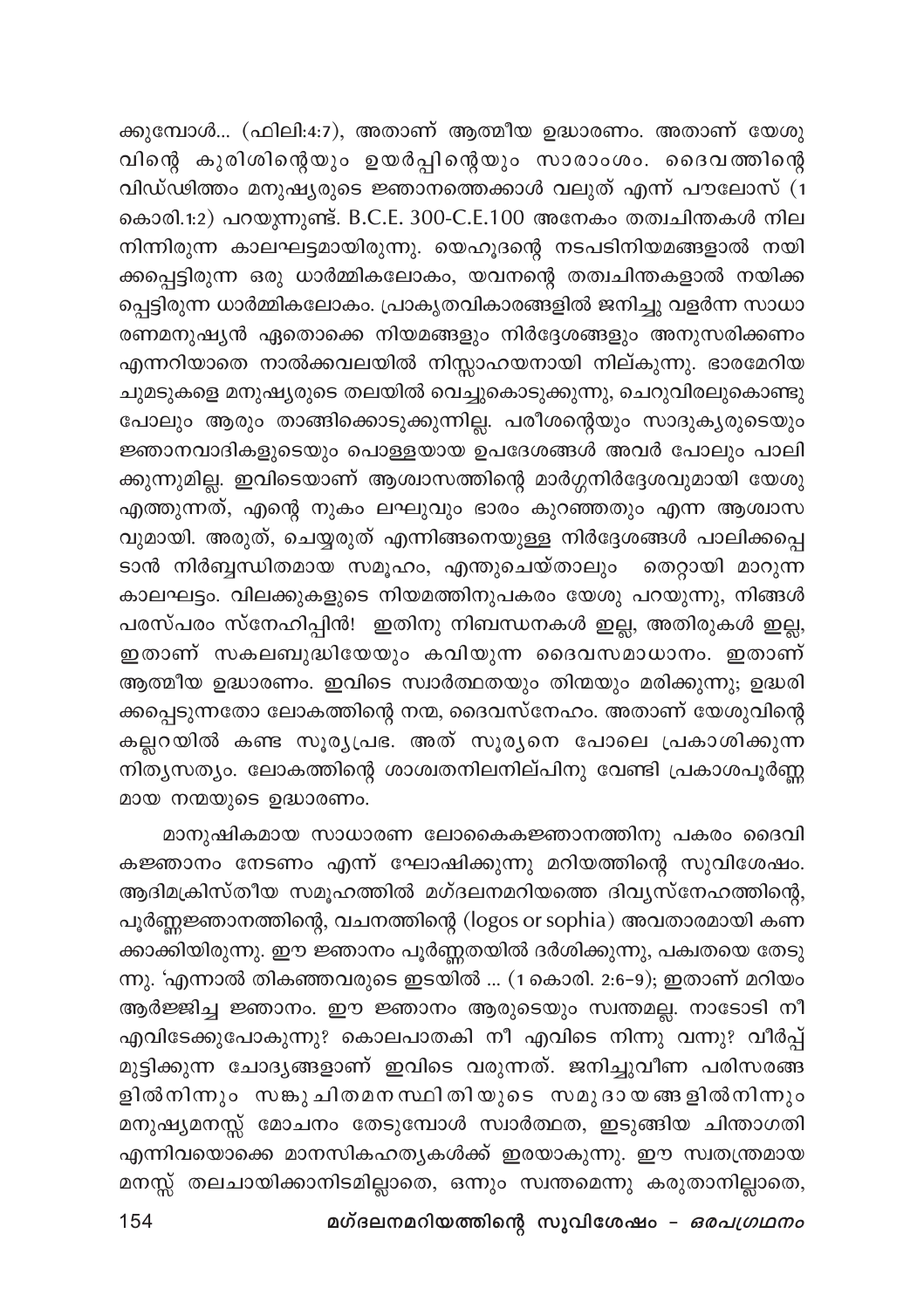ആരും സ്വന്തം എന്നവകാശപ്പെടാനില്ലാതെ നാടോടിയായി മാറുന്നു. സ്വർഗരാ ജ്യവും പാപമോചനവും രക്ഷയും മോക്ഷവും ആരുടെയും സ്വന്തമല്ലാതാ കുന്നു, ആരുടെയും കുത്തകാവകാശമല്ലാതാകുന്നു. സ്വർഗരാജ്യം സ്വയം അർഹിക്കുന്ന, സ്വയം ആർജ്ജിക്കുന്ന മഹത്വത്തിന്റെ രാജകീയസിംഹാ സനമായി മാറുന്നു. ഇതാണ് തത്വമസി; ഞാനും നിയും ഒന്നാകുന്നു. ഞാൻ ദൈവമാകുന്നു. ഇതാണ് ഞാനും പിതാവും ഒന്നാകുന്നു എന്ന് യേശു പറ ഞ്ഞത്. ഭാരതീയചിന്തകൾ അറിയില്ലാതിരുന്ന മെഡിറ്ററേനിയൻ ക്രിസ്തീയചിന്തകർ ഇത് വളച്ചൊടിച്ച് ര്തിത്വം എന്ന രഹസ്യം ഉണ്ടാക്കി. എന്നാൽ ഇവിടെ രഹസ്യം ഒന്നുമില്ല. വളരെ സങ്കീർണ്ണമായ തത്വ ശാസ്ത്രവും ഇല്ല. "ദൈവം സൽഗുണസമ്പൂർണ്ണനാകുന്നു. മനുഷ്യൻ സൽഗുണങ്ങൾ പ്രവർത്തിക്കുമ്പോൾ ദൈവവുമായി താദാത്മ്യം പ്രാപി ക്കുന്നു. സൽഗുണസമ്പൂർണ്ണത കൈവരിക്കുന്ന മനുഷ്യൻ ദൈവമായി മാറു ന്നു. ഇതിൽ ഉപരി ഒരു രഹസ്യവുമില്ല. ഒരു വേദശാസ്ത്രവും ഇല്ല.

ഇത് പൂർണ്ണമായും ആത്മീയ അവസ്ഥയോ എന്ന് ചോദിച്ചാൽ അല്ല. എന്നാൽ ഭൗതികശരീരം അതിന്റെ ക്രയവിക്രയങ്ങൾ നിയന്ത്രിക്കുന്നു. തല ച്ചോറിന്റെ പ്രവർത്തനങ്ങളിലുടെ നേടിയെടുക്കുന്ന അവസ്ഥയാണിത്. അല്ലാതെ ആത്മീയത മനുഷ്യന്റെ ആകമാനപെരുമാറ്റത്തിൽ നിന്നും വേറിട്ടു നില്ക്കുന്ന മുന്നാമതൊരവസ്ഥയല്ല. ഇത് വികാരങ്ങൾ നിയന്ത്രിച്ച് പൂർണ്ണ മനുഷ്യനായി (anthrop) രുപാന്തരം പ്രാപിക്കുന്ന പരിണാമപ്രക്രിയയാണ്. മനുഷ്യന്റെ പ്രാകൃതവികാരങ്ങളെ നാം ആർജ്ജിക്കുന്ന അറിവിലുടെ നാം ബലഹീനമാക്കുന്നു, അല്ലെങ്കിൽ കൊല്ലുന്നു. അപ്പോൾ നമ്മിലെ അസൂയ, പക, ഹിംസാവാസന, മോഷണത്വര, കാമം, അമിതഭക്ഷണമോഹം, ദ്രവ്യാ ഗ്രഹം എന്നിങ്ങനെയുള്ള വികാരങ്ങൾ നിയന്ത്രിക്കപ്പെടുന്നു. അപ്പോൾ നാം പൂർണ്ണമനുഷ്യരായി രൂപാന്തരം പ്രാപിക്കുന്നു. ഈ പൂർണ്ണമനുഷ്യൻ എന്ന അവസ്ഥ പ്രാപിക്കാൻ മൊണാസ്റ്ററിയും സന്യാസജീവിതവും മാത്രമെ സഹായിക്കു എന്നതും ശരിയല്ല. എല്ലാവരും സന്യാസജീവിതം നയിച്ചാൽ മനുഷ്യവർഗ്ഗം തന്നെ ഇല്ലാതാകും. സാധാരണ മനുഷ്യജീവിതത്തിൽ നിന്നും മാറി, ജീവിതത്തിന്റെ കഷ്ടപ്പാടുകളിൽ നിന്നകന്ന് മുക്തി തേടിയാൽ എല്ലാം പൂർണ്ണമാകുന്നില്ല. മാത്രമല്ല യാഥാർത്ഥ്യത്തിൽ നിന്നുമുളള ഒളിച്ചോടൽ കൂടി യാണത്. എന്നാൽ ദൈനംദിനജീവിതത്തിലെ സുഖദുഃഖങ്ങളിൽ ജീവിച്ച് ബുദ്ധിമുട്ടുകളും പ്രയാസങ്ങളും തരണം ചെയ്ത് പൂർണ്ണതയെ തേടുന്ന മനുഷ്യരാണ് യഥാർത്ഥപ്രശംസ അർഹിക്കുന്നത്. ഇന്ന് സമുഹത്തിൽ കാണുന്ന വളരെ തെറ്റായ ഒരു ചിന്താപ്രവണതയാണ് ദൈവവിശ്വാസവും മതവും തമ്മിലുള്ള ബന്ധം. നല്ലമനുഷൻ എന്നു പറഞ്ഞാൽ ഉടനെ അയാളെ ഏതെങ്കിലും മതവുമായി ബന്ധപ്പെടുത്തുന്നു. ദൈവവിശ്വസം ഏതെങ്കിലും ഒരു മതത്തിന്റെ കുത്തകയല്ല. ദൈവവിശ്വാസി മതവിശ്വാസി ആയിരിക്കണം എന്നുമില്ല. ഇവരിലൊക്കെ ഉപരിയാണ് നല്ലമനുഷ്യൻ. സൽഗുണങ്ങൾ

മഗ്ദലനമറിയത്തിന്റെ സുവിശേഷം – *ഒരപഗ്രഥനം*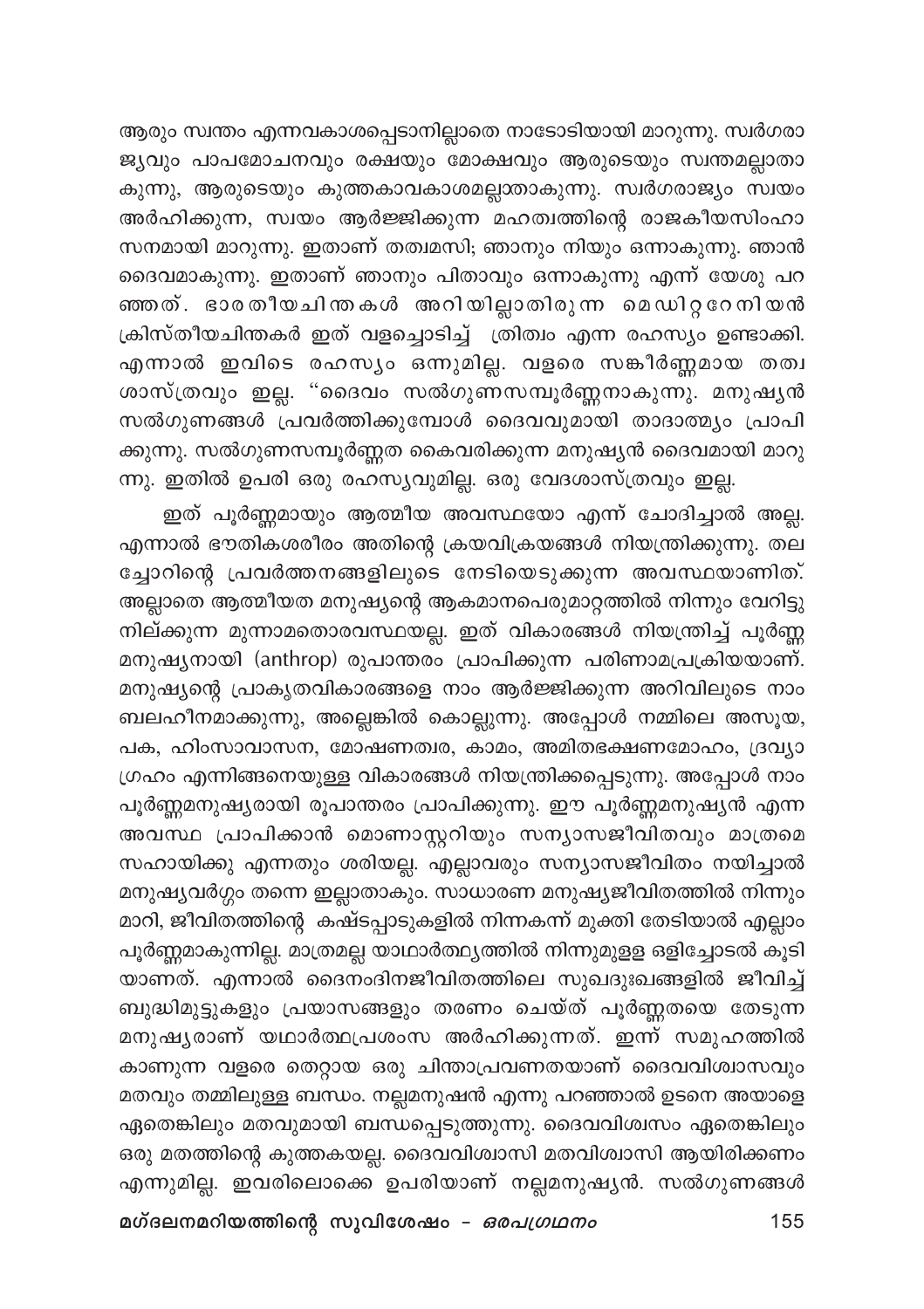നിറഞ്ഞ ദൈവികമനുഷ്യൻ മതവിശ്വാസിയോ ദൈവവിശ്വാസിയോ ആയി രിക്കണം എന്നില്ല. പകരം ജ്ഞാനിയായ സൽഗുണമനുഷ്യൻ ഒരു മതത്തി ന്റെയും ദൈവവിശ്വാസത്തിന്റെയും അടിമയല്ല. അവൻ പൂർണ്ണസ്വതന്ത്രനാ ണ്. ഏതെങ്കിയും ഏകാന്തസന്യാസമഠത്തിന്റെ മൂലയിൽ ലോകത്തെ മറന്ന് ജീവിതത്തിന്റെ കഷ്ടപ്പാടുകളിൽ നിന്നും മാറി വ്രതം അനുഷ്ഠിച്ച് പരിശു ള്ധൻ എന്ന പേരിൽ അറിയപ്പെട്ടാൽ പരിശുദ്ധൻ ആകണമെന്നില്ല. എന്നാൽ ഇവർ സാധാരണമനുഷ്യസമൂഹത്തിൽ ജീവിക്കട്ടെ, എന്നിട്ട് **പരിശുദ്ധ**ത നേടട്ടെ. സാധാരണ മനുഷ്യജീവിതമാണ് നമ്മുടെ മാറ്റുരക്കുന്ന കല്ല്.

അതുപോലെ തന്നെ ഈ സന്യാസിനേതാക്കന്മാർ സാധാരണബാഹൃ ലോകവുമായി ബന്ധപ്പെടാതെ ജീവിച്ചിട്ട് സാധാരണജീവിതം നയിക്കുന്ന മനു ഷ്യരുടെ ജീവിതത്തെ നിർണ്ണയിക്കുന്ന തീരുമാനങ്ങൾ എടുക്കുന്നതും ഉയർന്ന ധാർമ്മികതയല്ല. ഇവർ മനുഷ്യസമൂഹത്തിന്റെ നേത്യസ്ഥാനങ്ങളിൽ ഭരിക്കു ന്നതും സമൂഹത്തെ അപ്പാടെ നിയന്ത്രിക്കുന്നതും പുരോഗതി പ്രാപിച്ച സമൂ ഹത്തിന്റെ ലക്ഷണമല്ല. ഈ സന്യാസികൾ അവരുടെ മഠങ്ങളുടെ അധിപർ മാത്രമോ പൂജാകർമ്മങ്ങൾ അനുഷ്ടിക്കുന്നർ മാത്രമോ ആയിരിക്കണ<mark>ം</mark>.

ആത്മാവ് മറുപടി പറഞ്ഞു: എന്നെ ഞെരുക്കി പീഡിപ്പിച്ചിരുന്നത് ഛേദി ക്കപ്പെട്ടിരിക്കുന്നു, എന്നെ വലയംചെയ്തത് അപ്രതൃക്ഷമായി, എന്റെ അഭി വാഞ്ഛ ഇല്ലാതെയായി, ഞാൻ അജ്ഞതയിൽ നിന്നും സ്വതന്ത്രമായി.

ഇതാണ് ആത്മനിർവൃതി, മോക്ഷം, നിർ<mark>വ്വാ</mark>ണം, സ്വർഗരാജ്യം, ദൈവ രാജ്യം. ഏതെല്ലാം പേരിൽ അറിയപ്പെട്ടാലും ഇതുതന്നെയായിരിക്കണം മനു ഷ്യന്റെ ലക്ഷ്യം.

ഇതാണ് കാനോനികസുവിശേഷങ്ങളിൽ പറയുന്ന പരിശുദ്ധാത്മാവിന്റെ സന്തോഷം. ഈ ആത്മാവിനെയാണ് സ്വാതന്ത്ര്യവും സന്തോഷവുമായി പൗലോസ് ആവർത്തിച്ചുപറയുന്നതും. വളരെ ലളിതമായ രീതിയിൽ പറ യേണ്ടകാര്യം വളച്ചുതിരിച്ചു പറഞ്ഞതിനാലാണ് സാധാരണമനുഷ്യനു മന സ്സിലാകാതെ വന്നതും പൊരുളുതിരിക്കാൻ പുരോഹിതരും ഉപദേശികളും ……<br>രംഗത്തുവന്നതും. അതവർക്കൊരു ജീവിതമാർഗ്ഗമാകുകയും ചെയ്തു.

യേശു ഇത് ലളിതമായ ഭാഷയിൽ പറയുന്നു:

പുതുതായി ജനിച്ചില്ല എങ്കിൽ ...........

ആത്മാവിൽ ജനിച്ചില്ല എങ്കിൽ ...........

കാറ്റ് അതിനഷ്ടമുള്ളയിടത്തേക്ക് ഊതുന്നു (ജോൺ 3:3-9).

പ്രാകൃതസ്വഭാവങ്ങളിൽ ജനിച്ചമനുഷ്യൻ അവന്റെ സ്വാർത്ഥത, പക, അസൂയ, കോപം, ദ്രവ്യാഗ്രഹം, അമിതഭക്ഷണമോഹം എന്നിവയെ കീഴട ക്കിയാൽ സ്വതന്ത്രനാകുന്നു, അവൻ പുതിയജീവിയായി മാറുന്നു, അവൻ കാറ്റ് പോലെ സ്വതന്ത്രനായി മാറുന്നു. ഇതിലുപരി ഒരു സ്വർഗ്ഗമി<u>ല്</u>ല.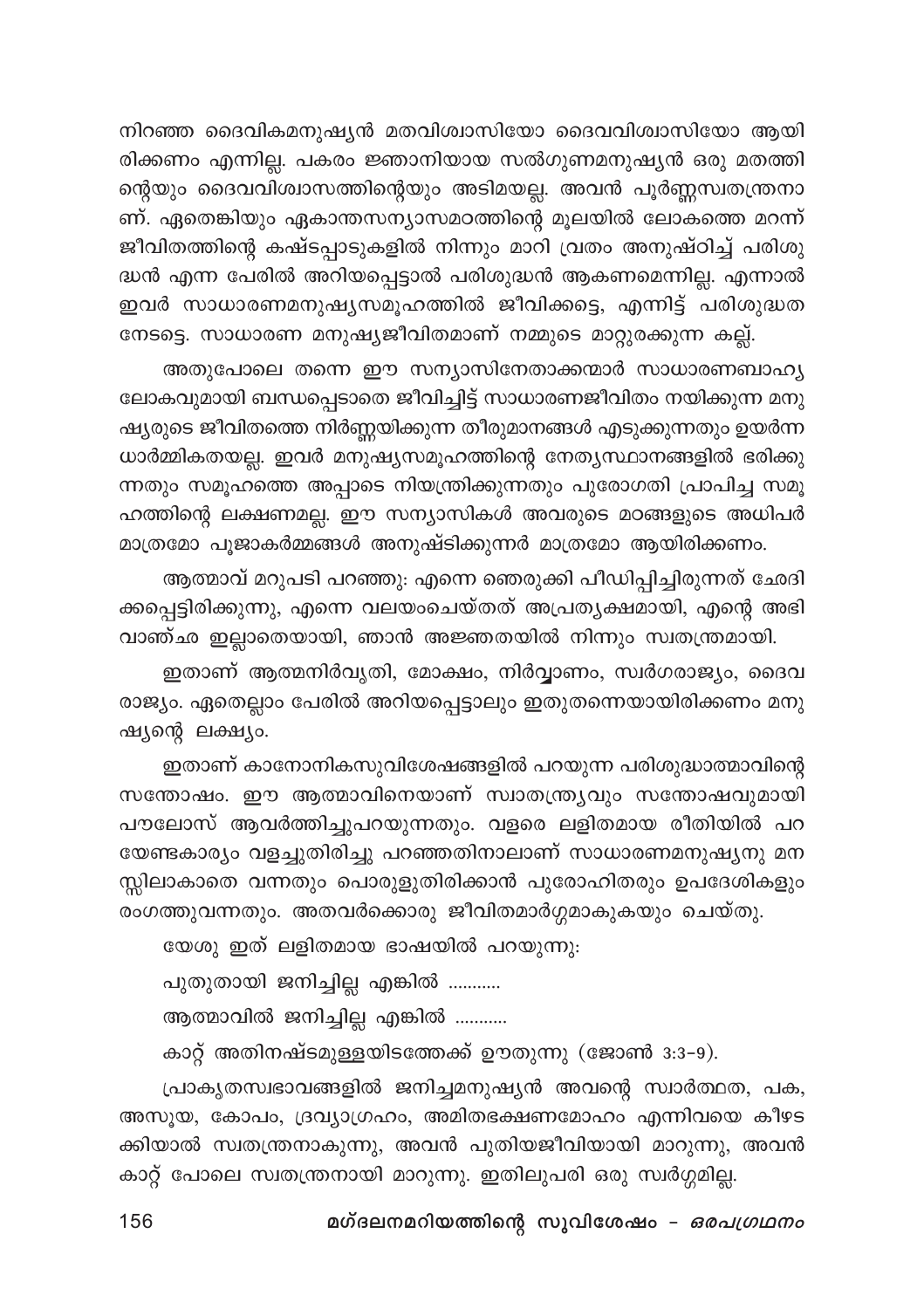ഇതുതന്നെ പൗലോസ് ആവർത്തിക്കുന്നു:

ആത്മീയനോ അവൻ സകലത്തേയും വിവേചിക്കുന്നു ...(1 കൊരി 2:10–15).

പ്രാകൃതമനുഷ്യനോ ദൈവാത്മാവിന്റെ ഉപദേശം കൈകൊള്ളുന്നില്ല, അതവന് ഗ്രഹിപ്പാൻ കഴിയുന്നതുമല്ല. ഇതാണ് പ്രാകൃതാവസ്ഥയിൽനിന്നും ഉയരേണ്ടതിന്റെ ആവശ്യം. ഈ സ്വാതന്ത്ര്യത്തിലേക്കുള്ള ഉയർച്ചയ്ക്ക് സമൂ ഹത്തിലെ സ്ഥാനമോ ജനിച്ച മതമോ, സമുദായമോ, ജീവിതചുറ്റുപാടുകളോ പ്രതിബന്ധമല്ല, അവയൊന്നും ഒരു വിധത്തിലും സഹായിക്കുകയുമില്ല. മനു ഷ്യന്റെ സ്വയം തെരഞ്ഞെടുപ്പിന്റെ ഫലമാണ് അതൊക്ക. ദാരിദ്ര്യമോ, കഷ്ട പ്പാടോ സൽഗുണനാകാനുള്ള അഭിനിവേശത്തിന് തടസ്സമാകാൻ പാടില്ല. അതാണ് കുചേലന്റെ തത്വശാസ്ത്രം. ആധുനികമനഃശാസ്ത്രം പറ യുന്നതനുസരിച്ച് പാരമ്പര്യവും ചുറ്റുപാടുകളും മാത്രമല്ല മനുഷ്യനെ നയി .<br>കുന്നത്. ഇവ രണ്ടും വളരെ ശക്തിയേറിയ ഘടകങ്ങളാണ് എന്നതു ശരി യാണ്. പക്ഷേ ഇവയെ അതിജീവിക്കുവാൻ കഴിവുള്ളതാണ് മനുഷ്യന്റെ വാഞ്ഛ, വളരുവാനുള്ള വാഞ്ഛ. ഈ വാഞ്ഛയാണ് പരിണാമപ്രക്രിയ യിൽ മനുഷ്യനെ ഇപ്പോഴത്തെ അവസ്ഥയിൽ എത്തിച്ചത്. അല്ലാതെ ഒരു പ്രത്യേകദിവസം ദൈവം മെനഞ്ഞുണ്ടാക്കിയ ഒരു കളിമൺപാവയല്ല മനു ഷ്യൻ. പരമാണുവിൽ നിന്നും പരിണമിച്ച്, ജീവിതചുറ്റുപാടുകളിൽ നിന്നും പഠിച്ച് പല അവസ്ഥകളിലൂടെ മനുഷ്യൻ ഈ സ്ഥിതിയിൽ എത്തിച്ചേർന്നു. പരിവർത്തനത്തിന്റെ ഊർജ്ജമാണ് അതിനവനെ സഹായിച്ചത്. ഈ പരി ണാമം ഇവിടെ അവസാനിക്കുന്നില്ല. ഇവിടെയാണ് മനുഷ്യൻ പൂർണ്ണതയെ തേടേണ്ടത്. ഇതാണ് ആത്മാവിലും വെള്ളത്തിലും ഉള്ള വീണ്ടും ജനനം. മനുഷ്യൻ അവന്റെ ജീവിതചുറ്റുപാടുകളിൽ നിന്നും ജനിക്കണം. അവന്റെ പൈതൃകത്തിൽ നിന്നും പാരമ്പര്യത്തിൽ നിന്നും വീണ്ടും ജനിക്കണം. ഏതുദിശയിലേക്കും പോകുവാനുള്ള സ്വാതന്ത്ര്യത്തോടുകൂടിയ കാറ്റിൽ ജനി ക്കണം. പൂർണ്ണസ്വാതന്ത്ര്യം അതാണ്. നാം സ്വായത്തമാക്കിയ വികാരവിചാ രങ്ങളിൽനിന്നും സ്വാതന്ത്ര്യം പ്രാപിക്കുമ്പോൾ (freedom from knowledge) പുതിയആകാശവും പുതിയഭൂമിയും വിശാലമായി നാം ദർശിക്കുന്നു. ഇതാണ് പരിശുദ്ധാത്മാവ് പ്രാവിന്റെ രൂപത്തിൽ വരുന്നത്. സ്വാതന്ത്ര്യത്തിന്റെ കാറ്റിൽ ചിറകുരുമ്മി പറക്കുവാൻ ഈ അവസ്ഥയിൽ നമുക്ക് കഴിയുന്നു. ഭൗതികതക്കുമപ്പുറം (metaphysical) എന്നത് തത്വജ്ഞാനികളുടെയും യോഗികളുടെയും കുത്തകയല്ല. എന്നാലോ വളരെ ലളിതമായ ഒരു ജീവിതരീതിയാണത്. നാം മരണം വിട്ടു ജീവനിൽ കടന്നിരിക്കുന്നു... സ്നേഹി ക്കാത്തവൻ മരണത്തിൽ വസിക്കുന്നു, (1. യോഹ 3:13-18). യോഹന്നാനും പൗലോസും മറിയവും എല്ലാം ഇതാവർത്തിച്ചു പറയുന്നു. ലോകജ്ഞാനം പൂർണ്ണമല്ല, അത് അസൂയയും പകയും വിദേഃഷവും നിറഞ്ഞതാണ്. സ്നേഹം ഇല്ലാത്ത ജ്ഞാനം എന്നു ചുരുക്കം. ഇത് കൊലപാതകം കൂടി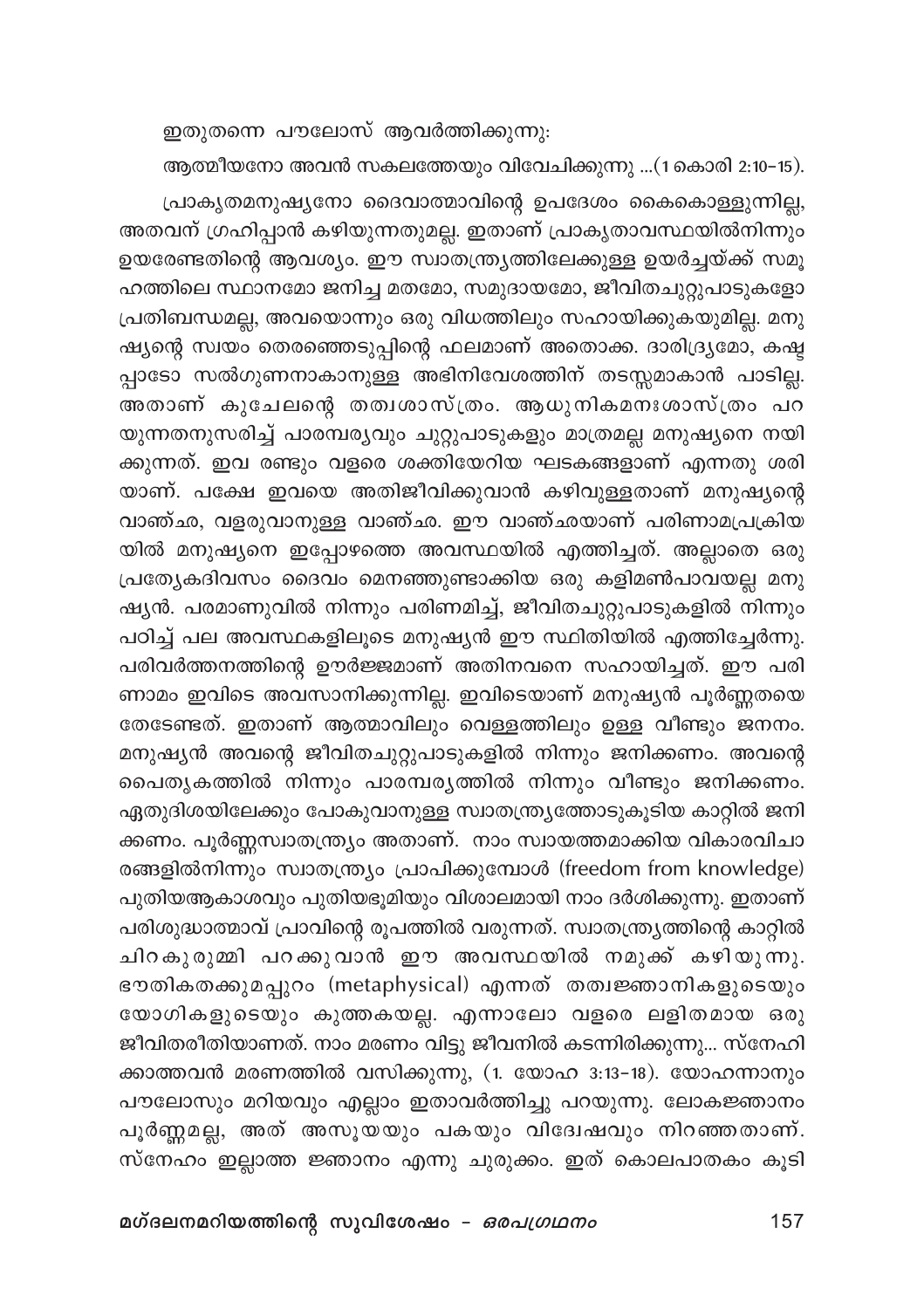യാണ്. കാരണം പരിപൂർണ്ണജ്ഞാനത്തിൽ (സ്നേഹംനിറഞ്ഞ ജ്ഞാനം) നിന്നും ഇത് നമ്മെ വേർതിരിക്കുന്നു. എന്നാൽ സ്നേഹമയമായ ജ്ഞാനം പൂർണ്ണസ്വതന്ത്രമായ കാറ്റുപോലെ പരിമിതികൾ ഇല്ലാത്തതാണ്. അതിന് ചരടുകളില്ല, ഒന്നിനും അടിമയല്ല, ആരുടെയും സ്വന്തമല്ല. വളരെ വിസ്താര മേറിയതായതിനാൽ ഒന്നിനും <sup>്</sup>അതിനെ സ്വന്തമെന്ന<sup>് </sup>പേരിൽ ഉൾക്കൊ ള്ളാനും സാധിക്കയില്ല. എന്നാൽ സാധാരണമനുഷ്യജീവിതത്തിൽ തീർത്തും നിസ്വാർത്ഥമായ സ്നേഹം പ്രായോഗികമോ എന്നു ചോദിച്ചാൽ അല്ല, പക്ഷെ എത്രമാത്രം നിസ്വാർത്ഥമാക്കാൻ സാധിക്കുമോ അതിനുവേണ്ടി ശ്രമിക്കുക എന്നു സാരം.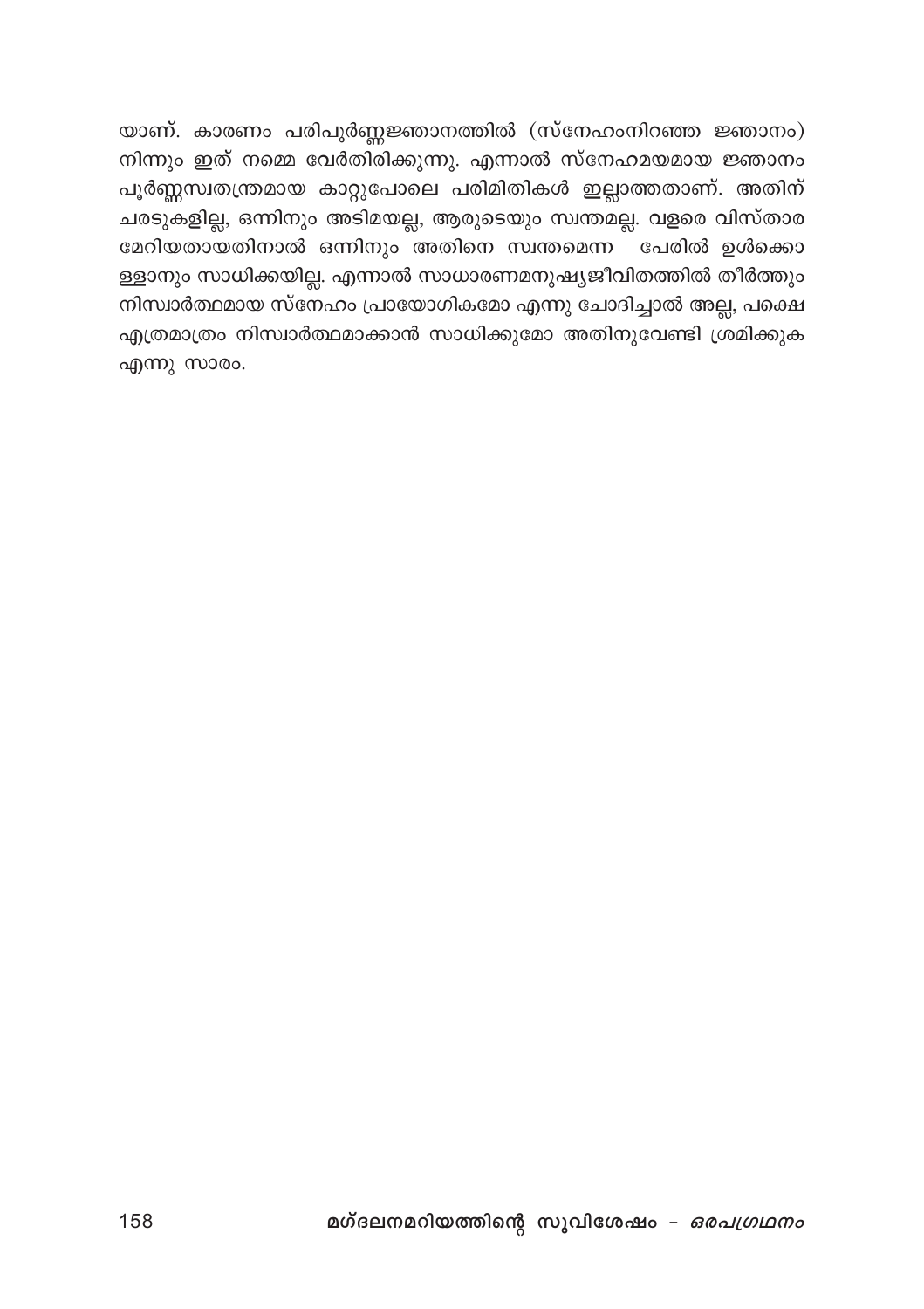## സുവിശേഷം – പതിനേഴാംപുറം

മറ്റൊരു ലോകത്തിന്റെ സഹായം കൊണ്ട് ഞാൻ ഈ ലോകത്തെ വിട്ടിരിക്കുന്നു. ഒരു രൂപത്തെ മേന്മയേറിയ മറ്റൊരുരൂപം തുടച്ചു മാറ്റി. ഇപ്പോൾ ഞാൻ സ്ഥസ്ഥതയിലേക്ക്, നിശ്ശബ്ദതയിലേക്ക് യാത്രയാകുന്നു. അവിടെ സമയം നിതൃതയുടെ സമയത്തിൽ വിശ്രമിക്കുന്നു. ഞാൻ നിശ്ശബ്ദതയിലേക്ക് പോകുന്നു. ഇപ്രകാരം പറഞ്ഞശേഷം മറിയം നിശ്ശബ്ദയായി, കാരണം നിശ്ശ ബ്ദതയിലാണ് ഗുരു അവളോട് സംസാരിച്ചത്.

മേന്മയേറിയ സ്നേഹം സാധാരണസ്നേഹത്തെ കീഴടക്കുന്നു, മേന്മ കുറഞ്ഞവയെ തുടച്ച് മാറ്റുന്നു കൂടുതൽ രൂപഭംഗിയുള്ള ഭാവനയും ചിത്രീക രണവും. മനുഷ്യന്റെ പരിണാമപുരോഗതിയുടെ കഥയും ഇതുതന്നെ. പൗരാ ണികലോകത്ത് മനുഷ്യജാതിയെ നയിച്ചത് രോഗങ്ങളും പ്രകൃതിശക്തികളും ഒക്കെ ആയിരുന്നു. മനുഷ്യൻ നിസ്സഹായനായി അതിന്റെ കെടുതികൾ അനു ഭവിച്ചു. എന്നാൽ ആധുനികമനുഷ്യൻ ആ അവസ്ഥയിൽനിന്നും വളരെ മുന്നോട്ടുവന്നു കഴിഞ്ഞു. പല രോഗങ്ങളെയും കീഴടക്കാൻ അവന് സാധി ച്ചു. പ്രകൃതിശക്തികൾ ഏൽപിക്കുന്ന പല ദുരന്തങ്ങളിൽനിന്നും രക്ഷപെ ടാൻ സാധിച്ചു. മനുഷ്യൻ ബുദ്ധിപരമായി പരിണമിച്ചതുപോലെ ശാരീരിക മായും പരിണമിച്ചു. പഴയ ഗുഹാമനുഷ്യന്റെ ചന്തമല്ല ആധുനികമനുഷ്യന്റെ രൂപം. ഏതോ രാജശില്പി കടഞ്ഞെടുത്ത കൊത്തുപണി പോലെ ആധു നികമനുഷ്യന് എന്ത് സൗന്ദര്യം! ഈ ഭൗതികസൗന്ദര്യവും അറിവ് പോലെ തന്നെ മേന്മയിലേക്ക് പരിണമിക്കേണ്ടതാണ്. അതുപോലെ മനുഷ്യന്റെ ചിന്താഗതിയും. ഇതാണ് മറിയവും സുവിശേഷിക്കുന്നത്. അപ്പോഴാണ് പൂർണ്ണമനുഷ്യൻ (ദിവ്യമനുഷ്യൻ) ആയി സാധാരണമനുഷ്യൻ പരിണമി ക്കുന്നത്. ഇവിടെയാണ് ഗുരുവിന്റെ സാദൃശ്യം മനുഷ്യനിൽ പതിയേണ്ടത്. ഇതാണ് മനുഷ്യനെ ദൈവസാദൃശ്യത്തിൽ സൃഷ്ടിച്ചു എന്നു പറയുന്നത്. ഈ ആദ്ധ്യാത്മികമനുഷ്യനാകാനുള്ള കഴിവ് അവനിൽ അന്തർലീനമായി രിക്കുന്നു. അതിനാൽ പ്രാകൃതമനുഷ്യന്റെ സാദൃശ്യം വിട്ടിട്ട് മേന്മയേറിയ ഗുരുവിന്റെ സാദൃശ്യം തെരഞ്ഞെടുക്കുമ്പോൾ നാം ദൈവമനുഷ്യരാകുന്നു. പ്രാകൃതവികാരങ്ങളുടെ പഴയലോകം വിട്ട് മേന്മയേറിയ ചിന്തകളുടെ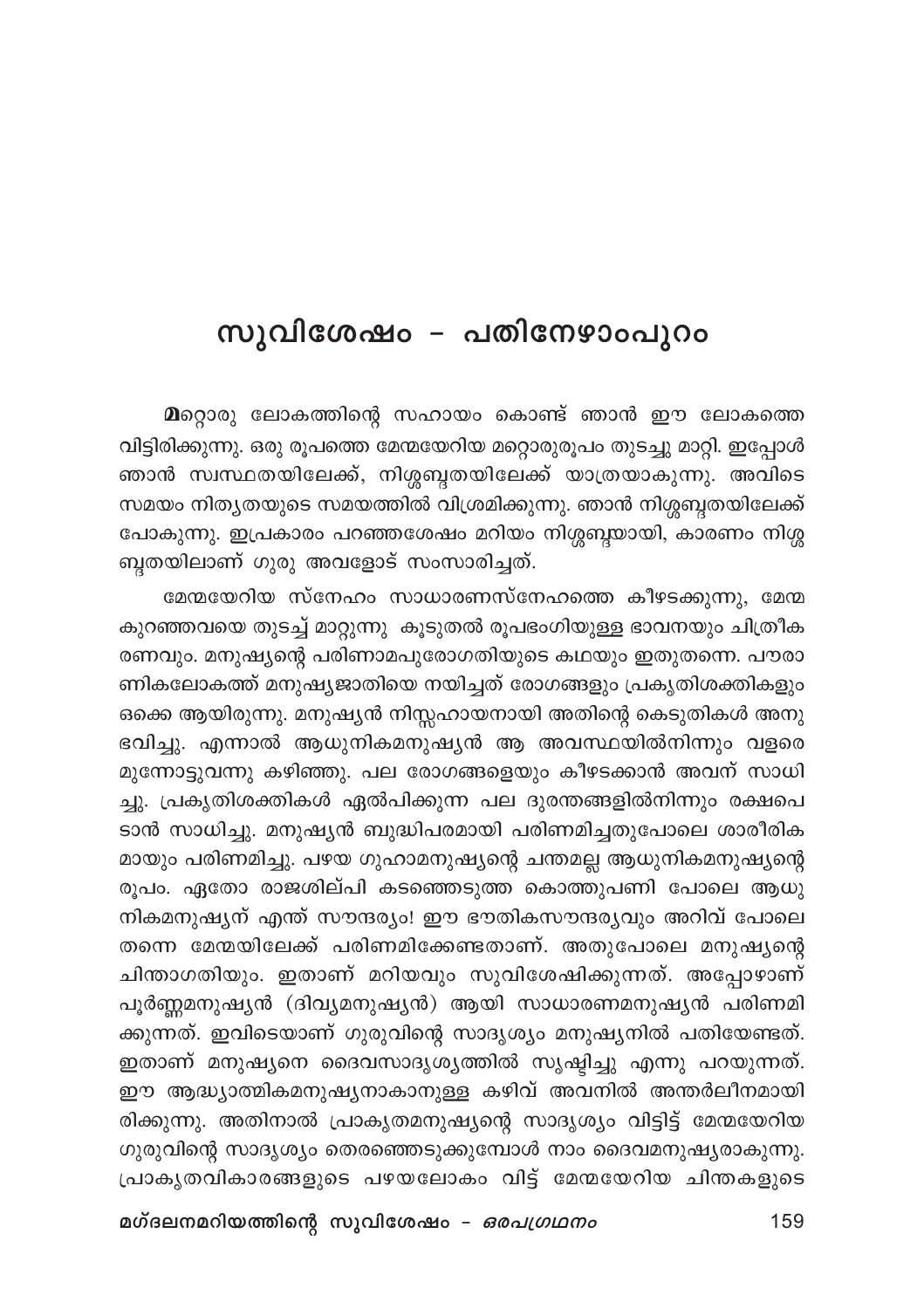പുതിയലോകം തെരഞ്ഞെടുക്കണം. ഭൗതികമായ കണ്ണിലൂടെ കാണുന്നവ .<br>ത്തിൽനിന്നും നിസ്ഥർത്ഥയുടെ ലോകത്തിലേക്ക് സഞ്ചരിക്കണം. ഇവിടെ മറിയം ആത്മീയയാത്രയിൽ ഓരോ മണ്ഡലങ്ങളിലൂടെ യാത്രചെയ്യുമ്പോൾ ഭാരങ്ങൾ ഓരോന്നായി കുറയുകയാണ്. ഓരോ ഭാരത്തിൽനിന്നും .<br>സ്വാതന്ത്ര്യം പ്രാപിക്കുന്നു. ഇതാണ് ഹീനയാനം. അക്കരയ്ക്ക് യാത്ര ചെയ്യുന്ന സിയോൻസഞ്ചാരി അക്കരെ എത്തിക്കഴിഞ്ഞും തന്റെ യാത്ര തുട രണം. ഈ യാത്ര പല രീതിയിലുള്ള മണ്ഡലങ്ങിൽ കൂടിയുള്ള കടന്നുപോകൽ (പെസഹ) ആണ്. ഭാരങ്ങളെ ഓരോന്നായി ഉപേക്ഷിക്കു മ്പോൾ പ്രാകൃതവികാരങ്ങളെ, സ്വഭാവങ്ങളെ, ചിന്താഗതികളെ ഓരോന്നായി ഉപേക്ഷിക്കുമ്പോൾ നാം നിശ്ചലതയുടെ, സ്വസ്ഥതയുടെ മണ്ഡലമായ ശാബ ദിൽ പ്രവേശിക്കുന്നു. ശാബദ് എന്ന വാക്ക് നിർത്തുക (stop) എന്ന മൂല ത്തിൽനിന്നും ഉത്ഭവിച്ചതാണ്. ഇവിടെ ചെയ്യുന്ന പ്രവൃത്തി നിർത്തുക, ചിന്തി ക്കുന്ന ചിന്ത നിർത്തുക എന്നാണുദ്ദേശിക്കുന്നത്. പൂർണ്ണമായും യാതൊരു പ്രവൃത്തിയും ചെയ്യാത്ത ശാബദിൽ എത്തുമ്പോൾ നാം സ്വസ്ഥതയുടെ .<br>മണ്ഡലത്തിൽ പ്രവേശിക്കുന്നു. ദൈനംദിനജീവിതത്തിലെ ബഹളങ്ങൾ ഇവിടെ ഇല്ല. ഇവിടെ വികാരം ഇല്ല, വിചാരം ഇല്ല, മോഹങ്ങൾ ഇല്ല, ആഗ്ര ഹങ്ങൾ ഇല്ല, ആവശ്യങ്ങൾ ഇല്ല. എല്ലാ തപസ്സും അനുഷ്ഠിക്കുന്ന മണ്ഡലം. ഇതാണ് ബുദ്ധൻ കാണിച്ചുതന്ന നിശ്ചലമായ ബിന്ദുവിൽ ഇരിക്കുന്ന അവസ്ഥ. ഇത് മാനുഷികവികാരങ്ങൾക്കെല്ലാം ഉപരിയാണ്. ഇവിടെ കാലം നിതൃതയിൽ വിശ്രമിക്കുന്നു. യോഗാവസ്ഥയിൽ എത്തിയ മനുഷൃൻ സ്ഥലകാലങ്ങൾക്ക് അതീതനായി മാറുന്നു ഇവിടെ നിതൃത എന്നാൽ സമയം ഇല്ലാത്ത നിശ്ചലതയുടെ അവസ്ഥയാണ്. മതങ്ങൾ പറയുന്ന സ്വർഗം .<br>അല്ല ഈ സ്ഥർഗം; മതങ്ങളുടെ സ്ഥർഗത്തിൽ നിശ്ചലത ഇല്ല. അവിടം നിര ന്തരസ്തുതിയുടെ ലോകമാണ്; അത് പ്രവർത്തന നിരതമാണ്. എന്നാൽ മറിയത്തിന്റെ സുവിശേഷത്തിൽ നിതൃതയിൽ ചലനമില്ല, വികാര വിചാര ങ്ങളില്ല; പ്രപഞ്ചത്തിന്റെ നിതൃതയിൽ ലയിക്കുന്ന അവസ്ഥയാണത്. യിസ്ര യേലിന് യാഹ് കൊടുത്ത കൽപനയുടെ അവസ്ഥ. ഏഴാം ദിവസം (സ്വസ്ഥത) യാതൊരു പ്രവൃത്തിയും ചെയ്യാത്ത ശാബദ്. അതാണ് ഉൽപ ത്തിയിലെ ദൈവം ചെയ്തത്. ഏഴാം ദിവസം പ്രവൃത്തികൾ എല്ലാം തികച്ച് പൂർണ്ണമായി വിശ്രമിക്കുന്ന അവസ്ഥ. അതാണ് നിതൃത. ഈ നിതൃതയെ പ്രാപിക്കുന്നതിനാണ് പരബ്രഹ്മത്തിൽ ലയിക്കുക എന്നുപറയുന്നത്.

ഭൂമിയിലെ കാലനിർണ്ണയം സൂര്യന്റെ ഉദയാസ്തമയങ്ങളെ ആസ്പദമാ ക്കിയാണ്. സൂര്യൻ ഉദിക്കുന്നു, അസ്തമിക്കുന്നു എന്നത് ഭൂമിയിൽ നില്ക്കു മ്പോൾ ഉണ്ടാകുന്ന തോന്നൽ മാത്രമാണ്. അതിനാൽ കാലവും വെറും തോന്നൽ മാത്രം. ഭൂമിയ്ക്ക് ഉപരിയായി ചിന്തിച്ചാൽ ഉദയവും അസ്തമ യവും ഇല്ല, കാലം ഇല്ല, ഭൂതവും ഭാവിവും വർത്തമാനവും ഇല്ല. ഇതു മഗ്ദലനമറിയത്തിന്റെ സുവിശേഷം - ഒരപഗ്രഥനം 160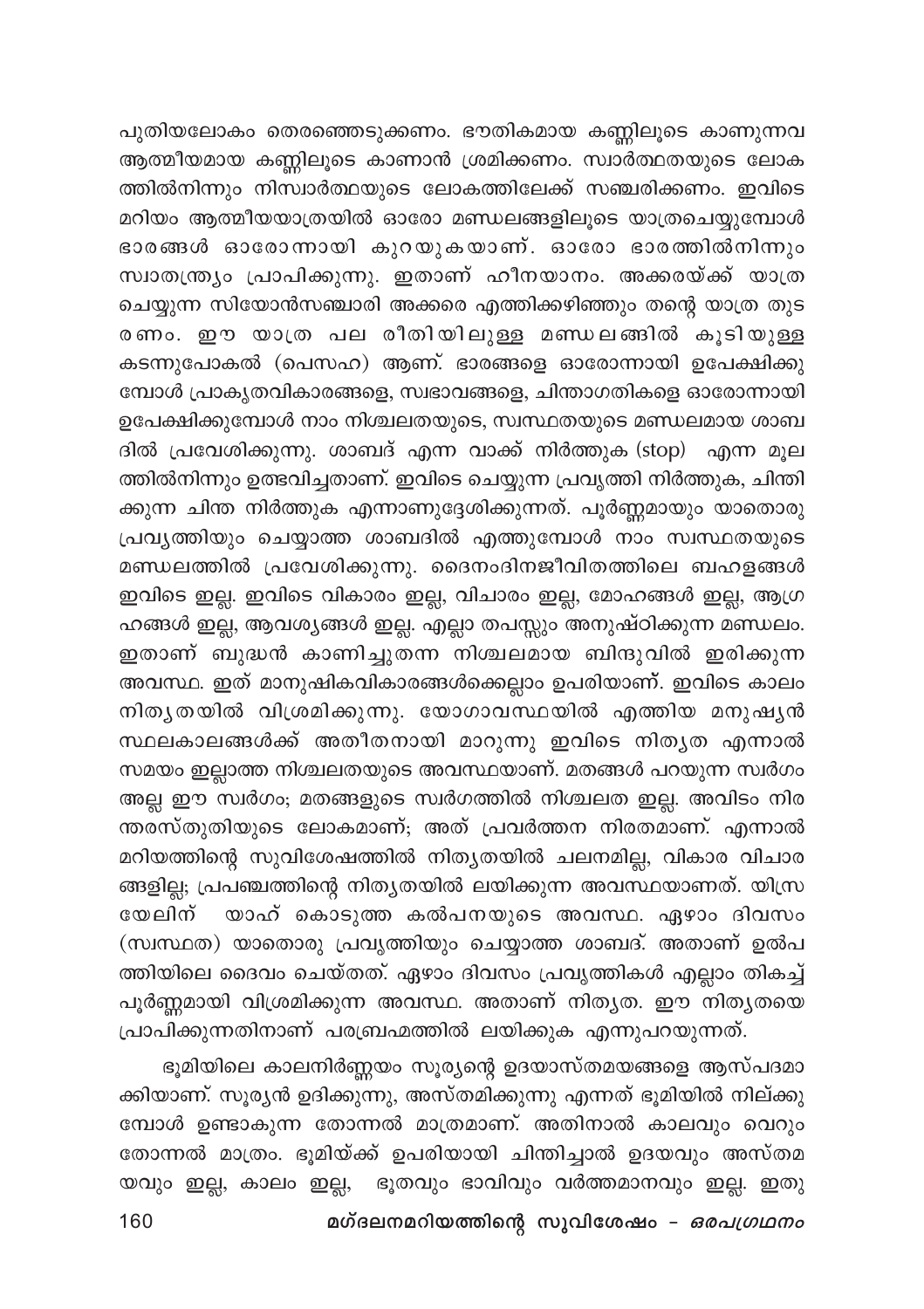നിതൃതയാണ്. സൂര്യന്റെ ഉദയാസ്തമയങ്ങളെ ആസ്പദമാക്കി ഉണ്ടായി <u>ട്ടുള്ള</u>താണ് മനുഷ്യന്റെ മതവും തത്വശാസ്ത്രവും ഒക്കെ. സമയം എന്നത് ം......<br>വെറും തോന്നൽ മാത്രം. എങ്കിൽ വെറും തോന്നൽ മെനഞ്ഞെടുത്ത മത വിശ്വസങ്ങളും തത്വശാസ്ത്രങ്ങളും വെറും തോന്നൽ മാത്രമല്ലേ? ഈ തോന്ന .<br>ലിന്റെ മതങ്ങൾക്കും തത്വചിന്തകൾക്കും പകരം പുതിയ അറിവിൽ നിന്നും ലഭിച്ച ജ്ഞാനത്തിന്റെ പുതിയലോകവും പുതിയഭൂമിയും പുതിയആകാ ശവും നമുക്കു വേണം. അതായിരിക്കാം യേശുവും പറഞ്ഞത്, ഈ ആകാ ശവും ഭൂമിയും ഒഴിഞ്ഞുപോകും എന്ന്. വേദപുസ്തത്തിലെ ആകാശവും ഭൂമിയും അല്ല യാഥാർത്ഥആകാശവും ഭൂമിയും. വേദപുസ്തകത്തിൽ ഭൂമി പ്രപഞ്ചത്തിന്റെ മദ്ധ്യത്തിലാണ്, സൂര്യനും ഗ്രഹങ്ങളും നക്ഷത്രങ്ങളും ഭൂമിക്കു ചുറ്റും കറങ്ങുകയും ചെയ്യുന്നു. ഇതാണ് പൗരാണികമനുഷ്യന്റെ ഭൂമിയും ലോകവും. എന്നാൽ ഭൂമി സൗരയൂഥത്തിലെ ഒരു ധ്രഹം ആണെന്നും അനേകം സൂര്യന്മാർ മാത്രമല്ല അനേകം ആകാശഗംഗങ്ങളും ഉണ്ടെന്നും പുതിയ നക്ഷത്രങ്ങൾ ജനിക്കുന്നു എന്നും പഴയവ കത്തി മറ്റൊ .<br>ന്നായി മാറുന്നു എന്നുമൊക്കയുള്ള പുതിയ അറിവുകൾ ഓരോ ദിവസവും കൂടുതൽ കൂടുതലായി നമുക്കു ലഭിക്കുന്നു. നമ്മുടെ ചിന്താഗതിയും പ്രവർത്തനരീതിയും പുതിയ അറിവിന്റെ വെളിച്ചത്തിൽ തിരുത്തിഎഴുതണം. 2500 വർഷങ്ങൾക്കു മുൻപുള്ള അറിവിൽ ഉത്ഭവിച്ച മതവും ചിന്തയും എല്ലാം വളരെ പഴഞ്ചനാണ്. അതിനാൽ പഴയ ആകാശവും ഭൂമിയും ഇല്ലാതെ യാകണം. നിത്യമായ അറിവിൽ നാം ജീവിക്കണം. ശാബദിന്റെ കല്പന തന്ന യാഹ് എന്ന ദൈവമാണ് ഉൽപത്തിയിലെ സൃഷ്ടാവും ദൈവവും. ഈ ദൈവം മനുഷ്യനെ സൃഷ്ടിച്ചത് ദൈവസാദൃശ്യത്തിലാണ്. മറ്റൊരു രീതിയിൽ പറഞ്ഞാൽ ദൈവഹിതം എന്ന വചനം ജഡമായതാണ് മനുഷ്യൻ. അപ്പോൾ, എപ്പോഴാണ് പ്രവൃത്തി നിർത്തി ശാബദ് അനുഷ്ഠിക്കേണ്ടതെന്ന് ഈ മനുഷൻ അറിഞ്ഞിരിക്കണം എന്ന് സാരം. മനുഷ്യൻ സ്ഥസ്ഥതയുടെ ശാബദിൽ പ്രവേശിക്കുമ്പോൾ മനുഷപുത്രൻ അവനോട് സംസാരിക്കുവാൻ തുടങ്ങുന്നു. അതാണ് മറിയത്തിന്റെ നിശ്ശബ്ദതയിൽ ആണ് ഗുരു അവ ളോട് സംസാരിച്ചതെന്ന് എഴുതിയിരിക്കുന്നത്. അതുതന്നെയാണ് യേശു പറ യുന്നത്, നീയോ പ്രാർത്ഥിക്കുമ്പോൾ അറയിൽ കടന്ന് വാതിലടച്ച് രഹസ്യ ത്തിൽ കാണുന്ന നിന്റെ ദൈവവുമായി സംസാരിക്കുക എന്ന്. പഴയ ആചാ രങ്ങളിൽ, വിശ്വാസരീതികളിൽ നിശ്ശബ്ദതയെ പിതാവിന്റെ മാറിൽ തലചാ യിക്കുന്ന പൂർണ്ണസ്ഥസ്ഥതയുടെ അവസ്ഥ എന്ന് വിവരിക്കുന്നു (serimty is the breast of the father). അന്ത്യോഖ്യയിലെ ഇഗ്നാത്തിയോസ് പറയുന്നു, വചനം സ്വസ്ഥതയിൽ നിന്നും ഉളവായി തിരികെ സ്വസ്ഥതയിലേക്ക് പോകു ന്നു. ഇവിടെ സ്വസ്ഥത എന്ന് ഇഗനാത്തിയോസ് ഉദ്ദേശിക്കുന്നത് പിതാവാം ദൈവത്തെയാണ്. ഭാരതീയഭാഷയിൽ പരമാർത്ഥത്തിൽ ലയിക്കുന്ന അവസ്ഥ, നിത്യമായ ഓംകാരത്തിൽ ലയിച്ചുചേരുന്ന അവസ്ഥ. അലക്സാ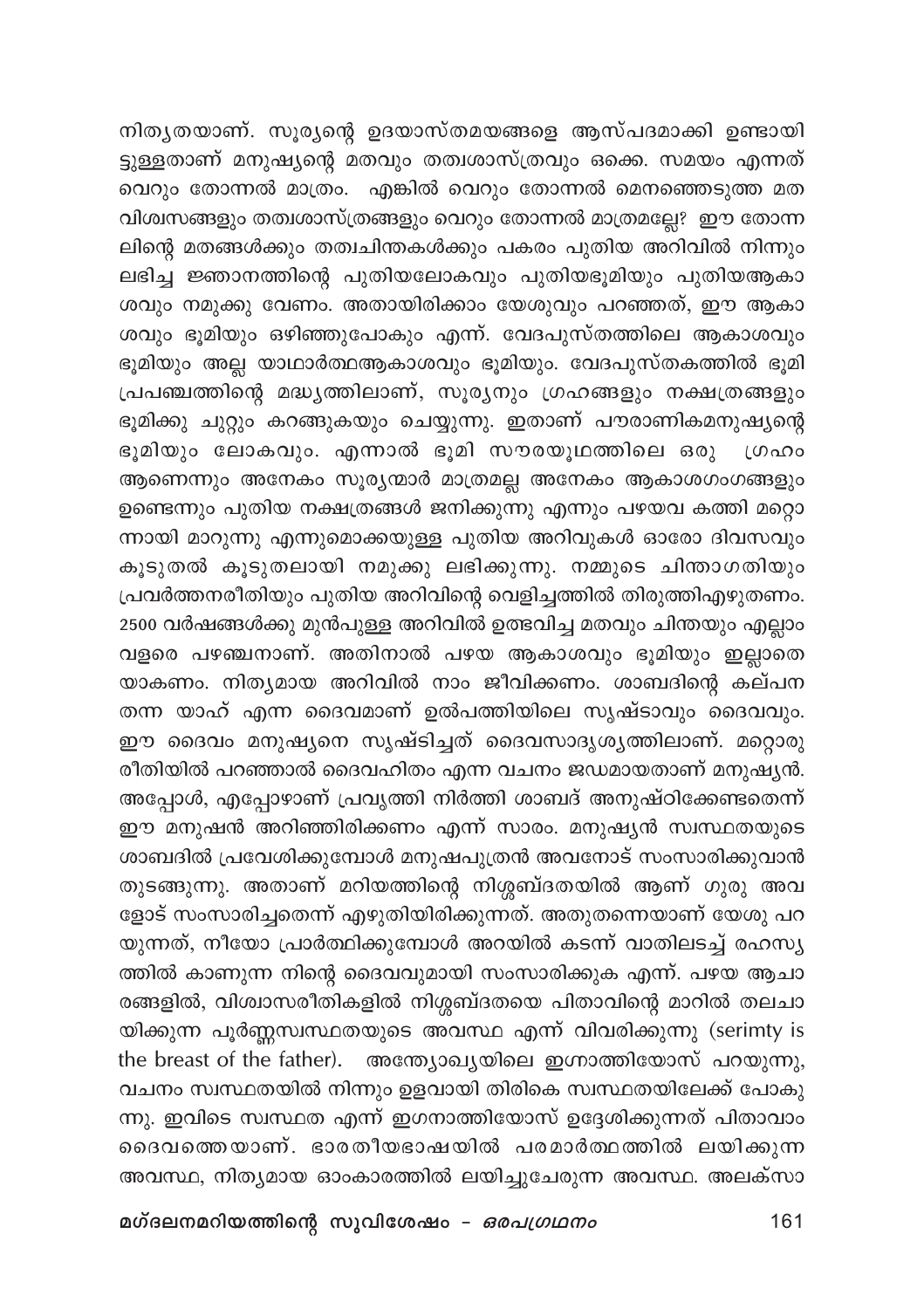ണ്ടറിയായിലെ ക്ലെമന്റ് പറയുന്നു, സ്വസ്ഥത അഗാധതതയിൽനിന്നും ജനിച്ച എല്ലാത്തിന്റെയും അമ്മയാകുന്നു. വർണ്ണിക്കാൻ ആകാത്തതിനെ നിശബ്ദ തയിലൂടെ അവൾ വർണ്ണിക്കുന്നു. ഇത് മനസ്സിലാക്കിയത് മൂലം അവൾ .<br>അതിനെ മനസ്സിലാക്കാൻ ആകാത്തതിലും അധികം എന്നുവിളിക്കുന്നു.

ആദിമസഭയിലെ ജോൺ ക്രിസോസ്റ്റവും നിഖ്യയിലെ ഗ്രിഗറിയും ഇതേ ആശയക്കാർ ആയിരുന്നു. ഇവിടെ യാഹ് എന്ന ദൈവം മനുഷ്യന്റെ അറി വിനും അതീതൻ, അപ്രാപ്യൻ. നമുക്ക് ആകെ മനസ്സിലാക്കാനാകുന്നത് ദൈവ ത്തിന്റെ പ്രവൃത്തിയുടെ ഗുണങ്ങൾ മാത്രമാണ്. ഇതിനെ ഊർജ്ജം എന്നു വിളിക്കുന്നു, ഭാരതീയർ ശക്തി എന്നും. ദൈവം ശക്തിയാണ് എന്ന ആശയം ഉളവായപ്പോൾ ആണ് ഭൂമിയിലെ ഊർജ്ജത്തിന്റെ സ്രോതസ്സ് ആയ സൂര്യനെ ആരാധിക്കുവാൻ തുടങ്ങിയതും സൂര്യൻ ദൈവം ആയതും ക്രിസ്ത്യാനിയുടെ ദൈവം നീതിയിൽ സൂര്യനായി മാറിയതും. സൂര്യനെ അതിന്റെ പൂർണ്ണത യിൽ കാണാൻ സാധിക്കാത്തതു പോലെ ദൈവത്തേയും കാണാൻ സാധിക്കുന്നില്ല. എന്നാൽ സൂര്യന്റെ പ്രകാശകിരണങ്ങൾ നിശ്ശബ്ദതയിൽ ഭൂമിയിലും എല്ലാ ചരാചരത്തിലും പതിക്കുന്നതു പോലെ ഭഗവാന്റെ ശക്തി മനുഷ്യനിലും എല്ലാ ചരചരങ്ങളിലും പതിക്കുന്നു. സൂര്യഭഗവാനെ ആരാധി ച്ചാലും ഇല്ലെങ്കിലും സൂര്യന്റെ പ്രകാശം നമ്മിൽ നിർലോഭമായി, വിവേചനം ⊿ ം — …<br>ഇല്ലാതെ പതിക്കുന്നു. അതായത് എല്ലാ മനുഷ്യരെയും പ്രകാശിതർ ആക്കാ നുള്ള കഴിവ് ഭഗവാനിൽ കുടികൊള്ളുന്നു. അത് സ്ഥീകരിക്കുവാൻ നമ്മൾ തയ്യാറായാൽ മാത്രം മതി. നിശ്ശബ്ദമായി ആ പ്രകാശം നമ്മിൽ പതിക്കുന്നു. ഇതിൽ ഉപരി ഒരു ഉപമ ഇതിനില്ല. ഇത്തരം നിശബ്ദതയിൽ ഉള്ള സംസർഗ്ഗ മാണ് മറിയവും ഗുരുവും തമ്മിലുണ്ടായിരുന്ന ബന്ധം. ജീവിതത്തിലെ മറ്റു പ്രശ്നങ്ങളിൽ വ്യാപൃതതരായിരുന്ന മറ്റു ശിഷ്യർക്ക് ഈ സ്ഥസ്ഥത ലഭിച്ചിരി -<br>ക്കാൻ സാദ്ധ്യതയില്ല. എന്നാൽ ഗലീല കടലിന്റെ കുളിർകാറ്റും കൊണ്ട് നിശ്ശ ബ്ദതയിൽ യേശുവും മറിയവും മണൽപ്പുറത്തു നടന്നിരുന്നിരിക്കാം. ഈ സ്ഥസ്ഥതയുടെ സംസർഗ്ഗം ആയിരിക്കാം മറിയത്തെ ക്രിസ്തുവിന്റെ മണ വാട്ടി - സഭയുടെ മൂർത്തികരണം - എന്ന് വിശേഷിപ്പിക്കാനുള്ള കാരണവും. അപ്പോൾ അന്ത്രയോസ് അവന്റെ സഹോദരന്മാരോട് ഇപ്രകാരം പറഞ്ഞു:

ഇവൾ ഇപ്പോൾ പറഞ്ഞ കാര്യങ്ങളെ കുറിച്ച് നിങ്ങൾക്ക് എന്തു തോന്നുന്നു? എന്നെ സംബന്ധിച്ചിടത്തോളം ഗുരു ഇങ്ങനെ പറഞ്ഞു എന്ന് ഞാൻ വിശ്വാസിക്കുന്നില്ല, കാരണം ഈ ആശയങ്ങൾ നമുക്ക് അറിയാവു ന്നതിൽനിന്നും വളരെ വൃതൃസ്തമാണ്.

പത്രോസ് അതിനോട് കൂട്ടിച്ചേർത്തുപറഞ്ഞു:

ഗുരു ഇപ്രകാരം ഒരു സ്ത്രീയോട് നമ്മൾ അറിയാത്ത രഹസൃങ്ങൾ സംസാരിച്ചു എന്നത് എപ്രകാരം സാദ്ധ്യമാണ്? നാം നമ്മുടെ സമ്പ്രദായ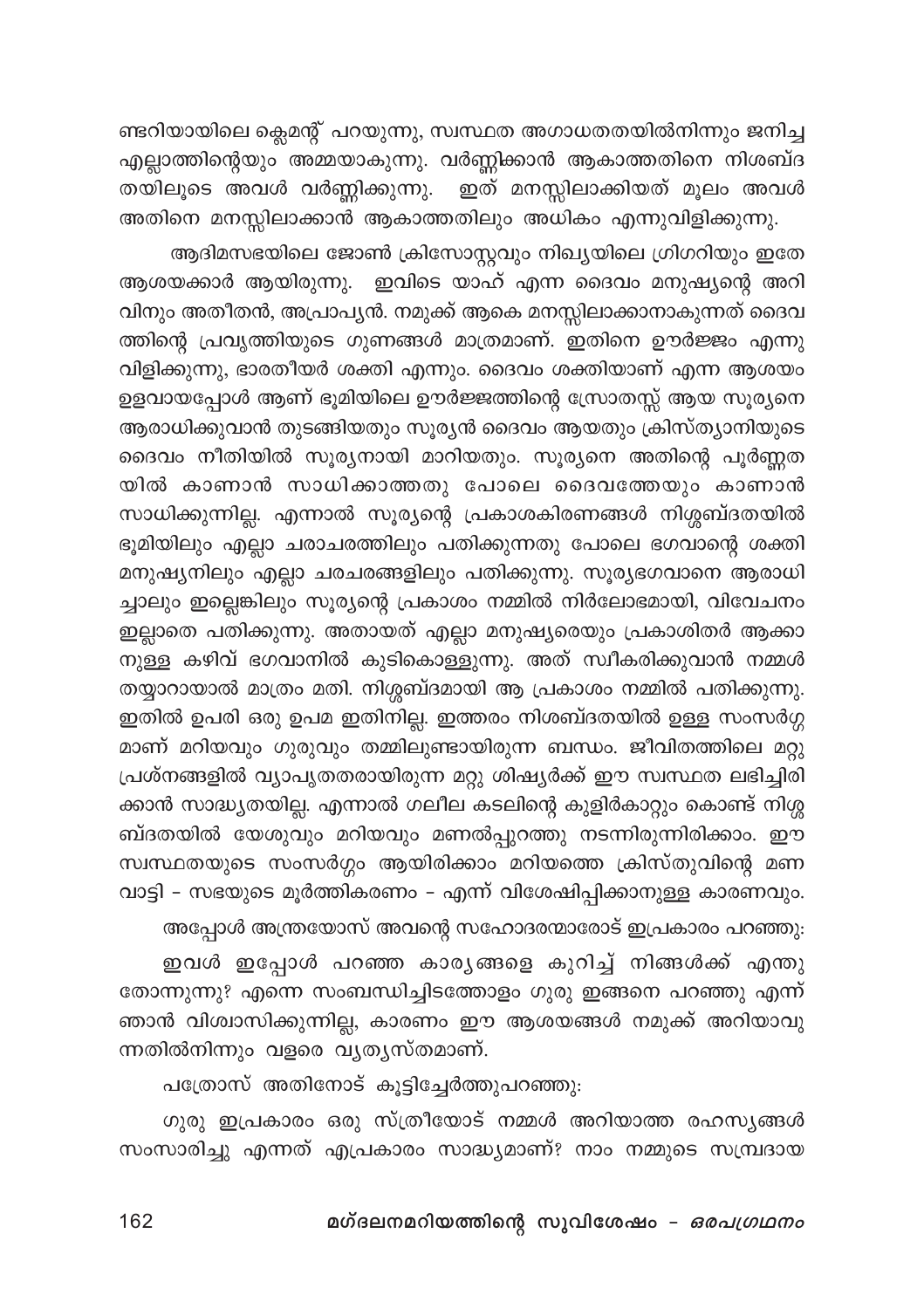ങ്ങളെ മാറ്റി ഈ സ്ത്രീ പറയുന്നത്. കേൾക്കണമോ? അവൻ നമ്മെക്കാൾ ഉപരി ഇവളെ കണക്കാക്കിയിരുന്നുവോ?

മറിയത്തിന്റെ സംസാരം പുരുഷശിഷ്യന്മാരിൽ വളരെ ഈർഷ്യ ഉണ്ടാക്കി, എന്നു<sup>്</sup>മാത്രമല്ല മറിയത്തിന്റെ നിശ്ശബ്ദതയുടെ ശാന്തതയാണ് .<br>അവർക്ക് കൂടുതൽ അരിശം ഉണ്ടാക്കിയത്. മറിയത്തിന്റെ ശാന്തത ഗുരു വിൽനിന്നും ലഭിച്ച ശാന്തതയാണ്. ലോകത്തിന്റെ ക്ഷണികതയും മായയും മനസ്സിലാക്കി കഴിഞ്ഞപ്പോൾ വലിയ ബഹളം കൂട്ടിയിട്ട് കാര്യമില്ല എന്ന് ഗുരുവിനും ശിഷ്യ മറിയത്തിനും മനസ്സിലായി. എന്നാൽ പുരുഷമേധാവി ത്ത്വത്തിന്റെ ഞാൻ ഭാവത്തിൽ ജീവിക്കുന്ന പുരുഷശിഷ്യർക്ക് ഇതംഗീകരി ക്കാൻ സാധിക്കുന്നില്ല, വിശ്വസിക്കാനും സാധിക്കുന്നില്ല. മനുഷ്യചരിത്ര ത്തിന്റെ തുടക്കം മുതലേ കാണുന്ന രീതിയാണുതാനും ഇത്. സ്ത്രീയെ അംഗീകരിക്കുവാനുള്ള പുരുഷന്റെ ബുദ്ധിമുട്ടാണ് ഇവിടെയും പ്രകടമാ കുന്നത്. സ്ത്രീയിൽനിന്നും നന്മ ഉണ്ടാകില്ല എന്ന തോന്നൽ പുരുഷന്റെ തത്വശാസ്ത്രമാണ്. അതുകൊണ്ടാണ് അവളെ പാപത്തിന്റെ ഉത്ഭവം എന്ന മുദ്ര അടിച്ചു പുറത്താക്കിയിരിക്കുന്നത്. ഇത് ലോകമെമ്പാടും ഉള്ള ...<br>സംസ്കാരങ്ങളിൽ വളരെ ശക്തമായി നിലനിൽക്കുന്നു. മനുഷ്യാത്മാവ് പല മണ്ഡലങ്ങളിലൂടെ സ്വാതന്ത്ര്യം പ്രാപിക്കുന്നു എന്ന അവസ്ഥ സാധാരണ ക്കാരായ മുക്കുവർക്ക് മനസ്സിലാക്കാൻ ബുദ്ധിമുട്ട് ഉണ്ടായിരുന്നതിനാലാണ് മറിയവുമായി യേശു കൂടുതൽ സമയം ചിലവഴിക്കുകയും ഉയർന്നനിലവാര ത്തിലുള്ള ചിന്തകൾ പരസ്പരം കൈമാറുകയും ചെയ്തത്. അതായിരിക്കാം യേശു ഉപമകളിലൂടെ സംസാരിച്ചതിന്റെ കാരണവും. എന്നിട്ടും മുക്കുവശിക്ഷ്യർക്ക് പലപ്പോഴും മനസ്സിലായില്ല (മത്തായി 13: 34,35; മർക്കോസ് 4:33,34).

വളരെ എളുപ്പം മനസ്സിലാക്കാവുന്ന ലളിതമായ ഉപമകൾ പോലും കേൾക്കുന്നവർ അവരവരുടെ കഴിവിനനുസരിച്ച് മനസ്സിലാക്കി എന്ന് ഗുരു തന്നെ പറയുന്നു. യേശുവിന്റെ വചനങ്ങൾ ഇന്നും അഭിമുഖീകരിക്കുന്ന പ്രശ്നവും ഇതാണ്. ഇതാണ് 1+1=2 എന്നതിനുപകരം പല രീതിയിലും വിവർത്തനം ചെയ്യുകയും പൊരുളുതിരിക്കുകയും ചെയ്ത് അനേകം ക്രി സ്തീയവിഭാഗങ്ങൾ ഉണ്ടാകുവാനുള്ള കാരണവും. യേശുവിന്റെ ശിഷ്യർ തന്നെ ഓരോരുത്തരും അവരവരുടെ ബുദ്ധിശക്തിയുടെയും അറിവിന്റെയും അടിസ്ഥാനത്തിലാണ് ഉപമകൾ മനസ്സിലാക്കിയത്. ഈ അവസ്ഥ ഇന്നും നിലനില്ക്കുന്നു. പ്രാഥമികവിചാര വികാരങ്ങളിൽ ജീവിക്കുന്ന മനുഷ്യന് ഈ ഉയർന്നചിന്തയുടെ സുവിശേഷം മനസ്സിലാകുകയില്ല. യേശുവിന്റെ സുവിശേഷം ഘോഷിക്കുന്ന ദൈവരാജ്യം മനസ്സിലാക്കാൻ മനുഷ്യൻ ഗുണ ങ്ങളിൽ ജീവിക്കുകയും നന്മയും സ്നേഹവും അവനിൽ നിറയുകയും ചെയ്യണം. ഇത് ഒരു വിശ്വാസമല്ല, ജീവിത രീതിയാണ് ആത്മീയാന്ധതയും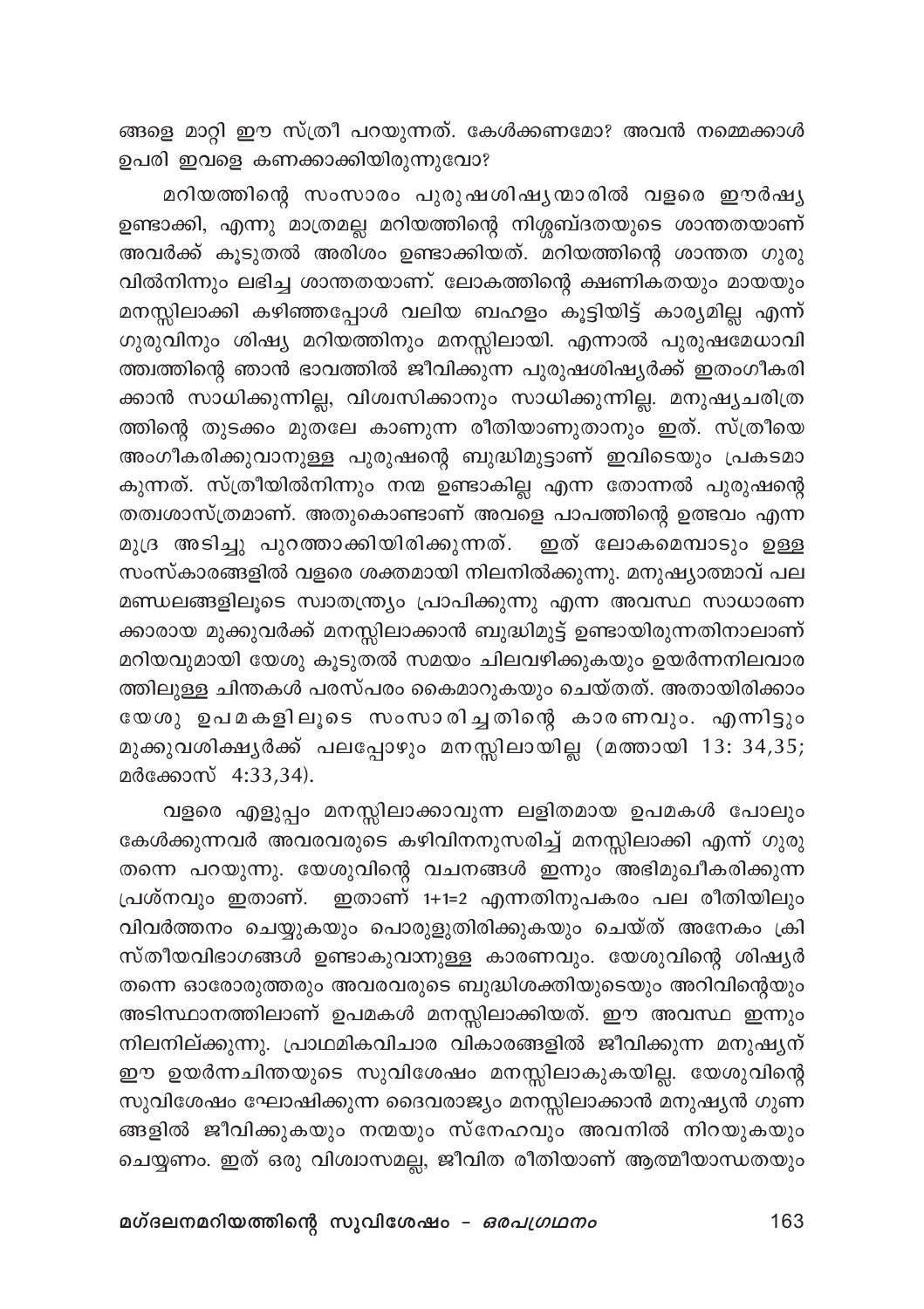ബധിരതയും മുടന്തും കൂനും ഉള്ളവർക്ക് ഇത് മനസ്സിലാക്കാനോ നന്മയുടെ ജീവിതം അതിന്റെ പൂർണ്ണതയിൽ ആസ്വദിക്കാനോ സാധിക്കുകയില്ല. ഈ ആശയം യേശു തന്നെ പ്രശസ്തിയോടെ പറയുന്നു (മത്തായി-6:22-23, ലൂക്ക:-11: 34-35). യാഥാർത്ഥയേശുവിനെ കാണുവാൻ ദേവാലയങ്ങളും പൂണ്യസ്ഥലങ്ങളും സന്ദർശിക്കേണ്ടതില്ല. ബൈബിൾ കാണാതെ പഠിച്ചു കവലപ്രസംഗം നടത്തിയാലും കാണില്ല. ഇവരെല്ലാം തിമിരം ബാധിച്ച കണ്ണു കളിലൂടെ മാത്രം യേശുവിനെ കാണുന്നു. എന്നാൽ പൗലോസ് പറയുന്നു, മാംസത്തിലൂടെ അല്ല ഇനി മുതൽ നാം യേശുവിനെ കാണുന്നത് പിന്നെയോ ആന്തരികമായ ആത്മീയക്കണ്ണുകളിലൂടെ മാത്രമെ യേശുവിനെ കാണാൻ കഴിയു. യേശു ഉയർത്തു എന്ന വാർത്ത വിശ്വസിക്കാൻ സാധിക്കാതെ ഭയവും വ്യാകുലതയും, കീഴടക്കിയവരായി ശിഷ്യർ ഇരുന്നതിന്റെ കാരണവും അതാ ണ് (മർക്കോസ് -16:9-11). യേശു ഉയർത്തു എന്ന സുവിശേഷം ഒരു സ്ത്രീ യുടെ അർത്ഥശൂന്യമായ വാക്കുകൾ എന്നേ ശിഷ്യർക്കു തോന്നിയുള്ളു (ലൂക്ക – 24:10,11). യേശുവിന് പത്രോസിന്റെയും അന്ത്രയോസിന്റെയും ബധി രതയും അജ്ഞതയും മാറ്റാൻ സാധിച്ചില്ല. മാത്രമല്ല ഈ പത്രോസ് വളരെ അറിയപ്പെട്ട ഒരു സ്ത്രീവിദേഹ്ഷിയുമായിരുന്നു. സ്ഥ്തം മകൾക്ക് പക്ഷവാതം പിടിക്കുവാൻ പത്രോസ് പ്രാർത്ഥിച്ചു എന്നാണ് പറയപ്പെടുന്നത്, കാരണം സ്ത്രീയുടെ മുഖം പത്രോസിന് വളരെ ആവലാതി ഉണ്ടാക്കിയിരുന്നു. സുന്ദ രിയായ മകൾ വാതം പിടിച്ച് വിരൂപയായാൽ പുരുഷന്മാരാൽ ശ്രദ്ധിക്കപ്പെ ടാതെ എന്നും കന്യകയായി ജീവിച്ചുകൊള്ളും എന്നാകാം പത്രോസ് ചിന്തി ച്ചിരുന്നത്. ഇതേ ചിന്താഗതി കൊണ്ടാണ് മറിയത്തിൽനിന്നും വളരെ ഉയർന്ന ചിന്തകൾ ഉണ്ടായപ്പോൾ അതംഗീകരിക്കാൻ പത്രോസിന് കഴിയാതെ വന്ന തും. ആദിമനൂറ്റാണ്ടിലെ പുരുഷനിൽ മാത്രമല്ല ഈ കാലഘട്ടത്തിലെ പുരു ഷനിലും കാണുന്ന പ്രവണതയാണ് സ്ത്രീയിൽ നിന്നും ഉയർന്നചിന്തകൾ ഉണ്ടായാൽ അതംഗീകരിക്കാനുള്ള ബുദ്ധിമുട്ട്, സ്ത്രീയെ നേതൃസ്ഥാനത്ത് കാണുവാൻ ഉള്ള ബുദ്ധിമുട്ട്. ആദിമനൂറ്റാണ്ടിലെ പലസ്റ്റിൻ പ്രദേശത്ത് സ്ത്രീയുടെ മേധാവിത്തം ചിന്തിക്കാൻ പോലും സാധിക്കുമായിരുന്നന്നില്ല. ആ കാലഘട്ടത്തിലെ 'ദൈവഭയം' ഉള്ള പുരുഷൻ തന്നെ അംഗവിഹീനനും ദരിദ്രനും സ്ത്രീയും അല്ലാതെ സൃഷ്ടിച്ചതിന് ദൈവത്തോട് നന്ദി പറഞ്ഞി രുന്നു. ഇത്തരം പുരുഷഗണത്തിൽ പെട്ടവരായിരുന്നു പത്രോസും അന്ത്ര യോസും ഭൂരിഭാഗം പലസ്റ്റിൻ പുരുഷവർഗ്ഗവും. സ്ത്രീ പുരുഷന്റെ അടിമ എന്നത് സാമൂഹ്യകർത്തവും മാത്രമല്ല മതപരമായ അനുഷ്ഠാനം കൂടിയാണ് എന്നായിരുന്നു ഈ പുരുഷന്മാരുടെ മനോഭാവം. ഗുരുവിന്റെ സ്ത്രീകളോ ടുള്ള അടുപ്പം അവരെ എപ്പോഴും അലട്ടിയിരുന്നു. ഗുരു ശമരിയാക്കൽിയിൽ നിന്നും വെള്ളം ചോദിക്കുന്നതും മറിയം യേശുവിനെ തൈലം പുരട്ടുന്നതും ശിഷ്യർക്കിഷ്ടപ്പെടുന്നില്ല എന്നത് ഇതിന്റെ ഉദാഹരണങ്ങളാണ്. ഏറ്റവും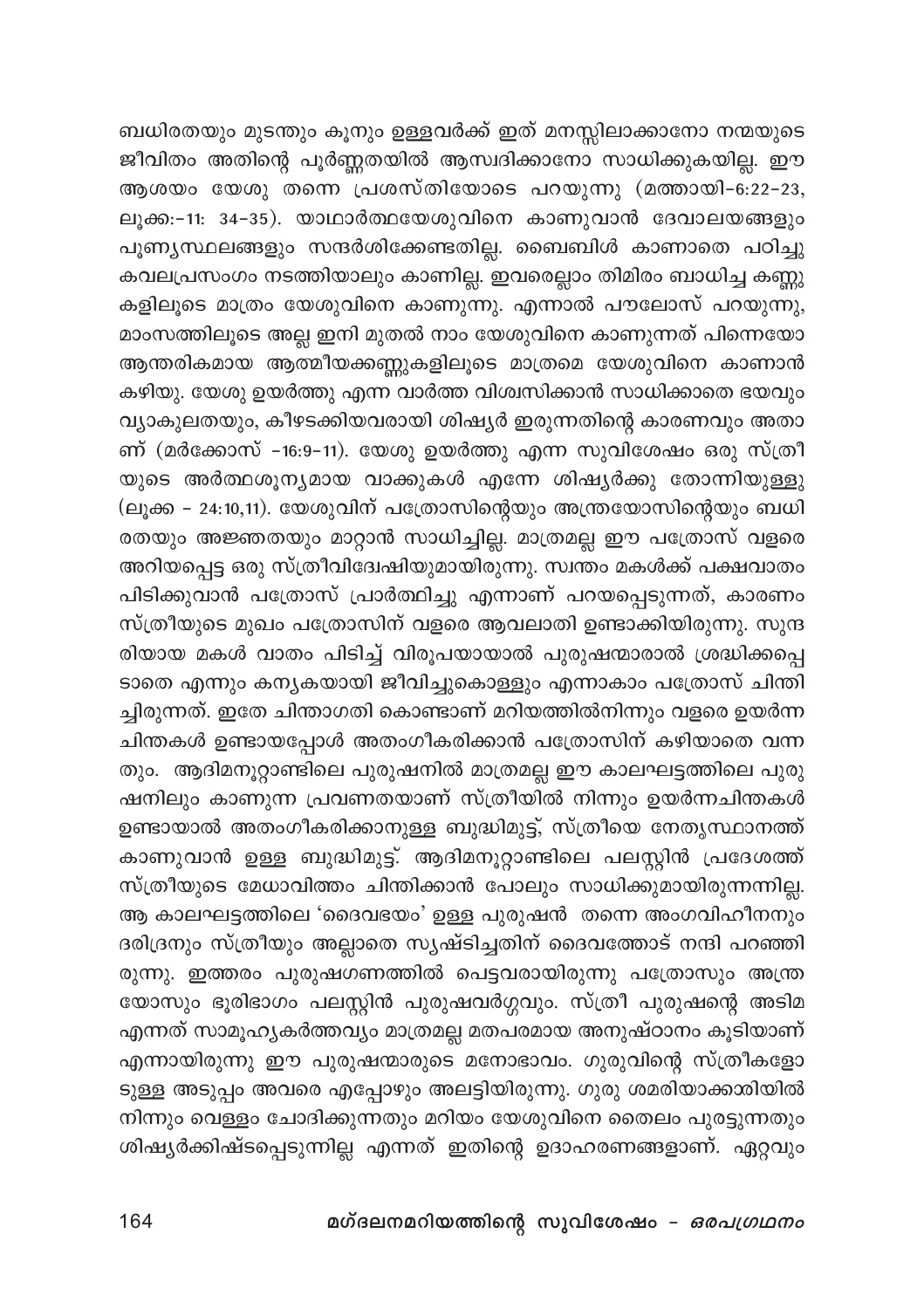വലിയ സുവിശേഷമായ 'യേശു ഉയർത്തു' എന്ന വാർത്ത സ്ത്രീയിൽനിന്നും വന്നതിനാൽ വിശ്വസിക്കാൻ സാധിക്കുന്നില്ല ശിഷ്യർക്ക്. മാത്രമല്ല ഒരു വാല്യ ക്കാരി സ്ത്രീയുടെ മുന്നിൽപോലും പതറി കള്ളസാക്ഷ്യം ചെയ്യുന്ന ശിഷ്യ .<br>ന്മാരിൽ തലവനെയാണ് നാം കാണുന്നത്. ഈ പത്രോസ് എന്ന പാറയിൽ പണിത ക്രിസ്തുമതം ഇന്നും സ്ത്രീയെ കാണുമ്പോൾ വെകിളിപിടിക്കു .<br>ന്നു, ശപിക്കുന്നു, നുണകൾ പറഞ്ഞ് ആണയിടുന്നു. "നിന്നോടു കൂടി മരി ക്കേണ്ടി വന്നാലും നിന്നെ തള്ളിപ്പറയുകയില്ല", എന്നു പറഞ്ഞ പത്രോസ് .<br>തന്നെ ഒരു പെൺകുട്ടിയുടെ മുന്നിൽ ഒരിക്കൽ അല്ല, മൂന്നു പ്രാവശ്യം ഗുരു വിനെ തള്ളിപ്പയുന്നു (മത്തായി. 26:31-35, 26:69-75; മർക്കോസ്14:27-31, 14:66-72; യോഹന്നാൻ .13:36-38, 18:25-27).

ഈ പ്രവണത ഇന്നും നിലനില്ക്കുന്നു. അപ്പോസ്തോലികപിൻതുടർച്ച വാദിക്കുന്ന കത്തോലിക്കാസഭയും ഇതര ഓർത്തഡോക്സ് സഭകളും സ്ത്രീകളെ സഭയുടെ നേതൃത്വത്തിലേക്കും പുരോഹിത ജോലിക്കും അംഗീ കരിക്കുമോ? മറ്റു പല ക്രിസ്തീയവിഭാഗങ്ങളും സ്ത്രീകൾക്ക് പുരു ഷന്മാർക്കൊപ്പം സ്ഥാനം കൊടുക്കുന്നു. ഇത് വളരെ പ്രശംസനീയമായ ഒരു പ്രവണതയാണ്. മനുഷ്യജീവിതം അതിന്റെ പൂർണ്ണതയിൽ ആസ്വദിക്കാൻ സ്ത്രീയും പുരുഷനും വൈരുദ്ധ്യഘടകങ്ങളായി നിന്നാൽ സാധിക്കുകയി .<br>ല്ല. പകരം ഗാഢമായ ആന്തരികബന്ധം അവർക്കിടയിൽ ഉണ്ടായിരിക്കണം. .<br>അത് ലൈംഗികം എന്ന് ചിന്തിക്കാനും പാടില്ല. ലൈംഗികവേഴ്ച ഇല്ലാതെ തന്നെ വളരെ ഗാഢമായ സ്ത്രീപുരുഷബന്ധം സാദ്ധ്യമാണ്. സ്ത്രീകളെ മാറ്റി നിർത്തി രൂപം കൊടുക്കുന്ന മനുഷ്യസമൂഹവും സമുദായവും ആര് സ്ഥാപിച്ചാലും അത് പുരുഷന്റെ ബലഹീനതയെ വിളിച്ചറിയിക്കുന്നു. സ്ത്രീയെ കണ്ടാൽ സമനില തെറ്റുന്ന പുരുഷൻ പ്രാകൃതനാണ്, സംസ്ക്കാരസമ്പന്നനല്ല. നന്മ നിറഞ്ഞവനും അല്ല. അവൻ മൃഗതുല്യനായ ഒരു വികാരജീവി മാത്രം. സ്ത്രീയെ അവഗണിക്കുന്ന സമുദായവും അതി നാൽ പ്രാകൃതമാണ്, സംസ്ക്കാരശൂനൃമാണ്, പക്വത ഇല്ലാത്തതാണ്. മറിയവുമായി ഗാഢബന്ധം പുലർത്തിയ ഗുരുവിനെ അനുകരിക്കുന്നവർ, സ്വന്തം ശിഷ്യരിൽ അനേകം സ്ത്രീകൾ ഉണ്ടായിരുന്ന ഗുരുവിനെ അനുക രിക്കുന്നവർ എന്തുകൊണ്ട് സ്ത്രീകളെ മാറ്റി നിർത്തുന്നു.?

ആത്മീയ ഉദ്ധാരണത്തിന് സ്ത്രീപുരുഷബന്ധം അനിവാരൃമാണ്. സ്ത്രീയുടെ മുഖം കാണുമ്പോൾ സമനില തെറ്റുന്നവനും ഓടുന്നവനും ഒരിക്കലും പൂർണ്ണപൂരുഷൻ ആകാൻ സാധിക്കില്ല. സ്ത്രീപുരുഷസംയോ ജനം ആണ് ദിവ്യമനുഷ്യൻ. സ്ത്രീയും പുരുഷനും രണ്ടു വൈരുദ്ധ്യങ്ങൾ അല്ല, ഇവരുടെ ശാരീരികവും ബുദ്ധിപരവും ആത്മീയവുമായ സംയോജന മാണ് വിവാഹം. ഈ അവസ്ഥ വൃക്തികളിൽനിന്നും ജനിച്ച് സമൂഹ ത്തിലേക്ക് വളരുമ്പോൾ സമത്വസുന്ദരമായ സമുദായം വാർത്തെടുക്കപ്പെടു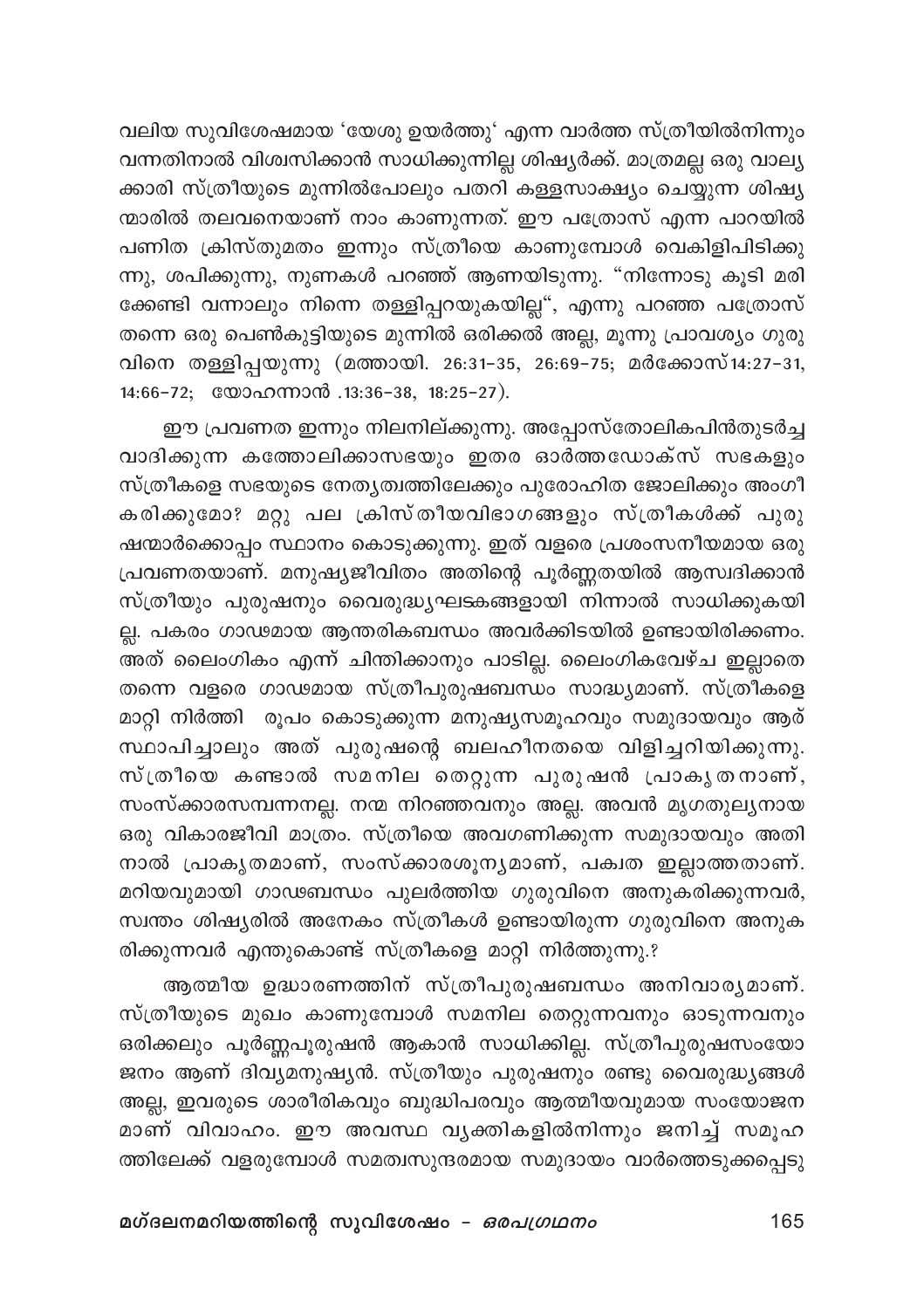ന്നു. ഇതിന്റെ മറ്റൊരു അലങ്കാര ചിത്രീകരണമാണ് ക്രിസ്തുവും അവന്റെ മണവാട്ടിയായ സഭയും. ക്രിസ്തുവിന്റെ മണവാട്ടി പുരുഷൻ മാത്രമോ?

സ്ത്രീയെ മനസ്സിലാക്കാനുള്ള കഴിവ്കേട് മാത്രമല്ല പത്രോസിനും അനു യായികൾക്കും സംഭവിച്ചത്. പൂർണ്ണതയെ സ്ഥീകരിക്കുവാനുള്ള അവസരം .<br>നഷ്ടപ്പെട്ട അവസ്ഥ കൂടിയാണത്. അസൂയയുടെയും സ്വാർത്ഥതയുടെയും അഹംഭാവത്തിന്റെയും അജ്ഞതയുടെയും മർക്കടമുഷ്ടിയുടെയും അന്ധ കാരത്തിൽനിന്നും മുക്തി നേടി സ്നേഹത്തിന്റെ മണ്ഡലത്തിലൂടെ സ്വാതന്ത്ര്യം പ്രാപിക്കുന്ന അവസ്ഥയാണ് ആത്മീയ ഉദ്ധാരണം. സ്ത്രീകളെ അംഗീകരിക്കാൻ ബുദ്ധിമുട്ട് പ്രദർശിപ്പിക്കുന്നവർ കപടനാടകം ആടുന്നു എന്നതാണ് സത്യം. ഉള്ളിൽ സ്നേഹം നിറഞ്ഞ ഒരു വ്യക്തിക്ക്, ക്രിസ്ത്യാ .<br>നി എന്നല്ല ഏതു മതക്കാരൻ ആയാലും, എങ്ങനെ സ്ത്രീകളേ മാറ്റി നിർത്തു വാനും അപമനിക്കുവാനും സാധിക്കും? ഇവരെല്ലാം കപട വേഷധാരികളാണ്. ഇവരെ നേതാക്കന്മാരായി അംഗീകരിക്കുന്ന സ്ത്രീകളെ നിങ്ങൾക്ക് അയ്യോ കഷ്ടം! നിങ്ങളെ അംഗീകരിക്കാത്തവരെ നിങ്ങൾ എന്തിന് അംഗീകരിക്കുന്നു?

ഗന്നസേരത്ത് തടാകത്തിന്റെ തീരത്ത് മറിയവും ഒത്ത് നടന്ന ഗുരു നിങ്ങളെയും വിളിക്കുന്നു. നിങ്ങളുടെ ആത്മീയ ബധിരത മാറ്റി അവന്റെ വാക്കുകളെ ശ്രദ്ധിക്കുക. ആത്മീയാന്ധകാരം മാറ്റി ആന്തരിക ചക്ഷുസ്സു കൾ തുറക്കുക. അപ്പോൾ മറിയത്തിന്റെ നിശബ്ദതയുടെ സുവിശേഷം നിങ്ങൾക്കു കേൾക്കാം, അവളുടെ കണ്ണുനീർ നിങ്ങൾക്ക് കാണാം.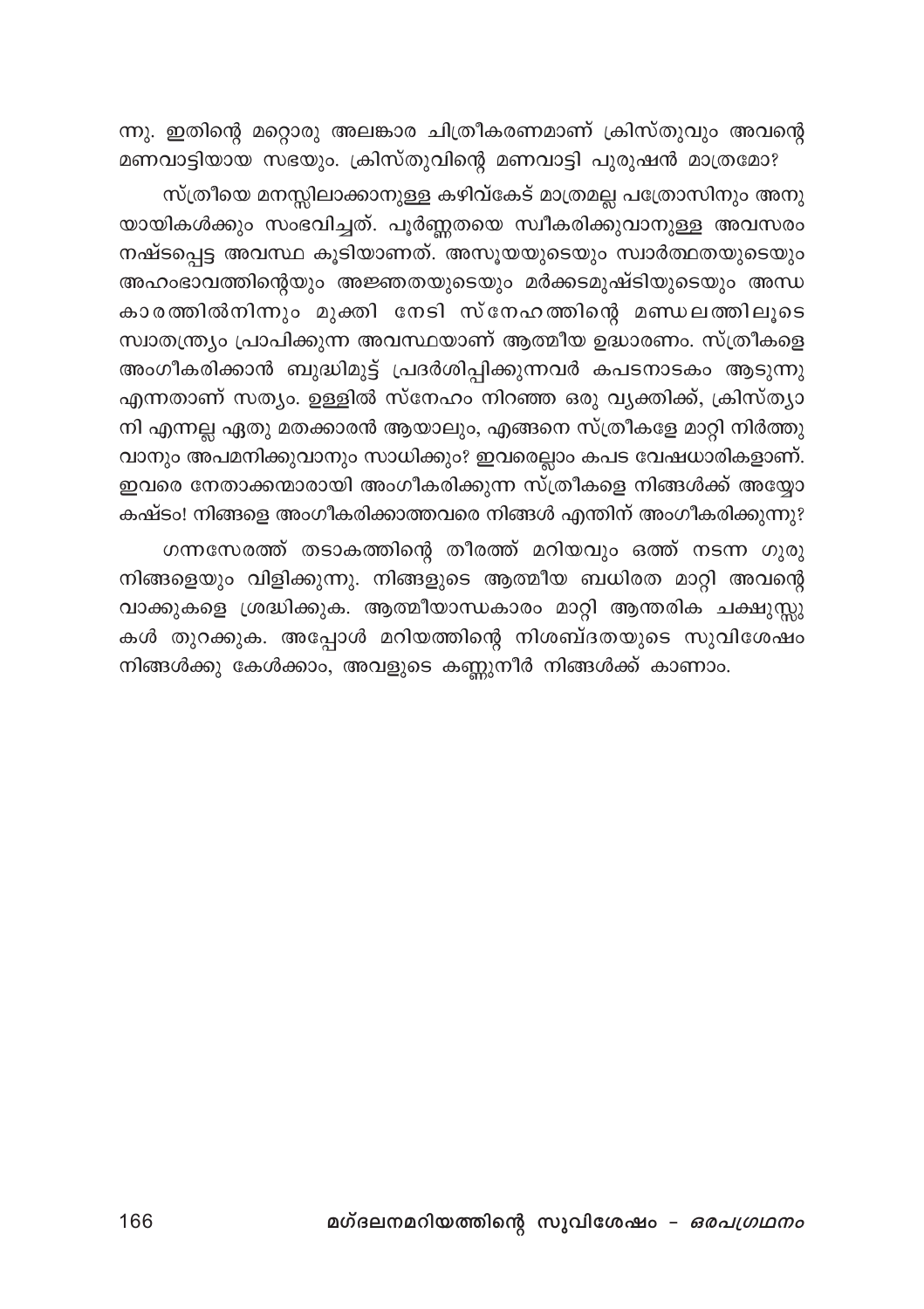## സുവിശേഷം – പതിനെട്ടാംപുറം

അപ്പോൾ മറിയം കണ്ണീർ വാർത്ത് ഇപ്രകാരം പറഞ്ഞു:

എന്റെ സഹോദരാ, പത്രോസേ, നീ എന്ത് ചിന്തിക്കുന്നു? ഞാൻ പറ ഞ്ഞത് എന്റെ ഭാവന എന്നു നീ വിശ്വസിക്കുന്നുവോ? ഇത് ഞാൻ മെന ഞ്ഞെടുത്ത ദർശനമോ? അതോ ഞാൻ ഗുരുവിനെപ്പറ്റി കള്ളം പറയന്നു എന്നു നീ കരുതുന്നുവോ?

ഗുരുവിന്റെ ഉപദേശപ്രകാരം സ്ത്രീ സഹോദരിയും പുരുഷൻ സഹോ ദരനുമാണ്. അവിടെ കൂടിയതും കുറഞ്ഞതുമായ അവകാശങ്ങളോ സ്ഥാനമാനങ്ങളോ ഇല്ല. യേശുവിന്റെ ശിഷ്യർ എന്നാൽ സഹോദരർ എ ന്നാണ് അർത്ഥം. എന്റെ പിതാവിന്റെ ഇഷ്ടം ചെയ്യുന്നവർ എല്ലാം സഹോദ രരും മാതാവും പിതാവും ഒക്കെ എന്നു പറഞ്ഞതിന്റെ സാരം ഇതാണ്. മറിയം ഇവിടെ പത്രോസിനെ അഭിസംബോധന ചെയ്യുന്നത് സഹോദരാ എന്നാണ്. യേശുവിലുള്ള കൂട്ടായ്മയുടെ സ്നേഹബന്ധത്തിൽ നിന്നും ഉള .<br>വാകുന്ന ബന്ധമാണത്. മറിയം ഇവിടെ ഹൃദയം കൊണ്ടു ചിന്തിക്കുമ്പോൾ പത്രോസ് ദുർബുദ്ധിയോടെ ചിന്തിക്കുന്നു. അസൂയയും അവജ്ഞയും നീര സവും അയാളെ ഭരിക്കുന്നു. അതുകൊണ്ടാണ് മറിയത്തിന്റെ ദർശനം കാണു വാനോ മനസ്സിലാക്കുവാനോ പത്രോസിന് സാധിക്കാതെ വന്നതും. കണ്ണു ണ്ടായാൽ പോര, കാണണം; ചെവിയുണ്ടായൽ പോര, കേൾക്കണം; അപ്പോൾ മാത്രമെ ഭൗതികമായി കാണുകയും കേൾക്കുകയും ചെയ്യുന്നവ യുടെ ആന്തരികാർത്ഥം മനസ്സിലാക്കുവാൻ സാധിക്കുകയുള്ളൂ. ഇതാണ് ആശ്വാസപ്രദമായ റൂഹാ തരുന്ന ജ്ഞാനം. ഈ അവസ്ഥ പ്രാപിക്കാൻ സ്വസ്ഥതയും എളിമയും വേണം, (ഇതുരണ്ടും പത്രോസിനില്ല). ഈ അവ സ്ഥയിലാണ് ഞാൻ എന്നാളും നിങ്ങളുടെ കൂടെ ഉണ്ടായിരിക്കും എന്നു പറഞ്ഞ ഗുരുവിന്റെ കൂടെ സ്വസ്ഥതയോടെ മുന്നോട്ട് പോകുവാൻ സാധി ക്കുന്നത്. ഈ ദർശനത്തിന്റെ അവസ്ഥ സ്വയം ആർജിക്കേണ്ട അവസ്ഥ യാണ്, ഹീനയാനയിൽ സ്വയം തുഴഞ്ഞ് അക്കരയ്ക്കു യാത്ര ചെയ്യുന്ന അവ സ്ഥ. ഇതാണ് ആശ്വാസപ്രദമായ റുഹായുടെ നൽവരം. ഉയർത്ത യേശു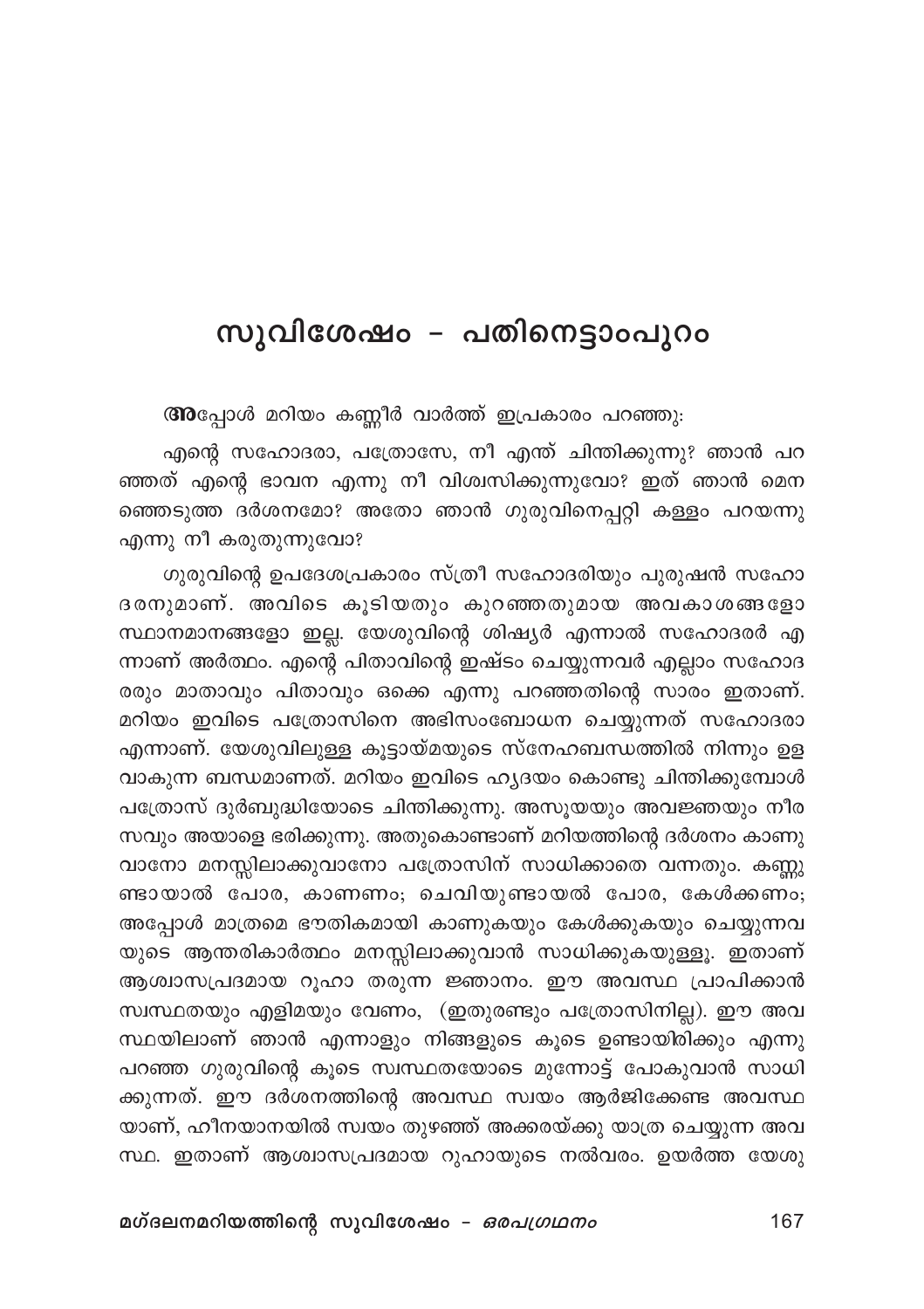വിന്റെ ദർശനം, പ്രകാശത്തിന്റെ ദർശനം, നിങ്ങൾക്കു സമാധാനം എന്നു പറയുന്ന ദർശനം, ഭയം ഉണ്ടാക്കാത്ത ദർശനം, വിശ്വാസത്തിന്റെ ദർശനം. എന്റെ ഗുരോ എന്നുവിളിക്കാൻ ശക്തി തരുന്ന സ്നേഹത്തിന്റെ ദർശനം, അതാണ് യേശുവിന്റെ ഉയിർപ്പിന്റെ സാരാശം.

ഓർത്തഡോക്സ് സഭകളിലെ കുർബാനയുടെ ഏറ്റവും കാതലായ ഭാഗം അർപ്പിച്ചിരിക്കുന്നത് അപ്പത്തിലും വീഞ്ഞിലും പരിശുദ്ധ റുഹാ ആവസിച്ച് അവയെ യേശുവിന്റെ ശരീരവും രക്തവും ആക്കി രൂപാന്തരപ്പെടു ത്തുന്നതിനാണ്. ഈ രൂപാന്തരത്തിന്റെ ദർശനം ആണ് മറിയത്തിൽ കാണു ന്നത്. എന്നാളും നിങ്ങളുടെ കൂടെ ഉണ്ടായിരിക്കും എന്നു പറഞ്ഞ യേശു നമ്മുടെ അടുത്തേക്ക്, നമ്മളിലേയ്ക്ക് വരുന്ന അവസ്ഥ. ഇവിടെ പുരോഹി തൻ കാണിക്കുന്നത് അനുകരണം മാത്രം. അത് മനുഷ്യമനസ്സിൽ ചലനം ഉണ്ടാക്കണം, രൂപാന്തരം ഉണ്ടാക്കണം. ഏലിശുഭായുടെ ഉദരത്തിലെ യോഹ ന്നാൻ സന്തോഷം കൊണ്ടു തുള്ളിച്ചാടിയ അവസ്ഥ. അതുപോലെ .<br>യാക്കോബിന്റെ ഗോവണിയിലെ പടികൾ പോലെ പല മണ്ഡലങ്ങളിലൂടെ യാത്രചെയ്യുമ്പോൾ സ്വസ്ഥതയുടെ, ശാന്തതയുടെ മണ്ഡലത്തിൽ എത്തുന്നു.

മറിയത്തിന്റെ ദർശനം കളവായി തോന്നിയ പത്രോസിന് ഒരിക്കലും ഉയിർപ്പിന്റെ ദർശനം ലഭിച്ചില്ല. പത്രോസ് ഉയിർപ്പ് വിശ്വസിക്കുന്നില്ല. ഇവിടെ ഗുരുവിനോടുള്ള സ്നേഹമില്ല. സഹോദരസ്നേഹവും ഇല്ല. അതാണ് ഭയ ചകിതരായ ശിഷ്യരെ ധൈര്യപ്പെടുത്തുന്നതിനു പകരം അവരെ ബലഹീന രാക്കുന്നത്. അവരെ തിരികെ അവരുടെ പഴയതൊഴിലിലേക്ക് വലിച്ചിഴയ്ക്കു ന്നു. അടിമകളുടെ ഉദ്ധാരകന്റെ സുവിശേഷം അവർക്ക് മനസ്സിലായില്ല. ഇവി ടെയാണ് യേശുവിന് ചാട്ടവാറടി ഏൽക്കുന്നത്, മുൾമുടി ചൂടുന്നത്, കുന്തം കൊണ്ടു കുത്തേൽക്കുന്നത്. ഇവിടെയാണ് യേശുവിനെ ഒറ്റിക്കൊടുക്കുന്നത്. പാറപോലെ നിർബന്ധബുദ്ധിക്കാരനായ, എളിമയില്ലാത്ത, കഠിനഹൃദയം കാട്ടുന്ന 'കേപ്പാ' (പാറ) എന്ന പത്രോസിന്റെ ഹൃദയദേവാലയത്തിലെ പണവാണിഭക്കാരെ എത്ര പ്രാവശ്യം യേശു അടിച്ചോടിച്ചു. ആ പാറമേൽ പണിയേണ്ടുന്ന ദേവാലയത്തിനു പകരം പത്രോസ് ഇവിടെ ഗുരുവിനെ ആ പാറകൊണ്ടു കല്ലേറു നടത്തുന്നു. ഇത് തന്നെയാണ് ക്രിസ്തുമതത്തിന്റെ ചരിത്രം അവലോകനം ചെയ്താൽ ആദിമുതൽ ഇന്നുവരെ നാം കാണുന്ന ത്. ഒരു കെട്ടിടത്തിന്റെ അടിത്തറ അതിൽ ജീവിക്കുന്നവർ ഉപയോഗിക്കുന്നില്ല. .<br>അതുപോലെ പത്രോസ് എന്ന പാറമേൽ പണിയപ്പെട്ട ക്രിസതീയസഭയ്ക്കും പത്രോസ് ഉപയോഗമില്ലാത്തതാണ്. പത്രോസിന്റെ അജ്ഞതയിൽ നിന്നും നിർബന്ധബുദ്ധിയിൽ നിന്നും മേധാവിത്തത്തിന്റെ തോന്നലിൽനിന്നും ക്രിസതീയസഭ മോചിതമാകണം. അപ്പോൾ മാത്രമെ ക്രിസ്തീയകുടും ബത്തിൽ സഹോദരബന്ധം കാണാൻ സാധിക്കുകയുളളൂ. വീടിനെക്കാൾ വലിയ അടിത്തറ പണിയുന്നത് ശുംഭൻമാരാണ്. ഉപയോഗയോഗൃമായ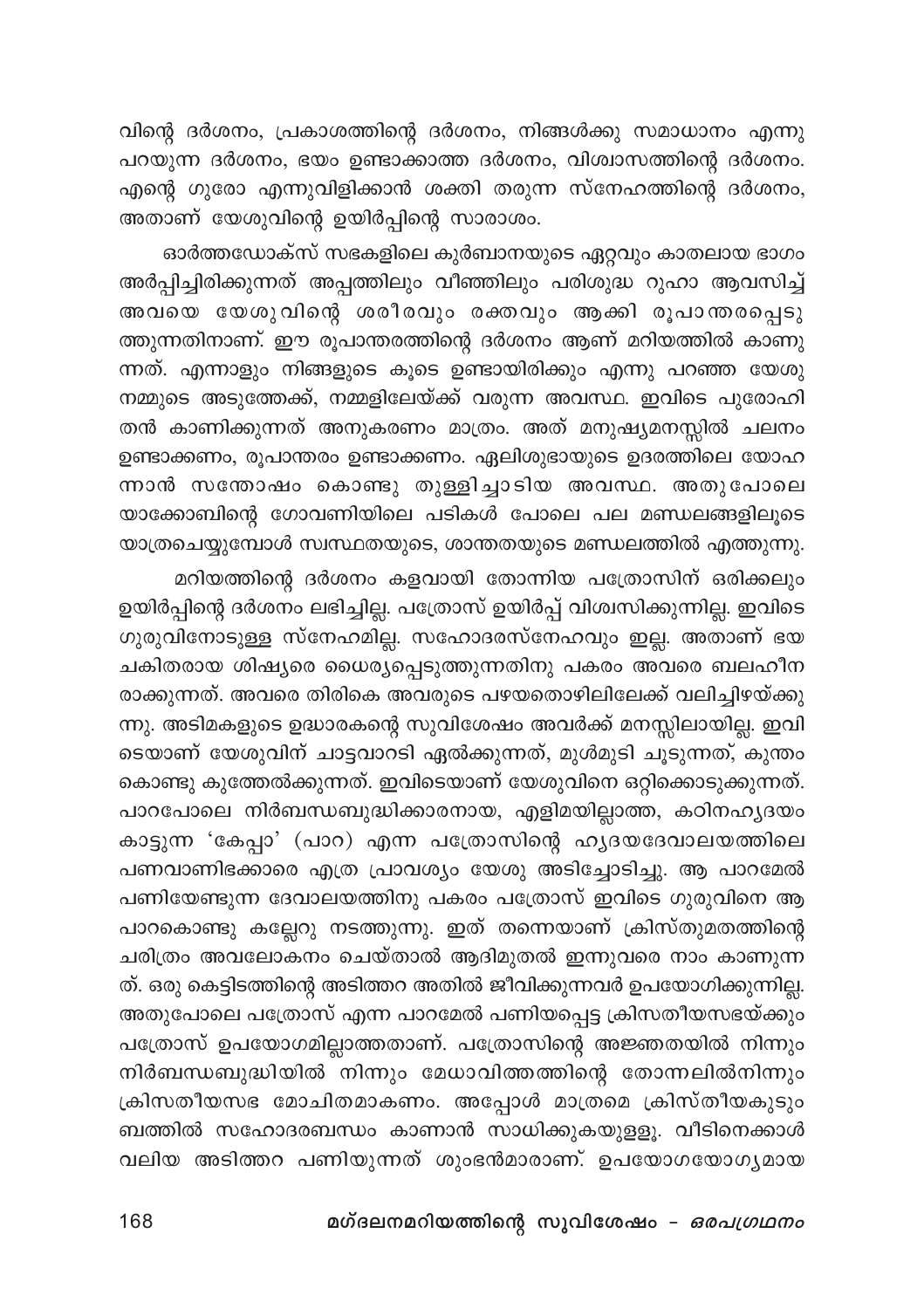സ്ഥലമാണ് വീടിനാവശ്യം. ഈ ലോകജീവിതത്തിൽ പത്രോസും മതവും .<br>അല്ല പ്രധാനം, ഇവയൊക്കെ നമുക്ക് എത്രമാത്രം പ്രയോജനകരമാണ് എന്ന താണ്. ഉപദേശങ്ങളും ആചാരാനുഷ്ഠാനങ്ങളും ആരുടേതായാലും മനു .<br>ഷ്യന്റെ ദൈനംദിനജീവിതത്തെ അവ പോഷിപ്പിക്കുന്നുണ്ടോ എന്നതാണ് പ്രധാനം. അല്ലാത്തവയെ നാം ത്വജിക്കണം. പകരം എല്ലാമനുഷ്യരുടെയും നന്മക്കായി പ്രവർത്തിക്കുന്ന ചിന്താഗതിയും ജീവിതരീതിയും നാം തെരഞ്ഞെടുക്കണം. അതുകൊണ്ടാണ് ലേവി നമ്മുടെ ഹൃദയഭാഷയിൽ സംസാരിക്കുന്നത്.

ഇതു കേട്ടപ്പോൾ ലേവി എതിർത്തു പറഞ്ഞു:

പത്രോസേ, നീ എപ്പോഴും ക്ഷിപ്രകോപിയാണ്. അതാണ് നീ ഒരു സ്ത്രീയുടെ നേരെ വഴക്കടിക്കുന്നത്. ഇത് തന്നെയാണ് നമ്മുടെ എതിരാളി .<br>കളും ചെയ്യുന്നത്. നമ്മെക്കാൾ ഉപരി ഗുരു അവൾക്ക് സ്ഥാനം കൊടുത്തു എങ്കിൽ, മഹത്വം കൊടുത്തു എങ്കിൽ അവളെ തള്ളിപ്പറയാൻ നീ ആര്? ഗുരു അവളെ നല്ലവണ്ണം അറിഞ്ഞിരുന്നു, അതാണ് അവൻ നമ്മെക്കാൾ ഉപരി അവളെ സ്നേഹിച്ചത്.

ഈ ലേവി നമ്മുക്ക് അപരിചിതനല്ല. ഈ ലേവി ചുങ്കം പിരിക്കുമ്പോൾ യേശു അവനോടു പറഞ്ഞു, "എന്റെ പിന്നാലെ വരിക", ലേവി എഴുന്നേറ്റ് അവനെ അനുഗമിച്ചു (മർക്കോസ് 2:13–14). ഇത് യേശുവിന്റെ സുവിശേഷ ത്തിന്റെ സാക്ഷ്യമാണ്. ഇതാണ് ഗിരിപ്രഭാഷണത്തിന്റെ സാരാംശവും. നീ ചെയ്യുന്ന പ്രവൃത്തി ഉപേക്ഷിച്ച് എന്റെ പിന്നാലെ വരിക. ദുഃഖത്തിന്റെ അവ സ്ഥവിട്ട്, എഴുന്നേറ്റ് എന്റെ പിന്നാലെ വരിക. പീഡിതരേ, പീഡിപ്പിക്കപ്പെ ടുന്ന അവസ്ഥയിൽ നിന്ന് വിടുതൽ പ്രാപിച്ച് എന്റെ പിന്നാലെ വരിക. ഇവിടെ ലേവി .യേശുവിന്റെ വിളി പൂർണ്ണതയിൽ ഗ്രഹിച്ചിട്ട് യാതൊരു നിബന്ധന കളും ഇല്ലാതെ, യാതൊരു കെട്ടുപാടുകളും ഇല്ലാതെ എഴുന്നേറ്റ്, സ്വതന്ത്ര നായി യേശുവിന്റെ പിന്നാലെ പോകുന്നു. ഇതാണ് യഥാർത്ഥസുവി ശേഷമർമ്മം. ഇവിടെ വലിയൊരു സത്യം അന്തർലീനമായിരിക്കുന്നു. നാം നമ്മുടെ ഭവനവും സമുദായവും സഭയും പണിയേണ്ടത് പത്രോസ് എന്ന ചഞ്ചലഹ്യദയത്തിന്റെ പാറമേലല്ല. യേശുവിനേക്കാൾ വലിയവൻ എന്നു ചിന്തിക്കുന്ന പാറമേലല്ല. സ്ത്രീയെ കണ്ടാൽ വെകിളിപിടിക്കുന്ന പാറ മേലല്ല. പകരം യേശു എന്ന<sup>്</sup>സ്നേഹത്തിന്റെ പാറമേൽ പണിയണം. സ്നേഹ ത്തിന്റെ പാറമേൽ പണിയാത്ത ഏതു സമൂഹവും സോദോമും ഗോമോ റയും പോലെ തകർന്നുവീഴും. ഈ പട്ടണങ്ങൾ പണിതത് ഉറപ്പില്ലാത്ത മലഞ്ചെരിവിലെ മണ്ണിലായിരുന്നു. അഗ്നിപർവ്വതങ്ങൾ പൊട്ടി ഭൂമി കുലങ്ങി ചാവുകടലിന്റെ ഉപരിതലം താഴേക്കുതാണപ്പോൾ അതിന്റെ ചെരിവിലെ ഇള കുന്ന മണ്ണിലെ പട്ടണങ്ങളും കൂടെ താഴേക്കു വീണു. ഇതു തന്നെയാണ് ക്രിസ്തുമതത്തിന്റെയും അവസ്ഥ. അതാണ് യേശുവിനെ ദിവ്യദർശനത്തിൽ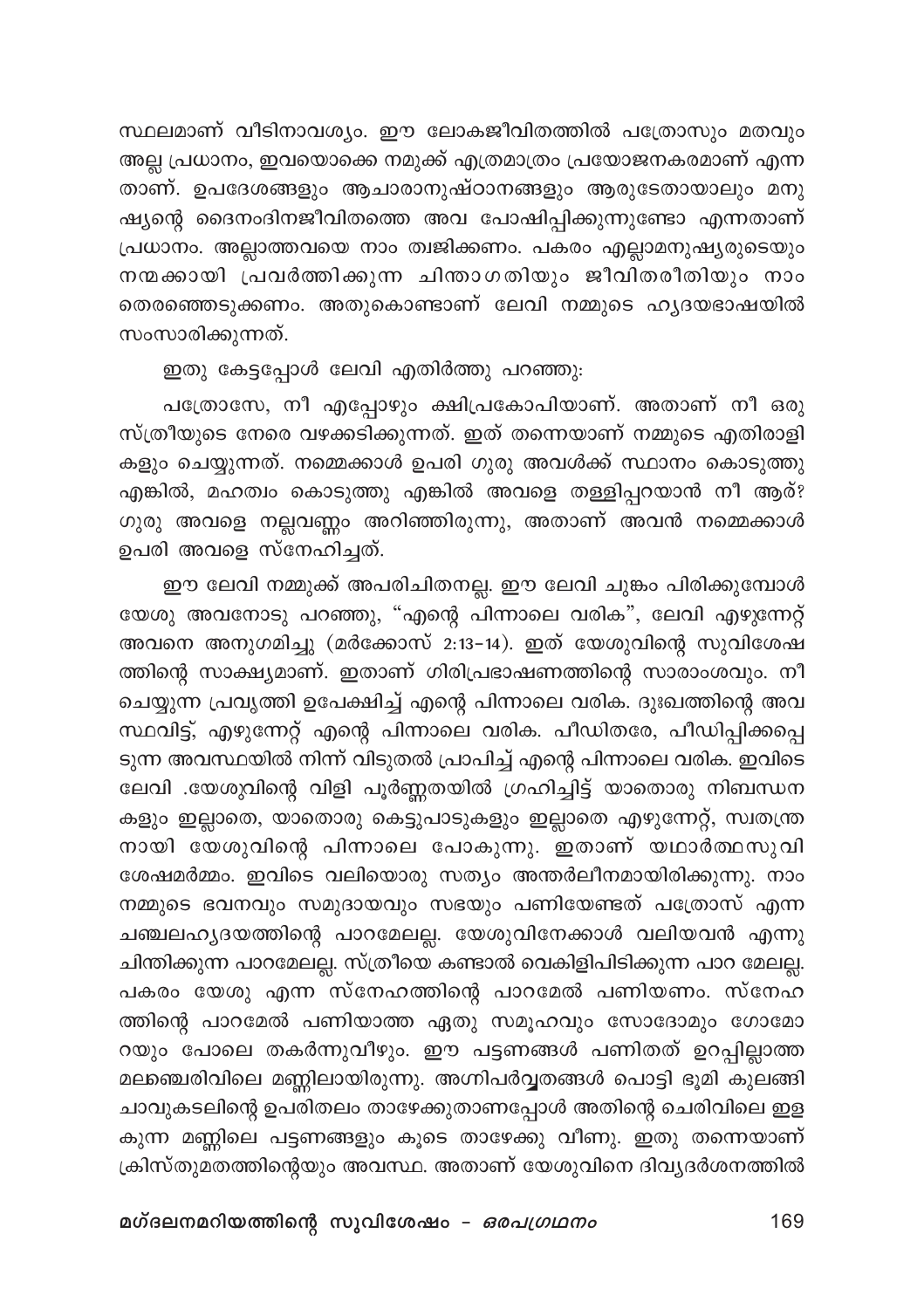സാക്ഷിക്കുന്ന പൗലോസും ആവർത്തിച്ചു പറയുന്നത്, യേശു എന്ന അടി സ്ഥാനത്തിൽ പണിയാത്തവ എല്ലാം താഴെ വീഴും എന്ന്. ഇതു തന്നെയാണ് യെരുശലേം ദേവാലയത്തിനു സംഭവിച്ചത്. അവിടെ സ്നേഹം ഇല്ലായിരു ന്നു. കുറെ ആചാരങ്ങളും നിയമങ്ങളും അനുഷ്ഠാനങ്ങളും മാത്രം. അവിടെ സ്നേഹം, നന്മ, കരുണ, എന്നിവയ്ക്കു പകരം നിയമം വിളയാടി. അതു കല്ലിന്മേൽ കല്ലു ശേഷിക്കാതെ നിലത്തു വീണു. ഇത് തന്നെയാണ് സ്നേഹ ത്തിലും കരുണയിലും പണിതുയർത്താത്ത ഏതു സമുദായത്തിന്റെയും സഭ യുടെയും അവസ്ഥ.

ഇത്തരം വ്യക്തികളെ ഉപേക്ഷിച്ച് ലേവി എഴുന്നേൽക്കുന്നു. ശത്രു ക്കളെപ്പോലെ നമ്മളോട് ഇടപെടുന്നവരുടെ കൂടെ നിന്നിട്ടു കാര്യമില്ല. പകരം പരസ്പരം സ്നേഹിക്കുന്നവരുടെ കൂടെ നിന്നതുകൊണ്ടേ ജീവിതത്തിനു പ്രയോജനമുള്ളൂ. പരീശരും സാദൂകൃരും റോമാക്കാരും എല്ലാം സ്ത്രീയെ ഉപഭോഗവസ്തുവായി മാത്രമെ കണക്കാക്കിയിരുന്നുള്ളൂ. സ്ത്രീയിൽ നിന്നും നന്മ വരും എന്നത് അവർക്ക് ചിന്തിക്കാൻ പോലും സാധിച്ചിരുന്നില്ല. പത്രോസും അവരെക്കാൾ ഉപരിയായിരുന്നില്ല. മാത്രമല്ല ഗുരു മറ്റാരെക്കാളും ഉപരിയായി കണക്കാക്കിയിരുന്നവളെ അപമാനിക്കുകയും ചെയ്യുന്നു പത്രോസ്. ഇന്നും പുരുഷമേധാവിത്തമാണ് സഭകൾ ഭരിക്കുന്നത്. ഇവിടെ ഗുരുവിനേക്കാൾ സ്ഥാനം പുരുഷന്റെ മേധാവിത്തത്തിനാണ്. ഈ പത്രോ സിനെ നല്ലവണ്ണം മനസ്സിലാക്കിയ ഗുരു പത്രോസിനോടു പറയുന്നു, സാത്താനേ നീ എന്നെ വിട്ടു പോകു, നീ എനിക്ക് ഇടർച്ചയാകുന്നു (മ ത്തായി - 16:21-23). പത്രോസ് എന്ന പാറമേൽ പണിതു എന്നവകാശപ്പെ ടുന്ന സമുദായങ്ങളോടും പത്രോസിന്റെ സിംഹാസനത്തിൽ അപ്രമാദിത്വം അവകാശപ്പെട്ട് വാണരുളുന്ന അധികാരമോഹികളോടും യേശു വീണ്ടും പ റയുന്നു, സാത്താനേ! നീ എന്നെ വിട്ടു പോകു, നീ മനുഷ്യസമുദായത്തിൽ വിരുദ്ധത ഉണ്ടാക്കുന്നു.

മഹാപുരോഹിതന്റെ ദാസനെ വെട്ടുന്നതിലൂടെ പത്രോസിന്റെ ചിന്താ ശുന്യമായ പ്രവൃത്തിയും സ്ഥിരതയില്ലായ്മയും വെളിവാകുന്നു (യോഹ. 18:10). പിന്നീട് ശപിക്കുകയും ആണയിടുകയും ഗുരുവിനെ തള്ളി പറയു കയും ചെയ്തു. (മത്തായി -26:74). ഈ പത്രോസിനെ നേരെയാക്കുവാൻ പരിശുദ്ധാത്മാവ് തന്നെ നേരിട്ടിടപെടുന്നു (മത്തായി -16:16,17). അങ്ങനെ സംഭവിച്ചില്ലായിരുന്നെങ്കിൽ പത്രോസ് പിശാചുക്കളുടെ തലവനായി മാറു മായിരുന്നു. യേശു അവനെ 180 ഡിഗ്രി തിരിച്ചു, എന്നിട്ടു പറഞ്ഞു: ബർയോന സ്വർഗ്ഗസ്ഥനായ എന്റെ പിതാവത്രേ നിനക്ക് ഇത് ശീമോനേ!... വെളിപ്പെടുത്തിയത്.

മറിയത്തോടുള്ള അതേ പെരുമാറ്റരീതിയാണ് പത്രോസ് യേശുവി നോടും കാട്ടിയിരുന്നത്. അത് പത്രോസിന്റെ തീഷ്ണതയോ? അജ്ഞതയോ?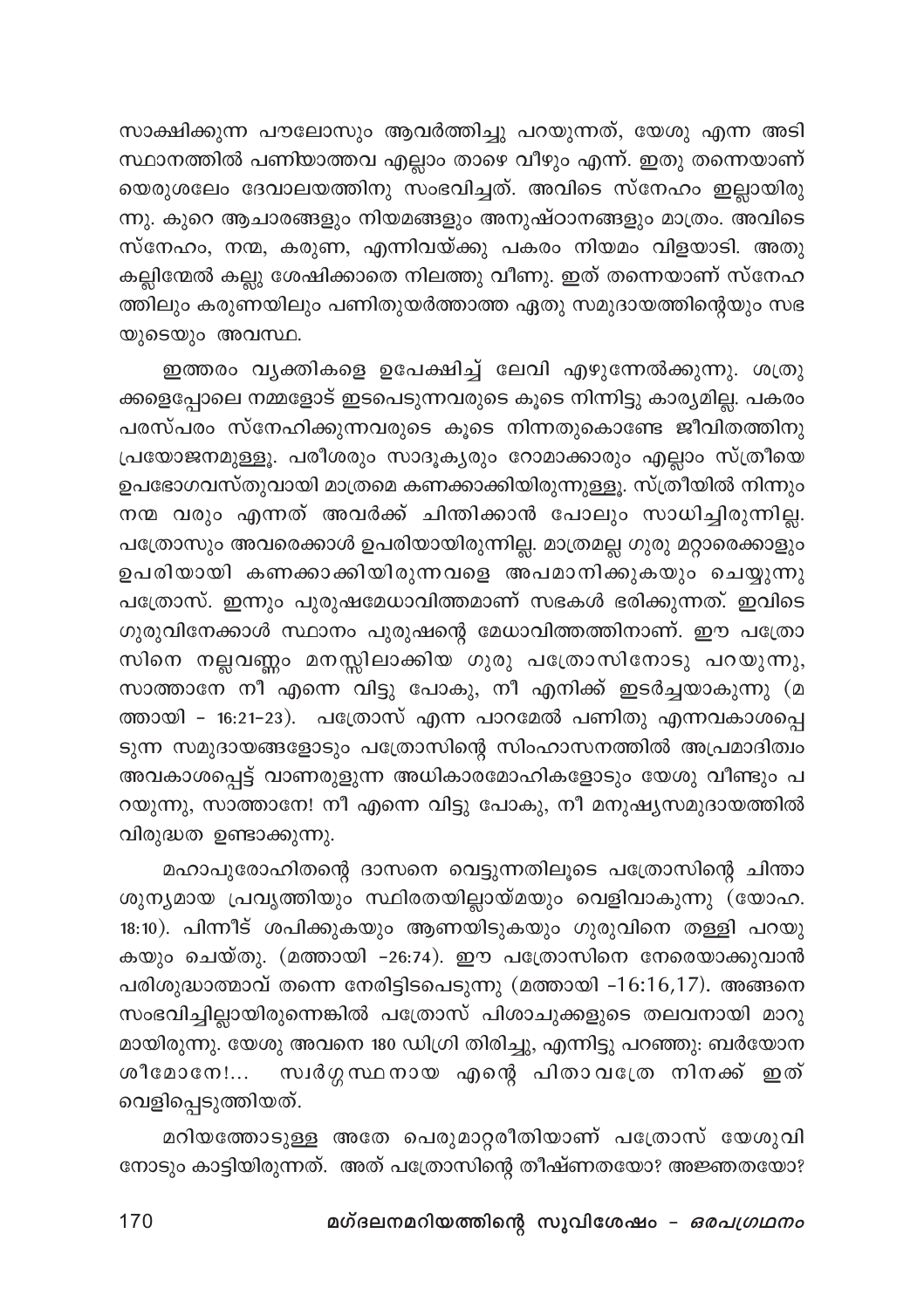അജ്ഞതയാകാനാണ് സാധൃത, കാരണം, അതാണ് ലേവി പത്രോസിനോടു പറയുന്നത്: നിനക്കു മനസ്സിലാകാത്തതിനെ ആക്രമിക്കുന്നതിൽ കാര്യമി .<br>ല്ല, നമ്മൾ ആരും മറ്റാരുടെയും വിധികർത്താക്കളല്ല, പകരം നാം നമ്മുടെ വിധികർത്താക്കൾ ആയിരിക്കണം.

യേശുവിനെക്കാൾ വലിയ തീഷ്ണതയോ ജ്ഞാനമോ ഭാവിച്ചിട്ടോ നടി ച്ചിട്ടോ കാര്യമില്ല. പോപ് ജോൺ പോളിനോട് യേശു ദർശനത്തിൽ ചോദിച്ച ചോദ്യം. നമ്മളിൽ എന്നും മാറ്റൊലി കൊള്ളണം: സഭയുടെ ഭാവിയെ കു റിച്ച് വ്യാകുലപ്പെടേണ്ടത് നീയോ, ഞാനോ?

അജ്ഞത മൂലം ദൈവത്തിന്റെ സൃഷ്ടിയുടെ മഹത്വം മനസ്സിലാക്കാൻ സാധിക്കാതെ ദൈവത്തെ പുകഴ്ത്താൻ സാധിക്കുന്നില്ല എന്നു പരാതി പറയുന്ന കവി മിൽട്ടനോട് അദ്ദേഹത്തിന്റെ അന്തരാത്മാവ് പറഞ്ഞു: ദൈവ ത്തിന് നിന്റെ കീർത്തനവും പുകഴ്ച്ചയും അവശ്യമില്ല. ഇതുതന്നെയാണ് .<br>കാലഘട്ടങ്ങളിലൂടെ ചിന്തിക്കുമ്പോൾ മനസ്സിലാകുന്ന സുവിശേഷം. ദൈവ ത്തിന് മനുഷ്യന്റെ സ്തുതിയും കീർത്തനവും ബലിയും ആവശ്യമില്ല. മനു ഷൃൻ പരസ്പരസ്നേഹത്തിൽ ജീവിക്കണം, അതാണ് കാലഘട്ടത്തിന്റെ ആവശ്യം. അതിന് പകരം ദൈവത്തെക്കുറിച്ചുള്ള തീഷ്ണതയുമായി സമൂ ഹമധ്യത്തിൽ ഉറഞ്ഞ് മറ്റു സമുദായങ്ങളെ മനസ്സിലാക്കാനോ അംഗീകരി ക്കാനോ ഉള്ള സഹനശക്തിയില്ലാത്ത പെരുമാറ്റം വിശ്വാസമല്ല, ഭ്രാന്താണ്. ശാസ്ത്രീയമായ ചികിത്സ മാത്രമാണ് ഇതിനുള്ള പോംവഴി. മനുഷ്യജീവി തത്തിന്റെ പ്രാഥമികകടമ ഈശരവിശ്വാസമോ മതവിശ്വാസമോ അല്ല, പര സ്പരം സ്നേഹിക്കാനും ബഹുമാനിക്കാനുമുള്ള ഹൃദയവിശാലതയാണ്.

മരുഭൂമിയിൽ മേഘസ്തംഭത്തിൽ തണലേകിയ ദൈവസ്നേഹം, രാത്രി യിൽ ദീപസ്തംഭം കാട്ടി വഴിതെളിച്ച ദൈവസ്നേഹം, വിശപ്പിന് മന്ന വീഴ്ത്തിയ ദൈവസ്നേഹം, ദാഹിക്കുന്നവന് പാറയിൽ നിന്ന് വെള്ളം വീഴ്ത്തിയ ദൈവസ്നേഹം, ഈ ദൈവസ്നേഹം ആരുടെയും കുത്തകയോ ജന്മാവകാശമോ അല്ല. എന്നാലോ താഴ്മയും എളിമയും ഉള്ള മനുഷ്യരുടെ അവകാശമാണ്. അതാണ് ഡസ്തയേവ്സ്കിയുടെ ഉദ്യാനവിരുന്നിൽ യേശു കള്ളന്മാരെയും സമൂഹത്തിന്റെ താണപടിയിലുള്ള മനുഷ്യരെയും ക്ഷണി ക്കുന്നത്. ഇവർക്ക് സ്വർഗരാജ്യത്തിന്റെ അവകാശികൾ എന്ന ഭാവമില്ല.

ദാഹിക്കുന്നവൻ വെള്ളം തേടുന്നു, വെള്ളം ദാഹിക്കുന്നവനെ തേടിവ രില്ല. ദാഹിക്കുന്നവന് എല്ലാ തൃപ്തിയും വരുത്തുന്ന സ്രോതസ്സ് ആണ് നന്മ. ഇത് തന്നെ ജീവന്റെ ജലവും. അത് കുടിക്കുന്നവന് ഒരുനാളും ദാഹിക്കില്ല. ഇതാണ് യോഹന്നാന്റെ വെളിപാട്: വരിക എന്ന് ആത്മാവും മണവാട്ടിയും പറയുന്നു... ദാഹിക്കുന്നവൻ വരട്ടെ (വെളിപാട്: 22:17).

യിസ്രായേൽ ജനതയ്ക്കുവേണ്ടി പാറ തുറന്നു പ്രവഹിച്ച വെള്ളം അതാ ണ്. ലോകസ്നേഹത്തിന്റെ വെള്ളം. അതു മതിവരാതെ മുത്തികുടിക്കുക,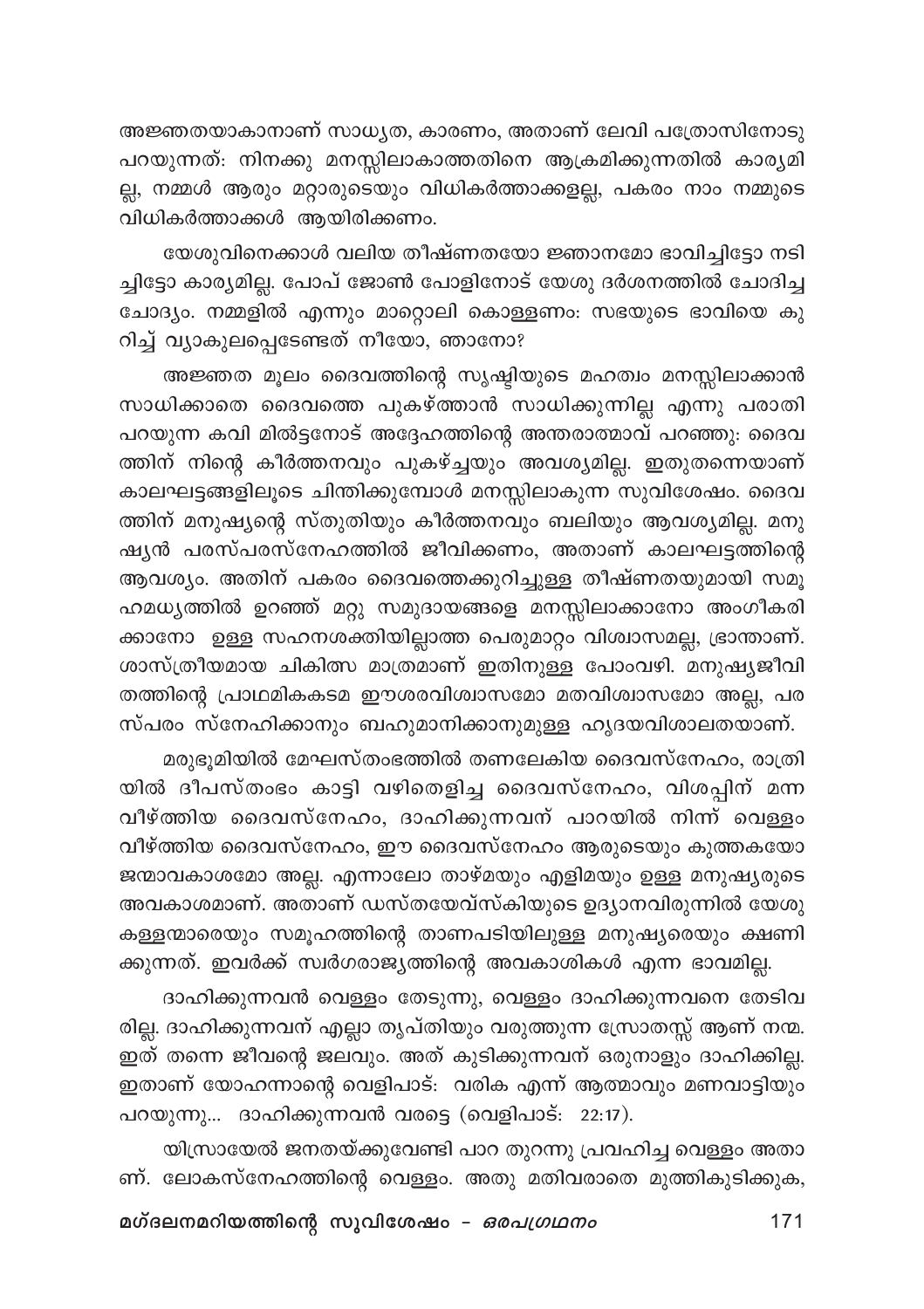അപ്പോൾ മഹത്വത്തിന്റെ പ്രകാശം ദീപസ്തംഭം ആയി നമ്മെ വഴിനടത്തും. എഴുന്നേറ്റു നടക്കുക, (Walk forth in the grace of eternal love). അതാണ് ലേവി പറയുന്നത്.

പരസ്പരം വിധിക്കാതെ, പകരം തമ്മിൽ പൊരുത്തപ്പെട്ട് നമുക്ക് പൂർണ്ണമനുഷ്യർ ആയിരിക്കാം. അപ്പോൾ ഗുരു നമ്മിൽ ജനിക്കുന്നു, അവൻ .<br>നമ്മിൽ നിന്നും ആഗ്രഹിച്ചതുപോലെ നമുക്കു വളരാം,. അവന്റെ സുവി ശേഷം പ്രചരിപ്പിക്കാം, അവൻ നമ്മെ സാക്ഷ്യപ്പെടുത്തിയതിൽ ഉപരിയായി ഒരു നിയമവും നാം ചേർക്കേണ്ടതില്ല.

വലിയപ്രകാശം ഏതി നടക്കുന്നവന് മറ്റൊരു പ്രകാശത്തിന്റെ .<br>ആവശ്യമില്ല, അവൻ വഹിക്കുന്ന പ്രകാശം അവനെ നയിക്കുന്നു. പ്രകാശം ഏന്തുന്നവൻ മറ്റാരുടെയും മാർഗ്ഗദർശി ആകേണ്ട കാര്യവുമില്ല. എന്തെന്നാൽ പ്രകാശം തേടുന്നവൻ സ്വയം പ്രകാശം കണ്ടെത്തി അതിനെ പിൻതുടരുന്നു. പ്രകാശം വഹിക്കുന്നവൻ അല്ല നേതാവ്, പ്രകാശമാണ് നേതാവ്. സഭയു ടെയും സമുദായത്തിന്റെയും നേതാക്കൾ ഈ മർമ്മം ഗ്രഹിച്ചാൽ നല്ലത്. ലേവി പറയുന്നതും ഇത് തന്നെ. നാം വിധികർത്താക്കൾ അല്ല, മാർഗ്ഗ .<br>നിർദ്ദേശകരും അല്ല. പകരം വെളിച്ചം പകരുന്ന ജീവിതപ്രവൃത്തികളിലൂടെ മറ്റുള്ളവരും നാം പ്രതിഫലിപ്പിക്കുന്ന നന്മയിലേക്കു തിരിയുന്നു. അപ്പോൾ അടിസ്ഥാനപരമായി മാർഗ്ഗനിർദ്ദേശിക്ക് അഥവാ നേതാവിന് വേണ്ടത് പ്രകാ ശപൂർണ്ണമായ ജീവിതരീതിയാണ്, മെഴുകുതിരിയുടെ ജീവിതം. സ്വയമായി യാതൊരു പ്രയോജനവും ഇല്ലതെ മെഴുകുതിരി കത്തുന്നു, ശൂന്യതയിൽ ലയിക്കുന്നു. ഇവിടെ മെഴുകുതിരിയുടെ ഉദ്ദേശം സ്വയം വെളിവാക്കുക എന്ന താണ്. ഇതാണ് സ്വർഗീയമഹത്വം (divine grace). ഇതാണ് പൂർണ്ണമനു ഷ്യൻ. ഇതാണ് അപ്രേം പറയുന്ന ശോഭനിറഞ്ഞ വിളക്കുകളായി കത്തിജ്വ ലിക്കുന്ന അവസ്ഥ. ഇതാണ് യഥാർത്ഥസുവിശേഷം. സ്വന്തം ജീവിതപ്രവൃ ത്തികളിലൂടെ സ്വർഗീയമായ മഹത്വം, വെളിച്ചം പരത്തുന്ന അവസ്ഥ. ഇത് ചന്തമുക്കിലെ സാക്ഷ്യം പറച്ചിലോ, കൺവെൻഷൻ യോഗത്തിലെ തീപ്പൊരിപ്രസംഗമോ, ജ്ഞാനസ്നാനമോ അല്ല. സ്വന്തം ജീവിതത്തിലൂടെ പ്രസരിപ്പിക്കപ്പെടുന്ന പ്രകാശമാണിത്. ഈ അവസ്ഥയാണ് പൗലോസ് പറ യുന്നത്: ക്രിസ്തുവിനോടു ചേരുവാൻ... ക്രിസ്തുവിനെ ധരിച്ചിരിക്കുന്നു, നിങ്ങൾ ക്രിസ്തു എന്ന പ്രകാശത്തെ വഹിക്കുന്നു (ഗലാ: 3:27,28).

മഹത്വത്തിന്റെ പ്രത്യാശയായ ക്രിസ്തു എന്നിൽ ബലത്തോടെ വ്യാപ രിക്കുന്നു അവന്റെ വ്യാപാരശക്തിക്കൊത്തവണ്ണം... (കൊല: 1:27 29). അതാണ് വീണ്ടും പൗലോസ് തന്നെ പറയുന്നത് ഒരുവൻ ക്രിസ്തുവിൽ ആയാൽ പിന്നെ ജീവിക്കുന്നത് അവനല്ല, ക്രിസ്തുവത്രെ. അതാണ് യേശു പറയുന്നത് ഞാൻ വഴിയും സത്യവും ജീവനും ആകുന്നു. ഇതാണ് പ്രകാ ശത്തിന്റെ മക്കൾ എന്ന അവസ്ഥ. ഇവിടെ പ്രകാശം വ്യാപിപ്പിക്കേണ്ടതില്ല.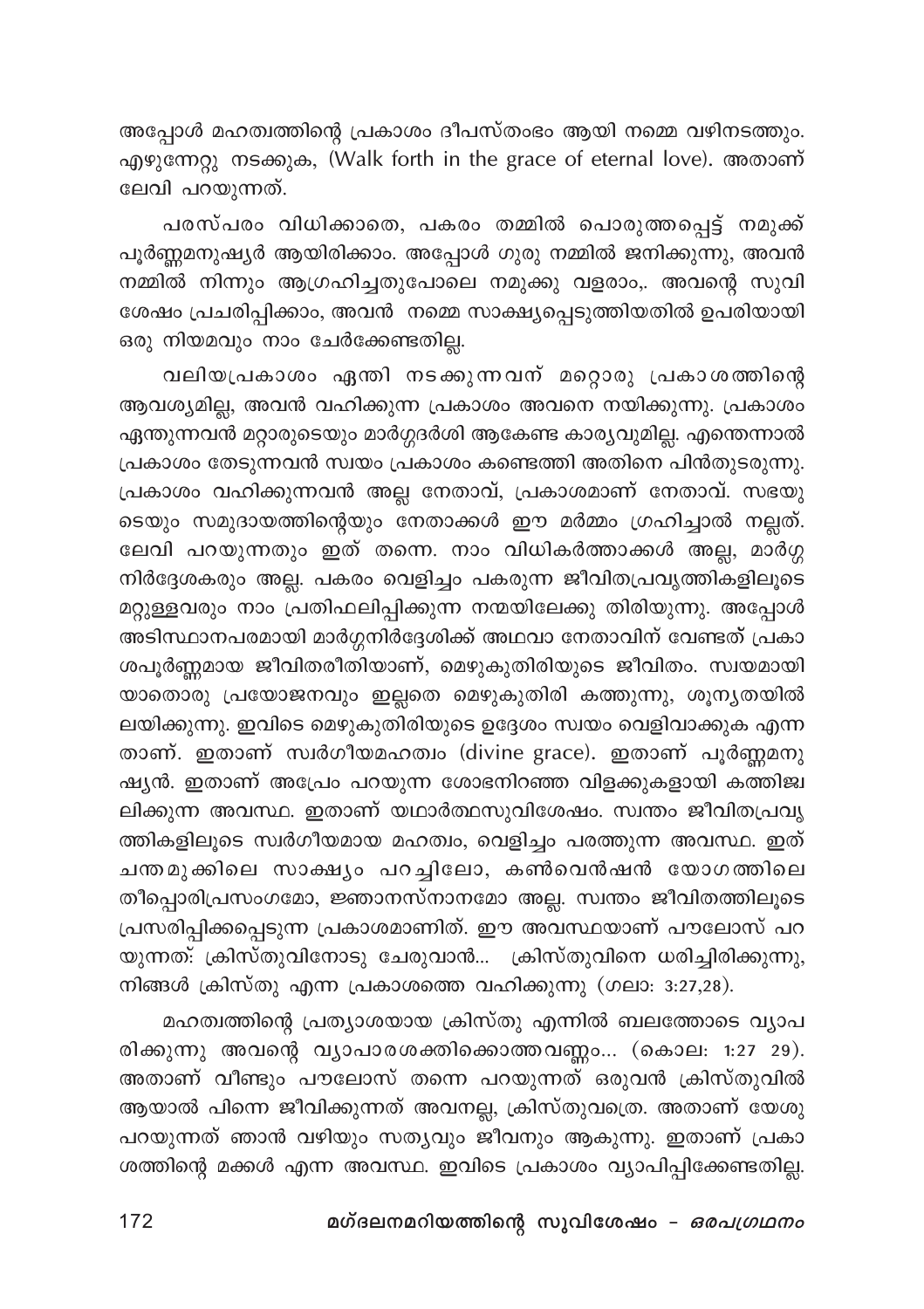കാരണം അവർ തന്നെ പ്രകാശമാണ്. ഇതാണ് സുവിശേഷങ്ങളുടെ സുവി ശേഷം. നിങ്ങൾ സുവിശേഷവേല ചെയ്യുന്നവൻ എന്നതിൽ നിന്നും ഉയ ർന്ന് സ്വയം സുവിശേഷമായി മാറുന്നു. യേശുവിന്റെ കൈപിടിച്ച്, തോളു രുമ്മി സ്വസ്ഥമായ ഗന്നസേരത്തിന്റെ തീരത്തെ മണലിൽ നടക്കുന്ന അവസ്ഥ. കുളിർകാറ്റിന്റെ രോമഹർഷങ്ങളിൽ അവന്റെ മാറിൽ തല ചായ്ക്കുന്ന അവസ്ഥ. ഈ മണൽതിട്ടയിൽ യേശുവിന്റെ കാൽപ്പാടുകൾ മാത്രമേ കാണൂ. നമ്മുടെ നിഴലുകൾ പോലും കാണില്ല. ഈ സ്വർഗീയമഹ ത്വത്തിന്റെ സഹൃദയബന്ധമാണ് മറിയത്തിന്റെ സുവിശേഷം, സ്നേഹ ത്തിന്റെ സുവിശേഷം, മഹത്വത്തിന്റെ സുവിശേഷം (a gospel of graceful intimacy). World (ലോകം) എന്ന ഇംഗ്ലീഷ് വാക്കിന്റെ ജർമ്മൻ മൂലം wer aldh എന്നാണ്, ഇതിന്റെ അർത്ഥം old man (വൃദ്ധനായ മനുഷ്യൻ) എന്നാ ണ്. ലോകത്തെ വിട്ട് പുതിയ ജീവിയായി മാറണം എന്ന് സാരം. ക്രിസ്തു യേശുവിൽ നിങ്ങൾ എല്ലവരും ദൈവത്തിന്റെ മക്കൾ ആകുന്നു. ക്രിസ്തു വിനോടുകൂടി ചേരുവാൻ സ്നാനം ഏറ്റിരിക്കുന്ന നിങ്ങൾ എല്ലാവരും ക്രിസ്തുവിനെ ധരിച്ചിരിക്കുന്നു (ഗലാ: 3:26,27).

മഹത്വത്തിന്റെ പ്രത്യാശയായ ക്രിസ്തു നിങ്ങളിൽ ഇരിക്കുന്നു (കൊലോ: 1:27,28).

മനുഷ്യന്റെ ജീവിതത്തിൽ ഇതിലുപരി വേറെ എന്താണ് വേണ്ടത്? മനു ഷ്യജീവിതത്തിന്റെ പൂർത്തികരണമാണ് മഹത്വത്തിൽ ജീവിക്കുന്ന അവസ്ഥ. മനുഷ്യപുത്രൻ ദൈവപുത്രൻ ആകുന്ന അവസ്ഥ (the son of man becomes the son of God). ഇതാണ് യേശു പറഞ്ഞത്, ഇതാണ് പൗലോസും പറഞ്ഞ ത്. മനുഷ്യപുത്രനായ യേശു തന്റെ ജീവിതത്തിലൂടെ, അതിന്റെ പൂർണ്ണാവ സ്ഥയിൽ ജീവിച്ചതിലൂടെ ദൈവപുത്രനായി നമ്മെ സാക്ഷ്യപ്പെടുത്തി കാണിച്ചുതന്നു. ക്രൂരതയും വൈരാഗ്യവും പീഡനവും ആയി നടന്ന പൗലോ സിനെ 180 ഡിഗ്രി തിരിച്ച് സുവിശേഷകനാക്കി. ഇതാണ് മനുഷ്യപുത്രൻ ദൈവപുത്രൻ ആകുന്ന അവസ്ഥ. ഈ അവസ്ഥ ഏതു മതക്കാരനും ഏതു ജാതിക്കാരനും നേടിയെടുക്കാനാവുന്ന അവസ്ഥയാണ്. കാപട്യത്തിന്റെയും മൃഗീയതയുടെയും പ്രാഥമികാവസ്ഥയിൽ നിന്നും ഉയർന്ന് നന്മനിറഞ്ഞവ നായി മാറുമ്പോൾ അവനിൽ ദൈവികമഹത്വം നിറയുന്നു, അവൻ മനുഷ്യ പുത്രനായിരുന്ന അവസ്ഥയിൽ നിന്നും ദൈവപുത്രനായി മാറുന്നു. ഇതാണ് ബുദ്ധൻ ആർജ്ജിച്ച ബോധിവൃക്ഷത്തിന്റെ ജ്ഞാനം. ഈ ജീവവൃക്ഷം അതിന്റെ ശിഖരങ്ങളെ നീട്ടി യാതൊരു പ്രതിബന്ധവും ഇല്ലാതെ വളരുന്നു. ജീവന്റെ പ്രകാശത്തിലേക്ക് അതിരുകൾ ഇല്ലാതെ വളരുന്ന ഈ അവസ്ഥ യിൽ എത്തുമ്പോൾ നാം സാധാരണയായി അറിയാത്ത ജ്ഞാനം നമുക്കു ലഭിക്കുന്നു. ലോകത്തെ പുതിയ ഒരു വീക്ഷണത്തിൽ നാം കാണുന്നു. നമ്മിലെ വൃദ്ധമനുഷ്യനു പകരം പുതുജീവനുള്ള പുതിയമനുഷ്യൻ ജ്ഞാന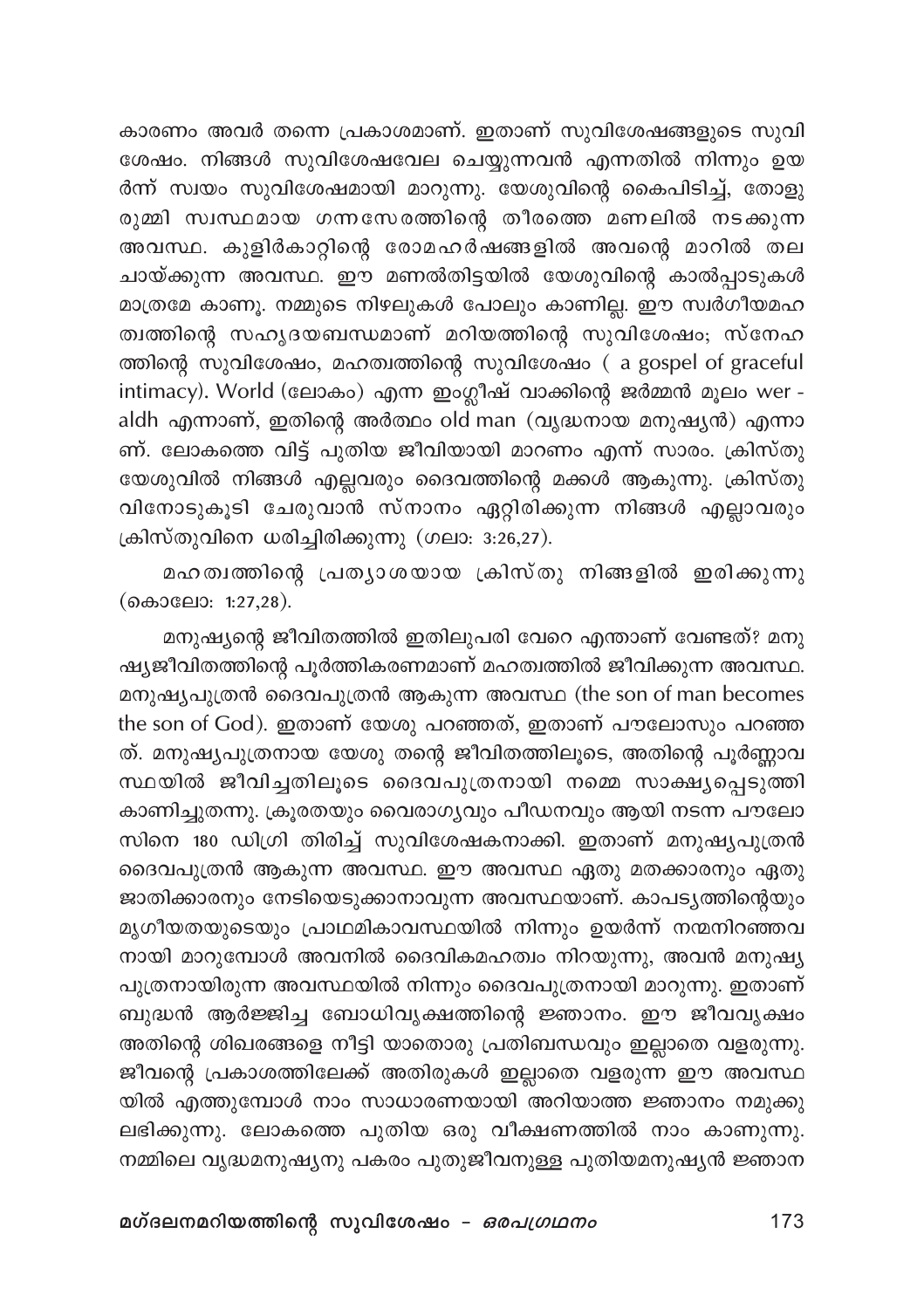സ്നാമേറ്റ് ജനിക്കുന്നു. ഇതാണ് ദൈവികമഹത്വം (grace of God) വ്യാപരി .<br>കുന്ന മനുഷ്യജീവിതം. ഈ ജീവിതരീതി ഇപ്രകാരം ജീവിക്കുന്ന മനു ഷ്യനെ മാത്രമല്ല ദിവ്യമനുഷ്യനാക്കി മാറ്റുന്നത് അവൻ ജീവിക്കുന്ന സമൂ ഹവും സമുദായവും എല്ലാം തേജോമയമായി തീരുന്നു. ദൈവികമായ നന്മ കളിൽ ജീവിക്കുന്നതാണ് സ്വർഗ്ഗരാജ്യം. ഈ ലോകത്തിന്റെ പോക്കിനെ നമുക്കു നിയന്ത്രിക്കാൻ സാധിക്കില്ലായിരിക്കാം. പക്ഷേ നമ്മുടെ ഓരോ ചിന്ത യിലൂടെയും പ്രവൃത്തിയിലൂടെയും നമുക്കു മാത്രമല്ല മറ്റുമനുഷ്യനും ജീവി .<br>ക്കാൻ സാധിക്കുന്ന അവസ്ഥ നമുക്കുണ്ടാക്കാൻ സാധിക്കും. ഇതാണ് മറിയത്തിന്റെ സുവിശേഷത്തിലൂടെ ഗുരു നമ്മോട് പറയുന്നത്. നീ നീയാ യിരിക്കുന്ന അവസ്ഥയിൽ നിന്നും എഴുന്നേറ്റു നടക്കുക. ക്രിസ്ത്യാനികളെ പിഡിപ്പിച്ചു ജീവിതം നയിച്ച പൗലോസിനോടും യേശു പറഞ്ഞു, ക്രൂരവിനോ ദത്തിന്റെ ഈ ജീവിതം നിർത്തി നേരെ തിരിയുക. പൗലോസ് ക്രിസ്തു വിന്റെ സാക്ഷിയായി മാറുന്നു. ഈ നവോത്ഥാനം, ആത്മാവിലുള്ള വീണ്ടും .<br>ജനനം, അതാണ് നമ്മെ മഹത്വത്തിലേക്ക് നയിക്കുന്നത്. ഇതാണ് യേശു വിന്റെ സുവിശേഷം. നീ എന്തായിരിക്കുന്നുവോ ആ അവസ്ഥയിൽ നിന്നും രൂപാന്തരം പ്രാപിക്കുക. പുതിയമനുഷ്യനായി പുരോഗമിക്കുക, പൂർണ്ണത യിലേക്ക് പരിണമിക്കുക.

മനുഷ്യൻ മൃഗീയവികാരങ്ങളിൽ ജനിക്കുന്നു. ഈ അവസ്ഥയിൽ മൃഗ മായി നിലനില്ക്കാതെ ഉയരണം. മനുഷ്യജീവിതം വെറുതെ കടന്നുപോകുന്ന ഒരു നിഴൽരൂപമല്ല. ദൈനംദിനജീവിതത്തിലെ കഷ്ടപ്പാടുകളും ദുരിതവും ദുഃഖവും ചാട്ടവാറടിയും മുൾമുടിയും കുന്തവും ഏറ്റ് കുരിശുമരണത്തിൽ അവസാനിക്കാനുള്ളതല്ല. എന്നാലോ സൂര്യനെ വെല്ലുന്ന പ്രഭയോടെ ഉയർത്തെഴുന്നേൽക്കേണ്ടതാണ്. ഇത് നിയമങ്ങളുടെ അർത്ഥശൂന<mark>ൃ</mark>മായ അനുസരണമല്ല, പിന്നെയോ ജീവിതരീതിയാണ്. ഈ ജീവിതം നയിക്കു മ്പോൾ അനേകം പുഷ്പങ്ങളുടെ നറുമണം നിറഞ്ഞ പുഷ്പവൃഷ്ടി നമ്മുടെ ജീവിതത്തിൽ ഉണ്ടാകും. ഇതാണ് ദൈവമനുഷ്യന്റെ ദർശനം. ഈ ദർശനം തേടി മനുഷ്യൻ മലയിലും കാട്ടിലും പുണ്യസ്ഥലങ്ങളിലും അലയേണ്ടതി ല്ല, കാരണം നിങ്ങൾ തേടുന്ന സ്വർഗരാജ്യം നിങ്ങൾക്കുള്ളിൽ തന്നെയാ ണ്. അതിനാൽ ഉണരുക, എഴുന്നേറ്റു നടക്കുക. നിങ്ങളിലെ മനുഷ്യപുത്രൻ രൂപാന്തരം പ്രാപിക്കട്ടെ, ദൈവപുത്രനായി പരിണമിക്കട്ടെ!

നിങ്ങളുടെ ചുറ്റും ഏതോ നറുമണം പരക്കുന്ന അവസ്ഥയുണ്ടെന്ന് നിങ്ങൾക്കു തോന്നുന്നുണ്ടോ? എങ്കിൽ നിങ്ങൾ ഭാഗൃവാനാണ്. നിങ്ങളിൽ ദൈവികമഹത്വം നിറയുന്നതിന്റെ സൗരഭ്യമാണത്. ഈ സൗരഭ്യം അതുവഹി ക്കുന്ന നിങ്ങളേക്കാൾ ഉപരി ആസ്വദിക്കുകയും ആനന്ദിക്കുകയും ചെയ്യു ന്നത് മറ്റുള്ളവരാണ്. ഇതാണ് നിസ്വാർത്ഥ സ്നേഹം, സേവനം. ഇതാണ് ദൈവമഹത്വത്തിന്റെ പരിവർത്തനം നമ്മിൽ ഉണ്ടാക്കുന്ന അവസ്ഥ. ഇതാണ്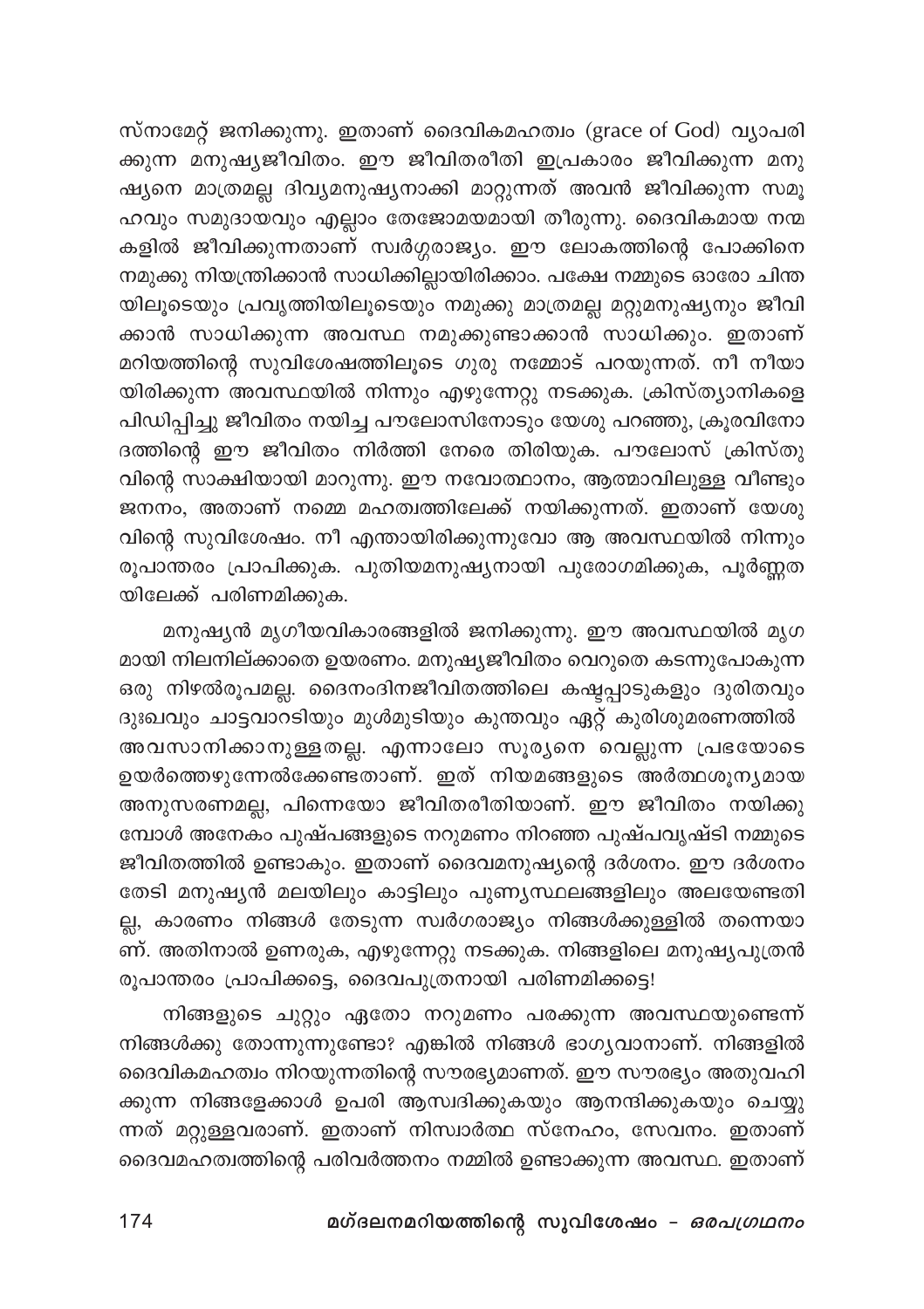സ്വർഗ്ഗം. ഇതാണ് നമ്മുടെ ലക്ഷ്യം. ഇതാണ് യേശുവിന്റെ സുവിശേഷം മറ്റു തത്വശാസ്ത്രങ്ങളിൽ നിന്നും വൃത്യസ്തമായി നിലനില്ക്കുന്നതിന്റെ .<br>കാരണവും. അതു വർണ്ണങ്ങൾ നിറഞ്ഞതാണ്. ആത്മീയമായി തുറന്നകണ്ണു കളുള്ളവന് അത് കാണുവാൻ സാധിക്കും. അത് സ്നേഹത്തിന്റെയും സേവ നത്തിന്റെയും സൗരഭ്യം നിറഞ്ഞതാണ്. ഈ മഹത്വത്തിന്റെ പുഷ്പത്തിലെ തേൻ നുകരുമ്പോൾ ഉണ്ടാകുന്ന ദിവ്യാനുഭൂതിയാണ് നിർവാണം, പരമാ നന്ദം (bliss). അതാണ് സ്വർഗരാജ്യം.

ഈ മഹത്വപുഷ്പത്തിന്റെ തേൻ നുകരുകയും ദിവ്യാനുഭൂതി ഉണ്ടാ കുകയും ചെയ്തപ്പോൾ യേശുവിന്റെ ശിഷ്യരിൽ സുവിശേഷത്തിന്റെ ലഹരി നിറയുന്നു. അവർ യേശുവിന്റെയും മറിയത്തിന്റെയും സുവിശേഷത്തിന്റെ യാഥാർത്ഥ്യം മനസ്സിലാക്കുന്നു.. അന്ധതയുടെയും അഹന്തയുടെയും അജ്ഞതയുടെയും അവസ്ഥയിൽ നിന്നും അവർ എഴുന്നേൽക്കുന്നു, മുന്നോട്ടു നടക്കുന്നു.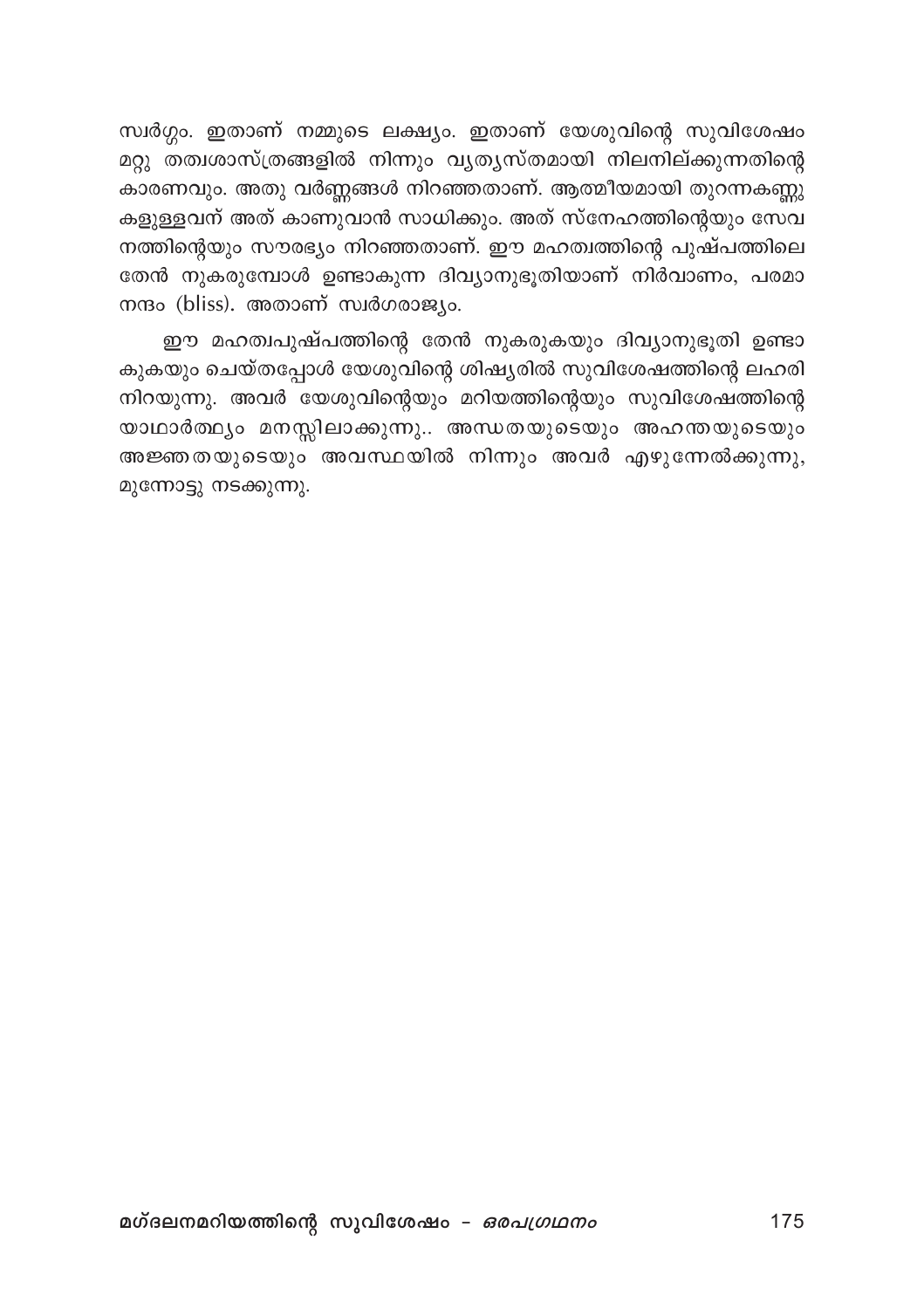## സുവിശേഷം – പത്തൊൻപതാംപുറം

ലേവി ഇപ്രകാരം പറഞ്ഞു കഴിഞ്ഞപ്പോൾ അവർ സുവിശേഷം ഘോഷിക്കാൻ മുന്നോട്ടു യാത്രയായി.

ഇവിടെ വാദപ്രതിവാദങ്ങൾ, വലുപ്പചെറുപ്പങ്ങൾ, അവകാശവാദങ്ങൾ എല്ലാം അവസാനിക്കുന്നു. ദിവൃപുഷ്പത്തിന്റെ നറുമണം ദുർഗന്ധത്തെ അകറ്റുന്നു. ഇവിടെ സുവിശേഷത്തിന്റെ മഹിമ മറിയത്തെക്കാളും യേശുവി നെക്കാളും ഉപരിയായി അവർക്ക് മനസ്സിലാകുന്നു അതാണ് പീഢനങ്ങളും മരണവും ഏറ്റിട്ടും സുവിശേഷഘോഷകരായി അവർ മുന്നോട്ടു നീങ്ങുന്നത്. ഇതാണ് നാം മനസ്സിലാക്കേണ്ട സതൃം. ഈ സുവിശേഷം അതിന്റെ ഉത്ഭവജ്യോതിസുകളെ ദൈവികമാക്കി വന്ദിക്കുന്നില്ല. യേശുവും മറിയവും മനുഷ്യപുത്രനും പുത്രിയും ആയിട്ടാണ് ഇവിടെ പ്രതിപാദിക്കപ്പെടുന്നത്, അല്ലാതെ പിതാവിൽനിന്നും ജനിച്ചു പിതാവിനോടും പുത്രനോടും ... ഇപ്ര കാര്മുള്ള വിശ്വാസപ്രമാണത്തിന്റെ പുത്രനല്ല യേശു. യേശുവിന്റെ സുവി ശേഷം യേശുവിനെ അതിജീവിക്കുന്നു. അതിനാലാണ് യേശുവിന്റെ മരണ ശേഷവും യേശു എന്ന മനുഷ്യപുത്രന്റെ സുവിശേഷം അവർ പ്രചരിപ്പിക്കു ന്നത്. അത് നമ്മെ ദൈവപുത്രരാക്കി മാറ്റുന്നു.

ഇത് ഒന്നാം നൂറ്റാണ്ടിൽ അവസാനിച്ച സുവിശേഷമല്ല, ഇത് ഈ കാല ഘട്ടത്തിന്റെ ആവശ്യമാണ്. നിങ്ങളുടെ ചെവികളെ തുറക്കുക, ഈ ദിവ്യ സ്നേഹത്തിന്റെ കാൽപാടുകളുടെ പ്രതിധ്വനി നിങ്ങൾക്കു കേൾക്കാം. നിങ്ങ ളുടെ നാസാരന്ധ്രങ്ങളെ തുറക്കുക, ഈ ദിവൃസ്നേഹത്തിന്റെ മഹത്വ ത്തിന്റെ സൗരഭ്യം ആസ്വദിക്കാം. ദിവ്യസ്നേഹത്തിന്റെ അമൃതിനെ രുചിക്കു, നിങ്ങളുടെ നാവ് ആലില പോലെ ചലിക്കും, ദൈവമഹത്വത്തിന്റെ സുവി ശേഷം പ്രചരിപ്പിക്കും. ഈ ദിവ്യമഹത്വം നിങ്ങളുടെ വിരൽതുമ്പുകളിൽ നിറയുമ്പോൾ നാട് ഉണരാനായി നിങ്ങൾ തൂലിക ചലിപ്പിക്കും. ഈ ദിവ്യമ ഹത്വം നിങ്ങളിൽ നിറയുമ്പോൾ നിങ്ങളിലെ ചെകുത്താൻ മരിച്ചുവീഴും, മനുഷ്യപുത്രനായ നിങ്ങൾ നന്മയുടെ ദൈവപുത്രനായി വീണ്ടും ജനിക്കും.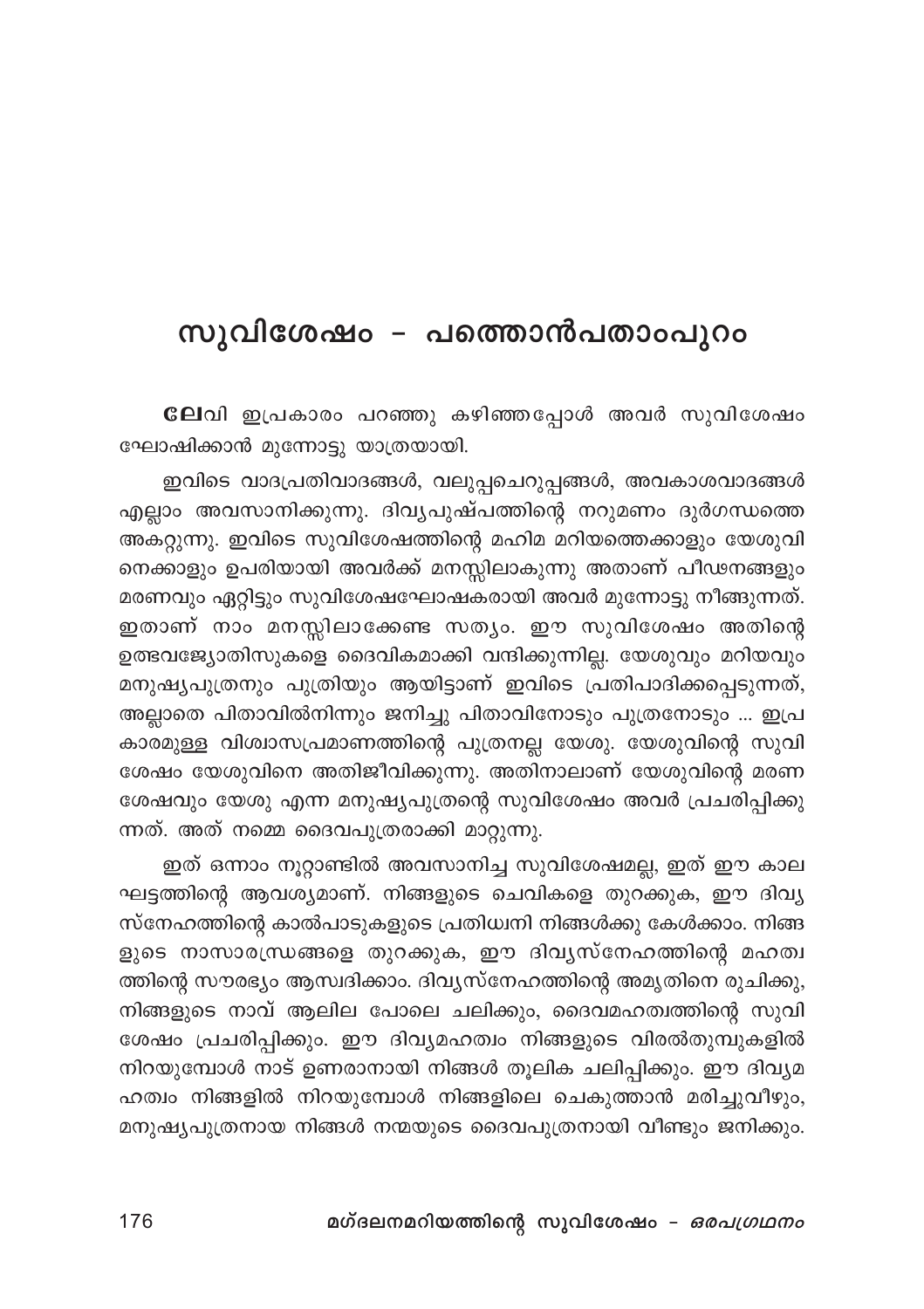ഈ നൂറ്റാണ്ടിലെ പ്രവണതകളെ നോക്കിയാൽ, മുന്നോട്ടു നടക്കുന്ന .<br>തിനു പകരം പിന്നോട്ടു നടക്കുന്ന അവസ്ഥയാണ് നാം കാണുന്നത്. സമാ ധാനത്തിനു പകരം അണുബോംബുകൾ നിർമ്മിക്കുന്ന യുഗം. അജ്ഞത യുടെ അശുഭവിശ്വാസം ഈ യുഗത്തെ നയിക്കുന്നു, ഭരിക്കുന്നു. എല്ലാം അതിന്റെ ക്രമം അനുസരിച്ചു നടക്കും എന്ന പൊള്ളയായ വിശ്വാസം ഈ .<br>യുഗത്തെ നയിക്കുന്നു. ഭരിക്കുന്നു. അതിനാലാണ് ഇതിനെ കലിയുഗം എന്നു വിളിക്കുന്നത്. എന്നാൽ നാം ജീവിക്കുന്ന ചുറ്റുപാടിനെയും ലോകത്തെയും തല്ലിയാൽ ജീവിതത്തിന്റെ സ്വച്ഛത നഷ്ടപ്പെടും. താൽക്കാലികസുഖത്തെ പ്രദാനം ചെയ്യുന്നവയുടെ പുറകെ പോയാൽ നിത്യമായ ശാന്തി ലഭിക്കില്ല. മനുഷ്യൻ അവന്റെ ചിന്താശൂന്യമായ പ്രവർത്തികളിലൂടെ ഈ ഭൂമിയെ ക്രമേണ തരിശുഭൂമിയായി മാറ്റുന്നു.

ഇന്നു സമൂഹത്തിൽ നിലനില്ക്കുന്ന പ്രവണതകളെ അടിസ്ഥാനമാക്കി മാനവസമുദായത്തിന്റെ ഭാവിയെ ദർശിക്കുകയാണെങ്കിൽ അത് വളരെ ശോച നീയവും അപകടപൂർണ്ണവുമാണെന്ന് കാണാം. ലോകമാസകലം യുദ്ധഭീ ഷണി; രാജ്യം രാജ്യത്തോടും മതം മതത്തോടും മനുഷ്യൻ മനുഷ്യനോടും മല്ലിടുന്ന ഭയാനകമായ അവസ്ഥ. പ്രകൃതിയെ നോക്കിയാൽ അതിലും ഭയാ . . . . . .<br>നകം, മഴക്കാടുകൾ നിമിഷംതോറും അരിഞ്ഞുവീഴ്ത്തപ്പെടുന്നു, അന്തരീ .<br>ക്ഷത്തിൽ കാർബൺഡയോക്സൈഡ് നിറയുന്നു, ഭൂമിയുടെ അന്തരീക്ഷം കൂടുതൽ കൂടുതൽ ചൂടുപിടിക്കുന്നു, ജീവജാലങ്ങൾ ക്രമേണ ഇല്ലാതെയാകുന്നു. മനുഷ്യന്റെ നിലനിൽപ്പ് തന്നെ അധികം വിദൂരമല്ലാത്ത ഭാവിയിൽ അവസാനിക്കുമെന്ന് ആശങ്കപ്പെടേണ്ടിയിരിക്കുന്നു. ഈ അവസ്ഥ യിൽ മനുഷ്യനു പൊള്ളയായ വാഗ്ദാനങ്ങൾ നല്കി അവനെ നയിക്കുന്ന നേതാക്കളും സമുദായങ്ങളും ക്ഷമിക്കാനാകാത്ത പാതകമാണ് ചെയ്യുന്ന ത്. ഈ രീതിയിൽ പോയാൽ ഭൂമി അധികം താമസിയാതെ തരിശുഭൂമി യായി മാറും. ഇത് മനുഷ്യന് മനസ്സിലാക്കി കൊടുക്കേണ്ടത് മതങ്ങളുടെയും സമുദായങ്ങളുടെയും ചുമതലയാണ്. യേശു ആകാശമേഘങ്ങളിൽ വരും നല്ലവരെ സ്ഥർഗരാജ്യത്തിലേക്ക് കൊണ്ടുപോകും മുതലായ പൊള്ളയായ വാഗ്ദാനങ്ങൾ പ്രചരിപ്പിക്കുന്ന സമയത്ത് ഈ ഭൂമിയുടെ അപകടാവസ്ഥ മനുഷ്യനു മനസ്സിലാക്കി കൊടുക്കുകയാണ് വേണ്ടത്. ഏതുവ്യക്തിയും അവ നാൽ കഴിയുന്നതു ചെയ്യുകയാണെങ്കിൽ ഒരുപക്ഷെ ഈ അപകടസ്ഥിതി ഒഴിവായെന്നിരിക്കാം. ഈ ഭൂമി നശിച്ചാലും നിന്റെ കുമ്പസാരവും കുർബാ നയും കണ്ട് നിന്നെ ഈ ഭൂമിയിൽനിന്നും സ്വർഗീയമണവറയിലേക്ക് യേശു കൂട്ടിക്കൊണ്ടുപോകും എന്നുള്ള പഴംകഥയിൽ വിശ്വസിച്ചു ജീവിച്ചാൽ യേശുനാഥൻ വരാത്തനാടും സ്വർഗീയമണവറയില്ലാത്ത അവസ്ഥയുമായി രിക്കും സംജാതമാകുക. ഈ യാഥാർത്ഥ്യം മനസിലാക്കുമ്പോൾ വളരെ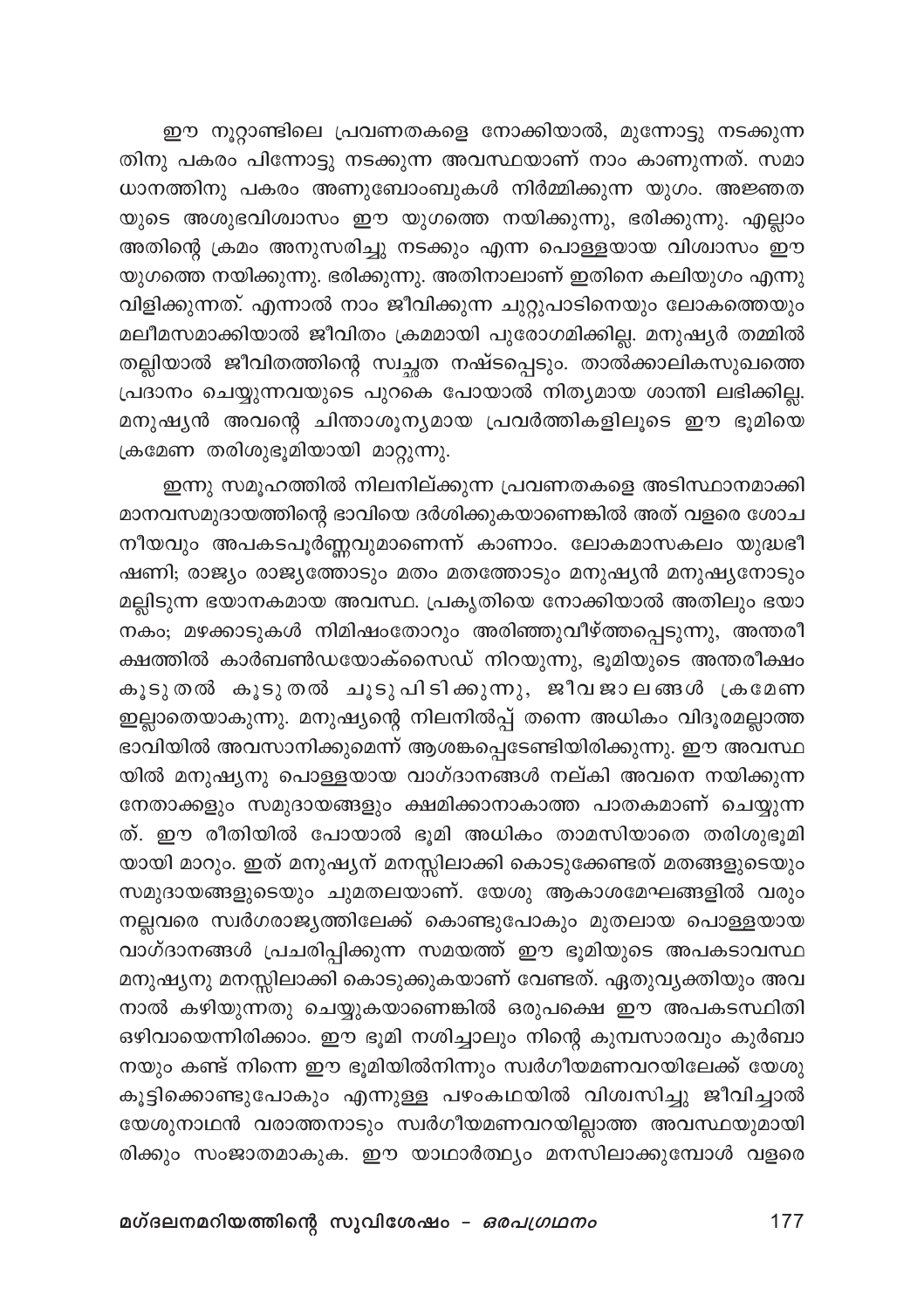വൈകിയിരിക്കും. ഇതിന്റെ ഭവിഷ്യത്തുകളിൽനിന്നും രക്ഷിക്കാൻ ആരാലും സാധിക്കില്ല താനും. അതിനാൽ മനുഷ്യൻ അവന്റെ ഈ ലോകജീവിതം പൂർണ്ണമാക്കാൻ ശ്രമിക്കുക. അതിനെ കഴിയുന്നത്ര നന്മകൊണ്ട് നിറയക്കു ക, നിസ്വർത്ഥതകൊണ്ടു നിറയ്ക്കുക; മറ്റുള്ളവർക്കു തിന്മ നൽകാതെ നന്മ നൽകുക. ഈ ലോകം ക്രമേണ തിന്മയിലേക്കു നീങ്ങും. അതാണ് ഉൽപ ത്തിയുടെ തുടക്കത്തിലെ നന്മതിന്മകളുടെ വൃക്ഷത്തിന്റെ ഫലത്തിന്റെ കഥ. ഇവിടെ നന്മതിന്മകൾ അറിയുന്നതിലല്ല കാര്യം, നന്മയിൽ ജീവിക്കുന്നതാണ് കാര്യം. സ്ഥതം നന്മയെ വെളിവാക്കി സ്ത്രീയും പുരുഷനും എന്നുള്ള പ്രാഥാ മികാവസ്ഥയിൽനിന്നും ഉയരുക, അപ്പോൾ പൂർണ്ണമനുഷ്യർ (ദിവ്യമനുഷ്യർ) ആയി നാം രൂപാന്തരപ്പെടും. ഇതാണ് ഗുരുവിന്റെ സുവിശേഷം. ഇതാണ് മറിയത്തിന്റെ സുവിശേഷം. ഇത്ര മഹനീയമായ സുവിശേഷം ഇത്രയും കാലം മണൽക്കാടുകളിൽ ഒളിച്ചിരുന്നത് എന്തുകൊണ്ട്? എന്തിന് ഇപ്പോൾ വെളിച്ചത്തുവന്നു? ഇത് മൂവായിരാമാണ്ടിലെ സുവിശേഷമാണ്. മതത്തിന്റെ കെട്ടുകഥകളും അന്ധവിശ്വാസങ്ങളും എല്ലാം ദൂരീകരിച്ച സുന്ദരസുവിശേഷം. അന്ധകാരവും അന്ധവിശ്വസങ്ങളും നിറഞ്ഞിരുന്ന കാലഘട്ടങ്ങളിൽ ഈ സുവിശേഷത്തിന് പ്രസക്തിയില്ലായിരുന്നിരിക്കാം. എന്നാൽ മനുഷ്യൻ കൂടു തൽ ജ്ഞാനി ആകുകയും ലഭിക്കുന്ന വിജ്ഞാനത്തിനനുസരിച്ച് വളരു വാനും ജീവിക്കുവാനും ആഗ്രഹിക്കുകയും ചെയ്യുന്ന ഈ യുഗത്തിൽ (year 2000 and beyond) ഈ സുവിശേഷം മഴവില്ലുപോലെ മനോഹരവും ആന ന്ദമയവും ആണ്. ഈ സുവിശേഷം പുതിയ ആകാശത്തിന്റെയും പുതിയ ഭൂമിയുടെയും ഉദയത്തിന്റെ കാഹളമാണ്. ഈ സുവിശേഷത്തിന്റെ സൃഷ്ട്യാത്മകമായ ഭാവന ഭാവിതലമുറയെ നയിക്കട്ടെ. മനുഷ്യൻ സ്വാർത്ഥത വെടിഞ്ഞ്, അസൂയ വെടിഞ്ഞ്, അരിശം വെടിഞ്ഞ്, അജ്ഞത വെടിഞ്ഞ് അജ്ഞാനത്തിനു പകരം ജ്ഞാനം സ്വീകരിക്കട്ടെ. ഈ ഭൂമി സ്വർഗമായി മാറട്ടെ. അതേ, മനുഷ്യനു ലഭിക്കുന്ന ഏകസ്ഥർഗം അവന്റെ ഈ ലോകജീ വിതം മാത്രമാണ് എന്നുള്ള സത്യം സൂര്യപ്രകാശംപോലെ തേജോമയമായി ഈ ഭൂമി നിറയട്ടെ. അന്ധകാരം മാറി പ്രഭാതം പൊട്ടിവിടരുമ്പോൾ ജീവ ജാലങ്ങളിൽ നിറയുന്ന പുതുശക്തി നമ്മിൽ നിറയെട്ടെ. നമ്മുടെ അസ്ഥിക ളിൽ ദിവ്യതേജസ്സിന്റെ ശക്തി നിറയട്ടെ. നമ്മിൽ ഉളവാകുന്ന നന്മയുടെ പുതു ശക്തി ചിറകുവിരിച്ച് സ്വതന്ത്രമായ, വിശാലമായ ആകാശത്തേക്ക് പറന്നു യരട്ടെ. യേശുവിനെ രാജാവും മശിഹായും ആയി അഭിഷേകം ചെയ്ത മറിയത്തിന്റെ സുഗന്ധതൈലം നമ്മെ സ്വർഗരാജ്യത്തിന്റെ അവകാശികളാക്കി മാറ്റട്ടെ. മറിയത്തിന്റെ സുവിശേഷം നമ്മിലെ തിന്മകളുടെ കുരിശുമരണ ത്തിന്റെ സാക്ഷിയും നന്മയുടെ ഉദ്ധാരണത്തിന്റെ സാക്ഷിയും ആയി മാ റട്ടെ. നന്മ ഉയർത്തു എന്ന സുവിശേഷം സാക്ഷിക്കുവാൻ നമ്മെ യോഗ്യരാ ക്കട്ടെ. അതാ മറിയം ഉയർന്നസ്ഥലമായ മഗ്ദലനയിൽ നിന്ന്, രാജാവിന്റെ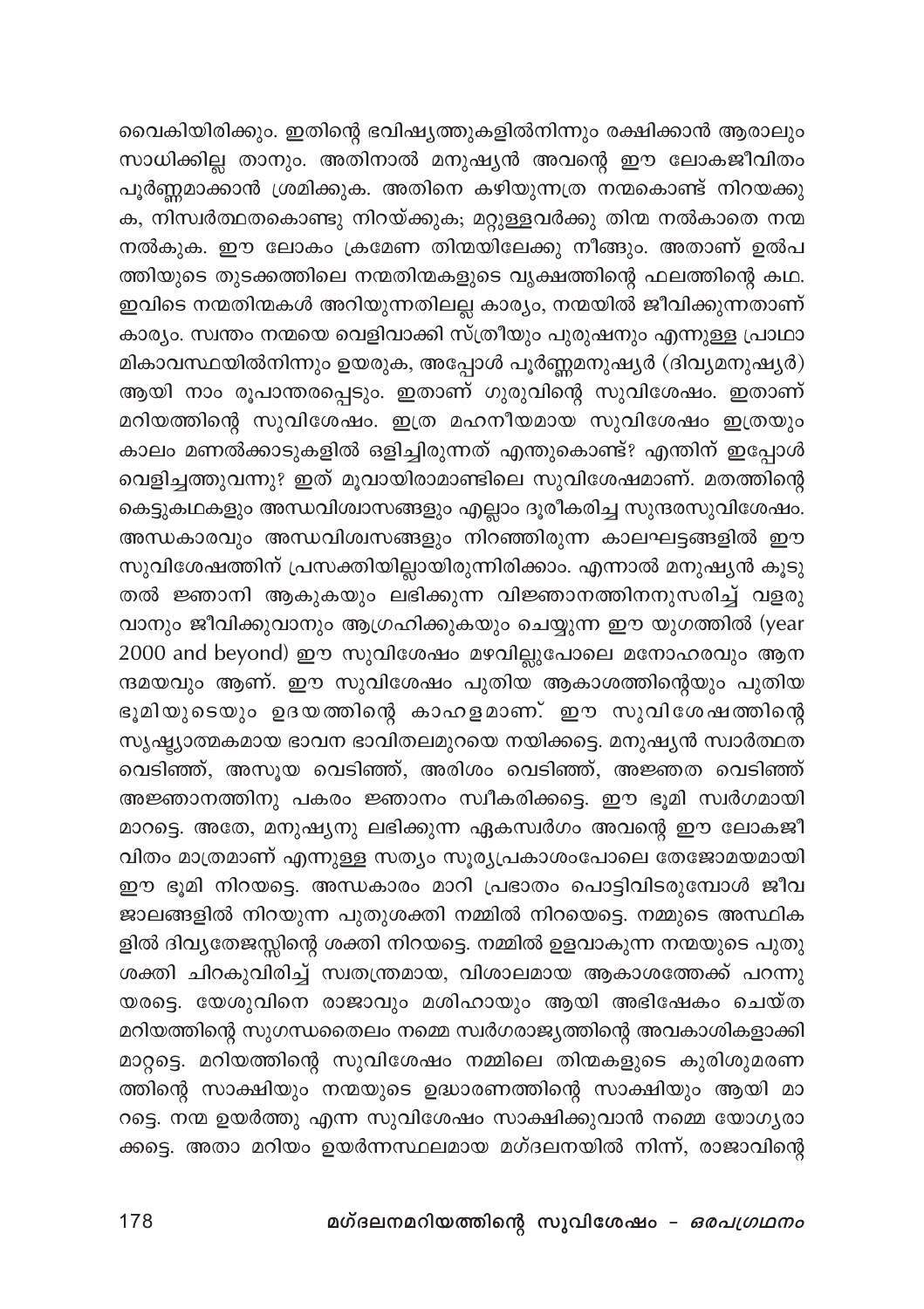വാസസ്ഥലമായ ഉയർന്നസ്ഥലത്തുനിന്ന്, ഇടയൻ തന്റെ ആടുകളെ വീക്ഷി ക്കുന്ന മലംചെരിവിലെ ഉയർന്ന സ്ഥലത്തുനിന്ന് നമ്മെ ചെറുപുഞ്ചിരിയോടെ വീക്ഷിക്കുന്നു. നമുക്ക് എഴുന്നേറ്റു മുന്നോട്ടു നടക്കാം. അവന്റെ മ ഹത്വത്തിന്റെ സുവിശേഷം പ്രചരിപ്പിക്കാം. ഈ മഹത്വത്തിന്റെ ശക്തി (ദേ വീശക്തി) നമ്മിൽ നിറയുമ്പോൾ ഒരിക്കലും ഒഴിവാക്കാനാവാത്ത മരണ ത്തിലേക്കുള്ള യാത്ര സ്ഥ്പനയുടെ നിശബ്ദതയിലേക്ക് ലയിക്കുന്ന നിതൃ വിശ്രമമായി മാറുന്നു. മറിയത്തിന്റെ മാതൃസ്നേഹത്തിന്റെ ശക്തി നിങ്ങളെ തയ്യാറാക്കട്ടെ! ദുഃഖിതരേ, പീഢിതരേ, വിശക്കുന്നവരേ, നിങ്ങൾ എഴുന്നേറ്റ് നടക്കുവിൻ. നിങ്ങളുടെ ഉന്നമനത്തിനുവേണ്ടി ഈ ബലിയെ ദിവ്യതേജസിനു മുമ്പിൽ സമർപ്പിക്കുന്നു.

ഗ്രീക്ക് തത്വചിന്തകൻ പ്ലേറ്റോയുടെ റിപ്പബ്ളിക് എന്ന പുസ്തകത്തിൽ (VII 514A-521B) നിന്നുമുള്ള ഈ ഉപമ ശ്രദ്ധിക്കുക.

വളരെ ചെറുപ്പം മുതൽക്ക് തന്നെ ഗുഹയിൽ കൈകാലുകൾ ബന്ധി ക്കപ്പെട്ട കുറേ തടവുകാർ. ഇവരുടെ തലയും ചങ്ങലകളാൽ ബന്ധിക്കപ്പെ ട്ടിരിക്കുന്നു. ഇവർക്ക് മുന്നോട്ടു മാത്രമെ കാണുവാൻ സാധിക്കയുള്ളൂ. ശരീരം വേറൊരു വശത്തേക്കും തിരിക്കുവാൻ സാധിക്കുകയില്ല.

ഈ തടവുകാരുടെ പിറകിൽ ഉയർന്ന ഒരു നടപ്പാത. അതിനു പുറ കിൽക്കൂടി പല വിധത്തിലുള്ള രൂപങ്ങൾ വഹിച്ച് ആൾക്കാർ നടക്കുന്നു. ഈ രൂപങ്ങൾ യാഥാർത്ഥരൂപങ്ങളല്ല, മരം കൊണ്ടുണ്ടാക്കിയ കൃത്രിമമൃഗ \_\_ .<br>രൂപങ്ങളാണ്. അവ വഹിക്കുന്നവർ ചിലപ്പോൾ മൃഗത്തിന്റെ ശബ്ദം പുറപ്പെടുവിക്കും. അവരുടെ ശബ്ദം ഗുഹാഭിത്തിയിൽ പ്രതിദ്ധ്വനിക്കുമ്പോൾ അത് ഈ രൂപങ്ങൾ ഉണ്ടാക്കിയ ശബ്ദം എന്നു തോന്നുകയും ചെയ്യും. ഈ രൂപങ്ങൾ വഹിക്കുന്നവർ ഉയർന്ന നടപ്പാതയുടെ പുറകിൽ കൂടി നട ക്കുന്നതിനാൽ ചലിക്കുന്ന രൂപങ്ങളുടെ നിഴലുകൾ മാത്രമെ തടവുകാർ കാണുകയുള്ളൂ. ഈ നടപ്പാതയുടെ പുറകിൽ വലിയ ആഴി കൂട്ടിയിരി ക്കുന്നു.ഈ ആഴിയുടെ വെളിച്ചം രൂപങ്ങളിൽ തട്ടി തടവുകാരുടെ മുന്നിലെ ഭിത്തിയിൽ നിഴൽനാടകം സൃഷ്ടിക്കുന്നു. ഓരോ നിഴലുകൾ മുന്നിലെ ഭിത്തി യിൽ പ്രതിഫലിക്കുമ്പോഴും തടവുകാർ അതിന്റെ പേര് പറയുന്നു. ഇവർക്ക് അറിയാവുന്ന ഏക യാഥാർത്ഥ്യം ഇതു മാത്രമാണ്. ഈ നിഴൽരൂപങ്ങളുടെ പേരുകൾ കൂടുതൽ ശരിയാംവണ്ണം പറയുന്നത് തടവുകാരുടെ കഴിവായി കാണക്കാക്കുന്നു.

ഒരു തടവുകാരനെ ബന്ധനവിമുക്തനാക്കി നേരെ തിരിച്ചു നിർത്തിയാൽ പുറകിലെ വളരെ ശക്തിയേറിയ പ്രകാശത്തിന്റെ പ്രഭയാൽ അവൻ കണ്ട നിഴൽരൂപങ്ങളുടെ യാഥാർത്ഥ്യം കാണുവാൻ സാധിക്കുകയില്ല. അത്രയ്ക്കു ശക്തമാണ് പിന്നിലെ പ്രകാശം. ഇതേ അവസ്ഥയാണ് ഈ തടവുകാരനെ ഗുഹയ്ക്കു വെളിയിൽ കൊണ്ടുവന്നാലും സംഭവിക്കുന്നത്. കണ്ണഞ്ചിപ്പിക്കുന്ന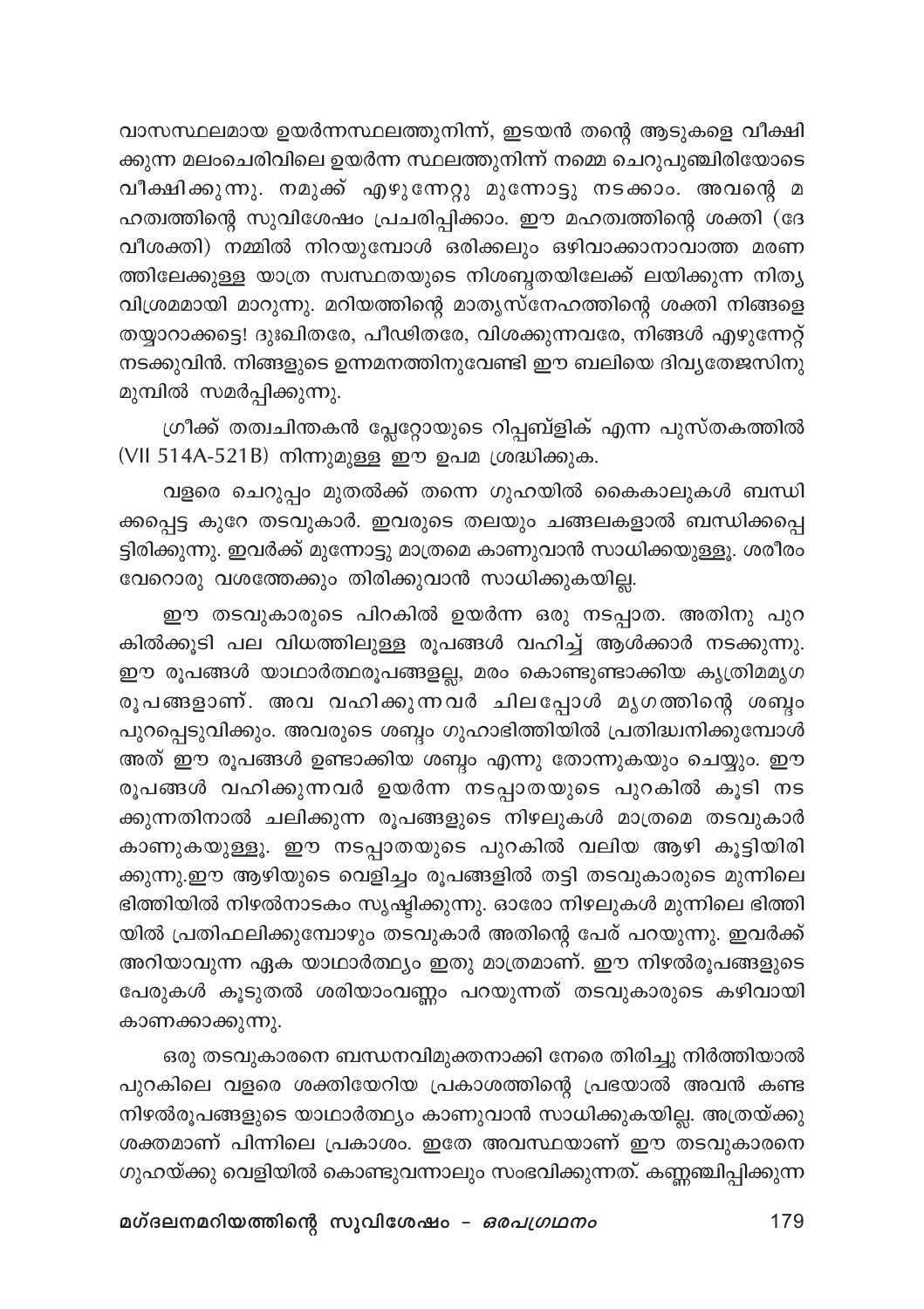സൂര്യപ്രഭയും അവന്റെ കണ്ണുകളും തമ്മിൽ പൊരുത്തപ്പെടാത്തതിനാൽ .<br>വളരെയേറെ സമയം കൊണ്ടു മാത്രമേ ഗുഹയ്ക്കു വെളിയിലെ യഥാർത്ഥവസ്തുക്കളുടെ ഏകദേശരൂപം മനസ്സിലാക്കാൻ സാധിക്കുകയു ള്ളു. സാധാരണരുപം കാണണമെങ്കിൽ വീണ്ടും കൂടുതൽ സമയം ആവ ശ്യമാണ്. ഈ തടവുകാരനെ തിരികെ ഗുഹക്കുള്ളിൽ പഴയബന്ധനത്തിൽ വീണ്ടും ബന്ധിക്കുന്നു എന്നു കരുതുക. വീണ്ടും ഗുഹയിലെ രൂപങ്ങൾ മനസ്സിലാക്കാൻ അവന് വളരെയേറെ സമയം വേണ്ടിവരും. ഈ .<br>സമയമത്രയും നിഴൽരൂപങ്ങൾ വരുമ്പോൾ അവൻ തെറ്റായ പേരുകൾ പറ യുന്നു, മറ്റുതടവുകാരുടെ പരിഹാസപാത്രവും ആയി മാറുന്നു. ഗുഹയ്ക്കു .<br>വെളിയിൽ പോകാത്ത തടവുകാർ ചിന്തിക്കുന്നത് വെളിയിൽ പോയ തടവു കാരന്റെ കാഴ്ചശക്തി നശിക്കാൻ കാരണം അവൻ വെളിയിൽ പോയതാണെന്നാണ്. അതിനാൽ തങ്ങൾ ഗുഹയ്ക്ക് വെളിയിൽ പോകു ന്നില്ല എന്ന് മറ്റുള്ളവർ തീരുമാനിക്കുന്നു. ബന്ധനവിമുക്തരായി ശരിയായ പ്രകാശത്തിൽ യഥാർത്ഥ്യം അറിയാൻ പ്രേരിപ്പിക്കുന്നവനെ അവർ കൊല്ലു കയും ചെയ്യും.

നമ്മൾ ജീവിക്കുന്ന സമൂഹവും ഇതുപോലെയുള്ള ഒരു ഗുഹയാണ്. മതം, സമുദായം, രാഷ്ട്രം, ആചാരങ്ങൾ, അനുഷ്ഠാനങ്ങൾ, അമ്പലം, പള്ളി, മോസ്ക്ക് തുടങ്ങി അനേകം ചങ്ങലകളാൽ നാം ബന്ധിതർ. ഇവിടെ നമ്മെ നിഴൽനാടകം കാട്ടി ഇതാണ് യാഥാർത്ഥ്യം എന്ന് തോന്നിപ്പിക്കുന്നു. എന്നാൽ ഈ ബന്ധനങ്ങളുടെ ചങ്ങല പൊട്ടിച്ചാൽ, തിരിഞ്ഞുനോക്കിയാൽ നമ്മുടെ പിന്നിലെ കൃത്രിമവെളിച്ചവും രൂപങ്ങളും ക്രമേണ നമുക്കു കാണുവാൻ സാധിക്കും. ഇതത്ര എളുപ്പമല്ല. മാത്രമല്ല വളരെ പ്രയാസമേറിയതുമാണ്. അതിനാൽ ഭൂരിഭാഗം ആളുകളും ഈ ബന്ധനത്തിൽ തന്നെ നില്ക്കുന്നു. ഗുഹയ്ക്കു വെളിയിൽ പോയി യഥാർത്ഥജ്ഞാനത്തിന്റെ സുര്യനെ ദർശി ക്കുമ്പോൾ അവന്റെ കണ്ണ് തുറക്കപ്പെടുന്നു. മുൻപ് കണ്ട നിഴലുകൾക്കു പകരം, കേട്ട കൃത്രിമശബ്ദങ്ങൾക്കു പകരം യാഥാർത്ഥരൂപങ്ങൾ കാണുന്നു, അവയുടെ ശരിയായ ശബ്ദം കേൾക്കുന്നു. ഈ മഹത്വത്തിന്റെ സ്വാതന്ത്ര്യം അറിയുമ്പോൾ ഗുഹയ്ക്കുള്ളിലെ തടവുകാരെ മോചിപ്പിക്കുവാനും യാഥാർത്ഥ്യം കാട്ടുവാനും നാം ശ്രമിക്കുന്നു. ഇവരാണ് സത്യാമ്പേഷികൾ. ഇവർ പലപ്പോഴും ബലിയാടുകളായി മാറുന്നു. ഇതാണ് മനുഷ്യസമൂഹ ത്തിന്റെ ചരിത്രം.

സ്നേഹമെന്ന സത്യവെളിച്ചവുമായി വന്ന നീതിയുടെ സൂര്യന്മാരെ ഗുഹ യിലെ കുരുടന്മാർ കുരിശിലേറ്റി, മുൾമുടി നൽകി. ഈ അന്ധതയിൽനിന്നും വിമുക്തരാകാൻ ഈ സ്നേഹത്തിന്റെ സുവിശേഷം നിങ്ങളെ പ്രാപ്തരാ ക്കട്ടെ.